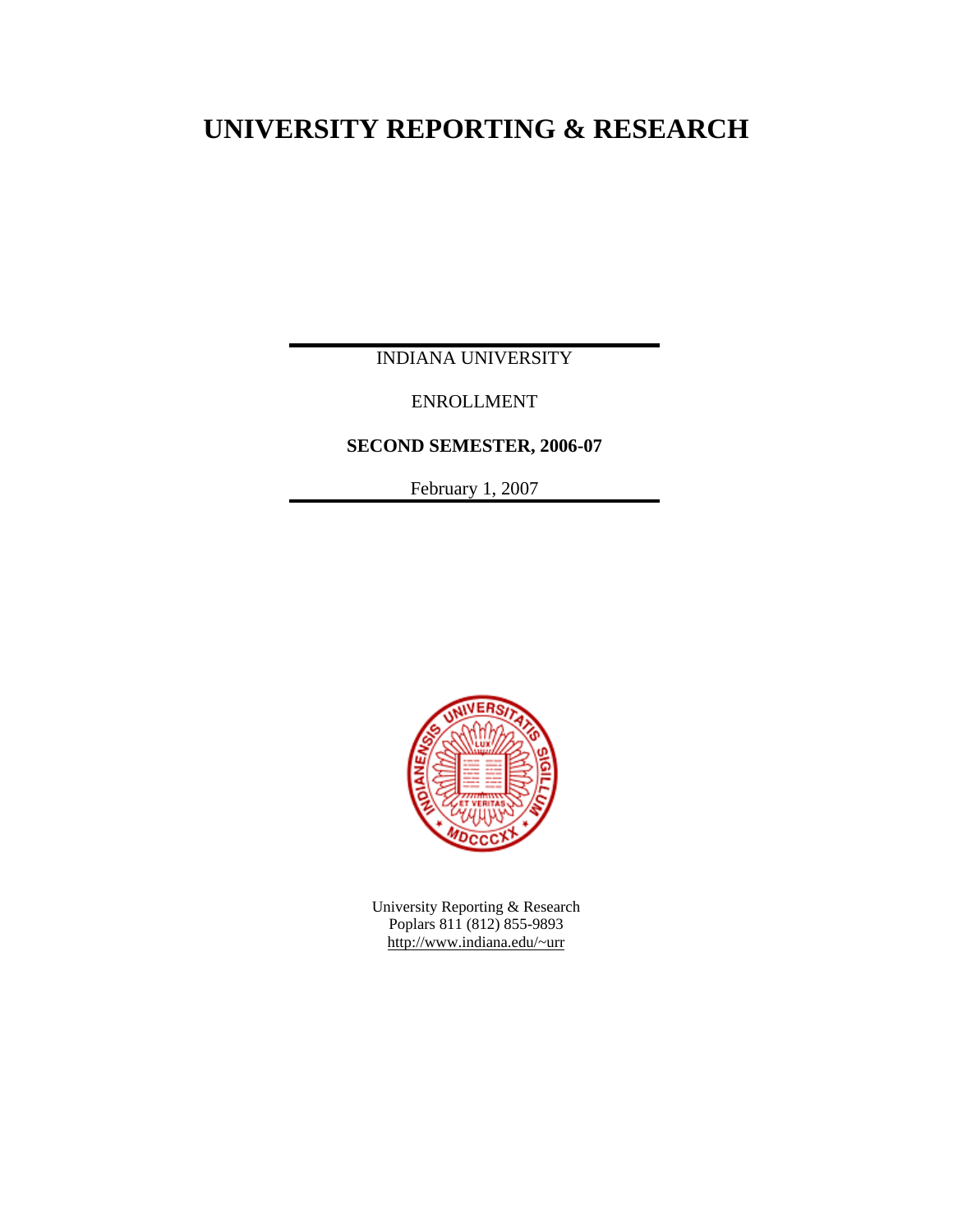#### EXPLANATION OF ENROLLMENT DATA

1. Registration cut-off dates for Student Census differed due to the variance in session dates. The session and cut-off dates are shown below:

|              |                                | <b>Student Census</b> |  |
|--------------|--------------------------------|-----------------------|--|
| Campus       | <b>Session Dates</b>           | <b>Cut-off Dates</b>  |  |
| Bloomington  | January $8 - May 4, 2007$      | January 15, 2007      |  |
| Indianapolis | January $8 - May \, 6, 2007$   | January 16, 2007      |  |
| East         | January 16 - May 7, 2007       | January 23, 2007      |  |
| Fort Wayne   | January $8 - May \, 6, 2007$   | January 13, 2007      |  |
| Kokomo       | January $8 - May 4, 2007$      | January 13, 2007      |  |
| Northwest    | $6 - May\, 4, 2007$<br>January | January 13, 2007      |  |
| South Bend   | $8 - May$ 4, 2007<br>January   | January 13, 2007      |  |
| Southeast    | January $8 - May \ 1, 2007$    | January 13, 2007      |  |

2. Credit hour figures are net figures that reflect courses dropped and added up to the dates cited above. Students who withdrew from all courses are not included in the headcount and credit hours count.

- 3. Undergraduate and Professional:
	- a. Part-time: student enrolled for less than 12 credit hours.
	- b. Full-time: students enrolled for 12 credit hours or more.
	- c. Full-time-equivalent: the sum of all undergraduate and professional student credit hours divided by 15.

#### 4. Graduate:

- a. Part-time: students enrolled for less than 9 credit hours.
- b. Full-time: students for 9 credit hours or more.
- c. Full-time-equivalent: the sum of all graduate student credit hours divided by 12.
- 5. The new student information system (Peoplesoft) provides unique student records by career. This characteristic is manifested in formal joint programs (i.e. MD/JD, MBA/JD) and with dual enrollments (i.e. UG/Grad). For reporting purposes, the headcounts are aggregated to the higher career level. Credit hours are reported at the aggregated higher career level when level is not a concern. When reporting credit hours with regards to level the credit hours are reported with each career. Beginning with the non-comparative section of this report (pg. 21), dual enrollment headcounts are represented in a dis-aggregated or duplicated view.
- 6. The definition of matriculant has changed from previous reports. A matriculant is now defined as only degreeseeking students new to the university by career level. As such, a student can be a matriculant more than once if they continue their academic pursuits to a new level. For example, an undergraduate matriculant will become a matriculant again if they pursue a graduate or professional degree at IU. If an undergraduate matriculant subsequently transfers to another IU campus as an undergraduate they will not be considered a matriculant at the new campus.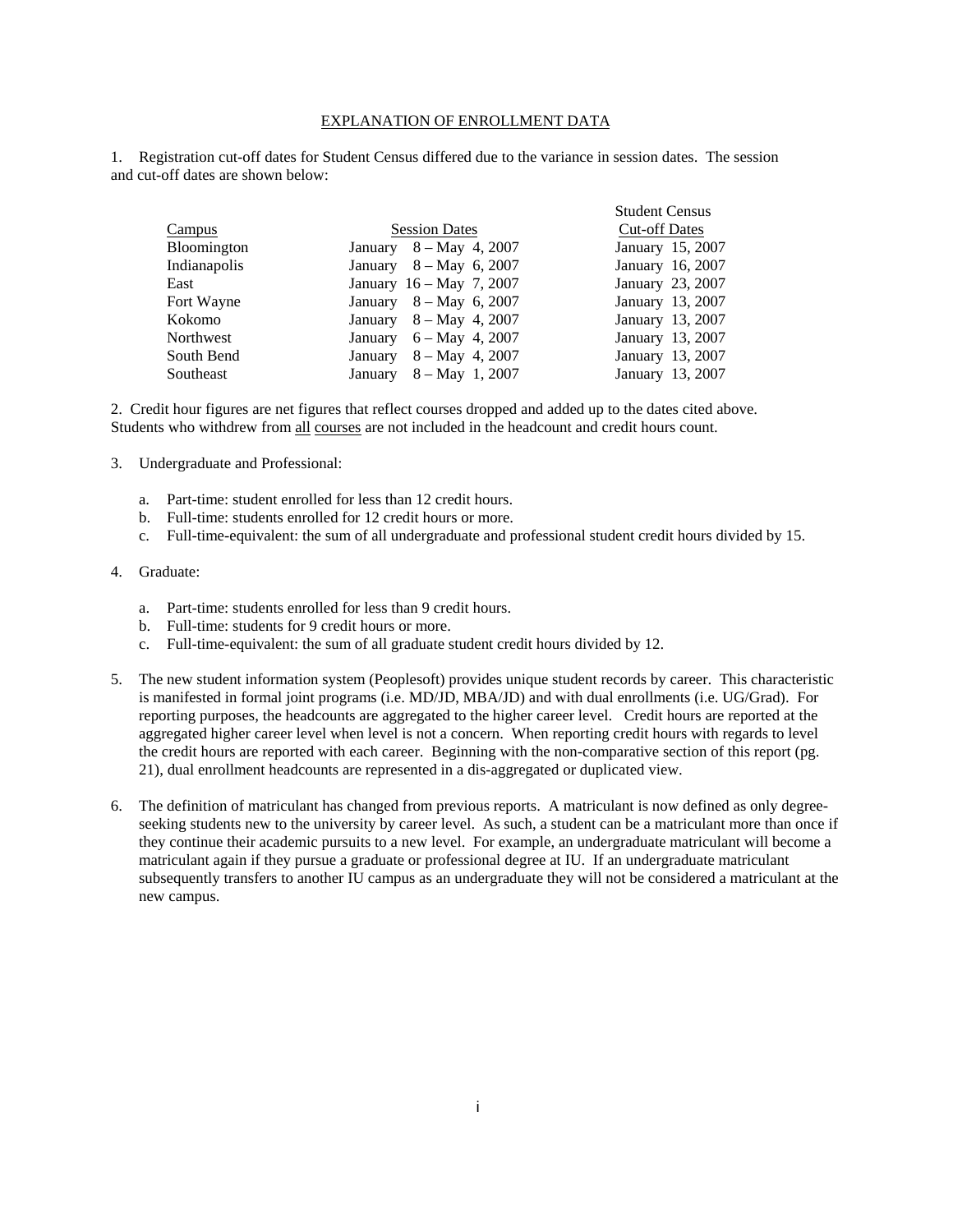## **TABLE OF CONTENTS**

| <b>Comparative Enrollment Data For All Campuses</b> | Page |
|-----------------------------------------------------|------|
|                                                     |      |
|                                                     |      |
|                                                     |      |
|                                                     |      |
|                                                     |      |
|                                                     |      |
|                                                     |      |
|                                                     |      |
|                                                     |      |
| Historic Enrollment By Campus                       |      |
|                                                     |      |
| <b>Educational Service Rendered</b>                 |      |
|                                                     |      |
| Comparative Enrollment Data By Campus               |      |
|                                                     |      |
|                                                     |      |
|                                                     |      |
|                                                     |      |
|                                                     |      |
|                                                     |      |
|                                                     |      |
|                                                     |      |
| <b>Non-Comparative Enrollment Tables</b>            |      |
|                                                     |      |
|                                                     |      |
|                                                     |      |
|                                                     |      |
|                                                     |      |
|                                                     |      |
|                                                     |      |
|                                                     |      |
|                                                     |      |
|                                                     |      |
|                                                     |      |
|                                                     |      |
|                                                     |      |
|                                                     |      |
|                                                     |      |
|                                                     |      |
|                                                     |      |
|                                                     |      |
|                                                     |      |
|                                                     |      |
|                                                     |      |
|                                                     |      |
|                                                     |      |
|                                                     |      |
|                                                     |      |
|                                                     |      |
|                                                     |      |
|                                                     |      |
|                                                     |      |
|                                                     |      |
|                                                     |      |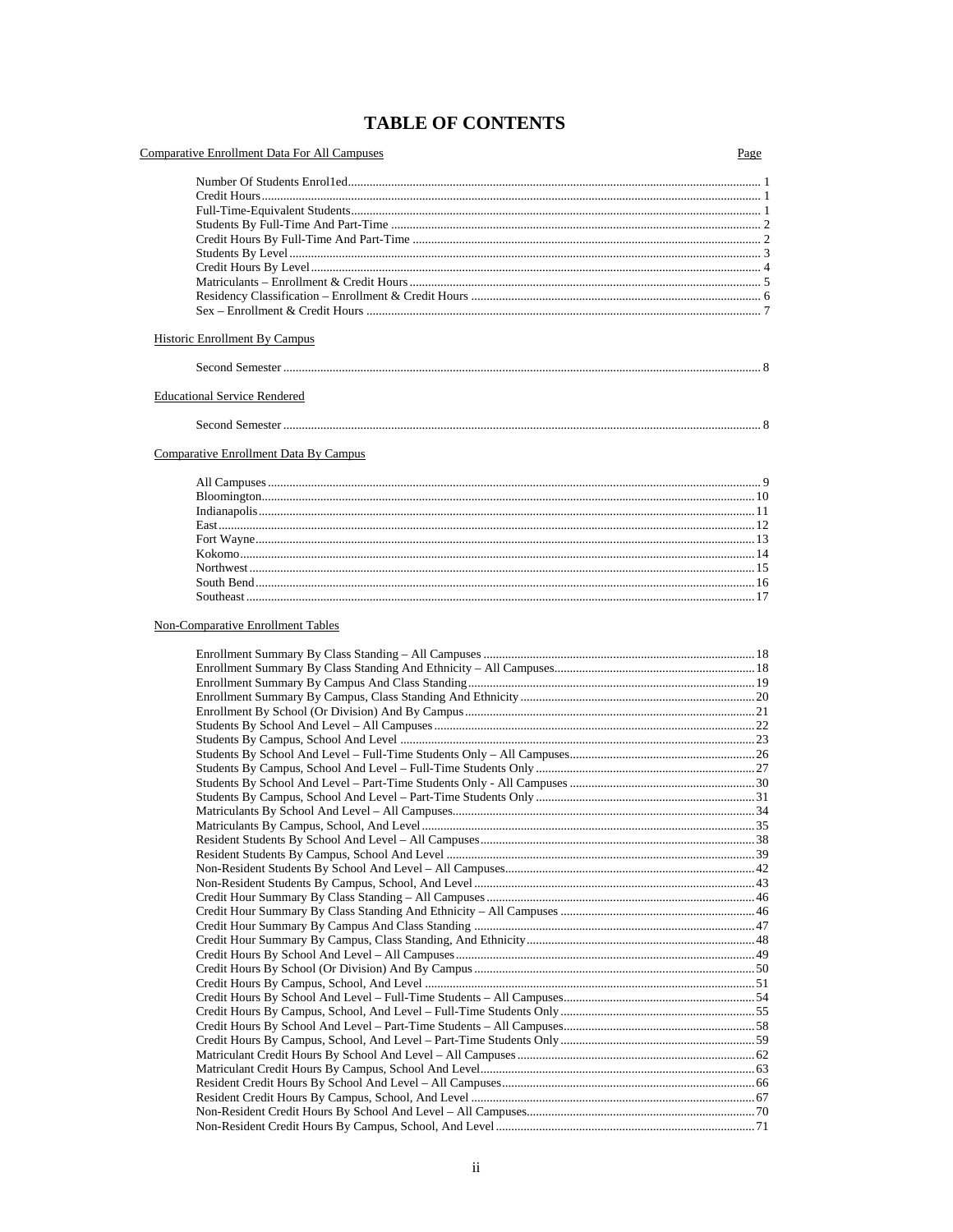### **NUMBER OF STUDENTS ENROLLED**

|                 | 2nd Sem. | $%$ of       | 2nd Sem. | $%$ of       |                   | <b>Percent</b> |
|-----------------|----------|--------------|----------|--------------|-------------------|----------------|
| Campus          | 2005-06  | <b>Total</b> | 2006-07  | <b>Total</b> | <b>Difference</b> | <b>Change</b>  |
| Bloomington     | 36,200   | 39.1%        | 36,698   | 39.5%        | 498               | 1.4%           |
| <b>IUPUI</b>    | 28,193   | 30.4%        | 28,037   | 30.2%        | $-156$            | $-0.6%$        |
| East            | 2,224    | 2.4%         | 2,193    | 2.4%         | $-31$             | $-1.4%$        |
| Fort Wayne      | 6.074    | 6.6%         | 6,117    | 6.6%         | 43                | 0.7%           |
| Kokomo          | 2,751    | 3.0%         | 2,635    | 2.8%         | $-116$            | $-4.2%$        |
| Northwest       | 4,736    | 5.1%         | 4,643    | 5.0%         | -93               | $-2.0\%$       |
| South Bend      | 6,771    | 7.3%         | 6,752    | 7.3%         | -19               | $-0.3\%$       |
| Southeast       | 5,670    | 6.1%         | 5,820    | 6.3%         | 150               | 2.6%           |
| <b>Total IU</b> | 92.619   |              | 92.895   |              | 276               | 0.3%           |

### **CREDIT HOURS**

| <b>Campus</b>   | 2nd Sem.<br>2005-06 | $%$ of<br><b>Total</b> | 2nd Sem.<br>2006-07 | $%$ of<br><b>Total</b> | <b>Difference</b> | <b>Percent</b><br><b>Change</b> |
|-----------------|---------------------|------------------------|---------------------|------------------------|-------------------|---------------------------------|
|                 |                     |                        |                     |                        |                   |                                 |
| Bloomington     | 473,301.0           | 45.3%                  | 478,783.5           | 45.5%                  | 5,482.5           | 1.2%                            |
| <b>IUPUI</b>    | 298,704.5           | 28.6%                  | 301,396.0           | 28.6%                  | 2,691.5           | 0.9%                            |
| East            | 22,294.5            | 2.1%                   | 21,240.5            | 2.0%                   | $-1,054.0$        | $-4.7%$                         |
| Fort Wayne      | 60,991.0            | 5.8%                   | 61,696.0            | 5.9%                   | 705.0             | 1.2%                            |
| Kokomo          | 26,695.0            | 2.6%                   | 25,479.0            | 2.4%                   | $-1,216.0$        | $-4.6%$                         |
| Northwest       | 44,685.0            | 4.3%                   | 44,490.0            | 4.2%                   | $-195.0$          | $-0.4\%$                        |
| South Bend      | 63,498.0            | 6.1%                   | 62,859.0            | $6.0\%$                | $-639.0$          | $-1.0\%$                        |
| Southeast       | 54,968.5            | 5.3%                   | 56,101.5            | 5.3%                   | 1,133.0           | 2.1%                            |
| <b>Total IU</b> | 1,045,137.5         |                        | 1,052,045.5         |                        | 6.908.0           | $0.7\%$                         |

## **FULL-TIME EQUIVALENT STUDENTS (a)**

| Campus          | 2nd Sem.<br>2005-06 | $%$ of<br><b>Total</b> | 2nd Sem.<br>2006-07 | $%$ of<br><b>Total</b> | <b>Difference</b> | Percent<br><b>Change</b> |
|-----------------|---------------------|------------------------|---------------------|------------------------|-------------------|--------------------------|
| Bloomington     | 32,592.1            | 45.5%                  | 32,956.7            | 45.7%                  | 364.6             | 1.1%                     |
| <b>IUPUI</b>    | 20,526.9            | 28.7%                  | 20.704.8            | 28.7%                  | 177.9             | 0.9%                     |
| East            | 1.490.3             | 2.1%                   | 1,420.8             | 2.0%                   | $-69.5$           | $-4.7\%$                 |
| Fort Wayne      | 4,113.4             | 5.7%                   | 4,164.7             | 5.8%                   | 51.3              | 1.2%                     |
| Kokomo          | 1,795.6             | 2.5%                   | 1.714.1             | 2.4%                   | $-81.5$           | $-4.5\%$                 |
| Northwest       | 3,035.3             | 4.2%                   | 3,025.6             | 4.2%                   | $-9.6$            | $-0.3\%$                 |
| South Bend      | 4,340.0             | 6.1%                   | 4,285.5             | 5.9%                   | $-54.5$           | $-1.3\%$                 |
| Southeast       | 3,728.5             | 5.2%                   | 3,799.2             | 5.3%                   | 70.7              | 1.9%                     |
| <b>Total IU</b> | 71,622.0            |                        | 72,071.4            |                        | 449.4             | $0.6\%$                  |

(a) System FTE may not equal the sum of campus FTEs. System and campus FTE figures are derived separately.

*Fort Wayne- IU enrollments only*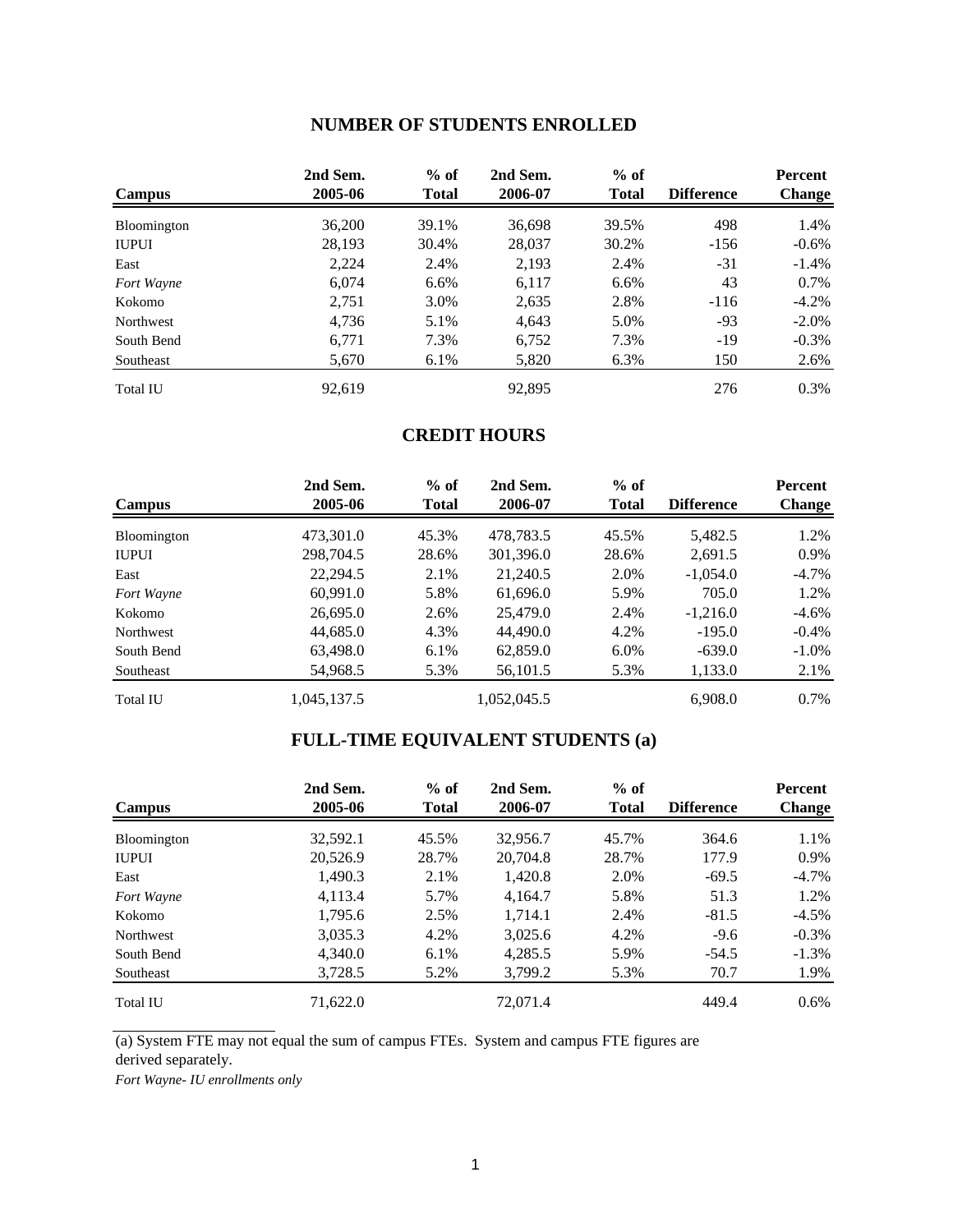|           | <b>Campus</b> | 2nd Sem.<br>2005-06 | $%$ of<br><b>Total</b> | 2nd Sem.<br>2006-07 | $%$ of<br><b>Total</b> | <b>Difference</b> | Percent<br><b>Change</b> |
|-----------|---------------|---------------------|------------------------|---------------------|------------------------|-------------------|--------------------------|
| Full-Time | Bloomington   | 30,636              | 50.1%                  | 31,099              | 50.3%                  | 463               | 1.5%                     |
|           | <b>IUPUI</b>  | 15,808              | 25.8%                  | 16,115              | 26.1%                  | 307               | 1.9%                     |
|           | East          | 1,238               | 2.0%                   | 1,150               | 1.9%                   | $-88$             | $-7.1%$                  |
|           | Fort Wayne    | 3,448               | 5.6%                   | 3,495               | 5.7%                   | 47                | 1.4%                     |
|           | Kokomo        | 1,416               | 2.3%                   | 1,346               | 2.2%                   | $-70$             | $-4.9\%$                 |
|           | Northwest     | 2,274               | 3.7%                   | 2,285               | 3.7%                   | 11                | 0.5%                     |
|           | South Bend    | 3,379               | 5.5%                   | 3,341               | 5.4%                   | $-38$             | $-1.1%$                  |
|           | Southeast     | 2,981               | 4.9%                   | 2,967               | 4.8%                   | -14               | $-0.5\%$                 |
|           | Total IU      | 61,180              |                        | 61,798              |                        | 618               | 1.0%                     |
| Part-Time | Bloomington   | 5,564               | 17.7%                  | 5,599               | 18.0%                  | 35                | 0.6%                     |
|           | <b>IUPUI</b>  | 12,385              | 39.4%                  | 11,922              | 38.3%                  | $-463$            | $-3.7\%$                 |
|           | East          | 986                 | 3.1%                   | 1,043               | 3.4%                   | 57                | 5.8%                     |
|           | Fort Wayne    | 2,626               | 8.4%                   | 2,622               | 8.4%                   | $-4$              | $-0.2%$                  |
|           | Kokomo        | 1,335               | 4.2%                   | 1,289               | 4.1%                   | -46               | $-3.4%$                  |
|           | Northwest     | 2,462               | 7.8%                   | 2,358               | 7.6%                   | $-104$            | $-4.2%$                  |
|           | South Bend    | 3,392               | 10.8%                  | 3,411               | 11.0%                  | 19                | 0.6%                     |
|           | Southeast     | 2,689               | 8.6%                   | 2,853               | 9.2%                   | 164               | 6.1%                     |
|           | Total IU      | 31,439              |                        | 31,097              |                        | $-342$            | $-1.1%$                  |

## **STUDENTS BY FULL-TIME AND PART-TIME**

## **CREDIT HOURS BY FULL-TIME AND PART-TIME**

|           | <b>Campus</b> | 2nd Sem.<br>2005-06 | $%$ of<br><b>Total</b> | 2nd Sem.<br>2006-07 | $%$ of<br><b>Total</b> | <b>Difference</b> | <b>Percent</b><br><b>Change</b> |
|-----------|---------------|---------------------|------------------------|---------------------|------------------------|-------------------|---------------------------------|
| Full-Time | Bloomington   | 443,880.5           | 51.3%                  | 450,742.0           | 51.5%                  | 6,861.5           | 1.5%                            |
|           | <b>IUPUI</b>  | 226,382.5           | 26.2%                  | 231,853.0           | 26.5%                  | 5,470.5           | 2.4%                            |
|           | East          | 16,323.5            | 1.9%                   | 15,117.0            | 1.7%                   | $-1,206.5$        | $-7.4%$                         |
|           | Fort Wayne    | 46,048.0            | 5.3%                   | 46,843.0            | 5.4%                   | 795.0             | 1.7%                            |
|           | Kokomo        | 18,656.0            | 2.2%                   | 17,830.0            | 2.0%                   | $-826.0$          | $-4.4%$                         |
|           | Northwest     | 29,735.0            | 3.4%                   | 29,980.0            | 3.4%                   | 245.0             | 0.8%                            |
|           | South Bend    | 44,193.0            | 5.1%                   | 43,433.0            | 5.0%                   | $-760.0$          | $-1.7%$                         |
|           | Southeast     | 39,689.0            | 4.6%                   | 39,707.5            | 4.5%                   | 18.5              | $0.0\%$                         |
|           | Total IU      | 864,907.5           |                        | 875,505.5           |                        | 10,598.0          | 1.2%                            |
| Part-Time | Bloomington   | 29,420.5            | 16.3%                  | 28,041.5            | 15.9%                  | $-1,379.0$        | $-4.7%$                         |
|           | <b>IUPUI</b>  | 72,322.0            | 40.1%                  | 69,543.0            | 39.4%                  | $-2,779.0$        | $-3.8\%$                        |
|           | East          | 5,971.0             | 3.3%                   | 6,123.5             | 3.5%                   | 152.5             | 2.6%                            |
|           | Fort Wayne    | 14,943.0            | 8.3%                   | 14,853.0            | 8.4%                   | $-90.0$           | $-0.6%$                         |
|           | Kokomo        | 8,039.0             | 4.5%                   | 7,649.0             | 4.3%                   | $-390.0$          | $-4.9%$                         |
|           | Northwest     | 14,950.0            | 8.3%                   | 14,510.0            | 8.2%                   | $-440.0$          | $-2.9%$                         |
|           | South Bend    | 19,305.0            | 10.7%                  | 19,426.0            | 11.0%                  | 121.0             | $0.6\%$                         |
|           | Southeast     | 15,279.5            | 8.5%                   | 16,394.0            | 9.3%                   | 1,114.5           | 7.3%                            |
|           | Total IU      | 180,230.0           |                        | 176,540.0           |                        | $-3,690.0$        | $-2.0\%$                        |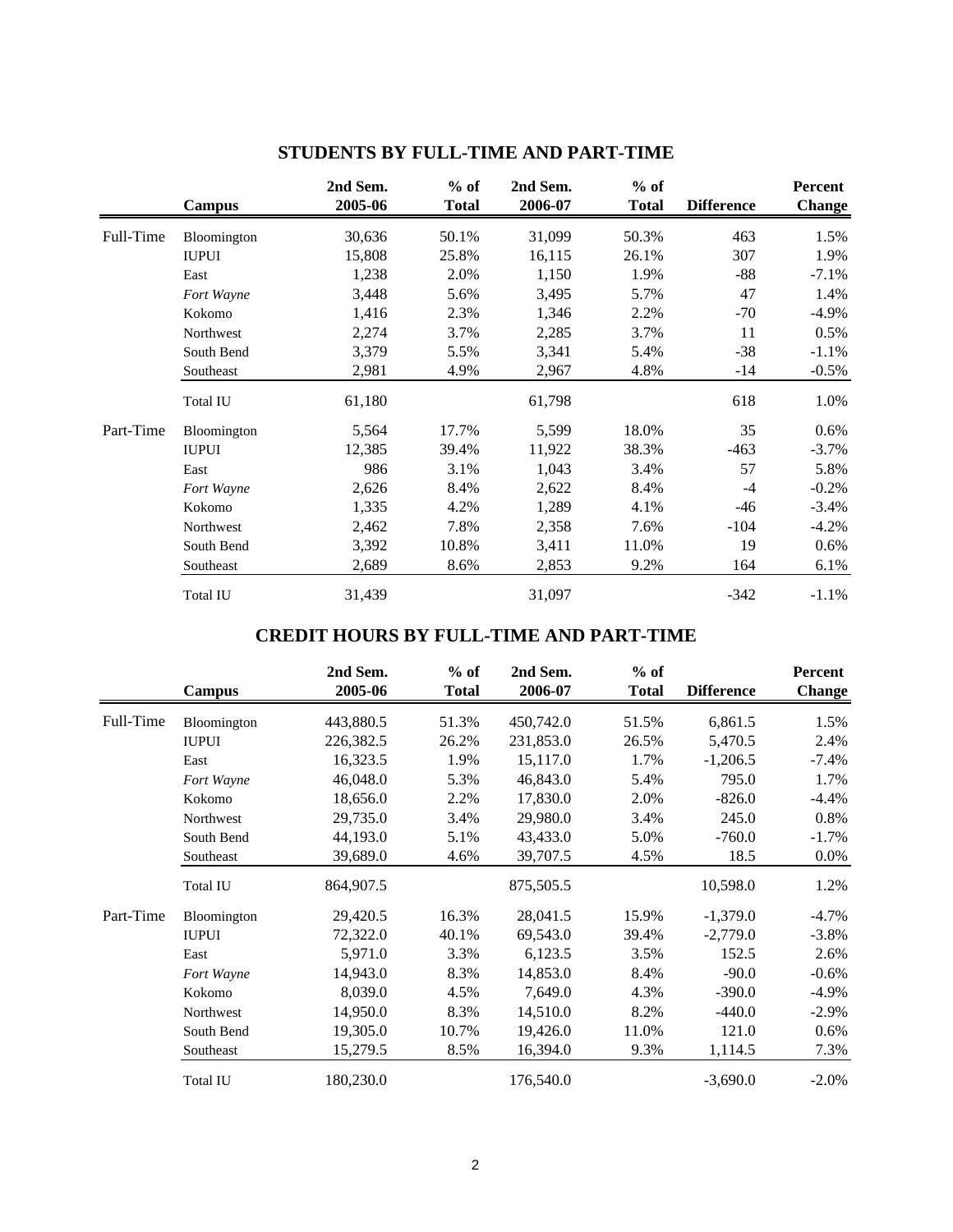## **STUDENTS BY LEVEL**

| Level                             | <b>Campus</b> | 2nd Sem.<br>2005-06 | $%$ of<br><b>Total</b> | 2nd Sem.<br>2006-07 | $%$ of<br><b>Total</b> | <b>Difference</b> | Percent<br><b>Change</b> |
|-----------------------------------|---------------|---------------------|------------------------|---------------------|------------------------|-------------------|--------------------------|
| Undergraduate                     | Bloomington   | 27,360              | 39.2%                  | 27,652              | 39.7%                  | 292               | 1.1%                     |
|                                   | <b>IUPUI</b>  | 18,840              | 27.0%                  | 18,677              | 26.8%                  | $-163$            | $-0.9%$                  |
|                                   | East          | 2,022               | 2.9%                   | 1,904               | 2.7%                   | $-118$            | $-5.8%$                  |
|                                   | Fort Wayne    | 5,370               | 7.7%                   | 5,343               | 7.7%                   | $-27$             | $-0.5%$                  |
|                                   | Kokomo        | 2,341               | 3.4%                   | 2,200               | 3.2%                   | $-141$            | $-6.0\%$                 |
|                                   | Northwest     | 3,845               | 5.5%                   | 3,798               | 5.5%                   | $-47$             | $-1.2%$                  |
|                                   | South Bend    | 5,305               | 7.6%                   | 5,233               | 7.5%                   | $-72$             | $-1.4%$                  |
|                                   | Southeast     | 4,672               | 6.7%                   | 4,803               | 6.9%                   | 131               | 2.8%                     |
|                                   | Total IU      | 69,755              |                        | 69,610              |                        | $-145$            | $-0.2%$                  |
| Graduate                          | Bloomington   | 6,601               | 47.8%                  | 6,703               | 47.6%                  | 102               | 1.5%                     |
|                                   | <b>IUPUI</b>  | 4,835               | 35.0%                  | 5,055               | 35.9%                  | 220               | 4.6%                     |
|                                   | East          | $\boldsymbol{0}$    | 0.0%                   | $\boldsymbol{0}$    | 0.0%                   | $\boldsymbol{0}$  | n/a                      |
|                                   | Fort Wayne    | 478                 | 3.5%                   | 515                 | 3.7%                   | 37                | 7.7%                     |
|                                   | Kokomo        | 78                  | 0.6%                   | 74                  | 0.5%                   | $-4$              | $-5.1%$                  |
|                                   | Northwest     | 399                 | 2.9%                   | 408                 | 2.9%                   | $\overline{9}$    | 2.3%                     |
|                                   | South Bend    | 801                 | 5.8%                   | 731                 | 5.2%                   | $-70$             | $-8.7%$                  |
|                                   | Southeast     | 628                 | 4.5%                   | 584                 | 4.2%                   | $-44$             | $-7.0%$                  |
|                                   | Total IU      | 13,820              |                        | 14,070              |                        | 250               | 1.8%                     |
| Professional                      | Bloomington   | 948                 | 27.7%                  | 924                 | 27.0%                  | $-24$             | $-2.5%$                  |
|                                   | <b>IUPUI</b>  | 2,478               | 72.3%                  | 2,494               | 73.0%                  | 16                | 0.6%                     |
|                                   | Total IU      | 3,426               |                        | 3,418               |                        | $-8$              | $-0.2%$                  |
| Undergrad. Non-Degree Bloomington |               | 458                 | 17.0%                  | 580                 | 18.8%                  | 122               | 26.6%                    |
|                                   | <b>IUPUI</b>  | 978                 | 36.3%                  | 1,013               | 32.9%                  | 35                | 3.6%                     |
|                                   | East          | 135                 | 5.0%                   | 230                 | 7.5%                   | 95                | 70.4%                    |
|                                   | Fort Wayne    | 147                 | 5.5%                   | 146                 | 4.7%                   | $-1$              | $-0.7%$                  |
|                                   | Kokomo        | 239                 | 8.9%                   | 263                 | 8.5%                   | 24                | $10.0\%$                 |
|                                   | Northwest     | 266                 | 9.9%                   | 175                 | 5.7%                   | $-91$             | $-34.2%$                 |
|                                   | South Bend    | 340                 | 12.6%                  | 485                 | 15.8%                  | 145               | 42.6%                    |
|                                   | Southeast     | 134                 | 5.0%                   | 187                 | 6.1%                   | 53                | 39.6%                    |
|                                   | Total IU      | 2,697               |                        | 3,079               |                        | 382               | 14.2%                    |
| <b>Graduate Non-Degree</b>        | Bloomington   | 833                 | 28.5%                  | 839                 | 30.9%                  | $\sqrt{6}$        | 0.7%                     |
|                                   | <b>IUPUI</b>  | 1,062               | 36.4%                  | 798                 | 29.4%                  | $-264$            | $-24.9%$                 |
|                                   | East          | 67                  | 2.3%                   | 59                  | 2.2%                   | $-8$              | $-11.9%$                 |
|                                   | Fort Wayne    | 79                  | 2.7%                   | 113                 | 4.2%                   | 34                | 43.0%                    |
|                                   | Kokomo        | 93                  | 3.2%                   | 98                  | 3.6%                   | $\mathfrak{S}$    | 5.4%                     |
|                                   | Northwest     | 226                 | 7.7%                   | 262                 | 9.6%                   | 36                | 15.9%                    |
|                                   | South Bend    | 325                 | 11.1%                  | 303                 | 11.1%                  | $-22$             | $-6.8%$                  |
|                                   | Southeast     | 236                 | 8.1%                   | 246                 | 9.1%                   | 10                | 4.2%                     |
|                                   | Total IU      | 2,921               |                        | 2,718               |                        | $-203$            | $-6.9\%$                 |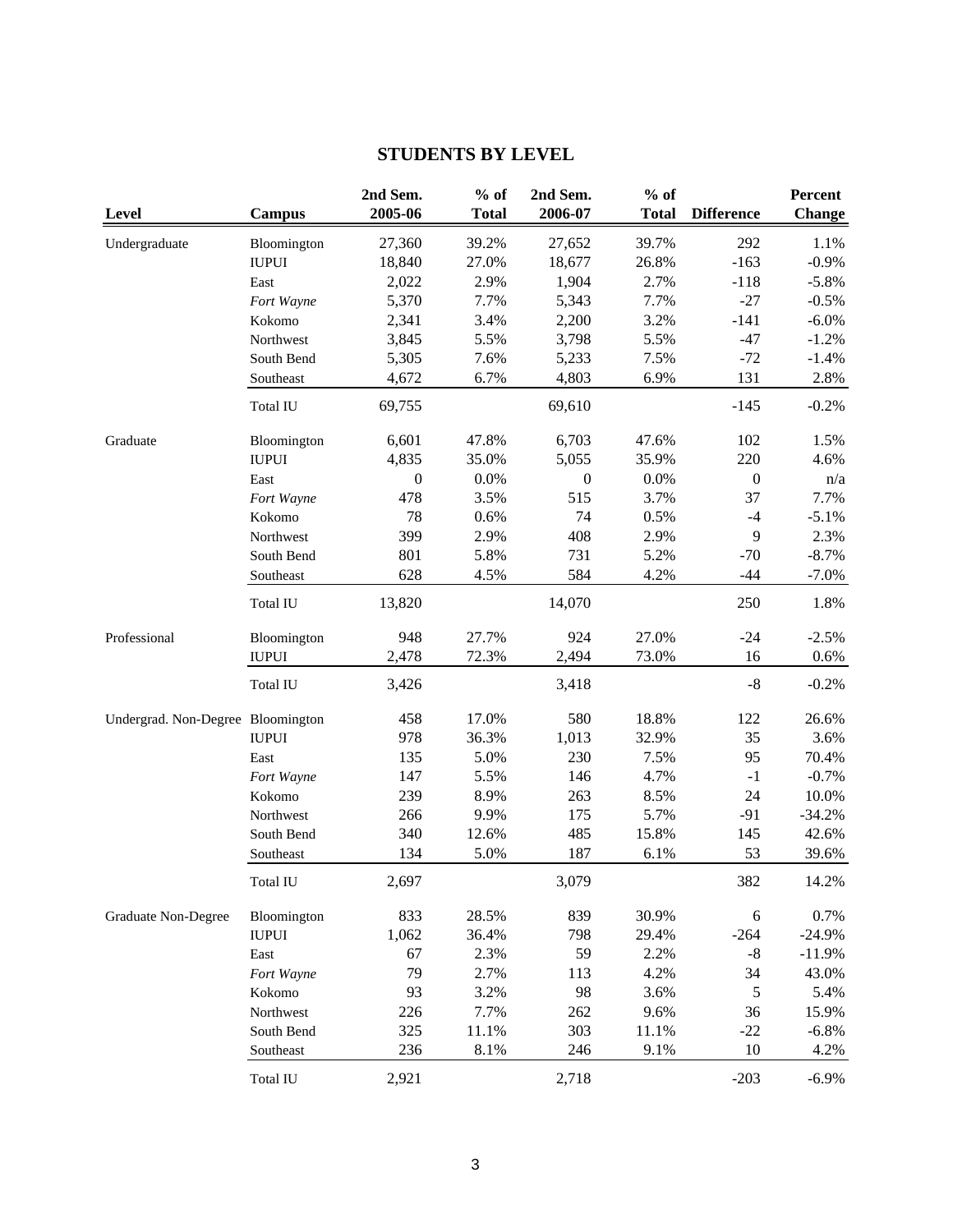# **CREDIT HOURS BY LEVEL<sup>1</sup>**

| Level                             | Campus       | 2nd Sem.<br>2005-06 | $%$ of<br><b>Total</b> | 2nd Sem.<br>2006-07 | $%$ of<br><b>Total</b> | <b>Difference</b> | Percent<br><b>Change</b> |
|-----------------------------------|--------------|---------------------|------------------------|---------------------|------------------------|-------------------|--------------------------|
| Undergraduate                     | Bloomington  | 394,385.0           | 46.1%                  | 400,286.5           | 46.5%                  | 5,901.5           | 1.5%                     |
|                                   | <b>IUPUI</b> | 211,190.5           | 24.7%                  | 213,068.0           | 24.7%                  | 1,877.5           | 0.9%                     |
|                                   | East         | 21,551.5            | 2.5%                   | 19,988.5            | 2.3%                   | $-1,563.0$        | $-7.3%$                  |
|                                   | Fort Wayne   | 57,391.0            | 6.7%                   | 57,979.0            | 6.7%                   | 588.0             | 1.0%                     |
|                                   | Kokomo       | 24,829.0            | 2.9%                   | 23,617.0            | 2.7%                   | $-1,212.0$        | $-4.9%$                  |
|                                   | Northwest    | 39,963.0            | 4.7%                   | 39,931.0            | 4.6%                   | $-32.0$           | $-0.1%$                  |
|                                   | South Bend   | 55,673.0            | 6.5%                   | 54,970.0            | 6.4%                   | $-703.0$          | $-1.3%$                  |
|                                   | Southeast    | 50,484.0            | 5.9%                   | 51,710.0            | 6.0%                   | 1,226.0           | 2.4%                     |
|                                   | Total IU     | 855,467.0           |                        | 861,550.0           |                        | 6,083.0           | 0.7%                     |
| Graduate                          | Bloomington  | 57,927.0            | 56.3%                  | 59,189.5            | 56.3%                  | 1,262.5           | 2.2%                     |
|                                   | <b>IUPUI</b> | 31,792.0            | 30.9%                  | 33,373.0            | 31.8%                  | 1,581.0           | 5.0%                     |
|                                   | East         | 0.0                 | 0.0%                   | 0.0                 | 0.0%                   | 0.0               | n/a                      |
|                                   | Fort Wayne   | 2,563.0             | 2.5%                   | 2,735.0             | 2.6%                   | 172.0             | 6.7%                     |
|                                   | Kokomo       | 457.0               | 0.4%                   | 438.0               | 0.4%                   | $-19.0$           | $-4.2%$                  |
|                                   | Northwest    | 2,317.0             | 2.3%                   | 2,329.0             | 2.2%                   | 12.0              | 0.5%                     |
|                                   | South Bend   | 4,886.0             | 4.8%                   | 4,416.0             | 4.2%                   | $-470.0$          | $-9.6%$                  |
|                                   | Southeast    | 2,858.5             | 2.8%                   | 2,614.0             | 2.5%                   | $-244.5$          | $-8.6%$                  |
|                                   | Total IU     | 102,800.5           |                        | 105,094.5           |                        | 2,294.0           | 2.2%                     |
| Professional                      | Bloomington  | 14,436.0            | 24.4%                  | 13,811.0            | 23.4%                  | $-625.0$          | $-4.3%$                  |
|                                   | <b>IUPUI</b> | 44,775.0            | 75.6%                  | 45,152.5            | 76.6%                  | 377.5             | 0.8%                     |
|                                   | Total IU     | 59,211.0            |                        | 58,963.5            |                        | $-247.5$          | $-0.4%$                  |
| Undergrad. Non-Degree Bloomington |              | 2,159.0             | 15.8%                  | 2,416.5             | 15.7%                  | 257.5             | 11.9%                    |
|                                   | <b>IUPUI</b> | 5,944.0             | 43.4%                  | 6,474.0             | 42.0%                  | 530.0             | 8.9%                     |
|                                   | East         | 503.0               | 3.7%                   | 966.0               | 6.3%                   | 463.0             | 92.0%                    |
|                                   | Fort Wayne   | 761.0               | 5.6%                   | 620.0               | 4.0%                   | $-141.0$          | $-18.5%$                 |
|                                   | Kokomo       | 911.0               | 6.7%                   | 931.0               | 6.0%                   | 20.0              | 2.2%                     |
|                                   | Northwest    | 1,345.0             | 9.8%                   | 981.0               | 6.4%                   | $-364.0$          | $-27.1%$                 |
|                                   | South Bend   | 1,416.0             | 10.3%                  | 2,194.0             | 14.2%                  | 778.0             | 54.9%                    |
|                                   | Southeast    | 651.0               | 4.8%                   | 846.5               | 5.5%                   | 195.5             | 30.0%                    |
|                                   | Total IU     | 13,690.0            |                        | 15,429.0            |                        | 1,739.0           | 12.7%                    |
| <b>Graduate Non-Degree</b>        | Bloomington  | 4,394.0             | 31.5%                  | 3,080.0             | 28.0%                  | $-1,314.0$        | $-29.9%$                 |
|                                   | <b>IUPUI</b> | 5,003.0             | 35.8%                  | 3,328.5             | 30.2%                  | $-1,674.5$        | $-33.5%$                 |
|                                   | East         | 240.0               | 1.7%                   | 286.0               | 2.6%                   | 46.0              | 19.2%                    |
|                                   | Fort Wayne   | 276.0               | 2.0%                   | 362.0               | 3.3%                   | 86.0              | 31.2%                    |
|                                   | Kokomo       | 498.0               | 3.6%                   | 493.0               | 4.5%                   | $-5.0$            | $-1.0%$                  |
|                                   | Northwest    | 1,060.0             | 7.6%                   | 1,249.0             | 11.3%                  | 189.0             | 17.8%                    |
|                                   | South Bend   | 1,523.0             | 10.9%                  | 1,279.0             | 11.6%                  | $-244.0$          | $-16.0\%$                |
|                                   | Southeast    | 975.0               | 7.0%                   | 931.0               | 8.5%                   | $-44.0$           | $-4.5%$                  |
|                                   | Total IU     | 13,969.0            |                        | 11,008.5            |                        | $-2,960.5$        | $-21.2%$                 |

 $^{\mathrm{1}}$  Credit hours are calculated by the duplicated student level.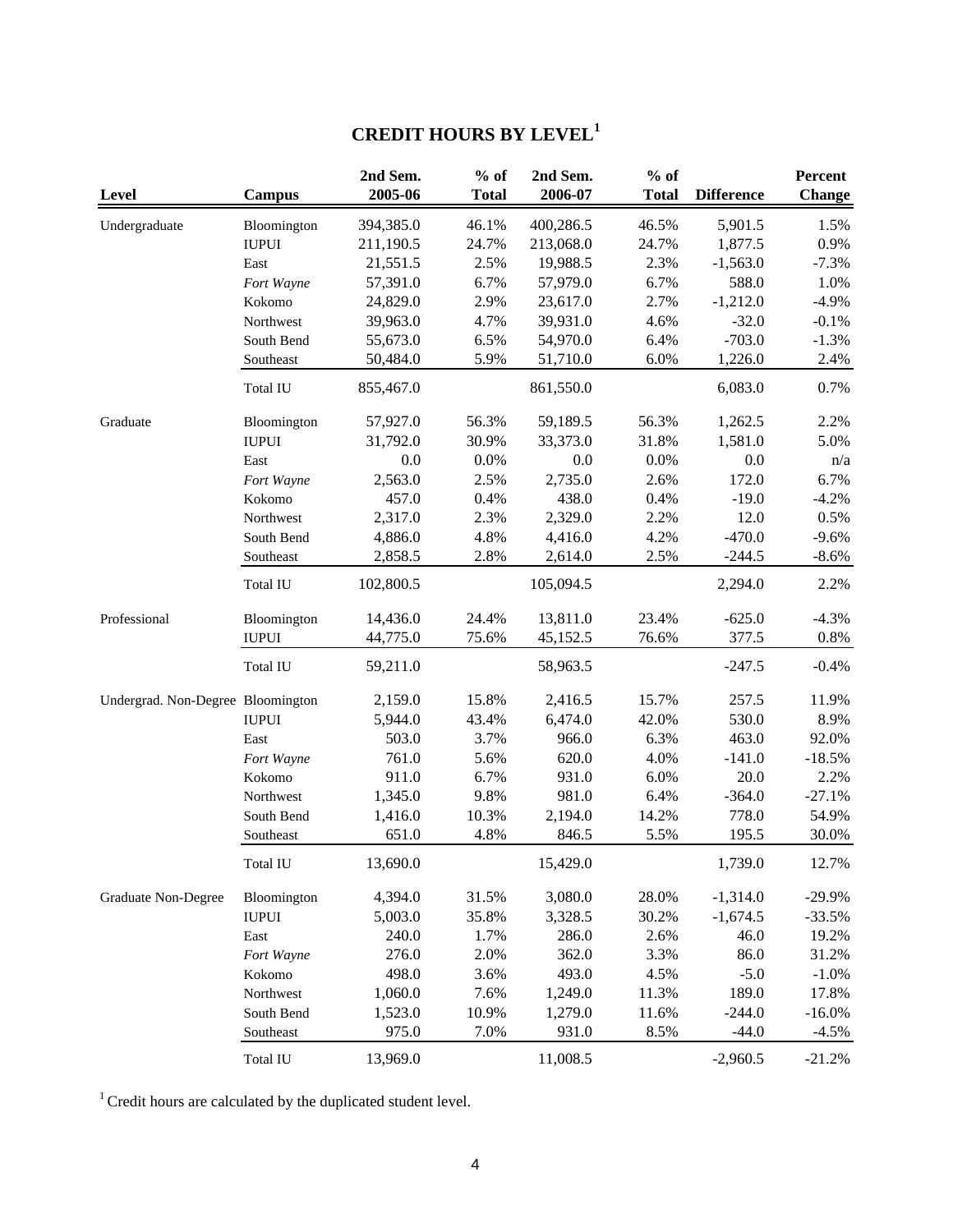|               | 2nd Sem. | $%$ of       | 2nd Sem. | $%$ of       |                   | Percent       |
|---------------|----------|--------------|----------|--------------|-------------------|---------------|
| <b>Campus</b> | 2005-06  | <b>Total</b> | 2006-07  | <b>Total</b> | <b>Difference</b> | <b>Change</b> |
| Bloomington   | 492      | 11.7%        | 458      | 11.9%        | $-34$             | $-6.9\%$      |
| <b>IUPUI</b>  | 1,601    | 37.9%        | 1,468    | 38.0%        | $-133$            | $-8.3\%$      |
| East          | 189      | 4.5%         | 175      | 4.5%         | $-14$             | $-7.4\%$      |
| Fort Wayne    | 534      | 12.6%        | 419      | 10.9%        | $-115$            | $-21.5%$      |
| Kokomo        | 175      | 4.1%         | 148      | 3.8%         | $-27$             | $-15.4\%$     |
| Northwest     | 339      | 8.0%         | 350      | 9.1%         | 11                | 3.2%          |
| South Bend    | 481      | 11.4%        | 478      | 12.4%        | $-3$              | $-0.6\%$      |
| Southeast     | 412      | 9.8%         | 365      | 9.5%         | $-47$             | $-11.4%$      |
| Total IU      | 4,223    |              | 3,861    |              | $-362$            | $-8.6\%$      |

## **MATRICULANTS1 - ENROLLMENT**

## **MATRICULANTS1 - CREDIT HOURS**

|                   | 2nd Sem. | $%$ of       | 2nd Sem. | $%$ of       |                   | Percent       |
|-------------------|----------|--------------|----------|--------------|-------------------|---------------|
| Campus            | 2005-06  | <b>Total</b> | 2006-07  | <b>Total</b> | <b>Difference</b> | <b>Change</b> |
| Bloomington       | 5,871.5  | 14.2%        | 5,903.0  | 14.9%        | 31.5              | 0.5%          |
| <b>IUPUI</b>      | 14,914.5 | 36.0%        | 14,633.5 | 37.0%        | $-281.0$          | $-1.9\%$      |
| East              | 1,952.0  | 4.7%         | 1,787.0  | 4.5%         | $-165.0$          | $-8.5\%$      |
| <b>Fort Wayne</b> | 5,309.0  | 12.8%        | 4,146.0  | 10.5%        | $-1,163.0$        | $-21.9\%$     |
| Kokomo            | 1,620.0  | 3.9%         | 1,400.0  | 3.5%         | $-220.0$          | $-13.6\%$     |
| Northwest         | 3,254.0  | 7.9%         | 3.490.0  | 8.8%         | 236.0             | 7.3%          |
| South Bend        | 4,591.0  | 11.1%        | 4,643.0  | 11.7%        | 52.0              | 1.1%          |
| Southeast         | 3,888.0  | 9.4%         | 3,543.5  | 9.0%         | $-344.5$          | $-8.9\%$      |
| <b>Total IU</b>   | 41,400.0 |              | 39,546.0 |              | $-1,854.0$        | $-4.5\%$      |

 $<sup>1</sup>$  As of fall 2005, a matriculant is now defined as only degree-seeking students new to the university by career level.</sup>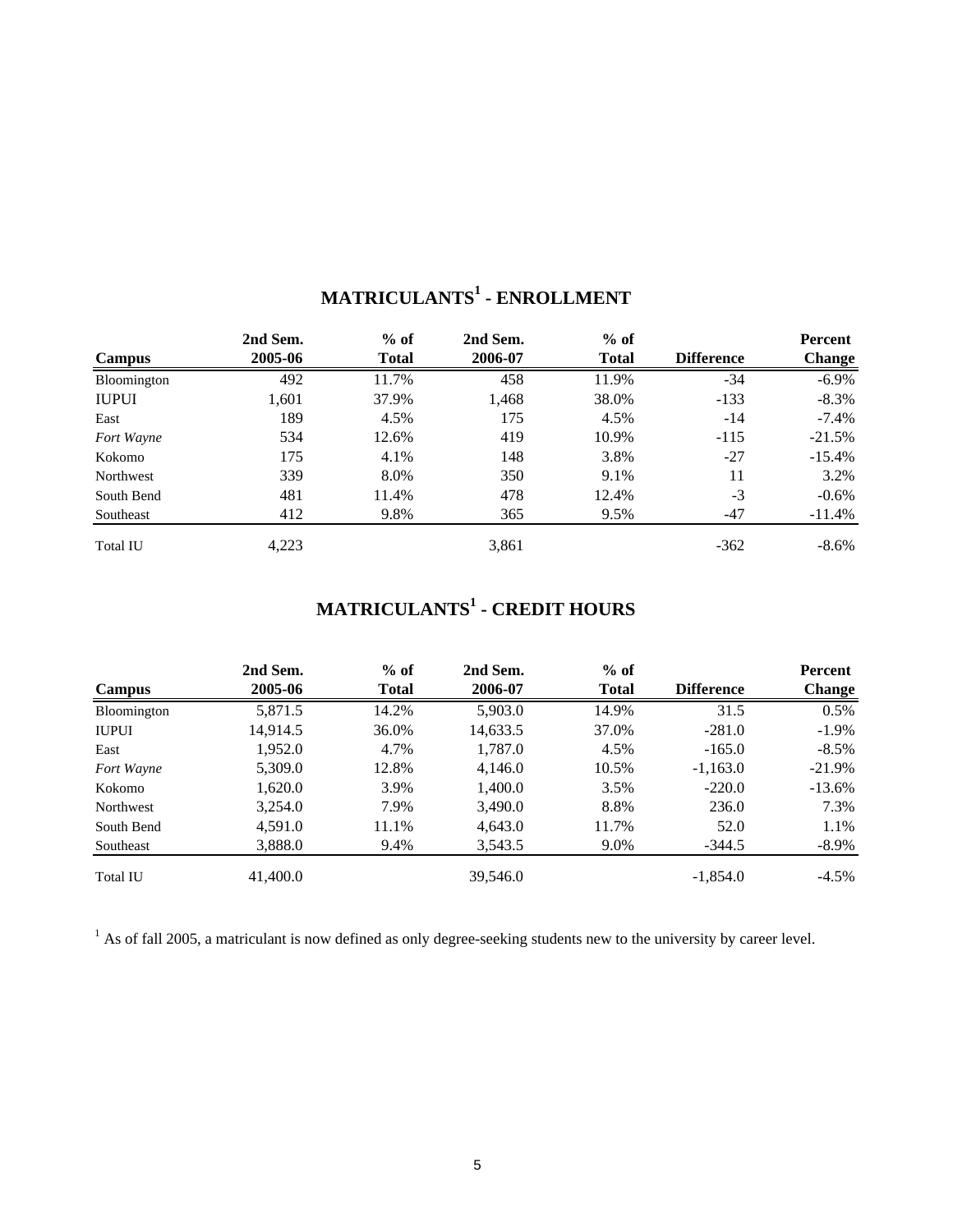|                          |                 | 2nd Sem. | $%$ of       | 2nd Sem. | $%$ of       |                   | Percent       |
|--------------------------|-----------------|----------|--------------|----------|--------------|-------------------|---------------|
|                          | Campus          | 2005-06  | <b>Total</b> | 2006-07  | <b>Total</b> | <b>Difference</b> | <b>Change</b> |
| Resident                 | Bloomington     | 21,603   | 29.6%        | 21,460   | 29.6%        | $-143$            | $-0.7%$       |
|                          | <b>IUPUI</b>    | 25,771   | 35.3%        | 25,538   | 35.2%        | $-233$            | $-0.9%$       |
|                          | East            | 1,937    | 2.7%         | 1,916    | 2.6%         | $-21$             | $-1.1%$       |
|                          | Fort Wayne      | 5,834    | 8.0%         | 5,889    | 8.1%         | 55                | 0.9%          |
|                          | Kokomo          | 2,724    | 3.7%         | 2,612    | 3.6%         | $-112$            | $-4.1%$       |
|                          | Northwest       | 4,674    | 6.4%         | 4,587    | 6.3%         | $-87$             | $-1.9%$       |
|                          | South Bend      | 6,361    | 8.7%         | 6,306    | 8.7%         | $-55$             | $-0.9%$       |
|                          | Southeast       | 4,141    | 5.7%         | 4,246    | 5.9%         | 105               | 2.5%          |
|                          | Total IU        | 73,045   |              | 72,554   |              | $-491$            | $-0.7%$       |
| Non-Resident             | Bloomington     | 14,597   | 74.6%        | 15,238   | 74.9%        | 641               | 4.4%          |
|                          | <b>IUPUI</b>    | 2,422    | 12.4%        | 2,499    | 12.3%        | 77                | 3.2%          |
|                          | East            | 287      | 1.5%         | 277      | 1.4%         | $-10$             | $-3.5%$       |
|                          | Fort Wayne      | 240      | 1.2%         | 228      | 1.1%         | $-12$             | $-5.0\%$      |
|                          | Kokomo          | 27       | 0.1%         | 23       | 0.1%         | $-4$              | $-14.8%$      |
|                          | Northwest       | 62       | 0.3%         | 56       | 0.3%         | $-6$              | $-9.7%$       |
|                          | South Bend      | 410      | 2.1%         | 446      | 2.2%         | 36                | 8.8%          |
|                          | Southeast       | 1,529    | 7.8%         | 1,574    | 7.7%         | 45                | 2.9%          |
|                          | <b>Total IU</b> | 19,574   |              | 20,341   |              | 767               | 3.9%          |
| Reciprocity <sup>1</sup> | East            | 265      | 15.2%        | 254      | 14.5%        | $-11$             | $-4.2%$       |
|                          | Southeast       | 1,481    | 84.8%        | 1,503    | 85.5%        | 22                | 1.5%          |
|                          | Total IU        | 1,746    |              | 1,757    |              | 11                | 0.6%          |

## **STUDENTS BY RESIDENCY CLASSIFICATION**

## **CREDIT HOURS BY RESIDENCY CLASSIFICATION**

|                           |               | 2nd Sem.  | $%$ of       | 2nd Sem.  | $%$ of       |                   | Percent       |
|---------------------------|---------------|-----------|--------------|-----------|--------------|-------------------|---------------|
|                           | <b>Campus</b> | 2005-06   | <b>Total</b> | 2006-07   | <b>Total</b> | <b>Difference</b> | <b>Change</b> |
| Resident                  | Bloomington   | 289,274.5 | 35.6%        | 287,170.5 | 35.4%        | $-2,104.0$        | $-0.7\%$      |
|                           | <b>IUPUI</b>  | 275,596.5 | 33.9%        | 276,925.0 | 34.1%        | 1,328.5           | 0.5%          |
|                           | East          | 19,133.0  | 2.4%         | 18,357.5  | 2.3%         | $-775.5$          | $-4.1%$       |
|                           | Fort Wayne    | 58,391.0  | 7.2%         | 59,212.0  | 7.3%         | 821.0             | 1.4%          |
|                           | Kokomo        | 26,457.0  | 3.3%         | 25,258.0  | 3.1%         | $-1,199.0$        | $-4.5%$       |
|                           | Northwest     | 44,073.0  | 5.4%         | 43,932.0  | 5.4%         | $-141.0$          | $-0.3%$       |
|                           | South Bend    | 59,467.0  | 7.3%         | 58,580.0  | 7.2%         | $-887.0$          | $-1.5%$       |
|                           | Southeast     | 41,319.5  | 5.1%         | 42,087.5  | 5.2%         | 768.0             | 1.9%          |
|                           | Total IU      | 813,711.5 |              | 811,522.5 |              | $-2,189.0$        | $-0.3\%$      |
| Non-Resident              | Bloomington   | 184,026.5 | 79.5%        | 191,613.0 | 79.7%        | 7,586.5           | 4.1%          |
|                           | <b>IUPUI</b>  | 23,108.0  | 10.0%        | 24,471.0  | 10.2%        | 1,363.0           | 5.9%          |
|                           | East          | 3,161.5   | 1.4%         | 2,883.0   | 1.2%         | $-278.5$          | $-8.8%$       |
|                           | Fort Wayne    | 2,600.0   | 1.1%         | 2,484.0   | 1.0%         | $-116.0$          | $-4.5%$       |
|                           | Kokomo        | 238.0     | 0.1%         | 221.0     | 0.1%         | $-17.0$           | $-7.1%$       |
|                           | Northwest     | 612.0     | 0.3%         | 558.0     | 0.2%         | $-54.0$           | $-8.8\%$      |
|                           | South Bend    | 4,031.0   | 1.7%         | 4,279.0   | 1.8%         | 248.0             | 6.2%          |
|                           | Southeast     | 13,649.0  | 5.9%         | 14,014.0  | 5.8%         | 365.0             | 2.7%          |
|                           | Total IU      | 231,426.0 |              | 240,523.0 |              | 9,097.0           | 3.9%          |
| Reciprocity $\frac{1}{1}$ | East          | 2,949.5   | 18.2%        | 2,695.0   | 16.8%        | $-254.5$          | $-8.6\%$      |
|                           | Southeast     | 13,226.5  | 81.8%        | 13,369.5  | 83.2%        | 143.0             | 1.1%          |
|                           | <b>TOTAL</b>  | 16,176.0  |              | 16,064.5  |              | $-111.5$          | $-0.7\%$      |

<sup>1</sup> Reciprocity heads and hours illustrate the portion of non-resident figures that are reciprocity.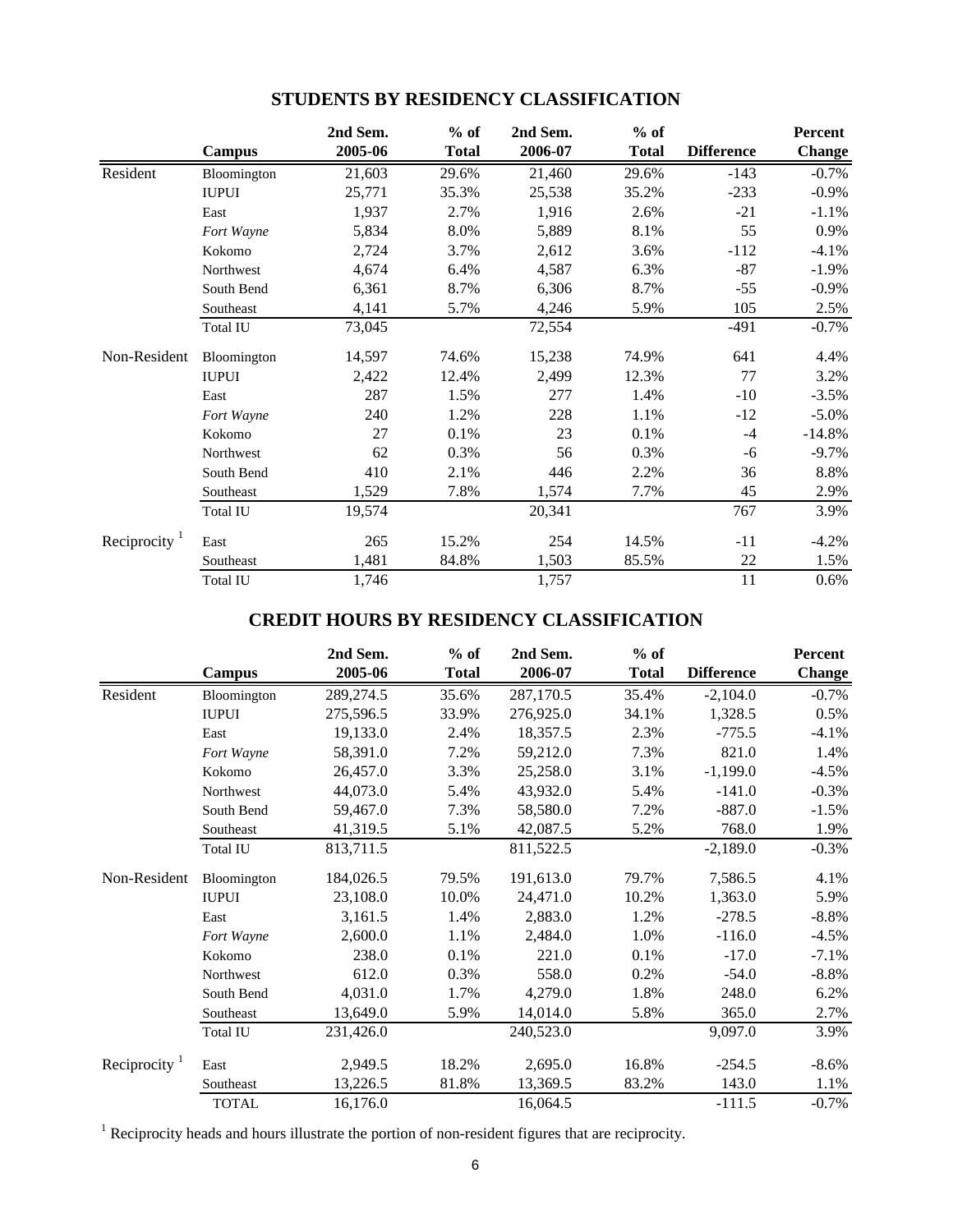| Level  | Campus          | 2nd Sem.<br>2005-06 | $%$ of<br><b>Total</b> | 2nd Sem.<br>2006-07 | $%$ of<br><b>Total</b> | <b>Difference</b> | Percent<br><b>Change</b> |
|--------|-----------------|---------------------|------------------------|---------------------|------------------------|-------------------|--------------------------|
| Male   | Bloomington     | 17,322              | 44.4%                  | 17,559              | 44.8%                  | 237               | 1.4%                     |
|        | <b>IUPUI</b>    | 11,787              | 30.2%                  | 11,686              | 29.8%                  | $-101$            | $-0.9\%$                 |
|        | East            | 686                 | 1.8%                   | 710                 | 1.8%                   | 24                | 3.5%                     |
|        | Fort Wayne      | 2,445               | 6.3%                   | 2,486               | 6.3%                   | 41                | 1.7%                     |
|        | Kokomo          | 841                 | 2.2%                   | 778                 | 2.0%                   | $-63$             | $-7.5%$                  |
|        | Northwest       | 1,399               | 3.6%                   | 1,363               | 3.5%                   | $-36$             | $-2.6%$                  |
|        | South Bend      | 2,497               | 6.4%                   | 2,493               | 6.4%                   | $-4$              | $-0.2%$                  |
|        | Southeast       | 2,055               | 5.3%                   | 2,144               | 5.5%                   | 89                | 4.3%                     |
|        | <b>Total IU</b> | 39,032              |                        | 39,219              |                        | 187               | 0.5%                     |
| Female | Bloomington     | 18,878              | 35.2%                  | 19,139              | 35.7%                  | 261               | 1.4%                     |
|        | <b>IUPUI</b>    | 16,406              | 30.6%                  | 16,351              | 30.5%                  | $-55$             | $-0.3%$                  |
|        | East            | 1,538               | 2.9%                   | 1,483               | 2.8%                   | $-55$             | $-3.6\%$                 |
|        | Fort Wayne      | 3,629               | 6.8%                   | 3,631               | 6.8%                   | $\overline{c}$    | 0.1%                     |
|        | Kokomo          | 1,910               | 3.6%                   | 1,857               | 3.5%                   | $-53$             | $-2.8%$                  |
|        | Northwest       | 3,337               | 6.2%                   | 3,280               | 6.1%                   | $-57$             | $-1.7%$                  |
|        | South Bend      | 4,274               | 8.0%                   | 4,259               | 7.9%                   | $-15$             | $-0.4%$                  |
|        | Southeast       | 3,615               | 6.7%                   | 3,676               | 6.8%                   | 61                | 1.7%                     |
|        | <b>Total IU</b> | 53,587              |                        | 53,676              |                        | 89                | 0.2%                     |

## **STUDENT ENROLLMENT BY SEX**

## **CREDIT HOURS BY SEX**

| Level  | <b>Campus</b>   | 2nd Sem.<br>2005-06 | $%$ of<br><b>Total</b> | 2nd Sem.<br>2006-07 | $%$ of<br><b>Total</b> | <b>Difference</b> | Percent<br><b>Change</b> |
|--------|-----------------|---------------------|------------------------|---------------------|------------------------|-------------------|--------------------------|
| Male   | Bloomington     | 227,487.5           | 50.5%                  | 231,173.0           | 50.7%                  | 3,685.5           | 1.6%                     |
|        | <b>IUPUI</b>    | 126,514.0           | 28.1%                  | 127,841.8           | 28.0%                  | 1,327.8           | 1.0%                     |
|        | East            | 6,799.0             | 1.5%                   | 6,673.0             | 1.5%                   | $-126.0$          | $-1.9\%$                 |
|        | Fort Wayne      | 24,651.0            | 5.5%                   | 25,532.0            | 5.6%                   | 881.0             | 3.6%                     |
|        | Kokomo          | 7,792.0             | 1.7%                   | 7,439.0             | 1.6%                   | $-353.0$          | $-4.5%$                  |
|        | Northwest       | 13,446.0            | 3.0%                   | 13,366.0            | 2.9%                   | $-80.0$           | $-0.6\%$                 |
|        | South Bend      | 23,733.0            | 5.3%                   | 23,619.0            | 5.2%                   | $-114.0$          | $-0.5\%$                 |
|        | Southeast       | 19,782.5            | 4.4%                   | 20,498.5            | 4.5%                   | 716.0             | 3.6%                     |
|        | Total IU        | 450,205.0           |                        | 456,142.3           |                        | 5,937.3           | 1.3%                     |
| Female | Bloomington     | 245,813.5           | 41.3%                  | 247,610.5           | 41.6%                  | 1,797.0           | 0.7%                     |
|        | <b>IUPUI</b>    | 172,190.5           | 28.9%                  | 173,554.3           | 29.1%                  | 1,363.8           | 0.8%                     |
|        | East            | 15,495.5            | 2.6%                   | 14,567.5            | 2.4%                   | $-928.0$          | $-6.0\%$                 |
|        | Fort Wayne      | 36,340.0            | 6.1%                   | 36,164.0            | 6.1%                   | $-176.0$          | $-0.5\%$                 |
|        | Kokomo          | 18,903.0            | 3.2%                   | 18,040.0            | 3.0%                   | $-863.0$          | $-4.6%$                  |
|        | Northwest       | 31,239.0            | 5.3%                   | 31,124.0            | 5.2%                   | $-115.0$          | $-0.4\%$                 |
|        | South Bend      | 39,765.0            | 6.7%                   | 39,240.0            | 6.6%                   | $-525.0$          | $-1.3%$                  |
|        | Southeast       | 35,186.0            | 5.9%                   | 35,603.0            | 6.0%                   | 417.0             | 1.2%                     |
|        | <b>Total IU</b> | 594,932.5           |                        | 595,903.3           |                        | 970.8             | 0.2%                     |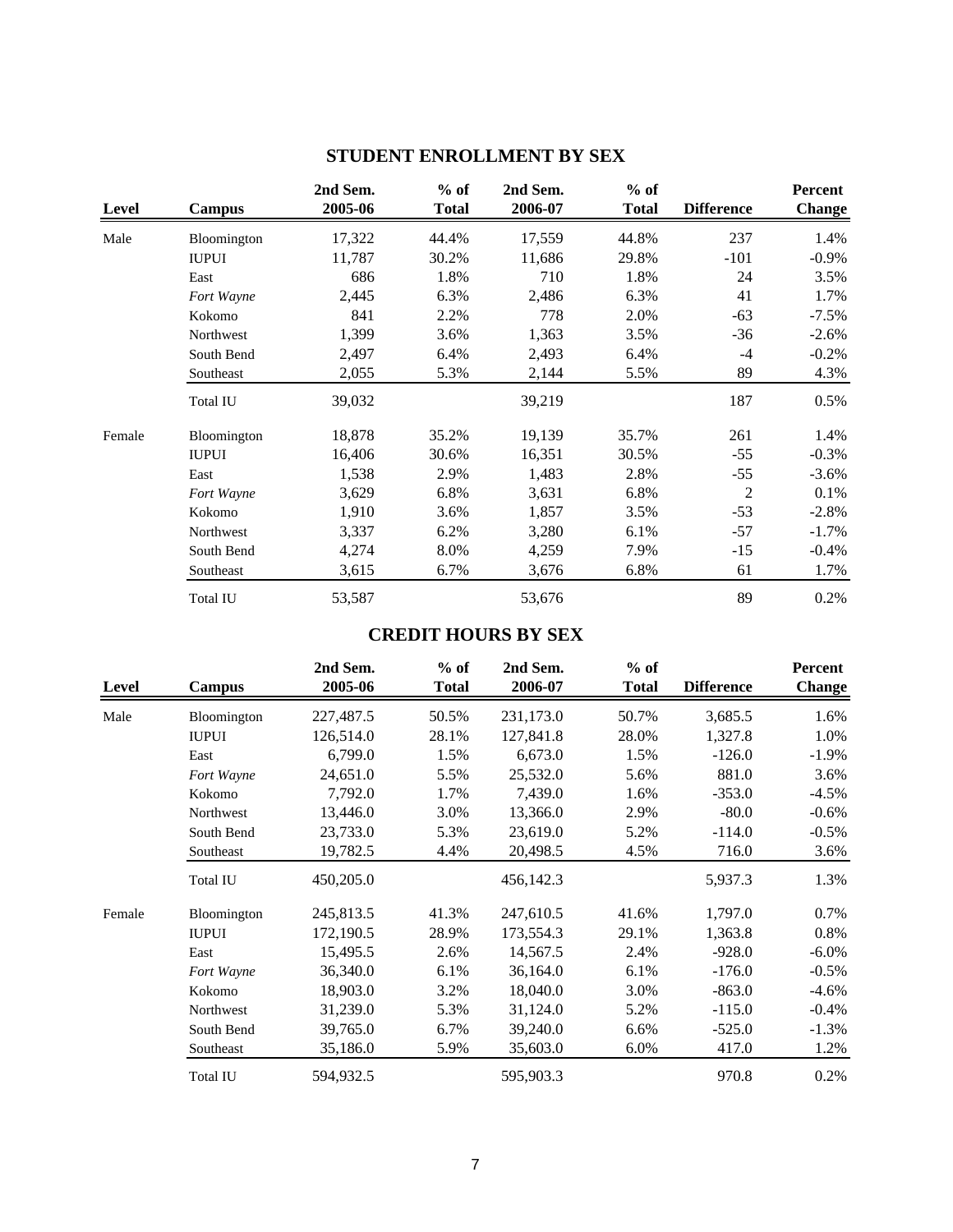#### **HISTORICAL ENROLLMENT BY CAMPUS**

#### **SECOND SEMESTER**

| <b>CAMPUS</b>      | 97-98  | 98-99  | 99-00  | $00 - 01$ | $01-02$ | $02-03$ | $03-04$ | $04-05$ | $05-06$ | 06-07  |
|--------------------|--------|--------|--------|-----------|---------|---------|---------|---------|---------|--------|
| <b>Bloomington</b> | 32,298 | 33,078 | 33,553 | 34,303    | 35,474  | 36,281  | 36,473  | 35.694  | 36,200  | 36,698 |
| Indianapolis       | 25,924 | 26,022 | 25,604 | 25,961    | 26,995  | 28,120  | 28.453  | 28,139  | 28,193  | 28,037 |
| East               | 2,120  | 2,151  | 2,094  | 2,229     | 2,332   | 2,265   | 2,323   | 2,338   | 2,224   | 2,193  |
| <b>Fort Wayne</b>  | 5.604  | 5,647  | 5,512  | 5.495     | 5,821   | 6,121   | 6,076   | 6.097   | 6,074   | 6,117  |
| Kokomo             | 2.733  | 2,626  | 2,480  | 2.485     | 2.497   | 2,576   | 2.740   | 2,779   | 2.751   | 2,635  |
| Northwest          | 4.657  | 4,566  | 4,469  | 4,264     | 4,384   | 4,930   | 5,091   | 4,860   | 4,736   | 4,643  |
| South Bend         | 6,725  | 6.648  | 6,608  | 6.681     | 6.910   | 7.047   | 7,018   | 7.001   | 6.771   | 6,752  |
| Southeast          | 5.269  | 5.604  | 5,713  | 5,991     | 6.257   | 6,324   | 6,038   | 6.008   | 5,670   | 5,820  |
| <b>Total IU</b>    | 85,330 | 86,342 | 86.033 | 87,409    | 90.670  | 93,664  | 94,212  | 92.916  | 92.619  | 92.895 |

#### **EDUCATIONAL SERVICE RENDERED**

#### **SECOND SEMESTER, 2006-07**

Several campuses offer special programs for which the enrollment is not reflected in the official statistics. The tables below depict the level of educational service provided by the campuses by combining all Indiana University headcounts and credit hours generated with the headcounts and credit hours for these special programs.

### **NUMBER OF STUDENTS ENROLLED**

|                    | <b>OFFICIAL IU</b> |                 | <b>EDUCATIONAL</b> |
|--------------------|--------------------|-----------------|--------------------|
|                    | <b>ENROLLMENT</b>  | <b>SPECIAL</b>  | <b>SERVICE</b>     |
| <b>CAMPUS</b>      | <b>FIGURES</b>     | <b>PROGRAMS</b> | <b>RENDERED</b>    |
| <b>Bloomington</b> | 36,698             | 6               | 36,704             |
| <b>IUPUI</b>       | 28,037             | 306             | 28,343             |
| East               | 2,193              | 132             | 2,325              |
| Fort Wayne         | 6,117              | 4,841           | 10,958             |
| Kokomo             | 2,635              | 193             | 2,828              |
| Northwest          | 4,643              | $\Omega$        | 4,643              |
| South Bend         | 6,752              | 177             | 6,929              |
| Southeast          | 5,820              | 165             | 5,985              |
| <b>Total IU</b>    | 92.895             | 5,820           | 98.715             |

### **CREDIT HOURS**

|                  | <b>OFFICIAL IU</b> |                 | <b>EDUCATIONAL</b> |
|------------------|--------------------|-----------------|--------------------|
|                  | <b>ENROLLMENT</b>  | <b>SPECIAL</b>  | <b>SERVICE</b>     |
| <b>CAMPUS</b>    | <b>FIGURES</b>     | <b>PROGRAMS</b> | <b>RENDERED</b>    |
| Bloomington      | 478,783.5          | 21.0            | 478,804.5          |
| Indianapolis     | 301,396.0          | 2,214.0         | 303,610.0          |
| East             | 21,240.5           | 1,090.0         | 22,330.5           |
| Fort Wayne       | 61,696.0           | 50,389.0        | 112,085.0          |
| Kokomo           | 25,479.0           | 1,975.0         | 27,454.0           |
| <b>Northwest</b> | 44,490.0           | 0.0             | 44,490.0           |
| South Bend       | 62,859.0           | 1,576.0         | 64,435.0           |
| Southeast        | 56,101.5           | 1,513.5         | 57,615.0           |
| <b>Total IU</b>  | 1.052.045.5        | 58,778.5        | 1,110,824.0        |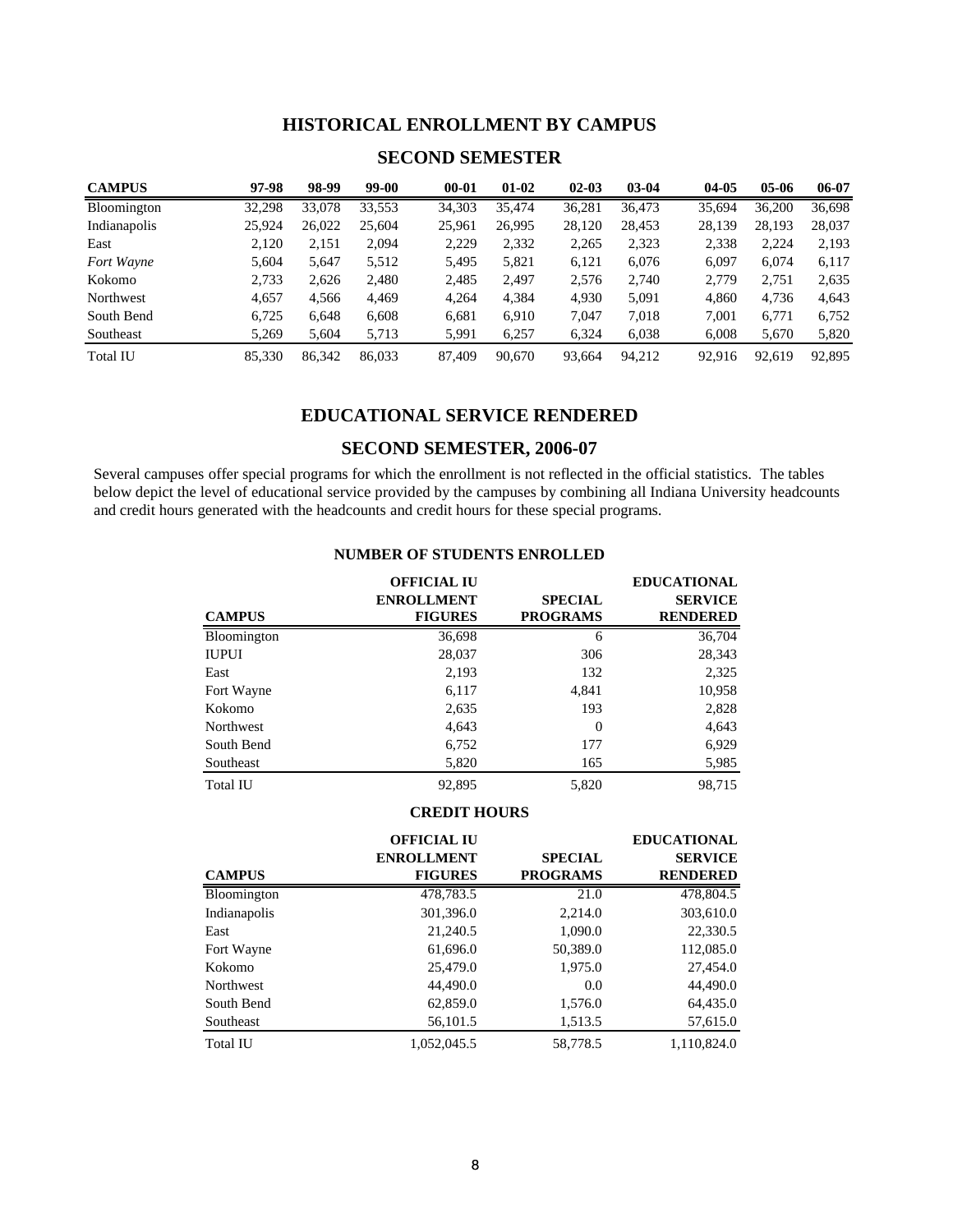## **ALL CAMPUSES**

| <b>Students by Level</b> |                                         | 2nd Sem.<br>2005-06   | $%$ of<br><b>Total</b> | 2nd Sem.<br>2006-07   | $%$ of<br><b>Total</b> | <b>Difference</b>      | <b>Percent</b><br><b>Change</b> |
|--------------------------|-----------------------------------------|-----------------------|------------------------|-----------------------|------------------------|------------------------|---------------------------------|
| Undergraduate            |                                         | 69,755                | 75.3%                  | 69,610                | 74.9%                  | $-145$                 | $-0.2%$                         |
| Non-Degree (special)     |                                         | 2,697                 | 2.9%                   | 3,079                 | 3.3%                   | 382                    | 14.2%                           |
| Undergraduate Total      |                                         | 72,452                | 78.2%                  | 72,689                | 78.2%                  | 237                    | 0.3%                            |
| Graduate                 |                                         | 13,820                | 14.9%                  | 14,070                | 15.1%                  | 250                    | 1.8%                            |
| Professional             |                                         | 3,426                 | 3.7%                   | 3,418                 | 3.7%                   | $\mbox{-}8$            | $-0.2%$                         |
| Non-Degree (special)     |                                         | 2,921                 | 3.2%                   | 2,718                 | 2.9%                   | $-203$                 | $-6.9\%$                        |
|                          | Graduate/Professional Total             | 20,167                | 21.8%                  | 20,206                | 21.8%                  | 39                     | 0.2%                            |
| Total IU                 |                                         | 92,619                |                        | 92,895                |                        | 276                    | 0.3%                            |
|                          | <b>Credit Hours by Level</b>            |                       |                        |                       |                        |                        |                                 |
| Undergraduate            |                                         | 855,467.0             | 81.9%                  | 861,550.0             | 81.9%                  | 6,083.0                | 0.7%                            |
| Non-Degree (special)     |                                         | 13,690.0              | 1.3%                   | 15,429.0              | 1.5%                   | 1,739.0                | 12.7%                           |
| Undergraduate Total      |                                         | 869,157.0             | 83.2%                  | 876,979.0             | 83.4%                  | 7,822.0                | 0.9%                            |
| Graduate                 |                                         | 102,800.5             | 9.8%                   | 105,094.5             | 10.0%                  | 2,294.0                | 2.2%                            |
| Professional             |                                         | 59,211.0              | 5.7%<br>1.3%           | 58,963.5              | 5.6%<br>1.0%           | $-247.5$               | $-0.4%$                         |
| Non-Degree (special)     | Graduate/Professional Total             | 13,969.0<br>175,980.5 | 16.8%                  | 11,008.5<br>175,066.5 | 16.6%                  | $-2,960.5$<br>$-914.0$ | $-21.2%$<br>$-0.5%$             |
| <b>Total IU</b>          |                                         | 1,045,137.5           |                        | 1,052,045.5           |                        | 6,908.0                | 0.7%                            |
|                          | <b>Students by Courseload and Level</b> |                       |                        |                       |                        |                        |                                 |
| Full-Time                | Undergraduate                           | 51,979                | 85.0%                  | 52,578                | 85.1%                  | 599                    | 1.2%                            |
|                          | <b>UG</b> Non-Degree                    | 333                   | 0.5%                   | 354                   | 0.6%                   | 21                     | 6.3%                            |
|                          | Graduate                                | 5,568                 | 9.1%                   | 5,639                 | 9.1%                   | 71                     | 1.3%                            |
|                          | Professional                            | 3,050                 | 5.0%                   | 3,045                 | 4.9%                   | $-5$                   | $-0.2%$                         |
|                          | Grad./Prof. Non-Degree                  | 250                   | 0.4%                   | 182                   | 0.3%                   | $-68$                  | $-27.2%$                        |
|                          | <b>Total Full-Time</b>                  | 61,180                |                        | 61,798                |                        | 618                    | 1.0%                            |
| Part-Time                | Undergraduate                           | 17,776                | 56.5%                  | 17,032                | 54.8%                  | $-744$                 | $-4.2%$                         |
|                          | <b>UG</b> Non-Degree                    | 2,364                 | 7.5%                   | 2,725                 | 8.8%                   | 361                    | 15.3%                           |
|                          | Graduate                                | 8,252                 | 26.2%                  | 8,431                 | 27.1%                  | 179                    | 2.2%                            |
|                          | Professional                            | 376                   | 1.2%                   | 373                   | 1.2%                   | $-3$                   | $-0.8%$                         |
|                          | Grad./Prof. Non-Degree                  | 2,671                 | 8.5%                   | 2,536                 | 8.2%                   | $-135$                 | $-5.1%$                         |
|                          | <b>Total Part-Time</b>                  | 31,439                |                        | 31,097                |                        | $-342$                 | $-1.1%$                         |
|                          | <b>Students by Undergraduate Class</b>  |                       |                        |                       |                        |                        |                                 |
| Freshmen                 |                                         | 17,133                | 24.6%                  | 17,065                | 24.5%                  | $-68$                  | $-0.4%$                         |
| Sophomore                |                                         | 17,615                | 25.3%                  | 17,343                | 24.9%                  | $-272$                 | $-1.5%$                         |
| Junior                   |                                         | 13,742                | 19.7%                  | 13,582                | 19.5%                  | $-160$                 | $-1.2%$                         |
| Senior                   |                                         | 21,265                | 30.5%                  | 21,620                | 31.1%                  | 355                    | 1.7%                            |
|                          | <b>Student Enrollment by Sex</b>        |                       |                        |                       |                        |                        |                                 |
| Male                     |                                         | 39,032                | 42.1%                  | 39,219                | 42.2%                  | 187                    | 0.5%                            |
| Female                   |                                         | 53,587                | 57.9%                  | 53,676                | 57.8%                  | 89                     | 0.2%                            |
|                          | <b>Student Enrollment by Residency</b>  |                       |                        |                       |                        |                        |                                 |
| Resident                 |                                         | 73,045                | 78.9%                  | 72,554                | 78.1%                  | $-491$                 | $-0.7%$                         |
| Non-Resident             |                                         | 19,574                | 21.1%                  | 20,341                | 21.9%                  | 767                    | 3.9%                            |
| Reciprocity $1$          |                                         | 1,746                 | 1.9%                   | 1,757                 | 8.6%                   | 11                     | 0.6%                            |
|                          | <b>Student Enrollment by Ethnicity</b>  |                       |                        |                       |                        |                        |                                 |
| American Indian          |                                         | 270                   | 0.3%                   | 304                   | 0.3%                   | 34                     | 12.6%                           |
| Asian American           |                                         | 2,491                 | 2.7%                   | 2,618                 | 2.8%                   | 127                    | 5.1%                            |
| African American         |                                         | 6,528                 | 7.0%                   | 6,379                 | 6.9%                   | $-149$                 | $-2.3%$                         |
| Hispanic                 |                                         | 2,466                 | 2.7%                   | 2,564                 | 2.8%                   | 98                     | 4.0%                            |
| White                    |                                         | 74,233                | 80.1%                  | 73,890                | 79.5%                  | $-343$                 | $-0.5%$                         |
| Foreign                  |                                         | 4,207<br>2,424        | 4.5%                   | 4,567<br>2,573        | 4.9%                   | 360<br>149             | 8.6%<br>6.1%                    |
| Unknown                  |                                         |                       | 2.6%                   |                       | 2.8%                   |                        |                                 |

<sup>1</sup> Reciprocity heads illustrate the portion of non-resident enrollments that are reciprocity.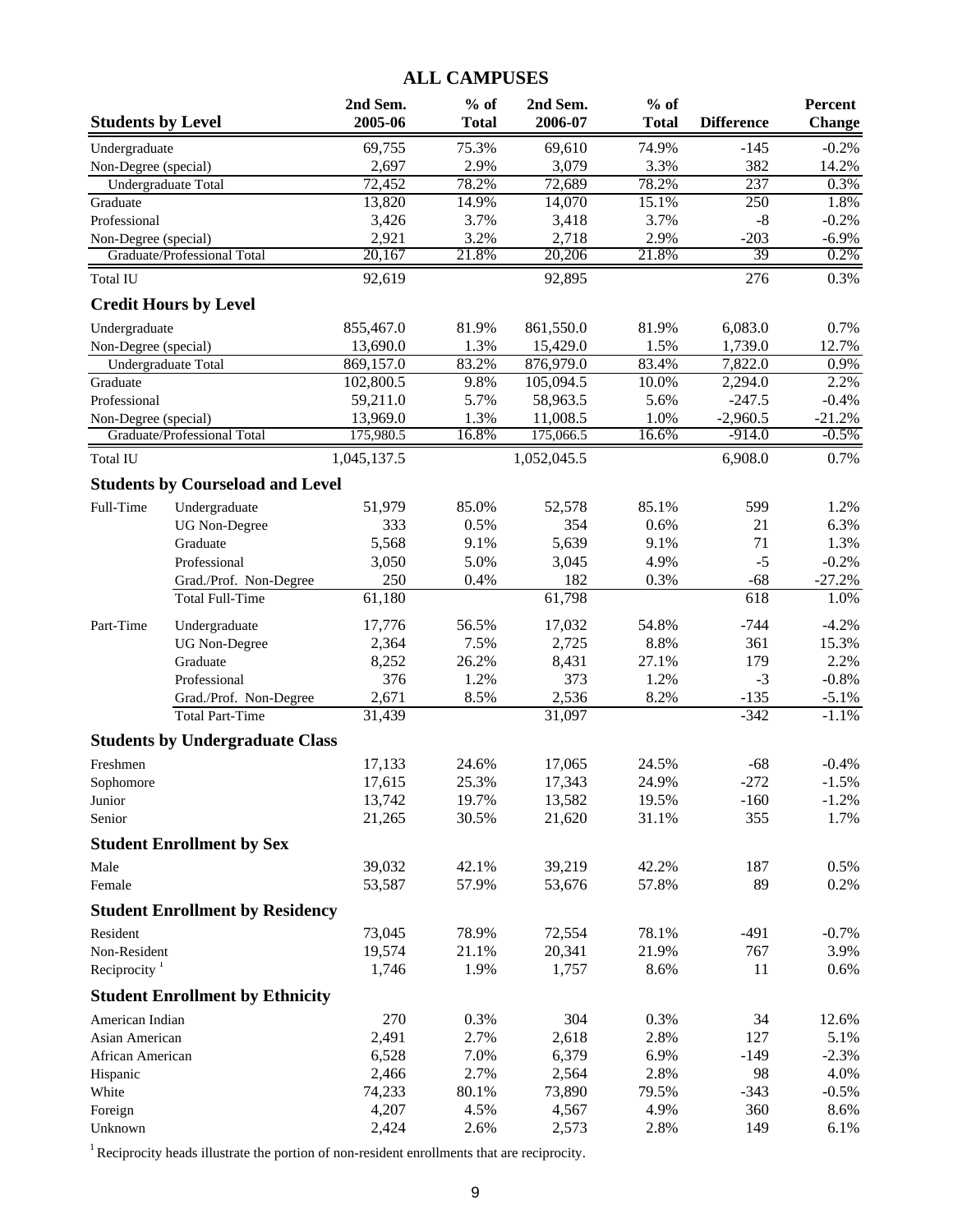## **BLOOMINGTON**

| <b>Students by Level</b> |                                         | 2nd Sem.<br>2005-06 | $%$ of<br><b>Total</b> | 2nd Sem.<br>2006-07 | $%$ of | <b>Total Difference</b> | <b>Percent</b><br><b>Change</b> |
|--------------------------|-----------------------------------------|---------------------|------------------------|---------------------|--------|-------------------------|---------------------------------|
| Undergraduate            |                                         | 27,360              | 75.6%                  | 27,652              | 75.4%  | 292                     | 1.1%                            |
| Non-Degree (special)     |                                         | 458                 | 1.3%                   | 580                 | 1.6%   | 122                     | 26.6%                           |
|                          | Undergraduate Total                     | 27,818              | 76.8%                  | 28,232              | 76.9%  | 414                     | 1.5%                            |
| Graduate                 |                                         | 6,601               | 18.2%                  | 6,703               | 18.3%  | 102                     | 1.5%                            |
| Professional             |                                         | 948                 | 2.6%                   | 924                 | 2.5%   | $-24$                   | $-2.5%$                         |
| Non-Degree (special)     |                                         | 833                 | 2.3%                   | 839                 | 2.3%   | 6                       | 0.7%                            |
|                          | Graduate/Professional Total             | 8,382               | 23.2%                  | 8,466               | 23.1%  | 84                      | 1.0%                            |
| <b>Total BL</b>          |                                         | 36,200              |                        | 36,698              |        | 498                     | 1.4%                            |
|                          | <b>Credit Hours by Level</b>            |                     |                        |                     |        |                         |                                 |
| Undergraduate            |                                         | 394,385.0           | 83.3%                  | 400,286.5           | 83.6%  | 5,901.5                 | 1.5%                            |
| Non-Degree (special)     |                                         | 2,159.0             | 0.5%                   | 2,416.5             | 0.5%   | 257.5                   | 11.9%                           |
|                          | Undergraduate Total                     | 396,544.0           | 83.8%                  | 402,703.0           | 84.1%  | 6,159.0                 | 1.6%                            |
| Graduate                 |                                         | 57,927.0            | 12.2%                  | 59,189.5            | 12.4%  | 1,262.5                 | 2.2%                            |
| Professional             |                                         | 14,436.0            | 3.1%                   | 13,811.0            | 2.9%   | $-625.0$                | $-4.3%$                         |
| Non-Degree (special)     |                                         | 4,394.0             | 0.9%                   | 3,080.0             | 0.6%   | $-1,314.0$              | $-29.9%$                        |
|                          | Graduate/Professional Total             | 76,757.0            | 16.2%                  | 76,080.5            | 15.9%  | $-676.5$                | $-0.9%$                         |
| <b>Total BL</b>          |                                         | 473,301.0           |                        | 478,783.5           |        | 5,482.5                 | 1.2%                            |
|                          | <b>Students by Courseload and Level</b> |                     |                        |                     |        |                         |                                 |
| Full-Time                | Undergraduate                           | 25,594              | 83.5%                  | 26,058              | 83.8%  | 464                     | 1.8%                            |
|                          | <b>UG</b> Non-Degree                    | 89                  | 0.3%                   | 89                  | 0.3%   | $\boldsymbol{0}$        | 0.0%                            |
|                          | Graduate                                | 4,006               | 13.1%                  | 4,049               | 13.0%  | 43                      | 1.1%                            |
|                          | Professional                            | 865                 | 2.8%                   | 854                 | 2.7%   | $-11$                   | $-1.3%$                         |
|                          | Grad./Prof. Non-Degree                  | 82                  | 0.3%                   | 49                  | 0.2%   | $-33$                   | $-40.2%$                        |
|                          | <b>Total Full-Time</b>                  | 30,636              |                        | 31,099              |        | 463                     | 1.5%                            |
| Part-Time                | Undergraduate                           | 1,766               | 31.7%                  | 1,594               | 28.5%  | $-172$                  | $-9.7%$                         |
|                          | <b>UG</b> Non-Degree                    | 369                 | 6.6%                   | 491                 | 8.8%   | 122                     | 33.1%                           |
|                          | Graduate                                | 2,595               | 46.6%                  | 2,654               | 47.4%  | 59                      | 2.3%                            |
|                          | Professional                            | 84                  | 1.5%                   | 70                  | 1.3%   | $-14$                   | $-16.7%$                        |
|                          | Grad./Prof. Non-Degree                  | 750                 | 13.5%                  | 790                 | 14.1%  | 40                      | 5.3%                            |
|                          | <b>Total Part-Time</b>                  | 5,564               |                        | 5,599               |        | 35                      | 0.6%                            |
|                          | <b>Students by Undergraduate Class</b>  |                     |                        |                     |        |                         |                                 |
| Freshmen                 |                                         | 6,045               | 22.1%                  | 6,198               | 22.4%  | 153                     | 2.5%                            |
| Sophomore                |                                         | 6,190               | 22.6%                  | 6,813               | 24.6%  | 623                     | 10.1%                           |
| Junior                   |                                         | 6,156               | 22.5%                  | 5,829               | 21.1%  | $-327$                  | $-5.3\%$                        |
| Senior                   |                                         | 8,969               | 32.8%                  | 8,812               | 31.9%  | $-157$                  | $-1.8%$                         |
|                          | <b>Student Enrollment by Sex</b>        |                     |                        |                     |        |                         |                                 |
| Male                     |                                         | 17,322              | 47.9%                  | 17,559              | 47.8%  | 237                     | 1.4%                            |
| Female                   |                                         | 18,878              | 52.1%                  | 19,139              | 52.2%  | 261                     | 1.4%                            |
|                          | <b>Student Enrollment by Residency</b>  |                     |                        |                     |        |                         |                                 |
| Resident                 |                                         | 21,603              | 59.7%                  | 21,460              | 58.5%  | $-143$                  | $-0.7%$                         |
| Non-Resident             |                                         | 14,597              | 40.3%                  | 15,238              | 41.5%  | 641                     | 4.4%                            |
|                          | <b>Student Enrollment by Ethnicity</b>  |                     |                        |                     |        |                         |                                 |
| American Indian          |                                         | 82                  | 0.2%                   | 102                 | 0.3%   | 20                      | 24.4%                           |
| Asian American           |                                         | 1,242               | 3.4%                   | 1,293               | 3.5%   | 51                      | 4.1%                            |
| African American         |                                         | 1,568               | 4.3%                   | 1,584               | 4.3%   | 16                      | 1.0%                            |
| Hispanic                 |                                         | 820                 | 2.3%                   | 854                 | 2.3%   | 34                      | 4.1%                            |
| White                    |                                         | 28,922              | 79.9%                  | 29,116              | 79.3%  | 194                     | 0.7%                            |
| Foreign                  |                                         | 3,007               | 8.3%                   | 3,318               | 9.0%   | 311                     | 10.3%                           |
| Unknown                  |                                         | 559                 | 1.5%                   | 431                 | 1.2%   | $-128$                  | $-22.9%$                        |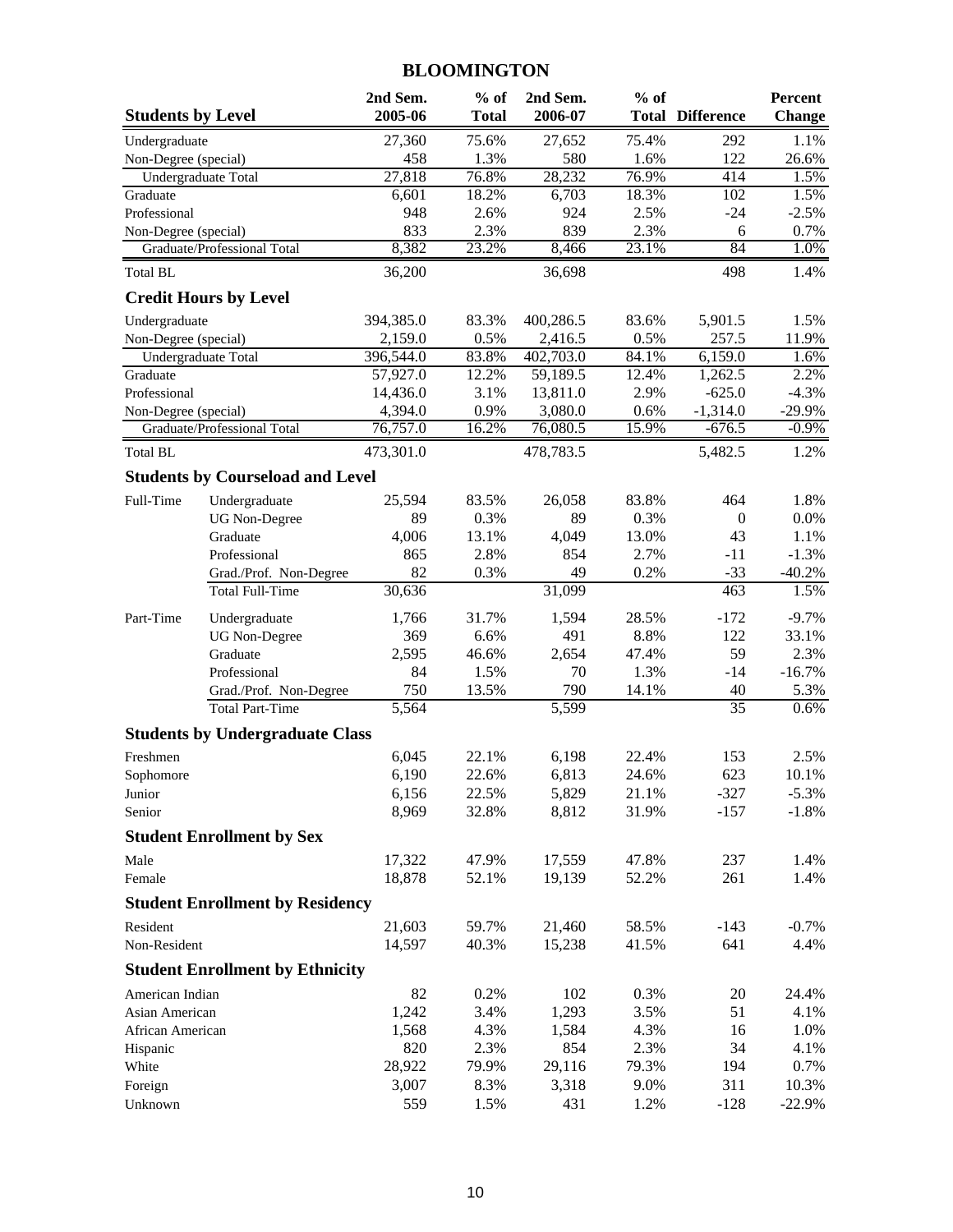**IUPUI**

| <b>Students by Level</b> |                                                  | 2nd Sem.<br>2005-06 | $%$ of<br><b>Total</b> | 2nd Sem.<br>2006-07 | $%$ of        | <b>Total Difference</b> | Percent<br><b>Change</b> |
|--------------------------|--------------------------------------------------|---------------------|------------------------|---------------------|---------------|-------------------------|--------------------------|
| Undergraduate            |                                                  | 18,840              | 66.8%                  | 18,677              | 66.6%         | $-163$                  | $-0.9%$                  |
| Non-Degree (special)     |                                                  | 978                 | 3.5%                   | 1,013               | 3.6%          | 35                      | 3.6%                     |
|                          | Undergraduate Total                              | 19,818              | 70.3%                  | 19,690              | 70.2%         | $-128$                  | $-0.6%$                  |
| Graduate                 |                                                  | 4,835               | 17.1%                  | 5,055               | 18.0%         | 220                     | 4.6%                     |
| Professional             |                                                  | 2,478               | 8.8%                   | 2,494               | 8.9%          | 16                      | 0.6%                     |
| Non-Degree (special)     |                                                  | 1,062               | 3.8%                   | 798                 | 2.8%          | $-264$                  | $-24.9%$                 |
|                          | Graduate/Professional Total                      | 8,375               | 29.7%                  | 8,347               | 29.8%         | $-28$                   | $-0.3%$                  |
| <b>Total IUPUI</b>       |                                                  | 28,193              |                        | 28,037              |               | $-156$                  | $-0.6%$                  |
|                          | <b>Credit Hours by Level</b>                     |                     |                        |                     |               |                         |                          |
| Undergraduate            |                                                  | 211,190.5           | 70.7%                  | 213,068.0           | 70.7%         | 1,877.5                 | 0.9%                     |
| Non-Degree (special)     |                                                  | 5,944.0             | 2.0%                   | 6,474.0             | 2.1%          | 530.0                   | 8.9%                     |
|                          | <b>Undergraduate Total</b>                       | 217,134.5           | 72.7%                  | 219,542.0           | 72.8%         | 2,407.5                 | 1.1%                     |
| Graduate                 |                                                  | 31,792.0            | 10.6%                  | 33,373.0            | 11.1%         | 1,581.0                 | 5.0%                     |
| Professional             |                                                  | 44,775.0            | 15.0%                  | 45,152.5            | 15.0%         | 377.5                   | 0.8%                     |
| Non-Degree (special)     | Graduate/Professional Total                      | 5,003.0<br>81,570.0 | 1.7%<br>27.3%          | 3,328.5<br>81,854.0 | 1.1%<br>27.2% | $-1,674.5$<br>284.0     | $-33.5%$<br>0.3%         |
| <b>Total IUPUI</b>       |                                                  | 298,704.5           |                        | 301,396.0           |               | 2,691.5                 | 0.9%                     |
|                          | <b>Students by Courseload and Level</b>          |                     |                        |                     |               |                         |                          |
| Full-Time                |                                                  | 12,187              | 77.1%                  | 12,420              | 77.1%         | 233                     | 1.9%                     |
|                          | Undergraduate                                    | 150                 | 0.9%                   | 170                 | 1.1%          | 20                      | 13.3%                    |
|                          | <b>UG</b> Non-Degree<br>Graduate                 | 1,208               | 7.6%                   | 1,284               | 8.0%          | 76                      | 6.3%                     |
|                          | Professional                                     | 2,185               | 13.8%                  | 2,191               | 13.6%         | 6                       | 0.3%                     |
|                          | Grad./Prof. Non-Degree                           | 78                  | 0.5%                   | 50                  | 0.3%          | $-28$                   | $-35.9%$                 |
|                          | <b>Total Full-Time</b>                           | 15,808              |                        | 16,115              |               | 307                     | 1.9%                     |
|                          |                                                  |                     |                        |                     |               |                         |                          |
| Part-Time                | Undergraduate                                    | 6,653               | 53.7%                  | 6,257               | 52.5%         | $-396$                  | $-6.0\%$                 |
|                          | <b>UG</b> Non-Degree                             | 828                 | 6.7%                   | 843                 | 7.1%          | 15                      | 1.8%                     |
|                          | Graduate                                         | 3,627               | 29.3%                  | 3,771               | 31.6%         | 144                     | 4.0%                     |
|                          | Professional                                     | 293<br>984          | 2.4%<br>7.9%           | 303<br>748          | 2.5%<br>6.3%  | 10<br>$-236$            | 3.4%<br>$-24.0%$         |
|                          | Grad./Prof. Non-Degree<br><b>Total Part-Time</b> | 12,385              |                        | 11,922              |               | $-463$                  | $-3.7%$                  |
|                          | <b>Students by Undergraduate Class</b>           |                     |                        |                     |               |                         |                          |
| Freshmen                 |                                                  | 4,107               | 21.8%                  | 4,046               | 21.7%         | $-61$                   | $-1.5%$                  |
| Sophomore                |                                                  | 4,878               | 25.9%                  | 4,428               | 23.7%         | $-450$                  | $-9.2%$                  |
| Junior                   |                                                  | 3,649               | 19.4%                  | 3,758               | 20.1%         | 109                     | 3.0%                     |
| Senior                   |                                                  | 6,206               | 32.9%                  | 6,445               | 34.5%         | 239                     | 3.9%                     |
|                          | <b>Student Enrollment by Sex</b>                 |                     |                        |                     |               |                         |                          |
| Male                     |                                                  | 11,787              | 41.8%                  | 11,686              | 41.7%         | $-101$                  | $-0.9\%$                 |
| Female                   |                                                  | 16,406              | 58.2%                  | 16,351              | 58.3%         | $-55$                   | $-0.3%$                  |
|                          | <b>Student Enrollment by Residency</b>           |                     |                        |                     |               |                         |                          |
| Resident                 |                                                  | 25,771              | 91.4%                  | 25,538              | 91.1%         | $-233$                  | $-0.9%$                  |
| Non-Resident             |                                                  | 2,422               | 8.6%                   | 2,499               | 8.9%          | 77                      | 3.2%                     |
|                          | <b>Student Enrollment by Ethnicity</b>           |                     |                        |                     |               |                         |                          |
| American Indian          |                                                  | 85                  | 0.3%                   | 89                  | 0.3%          | $\overline{4}$          | 4.7%                     |
| Asian American           |                                                  | 896                 | 3.2%                   | 950                 | 3.4%          | 54                      | 6.0%                     |
| African American         |                                                  | 2,581               | 9.2%                   | 2,464               | 8.8%          | $-117$                  | $-4.5%$                  |
| Hispanic                 |                                                  | 614                 | 2.2%                   | 637                 | 2.3%          | 23                      | 3.7%                     |
| White                    |                                                  | 22,021              | 78.1%                  | 21,647              | 77.2%         | $-374$                  | $-1.7%$                  |
| Foreign                  |                                                  | 893                 | 3.2%                   | 932                 | 3.3%          | 39                      | 4.4%                     |
| Unknown                  |                                                  | 1,103               | 3.9%                   | 1,318               | 4.7%          | 215                     | 19.5%                    |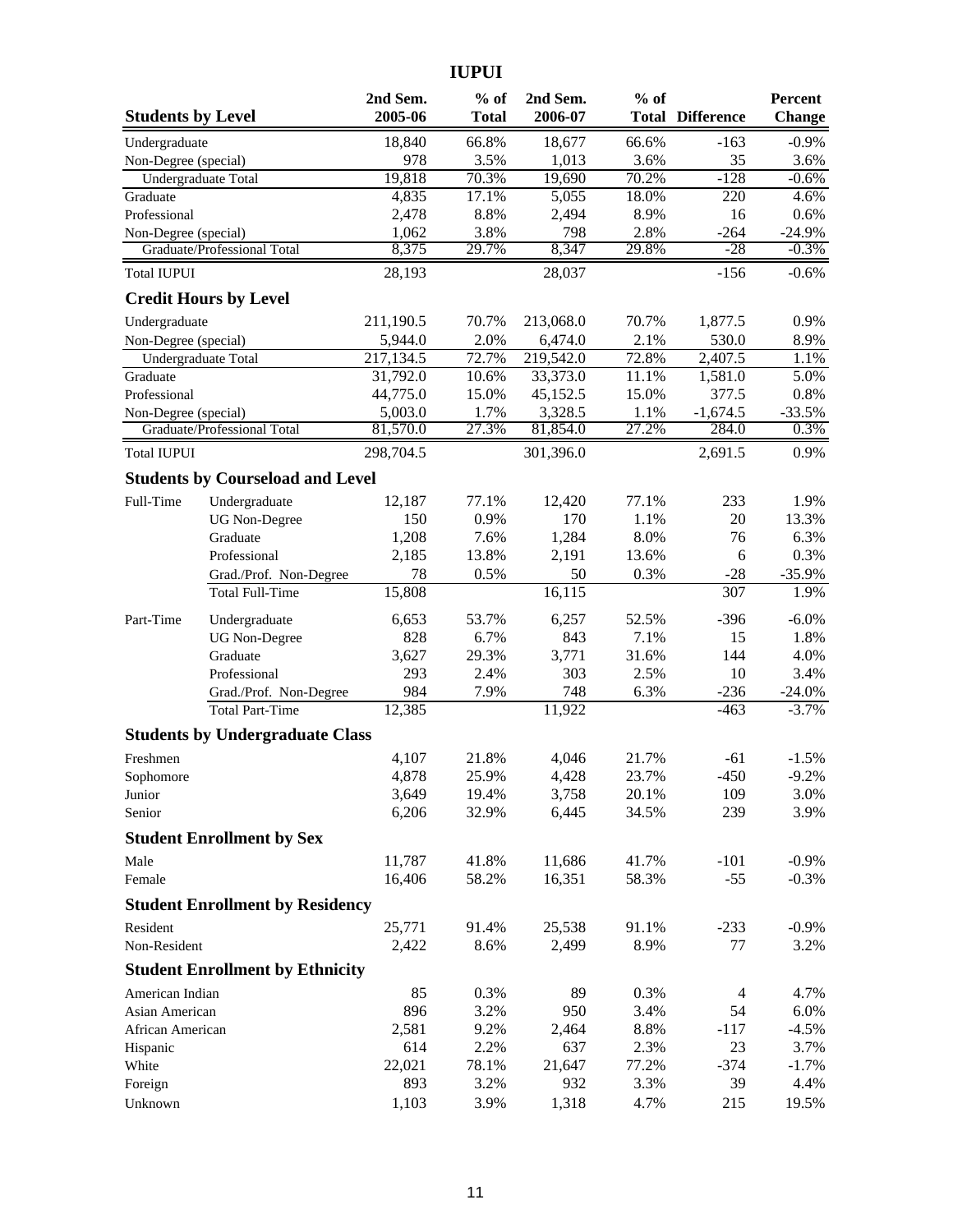| × |  |
|---|--|
|---|--|

|                            |                                         | 2nd Sem.                 | $%$ of       | 2nd Sem.       | $%$ of       |                   | Percent       |
|----------------------------|-----------------------------------------|--------------------------|--------------|----------------|--------------|-------------------|---------------|
| <b>Students by Level</b>   |                                         | 2005-06                  | <b>Total</b> | 2006-07        | <b>Total</b> | <b>Difference</b> | <b>Change</b> |
| Undergraduate              |                                         | 2,022                    | 90.9%        | 1,904          | 86.8%        | $-118$            | $-5.8%$       |
| Non-Degree (special)       |                                         | 135                      | 6.1%         | 230            | 10.5%        | 95                | 70.4%         |
|                            | Undergraduate Total                     | 2,157                    | 97.0%        | 2,134          | 97.3%        | $-23$             | $-1.1%$       |
| <b>Graduate Non-Degree</b> |                                         | 67                       | 3.0%         | 59             | 2.7%         | $\mbox{-}8$       | $-11.9%$      |
| <b>Total EA</b>            |                                         | 2,224                    |              | 2,193          |              | $-31$             | $-1.4%$       |
|                            | <b>Credit Hours by Level</b>            |                          |              |                |              |                   |               |
| Undergraduate              |                                         | 21,551.5                 | 96.7%        | 19,988.5       | 94.1%        | $-1,563.0$        | $-7.3%$       |
| Non-Degree (special)       |                                         | 503.0                    | 2.3%         | 966.0          | 4.5%         | 463.0             | 92.0%         |
|                            | Undergraduate Total                     | 22,054.5                 | 98.9%        | 20,954.5       | 98.7%        | $-1,100.0$        | $-5.0\%$      |
| Graduate Non-Degree        |                                         | 240.0                    | 1.1%         | 286.0          | 1.3%         | 46.0              | 19.2%         |
| <b>Total EA</b>            |                                         | 22,294.5                 |              | 21,240.5       |              | $-1,054.0$        | $-4.7%$       |
|                            | <b>Students by Courseload and Level</b> |                          |              |                |              |                   |               |
| Full-Time                  | Undergraduate                           | 1,233                    | 99.6%        | 1,129          | 98.2%        | $-104$            | $-8.4%$       |
|                            | <b>UG Non-Degree</b>                    | 4                        | 0.3%         | 14             | 1.2%         | 10                | 250.0%        |
|                            | Graduate Non-Degree                     | $\mathbf{1}$             | 0.1%         | 7              | 0.6%         | 6                 | 600.0%        |
|                            | <b>Total Full-Time</b>                  | 1,238                    |              | 1,150          |              | $-88$             | $-7.1%$       |
| Part-Time                  | Undergraduate                           | 789                      | 80.0%        | 775            | 74.3%        | $-14$             | $-1.8%$       |
|                            | <b>UG Non-Degree</b>                    | 131                      | 13.3%        | 216            | 20.7%        | 85                | 64.9%         |
|                            | Graduate Non-Degree                     | 66                       | 6.7%         | 52             | 5.0%         | $-14$             | $-21.2%$      |
|                            | <b>Total Part-Time</b>                  | 986                      |              | 1,043          |              | 57                | 5.8%          |
|                            | <b>Students by Undergraduate Class</b>  |                          |              |                |              |                   |               |
| Freshmen                   |                                         | 662                      | 32.7%        | 555            | 29.1%        | $-107$            | $-16.2%$      |
| Sophomore                  |                                         | 588                      | 29.1%        | 528            | 27.7%        | $-60$             | $-10.2%$      |
| Junior                     |                                         | 314                      | 15.5%        | 312            | 16.4%        | $-2$              | $-0.6%$       |
| Senior                     |                                         | 458                      | 22.7%        | 509            | 26.7%        | 51                | 11.1%         |
|                            | <b>Student Enrollment by Sex</b>        |                          |              |                |              |                   |               |
| Male                       |                                         | 686                      | 30.8%        | 710            | 32.4%        | 24                | 3.5%          |
| Female                     |                                         | 1,538                    | 69.2%        | 1,483          | 67.6%        | $-55$             | $-3.6%$       |
|                            | <b>Student Enrollment by Residency</b>  |                          |              |                |              |                   |               |
| Resident                   |                                         | 1,937                    | 87.1%        | 1,916          | 87.4%        | $-21$             | $-1.1\%$      |
| Non-Resident               |                                         | 287                      | 12.9%        | 277            | 12.6%        | $-10$             | $-3.5%$       |
| Reciprocity $1$            |                                         | 265                      | 92.3%        | 254            | 91.7%        | $-11$             | $-4.2%$       |
|                            | <b>Student Enrollment by Ethnicity</b>  |                          |              |                |              |                   |               |
| American Indian            |                                         | 8                        | 0.4%         | 7              | 0.3%         | $-1$              | $-12.5%$      |
| Asian American             |                                         | 14                       | 0.6%         | 17             | 0.8%         | $\mathfrak{Z}$    | 21.4%         |
| African American           |                                         | 98                       | 4.4%         | 71             | 3.2%         | $-27$             | $-27.6%$      |
| Hispanic                   |                                         | 22                       | 1.0%         | 27             | 1.2%         | 5                 | 22.7%         |
| White                      |                                         | 2,004                    | 90.1%        | 1,998          | 91.1%        | $-6$              | $-0.3%$       |
| Foreign                    |                                         | $\overline{\mathcal{A}}$ | 0.2%         | $\overline{4}$ | 0.2%         | $\boldsymbol{0}$  | 0.0%          |
| Unknown                    |                                         | 74                       | 3.3%         | 69             | 3.1%         | $-5$              | $-6.8\%$      |

 $1$  Reciprocity heads illustrate the portion of non-resident enrollments that are reciprocity.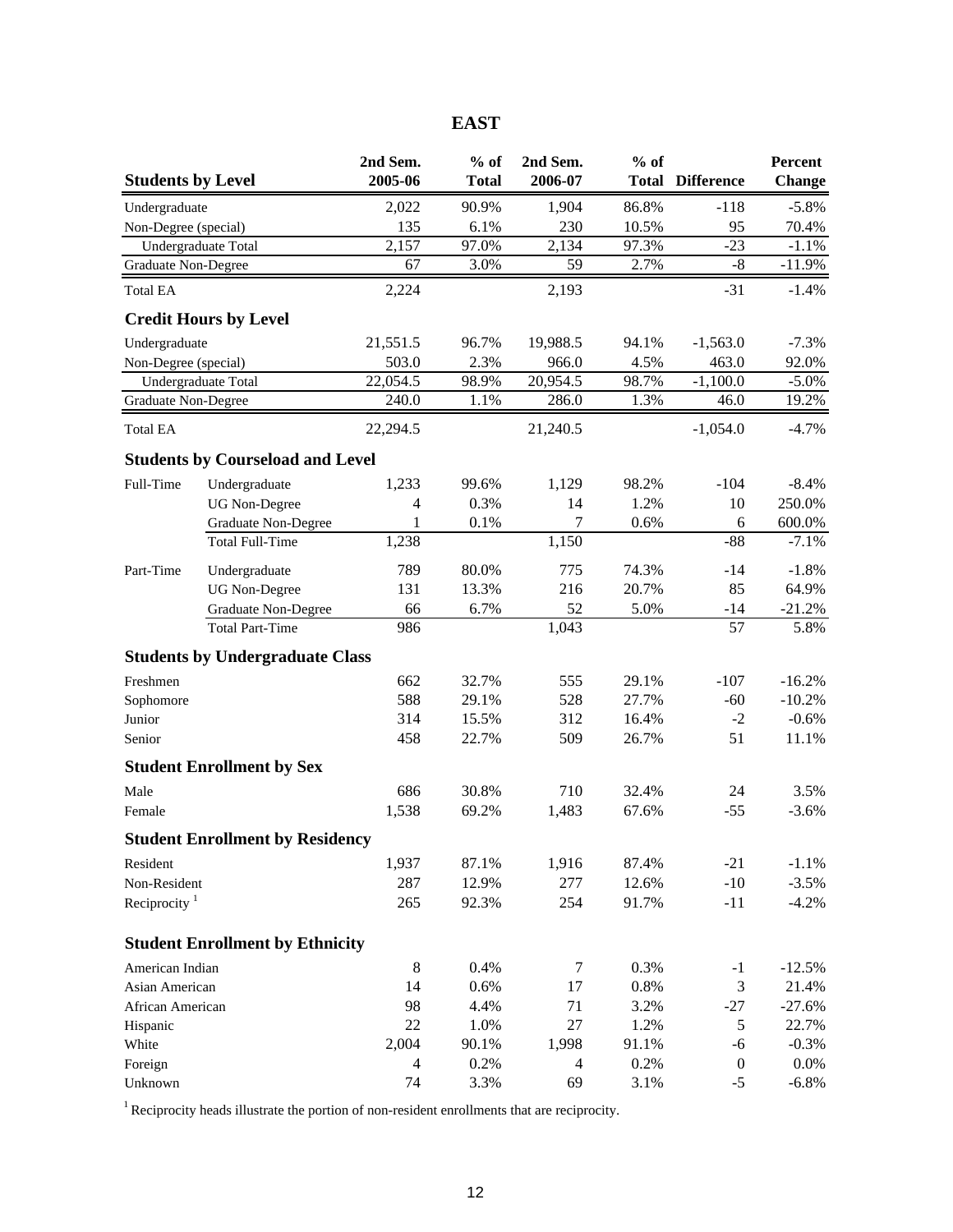## *FORT WAYNE*

| <b>Students by Level</b> |                                         | 2nd Sem.<br>2005-06 | $%$ of<br><b>Total</b> | 2nd Sem.<br>2006-07 | $%$ of | <b>Total Difference</b> | Percent<br><b>Change</b> |
|--------------------------|-----------------------------------------|---------------------|------------------------|---------------------|--------|-------------------------|--------------------------|
| Undergraduate            |                                         | 5,370               | 88.4%                  | 5,343               | 87.3%  | $-27$                   | $-0.5%$                  |
| Non-Degree (special)     |                                         | 147                 | 2.4%                   | 146                 | 2.4%   | $-1$                    | $-0.7%$                  |
| Undergraduate Total      |                                         | 5,517               | 90.8%                  | 5,489               | 89.7%  | $-28$                   | $-0.5%$                  |
| Graduate                 |                                         | 478                 | 7.9%                   | 515                 | 8.4%   | 37                      | 7.7%                     |
| Non-Degree (special)     |                                         | 79                  | 1.3%                   | 113                 | 1.8%   | 34                      | 43.0%                    |
| <b>Graduate Total</b>    |                                         | 557                 | 9.2%                   | 628                 | 10.3%  | 71                      | 12.7%                    |
| <b>Total FW</b>          |                                         | 6,074               |                        | 6,117               |        | 43                      | 0.7%                     |
|                          | <b>Credit Hours by Level</b>            |                     |                        |                     |        |                         |                          |
| Undergraduate            |                                         | 57,391.0            | 94.1%                  | 57,979.0            | 94.0%  | 588.0                   | 1.0%                     |
| Non-Degree (special)     |                                         | 761.0               | 1.2%                   | 620.0               | 1.0%   | $-141.0$                | $-18.5%$                 |
| Undergraduate Total      |                                         | 58,152.0            | 95.3%                  | 58,599.0            | 95.0%  | 447.0                   | 0.8%                     |
| Graduate                 |                                         | 2,563.0             | 4.2%                   | 2,735.0             | 4.4%   | 172.0                   | 6.7%                     |
| Non-Degree (special)     |                                         | 276.0               | 0.5%                   | 362.0               | 0.6%   | 86.0                    | 31.2%                    |
| Graduate Total           |                                         | 2,839.0             | 4.7%                   | 3,097.0             | 5.0%   | 258.0                   | 9.1%                     |
| <b>Total FW</b>          |                                         | 60,991.0            |                        | 61,696.0            |        | 705.0                   | 1.2%                     |
|                          | <b>Students by Courseload and Level</b> |                     |                        |                     |        |                         |                          |
| Full-Time                | Undergraduate                           | 3,375               | 97.9%                  | 3,439               | 98.4%  | 64                      | 1.9%                     |
|                          | <b>UG</b> Non-Degree                    | 18                  | 0.5%                   | 5                   | 0.1%   | $-13$                   | $-72.2%$                 |
|                          | Graduate                                | 53                  | 1.5%                   | 50                  | 1.4%   | $-3$                    | $-5.7%$                  |
|                          | <b>Graduate Non-Degree</b>              | $\overline{2}$      | 0.1%                   | 1                   | 0.0%   | $-1$                    | $-50.0\%$                |
|                          | <b>Total Full-Time</b>                  | 3,448               |                        | 3,495               |        | 47                      | 1.4%                     |
| Part-Time                | Undergraduate                           | 1,995               | 76.0%                  | 1,904               | 72.6%  | $-91$                   | $-4.6%$                  |
|                          | <b>UG</b> Non-Degree                    | 129                 | 4.9%                   | 141                 | 5.4%   | 12                      | 9.3%                     |
|                          | Graduate                                | 425                 | 16.2%                  | 465                 | 17.7%  | 40                      | 9.4%                     |
|                          | <b>Graduate Non-Degree</b>              | 77                  | 2.9%                   | 112                 | 4.3%   | 35                      | 45.5%                    |
|                          | <b>Total Part-Time</b>                  | 2,626               |                        | 2,622               |        | $-4$                    | $-0.2%$                  |
| <b>Students by Class</b> |                                         |                     |                        |                     |        |                         |                          |
| Freshmen                 |                                         | 1,790               | 29.5%                  | 1,720               | 28.1%  | $-70$                   | $-3.9%$                  |
| Sophomore                |                                         | 1,376               | 22.7%                  | 1,316               | 21.5%  | $-60$                   | $-4.4%$                  |
| Junior                   |                                         | 817                 | 13.5%                  | 848                 | 13.9%  | 31                      | 3.8%                     |
| Senior                   |                                         | 1,387               | 22.8%                  | 1,459               | 23.9%  | 72                      | 5.2%                     |
|                          | <b>Student Enrollment by Sex</b>        |                     |                        |                     |        |                         |                          |
| Male                     |                                         | 2,445               | 40.3%                  | 2,486               | 40.6%  | 41                      | 1.7%                     |
| Female                   |                                         | 3,629               | 59.7%                  | 3,631               | 59.4%  | $\overline{2}$          | 0.1%                     |
|                          | <b>Student Enrollment by Residency</b>  |                     |                        |                     |        |                         |                          |
| Resident                 |                                         | 5,834               | 96.0%                  | 5,889               | 96.3%  | 55                      | 0.9%                     |
| Non-Resident             |                                         | 240                 | 4.0%                   | 228                 | 3.7%   | $-12$                   | $-5.0\%$                 |
|                          | <b>Student Enrollment by Ethnicity</b>  |                     |                        |                     |        |                         |                          |
| American Indian          |                                         | 20                  | 0.3%                   | 20                  | 0.3%   | $\boldsymbol{0}$        | 0.0%                     |
| Asian American           |                                         | 101                 | 1.7%                   | 93                  | 1.5%   | $-8$                    | $-7.9%$                  |
| African American         |                                         | 313                 | 5.2%                   | 321                 | 5.2%   | 8                       | 2.6%                     |
| Hispanic                 |                                         | 170                 | 2.8%                   | 187                 | 3.1%   | 17                      | 10.0%                    |
| White                    |                                         | 5,309               | 87.4%                  | 5,322               | 87.0%  | 13                      | 0.2%                     |
| Foreign                  |                                         | 71                  | 1.2%                   | 71                  | 1.2%   | $\boldsymbol{0}$        | 0.0%                     |
| Unknown                  |                                         | 90                  | 1.5%                   | 103                 | 1.7%   | 13                      | 14.4%                    |

*IU enrollments only*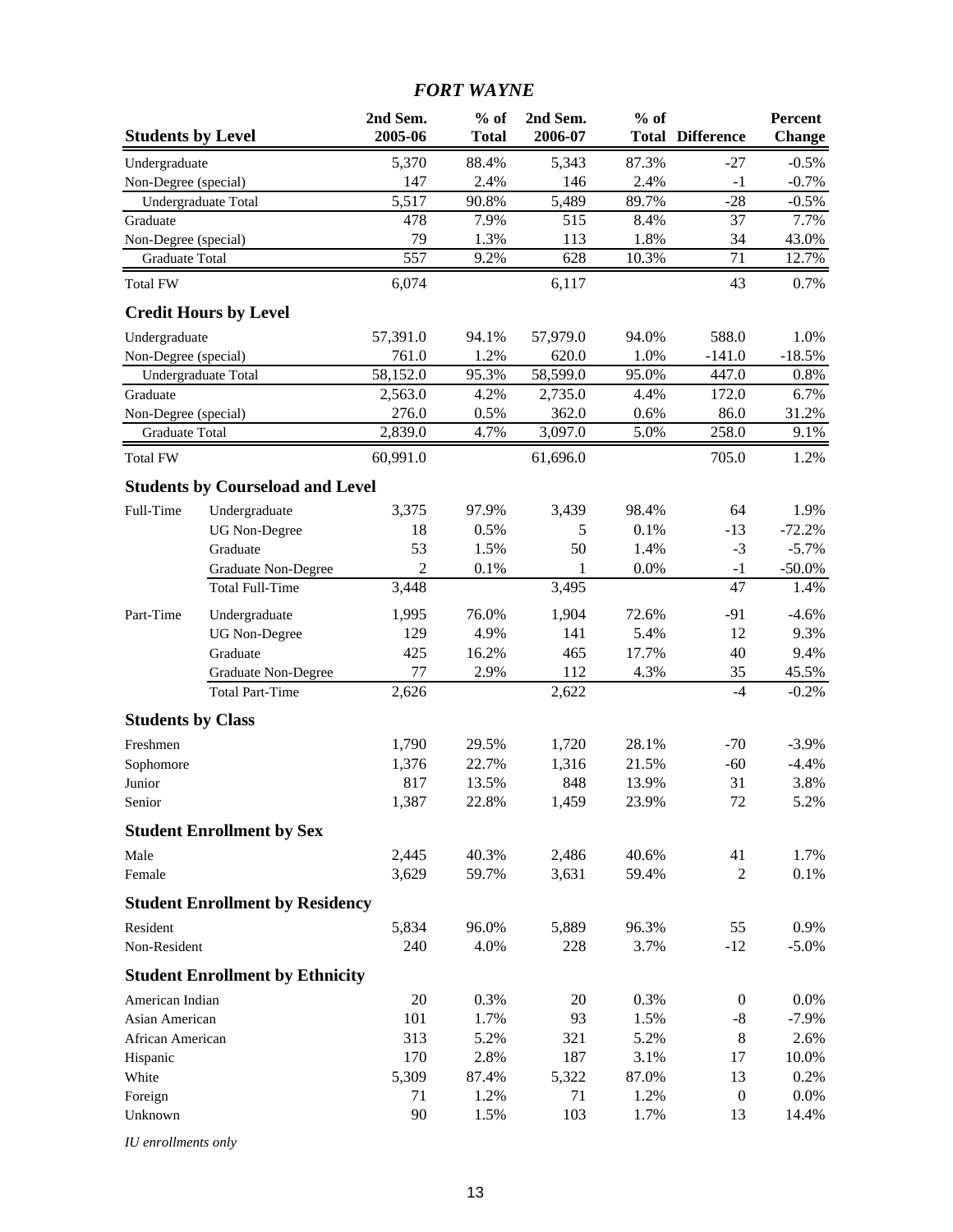## **KOKOMO**

| <b>Students by Level</b> |                                         | 2nd Sem.<br>2005-06 | $%$ of<br><b>Total</b> | 2nd Sem.<br>2006-07 | $%$ of | <b>Total Difference</b> | <b>Percent</b><br><b>Change</b> |
|--------------------------|-----------------------------------------|---------------------|------------------------|---------------------|--------|-------------------------|---------------------------------|
| Undergraduate            |                                         | 2,341               | 85.1%                  | 2,200               | 83.5%  | $-141$                  | $-6.0\%$                        |
| Non-Degree (special)     |                                         | 239                 | 8.7%                   | 263                 | 10.0%  | 24                      | 10.0%                           |
|                          | Undergraduate Total                     | 2,580               | 93.8%                  | 2,463               | 93.5%  | $-117$                  | $-4.5%$                         |
| Graduate                 |                                         | 78                  | 2.8%                   | 74                  | 2.8%   | $-4$                    | $-5.1%$                         |
| Non-Degree (special)     |                                         | 93                  | 3.4%                   | 98                  | 3.7%   | 5                       | 5.4%                            |
| Graduate Total           |                                         | 171                 | 6.2%                   | 172                 | 6.5%   | $\mathbf{1}$            | 0.6%                            |
| <b>Total KO</b>          |                                         | 2,751               |                        | 2,635               |        | $-116$                  | $-4.2%$                         |
|                          | <b>Credit Hours by Level</b>            |                     |                        |                     |        |                         |                                 |
| Undergraduate            |                                         | 24,829.0            | 93.0%                  | 23,617.0            | 92.7%  | $-1,212.0$              | $-4.9%$                         |
| Non-Degree (special)     |                                         | 911.0               | 3.4%                   | 931.0               | 3.7%   | 20.0                    | 2.2%                            |
|                          | Undergraduate Total                     | 25,740.0            | 96.4%                  | 24,548.0            | 96.3%  | $-1,192.0$              | $-4.6%$                         |
| Graduate                 |                                         | $\overline{4}57.0$  | 1.7%                   | 438.0               | 1.7%   | $-19.0$                 | $-4.2%$                         |
| Non-Degree (special)     |                                         | 498.0               | 1.9%                   | 493.0               | 1.9%   | $-5.0$                  | $-1.0%$                         |
| Graduate Total           |                                         | 955.0               | 3.6%                   | 931.0               | 3.7%   | $-24.0$                 | $-2.5%$                         |
| <b>Total KO</b>          |                                         | 26,695.0            |                        | 25,479.0            |        | $-1,216.0$              | $-4.6%$                         |
|                          | <b>Students by Courseload and Level</b> |                     |                        |                     |        |                         |                                 |
| Full-Time                | Undergraduate                           | 1,371               | 96.8%                  | 1,307               | 97.1%  | $-64$                   | $-4.7%$                         |
|                          | <b>UG</b> Non-Degree                    | 13                  | 0.9%                   | 8                   | 0.6%   | $-5$                    | $-38.5%$                        |
|                          | Graduate                                | 14                  | 1.0%                   | 16                  | 1.2%   | $\sqrt{2}$              | 14.3%                           |
|                          | <b>Graduate Non-Degree</b>              | 18                  | 1.3%                   | 15                  | 1.1%   | $-3$                    | $-16.7%$                        |
|                          | <b>Total Full-Time</b>                  | 1,416               |                        | 1,346               |        | $-70$                   | $-4.9%$                         |
| Part-Time                | Undergraduate                           | 970                 | 72.7%                  | 893                 | 69.3%  | $-77$                   | $-7.9%$                         |
|                          | <b>UG</b> Non-Degree                    | 226                 | 16.9%                  | 255                 | 19.8%  | 29                      | 12.8%                           |
|                          | Graduate                                | 64                  | 4.8%                   | 58                  | 4.5%   | $-6$                    | $-9.4%$                         |
|                          | <b>Graduate Non-Degree</b>              | 75                  | 5.6%                   | 83                  | 6.4%   | $\,8\,$                 | 10.7%                           |
|                          | <b>Total Part-Time</b>                  | 1,335               |                        | 1,289               |        | $-46$                   | $-3.4%$                         |
| <b>Students by Class</b> |                                         |                     |                        |                     |        |                         |                                 |
| Freshmen                 |                                         | 719                 | 26.1%                  | 606                 | 23.0%  | $-113$                  | $-15.7%$                        |
| Sophomore                |                                         | 793                 | 28.8%                  | 725                 | 27.5%  | $-68$                   | $-8.6%$                         |
| Junior                   |                                         | 336                 | 12.2%                  | 338                 | 12.8%  | $\overline{2}$          | 0.6%                            |
| Senior                   |                                         | 493                 | 17.9%                  | 531                 | 20.2%  | 38                      | 7.7%                            |
|                          | <b>Student Enrollment by Sex</b>        |                     |                        |                     |        |                         |                                 |
| Male                     |                                         | 841                 | 30.6%                  | 778                 | 29.5%  | $-63$                   | $-7.5%$                         |
| Female                   |                                         | 1,910               | 69.4%                  | 1,857               | 70.5%  | $-53$                   | $-2.8%$                         |
|                          | <b>Student Enrollment by Residency</b>  |                     |                        |                     |        |                         |                                 |
| Resident                 |                                         | 2,724               | 99.0%                  | 2,612               | 99.1%  | $-112$                  | $-4.1%$                         |
| Non-Resident             |                                         | 27                  | 1.0%                   | 23                  | 0.9%   | $-4$                    | $-14.8%$                        |
|                          | <b>Student Enrollment by Ethnicity</b>  |                     |                        |                     |        |                         |                                 |
| American Indian          |                                         | 14                  | 0.5%                   | 21                  | 0.8%   | 7                       | 50.0%                           |
| Asian American           |                                         | 29                  | 1.1%                   | 27                  | 1.0%   | $-2$                    | $-6.9\%$                        |
| African American         |                                         | 98                  | 3.6%                   | 98                  | 3.7%   | $\boldsymbol{0}$        | 0.0%                            |
| Hispanic                 |                                         | 38                  | 1.4%                   | 33                  | 1.3%   | $-5$                    | $-13.2%$                        |
| White                    |                                         | 2,479               | 90.1%                  | 2,361               | 89.6%  | $-118$                  | $-4.8%$                         |
| Foreign                  |                                         | 14                  | 0.5%                   | 17                  | 0.6%   | 3                       | 21.4%                           |
| Unknown                  |                                         | 79                  | 2.9%                   | 78                  | 3.0%   | $-1$                    | $-1.3%$                         |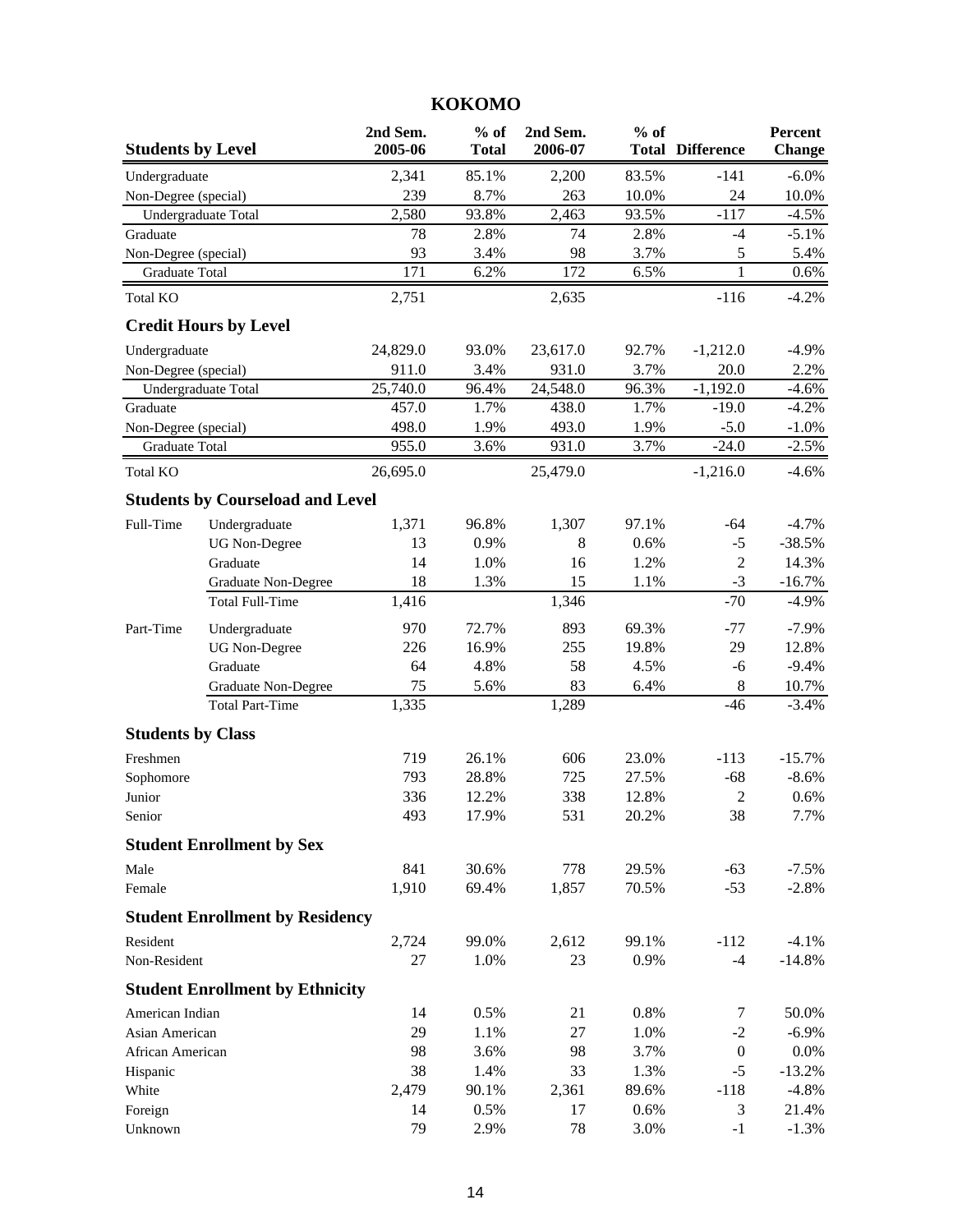### **NORTHWEST**

| <b>Students by Level</b> |                                         | 2nd Sem.<br>2005-06 | $%$ of<br><b>Total</b> | 2nd Sem.<br>2006-07 | $%$ of | <b>Total Difference</b> | <b>Percent</b><br><b>Change</b> |
|--------------------------|-----------------------------------------|---------------------|------------------------|---------------------|--------|-------------------------|---------------------------------|
| Undergraduate            |                                         | 3,845               | 81.2%                  | 3,798               | 81.8%  | $-47$                   | $-1.2%$                         |
| Non-Degree (special)     |                                         | 266                 | 5.6%                   | 175                 | 3.8%   | $-91$                   | $-34.2%$                        |
|                          | Undergraduate Total                     | 4,111               | 86.8%                  | 3,973               | 85.6%  | $-138$                  | $-3.4%$                         |
| Graduate                 |                                         | 399                 | 8.4%                   | 408                 | 8.8%   | 9                       | 2.3%                            |
| Non-Degree (special)     |                                         | 226                 | 4.8%                   | 262                 | 5.6%   | 36                      | 15.9%                           |
| Graduate Total           |                                         | 625                 | 13.2%                  | 670                 | 14.4%  | 45                      | 7.2%                            |
| <b>Total NW</b>          |                                         | 4,736               |                        | 4,643               |        | $-93$                   | $-2.0\%$                        |
|                          | <b>Credit Hours by Level</b>            |                     |                        |                     |        |                         |                                 |
| Undergraduate            |                                         | 39,963.0            | 89.4%                  | 39,931.0            | 89.8%  | $-32.0$                 | $-0.1%$                         |
| Non-Degree (special)     |                                         | 1,345.0             | 3.0%                   | 981.0               | 2.2%   | $-364.0$                | $-27.1%$                        |
|                          | Undergraduate Total                     | 41,308.0            | 92.4%                  | 40,912.0            | 92.0%  | $-396.0$                | $-1.0%$                         |
| Graduate                 |                                         | 2,317.0             | 5.2%                   | 2,329.0             | 5.2%   | 12.0                    | 0.5%                            |
| Non-Degree (special)     |                                         | 1,060.0             | 2.4%                   | 1,249.0             | 2.8%   | 189.0                   | 17.8%                           |
| Graduate Total           |                                         | 3,377.0             | 7.6%                   | 3,578.0             | 8.0%   | 201.0                   | 6.0%                            |
| <b>Total NW</b>          |                                         | 44,685.0            |                        | 44,490.0            |        | $-195.0$                | $-0.4%$                         |
|                          | <b>Students by Courseload and Level</b> |                     |                        |                     |        |                         |                                 |
| Full-Time                | Undergraduate                           | 2,162               | 95.1%                  | 2,186               | 95.7%  | 24                      | 1.1%                            |
|                          | <b>UG</b> Non-Degree                    | 32                  | 1.4%                   | 27                  | 1.2%   | $-5$                    | $-15.6%$                        |
|                          | Graduate                                | 59                  | 2.6%                   | 48                  | 2.1%   | $-11$                   | $-18.6%$                        |
|                          | <b>Graduate Non-Degree</b>              | 21                  | 0.9%                   | 24                  | 1.1%   | 3                       | 14.3%                           |
|                          | <b>Total Full-Time</b>                  | 2,274               |                        | 2,285               |        | 11                      | 0.5%                            |
| Part-Time                | Undergraduate                           | 1,683               | 68.4%                  | 1,612               | 68.4%  | $-71$                   | $-4.2%$                         |
|                          | <b>UG</b> Non-Degree                    | 234                 | 9.5%                   | 148                 | 6.3%   | $-86$                   | $-36.8%$                        |
|                          | Graduate                                | 340                 | 13.8%                  | 360                 | 15.3%  | 20                      | 5.9%                            |
|                          | <b>Graduate Non-Degree</b>              | 205                 | 8.3%                   | 238                 | 10.1%  | 33                      | 16.1%                           |
|                          | <b>Total Part-Time</b>                  | 2,462               |                        | 2,358               |        | $-104$                  | $-4.2%$                         |
| <b>Students by Class</b> |                                         |                     |                        |                     |        |                         |                                 |
| Freshmen                 |                                         | 1,180               | 24.9%                  | 1,172               | 25.2%  | $-8$                    | $-0.7%$                         |
| Sophomore                |                                         | 1,209               | 25.5%                  | 1,104               | 23.8%  | $-105$                  | $-8.7\%$                        |
| Junior                   |                                         | 562                 | 11.9%                  | 582                 | 12.5%  | 20                      | 3.6%                            |
| Senior                   |                                         | 894                 | 18.9%                  | 940                 | 20.2%  | 46                      | 5.1%                            |
|                          | <b>Student Enrollment by Sex</b>        |                     |                        |                     |        |                         |                                 |
| Male                     |                                         | 1,399               | 29.5%                  | 1,363               | 29.4%  | $-36$                   | $-2.6%$                         |
| Female                   |                                         | 3,337               | 70.5%                  | 3,280               | 70.6%  | $-57$                   | $-1.7%$                         |
|                          | <b>Student Enrollment by Residency</b>  |                     |                        |                     |        |                         |                                 |
| Resident                 |                                         | 4,674               | 98.7%                  | 4,587               | 98.8%  | $-87$                   | $-1.9%$                         |
| Non-Resident             |                                         | 62                  | 1.3%                   | 56                  | 1.2%   | $-6$                    | $-9.7%$                         |
|                          | <b>Student Enrollment by Ethnicity</b>  |                     |                        |                     |        |                         |                                 |
| American Indian          |                                         | 17                  | 0.4%                   | 16                  | 0.3%   | $-1$                    | $-5.9%$                         |
| Asian American           |                                         | 66                  | 1.4%                   | 75                  | 1.6%   | 9                       | 13.6%                           |
| African American         |                                         | 1,187               | 25.1%                  | 1,078               | 23.2%  | $-109$                  | $-9.2%$                         |
| Hispanic                 |                                         | 539                 | 11.4%                  | 515                 | 11.1%  | $-24$                   | $-4.5%$                         |
| White                    |                                         | 2,785               | 58.8%                  | 2,810               | 60.5%  | 25                      | 0.9%                            |
| Foreign                  |                                         | 10                  | 0.2%                   | 10                  | 0.2%   | $\boldsymbol{0}$        | $0.0\%$                         |
| Unknown                  |                                         | 132                 | 2.8%                   | 139                 | 3.0%   | $\tau$                  | 5.3%                            |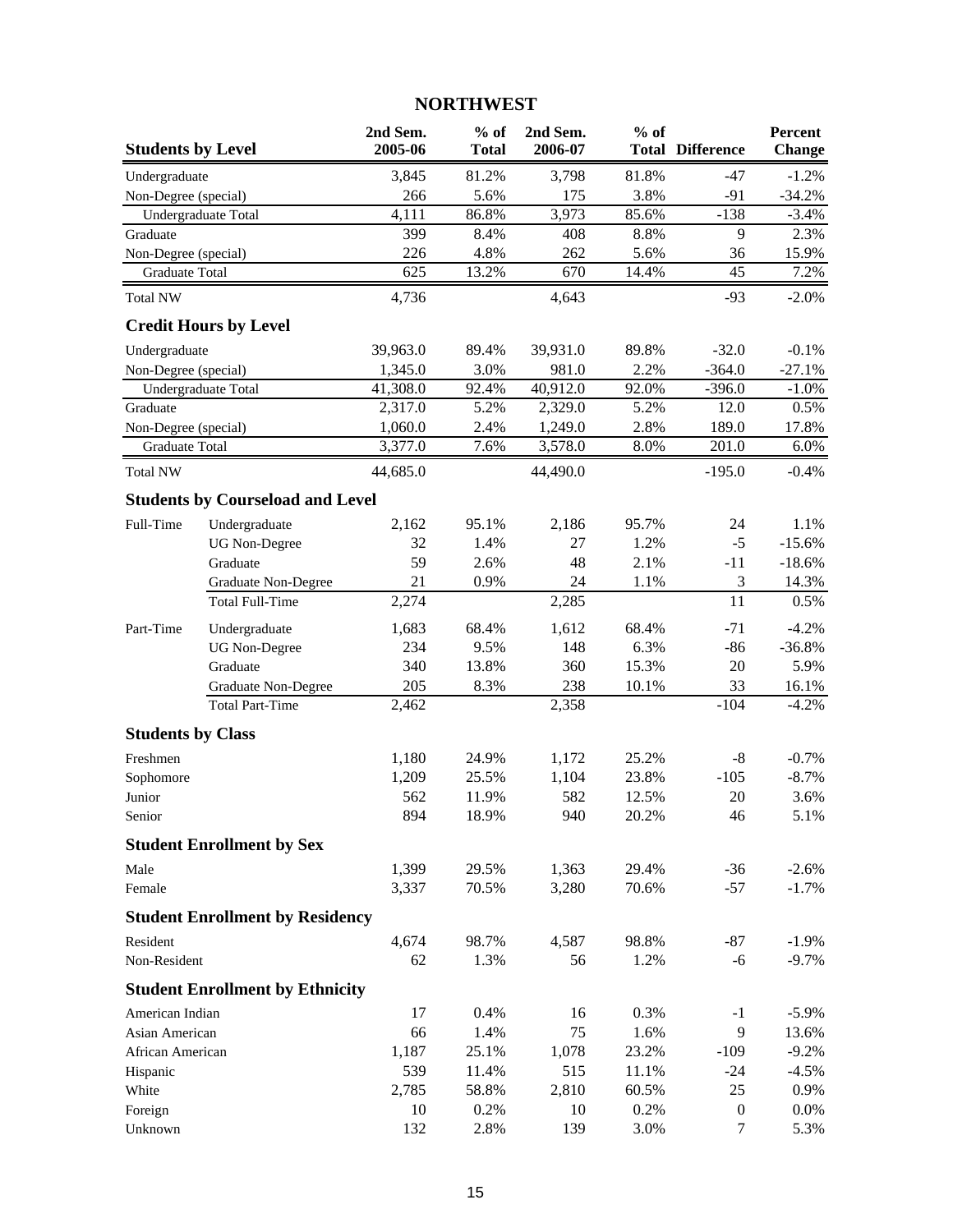### **SOUTH BEND**

| <b>Students by Level</b> |                                         | 2nd Sem.<br>2005-06 | $%$ of<br><b>Total</b> | 2nd Sem.<br>2006-07 | $%$ of | <b>Total Difference</b> | Percent<br><b>Change</b> |
|--------------------------|-----------------------------------------|---------------------|------------------------|---------------------|--------|-------------------------|--------------------------|
| Undergraduate            |                                         | 5,305               | 78.3%                  | 5,233               | 77.5%  | $-72$                   | $-1.4%$                  |
| Non-Degree (special)     |                                         | 340                 | 5.0%                   | 485                 | 7.2%   | 145                     | 42.6%                    |
|                          | Undergraduate Total                     | 5,645               | 83.4%                  | 5,718               | 84.7%  | 73                      | 1.3%                     |
| Graduate                 |                                         | 801                 | 11.8%                  | 731                 | 10.8%  | $-70$                   | $-8.7%$                  |
| Non-Degree (special)     |                                         | 325                 | 4.8%                   | 303                 | 4.5%   | $-22$                   | $-6.8%$                  |
| Graduate Total           |                                         | 1,126               | 16.6%                  | 1,034               | 15.3%  | $-92$                   | $-8.2%$                  |
| <b>Total SB</b>          |                                         | 6,771               |                        | 6,752               |        | $-19$                   | $-0.3%$                  |
|                          | <b>Credit Hours by Level</b>            |                     |                        |                     |        |                         |                          |
| Undergraduate            |                                         | 55,673.0            | 87.7%                  | 54,970.0            | 87.4%  | $-703.0$                | $-1.3%$                  |
| Non-Degree (special)     |                                         | 1,416.0             | 2.2%                   | 2,194.0             | 3.5%   | 778.0                   | 54.9%                    |
|                          | Undergraduate Total                     | 57,089.0            | 89.9%                  | 57,164.0            | 90.9%  | 75.0                    | 0.1%                     |
| Graduate                 |                                         | 4,886.0             | 7.7%                   | 4,416.0             | 7.0%   | $-470.0$                | $-9.6%$                  |
| Non-Degree (special)     |                                         | 1,523.0             | 2.4%                   | 1,279.0             | 2.0%   | $-244.0$                | $-16.0\%$                |
| Graduate Total           |                                         | 6,409.0             | 10.1%                  | 5,695.0             | 9.1%   | $-714.0$                | $-11.1%$                 |
| <b>Total SB</b>          |                                         | 63,498.0            |                        | 62,859.0            |        | $-639.0$                | $-1.0%$                  |
|                          | <b>Students by Courseload and Level</b> |                     |                        |                     |        |                         |                          |
| Full-Time                | Undergraduate                           | 3,134               | 92.7%                  | 3,119               | 93.4%  | $-15$                   | $-0.5%$                  |
|                          | <b>UG</b> Non-Degree                    | 18                  | 0.5%                   | 30                  | 0.9%   | 12                      | 66.7%                    |
|                          | Graduate                                | 195                 | 5.8%                   | 163                 | 4.9%   | $-32$                   | $-16.4%$                 |
|                          | <b>Graduate Non-Degree</b>              | 32                  | 0.9%                   | 29                  | 0.9%   | $-3$                    | $-9.4%$                  |
|                          | <b>Total Full-Time</b>                  | 3,379               |                        | 3,341               |        | $-38$                   | $-1.1%$                  |
| Part-Time                | Undergraduate                           | 2,171               | 64.0%                  | 2,114               | 62.0%  | $-57$                   | $-2.6%$                  |
|                          | <b>UG</b> Non-Degree                    | 322                 | 9.5%                   | 455                 | 13.3%  | 133                     | 41.3%                    |
|                          | Graduate                                | 606                 | 17.9%                  | 568                 | 16.7%  | $-38$                   | $-6.3%$                  |
|                          | Graduate Non-Degree                     | 293                 | 8.6%                   | 274                 | 8.0%   | $-19$                   | $-6.5%$                  |
|                          | <b>Total Part-Time</b>                  | 3,392               |                        | 3,411               |        | 19                      | 0.6%                     |
| <b>Students by Class</b> |                                         |                     |                        |                     |        |                         |                          |
| Freshmen                 |                                         | 1,548               | 22.9%                  | 1,546               | 22.9%  | $-2$                    | $-0.1%$                  |
| Sophomore                |                                         | 1,383               | 20.4%                  | 1,349               | 20.0%  | $-34$                   | $-2.5%$                  |
| Junior                   |                                         | 918                 | 13.6%                  | 920                 | 13.6%  | $\overline{2}$          | 0.2%                     |
| Senior                   |                                         | 1,456               | 21.5%                  | 1,418               | 21.0%  | $-38$                   | $-2.6%$                  |
|                          | <b>Student Enrollment by Sex</b>        |                     |                        |                     |        |                         |                          |
| Male                     |                                         | 2,497               | 36.9%                  | 2,493               | 36.9%  | $-4$                    | $-0.2%$                  |
| Female                   |                                         | 4,274               | 63.1%                  | 4,259               | 63.1%  | $-15$                   | $-0.4%$                  |
|                          | <b>Student Enrollment by Residency</b>  |                     |                        |                     |        |                         |                          |
| Resident                 |                                         | 6,361               | 93.9%                  | 6,306               | 93.4%  | $-55$                   | $-0.9%$                  |
| Non-Resident             |                                         | 410                 | 6.1%                   | 446                 | 6.6%   | 36                      | 8.8%                     |
|                          | <b>Student Enrollment by Ethnicity</b>  |                     |                        |                     |        |                         |                          |
| American Indian          |                                         | 25                  | 0.4%                   | 30                  | 0.4%   | 5                       | 20.0%                    |
| Asian American           |                                         | 97                  | 1.4%                   | 96                  | 1.4%   | $-1$                    | $-1.0%$                  |
| African American         |                                         | 436                 | 6.4%                   | 457                 | 6.8%   | 21                      | 4.8%                     |
| Hispanic                 |                                         | 204                 | 3.0%                   | 245                 | 3.6%   | 41                      | 20.1%                    |
| White                    |                                         | 5,579               | 82.4%                  | 5,454               | 80.8%  | $-125$                  | $-2.2%$                  |
| Foreign                  |                                         | 196                 | 2.9%                   | 190                 | 2.8%   | $-6$                    | $-3.1%$                  |
| Unknown                  |                                         | 234                 | 3.5%                   | 280                 | 4.1%   | 46                      | 19.7%                    |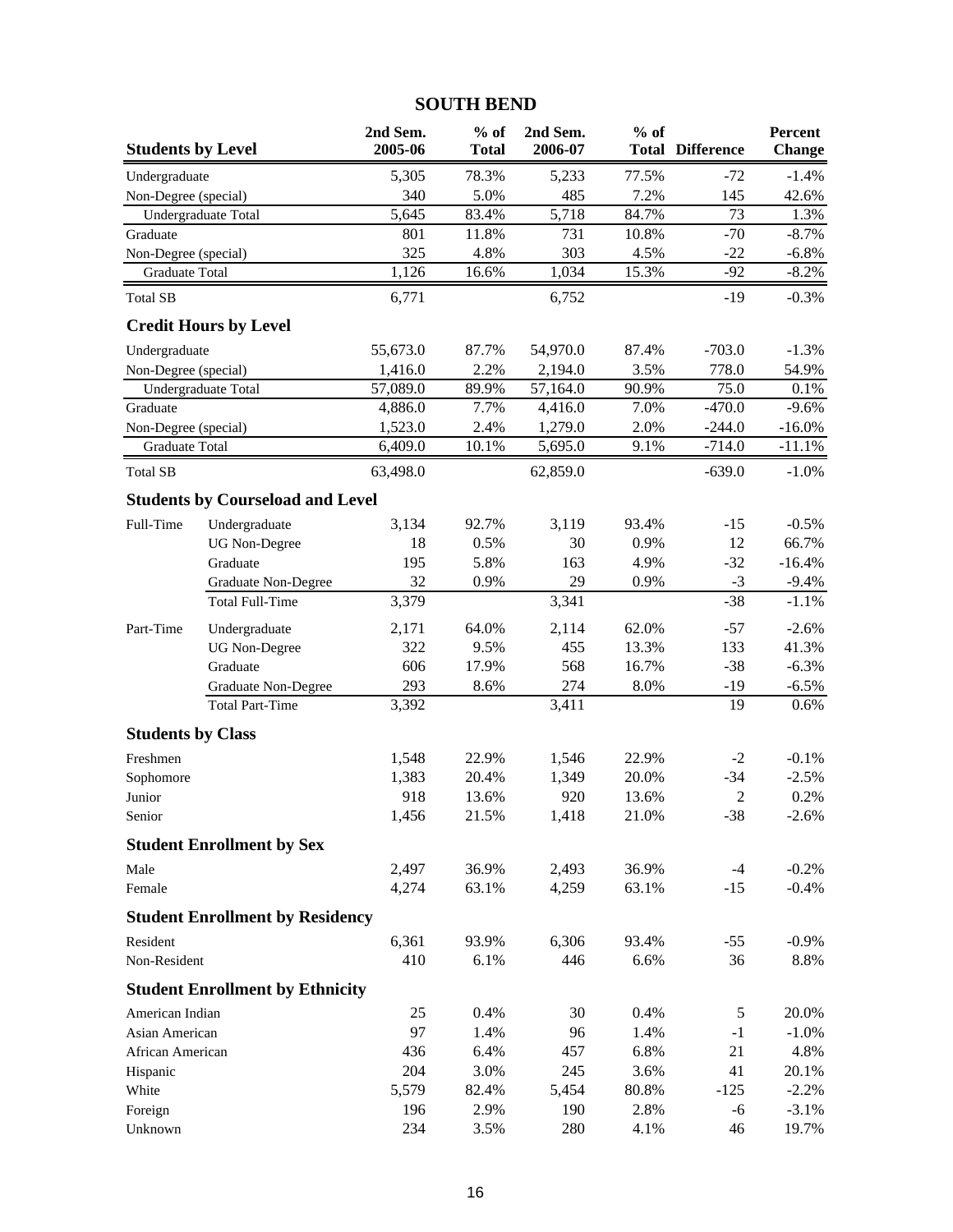### **SOUTHEAST**

| <b>Students by Level</b> |                                         | 2nd Sem.<br>2005-06 | $%$ of<br><b>Total</b> | 2nd Sem.<br>2006-07 | $%$ of | <b>Total Difference</b> | Percent<br><b>Change</b> |
|--------------------------|-----------------------------------------|---------------------|------------------------|---------------------|--------|-------------------------|--------------------------|
| Undergraduate            |                                         | 4,672               | 82.4%                  | 4,803               | 82.5%  | 131                     | 2.8%                     |
| Non-Degree (special)     |                                         | 134                 | 2.4%                   | 187                 | 3.2%   | 53                      | 39.6%                    |
|                          | Undergraduate Total                     | 4,806               | 84.8%                  | 4,990               | 85.7%  | 184                     | 3.8%                     |
| Graduate                 |                                         | 628                 | 11.1%                  | 584                 | 10.0%  | $-44$                   | $-7.0%$                  |
| Non-Degree (special)     |                                         | 236                 | 4.2%                   | 246                 | 4.2%   | 10                      | 4.2%                     |
| Graduate Total           |                                         | 864                 | 15.2%                  | 830                 | 14.3%  | $-34$                   | $-3.9%$                  |
| <b>Total SE</b>          |                                         | 5,670               |                        | 5,820               |        | 150                     | 2.6%                     |
|                          | <b>Credit Hours by Level</b>            |                     |                        |                     |        |                         |                          |
| Undergraduate            |                                         | 50,484.0            | 91.8%                  | 51,710.0            | 92.2%  | 1,226.0                 | 2.4%                     |
| Non-Degree (special)     |                                         | 651.0               | 1.2%                   | 846.5               | 1.5%   | 195.5                   | 30.0%                    |
|                          | Undergraduate Total                     | 51,135.0            | 93.0%                  | 52,556.5            | 93.7%  | 1,421.5                 | 2.8%                     |
| Graduate                 |                                         | 2,858.5             | 5.2%                   | 2,614.0             | 4.7%   | $-244.5$                | $-8.6%$                  |
| Non-Degree (special)     |                                         | 975.0               | 1.8%                   | 931.0               | 1.7%   | $-44.0$                 | $-4.5%$                  |
| Graduate Total           |                                         | 3,833.5             | 7.0%                   | 3,545.0             | 6.3%   | $-288.5$                | $-7.5%$                  |
| <b>Total SE</b>          |                                         | 54,968.5            |                        | 56,101.5            |        | 1,133.0                 | 2.1%                     |
|                          | <b>Students by Courseload and Level</b> |                     |                        |                     |        |                         |                          |
| Full-Time                | Undergraduate                           | 2,923               | 98.1%                  | 2,920               | 98.4%  | $-3$                    | $-0.1%$                  |
|                          | <b>UG</b> Non-Degree                    | 9                   | 0.3%                   | 11                  | 0.4%   | $\sqrt{2}$              | 22.2%                    |
|                          | Graduate                                | 33                  | 1.1%                   | 29                  | 1.0%   | $-4$                    | $-12.1%$                 |
|                          | <b>Graduate Non-Degree</b>              | 16                  | 0.5%                   | 7                   | 0.2%   | $-9$                    | $-56.3%$                 |
|                          | <b>Total Full-Time</b>                  | 2,981               |                        | 2,967               |        | $-14$                   | $-0.5%$                  |
| Part-Time                | Undergraduate                           | 1,749               | 65.0%                  | 1,883               | 66.0%  | 134                     | 7.7%                     |
|                          | <b>UG</b> Non-Degree                    | 125                 | 4.6%                   | 176                 | 6.2%   | 51                      | 40.8%                    |
|                          | Graduate                                | 595                 | 22.1%                  | 555                 | 19.5%  | $-40$                   | $-6.7%$                  |
|                          | Graduate Non-Degree                     | 220                 | 8.2%                   | 239                 | 8.4%   | 19                      | 8.6%                     |
|                          | <b>Total Part-Time</b>                  | 2,689               |                        | 2,853               |        | 164                     | 6.1%                     |
| <b>Students by Class</b> |                                         |                     |                        |                     |        |                         |                          |
| Freshmen                 |                                         | 1,082               | 19.1%                  | 1,222               | 21.0%  | 140                     | 12.9%                    |
| Sophomore                |                                         | 1,198               | 21.1%                  | 1,080               | 18.6%  | $-118$                  | $-9.8%$                  |
| Junior                   |                                         | 990                 | 17.5%                  | 995                 | 17.1%  | 5                       | 0.5%                     |
| Senior                   |                                         | 1,402               | 24.7%                  | 1,506               | 25.9%  | 104                     | 7.4%                     |
|                          | <b>Student Enrollment by Sex</b>        |                     |                        |                     |        |                         |                          |
| Male                     |                                         | 2,055               | 36.2%                  | 2,144               | 36.8%  | 89                      | 4.3%                     |
| Female                   |                                         | 3,615               | 63.8%                  | 3,676               | 63.2%  | 61                      | 1.7%                     |
|                          | <b>Student Enrollment by Residency</b>  |                     |                        |                     |        |                         |                          |
| Resident                 |                                         | 4,141               | 73.0%                  | 4,246               | 73.0%  | 105                     | 2.5%                     |
| Non-Resident             |                                         | 1,529               | 27.0%                  | 1,574               | 27.0%  | 45                      | 2.9%                     |
| Reciprocity $1$          |                                         | 1,481               | 96.9%                  | 1,503               | 95.5%  | 22                      | 1.5%                     |
|                          | <b>Student Enrollment by Ethnicity</b>  |                     |                        |                     |        |                         |                          |
| American Indian          |                                         | 19                  | 0.3%                   | 19                  | 0.3%   | $\boldsymbol{0}$        | 0.0%                     |
| Asian American           |                                         | 46                  | 0.8%                   | 67                  | 1.2%   | 21                      | 45.7%                    |
| African American         |                                         | 247                 | 4.4%                   | 306                 | 5.3%   | 59                      | 23.9%                    |
| Hispanic                 |                                         | 59                  | 1.0%                   | 66                  | 1.1%   | $\overline{7}$          | 11.9%                    |
| White                    |                                         | 5,134               | 90.5%                  | 5,182               | 89.0%  | 48                      | 0.9%                     |
| Foreign                  |                                         | 12                  | 0.2%                   | 25                  | 0.4%   | 13                      | 108.3%                   |
| Unknown                  |                                         | 153                 | 2.7%                   | 155                 | 2.7%   | 2                       | 1.3%                     |

 $1$  Reciprocity heads illustrate the portion of non-resident enrollments that are reciprocity.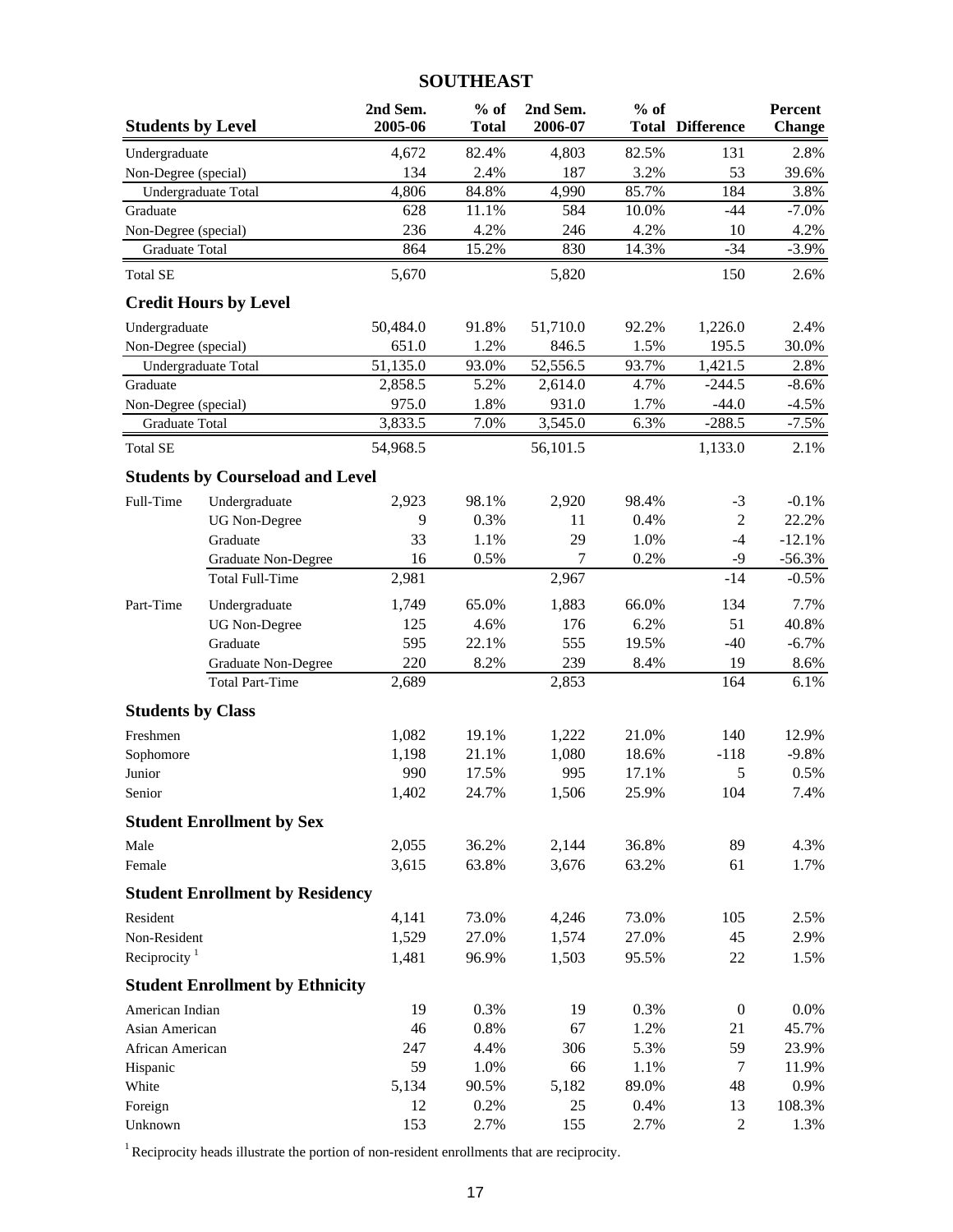### **Enrollment Summary by Class Standing - All Campuses Second Semester, 2006-07**

|              |          |           |        |               |                   | <b>Undergraduate</b> |          |                     |                   | <b>Grad/Prof</b> | Grand  |
|--------------|----------|-----------|--------|---------------|-------------------|----------------------|----------|---------------------|-------------------|------------------|--------|
|              | Freshman | Sophomore | Junior | <b>Senior</b> | <b>Non-Degree</b> | <b>Total</b>         | Graduate | <b>Professional</b> | <b>Non-Degree</b> | <b>Total</b>     | Total  |
| <b>Total</b> | 17,065   | 17.343    | 13,582 | 21,620        | 3,079             | 72.689               | 14.070   | 3,418               | 2,718             | 20,206           | 92,895 |
| Full-Time    | 13,446   | 13,199    | 10,496 | 15,437        | 354               | 52,932               | 5,639    | 3,045               | 182               | 8,866            | 61,798 |
| Part-Time    | 3,619    | 4,144     | 3,086  | 6,183         | 2,725             | 19,757               | 8,431    | 373                 | 2,536             | 11,340           | 31,097 |
| Matrics      | 2,221    | 599       | 306    | 190           |                   | 3,316                | 544      |                     | $\theta$          | 545              | 3,861  |
| Resident     | 14,049   | 14,556    | 11,142 | 17,851        | 2,653             | 60,251               | 7.433    | 2,509               | 2,361             | 12,303           | 72,554 |
| Non-Resident | 3,016    | 2,787     | 2,440  | 3,769         | 426               | 12,438               | 6,637    | 909                 | 357               | 7,903            | 20,341 |
| Male         | 7,256    | 6,954     | 5,950  | 8,998         | 1,318             | 30.476               | 6,104    | 1,819               | 820               | 8,743            | 39,219 |
| Female       | 9,809    | 10,389    | 7,632  | 12,622        | 1,761             | 42,213               | 7,966    | 1,599               | 1,898             | 11,463           | 53,676 |

#### **Enrollment Summary by Class Standing and Ethnicity - All Campuses Second Semester, 2006-07**

|                          |               |          |           |               |               |                   | Undergraduate |          |              |                   | <b>Grad/Prof</b> | Grand  |
|--------------------------|---------------|----------|-----------|---------------|---------------|-------------------|---------------|----------|--------------|-------------------|------------------|--------|
| $\overline{\phantom{a}}$ |               | Freshman | Sophomore | <b>Junior</b> | <b>Senior</b> | <b>Non-Degree</b> | <b>Total</b>  | Graduate | Professional | <b>Non-Degree</b> | <b>Total</b>     | Total  |
| $\infty$                 | Total         | 17,065   | 17,343    | 13,582        | 21,620        | 3,079             | 72.689        | 14.070   | 3,418        | 2,718             | 20,206           | 92,895 |
|                          |               |          |           |               |               |                   |               |          |              |                   |                  |        |
|                          | Am. Indian    | 56       | 61        | 34            | 62            | 10                | 223           | 56       | 9            | 16                | 81               | 304    |
|                          | Asian-Amer.   | 448      | 410       | 337           | 624           | 84                | 1,903         | 469      | 188          | 58                | 715              | 2,618  |
|                          | African-Amer. | 1,322    | 1,267     | 976           | 1,457         | 155               | 5,177         | 827      | 172          | 203               | 1,202            | 6,379  |
|                          | Hispanic      | 581      | 525       | 355           | 532           | 70                | 2,063         | 342      | 97           | 62                | 501              | 2,564  |
|                          | White         | 13,855   | 14,280    | 11,269        | 17,934        | 2,382             | 59,720        | 9,514    | 2,540        | 2,116             | 14,170           | 73,890 |
|                          | Foreign       | 384      | 405       | 335           | 608           | 246               | 1,978         | 2,425    | 53           | 111               | 2,589            | 4,567  |
|                          | Unknown       | 419      | 395       | 276           | 403           | 132               | 1,625         | 437      | 359          | 152               | 948              | 2,573  |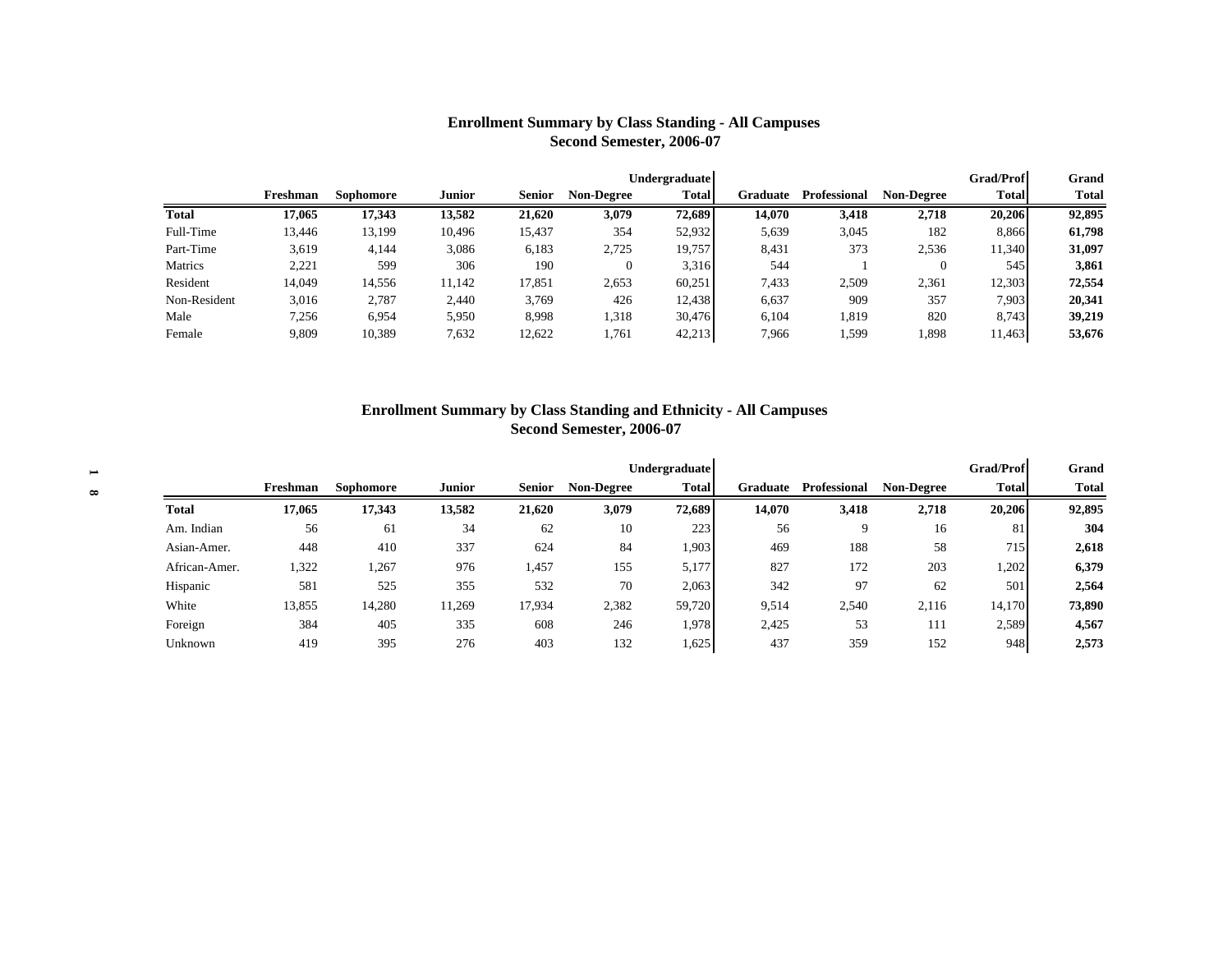#### **Enrollment Summary by Campus and Class Standing Second Semester, 2006-07**

|                     |                      |            |            |                |              |                | Undergraduate |                       |              |                      | Grad/Prof    | Grand        |
|---------------------|----------------------|------------|------------|----------------|--------------|----------------|---------------|-----------------------|--------------|----------------------|--------------|--------------|
|                     |                      | Freshman   | Sophomore  | Junior         | Senior       | Non-Degree     | <b>Total</b>  | Graduate              | Professional | Non-Degree           | <b>Total</b> | <b>Total</b> |
| <b>Bloomington</b>  | <b>Total</b>         | 6,198      | 6,813      | 5,829          | 8,812        | 580            | 28,232        | 6,703                 | 924          | 839                  | 8,466        | 36,698       |
|                     | Full-Time            | 6,080      | 6,596      | 5,467          | 7,915        | 89             | 26,147        | 4,049                 | 854          | 49                   | 4,952        | 31,099       |
|                     | Part-Time            | 118        | 217        | 362            | 897          | 491            | 2,085         | 2,654                 | 70           | 790                  | 3,514        | 5,599        |
|                     | Matrics              | 204        | 123        | 35             | 8            | $\mathbf{0}$   | 370           | 88                    | $\mathbf{0}$ | $\mathbf{0}$         | 88           | 458          |
|                     | Resident             | 3,799      | 4,575      | 3,941          | 5,876        | 294            | 18,485        | 1,862                 | 407          | 706                  | 2,975        | 21,460       |
|                     | Non-Resident         | 2,399      | 2,238      | 1,888          | 2,936        | 286            | 9,747         | 4,841                 | 517          | 133                  | 5,491        | 15,238       |
|                     | Male                 | 2,936      | 3,242      | 2,913          | 4,242        | 296            | 13,629        | 3,268                 | 477          | 185                  | 3,930        | 17,559       |
|                     | Female               | 3,262      | 3,571      | 2,916          | 4,570        | 284            | 14,603        | 3,435                 | 447          | 654                  | 4,536        | 19,139       |
| <b>Indianapolis</b> | Total                | 4,046      | 4,428      | 3,758          | 6,445        | 1,013          | 19,690        | 5,055                 | 2,494        | 798                  | 8,347        | 28,037       |
|                     | Full-Time            | 3,010      | 2,952      | 2,559          | 3,899        | 170            | 12,590        | 1,284                 | 2,191        | 50                   | 3,525        | 16,115       |
|                     | Part-Time            | 1,036      | 1,476      | 1,199          | 2,546        | 843            | 7,100         | 3,771                 | 303          | 748                  | 4,822        | 11,922       |
|                     | Matrics              | 671        | 245        | 149            | 109          | $\mathbf{0}$   | 1,174         | 293                   |              | $\mathbf{0}$         | 294          | 1,468        |
|                     | Resident             | 3,866      | 4,302      | 3,663          | 6,264        | 968            | 19,063        | 3,687                 | 2,102        | 686                  | 6,475        | 25,538       |
|                     | Non-Resident         | 180        | 126        | 95             | 181          | 45             | 627           | 1,368                 | 392          | 112                  | 1,872        | 2,499        |
|                     | Male                 | 1,660      | 1,739      | 1,590          | 2,601        | 434            | 8,024         | 2,019                 | 1,342        | 301                  | 3,662        | 11,686       |
|                     | Female               | 2,386      | 2,689      | 2,168          | 3,844        | 579            | 11,666        | 3,036                 | 1,152        | 497                  | 4,685        | 16,351       |
| East                | <b>Total</b>         | 555        | 528        | 312            | 509          | 230            | 2,134         | $\theta$              |              | 59                   | 59           | 2,193        |
|                     | Full-Time            | 347        | 281        | 195            | 306          | 14             | 1,143         | $\theta$              |              | $7\phantom{.0}$      |              | 1,150        |
|                     | Part-Time            | 208        | 247        | 117            | 203          | 216            | 991           | $\Omega$              |              | 52                   | 52           | 1,043        |
|                     | Matrics              | 161        | 6          | -8             | $\mathbf{0}$ | $\mathbf{0}$   | 175           | $\Omega$              |              | $\mathbf{0}$         |              | 175          |
|                     | Resident             | 490        | 461<br>67  | 261            | 435<br>74    | 214            | 1,861         | $\Omega$<br>$\Omega$  |              | 55                   | 55           | 1,916        |
|                     | Non-Resident<br>Male | 65<br>207  | 155        | 51<br>94       | 131          | 16<br>110      | 273<br>697    | $\Omega$              |              | $\overline{4}$<br>13 | 13           | 277<br>710   |
|                     | Female               | 348        | 373        | 218            | 378          | 120            | 1,437         | $\Omega$              |              | 46                   | 46           | 1,483        |
| <b>Fort Wayne</b>   | <b>Total</b>         | 1,720      | 1,316      | 848            | 1,459        | 146            | 5,489         | 515                   |              | 113                  | 628          | 6,117        |
|                     | Full-Time            | 1,169      | 881        | 572            | 817          | 5              | 3,444         | 50                    |              | - 1                  | 51           | 3,495        |
|                     | Part-Time            | 551        | 435        | 276            | 642          | 141            | 2,045         | 465                   |              | 112                  | 577          | 2,622        |
|                     | Matrics              | 314        | 25         | 18             | 18           | $\mathbf{0}$   | 375           | 44                    |              | $\mathbf{0}$         | 44           | 419          |
|                     | Resident             | 1,661      | 1,271      | 811            | 1,403        | 143            | 5,289         | 492                   |              | 108                  | 600          | 5,889        |
|                     | Non-Resident         | 59         | 45         | 37             | 56           | 3              | 200           | 23                    |              | 5                    | 28           | 228          |
|                     | Male                 | 722        | 494        | 375            | 595          | 57             | 2,243         | 202                   |              | 41                   | 243          | 2,486        |
|                     | Female               | 998        | 822        | 473            | 864          | 89             | 3,246         | 313                   |              | 72                   | 385          | 3,631        |
| Kokomo              | Total                | 606        | 725        | 338            | 531          | 263            | 2,463         | 74                    |              | 98                   | 172          | 2,635        |
|                     | Full-Time            | 373        | 430        | 201            | 303          | 8              | 1,315         | 16                    |              | 15                   | 31           | 1,346        |
|                     | Part-Time            | 233        | 295        | 137            | 228          | 255            | 1,148         | 58                    |              | 83                   | 141          | 1,289        |
|                     | Matrics              | 109        | 17         | 9              | 8            | $\overline{0}$ | 143           | 5                     |              | $\mathbf{0}$         |              | 148          |
|                     | Resident             | 598        | 720        | 337            | 529          | 263            | 2,447         | 69                    |              | 96                   | 165          | 2,612        |
|                     | Non-Resident         | 8          | 5          | $\overline{1}$ | 2            | $\overline{0}$ | 16            | 5                     |              | 2                    |              | 23           |
|                     | Male                 | 203        | 180        | 100            | 133          | 94             | 710           | 39                    |              | 29                   | 68           | 778          |
|                     | Female               | 403        | 545        | 238            | 398          | 169            | 1,753         | 35                    |              | 69                   | 104          | 1,857        |
| <b>Northwest</b>    | Total                | 1.172      | 1,104      | 582            | 940          | 175            | 3.973         | 408                   |              | 262                  | 670          | 4,643        |
|                     | Full-Time            | 673        | 639        | 347            | 527          | 27             | 2,213         | 48                    |              | 24                   | 72           | 2,285        |
|                     | Part-Time            | 499        | 465        | 235            | 413          | 148            | 1,760         | 360                   |              | 238                  | 598          | 2,358        |
|                     | Matrics              | 242        | 63         | 21             | $\mathbf{R}$ | $\theta$       | 334           | 16                    |              | $\Omega$             | 16           | 350          |
|                     | Resident             | 1,158      | 1,089      | 573<br>9       | 930          | 172            | 3,922         | 404<br>$\overline{4}$ |              | 261                  | 665          | 4,587        |
|                     | Non-Resident         | 14         | 15         | 182            | 10           | 3<br>78        | 51<br>1,175   |                       |              | -1                   | 188          | 56<br>1,363  |
|                     | Male<br>Female       | 364<br>808 | 310<br>794 | 400            | 241<br>699   | 97             | 2,798         | 111<br>297            |              | 77<br>185            | 482          | 3,280        |
| <b>South Bend</b>   | <b>Total</b>         | 1,546      | 1,349      | 920            | 1,418        | 485            | 5,718         | 731                   |              | 303                  | 1,034        | 6,752        |
|                     | Full-Time            | 977        | 787        | 551            | 804          | 30             | 3,149         | 163                   |              | 29                   | 192          | 3,341        |
|                     | Part-Time            | 569        | 562        | 369            | 614          | 455            | 2,569         | 568                   |              | 274                  | 842          | 3,411        |
|                     | Matrics              | 317        | 52         | 29             | 22           | $\mathbf{0}$   | 420           | 58                    |              | $\mathbf{0}$         | 58           | 478          |
|                     | Resident             | 1,469      | 1,288      | 858            | 1,337        | 450            | 5,402         | 624                   |              | 280                  | 904          | 6,306        |
|                     | Non-Resident         | 77         | 61         | 62             | 81           | 35             | 316           | 107                   |              | 23                   | 130          | 446          |
|                     | Male                 | 656        | 435        | 353            | 508          | 187            | 2,139         | 251                   |              | 103                  | 354          | 2,493        |
|                     | Female               | 890        | 914        | 567            | 910          | 298            | 3,579         | 480                   |              | 200                  | 680          | 4,259        |
| Southeast           | <b>Total</b>         | 1,222      | 1,080      | 995            | 1,506        | 187            | 4,990         | 584                   |              | 246                  | 830          | 5,820        |
|                     | Full-Time            | 817        | 633        | 604            | 866          | -11            | 2,931         | 29                    |              | 7                    | 36           | 2,967        |
|                     | Part-Time            | 405        | 447        | 391            | 640          | 176            | 2,059         | 555                   |              | 239                  | 794          | 2,853        |
|                     | Matrics              | 203        | 68         | 37             | 17           | $\Omega$       | 325           | 40                    |              | $\mathbf{0}$         | 40           | 365          |
|                     | Resident             | 1,008      | 850        | 698            | 1,077        | 149            | 3,782         | 295                   |              | 169                  | 464          | 4,246        |
|                     | Non-Resident         | 214        | 230        | 297            | 429          | 38             | 1,208         | 289                   |              | 77                   | 366          | 1,574        |
|                     | Male                 | 508        | 399        | 343            | 547          | 62             | 1,859         | 214                   |              | 71                   | 285          | 2,144        |
|                     | Female               | 714        | 681        | 652            | 959          | 125            | 3,131         | 370                   |              | 175                  | 545          | 3.676        |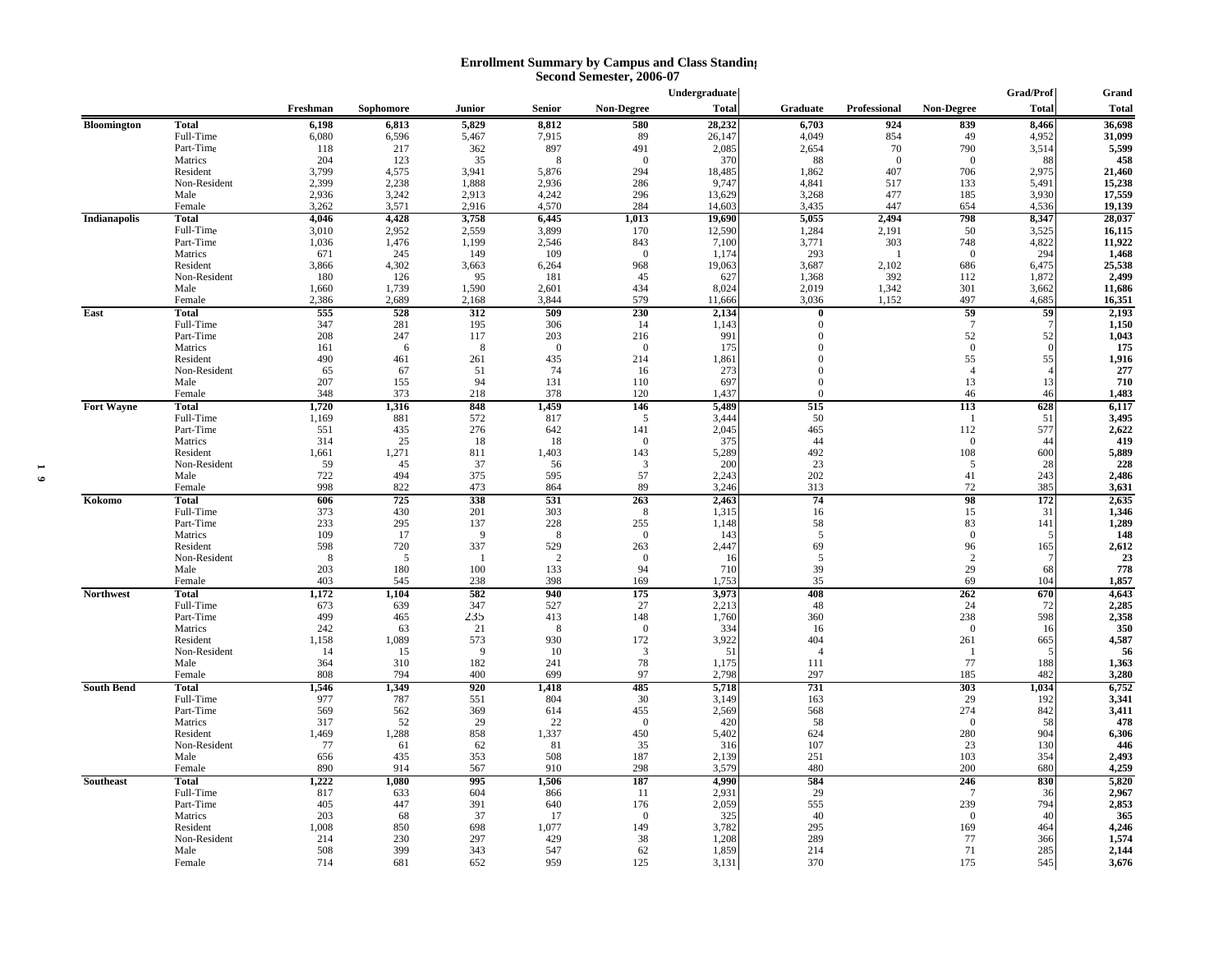#### **Enrollment Summary by Campus, Class Standing and Ethnicity Second Semester, 2006-07**

|                     |                           |                      |                |                         |                |                                    | Undergraduate |                                 |                |                          | Grad/Prof    | Grand                         |
|---------------------|---------------------------|----------------------|----------------|-------------------------|----------------|------------------------------------|---------------|---------------------------------|----------------|--------------------------|--------------|-------------------------------|
|                     |                           | Freshman             | Sophomore      | Junior                  | <b>Senior</b>  | Non-Degree                         | <b>Total</b>  | Graduate                        | Professional   | Non-Degree               | <b>Total</b> | <b>Total</b>                  |
| <b>Bloomington</b>  | <b>Total</b>              | 6,198                | 6,813          | 5,829                   | 8,812          | 580                                | 28,232        | 6,703                           | 924            | 839                      | 8,466        | 36,698                        |
|                     | Amer. Indian              | 21                   | 19             | 9                       | 16             |                                    | 66            | 32                              | $\overline{0}$ | 4                        | 36           | 102                           |
|                     | Asian-Amer.               | 223                  | 228            | 178                     | 367            | 13                                 | 1,009         | 230                             | 46             | 8                        | 284          | 1,293                         |
|                     | African-Amer.             | 324                  | 343            | 258                     | 312            | 11<br>$\mathbf{Q}$                 | 1,248         | 248                             | 51             | 37                       | 336          | 1,584                         |
|                     | Hispanic<br>White         | 140<br>5,195         | 149<br>5,704   | 123<br>4,960            | 196<br>7,393   | 301                                | 617<br>23,553 | 184<br>4,116                    | 30<br>765      | 23<br>682                | 237<br>5,563 | 854<br>29,116                 |
|                     | Foreign                   | 229                  | 279            | 226                     | 438            | 226                                | 1,398         | 1,837                           | 18             | 65                       | 1,920        | 3,318                         |
|                     | Other                     | 66                   | 91             | 75                      | 90             | 19                                 | 341           | 56                              | 14             | 20                       | 90           | 431                           |
| <b>Indianapolis</b> | <b>Total</b>              | 4,046                | 4,428          | 3,758                   | 6,445          | 1,013                              | 19,690        | 5,055                           | 2,494          | 798                      | 8,347        | 28,037                        |
|                     | Amer. Indian              | 12                   | 14             | 12                      | 16             | 3                                  | 57            | 15                              | 9              | 8                        | 32           | 89                            |
|                     | Asian-Amer.               | 133                  | 111            | 105                     | 179            | 40                                 | 568           | 203                             | 142            | 37                       | 382          | 950                           |
|                     | African-Amer.<br>Hispanic | 412<br>121           | 433<br>95      | 419<br>84               | 625<br>137     | 86<br>23                           | 1,975<br>460  | 306<br>95                       | 121<br>67      | 62<br>15                 | 489<br>177   | 2,464<br>637                  |
|                     | White                     | 3,135                | 3,579          | 2,970                   | 5,209          | 797                                | 15,690        | 3,634                           | 1,775          | 548                      | 5,957        | 21,647                        |
|                     | Foreign                   | 99                   | 83             | 66                      | 116            | 13                                 | 377           | 487                             | 35             | 33                       | 555          | 932                           |
|                     | Other                     | 134                  | 113            | 102                     | 163            | 51                                 | 563           | 315                             | 345            | 95                       | 755          | 1,318                         |
| East                | <b>Total</b>              | 555                  | 528            | 312                     | 509            | 230                                | 2,134         | $\overline{0}$                  |                | 59                       | 59           | 2,193                         |
|                     | Amer. Indian              | 2                    | 2              | -1                      | 2              | $\boldsymbol{0}$                   |               | $\theta$                        |                | $\boldsymbol{0}$         |              | -7                            |
|                     | Asian-Amer.               | 2                    | 2              | 3                       | -1             | 8                                  | 16            | $\Omega$                        |                | $\mathbf{1}$             |              | 17                            |
|                     | African-Amer.             | 15                   | 14             | 12                      | 25             | 5                                  | 71            | $\sqrt{ }$                      |                | $\Omega$                 |              | 71                            |
|                     | Hispanic                  | 6                    | 11             | 6                       | 3              |                                    | 27            | $\sqrt{ }$                      |                | $\mathbf{0}$             |              | 27                            |
|                     | White                     | 511                  | 473            | 284                     | 467            | 205                                | 1,940         | $\Omega$                        |                | 58                       | 58           | 1,998                         |
|                     | Foreign                   | $\overline{2}$<br>17 | $\overline{0}$ |                         | -1             | $\overline{0}$                     | 69            | $\Omega$                        |                | $\mathbf{0}$<br>$\Omega$ |              | $\overline{\mathbf{4}}$<br>69 |
| <b>Fort Wayne</b>   | Other<br><b>Total</b>     | 1,720                | 26<br>1,316    | -5<br>848               | 10<br>1,459    | 11<br>146                          | 5,489         | $\Omega$<br>515                 |                | 113                      | 628          | 6,117                         |
|                     | Amer. Indian              | $\overline{7}$       | $\overline{A}$ | $\overline{\mathbf{3}}$ | 3              | $\boldsymbol{0}$                   | -17           | 1                               |                | 2                        |              | 20                            |
|                     | Asian-Amer.               | 25                   | 19             | 15                      | 24             | $\mathbf{2}$                       | 85            | $7\phantom{.0}$                 |                | $\overline{1}$           |              | 93                            |
|                     | African-Amer.             | 107                  | 68             | 35                      | 68             | $\mathbf{Q}$                       | 287           | 33                              |                |                          | 34           | 321                           |
|                     | Hispanic                  | 61                   | 44             | 26                      | 38             | 5                                  | 174           | 12                              |                | $\overline{1}$           | 13           | 187                           |
|                     | White                     | 1,476                | 1,147          | 750                     | 1,286          | 127                                | 4,786         | 433                             |                | 103                      | 536          | 5,322                         |
|                     | Foreign                   | 15                   | 12             | 8                       | 17             |                                    | 53            | 15                              |                | 3                        | 18           | 71                            |
|                     | Other                     | 29                   | 22             | 11                      | 23             | $\mathcal{D}$                      | 87            | 14                              |                | 2                        | 16           | 103                           |
| Kokomo              | <b>Total</b>              | 606                  | 725            | 338                     | 531            | 263                                | 2,463         | 74                              |                | 98                       | 172          | 2,635                         |
|                     | Amer. Indian              | $\overline{4}$       | $\overline{4}$ | 3                       | 6              | 3                                  | 20            | $\Omega$                        |                | $\overline{1}$           |              | 21                            |
|                     | Asian-Amer.               | 5                    | 8              | 3                       | $\overline{1}$ | $\overline{7}$                     | 24            |                                 |                | 2                        |              | 27                            |
|                     | African-Amer.             | 23<br>9              | 32             | 10<br>6                 | 16<br>8        | 9<br>2                             | 90<br>31      | $\mathcal{R}$<br>$\overline{2}$ |                | 5<br>$\mathbf{0}$        |              | 98<br>33                      |
|                     | Hispanic<br>White         | 545                  | 6<br>650       | 305                     | 486            | 228                                | 2,214         | 60                              |                | 87                       | 147          | 2,361                         |
|                     | Foreign                   | 3                    | 5              | $\theta$                | -1             | $\theta$                           |               | 6                               |                | 2                        |              | 17                            |
|                     | Other                     | 17                   | 20             | 11                      | 13             | 14                                 | 75            | 2                               |                | $\overline{1}$           |              | 78                            |
| <b>Northwest</b>    | <b>Total</b>              | 1,172                | 1,104          | 582                     | 940            | 175                                | 3,973         | 408                             |                | 262                      | 670          | 4,643                         |
|                     | Amer. Indian              | 3                    | 5              | -1                      | $\overline{3}$ | $\mathbf{1}$                       | 13            | 2                               |                | $\overline{1}$           |              | 16                            |
|                     | Asian-Amer.               | 22                   | 13             | 13                      | 17             | $\overline{4}$                     | 69            | 5                               |                | $\overline{1}$           |              | 75                            |
|                     | African-Amer.             | 265                  | 221            | 122                     | 234            | 20                                 | 862           | 156                             |                | 60                       | 216          | 1,078                         |
|                     | Hispanic                  | 152                  | 143            | 66                      | 97             | 14                                 | 472           | 26                              |                | 17                       | 43           | 515                           |
|                     | White                     | 686<br>2             | 685<br>-1      | 364                     | 564<br>2       | 132                                | 2,431         | 211                             |                | 168                      | 379          | 2,810                         |
|                     | Foreign<br>Other          | 42                   | 36             | $\overline{4}$<br>12    | 23             | $\boldsymbol{0}$<br>$\overline{4}$ | 117           | -1<br>$7\phantom{.0}$           |                | $\theta$<br>15           | 22           | <b>10</b><br>139              |
| <b>South Bend</b>   | <b>Total</b>              | 1,546                | 1,349          | 920                     | 1,418          | 485                                | 5,718         | 731                             |                | 303                      | 1,034        | 6,752                         |
|                     | Amer. Indian              | -6                   | 8              |                         | 9              | -1                                 | 25            | -5                              |                | $\theta$                 |              | 30                            |
|                     | Asian-Amer.               | 25                   | 17             | 9                       | 23             | 5                                  | 79            | 12                              |                | 5                        | 17           | 96                            |
|                     | African-Amer.             | 115                  | 96             | 60                      | 106            | 11                                 | 388           | 49                              |                | 20                       | 69           | 457                           |
|                     | Hispanic                  | 73                   | 62             | 27                      | 42             | 16                                 | 220           | 20                              |                | 5                        | 25           | 245                           |
|                     | White                     | 1,217                | 1,095          | 765                     | 1,165          | 429                                | 4,671         | 534                             |                | 249                      | 783          | 5,454                         |
|                     | Foreign                   | 29                   | 19             | 24                      | 29             | 6                                  | 107           | 75                              |                | 8                        | 83           | 190                           |
|                     | Other                     | 81                   | 52             | 34                      | 44             | 17                                 | 228           | 36                              |                | 16                       | 52           | 280                           |
| <b>Southeast</b>    | <b>Total</b>              | 1,222                | 1,080          | 995                     | 1,506          | 187                                | 4,990         | 584                             |                | 246                      | 830          | 5,820                         |
|                     | Amer. Indian              | - 1                  | 5              | $\overline{4}$          | 7              |                                    | 18            |                                 |                | $\theta$                 |              | 19                            |
|                     | Asian-Amer.               | 13                   | 12             | 11                      | 12             | 5                                  | 53            | 11                              |                | 3                        | 14           | 67                            |
|                     | African-Amer.             | 61                   | 60             | 60                      | 71             | $\overline{4}$<br>$\Omega$         | 256           | 32                              |                | 18                       | 50           | 306                           |
|                     | Hispanic<br>White         | 19<br>1,090          | 15<br>947      | 17<br>871               | 11<br>1,364    | 163                                | 62<br>4,435   | $\mathcal{E}$<br>526            |                | 221                      | 747          | 66<br>5,182                   |
|                     | Foreign                   | 5                    | 6              | -6                      | $\overline{4}$ | $\Omega$                           | 21            | $\overline{4}$                  |                | $\theta$                 |              | 25                            |
|                     | Other                     | 33                   | 35             | 26                      | 37             | 14                                 | 145           | $\overline{7}$                  |                | 3                        | 10           | 155                           |
|                     |                           |                      |                |                         |                |                                    |               |                                 |                |                          |              |                               |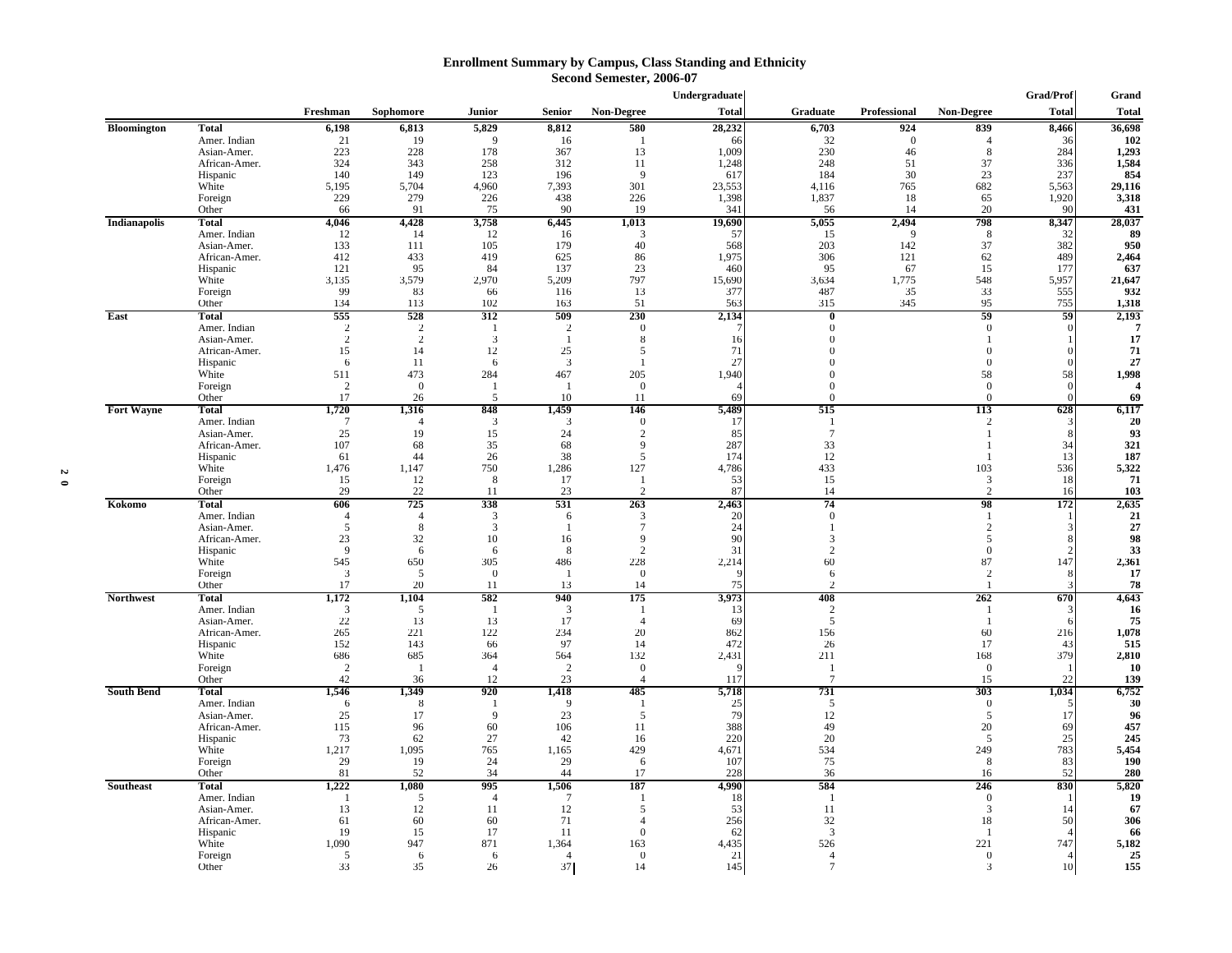|                               | BL*              | $\mathbf{IN}^*$ | EA           | <b>FW</b>        | KO             | $\mathbf{N}\mathbf{W}^*$ | SB                   | SE             | <b>Total</b> |
|-------------------------------|------------------|-----------------|--------------|------------------|----------------|--------------------------|----------------------|----------------|--------------|
| <b>ALLIED HEALTH</b>          | $\theta$         | $\overline{0}$  | $\Omega$     | $\overline{0}$   | 159            | 634                      | 197                  | $\theta$       | 990          |
| <b>ARTS &amp; LETTERS</b>     | $\overline{0}$   | $\overline{0}$  | $\mathbf{0}$ | $\overline{0}$   | $\overline{0}$ | $\mathbf{0}$             | $\mathbf{0}$         | 378            | 378          |
| <b>ARTS &amp; SCIENCES</b>    | 8,065            | $\Omega$        | $\Omega$     | 723              | 470            | 839                      | $\Omega$             | $\Omega$       | 10,097       |
| <b>BEH/SOCIAL SCI</b>         | $\Omega$         | $\theta$        | 69           | $\boldsymbol{0}$ | $\theta$       | $\Omega$                 | $\Omega$             | $\Omega$       | 69           |
| <b>BUS &amp; ECONOMICS</b>    | $\Omega$         | $\theta$        | $\Omega$     | $\overline{0}$   | $\theta$       | 580                      | 1,183                | $\Omega$       | 1,763        |
| <b>BUS &amp; MGMT SCI</b>     | $\Omega$         | $\Omega$        | $\Omega$     | 839              | $\Omega$       | $\Omega$                 | $\Omega$             | $\Omega$       | 839          |
| <b>BUSINESS</b>               | 4,525            | 2,102           | $\Omega$     | $\mathbf{0}$     | 343            | $\overline{0}$           | $\Omega$             | 720            | 7,690        |
| <b>BUSINESS &amp; ECON</b>    | $\Omega$         | $\overline{0}$  | 301          | $\mathbf{0}$     | $\Omega$       | $\Omega$                 | $\Omega$             | $\theta$       | 301          |
| <b>COLUMBUS CAMPUS</b>        | $\theta$         | 1,371           | $\theta$     | $\mathbf{0}$     | $\theta$       | $\mathbf{0}$             | $\Omega$             | $\theta$       | 1,371        |
| <b>CONTINUING STDY</b>        | 855              | 1,121           | 110          | 606              | 231            | 342                      | 307                  | 435            | 4,007        |
| <b>DENTAL AUX EDUC</b>        | $\Omega$         | 128             | $\Omega$     | $\mathbf{0}$     | $\Omega$       | 183                      | 229                  | $\Omega$       | 540          |
| <b>DENTISTRY</b>              | $\theta$         | 492             | $\theta$     | $\mathbf{0}$     | $\theta$       | $\theta$                 | $\theta$             | $\theta$       | 492          |
| DIV OF THE ARTS               | $\Omega$         | $\Omega$        | $\mathbf{0}$ | $\Omega$         | $\Omega$       | $\mathbf{0}$             | 424                  | $\Omega$       | 424          |
| <b>EDUCATION</b>              | 2,031            | 1,809           | 288          | 1,348            | 311            | 624                      | 1,235                | 964            | 8,610        |
| <b>ENGINEERING</b>            | $\Omega$         | 677             | $\Omega$     | $\Omega$         | $\Omega$       | $\Omega$                 | $\theta$             | $\Omega$       | 677          |
| <b>GRAD NON-DEGREE</b>        | $\overline{0}$   | 355             | $\Omega$     | $\mathbf{0}$     | $\mathbf{0}$   | $\Omega$                 | $\mathbf{0}$         | $\theta$       | 355          |
|                               | 3,879            | 723             | $\Omega$     | $\Omega$         | 20             | $\Omega$                 | 88                   | 35             | 4,745        |
| <b>GRADUATE SCHOOL</b>        |                  |                 | $\Omega$     | $\Omega$         | 3              |                          |                      |                |              |
| <b>GUIDED STUDY</b>           | $\boldsymbol{0}$ | $\mathbf{0}$    |              |                  |                | 144                      | $\theta$<br>$\Omega$ | $\overline{0}$ | 147          |
| <b>HEALTH &amp; REHAB SCI</b> | $\Omega$         | 181             | $\Omega$     | $\theta$         | $\Omega$       | $\Omega$                 |                      | $\overline{0}$ | 181          |
| HEALTH, PE, REC               | 2,000            | $\mathbf{0}$    | $\Omega$     | $\mathbf{0}$     | $\Omega$       | $\Omega$                 |                      | $\overline{0}$ | 2,000        |
| <b>HERRON ART</b>             | $\Omega$         | 814             | $\Omega$     | $\mathbf{0}$     | $\Omega$       | $\Omega$                 | $\Omega$             | $\overline{0}$ | 814          |
| <b>HLTH &amp; HUMAN SVCS</b>  | $\Omega$         | $\Omega$        | $\Omega$     | 501              | $\Omega$       | $\Omega$                 | $\Omega$             | $\Omega$       | 501          |
| <b>HUM/FINE ARTS</b>          | $\Omega$         | $\mathbf{0}$    | 102          | $\mathbf{0}$     | $\Omega$       | $\Omega$                 |                      | $\Omega$       | 102          |
| <b>INFORMATICS</b>            | 391              | 581             | $\Omega$     | $\theta$         | $\Omega$       | $\Omega$                 |                      | $\Omega$       | 972          |
| <b>JOURNALISM</b>             | 699              | 163             | $\Omega$     | $\theta$         | $\Omega$       | $\Omega$                 | $\Omega$             | $\Omega$       | 862          |
| <b>LABOR STUDIES</b>          | $\overline{7}$   | 20              | $\Omega$     | 11               | 8              | 24                       | 3                    | $\Omega$       | 73           |
| LAW                           | 692              | 951             | $\Omega$     | $\mathbf{0}$     | $\Omega$       | $\mathbf{0}$             | $\Omega$             | $\overline{0}$ | 1,643        |
| <b>LIB ARTS &amp; SCI</b>     | $\Omega$         | $\mathbf{0}$    | $\Omega$     | $\mathbf{0}$     | 0              | $\Omega$                 | 1,593                | $\Omega$       | 1,593        |
| <b>LIBERAL ARTS</b>           | $\overline{0}$   | 1,512           | $\Omega$     | $\Omega$         | $\Omega$       | $\Omega$                 | $\Omega$             | $\Omega$       | 1,512        |
| <b>LIBRARY &amp; INFO SCI</b> | 286              | 315             | $\Omega$     | $\Omega$         | $\Omega$       | $\Omega$                 | $\Omega$             | $\Omega$       | 601          |
| <b>MEDICINE</b>               | $\overline{0}$   | 1,536           | $\Omega$     | $\Omega$         | $\Omega$       | $\Omega$                 |                      | $\Omega$       | 1,536        |
| <b>MUSIC</b>                  | 1,484            | 44              | $\mathbf{0}$ | $\Omega$         | $\Omega$       | $\Omega$                 | $\Omega$             | $\Omega$       | 1,528        |
| NAT SCI & MATH                | $\Omega$         | $\mathbf{0}$    | 64           | $\Omega$         | $\Omega$       | $\Omega$                 | $\Omega$             | $\Omega$       | 64           |
| <b>NATURAL SCIENCE</b>        | $\theta$         | $\theta$        | $\Omega$     | $\Omega$         | $\theta$       | $\Omega$                 | $\theta$             | 400            | 400          |
| NON-DEGREE                    | $\Omega$         | $\mathbf{0}$    | 56           | $\Omega$         | 28             | 42                       | 508                  | 93             | 727          |
| <b>NURSING</b>                | 149              | 1,418           | 136          | $\Omega$         | 366            | 431                      | 509                  | 183            | 3,192        |
| NURSING ASSOC                 | $\overline{0}$   | $\overline{0}$  | 38           | $\mathbf{0}$     | 196            | 37                       | $\theta$             | $\overline{0}$ | 271          |
| <b>OPTOMETRY</b>              | 322              | $\overline{0}$  | $\theta$     | $\overline{0}$   | $\Omega$       | $\overline{0}$           | $\Omega$             | $\Omega$       | 322          |
| PHYSICAL EDUC                 | $\overline{0}$   | 831             | $\theta$     | $\overline{0}$   | $\Omega$       | $\overline{0}$           | $\Omega$             | $\Omega$       | 831          |
| <b>PUB &amp; ENVIR AFF</b>    | 1,319            | 941             | 71           | 387              | 111            | 513                      | 329                  | $\Omega$       | 3,671        |
| <b>SCIENCE</b>                | $\overline{0}$   | 1,855           | $\theta$     | $\mathbf{0}$     | $\theta$       | $\theta$                 | $\overline{0}$       | $\overline{0}$ | 1,855        |
| <b>SOCIAL SCIENCE</b>         | $\overline{0}$   | $\overline{0}$  | $\mathbf{0}$ | $\Omega$         | $\Omega$       | $\overline{0}$           | $\Omega$             | 552            | 552          |
| <b>SOCIAL WORK</b>            | 59               | 647             | 113          | $\mathbf{0}$     | $\overline{0}$ | 116                      | 114                  | $\overline{0}$ | 1,049        |
| <b>TECHNOLOGY</b>             | $\Omega$         | 1,484           | $\mathbf{0}$ | $\theta$         | $\Omega$       | $\Omega$                 | $\theta$             | $\Omega$       | 1,484        |
| <b>TRANSIENT</b>              | $\Omega$         | 608             | 24           | $\mathbf{0}$     | 16             | 58                       | 33                   | 6              | 745          |
| <b>UNIT AFFIL PROG</b>        | $\Omega$         | $\mathbf{0}$    | $\theta$     | 1,153            | $\Omega$       | $\overline{0}$           | $\Omega$             | $\overline{0}$ | 1,153        |
| UNIVERSITY COLLEGE            | $\theta$         | 5,453           | $\mathbf{0}$ | $\boldsymbol{0}$ | $\theta$       | $\boldsymbol{0}$         | 0                    | $\theta$       | 5,453        |
| UNIVERSITY DIV                | 9.953            | $\Omega$        | 821          | $\theta$         | 373            | 77                       |                      | 2,054          | 13,278       |
|                               | $\Omega$         | $\Omega$        | $\Omega$     | 549              | $\Omega$       | $\Omega$                 | $\Omega$             | $\Omega$       |              |
| <b>VIS/PERF ARTS</b>          |                  |                 |              |                  |                |                          |                      |                | 549          |

### **Enrollment by School (or Division) and by Campus Second Semester, 2006-07**

\* Duplicated count of students.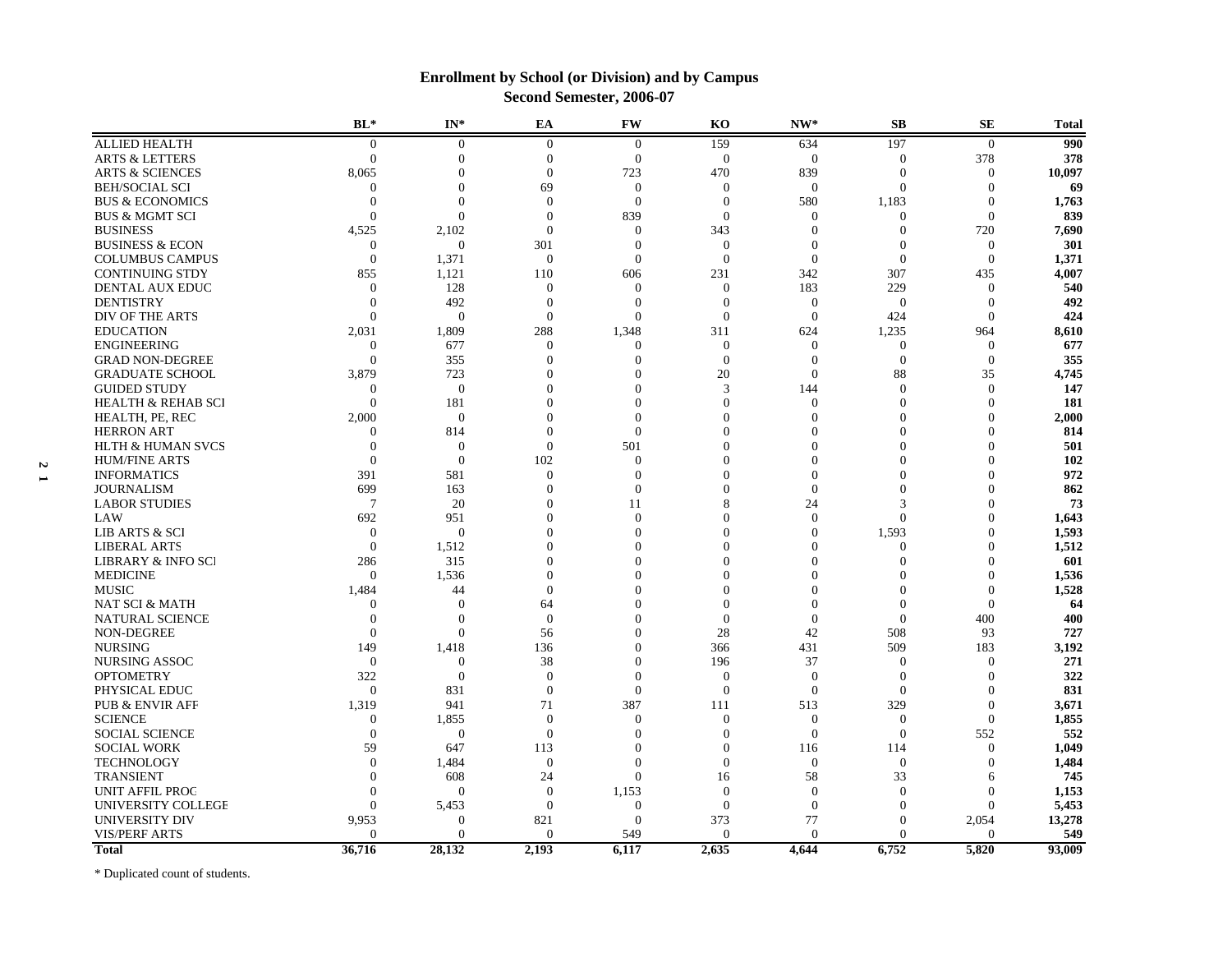#### **Students by School and Level - All Campuses \***

**Second Semester, 2006-07**

|                |                               |                |                  |                |                |                   | Undergraduate |                 |                |                          | <b>Grad/Prof</b> | Grand        |
|----------------|-------------------------------|----------------|------------------|----------------|----------------|-------------------|---------------|-----------------|----------------|--------------------------|------------------|--------------|
|                |                               | Freshman       | Sophomore        | <b>Junior</b>  | <b>Senior</b>  | <b>Non-Degree</b> | <b>Total</b>  | <b>Graduate</b> | Professional   | <b>Non-Degree</b>        | <b>Total</b>     | <b>Total</b> |
|                | <b>ALLIED HEALTH</b>          | 392            | 502              | 45             | 50             | 1                 | 990           | $\mathbf{0}$    | $\theta$       | $\Omega$                 | $\Omega$         | 990          |
|                | <b>ARTS &amp; LETTERS</b>     | 18             | 75               | 108            | 177            | $\overline{0}$    | 378           | $\Omega$        | $\Omega$       | $\Omega$                 | $\Omega$         | 378          |
|                | <b>ARTS &amp; SCIENCES</b>    | 682            | 2,136            | 2,741          | 4,155          | 261               | 9,975         | 93              | $\Omega$       | 29                       | 122              | 10,097       |
|                | <b>BEH/SOCIAL SCI</b>         | $\overline{4}$ | 17               | 17             | 31             | $\Omega$          | 69            | $\Omega$        | $\Omega$       | $\Omega$                 |                  | 69           |
|                | <b>BUS &amp; ECONOMICS</b>    | 456            | 363              | 266            | 332            | 8                 | 1,425         | 276             | $\Omega$       | 62                       | 338              | 1,763        |
|                | <b>BUS &amp; MGMT SCI</b>     | 156            | 149              | 146            | 236            | $\Omega$          | 687           | 150             | $\Omega$       | $\overline{2}$           | 152              | 839          |
|                | <b>BUSINESS</b>               | 427            | 1,082            | 1,412          | 2.704          | 11                | 5,636         | 1,974           | $\Omega$       | 80                       | 2,054            | 7,690        |
|                | <b>BUSINESS &amp; ECON</b>    | 26             | 98               | 85             | 92             | $\overline{0}$    | 301           | $\theta$        | $\Omega$       | $\Omega$                 | $\Omega$         | 301          |
|                | <b>COLUMBUS CAMPUS</b>        | 428            | 354              | 191            | 270            | 42                | 1,285         | 72              | $\Omega$       | 14                       | 86               | 1,371        |
|                | <b>CONTINUING STDY</b>        | 319            | 726              | 772            | 1,872          | 217               | 3,906         | 78              | $\theta$       | 23                       | 101              | 4,007        |
|                | DENTAL AUX EDUC               | 182            | 327              | 20             | 10             | $\mathbf{1}$      | 540           | $\theta$        | $\overline{0}$ | $\Omega$                 |                  | 540          |
|                | <b>DENTISTRY</b>              | $\Omega$       | $\theta$         | $\Omega$       | $\overline{0}$ | $\Omega$          |               | 90              | 402            | $\Omega$                 | 492              | 492          |
|                | DIV OF THE ARTS               | 113            | 98               | 86             | 113            | $\Omega$          | 410           | 14              | $\Omega$       | $\Omega$                 | 14               | 424          |
|                | <b>EDUCATION</b>              | 655            | 803              | 1.035          | 2,256          | 113               | 4,862         | 1,978           | $\Omega$       | 1,770                    | 3,748            | 8,610        |
|                | <b>ENGINEERING</b>            | 89             | 113              | 132            | 228            | $\Omega$          | 562           | 115             | $\Omega$       | $\Omega$                 | 115              | 677          |
|                | <b>GRAD NON-DEGREE</b>        | $\Omega$       | $\Omega$         | $\theta$       | $\Omega$       | $\Omega$          |               | $\Omega$        | $\theta$       | 355                      | 355              | 355          |
|                | <b>GRADUATE SCHOOL</b>        | $\Omega$       | $\boldsymbol{0}$ | $\theta$       | $\Omega$       | $\Omega$          | ∩             | 4,618           | $\Omega$       | 127                      | 4,745            | 4,745        |
|                | <b>GUIDED STUDY</b>           | 144            | 3                | $\Omega$       | $\overline{0}$ | $\Omega$          | 147           | $\theta$        | $\Omega$       | $\theta$                 |                  | 147          |
|                | <b>HEALTH &amp; REHAB SCI</b> | $\overline{0}$ | $\overline{0}$   | $\overline{1}$ | $\overline{0}$ | $\Omega$          |               | 75              | 101            | $\boldsymbol{\varDelta}$ | 180              | 181          |
|                | HEALTH, PE, REC               | 5              | 354              | 520            | 892            | Δ                 | 1,775         | 207             | $\Omega$       | 18                       | 225              | 2,000        |
|                | <b>HERRON ART</b>             | 152            | 176              | 164            | 306            |                   | 799           | 15              | $\Omega$       | $\theta$                 | 15               | 814          |
|                | <b>HLTH &amp; HUMAN SVCS</b>  | 244            | 217              | 30             | 10             | $\mathbf{0}$      | 501           | $\theta$        | $\Omega$       | $\Omega$                 | $\Omega$         | 501          |
|                | <b>HUM/FINE ARTS</b>          | $\overline{4}$ | 25               | 25             | 48             | $\theta$          | 102           | $\mathbf{0}$    | $\sqrt{ }$     | $\theta$                 |                  | 102          |
| 2              | <b>INFORMATICS</b>            | 38             | 131              | 214            | 375            | $\overline{c}$    | 760           | 212             | $\Omega$       | $\theta$                 | 212              | 972          |
| N              | <b>JOURNALISM</b>             | 50             | 235              | 221            | 356            | $\Omega$          | 862           | $\mathbf{0}$    | $\Omega$       | $\Omega$                 | $\cup$           | 862          |
|                | <b>LABOR STUDIES</b>          | 15             | 16               | 16             | 26             | $\Omega$          | 73            | $\overline{0}$  | $\Omega$       | $\theta$                 |                  | 73           |
| LAW            |                               | $\Omega$       | $\mathbf{0}$     | $\Omega$       | $\Omega$       | $\Omega$          |               | 149             | 1,491          | 3                        | 1,643            | 1,643        |
|                | LIB ARTS & SCI                | 562            | 370              | 271            | 382            | 8                 | 1,593         | $\theta$        | $\theta$       | $\theta$                 | $\Omega$         | 1,593        |
|                | <b>LIBERAL ARTS</b>           | 162            | 273              | 398            | 679            | $\Omega$          | 1,512         | $\mathbf{0}$    | $\Omega$       | $\Omega$                 |                  | 1,512        |
|                | LIBRARY & INFO SCI            | $\Omega$       | $\theta$         | $\Omega$       | $\Omega$       | $\Omega$          | $\Omega$      | 562             | $\Omega$       | 39                       | 601              | 601          |
|                | <b>MEDICINE</b>               | 50             | 24               | 43             | 161            | 6                 | 284           | 142             | 1,110          | $\theta$                 | 1,252            | 1,536        |
| <b>MUSIC</b>   |                               | 107            | 125              | 146            | 317            | 8                 | 703           | 820             | $\Omega$       | 5                        | 825              | 1,528        |
|                | NAT SCI & MATH                | 3              | 18               | 17             | 26             | $\Omega$          | 64            | $\Omega$        | $\Omega$       | $\Omega$                 | $\Omega$         | 64           |
|                | NATURAL SCIENCE               | 34             | 104              | 101            | 160            |                   | 400           | $\theta$        | $\Omega$       | $\Omega$                 | $\Omega$         | 400          |
|                | <b>NON-DEGREE</b>             | $\Omega$       | $\theta$         | $\Omega$       | $\Omega$       | 599               | 599           | $\Omega$        | $\Omega$       | 128                      | 128              | 727          |
| <b>NURSING</b> |                               | 328            | 365              | 506            | 1,527          | 5                 | 2,731         | 444             | $\Omega$       | 17                       | 461              | 3,192        |
|                | <b>NURSING ASSOC</b>          | 3              | 268              | $\theta$       | $\Omega$       | $\Omega$          | 271           | $\theta$        | $\Omega$       | $\Omega$                 | $\Omega$         | 271          |
|                | <b>OPTOMETRY</b>              | $\Omega$       | 8                | $\Omega$       | $\Omega$       | $\Omega$          |               | $\theta$        | 314            | $\Omega$                 | 314              | 322          |
|                | PHYSICAL EDUC                 | 106            | 195              | 211            | 296            | $\Omega$          | 808           | 17              | $\Omega$       | 6                        | 23               | 831          |
|                | <b>PUB &amp; ENVIR AFF</b>    | 275            | 561              | 741            | 1,153          |                   | 2,731         | 916             | $\Omega$       | 24                       | 940              | 3,671        |
| <b>SCIENCE</b> |                               | 153            | 241              | 291            | 679            | 159               | 1,523         | 332             | $\Omega$       | $\Omega$                 | 332              | 1,855        |
|                | <b>SOCIAL SCIENCE</b>         | 35             | 124              | 167            | 226            | $\Omega$          | 552           | $\Omega$        | $\Omega$       | $\Omega$                 | $\Omega$         | 552          |
|                | <b>SOCIAL WORK</b>            | 16             | 46               | 70             | 163            | $\Omega$          | 295           | 742             | $\Omega$       | 12                       | 754              | 1,049        |
|                | <b>TECHNOLOGY</b>             | 130            | 326              | 350            | 655            | $\Omega$          | 1.461         | 23              | $\Omega$       | $\Omega$                 | 23               | 1,484        |
|                | <b>TRANSIENT</b>              | $\Omega$       | $\mathbf{0}$     | $\Omega$       | $\mathbf{0}$   | 745               | 745           | $\Omega$        | $\Omega$       | $\Omega$                 |                  | 745          |
|                | <b>UNIT AFFIL PROG</b>        | 579            | 294              | 98             | 48             | 134               | 1,153         | $\Omega$        | $\Omega$       | $\Omega$                 |                  | 1,153        |
|                | UNIVERSITY COLLEGE            | 2,533          | 1,898            | 711            | 206            | 105               | 5,453         | $\Omega$        | $\Omega$       | $\Omega$                 |                  | 5,453        |
|                | UNIVERSITY DIV                | 7,247          | 3,992            | 1,123          | 260            | 656               | 13,278        | $\Omega$        | $\Omega$       | $\Omega$                 | $\Omega$         | 13,278       |
|                | <b>VIS/PERF ARTS</b>          | 151            | 125              | 107            | 165            |                   | 549           | $\Omega$        | $\Omega$       | $\Omega$                 |                  | 549          |
| <b>Total</b>   |                               | 17,073         | 17,357           | 13,598         | 21,642         | 3,089             | 72,759        | 14,114          | 3,418          | 2.718                    | 20,250           | 93,009       |

\* Duplicated count of students at Bloomington, IUPUI and Northwest.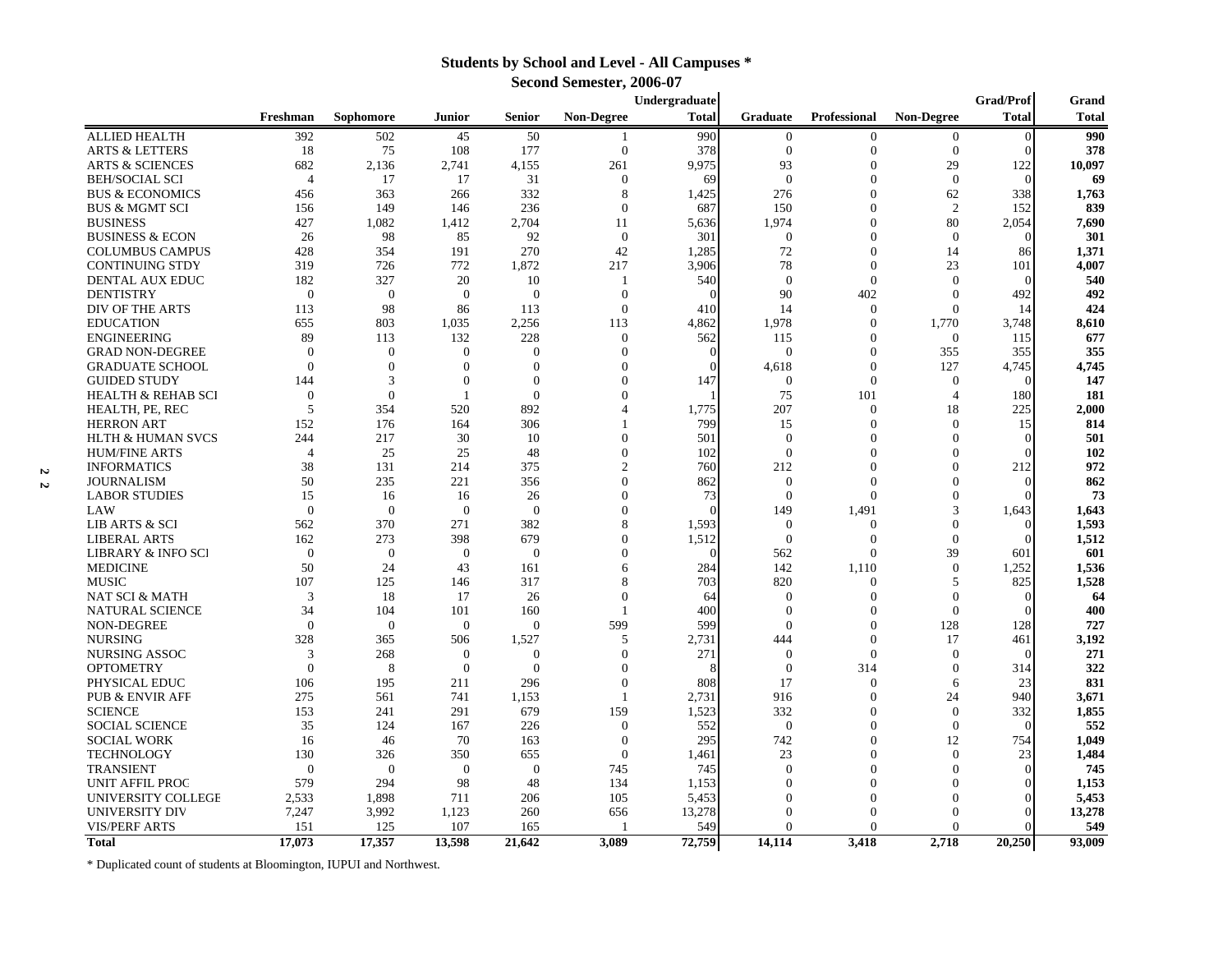#### **Students by Campus, School, and Level Second Semester, 2006-07**

|               |                                                    |                |                       |                                |                     |                                | Undergraduate     |                  |                      |                                | Grad/Prof       | Grand        |
|---------------|----------------------------------------------------|----------------|-----------------------|--------------------------------|---------------------|--------------------------------|-------------------|------------------|----------------------|--------------------------------|-----------------|--------------|
|               |                                                    | Freshman       | Sophomore             | Junior                         | <b>Senior</b>       | Non-Degree                     | <b>Total</b>      | Graduate         | <b>Professional</b>  | <b>Non-Degree</b>              | <b>Total</b>    | <b>Total</b> |
| Bloomington*  | <b>ARTS &amp; SCIENCES</b>                         | 78             | 1,669                 | 2,397                          | 3,642               | 255                            | 8,041             | 24               | $\theta$             | $\mathbf{0}$                   | 24              | 8,065        |
|               | <b>BUSINESS</b>                                    | 285            | 873                   | 931                            | 1,757               | 8                              | 3,854             | 649              | $\theta$             | $22\,$                         | 671             | 4,525        |
|               | <b>CONTINUING STDY</b>                             | 59             | 114                   | 153                            | 332                 | 197                            | 855               | $\Omega$         | $\Omega$             | $\overline{0}$                 | $\Omega$        | 855          |
|               | <b>EDUCATION</b>                                   | $\Omega$       | $\overline{c}$        | 184                            | 651                 |                                | 838               | 538              | $\theta$             | 655                            | 1,193           | 2,031        |
|               | <b>GRADUATE SCHOOL</b>                             | $\Omega$       | $\theta$              | $\boldsymbol{0}$               | $\boldsymbol{0}$    | $\theta$                       | $\sqrt{ }$        | 3,758            | $\theta$             | 121                            | 3,879           | 3,879        |
|               | HEALTH, PE, REC                                    | 5              | 354                   | 520                            | 892                 |                                | 1,775             | 207              | $\Omega$             | 18                             | 225             | 2,000        |
|               | <b>INFORMATICS</b>                                 | $\overline{Q}$ | 44                    | 93                             | 158                 | $\Omega$                       | 304               | 87               | $\Omega$             | $\Omega$                       | 87              | 391          |
|               | <b>JOURNALISM</b>                                  | 24             | 192                   | 182                            | 301                 | $\Omega$                       | 699               | $\Omega$         | $\Omega$             | $\Omega$                       | $\Omega$        | 699          |
|               | <b>LABOR STUDIES</b>                               |                | $\overline{1}$        | $\overline{1}$                 | 4                   | $\Omega$                       | 7                 | $\theta$         | $\Omega$             | $\mathbf{0}$                   | $\Omega$        |              |
|               | LAW                                                | $\Omega$       | $\Omega$              | $\mathbf{0}$                   | $\mathbf{0}$        | $\Omega$                       |                   | 79               | 610                  | 3                              | 692             | 692          |
|               | LIBRARY & INFO SCI                                 | $\Omega$       | $\theta$              | $\theta$                       | $\mathbf{0}$        |                                |                   | 271              | $\Omega$             | 15                             | 286             | 286          |
|               | <b>MUSIC</b>                                       | 107            | 125                   | 146                            | 317                 | 8                              | 703               | 776              | $\Omega$             | 5                              | 781             | 1,484        |
|               | <b>NURSING</b>                                     | $\Omega$       | 25                    | 30                             | 94                  |                                | 149               | $\boldsymbol{0}$ | $\theta$             | $\boldsymbol{0}$               | $\Omega$        | 149          |
|               | <b>OPTOMETRY</b>                                   | $\Omega$       | 8                     | $\overline{0}$                 | $\overline{0}$      | $\Omega$                       |                   | $\theta$         | 314                  | $\mathbf{0}$                   | 314             | 322          |
|               | <b>PUB &amp; ENVIR AFF</b>                         | $\overline{c}$ | 166                   | 335                            | 484                 | $\Omega$                       | 987               | 332              | $\Omega$             | $\Omega$                       | 332             | 1,319        |
|               | <b>SOCIAL WORK</b>                                 | $\Omega$       | $\overline{1}$        | 23                             | 35                  | $\theta$                       | 59                | $\mathbf{0}$     | $\Omega$             | $\mathbf{0}$                   | $\Omega$        |              |
|               | UNIVERSITY DIV                                     | 5,628          | 3,239                 | 834                            | 145                 | 107                            | 9.953             | $\Omega$         | $\Omega$             | $\Omega$                       | $\Omega$        | 9,953        |
|               | <b>Bloomington Total</b>                           | 6,198          | 6.813                 | 5,829                          | 8,812               | 580                            | 28,232            | 6.721            | 924                  | 839                            | 8,484           | 36,716       |
|               |                                                    |                |                       |                                |                     |                                |                   |                  |                      |                                |                 |              |
| Indianapolis* | <b>BUSINESS</b>                                    | 44             | 69                    | 243                            | 604                 | 3                              | 963               | 1,082            | $\theta$             | 57                             | 1,139           | 2,102        |
|               | <b>COLUMBUS CAMPUS</b>                             | 428            | 354                   | 191                            | 270                 | 42                             | 1,285             | 72               | $\mathbf{0}$         | 14                             | 86              | 1,371        |
|               | <b>CONTINUING STDY</b>                             | 32             | 163                   | 223                            | 602                 | $\mathbf{0}$                   | 1,020             | 78               | $\theta$             | 23                             | 101             | 1,121<br>128 |
|               | DENTAL AUX EDUC                                    | 26             | 95                    | $\overline{0}$                 | $7\phantom{.0}$     | $\theta$                       | 128<br>$\sqrt{ }$ | $\theta$         | $\Omega$             | $\mathbf{0}$                   | $\Omega$        |              |
|               | <b>DENTISTRY</b><br><b>EDUCATION</b>               | $\Omega$<br>72 | $\overline{0}$<br>199 | $\overline{0}$                 | $\theta$<br>424     | $\mathbf{0}$<br>96             |                   | 90               | 402                  | $\mathbf{0}$<br>296            | 492<br>757      | 492          |
|               |                                                    |                |                       | 261                            |                     |                                | 1,052             | 461              | $\Omega$             |                                |                 | 1,809        |
|               | <b>ENGINEERING</b>                                 | 89<br>$\Omega$ | 113                   | 132                            | 228<br>$\mathbf{0}$ | $\mathbf{0}$<br>$\Omega$       | 562               | 115              | $\theta$<br>$\Omega$ | $\overline{0}$                 | 115             | 677          |
|               | <b>GRAD NON-DEGREE</b>                             | $\Omega$       | $\Omega$<br>$\Omega$  | $\mathbf{0}$<br>$\overline{0}$ | $\mathbf{0}$        | $\Omega$                       |                   | $\overline{0}$   | $\Omega$             | 355                            | 355             | 355          |
|               | <b>GRADUATE SCHOOL</b>                             | $\Omega$       | $\Omega$              | $\overline{1}$                 | $\theta$            |                                |                   | 723              |                      | $\mathbf{0}$<br>$\overline{4}$ | 723             | 723          |
|               | <b>HEALTH &amp; REHAB SCI</b><br><b>HERRON ART</b> | 152            |                       | 164                            | 306                 |                                | 799               | 75<br>15         | 101<br>$\Omega$      | $\Omega$                       | 180             | 181          |
|               |                                                    | 29             | 176                   |                                |                     |                                |                   |                  | $\Omega$             | $\theta$                       | 15              | 814          |
|               | <b>INFORMATICS</b>                                 | 26             | 87<br>43              | 121                            | 217                 | $\mathfrak{2}$<br>$\mathbf{0}$ | 456               | 125<br>$\theta$  | $\Omega$             | $\Omega$                       | 125<br>$\theta$ | 581<br>163   |
|               | <b>JOURNALISM</b><br><b>LABOR STUDIES</b>          | $\Omega$       | $7\phantom{.0}$       | 39<br>$\overline{4}$           | 55<br>9             | $\Omega$                       | 163<br>20         | $\theta$         | $\Omega$             | $\theta$                       | $\Omega$        |              |
|               | LAW                                                | 0              | $\theta$              | $\theta$                       | $\theta$            |                                | ſ                 | 70               | 881                  | $\mathbf{0}$                   | 951             |              |
|               |                                                    | 162            |                       | 398                            | 679                 |                                |                   | $\overline{0}$   | $\Omega$             | $\overline{0}$                 | $\Omega$        | 951          |
|               | <b>LIBERAL ARTS</b>                                | $\theta$       | 273<br>$\overline{0}$ | $\theta$                       | $\mathbf{0}$        |                                | 1,512<br>$\Omega$ | 291              | $\Omega$             | 24                             | 315             | 1,512        |
|               | LIBRARY & INFO SCI<br><b>MEDICINE</b>              | 50             | 24                    | 43                             | 161                 | 6                              | 284               | 142              |                      | $\mathbf{0}$                   | 1,252           | 315          |
|               | <b>MUSIC</b>                                       | $\Omega$       | $\overline{0}$        | $\theta$                       | $\theta$            | $\Omega$                       | $\sqrt{ }$        | 44               | 1,110<br>$\Omega$    | $\mathbf{0}$                   | 44              | 1,536        |
|               | <b>NURSING</b>                                     | 8              | 55                    | 186                            | 708                 |                                | 958               | 444              | $\Omega$             | 16                             | 460             | 1,418        |
|               |                                                    |                |                       |                                |                     | $\Omega$                       |                   |                  | $\Omega$             |                                |                 |              |
|               | PHYSICAL EDUC<br>PUB & ENVIR AFF                   | 106<br>10      | 195<br>116            | 211<br>176                     | 296<br>278          | $\mathbf{0}$                   | 808<br>580        | 17<br>360        | $\Omega$             | 6<br>-1                        | 23<br>361       | 831<br>941   |
|               | <b>SCIENCE</b>                                     | 153            | 241                   | 291                            | 679                 | 159                            | 1,523             | 332              | $\Omega$             | $\overline{0}$                 | 332             | 1,855        |
|               | <b>SOCIAL WORK</b>                                 | 3              | 8                     | 29                             | 83                  | $\overline{0}$                 | 123               | 522              | $\Omega$             | $\mathfrak{2}$                 | 524             |              |
|               | <b>TECHNOLOGY</b>                                  | 130            | 326                   | 350                            | 655                 | $\overline{0}$                 | 1,461             | 23               | $\Omega$             | $\Omega$                       | 23              | 647          |
|               | <b>TRANSIENT</b>                                   | $\Omega$       | $\Omega$              | $\mathbf{0}$                   | $\mathbf{0}$        | 608                            | 608               | $\theta$         | $\Omega$             | $\Omega$                       | $\Omega$        | 1,484        |
|               | UNIVERSITY COLLEGE                                 | 2,533          | 1,898                 | 711                            | 206                 | 105                            | 5,453             | $\Omega$         | $\Omega$             | $\Omega$                       | $\Omega$        | 608<br>5,453 |
|               | <b>Indianapolis Total</b>                          | 4.053          | 4.442                 | 3,774                          | 6.467               | 1.023                          | 19,759            | 5.081            | 2.494                | 798                            | 8,373           | 28,132       |
|               |                                                    |                |                       |                                |                     |                                |                   |                  |                      |                                |                 |              |

\* Duplicated count of students.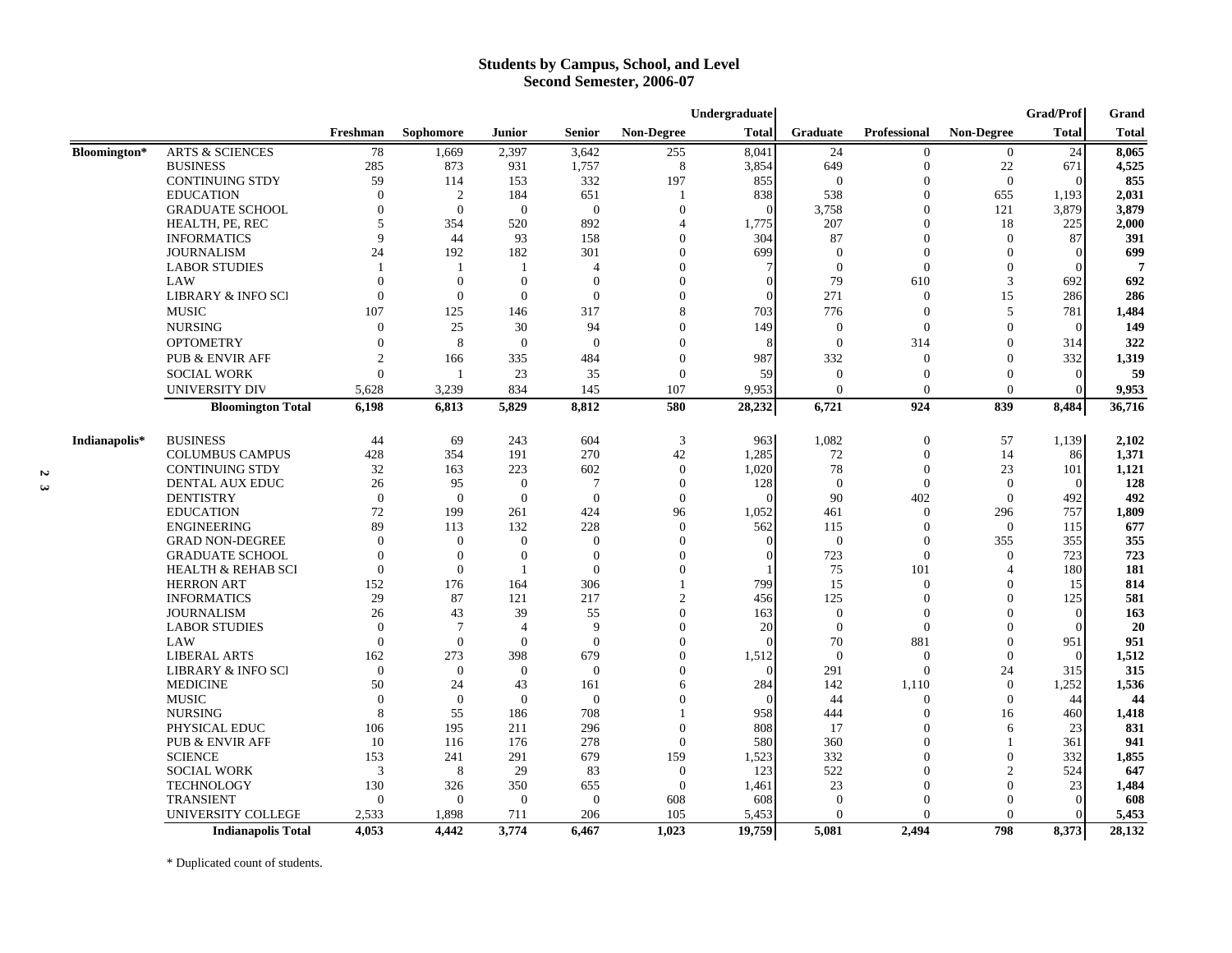#### **Students by Campus, School, and Level Second Semester, 2006-07**

|            |                              |          |               |                |                |              | Undergraduate |                  |              |                   | Grad/Prof      | Grand        |
|------------|------------------------------|----------|---------------|----------------|----------------|--------------|---------------|------------------|--------------|-------------------|----------------|--------------|
|            |                              | Freshman | Sophomore     | Junior         | <b>Senior</b>  | Non-Degree   | <b>Total</b>  | <b>Graduate</b>  | Professional | <b>Non-Degree</b> | <b>Total</b>   | <b>Total</b> |
| East       | <b>BEH/SOCIAL SCI</b>        |          | 17            | 17             | 31             | $\mathbf{0}$ | 69            | $\overline{0}$   |              | $\mathbf{0}$      | $\overline{0}$ | 69           |
|            | <b>BUSINESS &amp; ECON</b>   | 26       | 98            | 85             | 92             | $\Omega$     | 301           | $\theta$         |              | $\theta$          | $\Omega$       | 301          |
|            | <b>CONTINUING STDY</b>       | 10       | 43            | 13             | 44             |              | 110           | $\theta$         |              | $\Omega$          | $\Omega$       | 110          |
|            | <b>EDUCATION</b>             | 63       | 56            | 42             | 94             | $\Omega$     | 255           | $\theta$         |              | 33                | 33             | 288          |
|            | <b>HUM/FINE ARTS</b>         | $\Delta$ | 25            | 25             | 48             | $\theta$     | 102           | $\theta$         |              | $\theta$          | $\theta$       | 102          |
|            | <b>NAT SCI &amp; MATH</b>    | 3        | 18            | 17             | 26             | $\Omega$     | 64            | $\theta$         |              | $\theta$          | $\Omega$       | 64           |
|            | NON-DEGREE                   | $\Omega$ | $\theta$      | $\theta$       | $\theta$       | 30           | 30            | $\Omega$         |              | 26                | 26             | 56           |
|            | <b>NURSING</b>               | 9        | 12            | 32             | 83             | $\Omega$     | 136           | $\Omega$         |              | $\Omega$          | $\Omega$       | 136          |
|            | <b>NURSING ASSOC</b>         | $\Omega$ | 38            | $\overline{0}$ | $\mathbf{0}$   |              | 38            | $\Omega$         |              |                   | $\Omega$       | 38           |
|            | <b>PUB &amp; ENVIR AFF</b>   | 3        | 30            | 13             | 25             |              | 71            |                  |              |                   | $\Omega$       | 71           |
|            | <b>SOCIAL WORK</b>           | 13       | 37            | 18             | 45             | $\theta$     | 113           | $\Omega$         |              |                   | $\Omega$       | 113          |
|            | <b>TRANSIENT</b>             | $\Omega$ | $\Omega$      | $\overline{0}$ | $\Omega$       | 24           | 24            | $\Omega$         |              |                   | $\Omega$       | 24           |
|            | UNIVERSITY DIV               | 420      | 154           | 50             | 21             | 176          | 821           | $\overline{0}$   |              | $\Omega$          | $\Omega$       | 821          |
|            | <b>East Total</b>            | 555      | 528           | 312            | 509            | 230          | 2,134         | $\bf{0}$         |              | 59                | 59             | 2,193        |
| Fort Wayne | <b>ARTS &amp; SCIENCES</b>   | 195      | 130           | 118            | 177            | 5            | 625           | 69               |              | 29                | 98             | 723          |
|            | <b>BUS &amp; MGMT SCI</b>    | 156      | 149           | 146            | 236            | $\Omega$     | 687           | 150              |              | 2                 | 152            | 839          |
|            | <b>CONTINUING STDY</b>       | 94       | 124           | 101            | 284            | 3            | 606           | $\theta$         |              | $\mathbf{0}$      | $\Omega$       | 606          |
|            | <b>EDUCATION</b>             | 205      | 215           | 183            | 409            | 3            | 1,015         | 251              |              | 82                | 333            | 1,348        |
|            | <b>HLTH &amp; HUMAN SVCS</b> | 244      | 217           | 30             | 10             |              | 501           | $\mathbf{0}$     |              | $\Omega$          | $\Omega$       | 501          |
|            | <b>LABOR STUDIES</b>         | 3        | 3             | 3              | 2              |              | 11            | $\theta$         |              |                   | $\Omega$       | 11           |
|            | <b>PUB &amp; ENVIR AFF</b>   | 93       | 59            | 62             | 128            | $\Omega$     | 342           | 45               |              | 0                 | 45             | 387          |
|            | <b>UNIT AFFIL PROG</b>       | 579      | 294           | 98             | 48             | 134          | 1,153         | $\mathbf{0}$     |              |                   | $\Omega$       | 1,153        |
|            | <b>VIS/PERF ARTS</b>         | 151      | 125           | 107            | 165            |              | 549           | $\Omega$         |              | $\Omega$          | $\Omega$       | 549          |
|            | <b>Fort Wayne Total</b>      | 1,720    | 1,316         | 848            | 1,459          | 146          | 5,489         | 515              |              | 113               | 628            | 6,117        |
| Kokomo     | <b>ALLIED HEALTH</b>         | 80       | 69            |                | $\overline{4}$ | $\mathbf{0}$ | 159           |                  |              | $\mathbf{0}$      | $\overline{0}$ | 159          |
|            |                              |          |               | 6              | 101            |              | 470           | $\theta$         |              |                   | $\Omega$       | 470          |
|            | <b>ARTS &amp; SCIENCES</b>   | 136      | 138           | 95             |                | $\Omega$     |               | $\mathbf{0}$     |              | $\Omega$          |                |              |
|            | <b>BUSINESS</b>              | 86       | 75            | 68             | 68             |              | 297           | 45               |              |                   | 46             | 343          |
|            | <b>CONTINUING STDY</b>       | 42       | 73            | 40             | 76             |              | 231           | $\boldsymbol{0}$ |              | $\Omega$          | $\Omega$       | 231          |
|            | <b>EDUCATION</b>             | 64       | 50            | 48             | 72             |              | 235           | 3                |              | 73                | 76             | 311          |
|            | <b>GRADUATE SCHOOL</b>       | $\Omega$ | $\Omega$      | $\theta$       | $\Omega$       |              |               | 20               |              | $\Omega$          | 20             | 20           |
|            | <b>GUIDED STUDY</b>          | $\Omega$ | $\mathcal{R}$ | $\theta$       | $\Omega$       |              |               | $\Omega$         |              | $\Omega$          | $\Omega$       | 3            |
|            | <b>LABOR STUDIES</b>         |          |               | $\overline{0}$ |                |              |               | 0                |              | $\mathbf{0}$      | $\Omega$       | 8            |
|            | NON-DEGREE                   | 0        | $\Omega$      | $\theta$       | $\Omega$       |              |               | $\Omega$         |              | 24                | 24             | 28           |
|            | <b>NURSING</b>               | 73       | 62            | 61             | 170            |              | 366           |                  |              | $\Omega$          | $\Omega$       | 366          |
|            | <b>NURSING ASSOC</b>         | 3        | 193           | $\theta$       | $\overline{0}$ |              | 196           | 0                |              |                   | $\Omega$       | 196          |
|            | <b>PUB &amp; ENVIR AFF</b>   | 33       | 29            | 11             | 32             | $\Omega$     | 105           | 6                |              |                   | 6              | 111          |
|            | <b>TRANSIENT</b>             | $\Omega$ | $\mathbf{0}$  | $\theta$       | $\Omega$       | 16           | 16            | $\Omega$         |              |                   |                | 16           |
|            | UNIVERSITY DIV               | 86       | 32            | 9              | $\overline{4}$ | 242          | 373           | $\Omega$         |              | $\Omega$          | $\Omega$       | 373          |
|            | <b>Kokomo Total</b>          | 606      | 725           | 338            | 531            | 263          | 2,463         | 74               |              | 98                | 172            | 2,635        |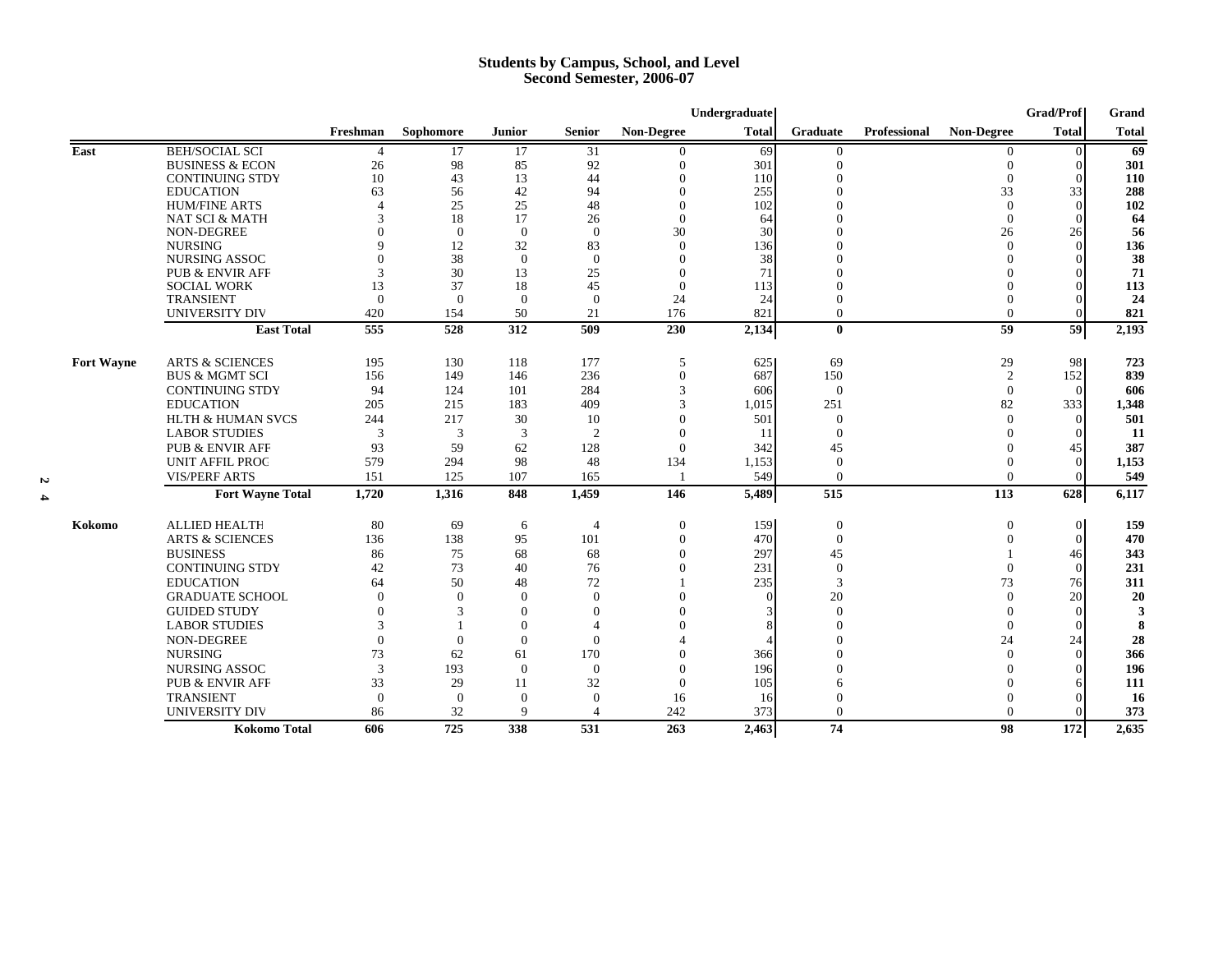#### **Students by Campus, School, and Level Second Semester, 2006-07**

|                   |                            |                |                |                |                |                  | Undergraduate |                  |              |                   | <b>Grad/Prof</b> | Grand        |
|-------------------|----------------------------|----------------|----------------|----------------|----------------|------------------|---------------|------------------|--------------|-------------------|------------------|--------------|
|                   |                            | Freshman       | Sophomore      | <b>Junior</b>  | Senior         | Non-Degree       | <b>Total</b>  | Graduate         | Professional | <b>Non-Degree</b> | <b>Total</b>     | <b>Total</b> |
| Northwest*        | <b>ALLIED HEALTH</b>       | 227            | 323            | 39             | 44             |                  | 634           | $\mathbf{0}$     |              | $\mathbf{0}$      | $\overline{0}$   | 634          |
|                   | <b>ARTS &amp; SCIENCES</b> | 273            | 199            | 131            | 235            |                  | 839           | $\boldsymbol{0}$ |              | $\mathbf{0}$      | $\Omega$         | 839          |
|                   | <b>BUS &amp; ECONOMICS</b> | 135            | 116            | 94             | 100            | 3                | 448           | 98               |              | 34                | 132              | 580          |
|                   | <b>CONTINUING STDY</b>     | 44             | 72             | 82             | 142            | $\overline{c}$   | 342           | $\overline{0}$   |              | $\overline{0}$    | $\Omega$         | 342          |
|                   | DENTAL AUX EDUC            | 67             | 93             | 20             | 3              | $\mathbf{0}$     | 183           | $\theta$         |              | $\mathbf{0}$      | $\Omega$         | 183          |
|                   | <b>EDUCATION</b>           | 87             | 58             | 59             | 124            | 11               | 339           | 65               |              | 220               | 285              | 624          |
|                   | <b>GUIDED STUDY</b>        | 144            | $\Omega$       | $\theta$       | $\theta$       | $\mathbf{0}$     | 144           | $\theta$         |              | $\mathbf{0}$      | $\Omega$         | 144          |
|                   | <b>LABOR STUDIES</b>       | 8              |                | 8              | $\overline{4}$ | $\mathbf{0}$     | 24            | $\Omega$         |              | $\Omega$          | $\Omega$         | 24           |
|                   | NON-DEGREE                 | $\overline{0}$ | $\Omega$       | $\mathbf{0}$   | $\overline{0}$ | 42               | 42            | $\Omega$         |              |                   |                  | 42           |
|                   | <b>NURSING</b>             | 95             | 84             | 74             | 178            | $\Omega$         | 431           | $\Omega$         |              |                   | $\Omega$         | 431          |
|                   | NURSING ASSOC              | $\Omega$       | 37             | $\overline{0}$ | $\Omega$       | $\Omega$         | 37            | $\Omega$         |              |                   | $\Omega$         | 37           |
|                   | <b>PUB &amp; ENVIR AFF</b> | 85             | 110            | 74             | 107            | $\Omega$         | 376           | 130              |              |                   | 137              | 513          |
|                   | <b>SOCIAL WORK</b>         | $\Omega$       | $\Omega$       | $\theta$       | $\overline{0}$ | $\Omega$         | $\Omega$      | 115              |              |                   | 116              | 116          |
|                   | <b>TRANSIENT</b>           | $\Omega$       | $\Omega$       | $\overline{0}$ | $\overline{0}$ | 58               | 58            | $\Omega$         |              | $\Omega$          | $\Omega$         | 58           |
|                   | UNIVERSITY DIV             | 8              | 8              |                | 3              | 57               | 77            | $\mathbf{0}$     |              | $\Omega$          | $\Omega$         | 77           |
|                   | <b>Northwest Total</b>     | 1,173          | 1.104          | 582            | 940            | $\overline{175}$ | 3,974         | 408              |              | 262               | 670              | 4,644        |
| <b>South Bend</b> | <b>ALLIED HEALTH</b>       | 85             | 110            | $\overline{0}$ | $\overline{2}$ | $\mathbf{0}$     | 197           | $\theta$         |              | $\overline{0}$    | $\Omega$         | 197          |
|                   | <b>BUS &amp; ECONOMICS</b> | 321            | 247            | 172            | 232            | 5                | 977           | 178              |              | 28                | 206              | 1,183        |
|                   | <b>CONTINUING STDY</b>     | 22             | 52             | 67             | 165            |                  | 307           | $\overline{0}$   |              | $\Omega$          | $\Omega$         | 307          |
|                   | <b>DENTAL AUX EDUC</b>     | 89             | 139            | $\overline{0}$ | $\Omega$       |                  | 229           | $\Omega$         |              | $\Omega$          | $\Omega$         | 229          |
|                   | DIV OF THE ARTS            | 113            | 98             | 86             | 113            |                  | 410           | 14               |              | $\Omega$          | 14               | 424          |
|                   | <b>EDUCATION</b>           | 164            | 175            | 175            | 245            |                  | 760           | 309              |              | 166               | 475              | 1,235        |
|                   | <b>GRADUATE SCHOOL</b>     | $\overline{0}$ | $\mathbf{0}$   | $\mathbf{0}$   | $\mathbf{0}$   |                  |               | 82               |              | 6                 | 88               | 88           |
|                   | <b>LABOR STUDIES</b>       | $\theta$       | $\overline{0}$ | $\mathbf{0}$   | 3              | $\Omega$         |               | $\Omega$         |              | $\Omega$          | $\Omega$         | 3            |
|                   | LIB ARTS & SCI             | 562            | 370            | 271            | 382            | 8                | 1,593         | $\Omega$         |              | $\boldsymbol{0}$  | $\Omega$         | 1,593        |
|                   | NON-DEGREE                 | $\overline{0}$ | $\overline{0}$ | $\mathbf{0}$   | $\overline{0}$ | 431              | 431           | $\Omega$         |              | 77                | 77               | 508          |
|                   | <b>NURSING</b>             | 141            | 107            | 79             | 177            | $\overline{4}$   | 508           | $\overline{0}$   |              | -1                |                  | 509          |
|                   | <b>PUB &amp; ENVIR AFF</b> | 49             | 51             | 70             | 99             |                  | 270           | 43               |              | 16                | 59               | 329          |
|                   | <b>SOCIAL WORK</b>         | $\mathbf{0}$   | $\overline{0}$ | $\mathbf{0}$   | $\overline{0}$ | $\theta$         | $\Omega$      | 105              |              | 9                 | 114              | 114          |
|                   | <b>TRANSIENT</b>           | $\Omega$       | $\Omega$       | $\theta$       | $\Omega$       | 33               | 33            | $\Omega$         |              | $\Omega$          | $\Omega$         | 33           |
|                   | <b>South Bend Total</b>    | 1,546          | 1,349          | 920            | 1,418          | 485              | 5,718         | 731              |              | 303               | 1,034            | 6,752        |
| <b>Southeast</b>  | <b>ARTS &amp; LETTERS</b>  | 18             | 75             | 108            | 177            | $\mathbf{0}$     | 378           | $\overline{0}$   |              | $\mathbf{0}$      | $\overline{0}$   | 378          |
|                   | <b>BUSINESS</b>            | 12             | 65             | 170            | 275            | $\theta$         | 522           | 198              |              | $\Omega$          | 198              | 720          |
|                   | <b>CONTINUING STDY</b>     | 16             | 85             | 93             | 227            | 14               | 435           | $\Omega$         |              | $\Omega$          | $\Omega$         | 435          |
|                   | <b>EDUCATION</b>           | $\Omega$       | 48             | 83             | 237            | $\Omega$         | 368           | 351              |              | 245               | 596              | 964          |
|                   | <b>GRADUATE SCHOOL</b>     | $\Omega$       | $\overline{0}$ | $\theta$       | $\overline{0}$ | $\Omega$         | $\Omega$      | 35               |              | $\Omega$          | 35               | 35           |
|                   | NATURAL SCIENCE            | 34             | 104            | 101            | 160            |                  | 400           | $\Omega$         |              | 0                 | $\Omega$         | 400          |
|                   | <b>NON-DEGREE</b>          | $\Omega$       | $\overline{0}$ | $\theta$       | $\overline{0}$ | 92               | 92            | $\Omega$         |              |                   |                  | 93           |
|                   | <b>NURSING</b>             | 2              | 20             | 44             | 117            | $\Omega$         | 183           | 0                |              | $\Omega$          |                  | 183          |
|                   | <b>SOCIAL SCIENCE</b>      | 35             | 124            | 167            | 226            | $\theta$         | 552           | $\Omega$         |              |                   | $\Omega$         | 552          |
|                   | <b>TRANSIENT</b>           | $\Omega$       | $\overline{0}$ | $\theta$       | $\overline{0}$ | 6                | 6             | $\Omega$         |              |                   | $\Omega$         | 6            |
|                   | UNIVERSITY DIV             | 1,105          | 559            | 229            | 87             | 74               | 2,054         | $\Omega$         |              | $\Omega$          | $\Omega$         | 2,054        |
|                   | <b>Southeast Total</b>     | 1,222          | 1.080          | 995            | 1.506          | 187              | 4.990         | 584              |              | 246               | 830              | 5.820        |

\* Duplicated count of students.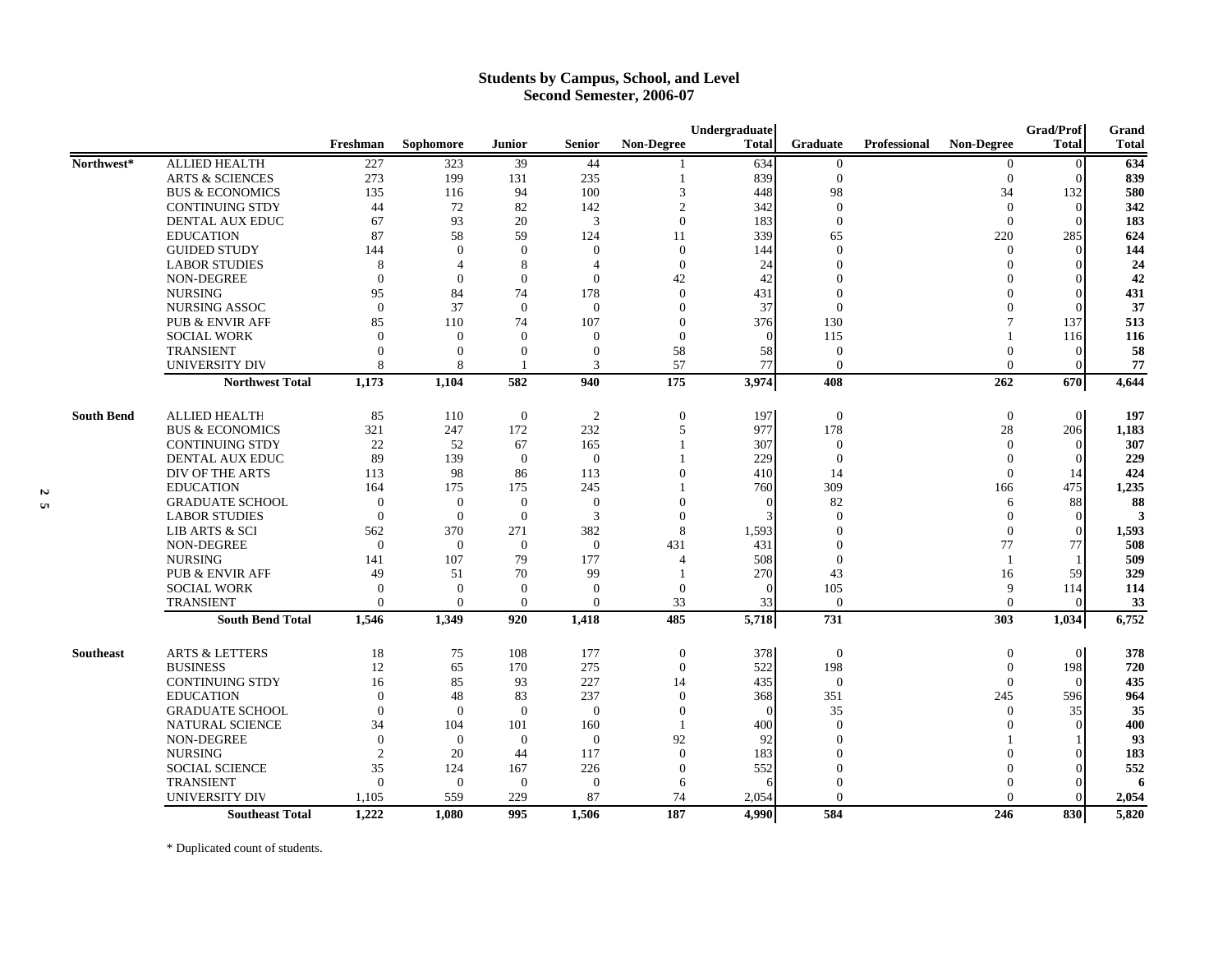### **Students by School and Level - Full-Time Students Only - All Campuses \* Second Semester, 2006-07**

|                                       |                |           |                 |                |                   | Undergraduate |                  |                     |                   | <b>Grad/Prof</b> | Grand        |
|---------------------------------------|----------------|-----------|-----------------|----------------|-------------------|---------------|------------------|---------------------|-------------------|------------------|--------------|
|                                       | Freshman       | Sophomore | Junior          | Senior         | <b>Non-Degree</b> | <b>Total</b>  | Graduate         | <b>Professional</b> | <b>Non-Degree</b> | <b>Total</b>     | <b>Total</b> |
| <b>ALLIED HEALTH</b>                  | 183            | 238       | 21              | 28             | $\Omega$          | 470           | $\mathbf{0}$     | $\overline{0}$      | $\Omega$          | $\Omega$         | 470          |
| <b>ARTS &amp; LETTERS</b>             | 8              | 52        | 60              | 82             | $\Omega$          | 202           | $\boldsymbol{0}$ | $\boldsymbol{0}$    | $\mathbf{0}$      | $\Omega$         | 202          |
| <b>ARTS &amp; SCIENCES</b>            | 495            | 1,933     | 2,465           | 3,480          | 58                | 8,431         | 28               | $\Omega$            | $\Omega$          | 28               | 8,459        |
| <b>BEH/SOCIAL SCI</b>                 | 3              | 11        | $\mathbf Q$     | 13             | $\Omega$          | 36            | $\Omega$         |                     | $\Omega$          | $\Omega$         | 36           |
| <b>BUS &amp; ECONOMICS</b>            | 285            | 212       | 141             | 175            | 5                 | 818           | 68               | $\Omega$            | $\overline{7}$    | 75               | 893          |
| <b>BUS &amp; MGMT SCI</b>             | 107            | 98        | 104             | 155            | $\Omega$          | 464           | 27               | $\Omega$            | $\Omega$          | 27               | 491          |
| <b>BUSINESS</b>                       | 378            | 995       | 1,222           | 2.190          | $\overline{7}$    | 4.792         | 734              | $\Omega$            | 6                 | 740              | 5,532        |
| <b>BUSINESS &amp; ECON</b>            | 20             | 42        | 55              | 49             | $\Omega$          | 166           | $\Omega$         | $\Omega$            | $\Omega$          |                  | 166          |
| <b>COLUMBUS CAMPUS</b>                | 292            | 193       | 110             | 140            | 8                 | 743           | 3                |                     | $\Omega$          |                  | 746          |
| <b>CONTINUING STDY</b>                | 130            | 278       | 394             | 956            | 23                | 1.781         | 5                | $\Omega$            | $\mathfrak{D}$    |                  | 1,788        |
| DENTAL AUX EDUC                       | 123            | 237       | 12              | $\mathfrak{D}$ |                   | 375           | $\mathbf{0}$     | $\Omega$            | $\Omega$          | $\Omega$         | 375          |
| <b>DENTISTRY</b>                      | $\theta$       | $\theta$  | $\Omega$        | $\Omega$       | $\Omega$          | $\Omega$      | 46               | 399                 | $\Omega$          | 445              | 445          |
| DIV OF THE ARTS                       | 78             | 60        | 57              | 72             | $\Omega$          | 267           | $\mathbf Q$      | $\Omega$            | $\theta$          | $\mathbf Q$      | 276          |
| <b>EDUCATION</b>                      | 471            | 580       | 794             | 1.822          | 39                | 3.706         | 361              | $\Omega$            | 95                | 456              | 4,162        |
| <b>ENGINEERING</b>                    | 77             | 82        | 81              | 143            | $\Omega$          | 383           | 32               | $\Omega$            | $\mathbf{0}$      | 32               | 415          |
| <b>GRAD NON-DEGREE</b>                | $\theta$       | $\Omega$  | $\Omega$        | $\Omega$       | $\Omega$          | $\Omega$      | $\Omega$         | $\Omega$            | 28                | 28               | 28           |
| <b>GRADUATE SCHOOL</b>                | $\theta$       | $\Omega$  | $\Omega$        | $\Omega$       | $\Omega$          | $\Omega$      | 2,213            | $\Omega$            | 16                | 2229             | 2,229        |
| <b>GUIDED STUDY</b>                   | 77             | $\Omega$  | $\Omega$        | $\Omega$       | $\Omega$          | 77            | $\Omega$         | $\Omega$            | $\theta$          | $\Omega$         | 77           |
| <b>HEALTH &amp; REHAB SCI</b>         | $\Omega$       | $\Omega$  | $\Omega$        | $\Omega$       | $\Omega$          | $\Omega$      | 70               | 68                  |                   | 139              | 139          |
| HEALTH, PE, REC                       | 5              | 349       | 495             | 798            | $\mathfrak{D}$    | 1.649         | 130              | $\Omega$            |                   | 131              | 1,780        |
| <b>HERRON ART</b>                     | 131            | 130       | 121             | 208            | $\Omega$          | 590           | $\mathfrak{D}$   | $\Omega$            | $\Omega$          | $\overline{2}$   | 592          |
| <b>HLTH &amp; HUMAN SVCS</b>          | 153            | 165       | 15              | $\overline{2}$ | $\Omega$          | 335           | $\Omega$         | $\Omega$            | $\Omega$          | $\Omega$         | 335          |
| <b>HUM/FINE ARTS</b>                  | 3              | 10        | 13              | 29             | $\Omega$          | 55            | $\Omega$         |                     | $\Omega$          |                  | 55           |
| <b>INFORMATICS</b>                    | 28             | 99        | 172             | 256            | $\overline{c}$    | 557           | 106              | $\Omega$            | $\Omega$          | 106              | 663          |
| <b>JOURNALISM</b>                     | 42             | 223       | 197             | 324            | $\Omega$          | 786           | $\Omega$         | $\Omega$            | $\Omega$          |                  | 786          |
| <b>LABOR STUDIES</b>                  | 3              | 3         | 3               | $\tau$         | $\Omega$          | 16            | $\mathbf{0}$     | $\Omega$            | $\Omega$          |                  | 16           |
| LAW                                   | $\Omega$       | $\Omega$  | $\Omega$        | $\Omega$       | $\Omega$          | $\Omega$      | 94               | 1,141               | $\Omega$          | 1235             | 1,235        |
| LIB ARTS & SCI                        | 336            | 219       | 172             | 215            | 6                 | 948           | $\Omega$         | $\Omega$            | $\Omega$          | $\Omega$         | 948          |
| <b>LIBERAL ARTS</b>                   | 92             | 177       | 273             | 367            | $\Omega$          | 909           | $\Omega$         | $\Omega$            | $\Omega$          | $\Omega$         | 909          |
| <b>LIBRARY &amp; INFO SCI</b>         | $\theta$       | $\Omega$  | $\Omega$        | $\Omega$       | $\Omega$          | $\Omega$      | 226              | $\Omega$            | 4                 | 230              | 230          |
| <b>MEDICINE</b>                       | 50             | 22        | 37              | 136            | $\Omega$          | 245           | 61               | 1,107               | $\Omega$          | 1168             | 1,413        |
| <b>MUSIC</b>                          | 99             | 121       | 143             | 303            |                   | 667           | 538              | $\theta$            | 3                 | 541              | 1,208        |
| <b>NAT SCI &amp; MATH</b>             | 3              | 11        | 12              | 19             | $\Omega$          | 45            | $\Omega$         | $\Omega$            | $\Omega$          | $\Omega$         | 45           |
| NATURAL SCIENCE                       | 9              | 51        | 74              | 81             | $\Omega$          | 215           | $\Omega$         | $\Omega$            | $\Omega$          |                  | 215          |
| NON-DEGREE                            | $\Omega$       | $\theta$  | $\Omega$        | $\Omega$       | 20                | 20            | $\Omega$         | $\Omega$            | 14                | 14               | 34           |
| <b>NURSING</b>                        | 210            | 225       | 356             | 1.003          | $\Omega$          | 1.794         | 17               | $\Omega$            | $\Omega$          | 17               | 1,811        |
| NURSING ASSOC                         | $\overline{1}$ | 184       | $\Omega$        | $\Omega$       | $\Omega$          | 185           | $\Omega$         | $\Omega$            | $\Omega$          | $\Omega$         | 185          |
| <b>OPTOMETRY</b>                      | $\theta$       | 8         | $\mathbf{0}$    | $\mathbf{0}$   | $\Omega$          | -8            | $\boldsymbol{0}$ | 307                 | $\Omega$          | 307              | 315          |
| PHYSICAL EDUC                         | 70             | 164       | 173             | 212            | $\Omega$          | 619           | 5                | $\Omega$            | $\overline{0}$    | -5               | 624          |
| <b>PUB &amp; ENVIR AFF</b>            | 187            | 422       | 580             | 836            | $\Omega$          | 2.025         | 407              | $\Omega$            | $\mathfrak{D}$    | 409              | 2,434        |
| <b>SCIENCE</b>                        | 137            | 193       | 217             | 420            | 26                | 993           | 161              | $\Omega$            | $\Omega$          | 161              | 1,154        |
| <b>SOCIAL SCIENCE</b>                 | 15             | 72        | 109             | 114            | $\Omega$          | 310           | $\Omega$         | $\Omega$            | $\Omega$          | $\Omega$         | 310          |
| <b>SOCIAL WORK</b>                    | 8              | 25        | 57              | 115            | $\Omega$          | 205           | 296              | $\Omega$            | $\Omega$          | 296              | 501          |
|                                       | 76             | 160       |                 | 289            | $\Omega$          | 719           | 10               | $\Omega$            | $\Omega$          | 10               | 729          |
| <b>TECHNOLOGY</b><br><b>TRANSIENT</b> | $\theta$       | $\Omega$  | 194<br>$\Omega$ | $\overline{0}$ | 130               | 130           | $\Omega$         |                     | $\Omega$          |                  | 130          |
|                                       |                |           |                 |                |                   |               |                  | $\Omega$            | $\Omega$          |                  |              |
| <b>UNIT AFFIL PROC</b>                | 400            | 195       | 57              | 19             | 3                 | 674           | $\Omega$         | $\Omega$            | $\Omega$          |                  | 674          |
| UNIVERSITY COLLEGE                    | 1,902          | 1,263     | 462             | 95             | 12                | 3,734         | $\Omega$         | $\Omega$            |                   |                  | 3,734        |
| <b>UNIVERSITY DIV</b>                 | 6,646          | 3,604     | 953             | 191            | 13                | 11,407        | $\Omega$         |                     | $\Omega$          | $\Omega$         | 11,407       |
| <b>VIS/PERF ARTS</b>                  | 111            | 86        | 78              | 84             | $\Omega$          | 359           | $\Omega$         | $\Omega$            | $\Omega$          | $\Omega$         | 359          |
| <b>Total</b>                          | 13,444         | 13,192    | 10,488          | 15,430         | 356               | 52,910        | 5,649            | 3,022               | 179               | 8,850            | 61,760       |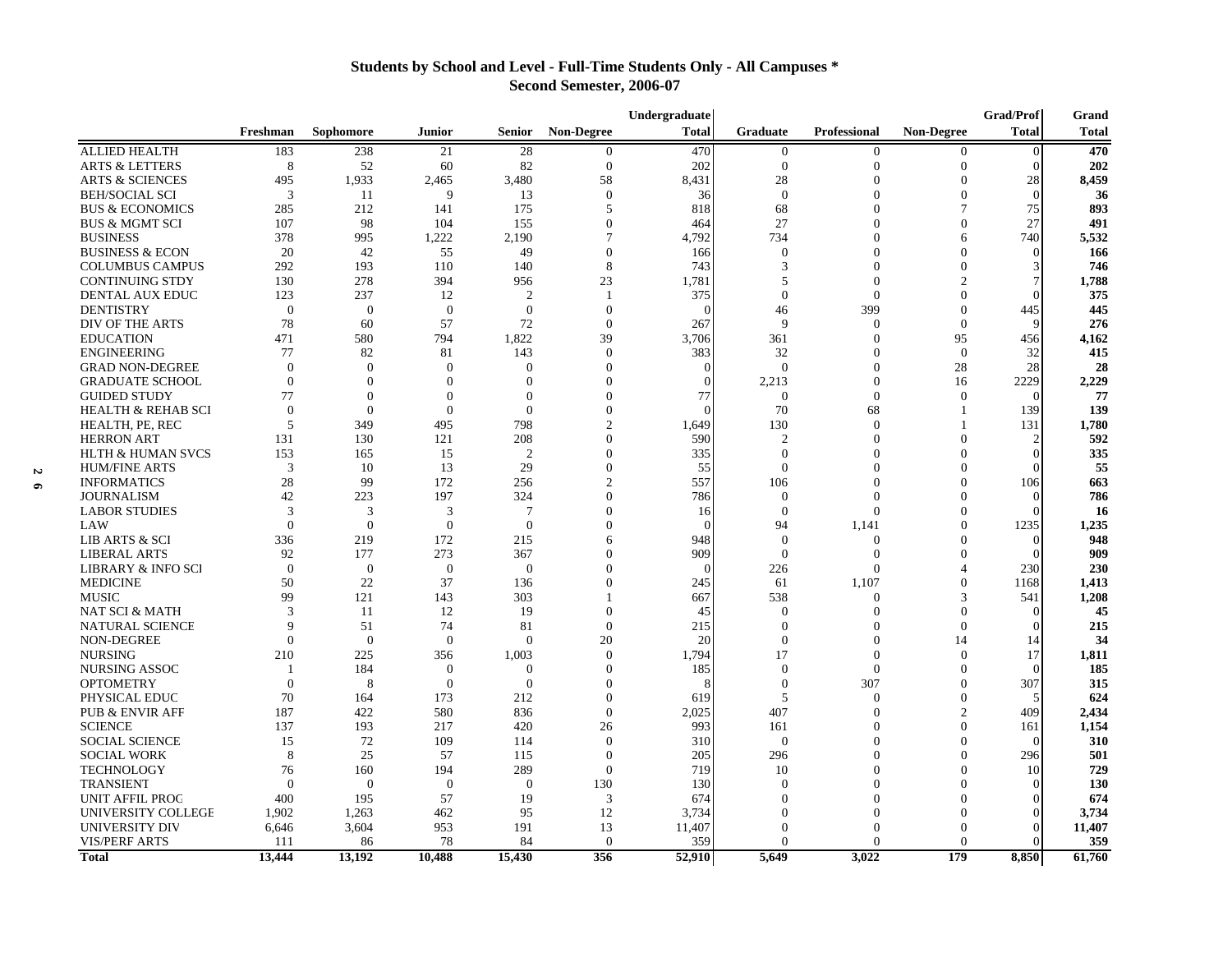#### **Students by Campus, School and Level - Full-Time Students Only Second Semester, 2006-07**

|                     | <b>Grad/Prof</b><br>Undergraduate |                 |                  |                |                  |                  | Grand        |                |                     |                   |                             |              |
|---------------------|-----------------------------------|-----------------|------------------|----------------|------------------|------------------|--------------|----------------|---------------------|-------------------|-----------------------------|--------------|
|                     |                                   | Freshman        | <b>Sophomore</b> | Junior         | <b>Senior</b>    | Non-Degree       | <b>Total</b> | Graduate       | <b>Professional</b> | <b>Non-Degree</b> | <b>Total</b>                | <b>Total</b> |
| <b>Bloomington</b>  | <b>ARTS &amp; SCIENCES</b>        | 77              | 1,616            | 2.223          | 3,184            | 57               | 7,157        | 15             | $\mathbf{0}$        | $\overline{0}$    | 15                          | 7,172        |
|                     | <b>BUSINESS</b>                   | 283             | 863              | 892            | 1,614            | $7\phantom{.0}$  | 3,659        | 601            | $\theta$            | 5                 | 606                         | 4,265        |
|                     | <b>CONTINUING STDY</b>            | 30              | 63               | 109            | 261              | 22               | 485          | $\mathbf{0}$   | $\theta$            | $\overline{0}$    | $\Omega$                    | 485          |
|                     | <b>EDUCATION</b>                  | $\Omega$        | 2                | 180            | 633              | $\boldsymbol{0}$ | 815          | 215            | $\theta$            | 22                | 237                         | 1,052        |
|                     | <b>GRADUATE SCHOOL</b>            | $\overline{0}$  | $\theta$         | $\mathbf{0}$   | $\boldsymbol{0}$ | $\mathbf{0}$     | $\Omega$     | 1,977          | $\theta$            | 16                | 1,993                       | 1,993        |
|                     | HEALTH, PE, REC                   | 5               | 349              | 495            | 798              | 2                | 1,649        | 130            | $\theta$            | $\mathbf{1}$      | 131                         | 1,780        |
|                     | <b>INFORMATICS</b>                | 9               | 39               | 87             | 131              | $\theta$         | 266          | 63             | $\Omega$            | $\Omega$          | 63                          | 329          |
|                     | <b>JOURNALISM</b>                 | 24              | 191              | 167            | 285              | $\theta$         | 667          | $\theta$       | $\Omega$            | $\Omega$          | $\Omega$                    | 667          |
|                     | <b>LABOR STUDIES</b>              | $\Omega$        | $\theta$         | $\overline{1}$ | 3                | $\theta$         |              | $\overline{0}$ | $\Omega$            | $\Omega$          | $\Omega$                    |              |
|                     | LAW                               | $\Omega$        | $\theta$         | $\overline{0}$ | $\overline{0}$   | $\theta$         | $\Omega$     | 48             | 538                 | $\overline{0}$    | 586                         | 586          |
|                     | <b>LIBRARY &amp; INFO SCI</b>     | $\Omega$        | $\theta$         | $\overline{0}$ | $\Omega$         | $\Omega$         | $\Omega$     | 175            | $\Omega$            | $\overline{2}$    | 177                         | 177          |
|                     | <b>MUSIC</b>                      | 99              | 121              | 143            | 303              |                  | 667          | 530            | $\Omega$            | 3                 | 533                         | 1,200        |
|                     | <b>NURSING</b>                    | $\Omega$        | 25               | 30             | 90               | $\Omega$         | 145          | $\theta$       | $\Omega$            | $\Omega$          | $\Omega$                    | 145          |
|                     | <b>OPTOMETRY</b>                  | $\Omega$        | 8                | $\theta$       | $\overline{0}$   | $\Omega$         |              | $\mathbf{0}$   | 307                 | $\overline{0}$    | 307                         | 315          |
|                     | <b>PUB &amp; ENVIR AFF</b>        | $\overline{2}$  | 166              | 318            | 439              | $\Omega$         | 925          | 299            | $\theta$            | $\Omega$          | 299                         | 1,224        |
|                     | <b>SOCIAL WORK</b>                | $\overline{0}$  |                  | 22             | 35               | $\theta$         | 58           | $\overline{0}$ | $\theta$            | $\overline{0}$    | $\overline{0}$              | 58           |
|                     | UNIVERSITY DIV                    | 5.551           | 3.152            | 800            | 139              | $\Omega$         | 9.642        | $\Omega$       | $\Omega$            | $\Omega$          | $\Omega$                    | 9.642        |
|                     | <b>Bloomington Total</b>          | 6.080           | 6.596            | 5,467          | 7,915            | 89               | 26,147       | 4,053          | 845                 | 49                | 4,947                       | 31,094       |
| <b>Indianapolis</b> | <b>BUSINESS</b>                   | 41              | 58               | 185            | 391              | $\mathbf{0}$     | 675          | 115            | $\theta$            | $\overline{1}$    | 116                         | 791          |
|                     | <b>COLUMBUS CAMPUS</b>            | 292             | 193              | 110            | 140              | 8                | 743          | 3              | $\theta$            | $\overline{0}$    | $\overline{3}$              | 746          |
|                     | <b>CONTINUING STDY</b>            | $7\phantom{.0}$ | 39               | 93             | 291              | $\theta$         | 430          | 5              | $\theta$            | $\overline{2}$    | 7                           | 437          |
|                     | DENTAL AUX EDUC                   | 25              | 94               | $\overline{0}$ | $\theta$         | $\theta$         | 119          | $\theta$       | $\Omega$            | $\Omega$          | $\Omega$                    | 119          |
|                     | <b>DENTISTRY</b>                  | $\overline{0}$  | $\overline{0}$   | $\overline{0}$ | $\overline{0}$   | $\mathbf{0}$     | $\Omega$     | 46             | 399                 | $\Omega$          | 445                         | 445          |
|                     | <b>EDUCATION</b>                  | 64              | 153              | 188            | 340              | 34               | 779          | 68             | $\theta$            | 13                | 81                          | 860          |
|                     | <b>ENGINEERING</b>                | 77              | 82               | 81             | 143              | $\theta$         | 383          | 32             | $\theta$            | $\overline{0}$    | 32                          | 415          |
|                     | <b>GRAD NON-DEGREE</b>            | $\Omega$        | $\theta$         | $\overline{0}$ | $\overline{0}$   | $\theta$         | $\Omega$     | $\mathbf{0}$   | $\theta$            | 28                | 28                          | 28           |
|                     | <b>GRADUATE SCHOOL</b>            | $\Omega$        | $\Omega$         | $\theta$       | $\Omega$         | $\Omega$         | $\Omega$     | 214            | $\boldsymbol{0}$    | $\Omega$          | 214                         | 214          |
|                     | <b>HEALTH &amp; REHAB SCI</b>     | $\Omega$        | $\Omega$         | $\overline{0}$ | $\Omega$         | $\theta$         | $\Omega$     | 70             | 68                  |                   | 139                         | 139          |
|                     | <b>HERRON ART</b>                 | 131             | 130              | 121            | 208              | $\theta$         | 590          | 2              | $\Omega$            | $\Omega$          | $\mathcal{D}_{\mathcal{L}}$ | 592          |
|                     | <b>INFORMATICS</b>                | 19              | 60               | 85             | 125              | $\mathbf{2}$     | 291          | 43             | $\Omega$            | $\Omega$          | 43                          | 334          |
|                     | <b>JOURNALISM</b>                 | 18              | 32               | 30             | 39               | $\theta$         | 119          | $\mathbf{0}$   | $\overline{0}$      | $\Omega$          | $\Omega$                    | 119          |
|                     | <b>LABOR STUDIES</b>              | $\overline{0}$  | $\overline{2}$   | $\overline{1}$ | 3                | $\theta$         | 6            | $\overline{0}$ | $\overline{0}$      | $\overline{0}$    | $\Omega$                    | 6            |
|                     | LAW                               | $\Omega$        | $\theta$         | $\overline{0}$ | $\mathbf{0}$     | $\Omega$         | $\Omega$     | 46             | 603                 | $\Omega$          | 649                         | 649          |
|                     | <b>LIBERAL ARTS</b>               | 92              | 177              | 273            | 367              | $\Omega$         | 909          | $\overline{0}$ | $\Omega$            | $\overline{0}$    | $\Omega$                    | 909          |
|                     | <b>LIBRARY &amp; INFO SCI</b>     | $\Omega$        | $\overline{0}$   | $\theta$       | $\mathbf{0}$     | $\theta$         | $\Omega$     | 51             | $\Omega$            | $\overline{2}$    | 53                          | 53           |
|                     | <b>MEDICINE</b>                   | 50              | 22               | 37             | 136              | $\theta$         | 245          | 61             | 1,107               | $\Omega$          | 1,168                       | 1,413        |
|                     | <b>MUSIC</b>                      | $\Omega$        | $\theta$         | $\theta$       | $\overline{0}$   | $\theta$         | $\Omega$     | 8              | $\theta$            | $\overline{0}$    | 8                           | 8            |
|                     | <b>NURSING</b>                    | $\Omega$        | 43               | 153            | 468              | $\Omega$         | 664          | 17             | $\Omega$            | $\Omega$          | 17                          | 681          |
|                     | PHYSICAL EDUC                     | 70              | 164              | 173            | 212              | $\Omega$         | 619          | 5              | $\Omega$            | $\Omega$          | .5                          | 624          |
|                     | <b>PUB &amp; ENVIR AFF</b>        | 7               | 75               | 122            | 171              | $\overline{0}$   | 375          | 78             | $\Omega$            | $\Omega$          | 78                          | 453          |
|                     | <b>SCIENCE</b>                    | 137             | 193              | 217            | 420              | 26               | 993          | 161            | $\Omega$            | $\overline{0}$    | 161                         | 1,154        |
|                     | <b>SOCIAL WORK</b>                | $\overline{0}$  | 5                | 26             | 54               | $\theta$         | 85           | 256            | $\Omega$            | $\Omega$          | 256                         | 341          |
|                     | <b>TECHNOLOGY</b>                 | 76              | 160              | 194            | 289              | $\mathbf{0}$     | 719          | 10             | $\Omega$            | $\theta$          | 10                          | 729          |
|                     | <b>TRANSIENT</b>                  | $\Omega$        | $\Omega$         | $\theta$       | $\Omega$         | 90               | 90           | $\Omega$       | $\Omega$            | $\Omega$          | $\Omega$                    | 90           |
|                     | UNIVERSITY COLLEGE                | 1,902           | 1,263            | 462            | 95               | 12               | 3,734        | $\overline{0}$ | $\Omega$            | $\Omega$          | $\Omega$                    | 3,734        |
|                     | <b>Indianapolis Total</b>         | 3,008           | 2,945            | 2.551          | 3,892            | 172              | 12,568       | 1,291          | 2,177               | 47                | 3,515                       | 16,083       |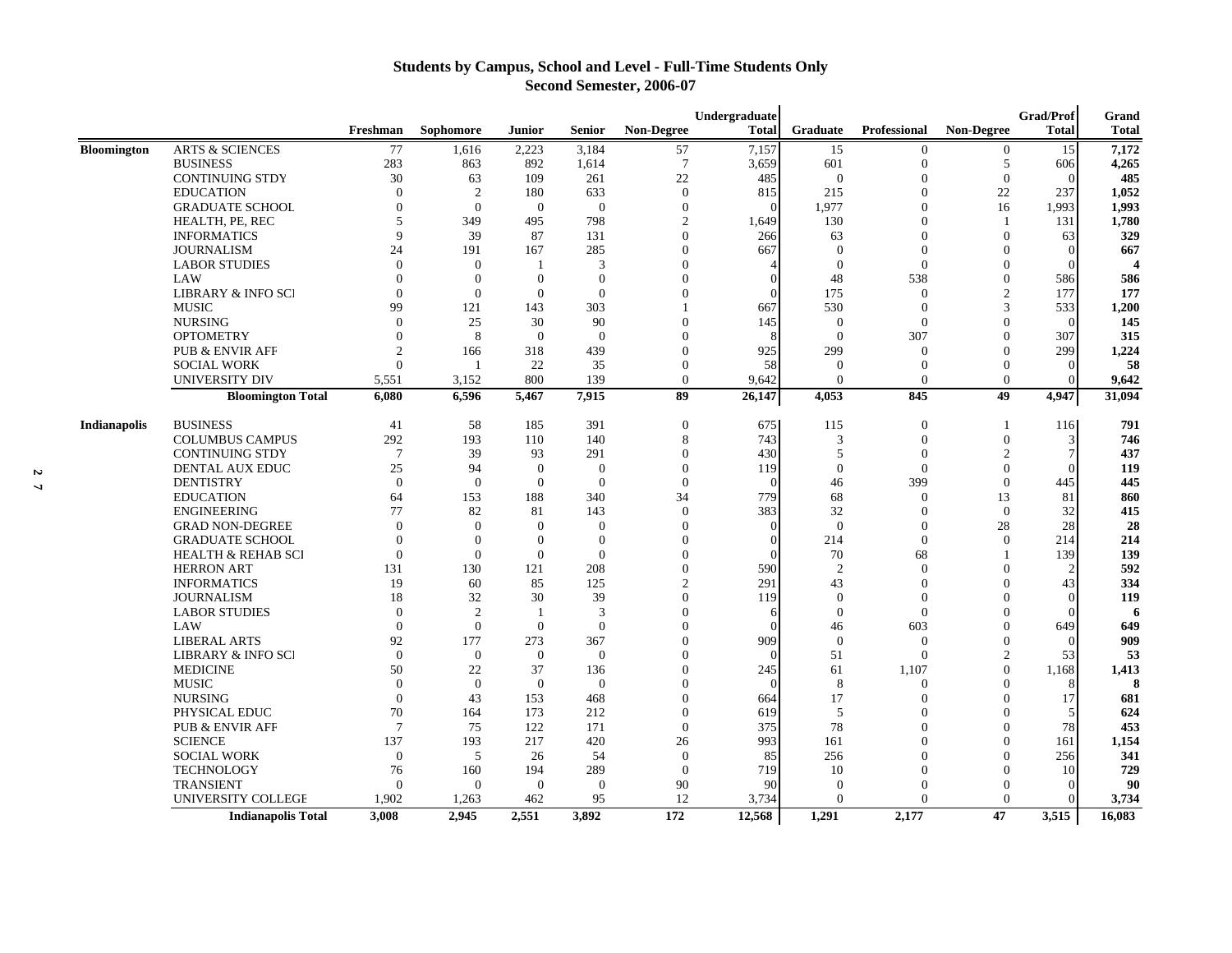#### **Students by Campus, School and Level - Full-Time Students Only Second Semester, 2006-07**

|                   |                              |                |                |                |                  |                   | Undergraduate |                             |              |                 | <b>Grad/Prof</b> | Grand                   |
|-------------------|------------------------------|----------------|----------------|----------------|------------------|-------------------|---------------|-----------------------------|--------------|-----------------|------------------|-------------------------|
|                   |                              | Freshman       | Sophomore      | Junior         | <b>Senior</b>    | <b>Non-Degree</b> | <b>Total</b>  | Graduate                    | Professional | Non-Degree      | <b>Total</b>     | <b>Total</b>            |
| East              | <b>BEH/SOCIAL SCI</b>        | 3              | 11             | 9              | 13               | $\Omega$          | 36            | $\mathbf{0}$                |              | $\overline{0}$  | $\Omega$         | 36                      |
|                   | <b>BUSINESS &amp; ECON</b>   | 20             | 42             | 55             | 49               | $\theta$          | 166           | $\mathbf{0}$                |              | $\Omega$        | $\Omega$         | 166                     |
|                   | <b>CONTINUING STDY</b>       | 3              | 15             | 6              | 16               | $\Omega$          | 40            | $\Omega$                    |              |                 | $\Omega$         | 40                      |
|                   | <b>EDUCATION</b>             | 43             | 37             | 33             | 68               | $\mathbf{0}$      | 181           | $\Omega$                    |              |                 | $\mathcal{R}$    | 184                     |
|                   | <b>HUM/FINE ARTS</b>         | $\mathcal{R}$  | 10             | 13             | 29               | $\Omega$          | 55            | $\Omega$                    |              |                 | $\Omega$         | 55                      |
|                   | NAT SCI & MATH               | 3              | 11             | 12             | 19               | $\Omega$          | 45            | $\Omega$                    |              |                 | $\Omega$         | 45                      |
|                   | NON-DEGREE                   | $\Omega$       | $\overline{0}$ | $\mathbf{0}$   | $\boldsymbol{0}$ |                   |               | $\Omega$                    |              |                 |                  | 5                       |
|                   | <b>NURSING</b>               |                |                | 28             | 63               | $\Omega$          | 99            | $\Omega$                    |              |                 | $\sqrt{ }$       | 99                      |
|                   | <b>NURSING ASSOC</b>         | $\Omega$       | 30             | $\mathbf{0}$   | $\mathbf{0}$     | $\theta$          | 30            | $\Omega$                    |              |                 | $\Omega$         | 30                      |
|                   | <b>PUB &amp; ENVIR AFF</b>   | $\mathfrak{D}$ | 21             | $\tau$         | 17               | $\mathbf{0}$      | 47            | $\Omega$                    |              |                 |                  | 47                      |
|                   | <b>SOCIAL WORK</b>           | 8              | 19             | 9              | 26               | $\Omega$          | 62            | $\Omega$                    |              |                 |                  | 62                      |
|                   | <b>TRANSIENT</b>             | $\mathbf{0}$   | $\Omega$       | $\Omega$       | $\mathbf{0}$     | 3                 | $\mathcal{R}$ | $\theta$                    |              |                 | $\Omega$         | $\overline{\mathbf{3}}$ |
|                   | <b>UNIVERSITY DIV</b>        | 261            | 78             | 23             | 6                | 10                | 378           | $\mathbf{0}$                |              | $\mathbf{0}$    | $\Omega$         | 378                     |
|                   | <b>East Total</b>            | 347            | 281            | 195            | 306              | 14                | 1,143         | $\bf{0}$                    |              | $\overline{7}$  | $\overline{7}$   | 1,150                   |
|                   |                              |                |                |                |                  |                   |               |                             |              |                 |                  |                         |
| <b>Fort Wayne</b> | <b>ARTS &amp; SCIENCES</b>   | 133            | 92             | 88             | 103              | $\mathbf{1}$      | 417           | 13                          |              | $\overline{0}$  | 13               | 430                     |
|                   | <b>BUS &amp; MGMT SCI</b>    | 107            | 98             | 104            | 155              | $\mathbf{0}$      | 464           | 27                          |              | $\Omega$        | 27               | 491                     |
|                   | <b>CONTINUING STDY</b>       | 55             | 54             | 56             | 123              |                   | 289           | $\Omega$                    |              |                 | $\Omega$         | 289                     |
|                   | <b>EDUCATION</b>             | 140            | 152            | 131            | 258              | $\Omega$          | 681           | 5                           |              |                 |                  | 687                     |
|                   | <b>HLTH &amp; HUMAN SVCS</b> | 153            | 165            | 15             | $\overline{2}$   | $\Omega$          | 335           | $\Omega$                    |              |                 |                  | 335                     |
|                   | <b>LABOR STUDIES</b>         | -1             | $\theta$       | $\theta$       | $\mathbf{0}$     | $\theta$          |               | $\theta$                    |              |                 | $\Omega$         | 1                       |
|                   | <b>PUB &amp; ENVIR AFF</b>   | 69             | 39             | 43             | 73               | $\mathbf{0}$      | 224           | 5                           |              |                 | .5               | 229                     |
|                   | <b>UNIT AFFIL PROG</b>       | 400            | 195            | 57             | 19               | 3                 | 674           | $\Omega$                    |              |                 | $\Omega$         | 674                     |
|                   | <b>VIS/PERF ARTS</b>         | 111            | 86             | 78             | 84               | $\theta$          | 359           | $\mathbf{0}$                |              | $\Omega$        | $\Omega$         | 359                     |
|                   | <b>Fort Wayne Total</b>      | 1,169          | 881            | 572            | 817              | $\sqrt{5}$        | 3,444         | 50                          |              | $\mathbf{1}$    | $\overline{51}$  | 3,495                   |
| Kokomo            | <b>ALLIED HEALTH</b>         | 37             | 39             |                |                  |                   | 77            |                             |              | $\theta$        | $\overline{0}$   | 77                      |
|                   |                              |                |                | -1             | $\mathbf{0}$     | $\overline{0}$    |               | $\mathbf{0}$                |              |                 |                  |                         |
|                   | <b>ARTS &amp; SCIENCES</b>   | 96             | 91             | 62             | 61               | $\mathbf{0}$      | 310           | $\mathbf{0}$                |              |                 | $\theta$         | 310                     |
|                   | <b>BUSINESS</b>              | 49             | 50             | 41             | 39               | $\Omega$          | 179           | 8                           |              |                 |                  | 187                     |
|                   | <b>CONTINUING STDY</b>       | 17             | 20             | 21             | 34               | $\Omega$          | 92            | $\Omega$                    |              | $\Omega$        | $\Omega$         | 92                      |
|                   | <b>EDUCATION</b>             | 49             | 36             | 35             | 51               |                   | 172           | $\Omega$                    |              | 15              | 15               | 187                     |
|                   | <b>GRADUATE SCHOOL</b>       | $\Omega$       | $\Omega$       | $\mathbf{0}$   | $\boldsymbol{0}$ | $\Omega$          | $\Omega$      | 6                           |              | $\Omega$        | 6                | 6                       |
|                   | <b>LABOR STUDIES</b>         | $\mathbf{0}$   | $\overline{0}$ | $\theta$       | $\overline{1}$   | $\mathbf{0}$      |               | $\Omega$                    |              |                 | $\Omega$         | 1                       |
|                   | <b>NURSING</b>               | 49             | 37             | 31             | 97               | $\mathbf{0}$      | 214           | $\Omega$                    |              |                 | $\Omega$         | 214                     |
|                   | <b>NURSING ASSOC</b>         | -1             | 120            | $\overline{0}$ | $\mathbf{0}$     | $\mathbf{0}$      | 121           | $\mathbf{0}$                |              |                 | $\sqrt{ }$       | 121                     |
|                   | <b>PUB &amp; ENVIR AFF</b>   | 22             | 16             | 6              | 19               | $\Omega$          | 63            | $\mathcal{D}_{\mathcal{L}}$ |              |                 |                  | 65                      |
|                   | <b>TRANSIENT</b>             | $\overline{0}$ | $\Omega$       | $\Omega$       | $\mathbf{0}$     | 7                 | 7             | $\Omega$                    |              |                 |                  | $\overline{7}$          |
|                   | UNIVERSITY DIV               | 53             | 21             | $\overline{4}$ |                  | $\Omega$          | 79            | $\Omega$                    |              | $\Omega$        | $\Omega$         | 79                      |
|                   | <b>Kokomo Total</b>          | 373            | 430            | 201            | 303              | 8                 | 1,315         | 16                          |              | $\overline{15}$ | 31               | 1,346                   |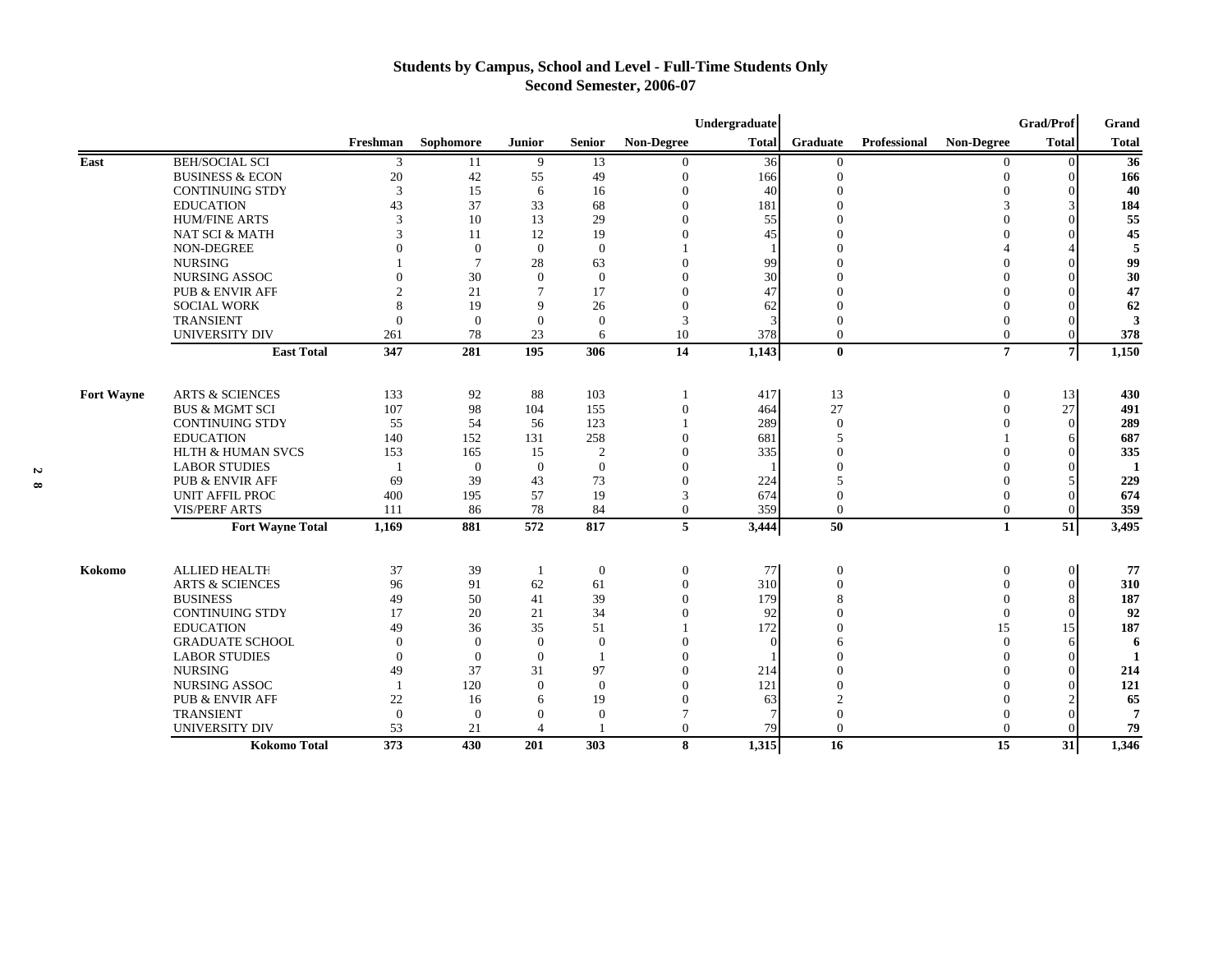### **Students by Campus, School and Level - Full-Time Students Only Second Semester, 2006-07**

|   |                   |                            |                        |                |                |                |                | Undergraduate |                |              |                   | Grad/Prof      | Grand        |
|---|-------------------|----------------------------|------------------------|----------------|----------------|----------------|----------------|---------------|----------------|--------------|-------------------|----------------|--------------|
|   |                   |                            | Freshman               | Sophomore      | <b>Junior</b>  | <b>Senior</b>  | Non-Degree     | <b>Total</b>  | Graduate       | Professional | <b>Non-Degree</b> | <b>Total</b>   | <b>Total</b> |
|   | <b>Northwest</b>  | <b>ALLIED HEALTH</b>       | 97                     | 138            | 20             | 27             | $\overline{0}$ | 282           | $\mathbf{0}$   |              | $\left($          | $\mathbf{0}$   | 282          |
|   |                   | <b>ARTS &amp; SCIENCES</b> | 189                    | 134            | 92             | 132            | $\overline{0}$ | 547           | $\overline{0}$ |              | $\Omega$          | $\Omega$       | 547          |
|   |                   | <b>BUS &amp; ECONOMICS</b> | 79                     | 80             | 54             | 59             |                | 273           | 13             |              |                   | 16             | 289          |
|   |                   | <b>CONTINUING STDY</b>     | 14                     | 33             | 40             | 64             | $\overline{0}$ | 151           | $\Omega$       |              | $\Omega$          | $\mathbf{0}$   | 151          |
|   |                   | DENTAL AUX EDUC            | 42                     | 55             | 12             | $\overline{2}$ | $\Omega$       | 111           | $\Omega$       |              | $\Omega$          | $\Omega$       | 111          |
|   |                   | <b>EDUCATION</b>           | 62                     | 41             | 39             | 87             | $\Delta$       | 233           |                |              | 20                | 23             | 256          |
|   |                   | <b>GUIDED STUDY</b>        | 77                     | $\Omega$       | $\Omega$       | $\Omega$       | $\Omega$       | 77            |                |              | $\Omega$          | $\Omega$       | 77           |
|   |                   | <b>LABOR STUDIES</b>       | $\mathcal{D}_{\alpha}$ |                | $\overline{1}$ | $\Omega$       | $\Omega$       |               |                |              | $\Omega$          | $\Omega$       |              |
|   |                   | NON-DEGREE                 | $\Omega$               | $\theta$       | $\overline{0}$ | $\Omega$       | $\overline{c}$ |               |                |              |                   | $\Omega$       | $\mathbf{2}$ |
|   |                   | <b>NURSING</b>             | 56                     | 43             | 47             | 85             | $\Omega$       | 231           |                |              |                   | $\Omega$       | 231          |
|   |                   | <b>NURSING ASSOC</b>       | $\theta$               | 34             | $\overline{0}$ | $\Omega$       | $\Omega$       | 34            | $\Omega$       |              |                   | $\Omega$       | 34           |
|   |                   | <b>PUB &amp; ENVIR AFF</b> | 52                     | 74             | 42             | 69             | $\Omega$       | 237           | 14             |              |                   | 15             | 252          |
|   |                   | <b>SOCIAL WORK</b>         | $\Omega$               | $\Omega$       | $\Omega$       | $\theta$       | $\overline{0}$ | $\Omega$      | 17             |              | $\Omega$          | 17             | 17           |
|   |                   | <b>TRANSIENT</b>           | $\Omega$               | $\theta$       | $\Omega$       | $\overline{0}$ | 19             | 19            | $\theta$       |              | $\Omega$          | $\Omega$       | 19           |
|   |                   | <b>UNIVERSITY DIV</b>      | $\mathcal{R}$          | 6              | $\theta$       | 2              |                | 12            | $\overline{0}$ |              | $\Omega$          | $\Omega$       | 12           |
|   |                   | <b>Northwest Total</b>     | 673                    | 639            | 347            | 527            | 27             | 2,213         | 47             |              | 24                | 71             | 2,284        |
|   | <b>South Bend</b> | <b>ALLIED HEALTH</b>       | 49                     | 61             | $\mathbf{0}$   | $\mathbf{1}$   | $\mathbf{0}$   | 111           | $\mathbf{0}$   |              | $\theta$          | $\overline{0}$ | 111          |
|   |                   | <b>BUS &amp; ECONOMICS</b> | 206                    | 132            | 87             | 116            | $\Delta$       | 545           | 55             |              |                   | 59             | 604          |
|   |                   | <b>CONTINUING STDY</b>     | $\overline{2}$         | 17             | 29             | 62             | $\Omega$       | 110           | $\Omega$       |              | $\Omega$          | $\Omega$       | 110          |
|   |                   | <b>DENTAL AUX EDUC</b>     | 56                     | 88             | $\overline{0}$ | $\theta$       |                | 145           | $\Omega$       |              | $\Omega$          | $\Omega$       | 145          |
|   |                   | <b>DIV OF THE ARTS</b>     | 78                     | 60             | 57             | 72             | $\overline{0}$ | 267           | 9              |              | $\Omega$          | $\mathbf Q$    | 276          |
| N |                   | <b>EDUCATION</b>           | 113                    | 119            | 125            | 186            | $\Omega$       | 543           | 57             |              | 14                | 71             | 614          |
|   |                   | <b>GRADUATE SCHOOL</b>     | $\theta$               | $\theta$       | $\overline{0}$ | $\theta$       | $\Omega$       | $\Omega$      | 10             |              | $\Omega$          | 10             | 10           |
|   |                   | LIB ARTS & SCI             | 336                    | 219            | 172            | 215            | 6              | 948           | $\Omega$       |              | $\Omega$          | $\Omega$       | 948          |
|   |                   | NON-DEGREE                 | $\theta$               | $\theta$       | $\mathbf{0}$   | $\theta$       | 9              |               | $\Omega$       |              | 10                | 10             | 19           |
|   |                   | <b>NURSING</b>             | 104                    | 60             | 39             | 104            | $\overline{0}$ | 307           | $\Omega$       |              | $\Omega$          | $\Omega$       | 307          |
|   |                   | <b>PUB &amp; ENVIR AFF</b> | 33                     | 31             | 42             | 48             | $\overline{0}$ | 154           | 9              |              |                   | 10             | 164          |
|   |                   | <b>SOCIAL WORK</b>         | $\Omega$               | $\Omega$       | $\Omega$       | $\Omega$       | $\Omega$       | $\Omega$      | 23             |              | $\Omega$          | 23             | 23           |
|   |                   | <b>TRANSIENT</b>           | $\Omega$               | $\theta$       | $\overline{0}$ | $\overline{0}$ | 10             | 10            | $\mathbf{0}$   |              | $\Omega$          | $\overline{0}$ | 10           |
|   |                   | <b>South Bend Total</b>    | 977                    | 787            | 551            | 804            | 30             | 3,149         | 163            |              | 29                | 192            | 3,341        |
|   | <b>Southeast</b>  | <b>ARTS &amp; LETTERS</b>  | 8                      | 52             | 60             | 82             | $\overline{0}$ | 202           | $\mathbf{0}$   |              | $\theta$          | $\overline{0}$ | 202          |
|   |                   | <b>BUSINESS</b>            | 5                      | 24             | 104            | 146            | $\overline{0}$ | 279           | 10             |              | $\Omega$          | 10             | 289          |
|   |                   | <b>CONTINUING STDY</b>     | $\mathcal{D}$          | 37             | 40             | 105            | $\theta$       | 184           | $\overline{0}$ |              | $\Omega$          | $\Omega$       | 184          |
|   |                   | <b>EDUCATION</b>           | $\Omega$               | 40             | 63             | 199            | $\overline{0}$ | 302           | 13             |              |                   | 20             | 322          |
|   |                   | <b>GRADUATE SCHOOL</b>     | $\Omega$               | $\theta$       | $\overline{0}$ | $\theta$       | $\Omega$       | $^{\circ}$    | 6              |              | $\Omega$          | 6              | 6            |
|   |                   | <b>NATURAL SCIENCE</b>     | $\mathbf Q$            | 51             | 74             | 81             | $\Omega$       | 215           |                |              | $\Omega$          | $\Omega$       | 215          |
|   |                   | NON-DEGREE                 | $\Omega$               | $\mathbf{0}$   | $\overline{0}$ | $\mathbf{0}$   | 8              | 8             |                |              |                   | $\Omega$       | 8            |
|   |                   | <b>NURSING</b>             | $\Omega$               | 10             | 28             | 96             | $\Omega$       | 134           |                |              | $\Omega$          | $\Omega$       | 134          |
|   |                   | <b>SOCIAL SCIENCE</b>      | 15                     | 72             | 109            | 114            | $\overline{0}$ | 310           |                |              |                   | $\Omega$       | 310          |
|   |                   | <b>TRANSIENT</b>           | $\Omega$               | $\overline{0}$ | $\Omega$       | $\Omega$       |                |               |                |              |                   | $\Omega$       | 1            |
|   |                   | UNIVERSITY DIV             | 778                    | 347            | 126            | 43             | 2              | 1,296         | $\Omega$       |              | $\Omega$          | $\mathbf{0}$   | 1,296        |
|   |                   | <b>Southeast Total</b>     | 817                    | 633            | 604            | 866            | 11             | 2.931         | 29             |              | $\overline{7}$    | 36             | 2,967        |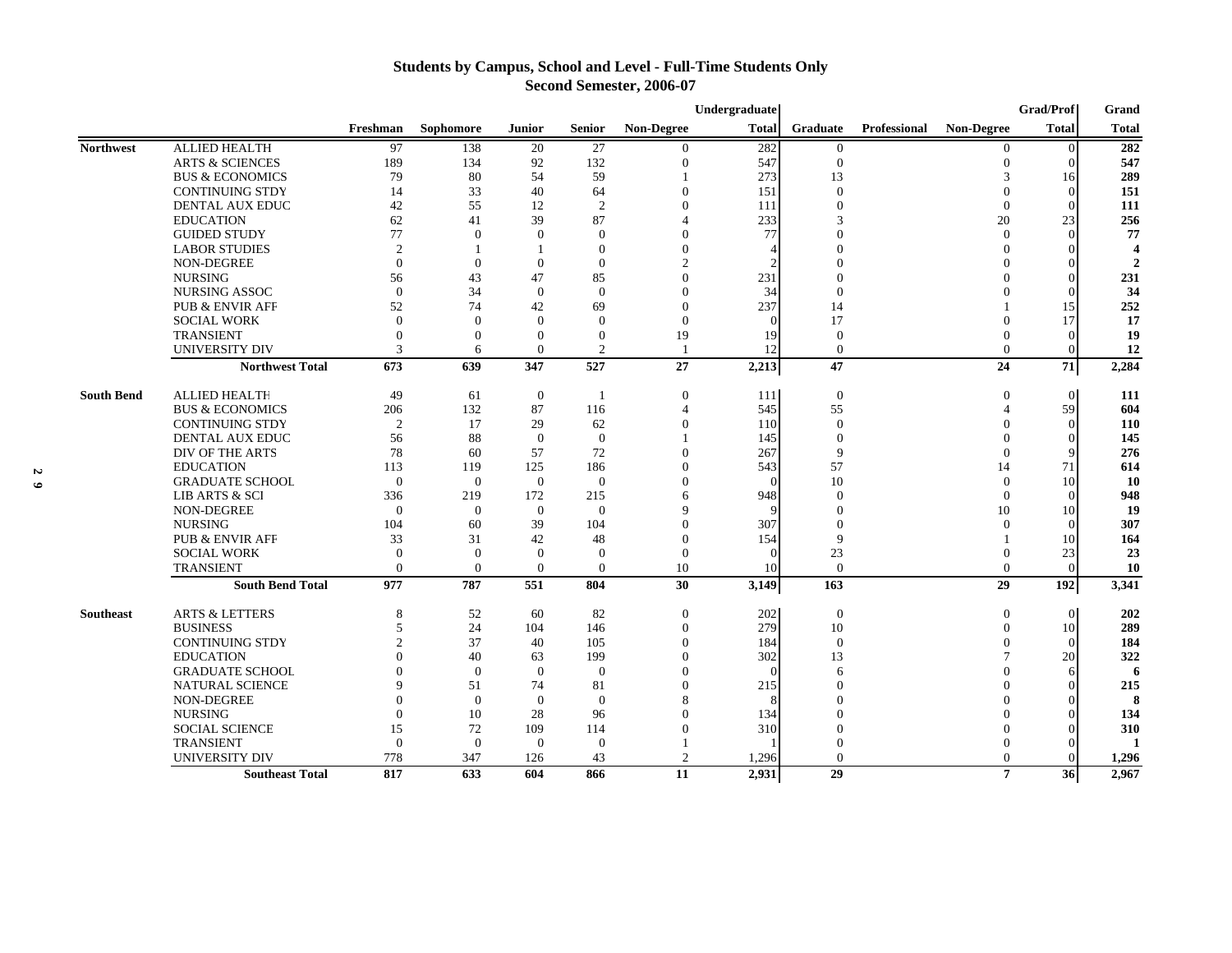| <b>Students by School and Level - Part-Time Students Only - All Campuses*</b> |
|-------------------------------------------------------------------------------|
| Second Semester, 2006-07                                                      |

|                       |                               |                |                |                |                 |                   | Undergraduate |                |                |                         | Grad/Prof    | Grand        |
|-----------------------|-------------------------------|----------------|----------------|----------------|-----------------|-------------------|---------------|----------------|----------------|-------------------------|--------------|--------------|
|                       |                               | Freshman       | Sophomore      | Junior         | <b>Senior</b>   | <b>Non-Degree</b> | <b>Total</b>  | Graduate       |                | Professional Non-Degree | <b>Total</b> | <b>Total</b> |
|                       | <b>ALLIED HEALTH</b>          | 209            | 264            | 24             | 22              |                   | 520           | $\overline{0}$ | $\theta$       | $\boldsymbol{0}$        | $\Omega$     | 520          |
|                       | <b>ARTS &amp; LETTERS</b>     | 10             | 23             | 48             | 95              | $\mathbf{0}$      | 176           | $\mathbf{0}$   | $\theta$       | $\overline{0}$          | $\Omega$     | 176          |
|                       | <b>ARTS &amp; SCIENCES</b>    | 187            | 203            | 276            | 675             | 203               | 1,544         | 65             | $\Omega$       | 29                      | 94           | 1,638        |
|                       | <b>BEH/SOCIAL SCI</b>         | $\overline{1}$ | 6              | 8              | 18              | $\Omega$          | 33            | $\Omega$       | $\Omega$       | $\overline{0}$          | $\Omega$     | 33           |
|                       | <b>BUS &amp; ECONOMICS</b>    | 171            | 151            | 125            | 157             | 3                 | 607           | 208            | $\Omega$       | 55                      | 263          | 870          |
|                       | <b>BUS &amp; MGMT SCI</b>     | 49             | 51             | 42             | 81              | $\Omega$          | 223           | 123            | $\Omega$       | $\overline{2}$          | 125          | 348          |
|                       | <b>BUSINESS</b>               | 49             | 87             | 190            | 514             | $\overline{4}$    | 844           | 1,240          | $\Omega$       | 74                      | 1,314        | 2,158        |
|                       | <b>BUSINESS &amp; ECON</b>    | 6              | 56             | 30             | 43              | $\overline{0}$    | 135           | $\overline{0}$ | $\theta$       | $\theta$                | $\sqrt{ }$   | 135          |
|                       | <b>COLUMBUS CAMPUS</b>        | 136            | 161            | 81             | 130             | 34                | 542           | 69             | $\Omega$       | 14                      | 83           | 625          |
|                       | <b>CONTINUING STDY</b>        | 189            | 448            | 378            | 916             | 194               | 2,125         | 73             | $\Omega$       | 21                      | 94           | 2,219        |
|                       | DENTAL AUX EDUC               | 59             | 90             | 8              | 8               | $\Omega$          | 165           | $\Omega$       | $\Omega$       | $\Omega$                | $\sqrt{ }$   | 165          |
|                       | <b>DENTISTRY</b>              | $\mathbf{0}$   | $\overline{0}$ | $\overline{0}$ | $\overline{0}$  | $\Omega$          | $\bigcap$     | 44             | $\mathcal{R}$  | $\Omega$                | 47           | 47           |
|                       | DIV OF THE ARTS               | 35             | 38             | 29             | 41              | $\overline{0}$    | 143           | 5              | $\Omega$       | $\Omega$                |              | 148          |
|                       | <b>EDUCATION</b>              | 184            | 223            | 241            | 434             | 74                | 1,156         | 1,617          | $\theta$       | 1,675                   | 3,292        | 4,448        |
|                       | <b>ENGINEERING</b>            | 12             | 31             | 51             | 85              | $\overline{0}$    | 179           | 83             | $\Omega$       | $\overline{0}$          | 83           | 262          |
|                       | <b>GRAD NON-DEGREE</b>        | $\Omega$       | $\Omega$       | $\overline{0}$ | $\Omega$        | $\Omega$          | $\Omega$      | $\Omega$       | $\Omega$       | 327                     | 327          | 327          |
|                       | <b>GRADUATE SCHOOL</b>        | $\Omega$       | $\Omega$       | $\Omega$       | $\Omega$        | $\Omega$          | $\Omega$      | 2.405          | $\Omega$       | 111                     | 2,516        | 2,516        |
|                       | <b>GUIDED STUDY</b>           | 67             | 3              | $\overline{0}$ | $\Omega$        | $\Omega$          | 70            | $\theta$       | $\Omega$       | $\mathbf{0}$            |              | 70           |
|                       | <b>HEALTH &amp; REHAB SCI</b> | $\Omega$       | $\theta$       | $\overline{1}$ | $\Omega$        | $\Omega$          |               | 5              | 33             | $\mathfrak{Z}$          | 41           | 42           |
|                       | HEALTH, PE, REC               | $\theta$       | 5              | 25             | 94              | $\overline{2}$    | 126           | 77             | $\Omega$       | 17                      | 94           | 220          |
|                       | <b>HERRON ART</b>             | 21             | 46             | 43             | 98              | 1                 | 209           | 13             | $\Omega$       | $\mathbf{0}$            | 13           | 222          |
|                       | <b>HLTH &amp; HUMAN SVCS</b>  | 91             | 52             | 15             | 8               | $\mathbf{0}$      | 166           | $\Omega$       | $\Omega$       | $\Omega$                | $\Omega$     | 166          |
| $\boldsymbol{\omega}$ | <b>HUM/FINE ARTS</b>          | $\overline{1}$ | 15             | 12             | 19              | $\Omega$          | 47            | $\Omega$       | $\Omega$       | $\Omega$                | $\sqrt{ }$   | 47           |
| $\bullet$             | <b>INFORMATICS</b>            | 10             | 32             | 42             | 119             | $\theta$          | 203           | 106            | $\Omega$       | $\mathbf{0}$            | 106          | 309          |
|                       | <b>JOURNALISM</b>             | 8              | 12             | 24             | 32              | $\Omega$          | 76            | $\theta$       | $\Omega$       | $\Omega$                |              | 76           |
|                       | <b>LABOR STUDIES</b>          | 12             | 13             | 13             | 19              | $\Omega$          | 57            | $\Omega$       | $\Omega$       | $\Omega$                |              | 57           |
|                       | LAW                           | $\theta$       | $\overline{0}$ | $\overline{0}$ | $\theta$        | $\Omega$          | $\Omega$      | 55             | 350            | 3                       | 408          | 408          |
|                       | LIB ARTS & SCI                | 226            | 151            | 99             | 167             | $\mathfrak{D}$    | 645           | $\overline{0}$ | $\Omega$       | $\Omega$                | $\Omega$     | 645          |
|                       | <b>LIBERAL ARTS</b>           | 70             | 96             | 125            | 312             | $\Omega$          | 603           | $\Omega$       | $\Omega$       | $\Omega$                | $\sqrt{ }$   | 603          |
|                       | <b>LIBRARY &amp; INFO SCI</b> | $\overline{0}$ | $\mathbf{0}$   | $\overline{0}$ | $\overline{0}$  | $\theta$          | $\Omega$      | 336            | $\Omega$       | 35                      | 371          | 371          |
|                       | <b>MEDICINE</b>               | $\overline{0}$ | $\overline{c}$ | 6              | 25              | 6                 | 39            | 81             | 3              | $\mathbf{0}$            | 84           | 123          |
|                       | <b>MUSIC</b>                  | 8              | $\overline{4}$ | 3              | 14              | 7                 | 36            | 282            | $\Omega$       | $\overline{c}$          | 284          | 320          |
|                       | <b>NAT SCI &amp; MATH</b>     | $\Omega$       | $\overline{7}$ | 5              | $7\phantom{.0}$ | $\Omega$          | 19            | $\Omega$       | $\Omega$       | $\Omega$                | $\sqrt{ }$   | 19           |
|                       | <b>NATURAL SCIENCE</b>        | 25             | 53             | 27             | 79              |                   | 185           | $\Omega$       | $\Omega$       | $\Omega$                | $\Omega$     | 185          |
|                       | NON-DEGREE                    | $\mathbf{0}$   | $\mathbf{0}$   | $\mathbf{0}$   | $\mathbf{0}$    | 579               | 579           | $\mathbf{0}$   | $\Omega$       | 114                     | 114          | 693          |
|                       | <b>NURSING</b>                | 118            | 140            | 150            | 524             | $\overline{5}$    | 937           | 427            | $\Omega$       | 17                      | 444          | 1,381        |
|                       | NURSING ASSOC                 | $\overline{2}$ | 84             | $\overline{0}$ | $\theta$        | $\theta$          | 86            | $\theta$       | $\Omega$       | $\theta$                | $\sqrt{ }$   | 86           |
|                       | <b>OPTOMETRY</b>              | $\overline{0}$ | $\mathbf{0}$   | $\overline{0}$ | $\overline{0}$  | $\Omega$          | $\bigcap$     | $\overline{0}$ | $\overline{7}$ | $\theta$                | -7           |              |
|                       | PHYSICAL EDUC                 | 36             | 31             | 38             | 84              | $\Omega$          | 189           | 12             | $\Omega$       | 6                       | 18           | 207          |
|                       | <b>PUB &amp; ENVIR AFF</b>    | 88             | 139            | 161            | 317             |                   | 706           | 509            | $\Omega$       | 22                      | 531          | 1,237        |
|                       | <b>SCIENCE</b>                | 16             | 48             | 74             | 259             | 133               | 530           | 171            | $\Omega$       | $\theta$                | 171          | 701          |
|                       | <b>SOCIAL SCIENCE</b>         | 20             | 52             | 58             | 112             | $\overline{0}$    | 242           | $\overline{0}$ | $\Omega$       | $\Omega$                | $\Omega$     | 242          |
|                       | <b>SOCIAL WORK</b>            | 8              | 21             | 13             | 48              | $\overline{0}$    | 90            | 446            | $\Omega$       | 12                      | 458          | 548          |
|                       | <b>TECHNOLOGY</b>             | 54             | 166            | 156            | 366             | $\Omega$          | 742           | 13             | $\Omega$       | $\Omega$                | 13           | 755          |
|                       | <b>TRANSIENT</b>              | $\overline{0}$ | $\overline{0}$ | $\overline{0}$ | $\theta$        | 615               | 615           | $\Omega$       | $\Omega$       | $\Omega$                | $\Omega$     | 615          |
|                       | <b>UNIT AFFIL PROG</b>        | 179            | 99             | 41             | 29              | 131               | 479           | $\Omega$       | $\Omega$       | $\Omega$                |              | 479          |
|                       | UNIVERSITY COLLEGE            | 631            | 635            | 249            | 111             | 93                | 1,719         | $\Omega$       | $\Omega$       | $\Omega$                |              | 1,719        |
|                       | UNIVERSITY DIV                | 601            | 388            | 170            | 69              | 643               | 1,871         | $\Omega$       | $\Omega$       | $\Omega$                |              | 1,871        |
|                       | <b>VIS/PERF ARTS</b>          | 40             | 39             | 29             | 81              |                   | 190           | $\Omega$       | $\Omega$       | $\Omega$                |              | 190          |
|                       | <b>Total</b>                  | 3.629          | 4,165          | 3,110          | 6,212           | 2.733             | 19,849        | 8.465          | 396            | 2.539                   | 11,400       | 31,249       |

\* Duplicated count of students at Bloomington, IUPUI and Northwest.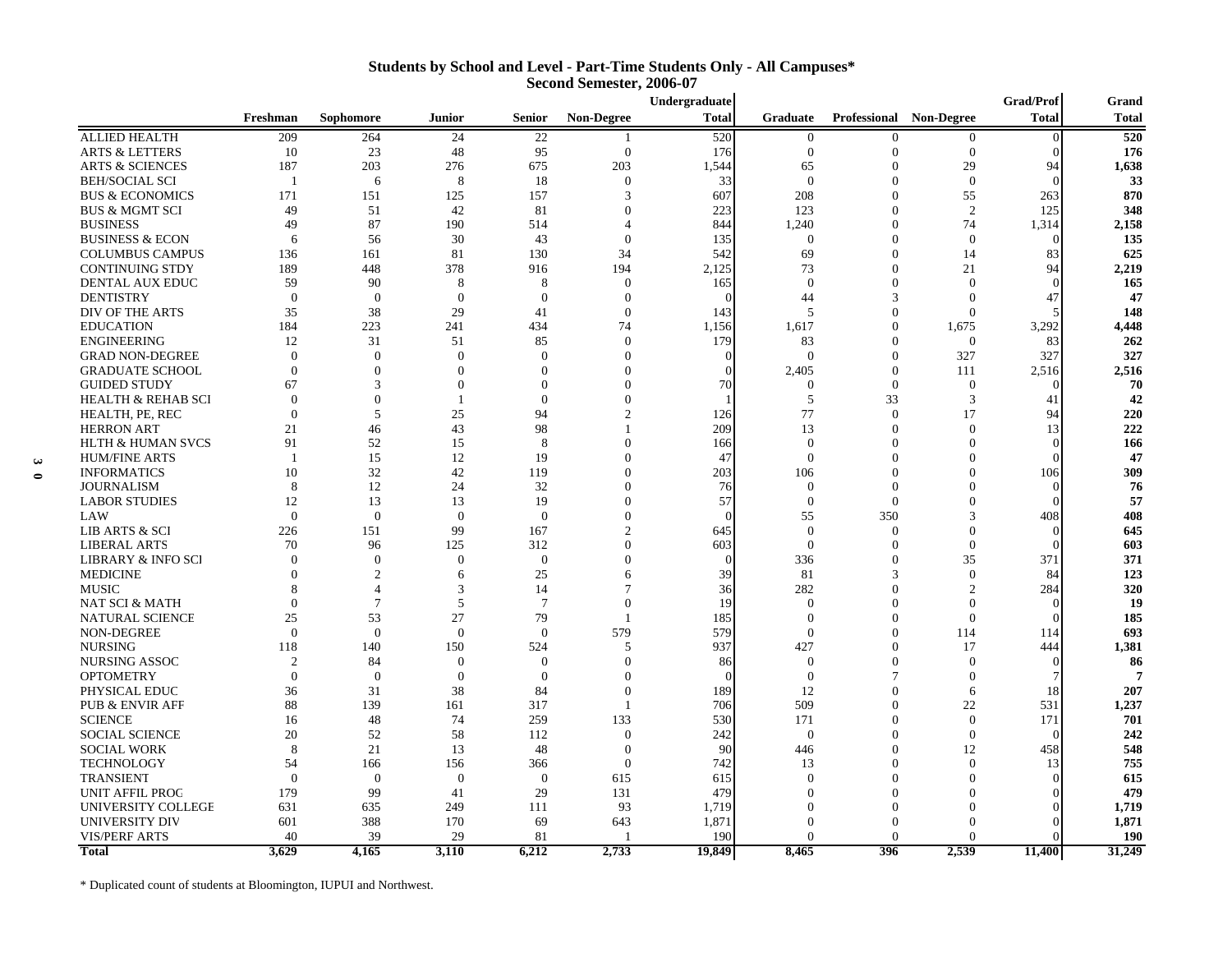#### **Students by Campus, School, and Level - Part-Time Students Only Second Semester, 2006-07**

|                     |                               |                |                |                |                |                | Undergraduate |                |                  |                   | <b>Grad/Prof</b> | Grand        |
|---------------------|-------------------------------|----------------|----------------|----------------|----------------|----------------|---------------|----------------|------------------|-------------------|------------------|--------------|
|                     |                               | Freshman       | Sophomore      | <b>Junior</b>  | <b>Senior</b>  | Non-Degree     | <b>Total</b>  | Graduate       | Professional     | <b>Non-Degree</b> | <b>Total</b>     | <b>Total</b> |
| <b>Bloomington*</b> | <b>ARTS &amp; SCIENCES</b>    |                | 53             | 174            | 458            | 198            | 884           | 9              | 0                | $\mathbf{0}$      | 9                | 893          |
|                     | <b>BUSINESS</b>               | $\overline{c}$ | 10             | 39             | 143            |                | 195           | 48             | $\mathbf{0}$     | 17                | 65               | 260          |
|                     | <b>CONTINUING STDY</b>        | 29             | 51             | 44             | 71             | 175            | 370           | $\overline{0}$ | $\mathbf{0}$     | $\overline{0}$    | $\Omega$         | 370          |
|                     | <b>EDUCATION</b>              | $\theta$       | $\overline{0}$ | $\overline{4}$ | 18             |                | 23            | 323            | $\mathbf{0}$     | 633               | 956              | 979          |
|                     | <b>GRADUATE SCHOOL</b>        | $\theta$       | $\overline{0}$ | $\theta$       | $\mathbf{0}$   | $\mathbf{0}$   | $\Omega$      | 1,781          | $\boldsymbol{0}$ | 105               | 1,886            | 1,886        |
|                     | HEALTH, PE, REC               | 0              | 5              | 25             | 94             | $\overline{c}$ | 126           | 77             | $\mathbf{0}$     | 17                | 94               | 220          |
|                     | <b>INFORMATICS</b>            |                | 5              | 6              | 27             | 0              | 38            | 24             | $\Omega$         | $\overline{0}$    | 24               | 62           |
|                     | <b>JOURNALISM</b>             |                |                | 15             | 16             | $\Omega$       | 32            | $\overline{0}$ | $\mathbf{0}$     | 0                 | $\Omega$         | 32           |
|                     | <b>LABOR STUDIES</b>          |                |                | $\Omega$       |                | $\Omega$       |               | $\overline{0}$ | $\mathbf{0}$     | $\mathbf{0}$      |                  | 3            |
|                     | LAW                           |                | $\Omega$       | $\Omega$       | $\overline{0}$ |                |               | 31             | 72               | 3                 | 106              | 106          |
|                     | <b>LIBRARY &amp; INFO SCI</b> |                | $\Omega$       | $\Omega$       | $\Omega$       |                |               | 96             | $\mathbf{0}$     | 13                | 109              | 109          |
|                     | <b>MUSIC</b>                  |                |                | 3              | 14             |                | 36            | 246            | $\mathbf{0}$     | 2                 | 248              | 284          |
|                     | <b>NURSING</b>                |                |                |                | $\overline{4}$ |                |               | $\theta$       | $\mathbf{0}$     | $\mathbf{0}$      | $\Omega$         |              |
|                     | <b>OPTOMETRY</b>              |                | $\Omega$       | $\Omega$       | $\theta$       |                |               | $\theta$       | 7                | $\Omega$          |                  | 7            |
|                     | PUB & ENVIR AFF               | $\Omega$       | $\Omega$       | 17             | 45             | $\Omega$       | 62            | 33             | $\Omega$         | $\Omega$          | 33               | 95           |
|                     | <b>SOCIAL WORK</b>            | $\theta$       | $\Omega$       | $\overline{1}$ | $\theta$       | $\theta$       |               | $\theta$       | $\theta$         | $\Omega$          | $\Omega$         |              |
|                     | UNIVERSITY DIV                | 77             | 87             | 34             | 6              | 107            | 311           | $\theta$       | $\Omega$         | $\Omega$          | $\Omega$         | 311          |
|                     |                               |                |                |                |                |                |               |                |                  |                   |                  |              |
|                     | <b>Bloomington Total</b>      | 118            | 217            | 362            | 897            | 491            | 2,085         | 2,668          | 79               | 790               | 3,537            | 5,622        |
| Indianapolis*       | <b>BUSINESS</b>               | 3              | 11             | 58             | 213            | 3              | 288           | 967            | $\boldsymbol{0}$ | 56                | 1,023            | 1,311        |
|                     | <b>COLUMBUS CAMPUS</b>        | 136            | 161            | 81             | 130            | 34             | 542           | 69             | $\mathbf{0}$     | 14                | 83               | 625          |
|                     | <b>CONTINUING STDY</b>        | 25             | 124            | 130            | 311            | $\theta$       | 590           | 73             | $\mathbf{0}$     | 21                | 94               | 684          |
|                     | DENTAL AUX EDUC               |                | -1             | $\theta$       | 7              | $\theta$       |               | $\overline{0}$ | $\mathbf{0}$     | $\overline{0}$    | $\Omega$         | 9            |
|                     | <b>DENTISTRY</b>              | $\Omega$       | $\Omega$       | $\Omega$       | $\overline{0}$ | $\theta$       |               | 44             | 3                | $\overline{0}$    | 47               | 47           |
|                     | <b>EDUCATION</b>              | 8              | 46             | 73             | 84             | 62             | 273           | 393            | $\Omega$         | 283               | 676              | 949          |
|                     | <b>ENGINEERING</b>            | 12             | 31             | 51             | 85             | $\Omega$       | 179           | 83             | $\Omega$         | $\overline{0}$    | 83               | 262          |
|                     | <b>GRAD NON-DEGREE</b>        | $\Omega$       | $\Omega$       | $\Omega$       | $\overline{0}$ | $\Omega$       |               | $\overline{0}$ | $\mathbf{0}$     | 327               | 327              | 327          |
|                     | <b>GRADUATE SCHOOL</b>        | $\Omega$       | $\Omega$       | $\Omega$       | $\Omega$       | $\Omega$       |               | 509            | $\Omega$         | $\mathbf{0}$      | 509              | 509          |
|                     |                               | $\Omega$       | $\Omega$       |                | $\Omega$       |                |               |                | 33               |                   |                  |              |
|                     | <b>HEALTH &amp; REHAB SCI</b> |                |                |                |                |                |               | 5              |                  | 3                 | 41               | 42           |
|                     | <b>HERRON ART</b>             | 21             | 46             | 43             | 98             |                | 209           | 13             | $\Omega$         | $\Omega$          | 13               | 222          |
|                     | <b>INFORMATICS</b>            | 10             | 27             | 36             | 92             | $\Omega$       | 165           | 82             | $\mathbf{0}$     | $\Omega$          | 82               | 247          |
|                     | <b>JOURNALISM</b>             | 8              | 11             | $\mathbf{Q}$   | 16             |                | 44            | $\overline{0}$ | $\overline{0}$   | $\Omega$          | $\Omega$         | 44           |
|                     | <b>LABOR STUDIES</b>          | $\Omega$       | 5              | 3              | 6              | $\Omega$       | 14            | $\theta$       | $\Omega$         | $\Omega$          | $\Omega$         | 14           |
|                     | LAW                           | $\Omega$       | $\theta$       | $\theta$       | $\theta$       | $\Omega$       |               | 24             | 278              | $\Omega$          | 302              | 302          |
|                     | <b>LIBERAL ARTS</b>           | 70             | 96             | 125            | 312            | $\Omega$       | 603           | $\theta$       | $\theta$         | $\theta$          | $\Omega$         | 603          |
|                     | LIBRARY & INFO SCI            | $\Omega$       | $\Omega$       | $\Omega$       | $\theta$       | $\Omega$       |               | 240            | $\Omega$         | 22                | 262              | 262          |
|                     | <b>MEDICINE</b>               | $\Omega$       | $\overline{2}$ | 6              | 25             | 6              | 39            | 81             | 3                | $\theta$          | 84               | 123          |
|                     | <b>MUSIC</b>                  | $\Omega$       | $\theta$       | $\Omega$       | $\Omega$       |                |               | 36             | $\Omega$         | $\theta$          | 36               | 36           |
|                     | <b>NURSING</b>                | 8              | 12             | 33             | 240            |                | 294           | 427            | $\theta$         | 16                | 443              | 737          |
|                     | PHYSICAL EDUC                 | 36             | 31             | 38             | 84             | $\Omega$       | 189           | 12             | $\theta$         | 6                 | 18               | 207          |
|                     | <b>PUB &amp; ENVIR AFF</b>    | $\mathcal{R}$  | 41             | 54             | 107            | $\theta$       | 205           | 282            | $\Omega$         |                   | 283              | 488          |
|                     | <b>SCIENCE</b>                | 16             | 48             | 74             | 259            | 133            | 530           | 171            | $\mathbf{0}$     | $\Omega$          | 171              | 701          |
|                     | <b>SOCIAL WORK</b>            | 3              | 3              | 3              | 29             | $\theta$       | 38            | 266            | $\mathbf{0}$     | $\overline{c}$    | 268              | 306          |
|                     | <b>TECHNOLOGY</b>             | 54             | 166            | 156            | 366            | $\overline{0}$ | 742           | 13             | $\Omega$         | $\Omega$          | 13               | 755          |
|                     | <b>TRANSIENT</b>              | $\Omega$       | $\Omega$       | $\Omega$       | $\Omega$       | 518            | 518           | $\Omega$       | $\Omega$         | $\Omega$          | $\Omega$         | 518          |
|                     | UNIVERSITY COLLEGE            | 631            | 635            | 249            | 111            | 93             | 1,719         | $\theta$       | $\Omega$         | $\Omega$          |                  | 1,719        |
|                     | <b>Indianapolis Total</b>     | 1,045          | 1,497          | 1,223          | 2,575          | 851            | 7,191         | 3,790          | 317              | 751               | 4,858            | 12,049       |

\* Duplicated count of students.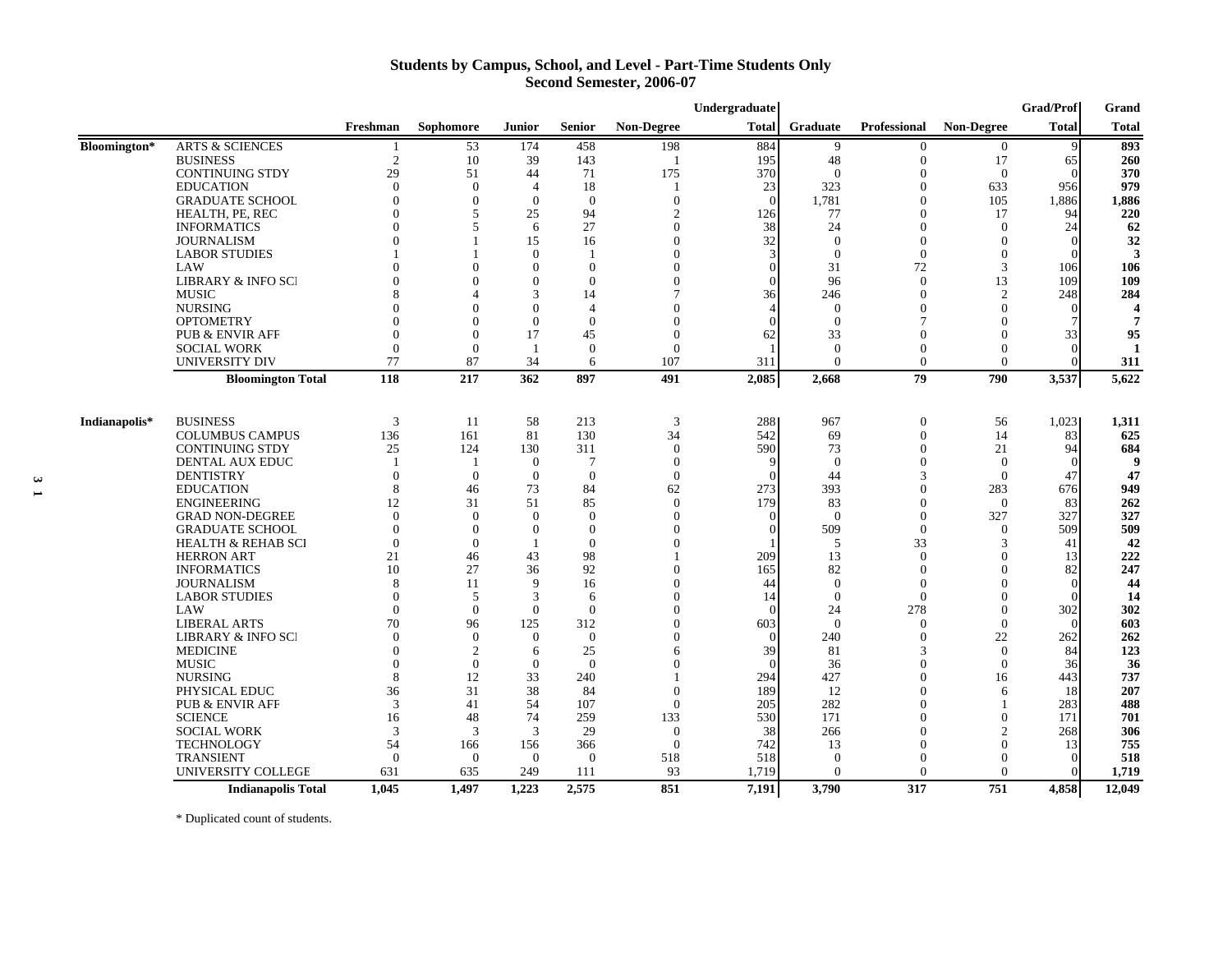#### **Students by Campus, School, and Level - Part-Time Students Only Second Semester, 2006-07**

|                   |                              |                |                |                |                     |                          | Undergraduate |                            |              |                   | <b>Grad/Prof</b> | Grand          |
|-------------------|------------------------------|----------------|----------------|----------------|---------------------|--------------------------|---------------|----------------------------|--------------|-------------------|------------------|----------------|
|                   |                              | Freshman       | Sophomore      | Junior         | <b>Senior</b>       | <b>Non-Degree</b>        | <b>Total</b>  | Graduate                   | Professional | <b>Non-Degree</b> | <b>Total</b>     | <b>Total</b>   |
| East              | <b>BEH/SOCIAL SCI</b>        |                | 6              | 8              | 18                  | $\Omega$                 | 33            | $\overline{0}$             |              | 0                 | $\Omega$         | 33             |
|                   | <b>BUSINESS &amp; ECON</b>   | 6              | 56             | 30             | 43                  | $\Omega$                 | 135           | $\overline{0}$             |              | $\Omega$          | $\Omega$         | 135            |
|                   | <b>CONTINUING STDY</b>       | $\tau$         | 28             | $\tau$         | 28                  |                          | 70            | $\Omega$                   |              | $\mathbf{0}$      |                  | 70             |
|                   | <b>EDUCATION</b>             | 20             | 19             | 9              | 26                  |                          | 74            |                            |              | 30                | 30               | 104            |
|                   | <b>HUM/FINE ARTS</b>         |                | 15             | 12             | 19                  |                          | 47            |                            |              | $\overline{0}$    | $\Omega$         | 47             |
|                   | <b>NAT SCI &amp; MATH</b>    | $\Omega$       |                | 5              | $\overline{7}$      | $\Omega$                 | 19            |                            |              | $\theta$          | $\Omega$         | 19             |
|                   | NON-DEGREE                   |                | $\Omega$       | $\Omega$       | $\theta$            | 29                       | 29            |                            |              | 22                | 22               | 51             |
|                   | <b>NURSING</b>               |                | 5              |                | 20                  | $\Omega$                 | 37            |                            |              | $\Omega$          | $\Omega$         | 37             |
|                   | <b>NURSING ASSOC</b>         |                | 8              |                | $\Omega$            |                          |               |                            |              |                   |                  | 8              |
|                   | <b>PUB &amp; ENVIR AFF</b>   |                | Q              | 6              | 8                   |                          | 24            |                            |              |                   |                  | 24             |
|                   | <b>SOCIAL WORK</b>           | 5              | 18             | Q              | 19                  | $\Omega$                 | 51            | $\Omega$                   |              |                   |                  | 51             |
|                   | <b>TRANSIENT</b>             | $\Omega$       | $\Omega$       | $\Omega$       | $\Omega$            | 21                       | 21            | $\Omega$                   |              |                   |                  | 21             |
|                   | <b>UNIVERSITY DIV</b>        | 159            | 76             | 27             | 15                  | 166                      | 443           | $\overline{0}$             |              | $\Omega$          |                  | 443            |
|                   | <b>East Total</b>            | 208            | 247            | 117            | 203                 | 216                      | 991           | $\bf{0}$                   |              | $\overline{52}$   | 52               | 1,043          |
| <b>Fort Wayne</b> | <b>ARTS &amp; SCIENCES</b>   | 62             | 38             | 30             | 74                  | $\overline{\mathcal{A}}$ | 208           | 56                         |              | 29                | 85               | 293            |
|                   | <b>BUS &amp; MGMT SCI</b>    | 49             | 51             | 42             | 81                  | $\theta$                 | 223           | 123                        |              | 2                 | 125              | 348            |
|                   | <b>CONTINUING STDY</b>       | 39             | 70             | 45             | 161                 |                          | 317           | $\theta$                   |              | $\Omega$          | $\Omega$         | 317            |
|                   | <b>EDUCATION</b>             | 65             | 63             | 52             | 151                 |                          | 334           | 246                        |              | 81                | 327              | 661            |
|                   | <b>HLTH &amp; HUMAN SVCS</b> | 91             | 52             | 15             | 8                   |                          | 166           | $\theta$                   |              | $\Omega$          | $\Omega$         | 166            |
|                   | <b>LABOR STUDIES</b>         | $\overline{c}$ | 3              | $\mathcal{R}$  | $\overline{2}$      |                          | 10            | $\Omega$                   |              | $\Omega$          |                  | 10             |
|                   | <b>PUB &amp; ENVIR AFF</b>   | 24             | 20             | 19             | 55                  | $\theta$                 | 118           | 40                         |              |                   | 40               | 158            |
|                   | <b>UNIT AFFIL PROG</b>       | 179            | 99             | 41             | 29                  | 131                      | 479           | $\theta$                   |              | 0                 | $\Omega$         | 479            |
|                   | <b>VIS/PERF ARTS</b>         | 40             | 39             | 29             | 81                  |                          | 190           | $\theta$                   |              | $\Omega$          | $\Omega$         | 190            |
|                   | <b>Fort Wayne Total</b>      | 551            | 435            | 276            | 642                 | 141                      | 2,045         | 465                        |              | 112               | 577              | 2,622          |
| Kokomo            | <b>ALLIED HEALTH</b>         | 43             | 30             | 5              | $\overline{4}$      | $\mathbf{0}$             | 82            | $\mathbf{0}$               |              | $\mathbf{0}$      | $\Omega$         | 82             |
|                   | <b>ARTS &amp; SCIENCES</b>   | 40             | 47             | 33             | 40                  | $\Omega$                 | 160           | $\theta$                   |              |                   | $\Omega$         | 160            |
|                   | <b>BUSINESS</b>              | 37             | 25             | 27             | 29                  |                          | 118           | 37                         |              |                   | 38               | 156            |
|                   | <b>CONTINUING STDY</b>       | 25             | 53             | 19             | 42                  |                          | 139           | $\Omega$                   |              | $\Omega$          | $\Omega$         | 139            |
|                   | <b>EDUCATION</b>             |                | 14             |                |                     |                          |               | 3                          |              | 58                | 61               | 124            |
|                   | <b>GRADUATE SCHOOL</b>       | 15<br>$\Omega$ | $\Omega$       | 13<br>$\Omega$ | 21<br>$\theta$      |                          | 63            | 14                         |              | $\theta$          | 14               |                |
|                   | <b>GUIDED STUDY</b>          | $\Omega$       | 3              | $\Omega$       | $\theta$            |                          |               | $\Omega$                   |              | $\Omega$          | $\Omega$         | 14<br>3        |
|                   | <b>LABOR STUDIES</b>         | 3              |                | $\theta$       |                     |                          |               | $\sqrt{ }$                 |              |                   | $\Omega$         | $\overline{7}$ |
|                   |                              |                |                |                | 3                   |                          |               |                            |              | $\theta$          |                  |                |
|                   | NON-DEGREE<br><b>NURSING</b> | $\theta$<br>24 | $\theta$       | $\theta$<br>30 | $\theta$            |                          |               | $\Omega$                   |              | 24                | 24<br>$\Omega$   | 28<br>152      |
|                   |                              | $\overline{2}$ | 25             | $\Omega$       | 73                  |                          | 152           |                            |              | $\theta$          |                  |                |
|                   | <b>NURSING ASSOC</b>         |                | 73             |                | $\theta$            |                          | 75            |                            |              |                   |                  | 75             |
|                   | <b>PUB &amp; ENVIR AFF</b>   | 11             | 13             | 5              | 13                  |                          | 42            |                            |              |                   |                  | 46             |
|                   | <b>TRANSIENT</b>             | $\overline{0}$ | $\overline{0}$ | $\theta$<br>5  | $\overline{0}$<br>3 | Q<br>242                 | 294           | $\Omega$<br>$\overline{0}$ |              |                   |                  | 294            |
|                   | UNIVERSITY DIV               | 33             | 11             |                |                     |                          |               |                            |              |                   |                  |                |
|                   | <b>Kokomo Total</b>          | 233            | 295            | 137            | 228                 | 255                      | 1.148         | 58                         |              | 83                | 141              | 1,289          |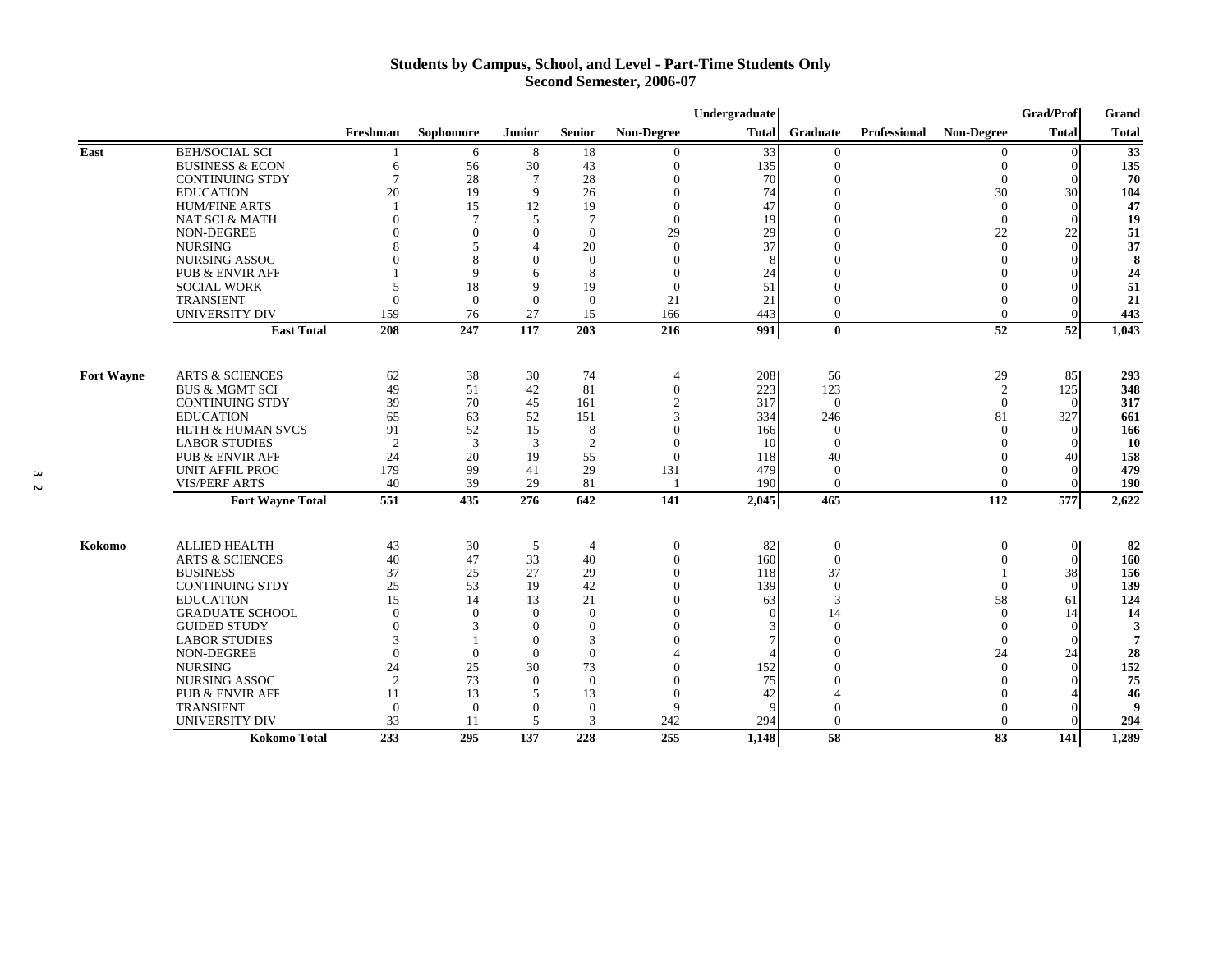# **Students by Campus, School, and Level - Part-Time Students Only Second Semester, 2006-07**

|                         |                   |                            |                |                |               |                |                | Undergraduate |                |                         | <b>Grad/Prof</b> | Grand        |
|-------------------------|-------------------|----------------------------|----------------|----------------|---------------|----------------|----------------|---------------|----------------|-------------------------|------------------|--------------|
|                         |                   |                            | Freshman       | Sophomore      | <b>Junior</b> | <b>Senior</b>  | Non-Degree     | <b>Total</b>  | Graduate       | Professional Non-Degree | <b>Total</b>     | <b>Total</b> |
|                         | Northwest*        | <b>ALLIED HEALTH</b>       | 130            | 185            | 19            | 17             |                | 352           | $\overline{0}$ | $\theta$                | $\Omega$         | 352          |
|                         |                   | <b>ARTS &amp; SCIENCES</b> | 84             | 65             | 39            | 103            |                | 292           | $\theta$       | $\theta$                | $\Omega$         | 292          |
|                         |                   | <b>BUS &amp; ECONOMICS</b> | 56             | 36             | 40            | 41             | 2              | 175           | 85             | 31                      | 116              | 291          |
|                         |                   | <b>CONTINUING STDY</b>     | 30             | 39             | 42            | 78             | 2              | 191           | $\Omega$       | $\overline{0}$          | $\Omega$         | 191          |
|                         |                   | DENTAL AUX EDUC            | 25             | 38             | 8             | $\overline{1}$ | $\Omega$       | 72            | $\Omega$       | $\overline{0}$          | $\Omega$         | 72           |
|                         |                   | <b>EDUCATION</b>           | 25             | 17             | 20            | 37             |                | 106           | 62             | 200                     | 262              | 368          |
|                         |                   | <b>GUIDED STUDY</b>        | 67             | $\Omega$       | $\Omega$      | $\Omega$       | $\Omega$       | 67            | $\Omega$       | $\Omega$                |                  | 67           |
|                         |                   | <b>LABOR STUDIES</b>       | 6              | 3              |               | $\overline{4}$ | $\theta$       | 20            | $\Omega$       | $\Omega$                |                  | 20           |
|                         |                   | NON-DEGREE                 | $\theta$       | $\Omega$       | $\Omega$      | $\overline{0}$ | 40             | 40            | $\Omega$       | 0                       |                  | 40           |
|                         |                   | <b>NURSING</b>             | 39             | 41             | 27            | 93             | $\Omega$       | 200           |                |                         |                  | 200          |
|                         |                   | <b>NURSING ASSOC</b>       | $\Omega$       | 3              | $\Omega$      | $\overline{0}$ | $\Omega$       |               | $\Omega$       | 0                       |                  | 3            |
|                         |                   | <b>PUB &amp; ENVIR AFF</b> | 33             | 36             | 32            | 38             | $\Omega$       | 139           | 116            | 6                       | 122              | 261          |
|                         |                   | <b>SOCIAL WORK</b>         | $\Omega$       | $\Omega$       | $\Omega$      | $\overline{0}$ | $\Omega$       |               | 98             |                         | 99               | 99           |
|                         |                   | <b>TRANSIENT</b>           | $\overline{0}$ | $\Omega$       | $\Omega$      | $\Omega$       | 39             | 39            | $\Omega$       | $\Omega$                | $\Omega$         | 39           |
|                         |                   | UNIVERSITY DIV             | 5              | $\overline{2}$ |               |                | 56             | 65            | $\mathbf{0}$   | $\Omega$                |                  | 65           |
|                         |                   | <b>Northwest Total</b>     | 500            | 465            | 235           | 413            | 148            | 1,761         | 361            | 238                     | 599              | 2,360        |
|                         | <b>South Bend</b> | <b>ALLIED HEALTH</b>       | 36             | 49             | $\theta$      | -1             | $\theta$       | 86            | $\theta$       | $\theta$                | $\Omega$         | 86           |
|                         |                   | <b>BUS &amp; ECONOMICS</b> | 115            | 115            | 85            | 116            |                | 432           | 123            | 24                      | 147              | 579          |
|                         |                   | <b>CONTINUING STDY</b>     | 20             | 35             | 38            | 103            |                | 197           | $\theta$       | $\theta$                | $\Omega$         | 197          |
|                         |                   | DENTAL AUX EDUC            | 33             | 51             | $\theta$      | $\theta$       | $\Omega$       | 84            | $\theta$       | $\theta$                | $\Omega$         | 84           |
|                         |                   | DIV OF THE ARTS            | 35             | 38             | 29            | 41             |                | 143           | 5              | $\overline{0}$          |                  | 148          |
|                         |                   | <b>EDUCATION</b>           | 51             | 56             | 50            | 59             |                | 217           | 252            | 152                     | 404              | 621          |
| $\boldsymbol{\omega}$   |                   | <b>GRADUATE SCHOOL</b>     | $\overline{0}$ | $\Omega$       | $\theta$      | $\overline{0}$ | 0              |               | 72             | 6                       | 78               | 78           |
| $\overline{\mathbf{c}}$ |                   | <b>LABOR STUDIES</b>       | $\overline{0}$ | $\Omega$       | $\Omega$      | 3              | $\Omega$       |               | $\Omega$       | $\mathbf{0}$            | $\Omega$         | 3            |
|                         |                   | LIB ARTS & SCI             | 226            | 151            | 99            | 167            | $\overline{2}$ | 645           | $\Omega$       | $\mathbf{0}$            |                  | 645          |
|                         |                   | NON-DEGREE                 | $\theta$       | $\Omega$       | $\Omega$      | $\overline{0}$ | 422            | 422           | $\Omega$       | 67                      | 67               | 489          |
|                         |                   | <b>NURSING</b>             | 37             | 47             | 40            | 73             | $\overline{4}$ | 201           | $\Omega$       | -1                      |                  | 202          |
|                         |                   | <b>PUB &amp; ENVIR AFF</b> | 16             | 20             | 28            | 51             |                | 116           | 34             | 15                      | 49               | 165          |
|                         |                   | <b>SOCIAL WORK</b>         | $\overline{0}$ | $\Omega$       | $\Omega$      | $\overline{0}$ | $\Omega$       |               | 82             | 9                       | 91               | 91           |
|                         |                   | <b>TRANSIENT</b>           | $\overline{0}$ | $\Omega$       | $\Omega$      | $\overline{0}$ | 23             | 23            | $\mathbf{0}$   | $\mathbf{0}$            | $\Omega$         | 23           |
|                         |                   | <b>South Bend Total</b>    | 569            | 562            | 369           | 614            | 455            | 2,569         | 568            | 274                     | 842              | 3,411        |
|                         | <b>Southeast</b>  | <b>ARTS &amp; LETTERS</b>  | 10             | 23             | 48            | 95             | $\mathbf{0}$   | 176           | $\overline{0}$ | $\overline{0}$          | $\Omega$         | 176          |
|                         |                   | <b>BUSINESS</b>            | $\overline{7}$ | 41             | 66            | 129            | $\mathbf{0}$   | 243           | 188            | $\mathbf{0}$            | 188              | 431          |
|                         |                   | <b>CONTINUING STDY</b>     | 14             | 48             | 53            | 122            | 14             | 251           | $\overline{0}$ | $\Omega$                | $\Omega$         | 251          |
|                         |                   | <b>EDUCATION</b>           | $\mathbf{0}$   | 8              | 20            | 38             | $\theta$       | 66            | 338            | 238                     | 576              | 642          |
|                         |                   | <b>GRADUATE SCHOOL</b>     | $\overline{0}$ | $\overline{0}$ | $\theta$      | $\overline{0}$ | $\theta$       |               | 29             | $\overline{0}$          | 29               | 29           |
|                         |                   | NATURAL SCIENCE            | 25             | 53             | 27            | 79             | $\overline{1}$ | 185           | $\overline{0}$ | $\Omega$                | $\Omega$         | 185          |
|                         |                   | NON-DEGREE                 | $\Omega$       | $\Omega$       | $\Omega$      | $\overline{0}$ | 84             | 84            | $\Omega$       |                         |                  | 85           |
|                         |                   |                            |                |                |               |                | $\Omega$       |               |                | 0                       |                  |              |
|                         |                   | <b>NURSING</b>             | $\overline{2}$ | 10             | 16            | 21             |                | 49            | $\Omega$       |                         |                  | 49           |
|                         |                   | <b>SOCIAL SCIENCE</b>      | 20             | 52             | 58            | 112            | $\theta$       | 242           | $\Omega$       | 0                       |                  | 242          |
|                         |                   | <b>TRANSIENT</b>           | $\overline{0}$ | $\theta$       | $\Omega$      | $\theta$       | 5              |               | $\Omega$       | 0                       |                  |              |
|                         |                   | UNIVERSITY DIV             | 327            | 212            | 103           | 44             | 72             | 758           | $\overline{0}$ | $\Omega$                |                  | 758          |
|                         |                   | <b>Southeast Total</b>     | 405            | 447            | 391           | 640            | 176            | 2,059         | 555            | 239                     | 794              | 2,853        |

\* Duplicated count of students.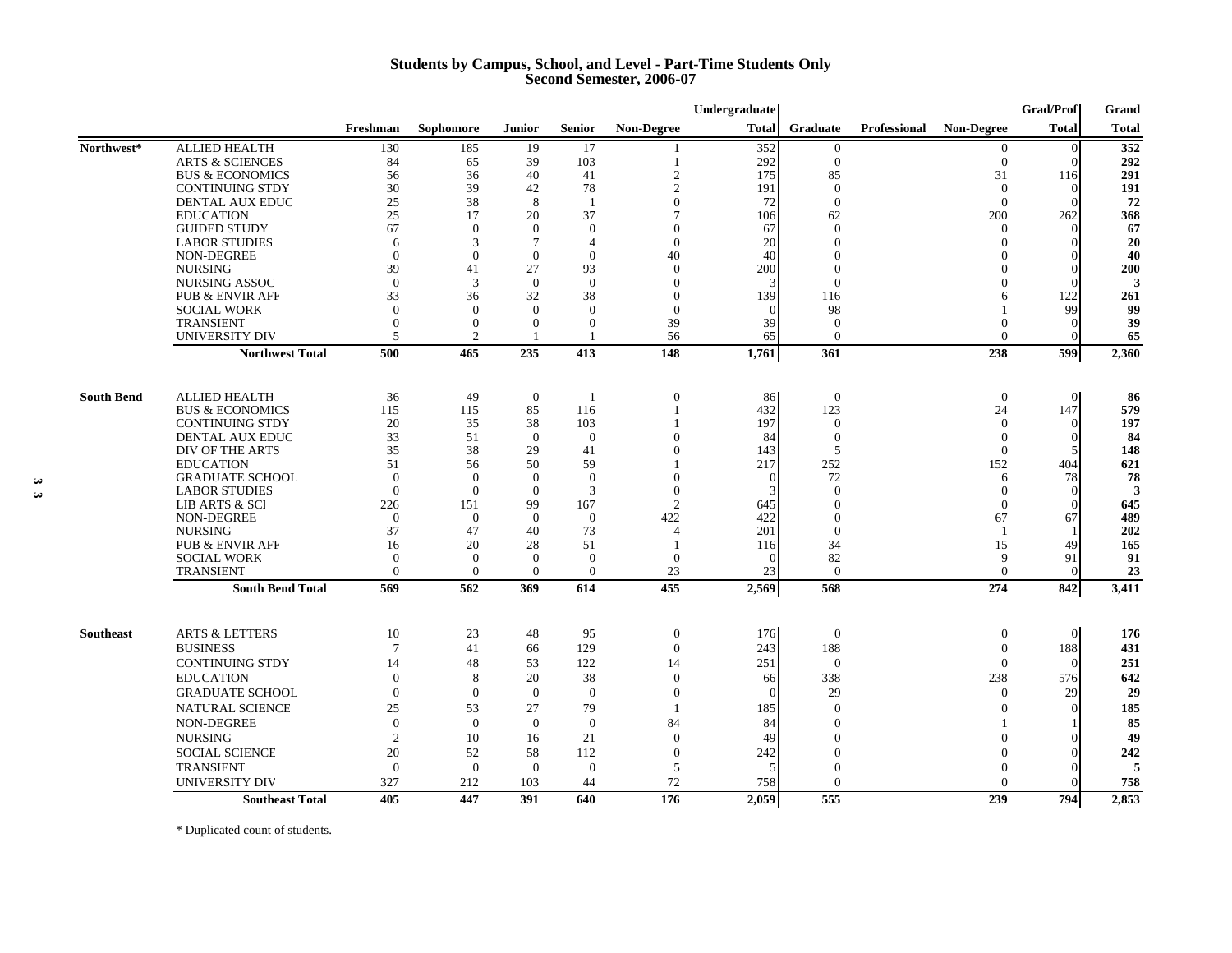# **Matriculants by School and Level - All Campuses\* Second Semester, 2006-07**

|                       |                               |                |                          |                |                |                   | Undergraduate |                          |                     |                   | <b>Grad/Prof</b> | Grand          |
|-----------------------|-------------------------------|----------------|--------------------------|----------------|----------------|-------------------|---------------|--------------------------|---------------------|-------------------|------------------|----------------|
|                       |                               | Freshman       | Sophomore                | Junior         | <b>Senior</b>  | <b>Non-Degree</b> | <b>Total</b>  | <b>Graduate</b>          | <b>Professional</b> | <b>Non-Degree</b> | <b>Total</b>     | <b>Total</b>   |
|                       | <b>ALLIED HEALTH</b>          | 83             | 26                       | 2              | $\Omega$       | 0                 | 111           | $\overline{0}$           | $\mathbf{0}$        | 0                 | $\Omega$         | 111            |
|                       | <b>ARTS &amp; LETTERS</b>     | 3              | 8                        | 3              |                | $\overline{0}$    | 15            | $\overline{0}$           | $\theta$            | $\overline{0}$    |                  | 15             |
|                       | <b>ARTS &amp; SCIENCES</b>    | 106            | 53                       | 15             | 6              | $\Omega$          | 180           | $\mathbf{1}$             | $\Omega$            | $\Omega$          |                  | 181            |
|                       | <b>BUS &amp; ECONOMICS</b>    | 95             | 22                       | $\overline{4}$ | 3              | $\Omega$          | 124           | 38                       | $\sqrt{ }$          | 0                 | 38               | 162            |
|                       | <b>BUS &amp; MGMT SCI</b>     | 21             | $\overline{\phantom{a}}$ | $\Omega$       | $\Omega$       | $\Omega$          | 22            | 24                       | $\Omega$            | $\Omega$          | 24               | 46             |
|                       | <b>BUSINESS</b>               | 19             | 6                        | 8              | 3              | $\Omega$          | 36            | 110                      | $\Omega$            | $\Omega$          | 110              | 146            |
|                       | <b>BUSINESS &amp; ECON</b>    | 13             | $\Omega$                 | 3              |                | $\Omega$          | 16            | $\Omega$                 | $\Omega$            | $\Omega$          | $\Omega$         | 16             |
|                       | <b>COLUMBUS CAMPUS</b>        | 114            | 20                       | $\overline{7}$ |                | $\Omega$          | 142           | $\Omega$                 | $\Omega$            |                   |                  | 142            |
|                       | <b>CONTINUING STDY</b>        | 68             | 21                       | 18             | 13             | $\Omega$          | 120           | 3                        | $\Omega$            |                   |                  | 123            |
|                       | DENTAL AUX EDUC               | 22             | 5                        |                | $\mathbf{0}$   | $\Omega$          | 28            |                          | $\Omega$            |                   |                  | 28             |
|                       | <b>DENTISTRY</b>              | $\Omega$       | $\Omega$                 | $\theta$       | $\Omega$       | $\Omega$          | $\mathbf{0}$  |                          | $\Omega$            |                   |                  | $\mathbf{1}$   |
|                       | DIV OF THE ARTS               | 25             | 5                        | 5              | $\overline{2}$ | $\Omega$          | 37            | $\overline{0}$           |                     |                   |                  | 37             |
|                       | <b>EDUCATION</b>              | 132            | 22                       | 23             | 18             | $\Omega$          | 195           | 107                      | $\Omega$            | 0                 | 107              | 302            |
|                       | <b>ENGINEERING</b>            | 20             | 6                        | 9              | 5              | $\Omega$          | 40            | 13                       | $\Omega$            | 0                 | 13               | 53             |
|                       | <b>GRADUATE SCHOOL</b>        | $\mathbf{0}$   | $\Omega$                 | $\theta$       | $\Omega$       | $\Omega$          | $\mathbf{0}$  | 50                       | $\Omega$            |                   | 50               | 50             |
|                       | <b>GUIDED STUDY</b>           | 32             | $\Omega$                 | $\Omega$       | $\Omega$       | $\Omega$          | 32            | $\Omega$                 | $\Omega$            |                   |                  | 32             |
|                       | <b>HEALTH &amp; REHAB SCI</b> | $\overline{0}$ | $\overline{0}$           | $\theta$       | $\Omega$       | $\Omega$          | 0             |                          | $\Omega$            |                   |                  | 1              |
|                       | HEALTH, PE, REC               | $\overline{0}$ | $\overline{2}$           | $\mathfrak{D}$ | $\overline{2}$ |                   | 6             | 7                        | $\Omega$            |                   |                  | 13             |
|                       | <b>HERRON ART</b>             | 12             | 5                        | $\Omega$       | 2              | $\Omega$          | 19            | $\mathfrak{D}$           | $\Omega$            |                   |                  | 21             |
|                       | <b>HLTH &amp; HUMAN SVCS</b>  | 38             | $\overline{2}$           | 3              | $\Omega$       |                   | 43            | $\overline{0}$           |                     |                   |                  | 43             |
|                       | <b>INFORMATICS</b>            |                | $\mathcal{R}$            | $\overline{c}$ | $\mathcal{R}$  | $\Omega$          |               | 16                       | $\Omega$            |                   | 16               | 25             |
| $\boldsymbol{\omega}$ | <b>JOURNALISM</b>             |                | 6                        |                | $\Omega$       |                   |               | $\overline{0}$           |                     |                   |                  | 8              |
| $\blacktriangle$      | <b>LABOR STUDIES</b>          |                | $\Omega$                 | $\theta$       |                |                   |               | $\Omega$                 |                     |                   |                  | $\mathbf{1}$   |
|                       | LAW                           | $\Omega$       | $\Omega$                 | $\Omega$       |                |                   | 0             | 14                       |                     |                   | 15               | 15             |
|                       | LIB ARTS & SCI                | 124            | 14                       | 9              | 6              | $\Omega$          | 153           | $\overline{0}$           |                     |                   | $\Omega$         | 153            |
|                       | <b>LIBERAL ARTS</b>           | 23             | 16                       | 15             |                | $\Omega$          | 58            | $\overline{0}$           |                     |                   |                  | 58             |
|                       | LIBRARY & INFO SCI            | $\Omega$       | $\Omega$                 | $\theta$       | 0              | $\Omega$          | 0             | 38                       | $\Omega$            |                   | 38               | 38             |
|                       | <b>MEDICINE</b>               | $\Omega$       | $\Omega$                 | $\Omega$       |                |                   |               | $\overline{4}$           |                     |                   |                  | 6              |
|                       | <b>MUSIC</b>                  |                | $\Omega$                 | $\Omega$       |                | $\Omega$          |               | 16                       | $\Omega$            |                   | 16               | 17             |
|                       | <b>NATURAL SCIENCE</b>        | 6              | $\tau$                   | $\overline{4}$ |                | $\Omega$          | 18            | $\mathbf{0}$             | $\Omega$            |                   | $\Omega$         | 18             |
|                       | <b>NURSING</b>                | 77             | 19                       | 16             | 48             | $\Omega$          | 160           | 28                       | $\sqrt{ }$          |                   | 28               | 188            |
|                       | <b>NURSING ASSOC</b>          |                | $\overline{1}$           | $\Omega$       | $\Omega$       | $\Omega$          |               | $\Omega$                 | $\Omega$            |                   |                  | $\overline{2}$ |
|                       | PHYSICAL EDUC                 | 8              | 10                       | $\overline{2}$ |                | $\Omega$          | 24            | $\Omega$                 | $\Omega$            |                   |                  | 24             |
|                       | <b>PUB &amp; ENVIR AFF</b>    | 56             | 19                       | $\mathbf Q$    | $\mathfrak{D}$ |                   | 86            | 59                       | $\Omega$            |                   | 59               | 145            |
|                       | <b>SCIENCE</b>                | 11             | 5                        | $\mathbf Q$    | $\mathbf Q$    | $\Omega$          | 34            | $\boldsymbol{\varDelta}$ | $\Omega$            |                   |                  | 38             |
|                       | <b>SOCIAL SCIENCE</b>         | 8              | 8                        | $\mathfrak{D}$ | $\overline{c}$ |                   | 20            | $\Omega$                 | $\Omega$            |                   |                  | 20             |
|                       | <b>SOCIAL WORK</b>            | $\overline{2}$ | $\Omega$                 | $\theta$       | $\Omega$       | $\Omega$          |               | 5                        | $\bigcap$           |                   |                  | $\overline{7}$ |
|                       | <b>TECHNOLOGY</b>             | 17             | 16                       | 15             | 18             | $\Omega$          | 66            | 3                        | $\Omega$            |                   |                  | 69             |
|                       | UNIT AFFIL PROC               | 103            | 9                        | 3              | 5              | $\Omega$          | 120           |                          |                     |                   |                  | 120            |
|                       | UNIVERSITY COLLEGE            | 450            | 136                      | 67             | 17             | $\Omega$          | 670           | $\Omega$                 | $\Omega$            |                   |                  | 670            |
|                       | <b>UNIVERSITY DIV</b>         | 499            | 125                      | 47             | 11             | $\Omega$          | 682           | $\Omega$                 | $\Omega$            | 0                 |                  | 682            |
|                       | <b>VIS/PERF ARTS</b>          | 29             |                          | $\mathfrak{D}$ | $\overline{2}$ | $\Omega$          | 34            | $\Omega$                 | $\Omega$            | $\Omega$          |                  | 34             |
|                       | <b>Total</b>                  | 2,221          | 599                      | 306            | 190            | $\mathbf{0}$      | 3,316         | 544                      | $\mathbf{1}$        | $\mathbf{0}$      | 545              | 3,861          |

\* Duplicated count of students at IUPUI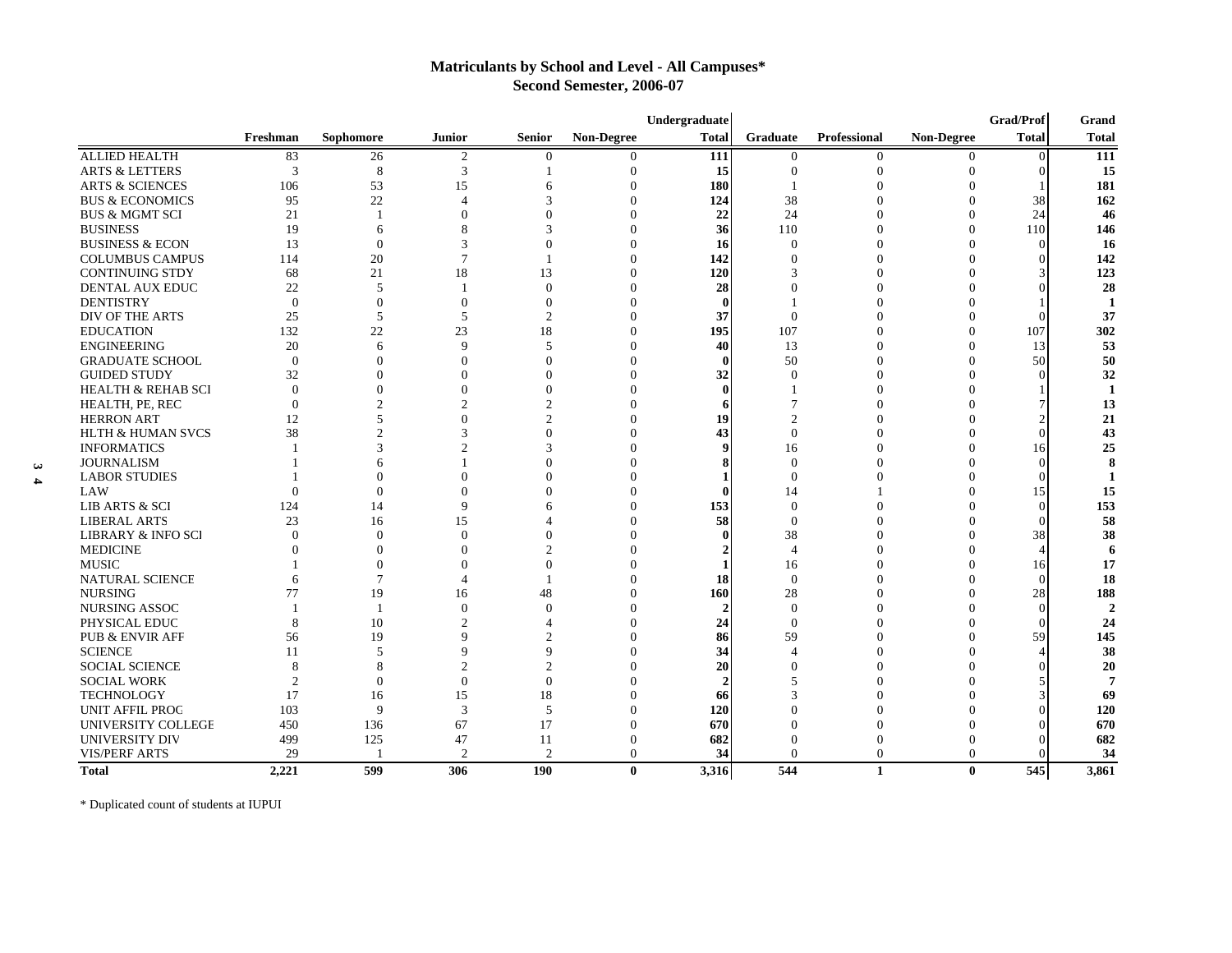### **Matriculants by Campus, School, and Level Second Semester, 2006-07**

| <b>Senior</b><br>Non-Degree<br><b>Total</b><br><b>Non-Degree</b><br><b>Total</b><br>Freshman<br><b>Junior</b><br>Graduate<br>Professional<br>Sophomore<br><b>ARTS &amp; SCIENCES</b><br><b>Bloomington</b><br>31<br>$\mathbf{2}$<br>39<br>$\mathbf{0}$<br>6<br>$\overline{0}$<br>$\mathbf{0}$<br>$\Omega$<br>$\Omega$<br>$\mathbf{0}$<br><b>BUSINESS</b><br>$\Omega$<br>$\Omega$<br>$\theta$<br>$\Omega$<br>$\Omega$<br>$\overline{4}$<br>$\Omega$<br>$\mathbf{1}$<br><b>CONTINUING STDY</b><br>$\theta$<br>14<br>3<br>$\Omega$<br>$\Omega$<br>18<br>$\Omega$<br>1<br>$\Omega$<br>$\theta$<br>21<br>21<br><b>EDUCATION</b><br>$\Omega$<br>$\mathbf{0}$<br>$\Omega$<br>$\Omega$<br>$\Omega$<br>$\Omega$<br>$\Omega$<br>21<br><b>GRADUATE SCHOOL</b><br>$\mathbf{0}$<br>$\theta$<br>21<br>$\Omega$<br>$\Omega$<br>$\Omega$<br>$\Omega$<br>$\Omega$<br>$\Omega$<br>$\overline{c}$<br>$\overline{7}$<br>HEALTH, PE, REC<br>$\overline{2}$<br>$\overline{2}$<br>$\overline{7}$<br>$\Omega$<br>$\Omega$<br>$\Omega$<br>17<br><b>LIBRARY &amp; INFO SCI</b><br>$\Omega$<br>$\Omega$<br>$\Omega$<br>17<br>$\Omega$<br>$\Omega$<br>$\Omega$<br>$\Omega$<br>12<br><b>MUSIC</b><br>$\Omega$<br>$\Omega$<br>$\Omega$<br>$\Omega$<br>12<br>$\Omega$<br>$\Omega$<br><b>PUB &amp; ENVIR AFF</b><br>$\overline{0}$<br>$\Omega$<br>$\Omega$<br>$\overline{0}$<br>6<br>$\Omega$<br>1<br>$\Omega$<br>6<br>189<br>87<br>$\mathbf{0}$<br>24<br>304<br>UNIVERSITY DIV<br>$\Omega$<br>$\overline{0}$<br>$\Omega$<br>4<br>$\overline{35}$<br>123<br>370<br>88<br>88<br>204<br>8<br>$\mathbf{0}$<br>$\bf{0}$<br><b>Bloomington Total</b><br>$\bf{0}$<br><b>BUSINESS</b><br>$\theta$<br>$\theta$<br>$\theta$<br>80<br>$\theta$<br>80<br>Indianapolis*<br>$\theta$<br>$\theta$<br>$\theta$<br>$\theta$<br>$\overline{7}$<br>114<br>20<br>$\boldsymbol{0}$<br>142<br>$\boldsymbol{0}$<br>$\boldsymbol{0}$<br>$\overline{0}$<br><b>COLUMBUS CAMPUS</b><br>$\mathbf{1}$<br>$\theta$<br>20<br>8<br>5<br>3<br>3<br>$\theta$<br><b>CONTINUING STDY</b><br>$\theta$<br>$\theta$<br>$\overline{4}$<br>$\theta$<br>$\theta$<br>$\Omega$<br>$\Omega$<br>$\overline{0}$<br>$\theta$<br><b>DENTISTRY</b><br>$\Omega$<br>$\overline{1}$<br>$\Omega$<br>30<br>30<br><b>EDUCATION</b><br>5<br>8<br>7<br>$\boldsymbol{0}$<br>24<br>$\boldsymbol{0}$<br>$\theta$<br>$\overline{\mathcal{A}}$<br>20<br>$\overline{9}$<br>40<br>13<br>$\theta$<br>13<br><b>ENGINEERING</b><br>5<br>$\boldsymbol{0}$<br>$\theta$<br>6<br>22<br>22<br>$\theta$<br>$\theta$<br>$\bigcap$<br>$\overline{0}$<br>$\theta$<br><b>GRADUATE SCHOOL</b><br>$\Omega$<br>$\Omega$<br><b>HEALTH &amp; REHAB SCI</b><br>$\theta$<br>$\theta$<br>$\Omega$<br>$\Omega$<br>$\overline{0}$<br>$\theta$<br>$\overline{1}$<br>$\Omega$<br>$\Omega$<br>19<br><b>HERRON ART</b><br>12<br>5<br>$\theta$<br>$\overline{2}$<br>$\overline{0}$<br>$\overline{2}$<br>$\theta$<br>$\Omega$<br><b>INFORMATICS</b><br>3<br>$\overline{2}$<br>3<br>$\overline{0}$<br>16<br>$\theta$<br>$\theta$<br>Q<br>16<br><b>JOURNALISM</b><br>$\Omega$<br>$\overline{0}$<br>$\overline{0}$<br>$\Omega$<br>6<br>0<br>$\theta$<br>LAW<br>$\Omega$<br>$\mathbf{0}$<br>$\Omega$<br>$\overline{0}$<br>14<br>15<br>$\Omega$<br>0<br><b>LIBERAL ARTS</b><br>23<br>15<br>16<br>$\overline{0}$<br>58<br>$\overline{0}$<br>$\theta$<br>$\overline{4}$<br>0<br><b>LIBRARY &amp; INFO SCI</b><br>$\theta$<br>$\mathbf{0}$<br>$\Omega$<br>$\overline{0}$<br>21<br>21<br>$\Omega$<br>$\Omega$<br>$\Omega$<br>$\Omega$<br><b>MEDICINE</b><br>$\Omega$<br>$\overline{2}$<br>$\Omega$<br>$\Omega$<br>$\Omega$<br>$\overline{4}$<br>$\Omega$<br>0<br><b>MUSIC</b><br>$\Omega$<br>$\Omega$<br>$\Omega$<br>$\Omega$<br>$\overline{4}$<br>$\Omega$<br>$\Omega$<br>$\Omega$<br>0<br><b>NURSING</b><br>28<br>28<br>2<br>33<br>42<br>$\Omega$<br>$\overline{A}$<br>$\Omega$<br>0<br>24<br>PHYSICAL EDUC<br>10<br>$\overline{2}$<br>$\Omega$<br>8<br>$\overline{4}$<br>$\Omega$<br>$\Omega$<br>$\Omega$<br>0<br><b>PUB &amp; ENVIR AFF</b><br>8<br>$\overline{5}$<br>16<br>44<br>44<br>$\mathfrak{D}$<br>$\Omega$<br>$\Omega$<br>0<br>9<br>9<br>$\overline{0}$<br>34<br><b>SCIENCE</b><br>$\Omega$<br>11<br>5<br>$\overline{4}$<br>0<br>$\mathbf{0}$<br><b>SOCIAL WORK</b><br>$\mathbf{0}$<br>$\Omega$<br>3<br>$\overline{0}$<br>$\overline{0}$<br>$\Omega$<br>$\Omega$<br>0<br><b>TECHNOLOGY</b><br>17<br>16<br>15<br>18<br>$\overline{0}$<br>3<br>$\mathbf{0}$<br>66<br>$\overline{0}$<br>UNIVERSITY COLLEGE<br>450<br>67<br>17<br>$\overline{0}$<br>670<br>$\overline{0}$<br>$\mathbf{0}$<br>136<br>$\Omega$<br>671<br>245<br>149<br>294<br><b>Indianapolis Total</b><br>109<br>1,174<br>293<br>$\mathbf{0}$<br>$\mathbf{1}$<br>$\mathbf{0}$<br><b>BUSINESS &amp; ECON</b><br>13<br>$\boldsymbol{0}$<br>3<br>East<br>$\theta$<br>$\boldsymbol{0}$<br>$\mathbf{0}$<br>16<br>$\overline{0}$<br>$\Omega$<br>$\boldsymbol{0}$<br><b>CONTINUING STDY</b><br>$\mathbf{0}$<br>$\theta$<br>$\overline{0}$<br>$\theta$<br>$\overline{1}$<br>$\Omega$<br><b>EDUCATION</b><br>16<br>$\mathbf{0}$<br>$\theta$<br>$\Omega$<br>$\overline{0}$<br>$\Omega$<br>16<br>0<br><b>NURSING</b><br>$\theta$<br>$\overline{7}$<br>$\overline{c}$<br>$\Omega$<br>$\overline{0}$<br>$\Omega$<br>$\mathbf{0}$<br>$\theta$<br>$\overline{0}$<br><b>PUB &amp; ENVIR AFF</b><br>$\mathbf{0}$<br>$\overline{0}$<br>0<br><b>SOCIAL WORK</b><br>$\mathbf{0}$<br>$\theta$<br>$\overline{0}$<br>$\overline{c}$<br>$\Omega$<br>$\overline{0}$<br>0<br>$\mathbf{0}$<br>UNIVERSITY DIV<br>121<br>5<br>$\overline{0}$<br>$\overline{0}$<br>$\overline{0}$<br>$\overline{4}$<br>130<br>$\boldsymbol{\theta}$ |                   |     |   |   |              |              | Undergraduate |          |          | <b>Grad/Prof</b> | Grand                 |
|----------------------------------------------------------------------------------------------------------------------------------------------------------------------------------------------------------------------------------------------------------------------------------------------------------------------------------------------------------------------------------------------------------------------------------------------------------------------------------------------------------------------------------------------------------------------------------------------------------------------------------------------------------------------------------------------------------------------------------------------------------------------------------------------------------------------------------------------------------------------------------------------------------------------------------------------------------------------------------------------------------------------------------------------------------------------------------------------------------------------------------------------------------------------------------------------------------------------------------------------------------------------------------------------------------------------------------------------------------------------------------------------------------------------------------------------------------------------------------------------------------------------------------------------------------------------------------------------------------------------------------------------------------------------------------------------------------------------------------------------------------------------------------------------------------------------------------------------------------------------------------------------------------------------------------------------------------------------------------------------------------------------------------------------------------------------------------------------------------------------------------------------------------------------------------------------------------------------------------------------------------------------------------------------------------------------------------------------------------------------------------------------------------------------------------------------------------------------------------------------------------------------------------------------------------------------------------------------------------------------------------------------------------------------------------------------------------------------------------------------------------------------------------------------------------------------------------------------------------------------------------------------------------------------------------------------------------------------------------------------------------------------------------------------------------------------------------------------------------------------------------------------------------------------------------------------------------------------------------------------------------------------------------------------------------------------------------------------------------------------------------------------------------------------------------------------------------------------------------------------------------------------------------------------------------------------------------------------------------------------------------------------------------------------------------------------------------------------------------------------------------------------------------------------------------------------------------------------------------------------------------------------------------------------------------------------------------------------------------------------------------------------------------------------------------------------------------------------------------------------------------------------------------------------------------------------------------------------------------------------------------------------------------------------------------------------------------------------------------------------------------------------------------------------------------------------------------------------------------------------------------------------------------------------------------------------------------------------------------------------------------------------------------------------------------------------------------------------------------------------------------------------------------------------------------------------------------------------------------------------------------------------------------------------------------------------------------------------------------------------------------------------------------------------------------------------------------------------------------------------------------------------------------------------------------------------------------------------------------------------------------------------------------------------------------------------------------------------------------------------------------------------------------------------------------------------------------------------------------------------------------------------------------------------------------------------------------------------------------------------------------------|-------------------|-----|---|---|--------------|--------------|---------------|----------|----------|------------------|-----------------------|
|                                                                                                                                                                                                                                                                                                                                                                                                                                                                                                                                                                                                                                                                                                                                                                                                                                                                                                                                                                                                                                                                                                                                                                                                                                                                                                                                                                                                                                                                                                                                                                                                                                                                                                                                                                                                                                                                                                                                                                                                                                                                                                                                                                                                                                                                                                                                                                                                                                                                                                                                                                                                                                                                                                                                                                                                                                                                                                                                                                                                                                                                                                                                                                                                                                                                                                                                                                                                                                                                                                                                                                                                                                                                                                                                                                                                                                                                                                                                                                                                                                                                                                                                                                                                                                                                                                                                                                                                                                                                                                                                                                                                                                                                                                                                                                                                                                                                                                                                                                                                                                                                                                                                                                                                                                                                                                                                                                                                                                                                                                                                                                                                                                        |                   |     |   |   |              |              |               |          |          |                  | <b>Total</b>          |
|                                                                                                                                                                                                                                                                                                                                                                                                                                                                                                                                                                                                                                                                                                                                                                                                                                                                                                                                                                                                                                                                                                                                                                                                                                                                                                                                                                                                                                                                                                                                                                                                                                                                                                                                                                                                                                                                                                                                                                                                                                                                                                                                                                                                                                                                                                                                                                                                                                                                                                                                                                                                                                                                                                                                                                                                                                                                                                                                                                                                                                                                                                                                                                                                                                                                                                                                                                                                                                                                                                                                                                                                                                                                                                                                                                                                                                                                                                                                                                                                                                                                                                                                                                                                                                                                                                                                                                                                                                                                                                                                                                                                                                                                                                                                                                                                                                                                                                                                                                                                                                                                                                                                                                                                                                                                                                                                                                                                                                                                                                                                                                                                                                        |                   |     |   |   |              |              |               |          |          |                  | $\overline{39}$       |
|                                                                                                                                                                                                                                                                                                                                                                                                                                                                                                                                                                                                                                                                                                                                                                                                                                                                                                                                                                                                                                                                                                                                                                                                                                                                                                                                                                                                                                                                                                                                                                                                                                                                                                                                                                                                                                                                                                                                                                                                                                                                                                                                                                                                                                                                                                                                                                                                                                                                                                                                                                                                                                                                                                                                                                                                                                                                                                                                                                                                                                                                                                                                                                                                                                                                                                                                                                                                                                                                                                                                                                                                                                                                                                                                                                                                                                                                                                                                                                                                                                                                                                                                                                                                                                                                                                                                                                                                                                                                                                                                                                                                                                                                                                                                                                                                                                                                                                                                                                                                                                                                                                                                                                                                                                                                                                                                                                                                                                                                                                                                                                                                                                        |                   |     |   |   |              |              |               |          |          |                  | 5                     |
|                                                                                                                                                                                                                                                                                                                                                                                                                                                                                                                                                                                                                                                                                                                                                                                                                                                                                                                                                                                                                                                                                                                                                                                                                                                                                                                                                                                                                                                                                                                                                                                                                                                                                                                                                                                                                                                                                                                                                                                                                                                                                                                                                                                                                                                                                                                                                                                                                                                                                                                                                                                                                                                                                                                                                                                                                                                                                                                                                                                                                                                                                                                                                                                                                                                                                                                                                                                                                                                                                                                                                                                                                                                                                                                                                                                                                                                                                                                                                                                                                                                                                                                                                                                                                                                                                                                                                                                                                                                                                                                                                                                                                                                                                                                                                                                                                                                                                                                                                                                                                                                                                                                                                                                                                                                                                                                                                                                                                                                                                                                                                                                                                                        |                   |     |   |   |              |              |               |          |          |                  | 18                    |
|                                                                                                                                                                                                                                                                                                                                                                                                                                                                                                                                                                                                                                                                                                                                                                                                                                                                                                                                                                                                                                                                                                                                                                                                                                                                                                                                                                                                                                                                                                                                                                                                                                                                                                                                                                                                                                                                                                                                                                                                                                                                                                                                                                                                                                                                                                                                                                                                                                                                                                                                                                                                                                                                                                                                                                                                                                                                                                                                                                                                                                                                                                                                                                                                                                                                                                                                                                                                                                                                                                                                                                                                                                                                                                                                                                                                                                                                                                                                                                                                                                                                                                                                                                                                                                                                                                                                                                                                                                                                                                                                                                                                                                                                                                                                                                                                                                                                                                                                                                                                                                                                                                                                                                                                                                                                                                                                                                                                                                                                                                                                                                                                                                        |                   |     |   |   |              |              |               |          |          |                  | 21                    |
|                                                                                                                                                                                                                                                                                                                                                                                                                                                                                                                                                                                                                                                                                                                                                                                                                                                                                                                                                                                                                                                                                                                                                                                                                                                                                                                                                                                                                                                                                                                                                                                                                                                                                                                                                                                                                                                                                                                                                                                                                                                                                                                                                                                                                                                                                                                                                                                                                                                                                                                                                                                                                                                                                                                                                                                                                                                                                                                                                                                                                                                                                                                                                                                                                                                                                                                                                                                                                                                                                                                                                                                                                                                                                                                                                                                                                                                                                                                                                                                                                                                                                                                                                                                                                                                                                                                                                                                                                                                                                                                                                                                                                                                                                                                                                                                                                                                                                                                                                                                                                                                                                                                                                                                                                                                                                                                                                                                                                                                                                                                                                                                                                                        |                   |     |   |   |              |              |               |          |          |                  | 21                    |
|                                                                                                                                                                                                                                                                                                                                                                                                                                                                                                                                                                                                                                                                                                                                                                                                                                                                                                                                                                                                                                                                                                                                                                                                                                                                                                                                                                                                                                                                                                                                                                                                                                                                                                                                                                                                                                                                                                                                                                                                                                                                                                                                                                                                                                                                                                                                                                                                                                                                                                                                                                                                                                                                                                                                                                                                                                                                                                                                                                                                                                                                                                                                                                                                                                                                                                                                                                                                                                                                                                                                                                                                                                                                                                                                                                                                                                                                                                                                                                                                                                                                                                                                                                                                                                                                                                                                                                                                                                                                                                                                                                                                                                                                                                                                                                                                                                                                                                                                                                                                                                                                                                                                                                                                                                                                                                                                                                                                                                                                                                                                                                                                                                        |                   |     |   |   |              |              |               |          |          |                  | 13                    |
|                                                                                                                                                                                                                                                                                                                                                                                                                                                                                                                                                                                                                                                                                                                                                                                                                                                                                                                                                                                                                                                                                                                                                                                                                                                                                                                                                                                                                                                                                                                                                                                                                                                                                                                                                                                                                                                                                                                                                                                                                                                                                                                                                                                                                                                                                                                                                                                                                                                                                                                                                                                                                                                                                                                                                                                                                                                                                                                                                                                                                                                                                                                                                                                                                                                                                                                                                                                                                                                                                                                                                                                                                                                                                                                                                                                                                                                                                                                                                                                                                                                                                                                                                                                                                                                                                                                                                                                                                                                                                                                                                                                                                                                                                                                                                                                                                                                                                                                                                                                                                                                                                                                                                                                                                                                                                                                                                                                                                                                                                                                                                                                                                                        |                   |     |   |   |              |              |               |          |          |                  | 17                    |
|                                                                                                                                                                                                                                                                                                                                                                                                                                                                                                                                                                                                                                                                                                                                                                                                                                                                                                                                                                                                                                                                                                                                                                                                                                                                                                                                                                                                                                                                                                                                                                                                                                                                                                                                                                                                                                                                                                                                                                                                                                                                                                                                                                                                                                                                                                                                                                                                                                                                                                                                                                                                                                                                                                                                                                                                                                                                                                                                                                                                                                                                                                                                                                                                                                                                                                                                                                                                                                                                                                                                                                                                                                                                                                                                                                                                                                                                                                                                                                                                                                                                                                                                                                                                                                                                                                                                                                                                                                                                                                                                                                                                                                                                                                                                                                                                                                                                                                                                                                                                                                                                                                                                                                                                                                                                                                                                                                                                                                                                                                                                                                                                                                        |                   |     |   |   |              |              |               |          |          |                  | 13                    |
|                                                                                                                                                                                                                                                                                                                                                                                                                                                                                                                                                                                                                                                                                                                                                                                                                                                                                                                                                                                                                                                                                                                                                                                                                                                                                                                                                                                                                                                                                                                                                                                                                                                                                                                                                                                                                                                                                                                                                                                                                                                                                                                                                                                                                                                                                                                                                                                                                                                                                                                                                                                                                                                                                                                                                                                                                                                                                                                                                                                                                                                                                                                                                                                                                                                                                                                                                                                                                                                                                                                                                                                                                                                                                                                                                                                                                                                                                                                                                                                                                                                                                                                                                                                                                                                                                                                                                                                                                                                                                                                                                                                                                                                                                                                                                                                                                                                                                                                                                                                                                                                                                                                                                                                                                                                                                                                                                                                                                                                                                                                                                                                                                                        |                   |     |   |   |              |              |               |          |          |                  | $\overline{7}$        |
|                                                                                                                                                                                                                                                                                                                                                                                                                                                                                                                                                                                                                                                                                                                                                                                                                                                                                                                                                                                                                                                                                                                                                                                                                                                                                                                                                                                                                                                                                                                                                                                                                                                                                                                                                                                                                                                                                                                                                                                                                                                                                                                                                                                                                                                                                                                                                                                                                                                                                                                                                                                                                                                                                                                                                                                                                                                                                                                                                                                                                                                                                                                                                                                                                                                                                                                                                                                                                                                                                                                                                                                                                                                                                                                                                                                                                                                                                                                                                                                                                                                                                                                                                                                                                                                                                                                                                                                                                                                                                                                                                                                                                                                                                                                                                                                                                                                                                                                                                                                                                                                                                                                                                                                                                                                                                                                                                                                                                                                                                                                                                                                                                                        |                   |     |   |   |              |              |               |          |          |                  | 304                   |
|                                                                                                                                                                                                                                                                                                                                                                                                                                                                                                                                                                                                                                                                                                                                                                                                                                                                                                                                                                                                                                                                                                                                                                                                                                                                                                                                                                                                                                                                                                                                                                                                                                                                                                                                                                                                                                                                                                                                                                                                                                                                                                                                                                                                                                                                                                                                                                                                                                                                                                                                                                                                                                                                                                                                                                                                                                                                                                                                                                                                                                                                                                                                                                                                                                                                                                                                                                                                                                                                                                                                                                                                                                                                                                                                                                                                                                                                                                                                                                                                                                                                                                                                                                                                                                                                                                                                                                                                                                                                                                                                                                                                                                                                                                                                                                                                                                                                                                                                                                                                                                                                                                                                                                                                                                                                                                                                                                                                                                                                                                                                                                                                                                        |                   |     |   |   |              |              |               |          |          |                  | 458                   |
|                                                                                                                                                                                                                                                                                                                                                                                                                                                                                                                                                                                                                                                                                                                                                                                                                                                                                                                                                                                                                                                                                                                                                                                                                                                                                                                                                                                                                                                                                                                                                                                                                                                                                                                                                                                                                                                                                                                                                                                                                                                                                                                                                                                                                                                                                                                                                                                                                                                                                                                                                                                                                                                                                                                                                                                                                                                                                                                                                                                                                                                                                                                                                                                                                                                                                                                                                                                                                                                                                                                                                                                                                                                                                                                                                                                                                                                                                                                                                                                                                                                                                                                                                                                                                                                                                                                                                                                                                                                                                                                                                                                                                                                                                                                                                                                                                                                                                                                                                                                                                                                                                                                                                                                                                                                                                                                                                                                                                                                                                                                                                                                                                                        |                   |     |   |   |              |              |               |          |          |                  | 80                    |
|                                                                                                                                                                                                                                                                                                                                                                                                                                                                                                                                                                                                                                                                                                                                                                                                                                                                                                                                                                                                                                                                                                                                                                                                                                                                                                                                                                                                                                                                                                                                                                                                                                                                                                                                                                                                                                                                                                                                                                                                                                                                                                                                                                                                                                                                                                                                                                                                                                                                                                                                                                                                                                                                                                                                                                                                                                                                                                                                                                                                                                                                                                                                                                                                                                                                                                                                                                                                                                                                                                                                                                                                                                                                                                                                                                                                                                                                                                                                                                                                                                                                                                                                                                                                                                                                                                                                                                                                                                                                                                                                                                                                                                                                                                                                                                                                                                                                                                                                                                                                                                                                                                                                                                                                                                                                                                                                                                                                                                                                                                                                                                                                                                        |                   |     |   |   |              |              |               |          |          |                  | 142                   |
|                                                                                                                                                                                                                                                                                                                                                                                                                                                                                                                                                                                                                                                                                                                                                                                                                                                                                                                                                                                                                                                                                                                                                                                                                                                                                                                                                                                                                                                                                                                                                                                                                                                                                                                                                                                                                                                                                                                                                                                                                                                                                                                                                                                                                                                                                                                                                                                                                                                                                                                                                                                                                                                                                                                                                                                                                                                                                                                                                                                                                                                                                                                                                                                                                                                                                                                                                                                                                                                                                                                                                                                                                                                                                                                                                                                                                                                                                                                                                                                                                                                                                                                                                                                                                                                                                                                                                                                                                                                                                                                                                                                                                                                                                                                                                                                                                                                                                                                                                                                                                                                                                                                                                                                                                                                                                                                                                                                                                                                                                                                                                                                                                                        |                   |     |   |   |              |              |               |          |          |                  | 23                    |
|                                                                                                                                                                                                                                                                                                                                                                                                                                                                                                                                                                                                                                                                                                                                                                                                                                                                                                                                                                                                                                                                                                                                                                                                                                                                                                                                                                                                                                                                                                                                                                                                                                                                                                                                                                                                                                                                                                                                                                                                                                                                                                                                                                                                                                                                                                                                                                                                                                                                                                                                                                                                                                                                                                                                                                                                                                                                                                                                                                                                                                                                                                                                                                                                                                                                                                                                                                                                                                                                                                                                                                                                                                                                                                                                                                                                                                                                                                                                                                                                                                                                                                                                                                                                                                                                                                                                                                                                                                                                                                                                                                                                                                                                                                                                                                                                                                                                                                                                                                                                                                                                                                                                                                                                                                                                                                                                                                                                                                                                                                                                                                                                                                        |                   |     |   |   |              |              |               |          |          |                  | 1                     |
|                                                                                                                                                                                                                                                                                                                                                                                                                                                                                                                                                                                                                                                                                                                                                                                                                                                                                                                                                                                                                                                                                                                                                                                                                                                                                                                                                                                                                                                                                                                                                                                                                                                                                                                                                                                                                                                                                                                                                                                                                                                                                                                                                                                                                                                                                                                                                                                                                                                                                                                                                                                                                                                                                                                                                                                                                                                                                                                                                                                                                                                                                                                                                                                                                                                                                                                                                                                                                                                                                                                                                                                                                                                                                                                                                                                                                                                                                                                                                                                                                                                                                                                                                                                                                                                                                                                                                                                                                                                                                                                                                                                                                                                                                                                                                                                                                                                                                                                                                                                                                                                                                                                                                                                                                                                                                                                                                                                                                                                                                                                                                                                                                                        |                   |     |   |   |              |              |               |          |          |                  | 54                    |
|                                                                                                                                                                                                                                                                                                                                                                                                                                                                                                                                                                                                                                                                                                                                                                                                                                                                                                                                                                                                                                                                                                                                                                                                                                                                                                                                                                                                                                                                                                                                                                                                                                                                                                                                                                                                                                                                                                                                                                                                                                                                                                                                                                                                                                                                                                                                                                                                                                                                                                                                                                                                                                                                                                                                                                                                                                                                                                                                                                                                                                                                                                                                                                                                                                                                                                                                                                                                                                                                                                                                                                                                                                                                                                                                                                                                                                                                                                                                                                                                                                                                                                                                                                                                                                                                                                                                                                                                                                                                                                                                                                                                                                                                                                                                                                                                                                                                                                                                                                                                                                                                                                                                                                                                                                                                                                                                                                                                                                                                                                                                                                                                                                        |                   |     |   |   |              |              |               |          |          |                  | 53                    |
|                                                                                                                                                                                                                                                                                                                                                                                                                                                                                                                                                                                                                                                                                                                                                                                                                                                                                                                                                                                                                                                                                                                                                                                                                                                                                                                                                                                                                                                                                                                                                                                                                                                                                                                                                                                                                                                                                                                                                                                                                                                                                                                                                                                                                                                                                                                                                                                                                                                                                                                                                                                                                                                                                                                                                                                                                                                                                                                                                                                                                                                                                                                                                                                                                                                                                                                                                                                                                                                                                                                                                                                                                                                                                                                                                                                                                                                                                                                                                                                                                                                                                                                                                                                                                                                                                                                                                                                                                                                                                                                                                                                                                                                                                                                                                                                                                                                                                                                                                                                                                                                                                                                                                                                                                                                                                                                                                                                                                                                                                                                                                                                                                                        |                   |     |   |   |              |              |               |          |          |                  | 22                    |
|                                                                                                                                                                                                                                                                                                                                                                                                                                                                                                                                                                                                                                                                                                                                                                                                                                                                                                                                                                                                                                                                                                                                                                                                                                                                                                                                                                                                                                                                                                                                                                                                                                                                                                                                                                                                                                                                                                                                                                                                                                                                                                                                                                                                                                                                                                                                                                                                                                                                                                                                                                                                                                                                                                                                                                                                                                                                                                                                                                                                                                                                                                                                                                                                                                                                                                                                                                                                                                                                                                                                                                                                                                                                                                                                                                                                                                                                                                                                                                                                                                                                                                                                                                                                                                                                                                                                                                                                                                                                                                                                                                                                                                                                                                                                                                                                                                                                                                                                                                                                                                                                                                                                                                                                                                                                                                                                                                                                                                                                                                                                                                                                                                        |                   |     |   |   |              |              |               |          |          |                  | $\mathbf{1}$          |
|                                                                                                                                                                                                                                                                                                                                                                                                                                                                                                                                                                                                                                                                                                                                                                                                                                                                                                                                                                                                                                                                                                                                                                                                                                                                                                                                                                                                                                                                                                                                                                                                                                                                                                                                                                                                                                                                                                                                                                                                                                                                                                                                                                                                                                                                                                                                                                                                                                                                                                                                                                                                                                                                                                                                                                                                                                                                                                                                                                                                                                                                                                                                                                                                                                                                                                                                                                                                                                                                                                                                                                                                                                                                                                                                                                                                                                                                                                                                                                                                                                                                                                                                                                                                                                                                                                                                                                                                                                                                                                                                                                                                                                                                                                                                                                                                                                                                                                                                                                                                                                                                                                                                                                                                                                                                                                                                                                                                                                                                                                                                                                                                                                        |                   |     |   |   |              |              |               |          |          |                  | ${\bf 21}$            |
|                                                                                                                                                                                                                                                                                                                                                                                                                                                                                                                                                                                                                                                                                                                                                                                                                                                                                                                                                                                                                                                                                                                                                                                                                                                                                                                                                                                                                                                                                                                                                                                                                                                                                                                                                                                                                                                                                                                                                                                                                                                                                                                                                                                                                                                                                                                                                                                                                                                                                                                                                                                                                                                                                                                                                                                                                                                                                                                                                                                                                                                                                                                                                                                                                                                                                                                                                                                                                                                                                                                                                                                                                                                                                                                                                                                                                                                                                                                                                                                                                                                                                                                                                                                                                                                                                                                                                                                                                                                                                                                                                                                                                                                                                                                                                                                                                                                                                                                                                                                                                                                                                                                                                                                                                                                                                                                                                                                                                                                                                                                                                                                                                                        |                   |     |   |   |              |              |               |          |          |                  | 25                    |
|                                                                                                                                                                                                                                                                                                                                                                                                                                                                                                                                                                                                                                                                                                                                                                                                                                                                                                                                                                                                                                                                                                                                                                                                                                                                                                                                                                                                                                                                                                                                                                                                                                                                                                                                                                                                                                                                                                                                                                                                                                                                                                                                                                                                                                                                                                                                                                                                                                                                                                                                                                                                                                                                                                                                                                                                                                                                                                                                                                                                                                                                                                                                                                                                                                                                                                                                                                                                                                                                                                                                                                                                                                                                                                                                                                                                                                                                                                                                                                                                                                                                                                                                                                                                                                                                                                                                                                                                                                                                                                                                                                                                                                                                                                                                                                                                                                                                                                                                                                                                                                                                                                                                                                                                                                                                                                                                                                                                                                                                                                                                                                                                                                        |                   |     |   |   |              |              |               |          |          |                  | 8                     |
|                                                                                                                                                                                                                                                                                                                                                                                                                                                                                                                                                                                                                                                                                                                                                                                                                                                                                                                                                                                                                                                                                                                                                                                                                                                                                                                                                                                                                                                                                                                                                                                                                                                                                                                                                                                                                                                                                                                                                                                                                                                                                                                                                                                                                                                                                                                                                                                                                                                                                                                                                                                                                                                                                                                                                                                                                                                                                                                                                                                                                                                                                                                                                                                                                                                                                                                                                                                                                                                                                                                                                                                                                                                                                                                                                                                                                                                                                                                                                                                                                                                                                                                                                                                                                                                                                                                                                                                                                                                                                                                                                                                                                                                                                                                                                                                                                                                                                                                                                                                                                                                                                                                                                                                                                                                                                                                                                                                                                                                                                                                                                                                                                                        |                   |     |   |   |              |              |               |          |          |                  | 15                    |
|                                                                                                                                                                                                                                                                                                                                                                                                                                                                                                                                                                                                                                                                                                                                                                                                                                                                                                                                                                                                                                                                                                                                                                                                                                                                                                                                                                                                                                                                                                                                                                                                                                                                                                                                                                                                                                                                                                                                                                                                                                                                                                                                                                                                                                                                                                                                                                                                                                                                                                                                                                                                                                                                                                                                                                                                                                                                                                                                                                                                                                                                                                                                                                                                                                                                                                                                                                                                                                                                                                                                                                                                                                                                                                                                                                                                                                                                                                                                                                                                                                                                                                                                                                                                                                                                                                                                                                                                                                                                                                                                                                                                                                                                                                                                                                                                                                                                                                                                                                                                                                                                                                                                                                                                                                                                                                                                                                                                                                                                                                                                                                                                                                        |                   |     |   |   |              |              |               |          |          |                  | 58                    |
|                                                                                                                                                                                                                                                                                                                                                                                                                                                                                                                                                                                                                                                                                                                                                                                                                                                                                                                                                                                                                                                                                                                                                                                                                                                                                                                                                                                                                                                                                                                                                                                                                                                                                                                                                                                                                                                                                                                                                                                                                                                                                                                                                                                                                                                                                                                                                                                                                                                                                                                                                                                                                                                                                                                                                                                                                                                                                                                                                                                                                                                                                                                                                                                                                                                                                                                                                                                                                                                                                                                                                                                                                                                                                                                                                                                                                                                                                                                                                                                                                                                                                                                                                                                                                                                                                                                                                                                                                                                                                                                                                                                                                                                                                                                                                                                                                                                                                                                                                                                                                                                                                                                                                                                                                                                                                                                                                                                                                                                                                                                                                                                                                                        |                   |     |   |   |              |              |               |          |          |                  | 21                    |
|                                                                                                                                                                                                                                                                                                                                                                                                                                                                                                                                                                                                                                                                                                                                                                                                                                                                                                                                                                                                                                                                                                                                                                                                                                                                                                                                                                                                                                                                                                                                                                                                                                                                                                                                                                                                                                                                                                                                                                                                                                                                                                                                                                                                                                                                                                                                                                                                                                                                                                                                                                                                                                                                                                                                                                                                                                                                                                                                                                                                                                                                                                                                                                                                                                                                                                                                                                                                                                                                                                                                                                                                                                                                                                                                                                                                                                                                                                                                                                                                                                                                                                                                                                                                                                                                                                                                                                                                                                                                                                                                                                                                                                                                                                                                                                                                                                                                                                                                                                                                                                                                                                                                                                                                                                                                                                                                                                                                                                                                                                                                                                                                                                        |                   |     |   |   |              |              |               |          |          |                  | 6                     |
|                                                                                                                                                                                                                                                                                                                                                                                                                                                                                                                                                                                                                                                                                                                                                                                                                                                                                                                                                                                                                                                                                                                                                                                                                                                                                                                                                                                                                                                                                                                                                                                                                                                                                                                                                                                                                                                                                                                                                                                                                                                                                                                                                                                                                                                                                                                                                                                                                                                                                                                                                                                                                                                                                                                                                                                                                                                                                                                                                                                                                                                                                                                                                                                                                                                                                                                                                                                                                                                                                                                                                                                                                                                                                                                                                                                                                                                                                                                                                                                                                                                                                                                                                                                                                                                                                                                                                                                                                                                                                                                                                                                                                                                                                                                                                                                                                                                                                                                                                                                                                                                                                                                                                                                                                                                                                                                                                                                                                                                                                                                                                                                                                                        |                   |     |   |   |              |              |               |          |          |                  | $\boldsymbol{\Delta}$ |
|                                                                                                                                                                                                                                                                                                                                                                                                                                                                                                                                                                                                                                                                                                                                                                                                                                                                                                                                                                                                                                                                                                                                                                                                                                                                                                                                                                                                                                                                                                                                                                                                                                                                                                                                                                                                                                                                                                                                                                                                                                                                                                                                                                                                                                                                                                                                                                                                                                                                                                                                                                                                                                                                                                                                                                                                                                                                                                                                                                                                                                                                                                                                                                                                                                                                                                                                                                                                                                                                                                                                                                                                                                                                                                                                                                                                                                                                                                                                                                                                                                                                                                                                                                                                                                                                                                                                                                                                                                                                                                                                                                                                                                                                                                                                                                                                                                                                                                                                                                                                                                                                                                                                                                                                                                                                                                                                                                                                                                                                                                                                                                                                                                        |                   |     |   |   |              |              |               |          |          |                  | 70                    |
|                                                                                                                                                                                                                                                                                                                                                                                                                                                                                                                                                                                                                                                                                                                                                                                                                                                                                                                                                                                                                                                                                                                                                                                                                                                                                                                                                                                                                                                                                                                                                                                                                                                                                                                                                                                                                                                                                                                                                                                                                                                                                                                                                                                                                                                                                                                                                                                                                                                                                                                                                                                                                                                                                                                                                                                                                                                                                                                                                                                                                                                                                                                                                                                                                                                                                                                                                                                                                                                                                                                                                                                                                                                                                                                                                                                                                                                                                                                                                                                                                                                                                                                                                                                                                                                                                                                                                                                                                                                                                                                                                                                                                                                                                                                                                                                                                                                                                                                                                                                                                                                                                                                                                                                                                                                                                                                                                                                                                                                                                                                                                                                                                                        |                   |     |   |   |              |              |               |          |          |                  | 24                    |
|                                                                                                                                                                                                                                                                                                                                                                                                                                                                                                                                                                                                                                                                                                                                                                                                                                                                                                                                                                                                                                                                                                                                                                                                                                                                                                                                                                                                                                                                                                                                                                                                                                                                                                                                                                                                                                                                                                                                                                                                                                                                                                                                                                                                                                                                                                                                                                                                                                                                                                                                                                                                                                                                                                                                                                                                                                                                                                                                                                                                                                                                                                                                                                                                                                                                                                                                                                                                                                                                                                                                                                                                                                                                                                                                                                                                                                                                                                                                                                                                                                                                                                                                                                                                                                                                                                                                                                                                                                                                                                                                                                                                                                                                                                                                                                                                                                                                                                                                                                                                                                                                                                                                                                                                                                                                                                                                                                                                                                                                                                                                                                                                                                        |                   |     |   |   |              |              |               |          |          |                  | 60                    |
|                                                                                                                                                                                                                                                                                                                                                                                                                                                                                                                                                                                                                                                                                                                                                                                                                                                                                                                                                                                                                                                                                                                                                                                                                                                                                                                                                                                                                                                                                                                                                                                                                                                                                                                                                                                                                                                                                                                                                                                                                                                                                                                                                                                                                                                                                                                                                                                                                                                                                                                                                                                                                                                                                                                                                                                                                                                                                                                                                                                                                                                                                                                                                                                                                                                                                                                                                                                                                                                                                                                                                                                                                                                                                                                                                                                                                                                                                                                                                                                                                                                                                                                                                                                                                                                                                                                                                                                                                                                                                                                                                                                                                                                                                                                                                                                                                                                                                                                                                                                                                                                                                                                                                                                                                                                                                                                                                                                                                                                                                                                                                                                                                                        |                   |     |   |   |              |              |               |          |          |                  | 38                    |
|                                                                                                                                                                                                                                                                                                                                                                                                                                                                                                                                                                                                                                                                                                                                                                                                                                                                                                                                                                                                                                                                                                                                                                                                                                                                                                                                                                                                                                                                                                                                                                                                                                                                                                                                                                                                                                                                                                                                                                                                                                                                                                                                                                                                                                                                                                                                                                                                                                                                                                                                                                                                                                                                                                                                                                                                                                                                                                                                                                                                                                                                                                                                                                                                                                                                                                                                                                                                                                                                                                                                                                                                                                                                                                                                                                                                                                                                                                                                                                                                                                                                                                                                                                                                                                                                                                                                                                                                                                                                                                                                                                                                                                                                                                                                                                                                                                                                                                                                                                                                                                                                                                                                                                                                                                                                                                                                                                                                                                                                                                                                                                                                                                        |                   |     |   |   |              |              |               |          |          |                  | 3                     |
|                                                                                                                                                                                                                                                                                                                                                                                                                                                                                                                                                                                                                                                                                                                                                                                                                                                                                                                                                                                                                                                                                                                                                                                                                                                                                                                                                                                                                                                                                                                                                                                                                                                                                                                                                                                                                                                                                                                                                                                                                                                                                                                                                                                                                                                                                                                                                                                                                                                                                                                                                                                                                                                                                                                                                                                                                                                                                                                                                                                                                                                                                                                                                                                                                                                                                                                                                                                                                                                                                                                                                                                                                                                                                                                                                                                                                                                                                                                                                                                                                                                                                                                                                                                                                                                                                                                                                                                                                                                                                                                                                                                                                                                                                                                                                                                                                                                                                                                                                                                                                                                                                                                                                                                                                                                                                                                                                                                                                                                                                                                                                                                                                                        |                   |     |   |   |              |              |               |          |          |                  | 69                    |
|                                                                                                                                                                                                                                                                                                                                                                                                                                                                                                                                                                                                                                                                                                                                                                                                                                                                                                                                                                                                                                                                                                                                                                                                                                                                                                                                                                                                                                                                                                                                                                                                                                                                                                                                                                                                                                                                                                                                                                                                                                                                                                                                                                                                                                                                                                                                                                                                                                                                                                                                                                                                                                                                                                                                                                                                                                                                                                                                                                                                                                                                                                                                                                                                                                                                                                                                                                                                                                                                                                                                                                                                                                                                                                                                                                                                                                                                                                                                                                                                                                                                                                                                                                                                                                                                                                                                                                                                                                                                                                                                                                                                                                                                                                                                                                                                                                                                                                                                                                                                                                                                                                                                                                                                                                                                                                                                                                                                                                                                                                                                                                                                                                        |                   |     |   |   |              |              |               |          |          |                  | 670                   |
|                                                                                                                                                                                                                                                                                                                                                                                                                                                                                                                                                                                                                                                                                                                                                                                                                                                                                                                                                                                                                                                                                                                                                                                                                                                                                                                                                                                                                                                                                                                                                                                                                                                                                                                                                                                                                                                                                                                                                                                                                                                                                                                                                                                                                                                                                                                                                                                                                                                                                                                                                                                                                                                                                                                                                                                                                                                                                                                                                                                                                                                                                                                                                                                                                                                                                                                                                                                                                                                                                                                                                                                                                                                                                                                                                                                                                                                                                                                                                                                                                                                                                                                                                                                                                                                                                                                                                                                                                                                                                                                                                                                                                                                                                                                                                                                                                                                                                                                                                                                                                                                                                                                                                                                                                                                                                                                                                                                                                                                                                                                                                                                                                                        |                   |     |   |   |              |              |               |          |          |                  | 1,468                 |
|                                                                                                                                                                                                                                                                                                                                                                                                                                                                                                                                                                                                                                                                                                                                                                                                                                                                                                                                                                                                                                                                                                                                                                                                                                                                                                                                                                                                                                                                                                                                                                                                                                                                                                                                                                                                                                                                                                                                                                                                                                                                                                                                                                                                                                                                                                                                                                                                                                                                                                                                                                                                                                                                                                                                                                                                                                                                                                                                                                                                                                                                                                                                                                                                                                                                                                                                                                                                                                                                                                                                                                                                                                                                                                                                                                                                                                                                                                                                                                                                                                                                                                                                                                                                                                                                                                                                                                                                                                                                                                                                                                                                                                                                                                                                                                                                                                                                                                                                                                                                                                                                                                                                                                                                                                                                                                                                                                                                                                                                                                                                                                                                                                        |                   |     |   |   |              |              |               |          |          |                  | 16                    |
|                                                                                                                                                                                                                                                                                                                                                                                                                                                                                                                                                                                                                                                                                                                                                                                                                                                                                                                                                                                                                                                                                                                                                                                                                                                                                                                                                                                                                                                                                                                                                                                                                                                                                                                                                                                                                                                                                                                                                                                                                                                                                                                                                                                                                                                                                                                                                                                                                                                                                                                                                                                                                                                                                                                                                                                                                                                                                                                                                                                                                                                                                                                                                                                                                                                                                                                                                                                                                                                                                                                                                                                                                                                                                                                                                                                                                                                                                                                                                                                                                                                                                                                                                                                                                                                                                                                                                                                                                                                                                                                                                                                                                                                                                                                                                                                                                                                                                                                                                                                                                                                                                                                                                                                                                                                                                                                                                                                                                                                                                                                                                                                                                                        |                   |     |   |   |              |              |               |          |          |                  | $\mathbf{1}$          |
|                                                                                                                                                                                                                                                                                                                                                                                                                                                                                                                                                                                                                                                                                                                                                                                                                                                                                                                                                                                                                                                                                                                                                                                                                                                                                                                                                                                                                                                                                                                                                                                                                                                                                                                                                                                                                                                                                                                                                                                                                                                                                                                                                                                                                                                                                                                                                                                                                                                                                                                                                                                                                                                                                                                                                                                                                                                                                                                                                                                                                                                                                                                                                                                                                                                                                                                                                                                                                                                                                                                                                                                                                                                                                                                                                                                                                                                                                                                                                                                                                                                                                                                                                                                                                                                                                                                                                                                                                                                                                                                                                                                                                                                                                                                                                                                                                                                                                                                                                                                                                                                                                                                                                                                                                                                                                                                                                                                                                                                                                                                                                                                                                                        |                   |     |   |   |              |              |               |          |          |                  | 16                    |
|                                                                                                                                                                                                                                                                                                                                                                                                                                                                                                                                                                                                                                                                                                                                                                                                                                                                                                                                                                                                                                                                                                                                                                                                                                                                                                                                                                                                                                                                                                                                                                                                                                                                                                                                                                                                                                                                                                                                                                                                                                                                                                                                                                                                                                                                                                                                                                                                                                                                                                                                                                                                                                                                                                                                                                                                                                                                                                                                                                                                                                                                                                                                                                                                                                                                                                                                                                                                                                                                                                                                                                                                                                                                                                                                                                                                                                                                                                                                                                                                                                                                                                                                                                                                                                                                                                                                                                                                                                                                                                                                                                                                                                                                                                                                                                                                                                                                                                                                                                                                                                                                                                                                                                                                                                                                                                                                                                                                                                                                                                                                                                                                                                        |                   |     |   |   |              |              |               |          |          |                  | 9                     |
|                                                                                                                                                                                                                                                                                                                                                                                                                                                                                                                                                                                                                                                                                                                                                                                                                                                                                                                                                                                                                                                                                                                                                                                                                                                                                                                                                                                                                                                                                                                                                                                                                                                                                                                                                                                                                                                                                                                                                                                                                                                                                                                                                                                                                                                                                                                                                                                                                                                                                                                                                                                                                                                                                                                                                                                                                                                                                                                                                                                                                                                                                                                                                                                                                                                                                                                                                                                                                                                                                                                                                                                                                                                                                                                                                                                                                                                                                                                                                                                                                                                                                                                                                                                                                                                                                                                                                                                                                                                                                                                                                                                                                                                                                                                                                                                                                                                                                                                                                                                                                                                                                                                                                                                                                                                                                                                                                                                                                                                                                                                                                                                                                                        |                   |     |   |   |              |              |               |          |          |                  | 1                     |
|                                                                                                                                                                                                                                                                                                                                                                                                                                                                                                                                                                                                                                                                                                                                                                                                                                                                                                                                                                                                                                                                                                                                                                                                                                                                                                                                                                                                                                                                                                                                                                                                                                                                                                                                                                                                                                                                                                                                                                                                                                                                                                                                                                                                                                                                                                                                                                                                                                                                                                                                                                                                                                                                                                                                                                                                                                                                                                                                                                                                                                                                                                                                                                                                                                                                                                                                                                                                                                                                                                                                                                                                                                                                                                                                                                                                                                                                                                                                                                                                                                                                                                                                                                                                                                                                                                                                                                                                                                                                                                                                                                                                                                                                                                                                                                                                                                                                                                                                                                                                                                                                                                                                                                                                                                                                                                                                                                                                                                                                                                                                                                                                                                        |                   |     |   |   |              |              |               |          |          |                  | $\overline{2}$        |
|                                                                                                                                                                                                                                                                                                                                                                                                                                                                                                                                                                                                                                                                                                                                                                                                                                                                                                                                                                                                                                                                                                                                                                                                                                                                                                                                                                                                                                                                                                                                                                                                                                                                                                                                                                                                                                                                                                                                                                                                                                                                                                                                                                                                                                                                                                                                                                                                                                                                                                                                                                                                                                                                                                                                                                                                                                                                                                                                                                                                                                                                                                                                                                                                                                                                                                                                                                                                                                                                                                                                                                                                                                                                                                                                                                                                                                                                                                                                                                                                                                                                                                                                                                                                                                                                                                                                                                                                                                                                                                                                                                                                                                                                                                                                                                                                                                                                                                                                                                                                                                                                                                                                                                                                                                                                                                                                                                                                                                                                                                                                                                                                                                        |                   |     |   |   |              |              |               |          |          |                  | 130                   |
|                                                                                                                                                                                                                                                                                                                                                                                                                                                                                                                                                                                                                                                                                                                                                                                                                                                                                                                                                                                                                                                                                                                                                                                                                                                                                                                                                                                                                                                                                                                                                                                                                                                                                                                                                                                                                                                                                                                                                                                                                                                                                                                                                                                                                                                                                                                                                                                                                                                                                                                                                                                                                                                                                                                                                                                                                                                                                                                                                                                                                                                                                                                                                                                                                                                                                                                                                                                                                                                                                                                                                                                                                                                                                                                                                                                                                                                                                                                                                                                                                                                                                                                                                                                                                                                                                                                                                                                                                                                                                                                                                                                                                                                                                                                                                                                                                                                                                                                                                                                                                                                                                                                                                                                                                                                                                                                                                                                                                                                                                                                                                                                                                                        | <b>East Total</b> | 161 | 6 | 8 | $\mathbf{0}$ | $\mathbf{0}$ | 175           | $\bf{0}$ | $\bf{0}$ |                  | 175                   |

\* Duplicated count of students.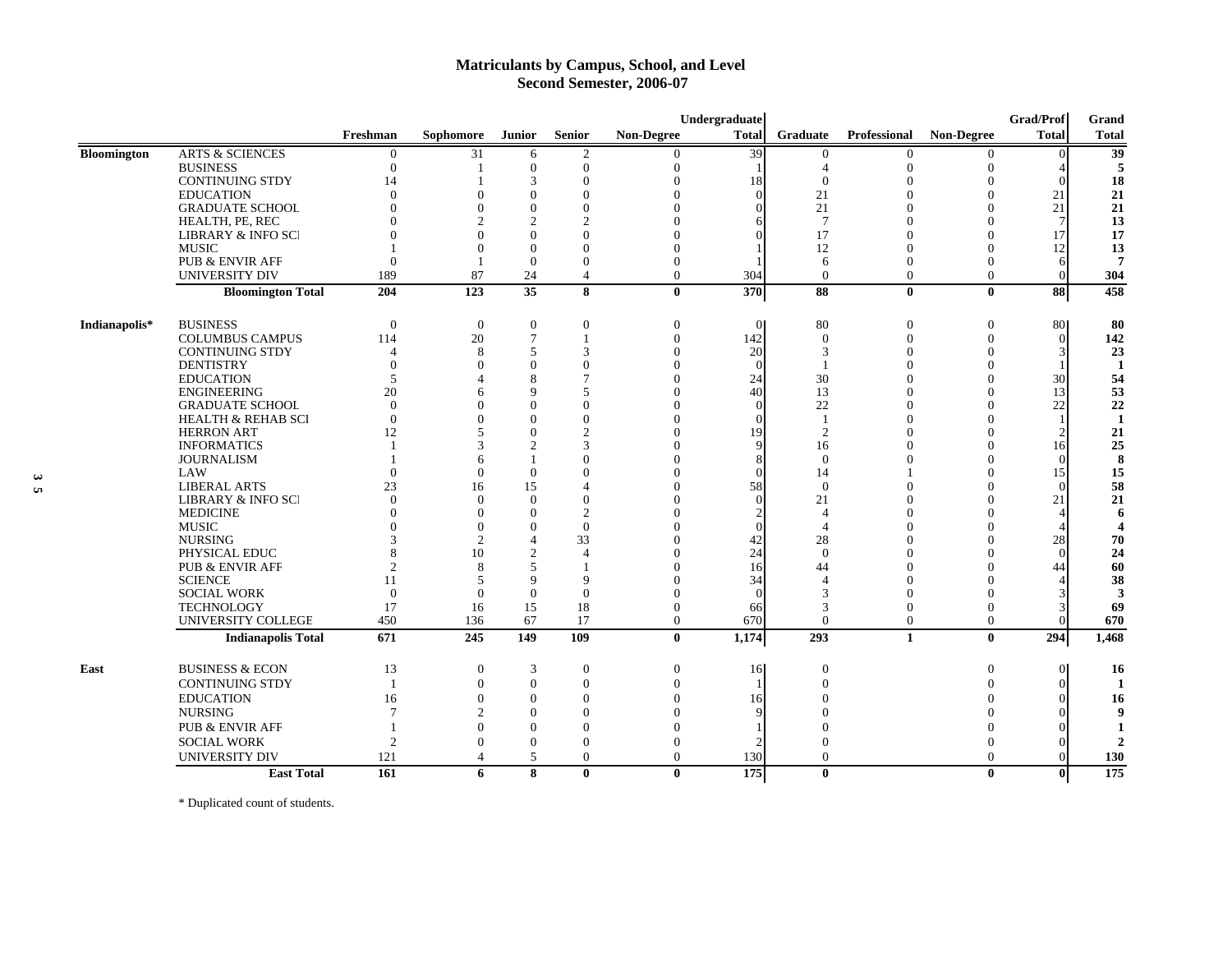### **Matriculants by Campus, School, and Level Second Semester, 2006-07**

|                   |                              |                |           |                |               |                   | Undergraduate |               |              |                   | <b>Grad/Prof</b> | Grand        |
|-------------------|------------------------------|----------------|-----------|----------------|---------------|-------------------|---------------|---------------|--------------|-------------------|------------------|--------------|
|                   |                              | Freshman       | Sophomore | <b>Junior</b>  | <b>Senior</b> | <b>Non-Degree</b> | <b>Total</b>  | Graduate      | Professional | <b>Non-Degree</b> | <b>Total</b>     | <b>Total</b> |
| <b>Fort Wayne</b> | <b>ARTS &amp; SCIENCES</b>   | 30             |           |                |               | 0                 | 36            |               |              |                   |                  | 37           |
|                   | <b>BUS &amp; MGMT SCI</b>    | 21             |           | $\bigcap$      | $\Omega$      |                   | 22            | 24            |              |                   | 24               | 46           |
|                   | <b>CONTINUING STDY</b>       | 31             |           |                |               |                   | 42            | $\Omega$      |              |                   | $\Omega$         | 42           |
|                   | <b>EDUCATION</b>             | 41             |           |                |               | $\Omega$          | 56            | 15            |              |                   | 15               | 71           |
|                   | <b>HLTH &amp; HUMAN SVCS</b> | 38             |           |                |               | $\Omega$          | 43            |               |              |                   |                  | 43           |
|                   | <b>PUB &amp; ENVIR AFF</b>   | 21             |           |                | $\Omega$      | $\Omega$          | 22            |               |              |                   |                  | 26           |
|                   | <b>UNIT AFFIL PROG</b>       | 103            |           |                |               | $\Omega$          | 120           |               |              |                   |                  | 120          |
|                   | <b>VIS/PERF ARTS</b>         | 29             |           | $\mathcal{D}$  | $\mathcal{D}$ | $\Omega$          | 34            | $\Omega$      |              |                   |                  | 34           |
|                   | <b>Fort Wayne Total</b>      | 314            | 25        | 18             | 18            | 0                 | 375           | 44            |              | $\bf{0}$          | 44               | 419          |
| Kokomo            | <b>ALLIED HEALTH</b>         | 18             | $\theta$  |                | $\theta$      | $\theta$          | <sup>19</sup> |               |              |                   |                  | 19           |
|                   | <b>ARTS &amp; SCIENCES</b>   | 21             |           |                |               | $\theta$          | 29            |               |              |                   |                  | 29           |
|                   | <b>BUSINESS</b>              | 16             |           |                |               | 0                 | 21            |               |              |                   |                  | 24           |
|                   | <b>CONTINUING STDY</b>       | 8              |           |                |               |                   | 10            |               |              |                   |                  | 10           |
|                   | <b>EDUCATION</b>             | 11             |           |                |               |                   | 17            |               |              |                   |                  | 17           |
|                   | <b>GRADUATE SCHOOL</b>       | $\Omega$       |           |                |               |                   |               |               |              |                   |                  |              |
|                   | <b>NURSING</b>               | 16             |           |                |               |                   | 24            |               |              |                   |                  | 24           |
|                   | NURSING ASSOC                |                |           |                |               |                   |               |               |              |                   |                  |              |
|                   | <b>PUB &amp; ENVIR AFF</b>   |                |           |                |               |                   |               |               |              |                   |                  |              |
|                   | UNIVERSITY DIV               | 11             | $\Omega$  |                |               | $\Omega$          | 13            | $\theta$      |              |                   |                  | 13           |
|                   | <b>Kokomo Total</b>          | 109            | 17        | 9              | 8             | 0                 | 143           | 5             |              | $\bf{0}$          | 5 <sup>1</sup>   | 148          |
| <b>Northwest</b>  | <b>ALLIED HEALTH</b>         | 50             | 21        |                | $\theta$      | $\theta$          | 72            | $\theta$      |              | $\Omega$          | 0                | 72           |
|                   | <b>ARTS &amp; SCIENCES</b>   | 55             | 14        |                | $\mathcal{L}$ | $\theta$          | 76            | $\theta$      |              |                   |                  | 76           |
|                   | <b>BUS &amp; ECONOMICS</b>   | 25             | 8         |                |               | $\theta$          | 34            | 10            |              |                   | 10               | 44           |
|                   | <b>CONTINUING STDY</b>       | $\overline{4}$ |           |                |               | $\theta$          |               |               |              |                   |                  |              |
|                   | <b>DENTAL AUX EDUC</b>       | 10             |           |                |               | $\Omega$          | 15            |               |              |                   |                  | 15           |
|                   | <b>EDUCATION</b>             | 22             |           |                |               | $\theta$          | 28            |               |              |                   |                  | 31           |
|                   | <b>GUIDED STUDY</b>          | 32             |           |                |               | 0                 | 32            |               |              |                   |                  | 32           |
|                   | <b>LABOR STUDIES</b>         |                |           |                |               | 0                 |               |               |              |                   |                  |              |
|                   | <b>NURSING</b>               | 23             |           |                |               | $\Omega$          | 38            |               |              |                   |                  | 38           |
|                   | PUB & ENVIR AFF              | 20             | 8         | $\overline{c}$ | $\Omega$      | $\Omega$          | 30            | $\mathcal{R}$ |              |                   |                  | 33           |
|                   | <b>Northwest Total</b>       | 242            | 63        | 21             | 8             | 0                 | 334           | 16            |              | $\mathbf{0}$      | <b>16</b>        | 350          |
|                   |                              |                |           |                |               |                   |               |               |              |                   |                  |              |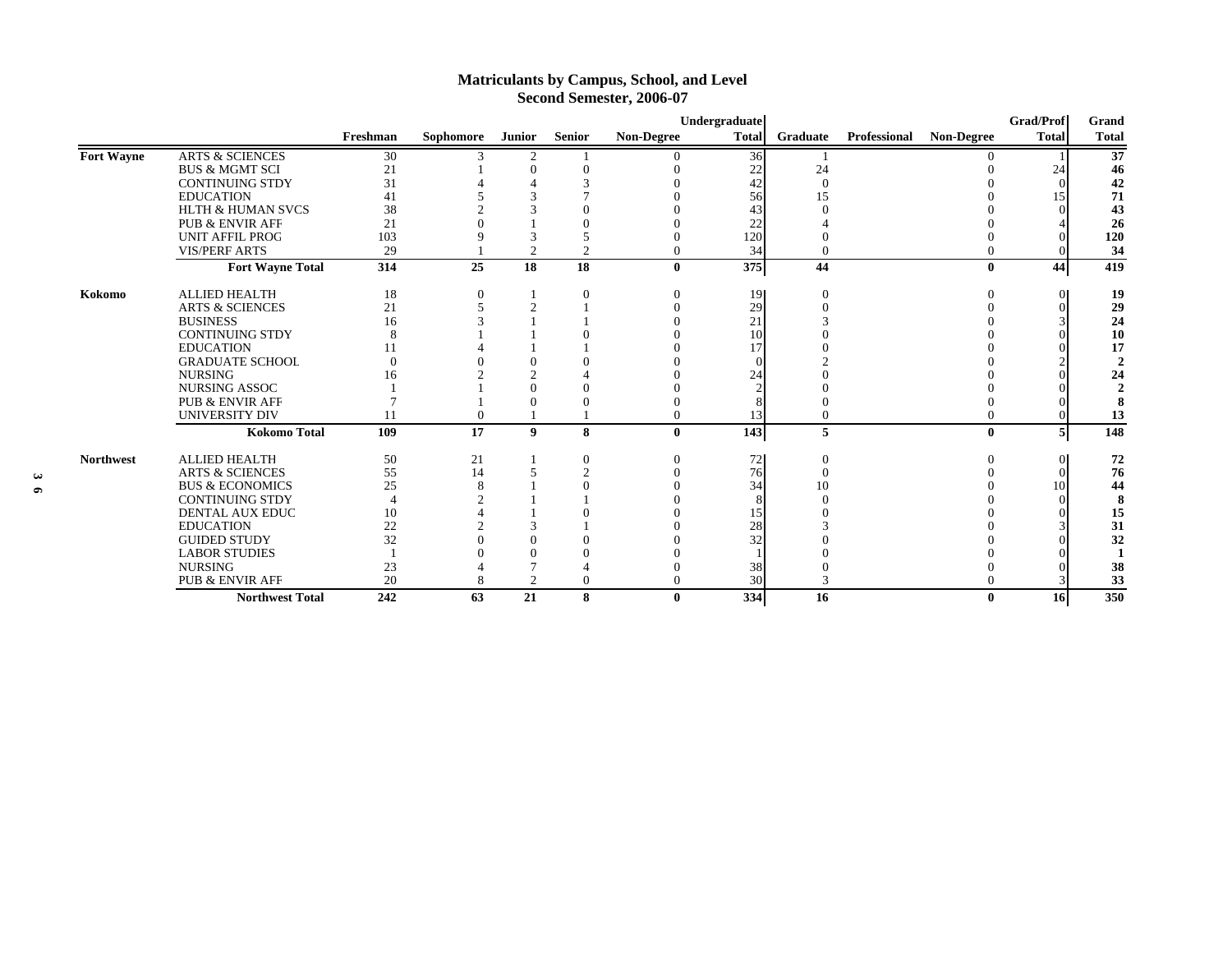### **Matriculants by Campus, School, and Level Second Semester, 2006-07**

|                   |                            |          |           |               |               |                   | Undergraduate |          |              |                   | <b>Grad/Prof</b> | Grand        |
|-------------------|----------------------------|----------|-----------|---------------|---------------|-------------------|---------------|----------|--------------|-------------------|------------------|--------------|
|                   |                            | Freshman | Sophomore | <b>Junior</b> | <b>Senior</b> | <b>Non-Degree</b> | <b>Total</b>  | Graduate | Professional | <b>Non-Degree</b> | <b>Total</b>     | <b>Total</b> |
| <b>South Bend</b> | <b>ALLIED HEALTH</b>       | 15       |           | $\Omega$      | $\Omega$      | $\Omega$          | 20            | $\Omega$ |              |                   |                  | 20           |
|                   | <b>BUS &amp; ECONOMICS</b> | 70       |           |               |               |                   | 90            | 28       |              |                   | 28               | 118          |
|                   | <b>CONTINUING STDY</b>     |          |           |               |               |                   |               |          |              |                   |                  |              |
|                   | DENTAL AUX EDUC            | 12       |           |               |               |                   | 13            |          |              |                   |                  | 13           |
|                   | DIV OF THE ARTS            | 25       |           |               |               |                   | 37            |          |              |                   |                  | 37           |
|                   | <b>EDUCATION</b>           | 37       |           |               |               |                   | 50            | 22       |              |                   | 22               | 72           |
|                   | <b>GRADUATE SCHOOL</b>     |          |           |               |               |                   |               |          |              |                   |                  |              |
|                   | LIB ARTS & SCI             | 124      |           |               |               |                   | 153           |          |              |                   |                  | 153          |
|                   | <b>NURSING</b>             | 27       |           |               |               |                   | 40            |          |              |                   |                  | 40           |
|                   | <b>PUB &amp; ENVIR AFF</b> |          |           |               |               |                   |               |          |              |                   |                  | 10           |
|                   | <b>SOCIAL WORK</b>         |          |           | $\theta$      |               |                   |               |          |              |                   |                  |              |
|                   | <b>South Bend Total</b>    | 317      | 52        | 29            | 22            | $\mathbf{0}$      | 420           | 58       |              |                   | 58               | 478          |
| <b>Southeast</b>  | <b>ARTS &amp; LETTERS</b>  |          |           |               |               |                   | 15            | $\Omega$ |              |                   | $\theta$         | 15           |
|                   | <b>BUSINESS</b>            |          |           |               |               |                   | 14            | 23       |              |                   | 23               | 37           |
|                   | <b>CONTINUING STDY</b>     |          |           |               |               |                   |               |          |              |                   |                  | 12           |
|                   | <b>EDUCATION</b>           |          |           |               |               |                   |               | ın       |              |                   | 16               | 20           |
|                   | <b>GRADUATE SCHOOL</b>     |          |           |               |               |                   |               |          |              |                   |                  |              |
|                   | <b>NATURAL SCIENCE</b>     |          |           |               |               |                   | 18            |          |              |                   |                  | 18           |
|                   | <b>NURSING</b>             |          |           |               |               |                   |               |          |              |                   |                  |              |
|                   | <b>SOCIAL SCIENCE</b>      |          |           |               |               |                   | 20            |          |              |                   |                  | 20           |
|                   | UNIVERSITY DIV             | 178      | 34        | 17            | h             |                   | 235           |          |              |                   |                  | 235          |
|                   | <b>Southeast Total</b>     | 203      | 68        | 37            | 17            |                   | 325           | 40       |              |                   | 40               | 365          |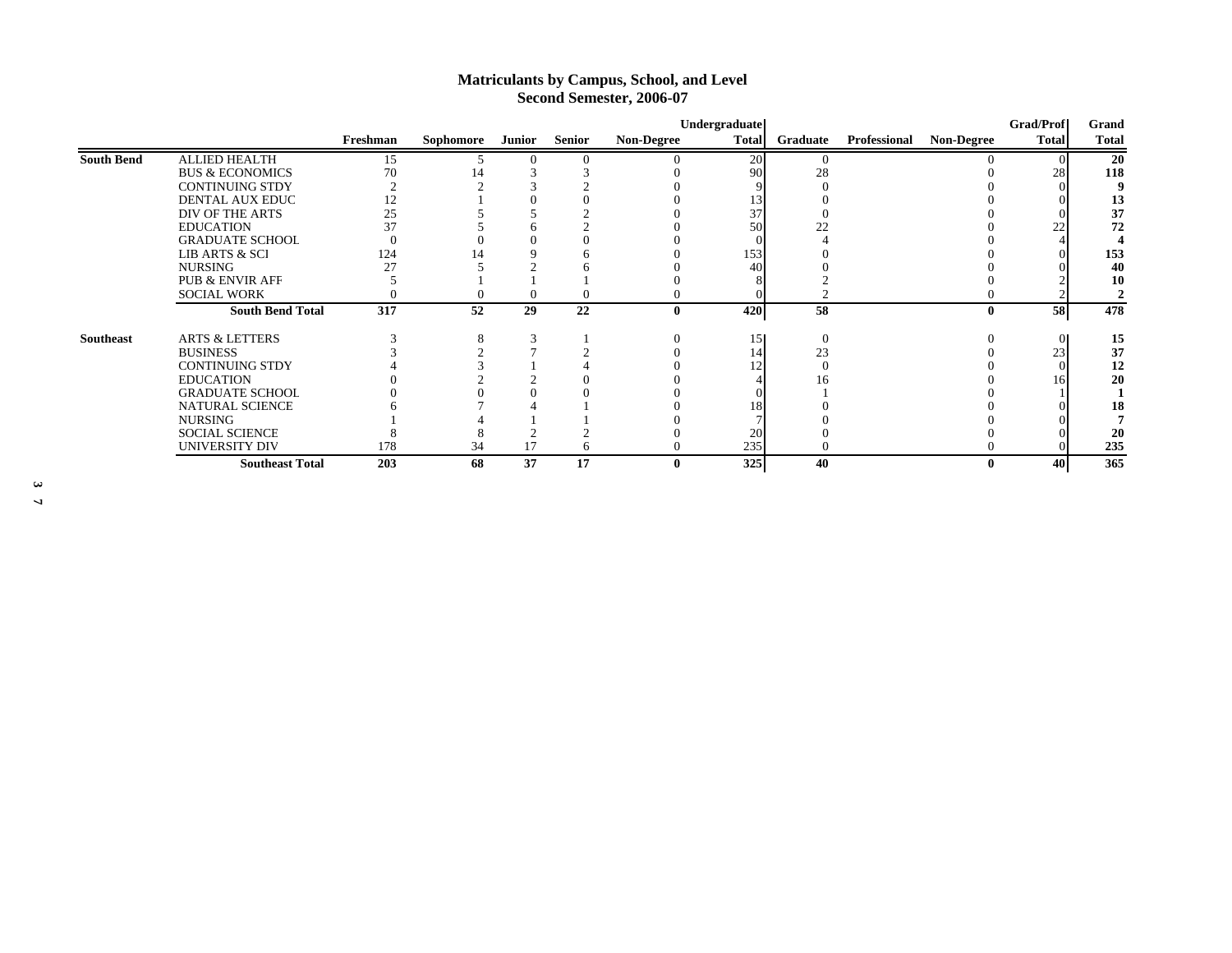# **Resident Students by School and Level - All Campuses\* Second Semester, 2006-07**

|                         |                               |                |                |               |          |                   | Undergraduate |                |              |                   | <b>Grad/Prof</b> | Grand        |
|-------------------------|-------------------------------|----------------|----------------|---------------|----------|-------------------|---------------|----------------|--------------|-------------------|------------------|--------------|
|                         |                               | Freshman       | Sophomore      | <b>Junior</b> | Senior   | <b>Non-Degree</b> | <b>Total</b>  | Graduate       | Professional | <b>Non-Degree</b> | <b>Total</b>     | <b>Total</b> |
|                         | <b>ALLIED HEALTH</b>          | 381            | 497            | 44            | 50       |                   | 973           | $\overline{0}$ |              | $\boldsymbol{0}$  | $\Omega$         | 973          |
|                         | <b>ARTS &amp; LETTERS</b>     | 13             | 60             | 72            | 125      | $\overline{0}$    | 270           | $\theta$       | $\Omega$     | $\overline{0}$    | $\Omega$         | 270          |
|                         | <b>ARTS &amp; SCIENCES</b>    | 649            | 1,700          | 2,076         | 3,185    | 24                | 7,634         | 77             | $\theta$     | 28                | 105              | 7,739        |
|                         | <b>BEH/SOCIAL SCI</b>         | 3              | 15             | 13            | 29       | $\mathbf{0}$      | 60            | $\overline{0}$ | $\Omega$     | $\overline{0}$    | $\Omega$         | -60          |
|                         | <b>BUS &amp; ECONOMICS</b>    | 440            | 345            | 251           | 315      | 8                 | 1,359         | 210            | $\Omega$     | 57                | 267              | 1,626        |
|                         | <b>BUS &amp; MGMT SCI</b>     | 150            | 144            | 144           | 227      | $\Omega$          | 665           | 136            | $\Omega$     | -1                | 137              | 802          |
|                         | <b>BUSINESS</b>               | 247            | 613            | 914           | 1.670    | $\overline{2}$    | 3,446         | 764            | $\Omega$     | 7                 | 771              | 4,217        |
|                         | <b>BUSINESS &amp; ECON</b>    | 20             | 78             | 64            | 78       | $\theta$          | 240           | $\Omega$       | $\Omega$     | $\theta$          | $\Omega$         | 240          |
|                         | <b>COLUMBUS CAMPUS</b>        | 425            | 350            | 191           | 270      | 39                | 1,275         | 69             | $\theta$     | 14                | 83               | 1,358        |
|                         | <b>CONTINUING STDY</b>        | 302            | 694            | 693           | 1,691    | 179               | 3,559         | 76             | $\Omega$     | $\theta$          | 76               | 3,635        |
|                         | DENTAL AUX EDUC               | 177            | 315            | 20            | 10       | $\overline{1}$    | 523           | $\theta$       | $\Omega$     | $\Omega$          |                  | 523          |
|                         | <b>DENTISTRY</b>              | $\theta$       | $\theta$       | $\theta$      | $\theta$ | $\theta$          | $\Omega$      | 41             | 285          | $\Omega$          | 326              | 326          |
|                         | DIV OF THE ARTS               | 107            | 96             | 81            | 106      | $\theta$          | 390           | 5              | $\bigcap$    | $\Omega$          |                  | 395          |
|                         | <b>EDUCATION</b>              | 632            | 767            | 945           | 1,997    | 110               | 4,451         | 1,587          | $\Omega$     | 1,634             | 3,221            | 7,672        |
|                         | <b>ENGINEERING</b>            | 63             | 93             | 113           | 195      | $\Omega$          | 464           | 53             | $\bigcap$    | $\theta$          | 53               | 517          |
|                         | <b>GRAD NON-DEGREE</b>        | $\theta$       | $\Omega$       | $\theta$      | $\theta$ | $\mathbf{0}$      | $\Omega$      | $\theta$       | $\Omega$     | 328               | 328              | 328          |
|                         | <b>GRADUATE SCHOOL</b>        | $\Omega$       | $\bigcap$      | $\bigcap$     | $\Omega$ | $\Omega$          | $\Omega$      | 1,418          | $\Omega$     | 79                | 1,497            | 1,497        |
|                         | <b>GUIDED STUDY</b>           | 144            | 3              | $\Omega$      | $\theta$ | $\Omega$          | 147           | $\theta$       | $\theta$     | $\overline{0}$    | $\Omega$         | 147          |
|                         | <b>HEALTH &amp; REHAB SCI</b> | $\Omega$       | $\Omega$       |               | $\Omega$ | $\Omega$          |               | 66             | 96           | 2                 | 164              | 165          |
|                         | HEALTH, PE, REC               | $\overline{4}$ | 265            | 369           | 659      | $\overline{c}$    | 1.299         | 126            | $\Omega$     | 8                 | 134              | 1,433        |
|                         | <b>HERRON ART</b>             | 149            | 165            | 163           | 301      |                   | 779           | 15             | $\Omega$     | $\Omega$          | 15               | 794          |
|                         | <b>HLTH &amp; HUMAN SVCS</b>  | 237            | 211            | 28            | 9        | 0                 | 485           | $\mathbf{0}$   | $\Omega$     | $\Omega$          | $\Omega$         | 485          |
|                         | <b>HUM/FINE ARTS</b>          | 3              | 23             | 23            | 43       | $\Omega$          | 92            | $\theta$       | $\Omega$     | $\Omega$          |                  | 92           |
| $\overline{\mathbf{c}}$ | <b>INFORMATICS</b>            | 34             | 120            | 197           | 345      | 0                 | 696           | 120            | $\Omega$     | 0                 | 120              | 816          |
| $\infty$                | <b>JOURNALISM</b>             | 39             | 159            | 141           | 218      | $\Omega$          | 557           | $\mathbf{0}$   | $\Omega$     | $\Omega$          | $\Omega$         | 557          |
|                         | <b>LABOR STUDIES</b>          | 12             | 16             | 15            | 24       | 0                 | 67            | $\theta$       | $\Omega$     | $\Omega$          |                  | 67           |
|                         | LAW                           | $\Omega$       | $\overline{0}$ | $\theta$      | $\Omega$ | $\Omega$          | $\Omega$      | 13             | 976          | $\Omega$          | 989              | 989          |
|                         | <b>LIB ARTS &amp; SCI</b>     | 530            | 354            | 248           | 356      | 8                 | 1,496         | $\theta$       | $\Omega$     | $\Omega$          | $\Omega$         | 1,496        |
|                         | <b>LIBERAL ARTS</b>           | 158            | 268            | 390           | 666      | $\theta$          | 1,482         | $\overline{0}$ | $\Omega$     | $\overline{0}$    |                  | 1,482        |
|                         | LIBRARY & INFO SCI            | $\Omega$       | $\overline{0}$ | $\theta$      | $\theta$ | $\theta$          | $\Omega$      | 392            | ∩            | 39                | 431              | 431          |
|                         | <b>MEDICINE</b>               | $\mathbf{Q}$   | 23             | 43            | 159      | 6                 | 240           | 115            | 1,004        | $\mathbf{0}$      | 1,119            | 1,359        |
|                         | <b>MUSIC</b>                  | 14             | 34             | 40            | 82       | 5                 | 175           | 123            | $\Omega$     | 1                 | 124              | 299          |
|                         | NAT SCI & MATH                | 3              | 14             | 14            | 23       | $\Omega$          | 54            | $\theta$       | $\Omega$     | $\Omega$          | $\Omega$         | 54           |
|                         | <b>NATURAL SCIENCE</b>        | 29             | 81             | 76            | 109      |                   | 296           | $\theta$       | $\theta$     | $\theta$          |                  | 296          |
|                         | NON-DEGREE                    | $\Omega$       | $\theta$       | $\theta$      | $\theta$ | 536               | 536           | $\theta$       | $\theta$     | 110               | 110              | 646          |
|                         | <b>NURSING</b>                | 314            | 347            | 473           | 1,455    | $\overline{4}$    | 2,593         | 431            | $\theta$     | 13                | 444              | 3,037        |
|                         | NURSING ASSOC                 | 3              | 266            | $\Omega$      | $\Omega$ | $\Omega$          | 269           | $\theta$       | $\Omega$     | $\Omega$          | $\Omega$         | 269          |
|                         | <b>OPTOMETRY</b>              | $\theta$       | 8              | $\theta$      | $\theta$ | $\Omega$          | 8             | $\theta$       | 148          | $\boldsymbol{0}$  | 148              | 156          |
|                         | PHYSICAL EDUC                 | 102            | 190            | 207           | 284      | $\Omega$          | 783           | 17             | $\Omega$     | 5                 | 22               | 805          |
|                         | <b>PUB &amp; ENVIR AFF</b>    | 269            | 514            | 638           | 1,000    |                   | 2,422         | 613            | $\Omega$     | 23                | 636              | 3,058        |
|                         | <b>SCIENCE</b>                | 144            | 233            | 284           | 664      | 151               | 1,476         | 245            | $\theta$     | $\theta$          | 245              | 1,721        |
|                         | <b>SOCIAL SCIENCE</b>         | 30             | 92             | 118           | 169      | $\theta$          | 409           | $\theta$       | $\bigcap$    | $\theta$          | $\Omega$         | 409          |
|                         | <b>SOCIAL WORK</b>            | 15             | 46             | 61            | 146      | $\Omega$          | 268           | 732            | $\Omega$     | 12                | 744              | 1.012        |
|                         | <b>TECHNOLOGY</b>             | 116            | 318            | 338           | 634      | $\Omega$          | 1,406         | 20             | $\Omega$     | $\Omega$          | 20               | 1,426        |
|                         | <b>TRANSIENT</b>              | $\overline{0}$ | $\overline{0}$ | $\theta$      | $\theta$ | 694               | 694           | $\overline{0}$ | $\Omega$     | $\overline{0}$    |                  | 694          |
|                         | UNIT AFFIL PROC               | 567            | 280            | 95            | 45       | 131               | 1,118         | $\mathbf{0}$   | $\Omega$     | $\Omega$          |                  | 1,118        |
|                         | UNIVERSITY COLLEGE            | 2,465          | 1,843          | 692           | 198      | 104               | 5,302         | $\Omega$       | 0            | $\Omega$          |                  | 5,302        |
|                         | UNIVERSITY DIV                | 4.909          | 2,807          | 782           | 176      | 653               | 9,327         | $\Omega$       | O            | $\Omega$          |                  | 9,327        |
|                         | <b>VIS/PERF ARTS</b>          | 149            | 122            | 101           | 160      |                   | 533           | $\Omega$       | 0            | $\Omega$          |                  | 533          |
|                         | <b>Total</b>                  | 14.057         | 14.569         | 11.158        | 17,873   | 2.662             | 60.319        | 7.464          | 2.509        | 2.361             | 12.334           | 72,653       |

\* Duplicated count of students at Bloomington, IUPUI and Northwest.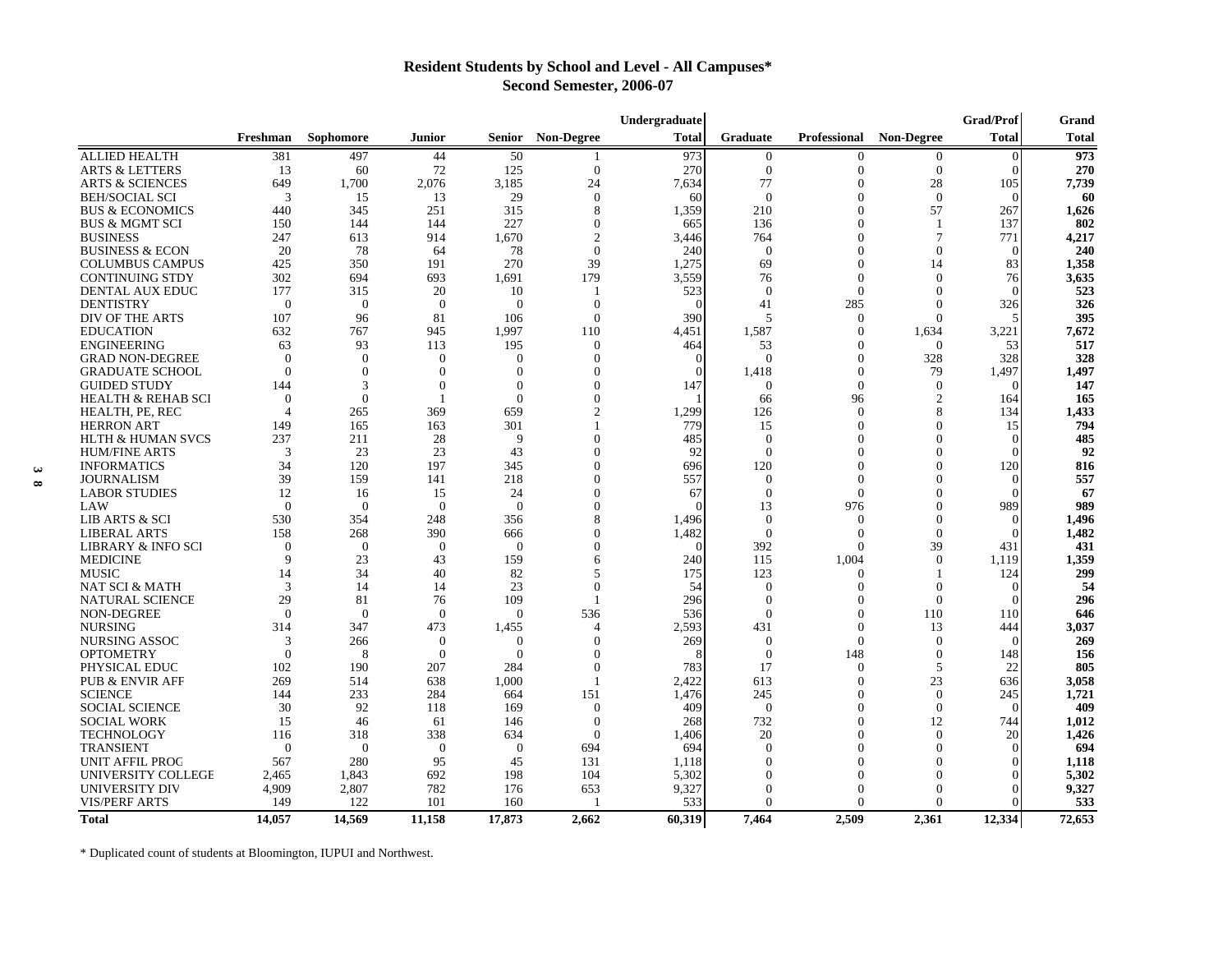### **Resident Students by Campus, School, and Level Second Semester, 2006-07**

|               |                               |                |                  |                |                |                   | Undergraduate |                  |                     |                   | <b>Grad/Prof</b> | Grand        |
|---------------|-------------------------------|----------------|------------------|----------------|----------------|-------------------|---------------|------------------|---------------------|-------------------|------------------|--------------|
|               |                               | Freshman       | Sophomore        | Junior         | <b>Senior</b>  | <b>Non-Degree</b> | Total         | Graduate         | <b>Professional</b> | <b>Non-Degree</b> | <b>Total</b>     | <b>Total</b> |
| Bloomington*  | <b>ARTS &amp; SCIENCES</b>    | 61             | 1,241            | 1,740          | 2,676          | 18                | 5,736         | 11               | $\overline{0}$      | $\overline{0}$    | -11              | 5,747        |
|               | <b>BUSINESS</b>               | 113            | 416              | 488            | 830            | $\theta$          | 1,847         | 197              | $\Omega$            |                   | 198              | 2,045        |
|               | <b>CONTINUING STDY</b>        | 54             | 109              | 122            | 280            | 161               | 726           | $\theta$         | $\Omega$            | $\theta$          |                  | 726          |
|               | <b>EDUCATION</b>              | $\theta$       | $\overline{2}$   | 140            | 492            | - 1               | 635           | 341              | $\Omega$            | 608               | 949              | 1,584        |
|               | <b>GRADUATE SCHOOL</b>        | $\theta$       | $\theta$         | $\theta$       | $\theta$       | $\theta$          |               | 809              | $\Omega$            | 73                | 882              | 882          |
|               | HEALTH, PE, REC               | $\overline{4}$ | 265              | 369            | 659            | 2                 | 1,299         | 126              | $\Omega$            | 8                 | 134              | 1,433        |
|               | <b>INFORMATICS</b>            | 6              | 35               | 77             | 132            | $\overline{0}$    | 250           | 27               | $\Omega$            | 0                 | 27               | 277          |
|               | JOURNALISM                    | 15             | 117              | 107            | 167            | $\theta$          | 406           | $\boldsymbol{0}$ | $\Omega$            |                   | $\theta$         | 406          |
|               | <b>LABOR STUDIES</b>          | $\Omega$       |                  |                | 3              | $\Omega$          |               | $\mathbf{0}$     | $\Omega$            | $\Omega$          |                  |              |
|               | LAW                           | $\Omega$       | $\mathbf{0}$     | $\Omega$       | $\overline{0}$ | $\Omega$          |               |                  | 259                 | $\Omega$          | 260              | 260          |
|               | LIBRARY & INFO SCI            | $\theta$       | $\mathbf{0}$     | $\Omega$       | $\overline{0}$ | $\Omega$          |               | 113              | $\Omega$            | 15                | 128              | 128          |
|               | <b>MUSIC</b>                  | 14             | 34               | 40             | 82             | 5                 | 175           | 108              | $\Omega$            |                   | 109              | 284          |
|               | <b>NURSING</b>                | $\Omega$       | 23               | 25             | 87             | $\Omega$          | 135           | $\mathbf{0}$     | $\Omega$            | $\Omega$          |                  | 135          |
|               | <b>OPTOMETRY</b>              | $\Omega$       | 8                | $\overline{0}$ | $\Omega$       | $\Omega$          |               | $\mathbf{0}$     | 148                 | $\Omega$          | 148              | 156          |
|               | <b>PUB &amp; ENVIR AFF</b>    | $\mathfrak{D}$ | 126              | 240            | 349            | $\Omega$          | 717           | 138              | $\Omega$            |                   | 138              | 855          |
|               | <b>SOCIAL WORK</b>            | $\theta$       |                  | 17             | 27             | $\overline{0}$    | 45            | $\overline{0}$   |                     | $\Omega$          |                  | 45           |
|               | UNIVERSITY DIV                | 3,530          | 2,197            | 575            | 92             | 107               | 6,501         | $\Omega$         | $\Omega$            | $\Omega$          |                  | 6,501        |
|               | <b>Bloomington Total</b>      | 3,799          | 4,575            | 3,941          | 5,876          | 294               | 18,485        | 1,871            | 407                 | 706               | 2,984            | 21,469       |
|               |                               |                |                  |                |                |                   |               |                  |                     |                   |                  |              |
| Indianapolis* | <b>BUSINESS</b>               | 42             | 69               | 235            | 580            | 2                 | 928           | 445              | $\boldsymbol{0}$    | 5                 | 450              | 1,378        |
|               | <b>COLUMBUS CAMPUS</b>        | 425            | 350              | 191            | 270            | 39                | 1,275         | 69               | $\theta$            | 14                | 83               | 1,358        |
|               | <b>CONTINUING STDY</b>        | 31             | 161              | 221            | 595            | $\overline{0}$    | 1,008         | 76               | $\theta$            | $\theta$          | 76               | 1,084        |
|               | DENTAL AUX EDUC               | 26             | 94               | $\mathbf 0$    | -7             | $\overline{0}$    | 127           | $\overline{0}$   | $\Omega$            | $\mathbf{0}$      | $\Omega$         | 127          |
|               | <b>DENTISTRY</b>              | $\overline{0}$ | $\theta$         | $\theta$       | $\overline{0}$ | $\overline{0}$    |               | 41               | 285                 | $\theta$          | 326              | 326          |
|               | <b>EDUCATION</b>              | 71             | 197              | 260            | 422            | 93                | 1,043         | 446              | $\Omega$            | 293               | 739              | 1,782        |
|               | <b>ENGINEERING</b>            | 63             | 93               | 113            | 195            | $\overline{0}$    | 464           | 53               |                     | $\theta$          | 53               | 517          |
|               | <b>GRAD NON-DEGREE</b>        | $\theta$       | $\bf{0}$         | $\Omega$       | $\theta$       | $\overline{0}$    |               | $\mathbf{0}$     | $\Omega$            | 328               | 328              | 328          |
|               | <b>GRADUATE SCHOOL</b>        | $\Omega$       | $\mathbf{0}$     | $\Omega$       | $\Omega$       | $\Omega$          |               | 497              | $\Omega$            | $\theta$          | 497              | 497          |
|               | <b>HEALTH &amp; REHAB SCI</b> | $\overline{0}$ | $\mathbf{0}$     |                | $\overline{0}$ | $\Omega$          |               | 66               | 96                  | $\overline{c}$    | 164              | 165          |
|               | <b>HERRON ART</b>             | 149            | 165              | 163            | 301            |                   | 779           | 15               | $\Omega$            | $\Omega$          | 15               | 794          |
|               | <b>INFORMATICS</b>            | 28             | 85               | 120            | 213            | $\theta$          | 446           | 93               | $\Omega$            |                   | 93               | 539          |
|               | <b>JOURNALISM</b>             | 24             | 42               | 34             | 51             | $\overline{0}$    | 151           | $\overline{0}$   | $\Omega$            |                   | $\theta$         | 151          |
|               | <b>LABOR STUDIES</b>          | $\Omega$       | 7                | $\overline{4}$ | 9              | $\Omega$          | 20            | $\mathbf{0}$     | $\Omega$            |                   |                  | 20           |
|               | LAW                           | $\overline{0}$ | $\mathbf{0}$     | $\theta$       | $\overline{0}$ | $\theta$          |               | 12               | 717                 | $\Omega$          | 729              | 729          |
|               | LIBERAL ARTS                  | 158            | 268              | 390            | 666            | $\overline{0}$    | 1,482         | $\mathbf{0}$     | $\Omega$            | $\Omega$          |                  | 1,482        |
|               | LIBRARY & INFO SCI            | $\theta$       | $\theta$         | $\theta$       | $\Omega$       | $\Omega$          |               | 279              | $\Omega$            | 24                | 303              | 303          |
|               | <b>MEDICINE</b>               | 9              | 23               | 43             | 159            | 6                 | 240           | 115              | 1,004               | $\theta$          | 1,119            | 1,359        |
|               | <b>MUSIC</b>                  | $\theta$       | $\theta$         | $\theta$       | $\theta$       | $\theta$          |               | 15               | $\theta$            | $\boldsymbol{0}$  | 15               | 15           |
|               | <b>NURSING</b>                | $\overline{7}$ | 53               | 182            | 686            | $\theta$          | 928           | 431              | $\Omega$            | 12                | 443              | 1,371        |
|               | PHYSICAL EDUC                 | 102            | 190              | 207            | 284            | $\theta$          | 783           | 17               |                     | 5                 | 22               | 805          |
|               | <b>PUB &amp; ENVIR AFF</b>    | 10             | 116              | 172            | 272            | $\theta$          | 570           | 257              |                     |                   | 258              | 828          |
|               | <b>SCIENCE</b>                | 144            | 233              | 284            | 664            | 151               | 1,476         | 245              |                     | $\theta$          | 245              | 1,721        |
|               | <b>SOCIAL WORK</b>            | 3              | 8                | 29             | 80             | $\theta$          | 120           | 517              | $\Omega$            | 2                 | 519              | 639          |
|               | TECHNOLOGY                    | 116            | 318              | 338            | 634            | $\theta$          | 1,406         | 20               | $\Omega$            | $\Omega$          | 20               | 1,426        |
|               | <b>TRANSIENT</b>              | $\theta$       | $\boldsymbol{0}$ | $\theta$       | $\theta$       | 581               | 581           | $\theta$         | $\Omega$            | $\Omega$          |                  | 581          |
|               | UNIVERSITY COLLEGE            | 2,465          | 1,843            | 692            | 198            | 104               | 5,302         | $\theta$         | $\mathbf{0}$        | $\Omega$          |                  | 5,302        |
|               | <b>Indianapolis Total</b>     | 3,873          | 4,315            | 3,679          | 6,286          | 977               | 19,130        | 3,709            | 2.102               | 686               | 6,497            | 25,627       |

\* Duplicated count of students.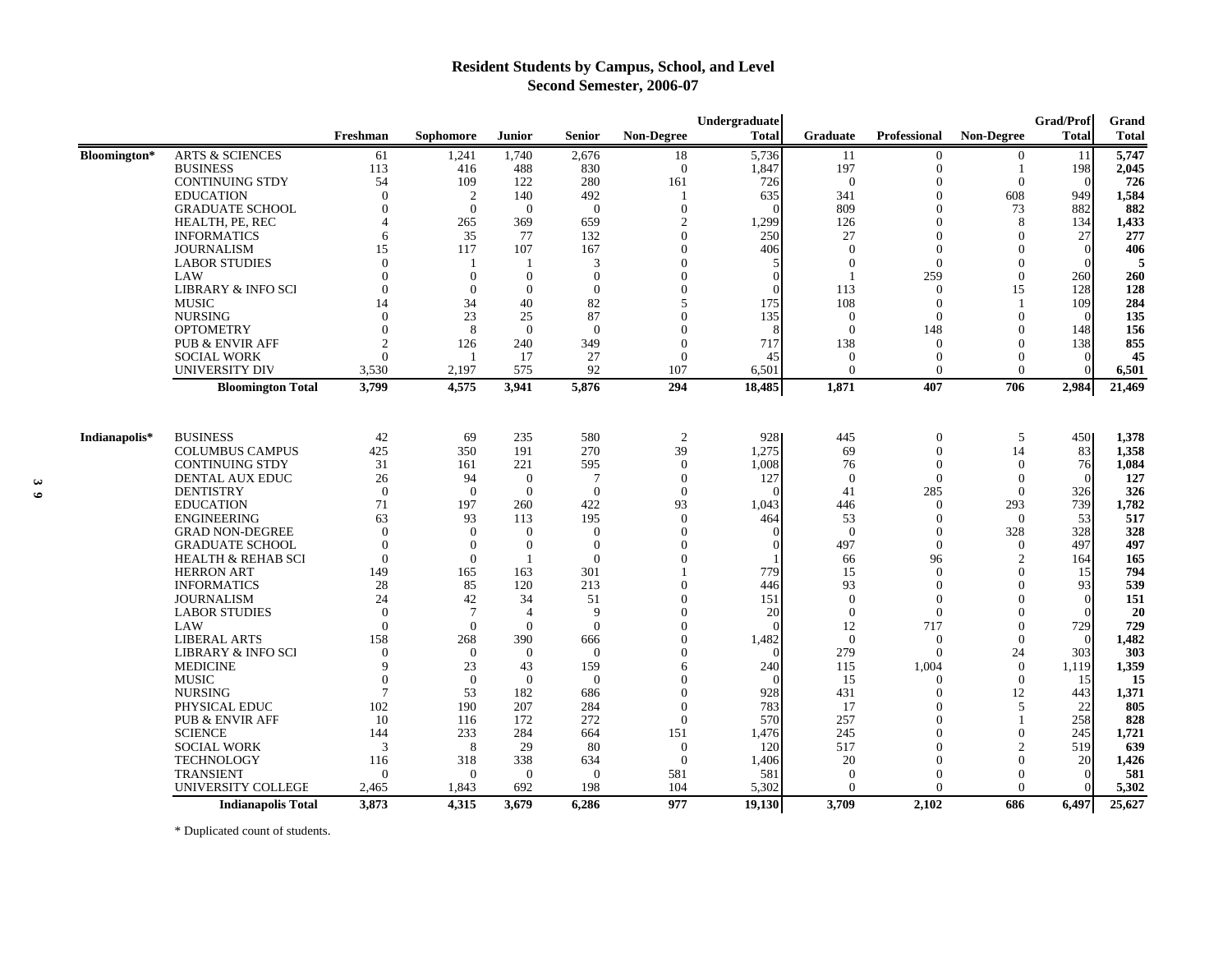# **Resident Students by Campus, School, and Level Second Semester, 2006-07**

|                   |                            |                |           |                |                          |                   | Undergraduate |                  |              |                   | <b>Grad/Prof</b> | Grand        |
|-------------------|----------------------------|----------------|-----------|----------------|--------------------------|-------------------|---------------|------------------|--------------|-------------------|------------------|--------------|
|                   |                            | Freshman       | Sophomore | <b>Junior</b>  | <b>Senior</b>            | <b>Non-Degree</b> | <b>Total</b>  | <b>Graduate</b>  | Professional | <b>Non-Degree</b> | <b>Total</b>     | <b>Total</b> |
| East              | <b>BEH/SOCIAL SCI</b>      | 3              | 15        | 13             | 29                       | 0                 | 60            | $\theta$         |              | $\overline{0}$    |                  | 60           |
|                   | <b>BUSINESS &amp; ECON</b> | 20             | 78        | 64             | 78                       | $\Omega$          | 240           | $\Omega$         |              | $\Omega$          |                  | 240          |
|                   | <b>CONTINUING STDY</b>     | 10             | 38        | 12             | 42                       | $\Omega$          | 102           | $\Omega$         |              | $\Omega$          |                  | 102          |
|                   | <b>EDUCATION</b>           | 56             | 48        | 35             | 70                       | $\Omega$          | 209           | $\Omega$         |              | 32                | 32               | 241          |
|                   | <b>HUM/FINE ARTS</b>       | 3              | 23        | 23             | 43                       | $\Omega$          | 92            | $\Omega$         |              | $\Omega$          |                  | 92           |
|                   | <b>NAT SCI &amp; MATH</b>  | 3              | 14        | 14             | 23                       | $\Omega$          | 54            |                  |              | $\Omega$          |                  | 54           |
|                   | <b>NON-DEGREE</b>          |                | $\theta$  | $\theta$       | $\theta$                 | 27                | 27            | $\Omega$         |              | 23                | 23               | 50           |
|                   | <b>NURSING</b>             | 9              | 10        | 27             | 70                       | $\Omega$          | 116           | $\Omega$         |              | $\Omega$          |                  | 116          |
|                   | <b>NURSING ASSOC</b>       | $\theta$       | 36        | $\theta$       | $\theta$                 | $\theta$          | 36            | $\Omega$         |              |                   |                  | 36           |
|                   | PUB & ENVIR AFF            | 3              | 27        | 12             | 23                       | $\Omega$          | 65            | $\Omega$         |              |                   |                  | 65           |
|                   | <b>SOCIAL WORK</b>         | 12             | 37        | 15             | 39                       | $\theta$          | 103           | $\Omega$         |              |                   |                  | 103          |
|                   | <b>TRANSIENT</b>           | $\theta$       | $\theta$  | $\Omega$       | $\Omega$                 | 14                | 14            | $\Omega$         |              | $\Omega$          |                  | -14          |
|                   | <b>UNIVERSITY DIV</b>      | 371            | 135       | 46             | 18                       | 173               | 743           | $\theta$         |              | $\theta$          |                  | 743          |
|                   | <b>East Total</b>          | 490            | 461       | 261            | 435                      | 214               | 1,861         | $\bf{0}$         |              | $\overline{55}$   | 55               | 1,916        |
| <b>Fort Wayne</b> | <b>ARTS &amp; SCIENCES</b> | 184            | 126       | 114            | 175                      | 5                 | 604           | 66               |              | 28                | 94               | 698          |
|                   | <b>BUS &amp; MGMT SCI</b>  | 150            | 144       | 144            | 227                      | $\mathbf{0}$      | 665           | 136              |              |                   | 137              | 802          |
|                   | <b>CONTINUING STDY</b>     | 87             | 122       | 86             | 261                      | $\mathcal{R}$     | 559           | $\mathbf{0}$     |              | $\overline{0}$    | $\Omega$         | 559          |
|                   | <b>EDUCATION</b>           | 196            | 206       | 181            | 402                      | 3                 | 988           | 245              |              | 79                | 324              | 1,312        |
|                   | HLTH & HUMAN SVCS          | 237            | 211       | 28             | $\mathbf Q$              |                   | 485           | $\Omega$         |              | $\Omega$          | $\Omega$         | 485          |
|                   | <b>LABOR STUDIES</b>       |                | 3         | $\overline{2}$ |                          |                   |               | $\Omega$         |              | $\Omega$          |                  |              |
|                   | PUB & ENVIR AFF            | 90             | 57        | 60             | 123                      | $\Omega$          | 330           | 45               |              | $\Omega$          | 45               | 375          |
|                   | <b>UNIT AFFIL PROC</b>     | 567            | 280       | 95             | 45                       | 131               | 1,118         | $\mathbf{0}$     |              | $\Omega$          |                  | 1,118        |
|                   | <b>VIS/PERF ARTS</b>       | 149            | 122       | 101            | 160                      |                   | 533           | $\Omega$         |              | $\Omega$          |                  | 533          |
|                   | <b>Fort Wayne Total</b>    | 1,661          | 1,271     | 811            | 1,403                    | 143               | 5,289         | 492              |              | 108               | 600              | 5,889        |
| Kokomo            | <b>ALLIED HEALTH</b>       | 78             | 68        | 6              | $\overline{4}$           | $\theta$          | 156           | $\boldsymbol{0}$ |              | $\theta$          | $\overline{0}$   | 156          |
|                   | <b>ARTS &amp; SCIENCES</b> | 134            | 137       | 94             | 100                      | $\theta$          | 465           | $\theta$         |              | $\Omega$          | $\Omega$         | 465          |
|                   | <b>BUSINESS</b>            | 84             | 73        | 68             | 68                       | $\theta$          | 293           | 40               |              |                   | 41               | 334          |
|                   | <b>CONTINUING STDY</b>     | 42             | 73        | 40             | 76                       | $\theta$          | 231           | $\theta$         |              | $\Omega$          |                  | 231          |
|                   | <b>EDUCATION</b>           | 63             | 50        | 48             | 72                       |                   | 234           | 3                |              | 73                | 76               | 310          |
|                   | <b>GRADUATE SCHOOL</b>     | $\Omega$       | $\theta$  | $\Omega$       | $\Omega$                 |                   |               | 20               |              | $\Omega$          | 20               | 20           |
|                   | <b>GUIDED STUDY</b>        | $\theta$       | 3         | $\Omega$       | $\Omega$                 |                   |               | $\mathbf{0}$     |              | $\Omega$          |                  | 3            |
|                   | <b>LABOR STUDIES</b>       | 3              |           | $\Omega$       |                          |                   |               | $\Omega$         |              | $\theta$          |                  | 8            |
|                   | NON-DEGREE                 | $\Omega$       | $\Omega$  | $\Omega$       | $\Omega$                 |                   |               | $\Omega$         |              | 22                | 22               | 26           |
|                   | <b>NURSING</b>             | 73             | 61        | 61             | 169                      |                   | 364           |                  |              | $\Omega$          | $\Omega$         | 364          |
|                   | <b>NURSING ASSOC</b>       | 3              | 193       | $\Omega$       | $\Omega$                 | $\Omega$          | 196           |                  |              | $\Omega$          |                  | 196          |
|                   | PUB & ENVIR AFF            | 33             | 29        | 11             | 32                       | $\Omega$          | 105           |                  |              |                   |                  | 111          |
|                   | <b>TRANSIENT</b>           | $\overline{0}$ | $\theta$  | $\Omega$       | $\Omega$                 | 16                | 16            | $\Omega$         |              |                   |                  | 16           |
|                   | <b>UNIVERSITY DIV</b>      | 85             | 32        | 9              | $\boldsymbol{\varDelta}$ | 242               | 372           | $\Omega$         |              | $\Omega$          |                  | 372          |
|                   | <b>Kokomo Total</b>        | 598            | 720       | 337            | 529                      | 263               | 2.447         | 69               |              | 96                | 165              | 2,612        |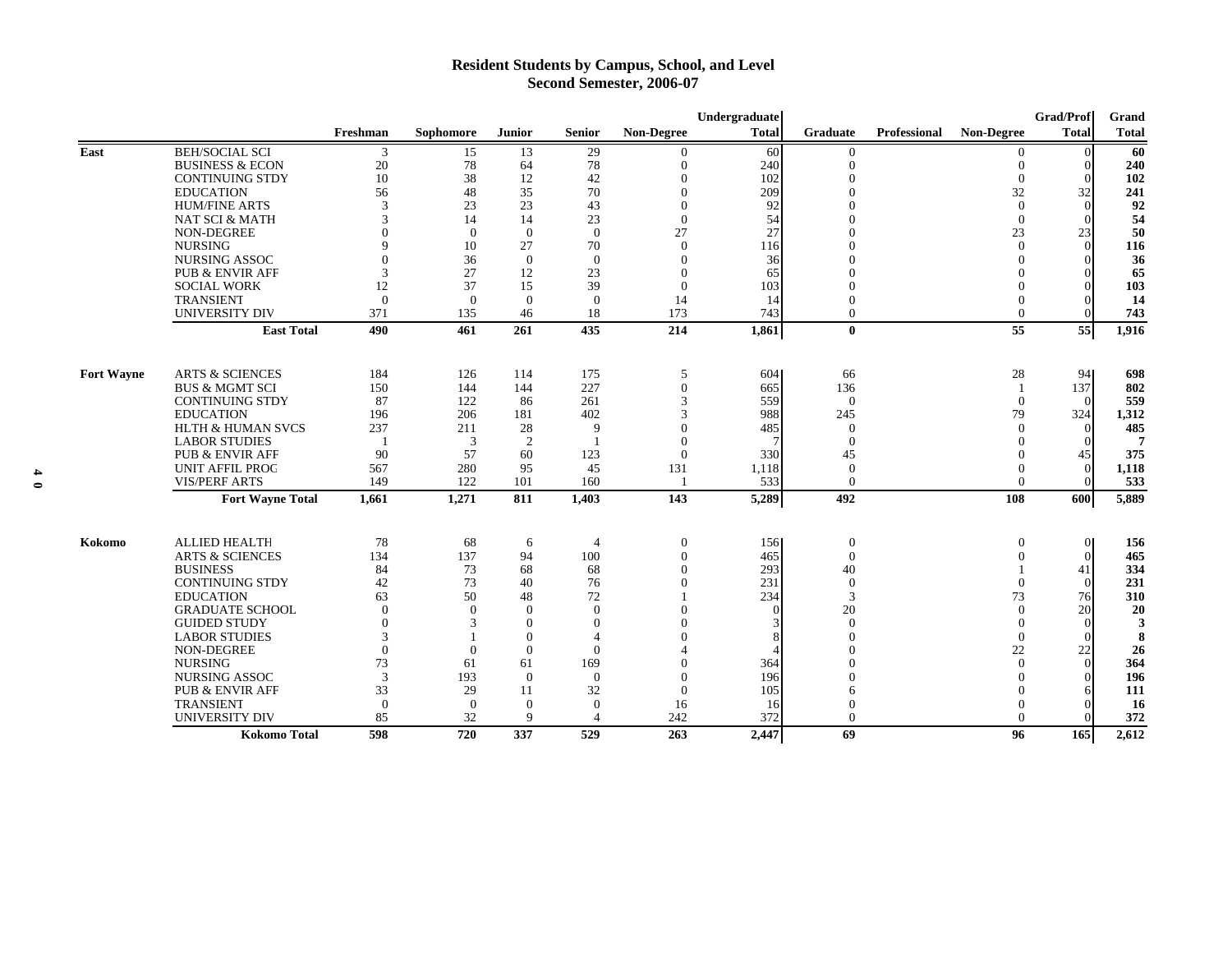# **Resident Students by Campus, School, and Level Second Semester, 2006-07**

|                   |                            |                |                |                |                |                   | Undergraduate |                |                     |                   | Grad/Prof    | Grand        |
|-------------------|----------------------------|----------------|----------------|----------------|----------------|-------------------|---------------|----------------|---------------------|-------------------|--------------|--------------|
|                   |                            | Freshman       | Sophomore      | <b>Junior</b>  | <b>Senior</b>  | <b>Non-Degree</b> | <b>Total</b>  | Graduate       | <b>Professional</b> | <b>Non-Degree</b> | <b>Total</b> | <b>Total</b> |
| Northwest*        | <b>ALLIED HEALTH</b>       | 220            | 320            | 38             | 44             |                   | 623           | $\overline{0}$ |                     | $\overline{0}$    | $\Omega$     | 623          |
|                   | <b>ARTS &amp; SCIENCES</b> | 270            | 196            | 128            | 234            |                   | 829           | $\overline{0}$ |                     | $\Omega$          | $\Omega$     | 829          |
|                   | <b>BUS &amp; ECONOMICS</b> | 134            | 114            | 93             | 100            | 3                 | 444           | 97             |                     | 34                | 131          | 575          |
|                   | <b>CONTINUING STDY</b>     | 44             | 72             | 82             | 141            | $\overline{2}$    | 341           | $\mathbf{0}$   |                     | $\overline{0}$    | $\Omega$     | 341          |
|                   | DENTAL AUX EDUC            | 67             | 90             | 20             | 3              | $\Omega$          | 180           | $\Omega$       |                     | $\Omega$          | $\Omega$     | 180          |
|                   | <b>EDUCATION</b>           | 87             | 57             | 58             | 120            | 11                | 333           | 65             |                     | 219               | 284          | 617          |
|                   | <b>GUIDED STUDY</b>        | 144            | $\Omega$       | $\Omega$       | $\Omega$       | $\theta$          | 144           | $\Omega$       |                     | $\Omega$          | $\Omega$     | 144          |
|                   | <b>LABOR STUDIES</b>       | 8              | 4              | 8              | $\Delta$       | $\theta$          | 24            | $\Omega$       |                     |                   |              | 24           |
|                   | NON-DEGREE                 | $\theta$       | $\Omega$       | $\Omega$       | $\Omega$       | 41                | 41            | 0              |                     |                   |              | 41           |
|                   | <b>NURSING</b>             | 93             | 81             | 71             | 176            | $\Omega$          | 421           | $\Omega$       |                     |                   | ∩            | 421          |
|                   | NURSING ASSOC              | $\Omega$       | 37             | $\Omega$       | $\Omega$       | $\Omega$          | 37            | $\Omega$       |                     |                   |              | 37           |
|                   | <b>PUB &amp; ENVIR AFF</b> | 84             | 110            | 74             | 105            | $\Omega$          | 373           | 128            |                     |                   | 135          | 508          |
|                   | <b>SOCIAL WORK</b>         | $\Omega$       | $\Omega$       | $\Omega$       | $\Omega$       | $\Omega$          |               | 114            |                     |                   | 115          | 115          |
|                   | <b>TRANSIENT</b>           | $\Omega$       | $\Omega$       | $\Omega$       | $\Omega$       | 56                | 56            | $\Omega$       |                     |                   | $\Omega$     | 56           |
|                   | UNIVERSITY DIV             | 8              | 8              |                | 3              | 57                | 77            | $\Omega$       |                     | $\Omega$          | $\Omega$     | 77           |
|                   | <b>Northwest Total</b>     | 1,159          | 1,089          | 573            | 930            | 172               | 3,923         | 404            |                     | 261               | 665          | 4,588        |
| <b>South Bend</b> | <b>ALLIED HEALTH</b>       | 83             | 109            | $\theta$       | $\overline{2}$ | $\theta$          | 194           | $\theta$       |                     | $\theta$          | $\Omega$     | 194          |
|                   | <b>BUS &amp; ECONOMICS</b> | 306            | 231            | 158            | 215            | 5                 | 915           | 113            |                     | 23                | 136          | 1,051        |
|                   | <b>CONTINUING STDY</b>     | 21             | 50             | 66             | 159            |                   | 297           | $\theta$       |                     | $\theta$          | $\Omega$     | 297          |
|                   | <b>DENTAL AUX EDUC</b>     | 84             | 131            | $\theta$       | $\theta$       |                   | 216           | $\theta$       |                     | $\Omega$          | $\Omega$     | 216          |
|                   | DIV OF THE ARTS            | 107            | 96             | 81             | 106            | $\Omega$          | 390           | 5              |                     | $\Omega$          | .5           | 395          |
|                   | <b>EDUCATION</b>           | 159            | 165            | 164            | 228            |                   | 717           | 298            |                     | 162               | 460          | 1,177        |
|                   | <b>GRADUATE SCHOOL</b>     | $\theta$       | $\theta$       | $\theta$       | $\Omega$       | $\Omega$          |               | 68             |                     | 6                 | 74           | 74           |
|                   | <b>LABOR STUDIES</b>       | $\theta$       | $\overline{0}$ | $\theta$       | 3              | $\Omega$          |               | $\Omega$       |                     | $\Omega$          | $\Omega$     | $\mathbf{3}$ |
|                   | LIB ARTS & SCI             | 530            | 354            | 248            | 356            | 8                 | 1,496         | $\Omega$       |                     | $\Omega$          | $\Omega$     | 1,496        |
|                   | <b>NON-DEGREE</b>          | $\theta$       | $\overline{0}$ | $\Omega$       | $\Omega$       | 403               | 403           | $\Omega$       |                     | 64                | 64           | 467          |
|                   | <b>NURSING</b>             | 132            | 103            | 72             | 172            |                   | 483           | $\Omega$       |                     |                   |              | 484          |
|                   | <b>PUB &amp; ENVIR AFF</b> | 47             | 49             | 69             | 96             |                   | 262           | 39             |                     | 15                | 54           | 316          |
|                   | <b>SOCIAL WORK</b>         | $\Omega$       | $\Omega$       | $\Omega$       | $\Omega$       | $\Omega$          |               | 101            |                     | 9                 | 110          | 110          |
|                   | <b>TRANSIENT</b>           | $\theta$       | $\mathbf{0}$   | $\overline{0}$ | $\theta$       | 26                | 26            | $\overline{0}$ |                     | $\mathbf{0}$      | $\Omega$     | 26           |
|                   | <b>South Bend Total</b>    | 1,469          | 1,288          | 858            | 1,337          | 450               | 5,402         | 624            |                     | 280               | 904          | 6,306        |
| <b>Southeast</b>  | <b>ARTS &amp; LETTERS</b>  | 13             | 60             | 72             | 125            | $\overline{0}$    | 270           | $\overline{0}$ |                     | $\Omega$          | $\Omega$     | 270          |
|                   | <b>BUSINESS</b>            | 8              | 55             | 123            | 192            | $\overline{0}$    | 378           | 82             |                     | $\Omega$          | 82           | 460          |
|                   | <b>CONTINUING STDY</b>     | 13             | 69             | 64             | 137            | 12                | 295           | $\Omega$       |                     | $\Omega$          | $\Omega$     | 295          |
|                   | <b>EDUCATION</b>           | $\Omega$       | 42             | 59             | 191            | $\theta$          | 292           | 189            |                     | 168               | 357          | 649          |
|                   | <b>GRADUATE SCHOOL</b>     | $\Omega$       | $\Omega$       | $\theta$       | $\Omega$       | $\Omega$          |               | 24             |                     | $\Omega$          | 24           | 24           |
|                   | <b>NATURAL SCIENCE</b>     | 29             | 81             | 76             | 109            |                   | 296           | $\Omega$       |                     |                   | $\Omega$     | 296          |
|                   | NON-DEGREE                 | $\Omega$       | $\Omega$       | $\theta$       | $\Omega$       | 61                | -61           | $\Omega$       |                     |                   |              | 62           |
|                   | <b>NURSING</b>             | $\Omega$       |                |                | 95             | $\Omega$          |               |                |                     |                   | $\Omega$     |              |
|                   |                            |                | 16             | 35             |                |                   | 146           |                |                     |                   |              | 146          |
|                   | <b>SOCIAL SCIENCE</b>      | 30             | 92             | 118            | 169            | $\Omega$          | 409           | 0              |                     |                   | $\Omega$     | 409          |
|                   | <b>TRANSIENT</b>           | $\overline{0}$ | $\mathbf{0}$   | $\overline{0}$ | $\theta$       |                   |               |                |                     |                   | $\Omega$     |              |
|                   | <b>UNIVERSITY DIV</b>      | 915            | 435            | 151            | 59             | 74                | 1,634         | $\Omega$       |                     | $\Omega$          | $\Omega$     | 1,634        |
|                   | <b>Southeast Total</b>     | 1,008          | 850            | 698            | 1,077          | 149               | 3,782         | 295            |                     | 169               | 464          | 4,246        |

\* Duplicated count of students.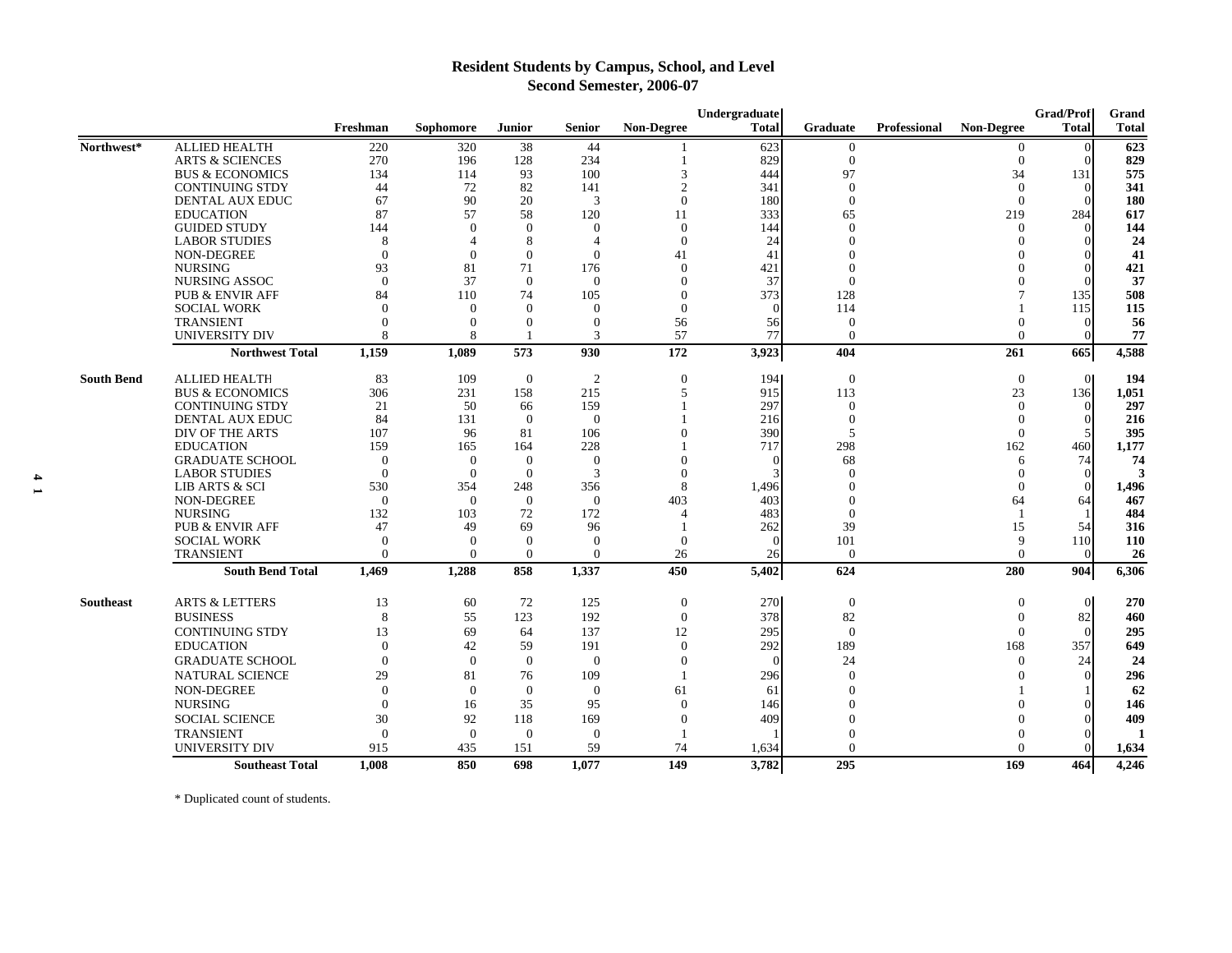### **Non-Resident Students by School and Level - All Campuses\* Second Semester, 2006-07**

|                                            | Grad/Prof<br>Undergraduate<br>Grand |                |                |                  |                   |              |                  |                  |                       |              |                |
|--------------------------------------------|-------------------------------------|----------------|----------------|------------------|-------------------|--------------|------------------|------------------|-----------------------|--------------|----------------|
|                                            | Freshman                            | Sophomore      | Junior         | <b>Senior</b>    | <b>Non-Degree</b> | <b>Total</b> | Graduate         | Professional     | <b>Non-Degree</b>     | <b>Total</b> | <b>Total</b>   |
| <b>ALLIED HEALTH</b>                       | 11                                  | 5              | 1              | $\boldsymbol{0}$ | $\Omega$          | 17           | $\boldsymbol{0}$ | $\boldsymbol{0}$ | $\Omega$              | $\Omega$     | 17             |
| <b>ARTS &amp; LETTERS</b>                  | 5                                   | 15             | 36             | 52               | $\overline{0}$    | 108          | $\Omega$         | $\theta$         | $\Omega$              |              | 108            |
| <b>ARTS &amp; SCIENCES</b>                 | 33                                  | 436            | 665            | 970              | 237               | 2,341        | 16               | $\Omega$         |                       | 17           | 2,358          |
| <b>BEH/SOCIAL SCI</b>                      | $\overline{1}$                      | $\overline{c}$ | $\overline{4}$ | 2                | $\theta$          |              | $\Omega$         | $\Omega$         | $\Omega$              | $\Omega$     | -9             |
| <b>BUS &amp; ECONOMICS</b>                 | 16                                  | 18             | 15             | 17               | $\Omega$          | 66           | 66               | $\Omega$         | 5                     | 71           | 137            |
| <b>BUS &amp; MGMT SCI</b>                  | 6                                   | 5              | $\overline{2}$ | $\mathbf{Q}$     | $\Omega$          | 22           | 14               | $\Omega$         | -1                    | 15           | 37             |
| <b>BUSINESS</b>                            | 180                                 | 469            | 498            | 1,034            | 9                 | 2,190        | 1,210            | $\Omega$         | 73                    | 1,283        | 3,473          |
| <b>BUSINESS &amp; ECON</b>                 | 6                                   | 20             | 21             | 14               | $\theta$          | 61           | $\theta$         | $\Omega$         | $\overline{0}$        |              | 61             |
| <b>COLUMBUS CAMPUS</b>                     | 3                                   | $\overline{4}$ | $\overline{0}$ | $\theta$         | 3                 | 10           | 3                | $\Omega$         | $\overline{0}$        |              | 13             |
| <b>CONTINUING STDY</b>                     | 17                                  | 32             | 79             | 181              | 38                | 347          | $\mathcal{D}$    | $\theta$         | 23                    | 25           | 372            |
| DENTAL AUX EDUC                            | $\overline{5}$                      | 12             | $\theta$       | $\Omega$         | $\Omega$          | 17           | $\Omega$         | $\theta$         | $\Omega$              | $\Omega$     | 17             |
| <b>DENTISTRY</b>                           | $\Omega$                            | $\overline{0}$ | $\overline{0}$ | $\Omega$         | $\Omega$          |              | 49               | 117              | $\Omega$              | 166          | 166            |
| DIV OF THE ARTS                            | 6                                   | 2              | 5              | $\overline{7}$   | $\Omega$          | 20           | 9                | $\mathbf{0}$     | $\overline{0}$        |              | 29             |
| <b>EDUCATION</b>                           | 23                                  | 36             | 90             | 259              | 3                 | 411          | 391              | $\Omega$         | 136                   | 527          | 938            |
| <b>ENGINEERING</b>                         | 26                                  | 20             | 19             | 33               | $\Omega$          | 98           | 62               | $\Omega$         | $\overline{0}$        | 62           | 160            |
| <b>GRAD NON-DEGREE</b>                     | $\Omega$                            | $\mathbf{0}$   | $\Omega$       | $\Omega$         | $\Omega$          |              | $\Omega$         | $\Omega$         | 27                    | 27           | 27             |
| <b>GRADUATE SCHOOL</b>                     | $\Omega$                            | $\theta$       | $\overline{0}$ | $\theta$         | $\Omega$          |              | 3,200            | $\Omega$         | 48                    | 3,248        | 3,248          |
| <b>HEALTH &amp; REHAB SCI</b>              | $\Omega$                            | $\theta$       | $\overline{0}$ | $\theta$         | $\Omega$          |              | -9               | 5                | 2                     | 16           | -16            |
| HEALTH, PE, REC                            |                                     | 89             | 151            | 233              | $\mathfrak{D}$    | 476          | 81               | $\theta$         | 10                    | 91           | 567            |
| <b>HERRON ART</b>                          | $\mathcal{R}$                       | 11             | $\overline{1}$ | 5                | $\Omega$          | 20           | $\Omega$         | $\Omega$         | $\overline{0}$        |              | 20             |
| HLTH & HUMAN SVCS                          |                                     | 6              | $\overline{2}$ |                  | $\Omega$          | 16           | $\Omega$         | $\Omega$         | $\Omega$              |              | 16             |
| <b>HUM/FINE ARTS</b>                       |                                     | 2              | $\overline{2}$ | 5                | $\Omega$          | 10           | $\Omega$         | $\Omega$         | $\Omega$              |              | 10             |
| <b>INFORMATICS</b><br>4                    |                                     | 11             | 17             | 30               | $\mathfrak{D}$    | 64           | 92               | $\Omega$         | $\Omega$              | 92           | 156            |
| <b>JOURNALISM</b><br>$\blacktriangleright$ | 11                                  | 76             | 80             | 138              | $\Omega$          | 305          | $\Omega$         | $\Omega$         | $\Omega$              |              | 305            |
| <b>LABOR STUDIES</b>                       | 3                                   | $\mathbf{0}$   | $\overline{1}$ | $\overline{2}$   | $\Omega$          |              | $\Omega$         | $\mathbf{0}$     | $\Omega$              |              | 6              |
| LAW                                        | $\overline{0}$                      | $\mathbf{0}$   | $\overline{0}$ | $\mathbf{0}$     | $\Omega$          |              | 136              | 515              | 3                     | 654          | 654            |
| LIB ARTS & SCI                             | 32                                  | 16             | 23             | 26               | $\Omega$          | 97           | $\Omega$         | $\mathbf{0}$     | $\Omega$              |              | 97             |
| <b>LIBERAL ARTS</b>                        | $\overline{4}$                      | 5              | 8              | 13               | $\Omega$          | 30           | $\overline{0}$   | $\mathbf{0}$     | $\Omega$              |              | 30             |
| <b>LIBRARY &amp; INFO SCI</b>              | $\Omega$                            | $\overline{0}$ | $\overline{0}$ | $\overline{0}$   | $\Omega$          | $\Omega$     | 170              | $\overline{0}$   | $\Omega$              | 170          | 170            |
| <b>MEDICINE</b>                            | 41                                  |                | $\overline{0}$ | $\overline{2}$   | $\Omega$          | 44           | 27               | 106              | $\theta$              | 133          | 177            |
| <b>MUSIC</b>                               | 93                                  | 91             | 106            | 235              | 3                 | 528          | 697              | $\boldsymbol{0}$ | $\Delta$              | 701          | 1,229          |
| NAT SCI & MATH                             | $\Omega$                            | $\overline{4}$ | 3              | 3                | $\Omega$          | 10           | $\Omega$         | $\Omega$         | $\Omega$              |              | 10             |
| <b>NATURAL SCIENCE</b>                     | $\overline{5}$                      | 23             | 25             | 51               | $\Omega$          | 104          | $\Omega$         | $\Omega$         | $\Omega$              |              | 104            |
| NON-DEGREE                                 | $\Omega$                            | $\theta$       | $\Omega$       | $\overline{0}$   | 63                | 63           | $\Omega$         | $\Omega$         | 18                    | 18           | 81             |
| <b>NURSING</b>                             | 14                                  | 18             | 33             | 72               | $\mathbf{1}$      | 138          | 13               | $\mathbf{0}$     | $\boldsymbol{\Delta}$ | 17           | 155            |
| <b>NURSING ASSOC</b>                       | $\Omega$                            | $\overline{2}$ | $\Omega$       | $\overline{0}$   | $\Omega$          |              | $\Omega$         | $\mathbf{0}$     | $\Omega$              |              | $\overline{2}$ |
| <b>OPTOMETRY</b>                           | $\Omega$                            | $\mathbf{0}$   | $\overline{0}$ | $\mathbf{0}$     | $\Omega$          |              | $\Omega$         | 166              | $\Omega$              | 166          | 166            |
| PHYSICAL EDUC                              | $\Delta$                            | 5              | $\overline{4}$ | 12               | $\Omega$          | 25           | $\Omega$         | $\theta$         | $\overline{1}$        |              | 26             |
| <b>PUB &amp; ENVIR AFF</b>                 | 6                                   | 47             | 103            | 153              | $\Omega$          | 309          | 303              | $\Omega$         |                       | 304          | 613            |
| <b>SCIENCE</b>                             | Q                                   | 8              | $\overline{7}$ | 15               | 8                 | 47           | 87               | $\Omega$         | $\Omega$              | 87           | 134            |
| SOCIAL SCIENCE                             | $\overline{\phantom{0}}$            | 32             | 49             | 57               | $\Omega$          | 143          | $\Omega$         | $\Omega$         | $\Omega$              |              | 143            |
| <b>SOCIAL WORK</b>                         |                                     | $\mathbf{0}$   | 9              | 17               | $\Omega$          | 27           | 10               | $\Omega$         | $\Omega$              | 10           | 37             |
| <b>TECHNOLOGY</b>                          | 14                                  | 8              | 12             | 21               | $\theta$          | 55           | 3                | $\Omega$         | ∩                     |              | 58             |
| <b>TRANSIENT</b>                           | $\Omega$                            | $\Omega$       | $\theta$       | $\overline{0}$   | 51                | 51           | $\Omega$         | $\Omega$         | $\Omega$              |              | 51             |
| <b>UNIT AFFIL PROG</b>                     | 12                                  | 14             | 3              | 3                | 3                 | 35           | $\Omega$         | $\Omega$         | $\Omega$              |              | 35             |
| UNIVERSITY COLLEGE                         | 68                                  | 55             | 19             | 8                | $\overline{1}$    | 151          | $\Omega$         | $\Omega$         | $\Omega$              |              | 151            |
| UNIVERSITY DIV                             | 2,338                               | 1,185          | 341            | 84               | 3                 | 3,951        | $\Omega$         | $\Omega$         | $\Omega$              |              | 3,951          |
| <b>VIS/PERF ARTS</b>                       | $\overline{2}$                      | 3              | 6              | 5                | $\Omega$          | 16           | $\Omega$         | $\Omega$         | $\Omega$              |              | 16             |
| <b>Total</b>                               | 3.016                               | 2.788          | 2.440          | 3,769            | 427               | 12,440       | 6.650            | 909              | 357                   | 7.916        | 20,356         |

\* Duplicated count of students at Bloomington and IUPUI.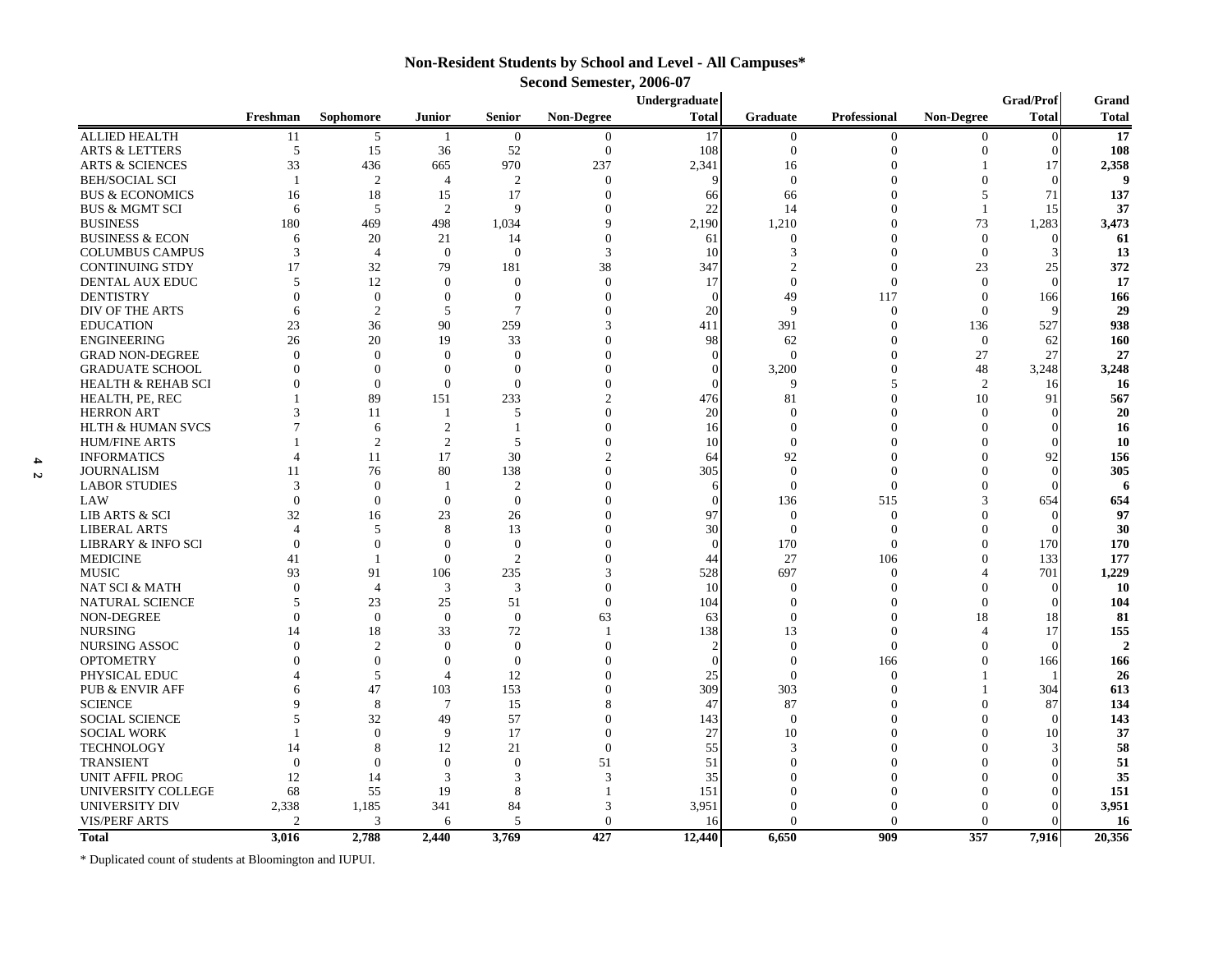#### **Non-Resident Students by Campus, School, and Level Second Semester, 2006-07**

|               |                               |                |                |                |               |                    | Undergraduate |                |              |                         | <b>Grad/Prof</b> | Grand          |
|---------------|-------------------------------|----------------|----------------|----------------|---------------|--------------------|---------------|----------------|--------------|-------------------------|------------------|----------------|
|               |                               | Freshman       | Sophomore      | Junior         | <b>Senior</b> | Non-Degree         | <b>Total</b>  | Graduate       |              | Professional Non-Degree | <b>Total</b>     | <b>Total</b>   |
| Bloomington*  | <b>ARTS &amp; SCIENCES</b>    | 17             | 428            | 657            | 966           | 237                | 2,305         | 13             |              | $\bf{0}$                | -13              | 2,318          |
|               | <b>BUSINESS</b>               | 172            | 457            | 443            | 927           | 8                  | 2,007         | 452            | $\Omega$     | 21                      | 473              | 2,480          |
|               | <b>CONTINUING STDY</b>        | 5              | 5              | 31             | 52            | 36                 | 129           | $\Omega$       | $\Omega$     | $\mathbf{0}$            |                  | 129            |
|               | <b>EDUCATION</b>              | $\Omega$       | $\Omega$       | 44             | 159           | $\Omega$           | 203           | 197            | $\Omega$     | 47                      | 244              | 447            |
|               | <b>GRADUATE SCHOOL</b>        |                | $\Omega$       | $\theta$       | $\mathbf{0}$  | $\Omega$           | $\Omega$      | 2,949          | $\Omega$     | 48                      | 2.997            | 2,997          |
|               | HEALTH, PE, REC               |                | 89             | 151            | 233           | $\mathfrak{D}$     | 476           | 81             | $\Omega$     | 10                      | 91               | 567            |
|               | <b>INFORMATICS</b>            |                | 9              | 16             | 26            | $\Omega$           | 54            | 60             | $\Omega$     | $\Omega$                | 60               | 114            |
|               | <b>JOURNALISM</b>             | $\mathbf Q$    | 75             | 75             | 134           | $\Omega$           | 293           | $\mathbf{0}$   | $\mathbf{0}$ | $\Omega$                |                  | 293            |
|               | <b>LABOR STUDIES</b>          |                | $\Omega$       | $\overline{0}$ |               | $\Omega$           |               | $\mathbf{0}$   | $\Omega$     | $\Omega$                |                  | $\overline{2}$ |
|               | LAW                           |                | $\Omega$       | $\mathbf{0}$   | $\mathbf{0}$  | $\Omega$           | $\Omega$      | 78             | 351          | 3                       | 432              | 432            |
|               | <b>LIBRARY &amp; INFO SCI</b> | $\Omega$       | $\Omega$       | $\overline{0}$ | $\mathbf{0}$  | $\Omega$           |               | 158            | $\Omega$     |                         | 158              | 158            |
|               | <b>MUSIC</b>                  | 93             | 91             | 106            | 235           | 3                  | 528           | 668            | $\Omega$     |                         | 672              | 1,200          |
|               | <b>NURSING</b>                |                | $\overline{2}$ | 5              | 7             | $\Omega$           | 14            | $\Omega$       | $\Omega$     |                         |                  | 14             |
|               | <b>OPTOMETRY</b>              | $\Omega$       | $\Omega$       | $\overline{0}$ | $\mathbf{0}$  | $\Omega$           |               | $\Omega$       | 166          |                         | 166              | 166            |
|               | <b>PUB &amp; ENVIR AFF</b>    | $\Omega$       | 40             | 95             | 135           | $\Omega$           | 270           | 194            | $\Omega$     |                         | 194              | 464            |
|               | <b>SOCIAL WORK</b>            | $\Omega$       | $\overline{0}$ | 6              | 8             | $\Omega$           | 14            | $\mathbf{0}$   | $\mathbf{0}$ | $\Omega$                |                  | 14             |
|               | <b>UNIVERSITY DIV</b>         | 2,098          | 1,042          | 259            | 53            | $\Omega$           | 3,452         | $\Omega$       | $\Omega$     | $\Omega$                |                  | 3,452          |
|               | <b>Bloomington Total</b>      | 2,399          | 2,238          | 1,888          | 2,936         | 286                | 9,747         | 4,850          | 517          | 133                     | 5,500            | 15,247         |
|               |                               |                |                |                |               |                    |               |                |              |                         |                  |                |
| Indianapolis* | <b>BUSINESS</b>               | $\overline{2}$ | $\overline{0}$ | 8              | 24            |                    | 35            | 637            | $\mathbf{0}$ | 52                      | 689              | 724            |
|               | <b>COLUMBUS CAMPUS</b>        | 3              | $\Delta$       | $\Omega$       | $\mathbf{0}$  | 3                  | 10            | 3              | $\mathbf{0}$ | $\overline{0}$          |                  | 13             |
|               | <b>CONTINUING STDY</b>        |                | $\mathcal{P}$  | $\overline{c}$ | 7             | $\Omega$           | 12            | $\mathfrak{D}$ | $\mathbf{0}$ | 23                      | 25               | 37             |
|               | <b>DENTAL AUX EDUC</b>        | $\Omega$       |                | $\Omega$       | $\mathbf{0}$  | $\Omega$           |               | $\mathbf{0}$   | $\mathbf{0}$ | $\Omega$                |                  | -1             |
|               | <b>DENTISTRY</b>              | $\Omega$       | $\Omega$       | $\Omega$       | $\mathbf{0}$  |                    | $\Omega$      | 49             | 117          | $\Omega$                | 166              | 166            |
|               | <b>EDUCATION</b>              |                | $\overline{2}$ |                | 2             | $\mathbf{\hat{3}}$ |               | 15             | $\Omega$     | 3                       | 18               | 27             |
|               | <b>ENGINEERING</b>            | 26             | 20             | 19             | 33            |                    | 98            | 62             | $\Omega$     | $\Omega$                | 62               | 160            |
|               | <b>GRAD NON-DEGREE</b>        | $\Omega$       | $\Omega$       | $\overline{0}$ | $\mathbf{0}$  | $\Omega$           |               | $\overline{0}$ | $\mathbf{0}$ | 27                      | 27               | 27             |
|               | <b>GRADUATE SCHOOL</b>        | $\Omega$       | $\Omega$       | $\Omega$       | $\mathbf{0}$  |                    |               | 226            | $\mathbf{0}$ | $\Omega$                | 226              | 226            |
|               | <b>HEALTH &amp; REHAB SCI</b> | $\Omega$       | $\overline{0}$ | $\Omega$       | $\theta$      |                    |               | $\mathbf Q$    | 5            | $\mathcal{D}$           | 16               | -16            |
|               | <b>HERRON ART</b>             |                | 11             |                | 5             |                    | 20            | $\mathbf{0}$   | $\theta$     | $\Omega$                |                  | 20             |
|               | <b>INFORMATICS</b>            |                | $\overline{2}$ |                | 4             | $\mathcal{D}$      | 10            | 32             | $\Omega$     | $\Omega$                | 32               | 42             |
|               | <b>JOURNALISM</b>             |                |                | 5              | 4             | $\Omega$           | 12            | $\mathbf{0}$   | $\mathbf{0}$ |                         |                  | 12             |
|               | LAW                           |                | $\Omega$       |                | $\mathbf{0}$  |                    | $\Omega$      | 58             | 164          |                         | 222              | 222            |
|               | <b>LIBERAL ARTS</b>           |                | 5              | 8              | 13            |                    | 30            | $\mathbf{0}$   | $\mathbf{0}$ |                         |                  | 30             |
|               | <b>LIBRARY &amp; INFO SCI</b> | $\Omega$       | $\Omega$       | $\Omega$       | $\mathbf{0}$  |                    | $\Omega$      | 12             | $\mathbf{0}$ |                         | 12               | 12             |
|               | <b>MEDICINE</b>               | 41             |                |                | 2             |                    | 44            | 27             | 106          |                         | 133              | 177            |
|               | <b>MUSIC</b>                  | $\Omega$       | $\Omega$       |                | $\mathbf{0}$  |                    | $\Omega$      | 29             | $\mathbf{0}$ |                         | 29               | 29             |
|               | <b>NURSING</b>                |                | $\mathfrak{D}$ |                | 22            |                    | 30            | 13             | $\mathbf{0}$ |                         | 17               | 47             |
|               | PHYSICAL EDUC                 |                | 5              | Δ              | 12            | $\Omega$           | 25            | $\mathbf{0}$   | $\mathbf{0}$ |                         |                  | 26             |
|               | <b>PUB &amp; ENVIR AFF</b>    | $\Omega$       | $\Omega$       | Δ              | 6             |                    | 10            | 103            | $\mathbf{0}$ |                         | 103              | 113            |
|               | <b>SCIENCE</b>                | $\mathbf Q$    | 8              | $\overline{7}$ | 15            |                    | 47            | 87             | $\mathbf{0}$ |                         | 87               | 134            |
|               | <b>SOCIAL WORK</b>            | $\Omega$       | $\Omega$       | $\Omega$       | 3             | $\Omega$           |               | 5              | $\mathbf{0}$ |                         |                  | 8              |
|               | <b>TECHNOLOGY</b>             | 14             | 8              | 12             | 21            | $\Omega$           | 55            | 3              | $\mathbf{0}$ |                         |                  | 58             |
|               | <b>TRANSIENT</b>              | $\mathbf{0}$   | $\overline{0}$ | $\overline{0}$ | $\mathbf{0}$  | 27                 | 27            | $\mathbf{0}$   | $\mathbf{0}$ | $\Omega$                |                  | 27             |
|               | UNIVERSITY COLLEGE            | 68             | 55             | 19             | 8             |                    | 151           | $\Omega$       | $\Omega$     | $\Omega$                |                  | 151            |
|               | <b>Indianapolis Total</b>     | 180            | 127            | 95             | 181           | 46                 | 629           | 1.372          | 392          | 112                     | 1.876            | 2.505          |

\* Duplicated count of students.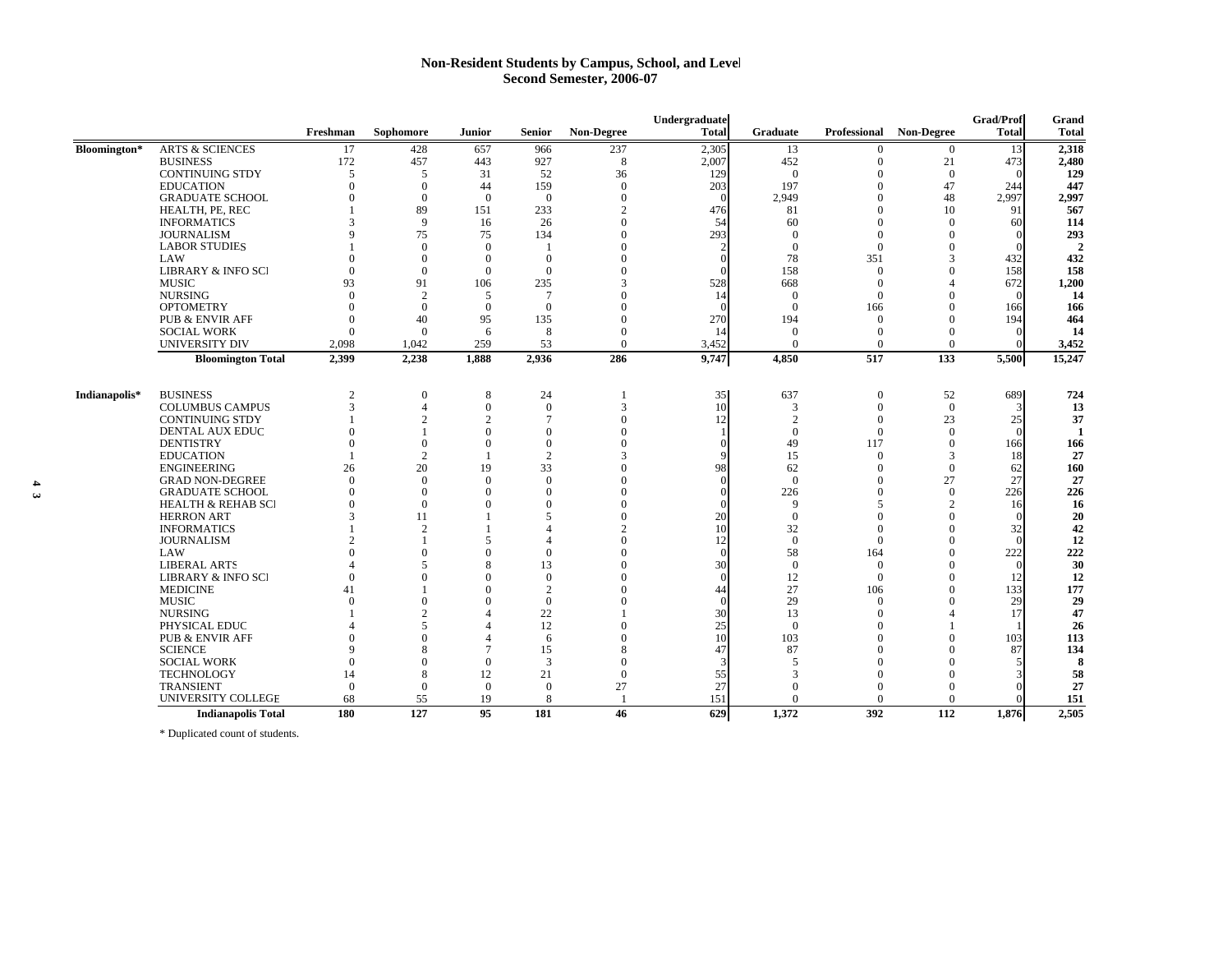### **Non-Resident Students by Campus, School, and Level Second Semester, 2006-07**

|                   |                            |                |                |                             |                  |                   | Undergraduate           |                  |                         | Grad/Prof      | Grand        |
|-------------------|----------------------------|----------------|----------------|-----------------------------|------------------|-------------------|-------------------------|------------------|-------------------------|----------------|--------------|
|                   |                            | Freshman       | Sophomore      | <b>Junior</b>               | Senior           | <b>Non-Degree</b> | <b>Total</b>            | Graduate         | Professional Non-Degree | <b>Total</b>   | <b>Total</b> |
| East              | <b>BEH/SOCIAL SCI</b>      |                | 2              | $\overline{4}$              | 2                | $\overline{0}$    |                         | $\mathbf{0}$     | $\Omega$                | $\Omega$       |              |
|                   | <b>BUSINESS &amp; ECON</b> | 6              | 20             | 21                          | 14               | $\theta$          | 61                      |                  |                         |                | 61           |
|                   | <b>CONTINUING STDY</b>     |                | 5              | $\overline{1}$              | $\overline{c}$   | $\Omega$          | 8                       |                  |                         |                |              |
|                   | <b>EDUCATION</b>           |                | 8              | $\overline{7}$              | 24               | $\Omega$          | 46                      |                  |                         |                | 47           |
|                   | <b>HUM/FINE ARTS</b>       |                | $\mathfrak{D}$ | $\overline{2}$              | 5                | $\Omega$          | 10                      |                  |                         |                | 10           |
|                   | <b>NAT SCI &amp; MATH</b>  |                |                | 3                           | 3                | $\Omega$          | 10                      |                  |                         |                | 10           |
|                   | NON-DEGREE                 |                |                |                             | $\theta$         | 3                 | 3                       |                  |                         |                |              |
|                   | <b>NURSING</b>             |                |                |                             | 13               | $\Omega$          | 20                      |                  |                         |                | 20           |
|                   | NURSING ASSOC              |                |                |                             | $\theta$         | $\theta$          | $\mathcal{D}$           |                  |                         |                |              |
|                   | <b>PUB &amp; ENVIR AFF</b> |                |                |                             | 2                | $\Omega$          | 6                       |                  |                         |                |              |
|                   | <b>SOCIAL WORK</b>         |                | $\Omega$       | 3                           | 6                | $\Omega$          | 10                      |                  |                         |                |              |
|                   | <b>TRANSIENT</b>           |                | $\theta$       | $\Omega$                    | $\mathbf{0}$     | 10                | 10                      |                  |                         |                |              |
|                   | UNIVERSITY DIV             | 49             | 19             | $\overline{4}$              | 3                | 3                 | 78                      | $\mathbf{0}$     | $\Omega$                | $\Omega$       |              |
|                   | <b>East Total</b>          | 65             | 67             | 51                          | 74               | 16                | 273                     | $\bf{0}$         | 4                       | $\frac{4}{ }$  | 277          |
| <b>Fort Wayne</b> | <b>ARTS &amp; SCIENCES</b> | 11             | $\overline{4}$ | $\overline{4}$              | $\overline{c}$   | $\mathbf{0}$      | 21                      | 3                |                         | 4              | 25           |
|                   | <b>BUS &amp; MGMT SCI</b>  | 6              | 5              | $\overline{2}$              | 9                | $\Omega$          | 22                      | 14               |                         | 15             | 37           |
|                   | <b>CONTINUING STDY</b>     | $\overline{7}$ | $\overline{c}$ | 15                          | 23               | $\theta$          | 47                      | $\Omega$         |                         | $\Omega$       |              |
|                   | <b>EDUCATION</b>           | $\mathbf Q$    | Q              | $\mathcal{D}_{\mathcal{A}}$ | $\overline{7}$   | $\Omega$          | 27                      |                  |                         |                |              |
|                   | HLTH & HUMAN SVCS          |                |                | $\mathcal{D}$               |                  | $\theta$          | 16                      |                  |                         |                |              |
|                   | <b>LABOR STUDIES</b>       | $\mathcal{D}$  | $\Omega$       |                             |                  | $\Omega$          |                         |                  |                         |                |              |
|                   | <b>PUB &amp; ENVIR AFF</b> | 3              | $\overline{2}$ | 2                           | 5                | $\Omega$          | 12                      |                  |                         |                |              |
|                   | <b>UNIT AFFIL PROG</b>     | 12             | 14             | 3                           | 3                | 3                 | 35                      | $\theta$         | 0                       |                |              |
|                   | <b>VIS/PERF ARTS</b>       | 2              | 3              | 6                           | 5                | $\overline{0}$    | 16                      | $\mathbf{0}$     | $\Omega$                | $\Omega$       |              |
|                   | <b>Fort Wayne Total</b>    | 59             | 45             | 37                          | 56               | $\mathbf{3}$      | 200                     | 23               | 5                       | 28             | 16<br>228    |
|                   |                            |                |                |                             |                  |                   |                         |                  |                         |                |              |
| Kokomo            | <b>ALLIED HEALTH</b>       | 2              | $\overline{1}$ | $\bf{0}$                    | $\mathbf{0}$     | $\boldsymbol{0}$  | $\overline{\mathbf{3}}$ | $\Omega$         | $\Omega$                | $\Omega$       |              |
|                   | <b>ARTS &amp; SCIENCES</b> | $\overline{2}$ | $\overline{1}$ | $\mathbf{1}$                |                  | $\Omega$          |                         | $\Omega$         | $\Omega$                | $\Omega$       |              |
|                   | <b>BUSINESS</b>            | $\mathcal{D}$  | $\mathcal{D}$  | $\Omega$                    | $\theta$         | $\Omega$          |                         |                  |                         |                |              |
|                   | <b>EDUCATION</b>           |                | $\Omega$       | $\Omega$                    | $\Omega$         | $\Omega$          |                         |                  |                         |                |              |
|                   | NON-DEGREE                 |                | $\Omega$       | $\Omega$                    | $\Omega$         | $\Omega$          |                         |                  |                         |                |              |
|                   | <b>NURSING</b>             |                |                | $\Omega$                    |                  | $\Omega$          |                         |                  | $\Omega$                |                |              |
|                   | <b>UNIVERSITY DIV</b>      |                | $\Omega$       | $\boldsymbol{0}$            | $\mathbf{0}$     | $\Omega$          |                         | $\mathbf{0}$     | $\overline{0}$          | $\Omega$       |              |
|                   | Kokomo Total               | 8              | 5              | $\mathbf{1}$                | $\overline{2}$   | $\bf{0}$          | 16                      | 5                | $\mathbf{2}$            | $\overline{7}$ | 23           |
| <b>Northwest</b>  | <b>ALLIED HEALTH</b>       |                | 3              |                             | $\boldsymbol{0}$ | $\mathbf{0}$      | 11                      |                  | 0                       | $\Omega$       |              |
|                   | <b>ARTS &amp; SCIENCES</b> |                | 3              | 3                           |                  | $\overline{0}$    | 10                      |                  |                         | $\Omega$       | 10           |
|                   | <b>BUS &amp; ECONOMICS</b> |                | $\overline{c}$ |                             | $\Omega$         | $\Omega$          |                         |                  |                         |                |              |
|                   | <b>CONTINUING STDY</b>     |                | $\Omega$       | $\Omega$                    |                  | $\Omega$          |                         |                  |                         |                |              |
|                   | DENTAL AUX EDUC            |                |                |                             | $\Omega$         | O                 |                         |                  |                         |                |              |
|                   | <b>EDUCATION</b>           |                |                |                             |                  | O                 |                         |                  |                         |                |              |
|                   | NON-DEGREE                 |                |                |                             | $\Omega$         |                   |                         |                  |                         |                |              |
|                   | <b>NURSING</b>             |                |                |                             | $\mathcal{D}$    | $\Omega$          | 10                      |                  |                         |                |              |
|                   | <b>PUB &amp; ENVIR AFF</b> |                | $\Omega$       |                             | $\overline{2}$   | $\Omega$          |                         |                  |                         |                |              |
|                   | <b>SOCIAL WORK</b>         |                | $\Omega$       | $\Omega$                    | $\Omega$         | $\Omega$          |                         |                  |                         |                |              |
|                   | <b>TRANSIENT</b>           | $\Omega$       | $\Omega$       | $\Omega$                    | $\mathbf{0}$     | $\mathfrak{D}$    |                         |                  | $\Omega$                |                |              |
|                   | <b>Northwest Total</b>     | 14             | 15             | $\mathbf{Q}$                | 10               | 3                 | 51                      | $\boldsymbol{4}$ |                         | 5 <sup>1</sup> | 56           |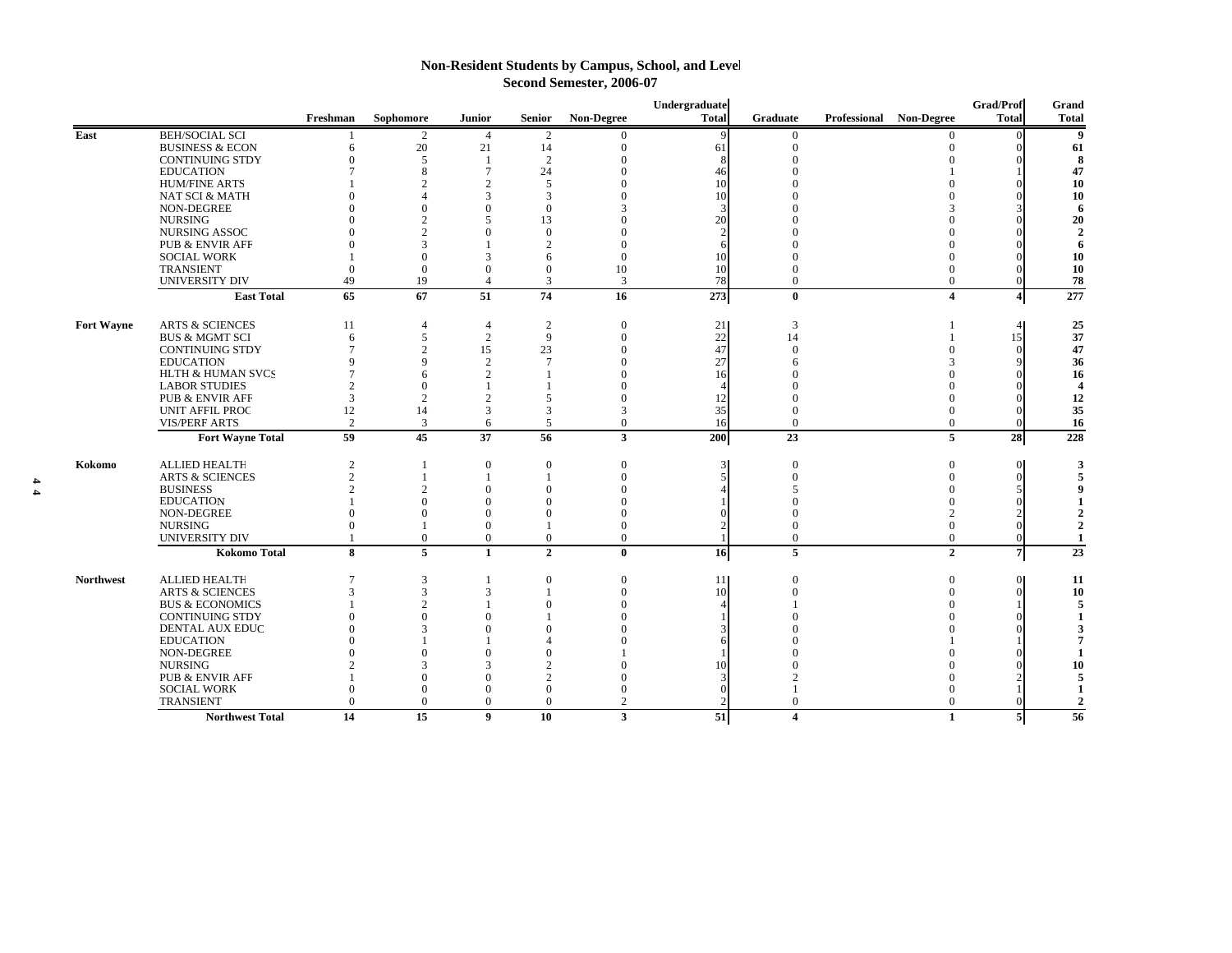### **Non-Resident Students by Campus, School, and Level Second Semester, 2006-07**

|                   |                            | Freshman | Sophomore | <b>Junior</b> | <b>Senior</b> | <b>Non-Degree</b> | Undergraduate<br><b>Total</b> | Graduate | Professional | <b>Non-Degree</b> | Grad/Prof<br><b>Total</b> | Grand<br><b>Total</b> |
|-------------------|----------------------------|----------|-----------|---------------|---------------|-------------------|-------------------------------|----------|--------------|-------------------|---------------------------|-----------------------|
| <b>South Bend</b> | ALLIED HEALTH              |          |           | $\Omega$      |               |                   |                               |          |              |                   |                           |                       |
|                   | <b>BUS &amp; ECONOMICS</b> | 15       | 16        | 14            |               |                   |                               | 65       |              |                   | 70                        | 132                   |
|                   | <b>CONTINUING STDY</b>     |          |           |               |               |                   |                               |          |              |                   |                           | 10                    |
|                   | <b>DENTAL AUX EDUC</b>     |          |           |               |               |                   |                               |          |              |                   |                           | 13                    |
|                   | DIV OF THE ARTS            |          |           |               |               |                   | 20                            |          |              |                   |                           | 29                    |
|                   | <b>EDUCATION</b>           |          | 10        |               |               |                   |                               |          |              |                   |                           | 58                    |
|                   | <b>GRADUATE SCHOOL</b>     |          |           |               |               |                   |                               |          |              |                   |                           | 14                    |
|                   | LIB ARTS & SCI             | 32       | 16        | 23            | 26            |                   | 97                            |          |              |                   |                           | 97                    |
|                   | NON-DEGREE                 |          |           |               |               | 28                | 28                            |          |              |                   |                           | 41                    |
|                   | <b>NURSING</b>             |          |           |               |               |                   | 25                            |          |              |                   |                           | 25                    |
|                   | <b>PUB &amp; ENVIR AFF</b> |          |           |               |               |                   |                               |          |              |                   |                           |                       |
|                   | <b>SOCIAL WORK</b>         |          |           |               |               |                   |                               |          |              |                   |                           |                       |
|                   | TRANSIENT                  |          |           |               |               |                   |                               |          |              |                   |                           |                       |
|                   | <b>South Bend Total</b>    | 77       | 61        | 62            | 81            | 35                | 316                           | 107      |              | 23                | 130                       | 446                   |
| <b>Southeast</b>  | <b>ARTS &amp; LETTERS</b>  |          | 15        | 36            | 52            |                   | 108                           | $\Omega$ |              |                   | $\Omega$                  | 108                   |
|                   | <b>BUSINESS</b>            |          | 10        | 47            | 83            |                   | 144                           | 116      |              |                   | 116                       | 260                   |
|                   | <b>CONTINUING STDY</b>     |          | 16        | 29            | 90            |                   | 140                           | $\Omega$ |              |                   |                           | 140                   |
|                   | <b>EDUCATION</b>           |          |           | 24            | 46            |                   | 76                            | 162      |              |                   | 239                       | 315                   |
|                   | <b>GRADUATE SCHOOL</b>     |          |           | $\Omega$      |               |                   |                               |          |              |                   |                           | 11                    |
|                   | NATURAL SCIENCE            |          | 23        | 25            | 51            |                   | 104                           |          |              |                   |                           | 104                   |
|                   | NON-DEGREE                 |          |           |               |               | 31                | 3                             |          |              |                   |                           | 31                    |
|                   | <b>NURSING</b>             |          |           |               | 22            |                   | 37                            |          |              |                   |                           | 37                    |
|                   | <b>SOCIAL SCIENCE</b>      |          | 32        | 49            | 57            |                   | 143                           |          |              |                   |                           | 143                   |
|                   | <b>TRANSIENT</b>           |          |           |               |               |                   |                               |          |              |                   |                           |                       |
|                   | UNIVERSITY DIV             | 190      | 124       | 78            | 28            |                   | 420                           |          |              |                   |                           | 420                   |
|                   | <b>Southeast Total</b>     | 214      | 230       | 297           | 429           | 38                | 1,208                         | 289      |              | 77                | 366                       | 1,574                 |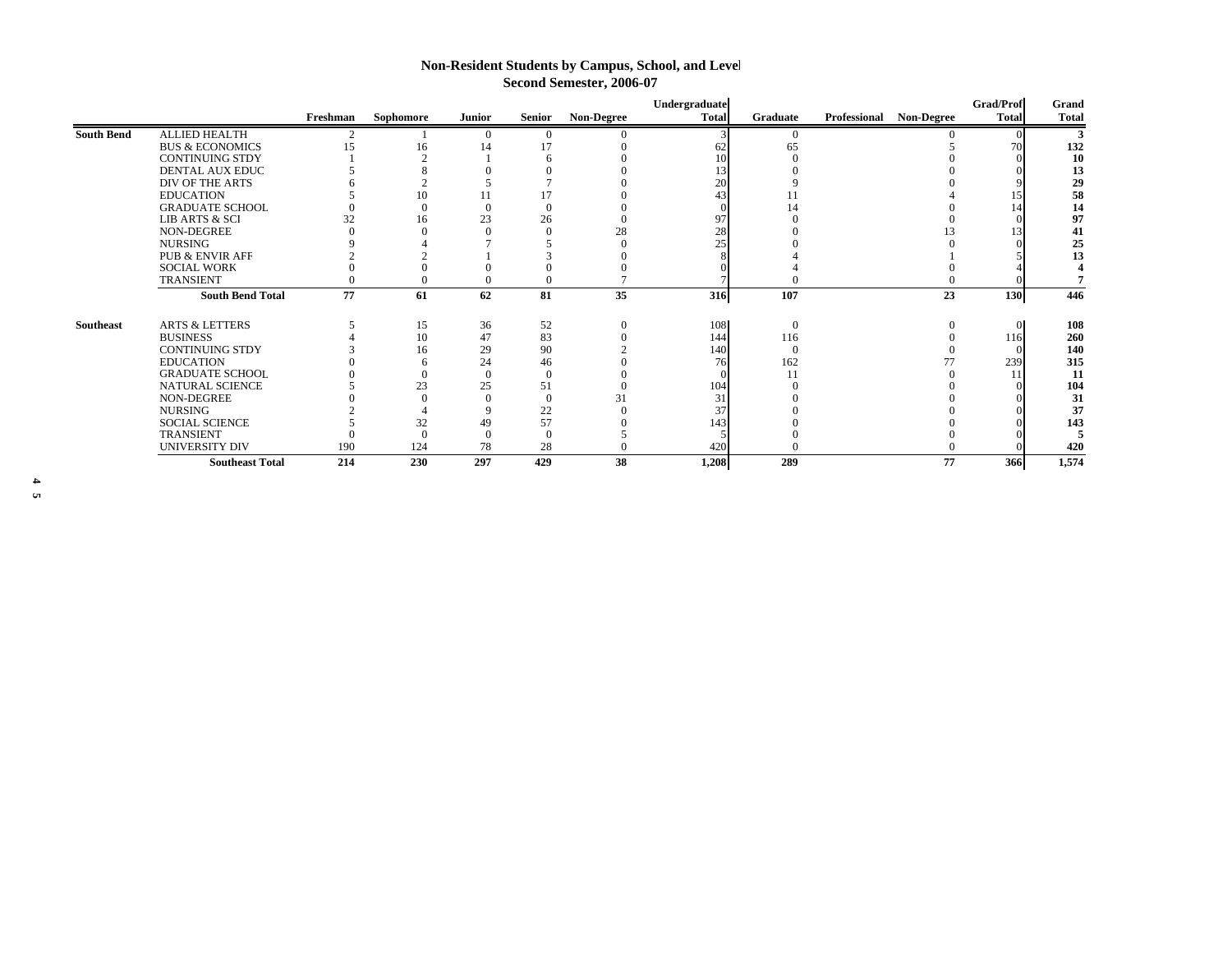# **Credit Hour Summary by Class Standing - All Campuses Second Semester, 2006-07**

|              |           |           |               |           |                   | Undergraduate |           |                     |                   | <b>Grad/Prof</b> | Grand        |
|--------------|-----------|-----------|---------------|-----------|-------------------|---------------|-----------|---------------------|-------------------|------------------|--------------|
|              | Freshman  | Sophomore | <b>Junior</b> | Senior    | <b>Non-Degree</b> | <b>Total</b>  | Graduate  | <b>Professional</b> | <b>Non-Degree</b> | <b>Total</b>     | <b>Total</b> |
| Total        | 213,245.0 | 214,786.0 | 170,633.0     | 262,886.0 | 15,429.0          | 876,979.0     | 105,094.5 | 58,963.5            | 11,008.5          | 175,067          | 1,052,045.5  |
| Full-Time    | 189,091.0 | 186,919.5 | 150,978.0     | 222,400.0 | 4,893.5           | 754,282.0     | 63,235.0  | 55,360.5            | 1,899.0           | 120,495          | 874,776.5    |
| Part-Time    | 24.154.0  | 27,866.5  | 19,655.0      | 40,486.0  | 10,535.5          | 122,697.0     | 41,859.5  | 3,603.0             | 9,109.5           | 54,572           | 177,269.0    |
| Matrics      | 24,196.0  | 6,699.5   | 3,270.0       | 1,818.5   | 0.0               | 35,984.0      | 3.549.0   | 13.0                | 0.0               | 3,562            | 39,546.0     |
| Resident     | 170,114.0 | 175,119.0 | 137,984.0     | 211.594.0 | 13,691.5          | 708,502.5     | 50,020.0  | 43,610.5            | 9,389.5           | 103,020          | 811,522.5    |
| Non-Resident | 43,131.0  | 39,667.0  | 32,649.0      | 51,292.0  | 1,737.5           | 168,476.5     | 55,074.5  | 15,353.0            | 1,619.0           | 72,047           | 240,523.0    |
| Male         | 92,293.0  | 88,489.0  | 76,283.0      | 110,085.0 | 6,732.0           | 373,882.0     | 47,041.0  | 31,572.3            | 3,647.0           | 82,260           | 456,142.3    |
| Female       | 120,952.0 | 126,297.0 | 94,350.0      | 152,801.0 | 8,697.0           | 503,097.0     | 58,053.5  | 27,391.3            | 7,361.5           | 92,806           | 595,903.3    |

### **Credit Hour Summary by Class Standing and Ethnicity - All Campuses Second Semester, 2006-07**

| 4         |               |           |           |               |               |                   | <b>Undergraduate</b> |           |              |                   | <b>Grad/Prof</b> | Grand       |
|-----------|---------------|-----------|-----------|---------------|---------------|-------------------|----------------------|-----------|--------------|-------------------|------------------|-------------|
| $\bullet$ |               | Freshman  | Sophomore | <b>Junior</b> | <b>Senior</b> | <b>Non-Degree</b> | Total                | Graduate  | Professional | <b>Non-Degree</b> | Total            | Total       |
|           | Total         | 213,245.0 | 214,786.0 | 170,633.0     | 262,886.0     | 15,429.0          | 876,979.0            | 105,094.5 | 58,963.5     | 11,008.5          | 175,066.5        | 1,052,045.5 |
|           | Am. Indian    | 734.0     | 701.0     | 388.0         | 741.5         | 64.0              | 2,628.5              | 427.5     | 202.5        | 87.0              | 717.0            | 3,345.5     |
|           | Asian-Amer.   | 5,991.0   | 5,471.0   | 4,465.5       | 8,265.0       | 434.0             | 24,626.5             | 3,831.5   | 3,554.8      | 253.0             | 7,639.3          | 32,265.8    |
|           | African-Amer. | 15,253.0  | 14,300.5  | 11,491.0      | 16,124.5      | 784.0             | 57,953.0             | 5,853.0   | 2,876.0      | 905.0             | 9,634.0          | 67,587.0    |
|           | Hispanic      | 6,870.0   | 6,218.5   | 4,394.0       | 6,448.0       | 423.0             | 24,353.5             | 2,582.0   | 1,627.0      | 237.0             | 4,446.0          | 28,799.5    |
|           | White         | 174,458.5 | 177,854.0 | 141,893.5     | 218,424.5     | 12,492.5          | 725,123.0            | 68,531.5  | 43,508.5     | 8,200.5           | 120,240.5        | 845, 363.5  |
|           | Foreign       | 5,236.0   | 5,694.0   | 4,774.5       | 8,220.0       | 583.0             | 24,507.5             | 20,894.0  | 941.8        | 659.0             | 22,494.8         | 47,002.3    |
|           | Unknown       | 4,702.5   | 4,547.0   | 3,226.5       | 4,662.5       | 648.5             | 17,787.0             | 2,975.0   | 6,253.0      | 667.0             | 9,895.0          | 27,682.0    |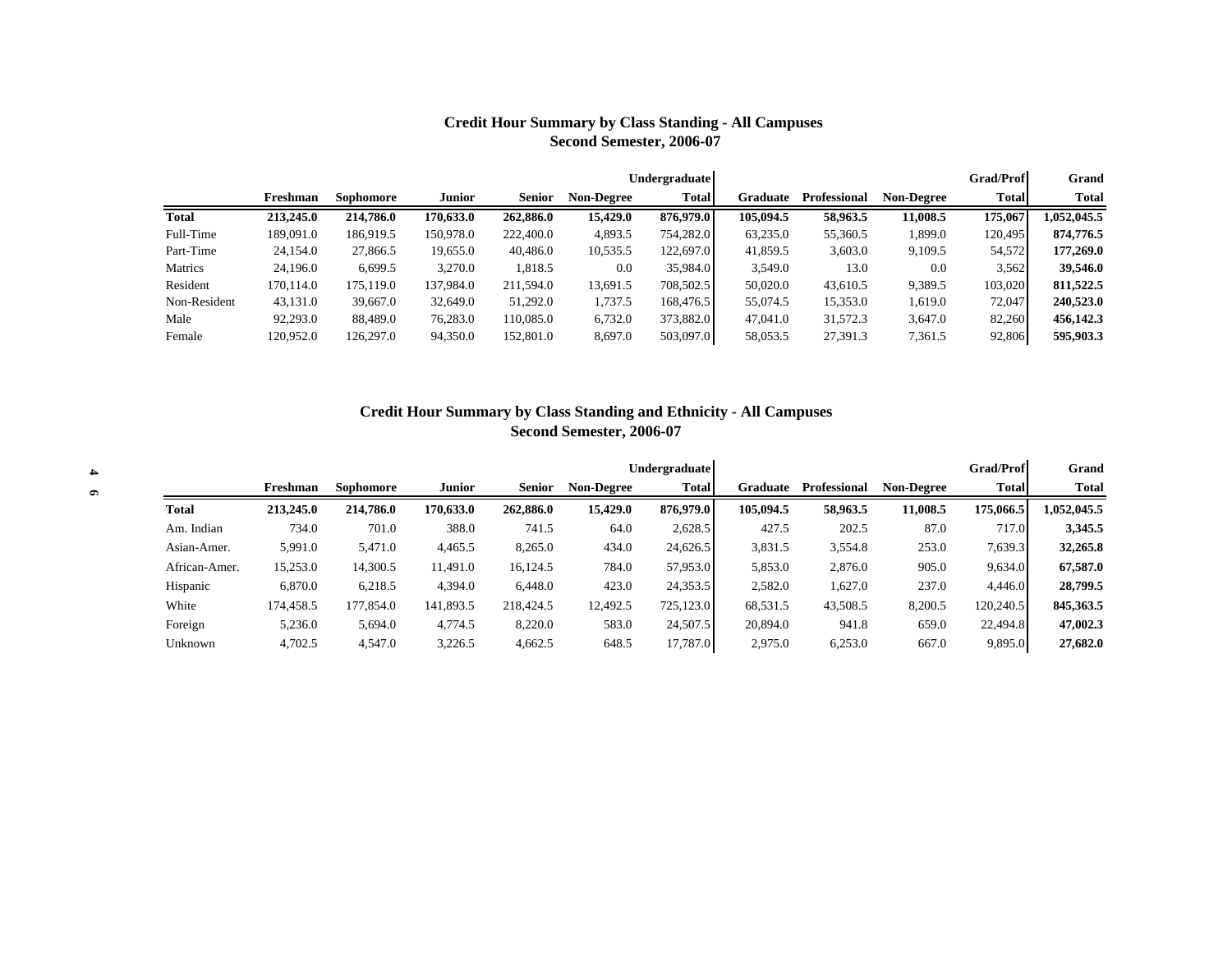#### **Credit Hour Summary by Campus and Class Standing Second Semester, 2006-07**

|                     |                           |                    |                    |                      |                    |                   | Undergraduate        |                      |              |                   | Grad/Prof     | Grand                   |
|---------------------|---------------------------|--------------------|--------------------|----------------------|--------------------|-------------------|----------------------|----------------------|--------------|-------------------|---------------|-------------------------|
|                     |                           | Freshman           | Sophomore          | Junior               | Senior             | <b>Non-Degree</b> | <b>Total</b>         | Graduate             | Professional | <b>Non-Degree</b> | <b>Total</b>  | <b>Total</b>            |
| Bloomington         | <b>Total</b>              | 92,080.0           | 100,422.5          | 84,122.5             | 123,661.5          | 2,416.5           | 402,703.0            | 59,189.5             | 13,811.0     | 3,080.0           | 76,080.5      | 478,783.5               |
|                     | Full-Time                 | 91,117.0           | 98,822.0           | 82,526.5             | 117,701.5          | 1,235.5           | 391,402.5            | 45,586.5             | 13,149.0     | 496.0             | 59,231.5      | 450,634.0               |
|                     | Part-Time                 | 963.0              | 1,600.5            | 1,596.0              | 5,960.0            | 1,181.0           | 11,300.5             | 13,603.0             | 662.0        | 2,584.0           | 16,849.0      | 28,149.5                |
|                     | Matrics                   | 2,835.0            | 1,768.0            | 468.0                | 77.0               | 0.0               | 5,148.0              | 755.0                | 0.0          | 0.0               | 755.0         | 5,903.0                 |
|                     | Resident                  | 56,021.0           | 66,672.5           | 57,457.0             | 81,579.5           | 1,425.0           | 263,155.0            | 15,547.0             | 6,070.5      | 2,398.0           | 24,015.5      | 287,170.5               |
|                     | Non-Resident              | 36,059.0           | 33,750.0           | 26,665.5             | 42,082.0           | 991.5             | 139,548.0            | 43,642.5             | 7,740.5      | 682.0             | 52,065.0      | 191,613.0               |
|                     | Male                      | 43,465.0           | 47,617.0           | 42,099.0             | 59,370.5           | 1,143.5           | 193,695.0            | 29,662.0             | 6,955.5      | 860.5             | 37,478.0      | 231,173.0               |
|                     | Female                    | 48,615.0           | 52,805.5           | 42,023.5             | 64,291.0           | 1,273.0           | 209,008.0            | 29,527.5             | 6,855.5      | 2,219.5           | 38,602.5      | 247,610.5               |
| <b>Indianapolis</b> | <b>Total</b>              | 48,133.0           | 49,652.0           | 43,495.0             | 71,788.0           | 6,474.0           | 219,542.0            | 33,373.0             | 45,152.5     | 3,328.5           | 81,854.0      | 301,396.0               |
|                     | Full-Time                 | 41,241.0           | 39,886.0           | 35,422.0             | 54,990.0           | 2,402.0           | 173,941.0            | 14,581.5             | 42,211.5     | 510.0             | 57,303.0      | 231,244.0               |
|                     | Part-Time                 | 6,892.0            | 9,766.0            | 8,073.0              | 16,798.0           | 4,072.0           | 45,601.0             | 18,791.5             | 2,941.0      | 2,818.5           | 24,551.0      | 70,152.0                |
|                     | Matrics                   | 7,416.0            | 2,642.5            | 1,601.0              | 1,089.0            | 0.0               | 12,748.5             | 1,872.0              | 13.0         | 0.0               | 1,885.0       | $14,633.5$<br>276,925.0 |
|                     | Resident                  | 45,850.0           | 48,103.0           | 42,333.5             | 69,685.5           | 6,177.0           | 212,149.0            | 24,347.5             | 37,540.0     | 2,888.5           | 64,776.0      |                         |
|                     | Non-Resident              | 2,283.0            | 1,549.0            | 1,161.5              | 2,102.5            | 297.0             | 7,393.0              | 9,025.5              | 7,612.5      | 440.0             | 17,078.0      | 24,471.0                |
|                     | Male                      | 19,630.0           | 19,619.0           | 18,390.5<br>25,104.5 | 28,443.5           | 2,866.0           | 88,949.0             | 12,948.5<br>20,424.5 | 24,616.8     | 1,327.5           | 38,892.8      | 127,841.8<br>173,554.3  |
|                     | Female                    | 28,503.0           | 30,033.0           |                      | 43,344.5           | 3,608.0           | 130,593.0            |                      | 20,535.8     | 2,001.0           | 42,961.3      |                         |
| East                | <b>Total</b><br>Full-Time | 5,828.0<br>4,411.0 | 5,375.0<br>3,672.0 | 3,323.0<br>2,609.0   | 5,462.5<br>4,164.0 | 966.0<br>189.0    | 20,954.5<br>15,045.0 | 0.0<br>0.0           |              | 286.0<br>72.0     | 286.0<br>72.0 | 21,240.5<br>15,117.0    |
|                     | Part-Time                 | 1,417.0            | 1,703.0            | 714.0                | 1,298.5            | 777.0             | 5,909.5              | 0.0                  |              | 214.0             | 214.0         | 6,123.5                 |
|                     | Matrics                   | 1,653.0            | 56.0               | 78.0                 | 0.0                | 0.0               | 1,787.0              | $0.0\,$              |              | 0.0               | 0.0           | 1,787.0                 |
|                     | Resident                  | 5,111.0            | 4,687.0            | 2,766.0              | 4,620.5            | 901.0             | 18,085.5             | $0.0\,$              |              | 272.0             | 272.0         | 18,357.5                |
|                     | Non-Resident              | 717.0              | 688.0              | 557.0                | 842.0              | 65.0              | 2,869.0              | 0.0                  |              | 14.0              | 14.0          | 2,883.0                 |
|                     | Male                      | 2,184.0            | 1,587.0            | 976.0                | 1,369.0            | 477.0             | 6,593.0              | 0.0                  |              | 80.0              | 80.0          | 6,673.0                 |
|                     | Female                    | 3,644.0            | 3,788.0            | 2,347.0              | 4,093.5            | 489.0             | 14,361.5             | 0.0                  |              | 206.0             | 206.0         | 14,567.5                |
| <b>Fort Wayne</b>   | Total                     | 18,808.0           | 14,474.0           | 9,549.0              | 15,148.0           | 620.0             | 58,599.0             | 2,735.0              |              | 362.0             | 3,097.0       | 61,696.0                |
|                     | Full-Time                 | 15,385.0           | 11,746.0           | 7,774.0              | 11,381.0           | 63.0              | 46,349.0             | 485.0                |              | 9.0               | 494.0         | 46,843.0                |
|                     | Part-Time                 | 3,423.0            | 2,728.0            | 1,775.0              | 3,767.0            | 557.0             | 12,250.0             | 2,250.0              |              | 353.0             | 2,603.0       | 14,853.0                |
|                     | Matrics                   | 3,309.0            | 227.0              | 176.0                | 150.0              | 0.0               | 3,862.0              | 284.0                |              | $0.0\,$           | 0.0           | 4,146.0                 |
|                     | Resident                  | 18,134.0           | 13,928.0           | 9,089.0              | 14,519.0           | 611.0             | 56,281.0             | 2,585.0              |              | 346.0             | 2,931.0       | $59,212.0$<br>2,484.0   |
|                     | Non-Resident              | 674.0              | 546.0              | 460.0                | 629.0              | 9.0               | 2,318.0              | 150.0                |              | 16.0              | 166.0         |                         |
|                     | Male                      | 8,112.0            | 5,482.0            | 4,299.0              | 6,172.0            | 258.0             | 24,323.0             | 1,079.0              |              | 130.0             | 1,209.0       | 25,532.0                |
|                     | Female                    | 10,696.0           | 8.992.0            | 5,250.0              | 8,976.0            | 362.0             | 34,276.0             | 1,656.0              |              | 232.0             | 1,888.0       | 36,164.0                |
| Kokomo              | <b>Total</b>              | 6,333.0            | 7,823.0            | 3,670.0              | 5,791.0            | 931.0             | 24,548.0             | 438.0                |              | 493.0             | 931.0         | 25,479.0                |
|                     | Full-Time                 | 4,848.0            | 5,645.0            | 2,724.0              | 4,176.0            | 104.0             | 17,497.0             | 159.0                |              | 174.0             | 333.0         | 17,830.0                |
|                     | Part-Time                 | 1,485.0            | 2,178.0            | 946.0                | 1,615.0            | 827.0             | 7,051.0              | 279.0                |              | 319.0             | 598.0         | 7,649.0                 |
|                     | Matrics                   | 1,072.0            | 175.0              | 63.0                 | 66.0               | 0.0               | 1,376.0              | 24.0                 |              | 0.0               | 24.0          | 1,400.0                 |
|                     | Resident                  | 6,238.0            | 7,776.0            | 3,658.0              | 5,772.0            | 931.0             | 24,375.0             | 399.0                |              | 484.0             | 883.0         | 25,258.0                |
|                     | Non-Resident              | 95.0               | 47.0               | 12.0                 | 19.0               | 0.0               | 173.0                | 39.0                 |              | 9.0               | 48.0          | 221.0                   |
|                     | Male                      | 2,173.0            | 1,967.0            | 1,143.0              | 1,446.0            | 330.0             | 7,059.0              | 234.0                |              | 146.0             | 380.0         | 7,439.0                 |
|                     | Female                    | 4,160.0            | 5,856.0            | 2,527.0              | 4,345.0            | 601.0             | 17,489.0             | 204.0                |              | 347.0             | 551.0         | 18,040.0                |
| <b>Northwest</b>    | <b>Total</b>              | 12,150.0           | 11,642.0           | 6,082.0              | 10,057.0           | 981.0             | 40,912.0             | 2,329.0              |              | 1,249.0           | 3,578.0       | 44,490.0                |
|                     | Full-Time                 | 8,699.0            | 8,421.0            | 4,555.0              | 7,196.0            | 349.0             | 29,220.0             | 478.0                |              | 270.0             | 748.0         | 29,968.0                |
|                     | Part-Time                 | 3,451.0            | 3,221.0            | 1,527.0              | 2,861.0            | 632.0             | 11,692.0             | 1,851.0              |              | 979.0             | 2,830.0       | 14,522.0                |
|                     | Matrics                   | 2,539.0            | 587.0              | 192.0                | 76.0               | 0.0               | 3,394.0              | 96.0                 |              | $0.0\,$           | 96.0          | 3,490.0                 |
|                     | Resident                  | 12,012.0           | 11,492.0           | 6,001.0              | 9,930.0            | 958.0             | 40,393.0             | 2,296.0              |              | 1,243.0           | 3,539.0       | 43,932.0                |
|                     | Non-Resident<br>Male      | 138.0<br>3,949.0   | 150.0<br>3,455.0   | 81.0<br>1,946.0      | 127.0<br>2,601.0   | 23.0<br>473.0     | 519.0<br>12,424.0    | 33.0<br>583.0        |              | 6.0<br>359.0      | 39.0<br>942.0 | 558.0<br>13,366.0       |
|                     | Female                    | 8,201.0            | 8,187.0            | 4,136.0              | 7,456.0            | 508.0             | 28,488.0             | 1,746.0              |              | 890.0             | 2,636.0       | 31,124.0                |
| <b>South Bend</b>   | <b>Total</b>              | 16,441.0           | 14,034.0           | 9,637.0              | 14,858.0           | 2,194.0           | 57,164.0             | 4,416.0              |              | 1,279.0           | 5,695.0       | 62,859.0                |
|                     | Full-Time                 | 12,629.0           | 10,289.0           | 7,257.0              | 10,880.0           | 401.0             | 41,456.0             | 1,672.0              |              | 305.0             | 1,977.0       | 43,433.0                |
|                     | Part-Time                 | 3,812.0            | 3,745.0            | 2,380.0              | 3,978.0            | 1,793.0           | 15,708.0             | 2,744.0              |              | 974.0             | 3,718.0       | 19,426.0                |
|                     | Matrics                   | 3,265.0            | 538.0              | 303.0                | 192.0              | 0.0               | 4,298.0              | 345.0                |              | $0.0\,$           | 345.0         |                         |
|                     | Resident                  | 15,564.0           | 13,401.0           | 8,947.0              | 13,912.0           | 2,030.0           | 53,854.0             | 3,593.0              |              | 1,133.0           | 4,726.0       | $4,643.0$<br>58,580.0   |
|                     | Non-Resident              | 877.0              | 633.0              | 690.0                | 946.0              | 164.0             | 3,310.0              | 823.0                |              | 146.0             | 969.0         | 4,279.0                 |
|                     | Male                      | 7,215.0            | 4,630.0            | 3,688.0              | 5,162.0            | 891.0             | 21,586.0             | 1,558.0              |              | 475.0             | 2,033.0       | 23,619.0                |
|                     | Female                    | 9,226.0            | 9,404.0            | 5,949.0              | 9,696.0            | 1,303.0           | 35,578.0             | 2,858.0              |              | 804.0             | 3,662.0       | 39,240.0                |
| <b>Southeast</b>    | <b>Total</b>              | 13,472.0           | 11,363.5           | 10,754.5             | 16,120.0           | 846.5             | 52,556.5             | 2,614.0              |              | 931.0             | 3,545.0       | 56,101.5                |
|                     | Full-Time                 | 10,761.0           | 8,438.5            | 8,110.5              | 11,911.5           | 150.0             | 39,371.5             | 273.0                |              | 63.0              | 336.0         |                         |
|                     | Part-Time                 | 2,711.0            | 2,925.0            | 2,644.0              | 4,208.5            | 696.5             | 13,185.0             | 2,341.0              |              | 868.0             | 3,209.0       | 39,707.5<br>16,394.0    |
|                     | Matrics                   | 2,107.0            | 706.0              | 389.0                | 168.5              | 0.0               | 3,370.5              | 173.0                |              | 0.0               | 173.0         | 3,543.5                 |
|                     | Resident                  | 11,184.0           | 9,059.5            | 7,732.5              | 11,575.5           | 658.5             | 40,210.0             | 1,252.5              |              | 625.0             | 1,877.5       | 42,087.5                |
|                     | Non-Resident              | 2,288.0            | 2,304.0            | 3,022.0              | 4,544.5            | 188.0             | 12,346.5             | 1,361.5              |              | 306.0             | 1,667.5       | 14,014.0                |
|                     | Male                      | 5,565.0            | 4,132.0            | 3,741.5              | 5,521.0            | 293.5             | 19,253.0             | 976.5                |              | 269.0             | 1,245.5       | 20,498.5                |
|                     | Female                    | 7,907.0            | 7,231.5            | 7,013.0              | 10,599.0           | 553.0             | 33,303.5             | 1,637.5              |              | 662.0             | 2,299.5       | 35,603.0                |
|                     |                           |                    |                    |                      |                    |                   |                      |                      |              |                   |               |                         |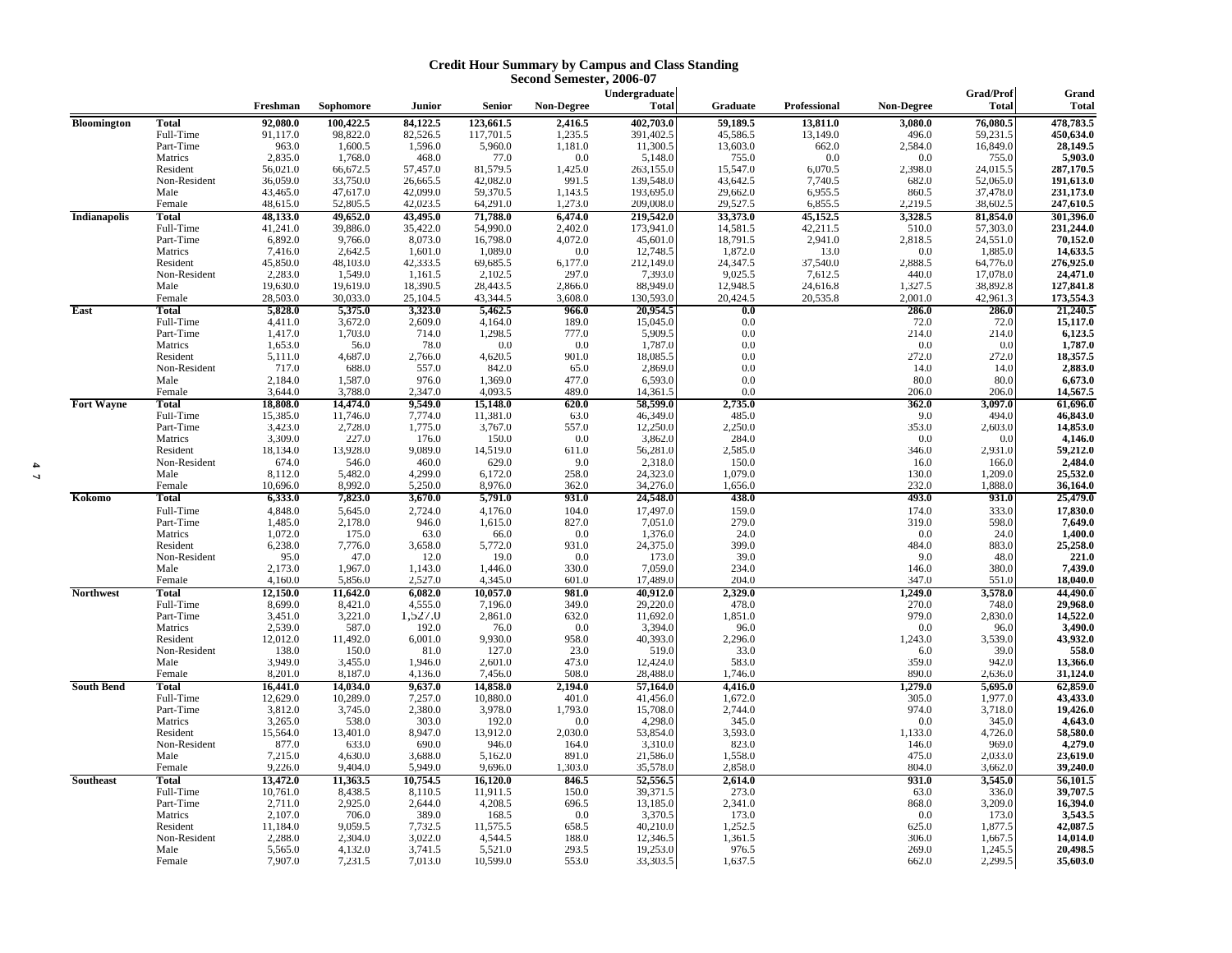#### **Credit Hour Summary by Campus, Class Standing and Ethnicity Second Semester, 2006-07**

| <b>Total</b><br><b>Total</b><br>Freshman<br><b>Sophomore</b><br>Junior<br><b>Senior</b><br><b>Non-Degree</b><br>Graduate<br>Professional<br><b>Non-Degree</b><br>402,703.0<br><b>Total</b><br>92,080.0<br>100,422.5<br>84,122.5<br>123,661.5<br>2,416.5<br>59,189.5<br>13,811.0<br>3,080.0<br>76,080.5<br>308.0<br>257.0<br>134.0<br>247.5<br>6.0<br>952.5<br>270.0<br>22.0<br>292.0<br>Amer. Indian<br>0.0<br>3,343.0<br>3,410.0<br>5,298.0<br>53.0<br>14,712.5<br>2,212.5<br>653.5<br>23.0<br>2,889.0<br>Asian-Amer.<br>2,608.5<br>4,845.5<br>58.0<br>20,617.0<br>4,658.0<br>4,333.5<br>17,581.0<br>2,158.0<br>762.0<br>116.0<br>3,036.0<br>3,686.0<br>African-Amer.<br>2,133.5<br>50.0<br>10,890.5<br>2,067.0<br>1,769.0<br>2,734.5<br>8,754.0<br>1,623.0<br>443.5<br>70.0<br>2,136.5<br>Hispanic<br>388,431.0<br>77,434.5<br>84,316.0<br>103,594.5<br>1,718.0<br>338,516.5<br>11,431.5<br>2,327.0<br>White<br>71,453.5<br>36,156.0<br>49,914.5<br>4,153.0<br>3,322.0<br>3,418.5<br>6,219.5<br>442.0<br>17,555.0<br>16,329.0<br>316.0<br>440.0<br>17,085.0<br>34,640.0<br>Foreign<br>947.5<br>1,307.5<br>1,053.0<br>1,234.0<br>89.5<br>4,631.5<br>441.0<br>204.5<br>727.5<br>Other<br>82.0<br>48,133.0<br>71,788.0<br>6,474.0<br>33,373.0<br>81,854.0<br><b>Indianapolis</b><br><b>Total</b><br>49,652.0<br>43,495.0<br>219,542.0<br>45,152.5<br>3,328.5<br>202.5<br>44.0<br>Amer. Indian<br>167.0<br>171.0<br>146.0<br>170.0<br>41.0<br>695.0<br>109.5<br>356.0<br>1,314.0<br>2,095.0<br>247.0<br>6,580.5<br>2,901.3<br>183.0<br>Asian-Amer.<br>1,642.0<br>1,282.5<br>1,418.0<br>4,502.3<br>4,620.0<br>4,648.0<br>4,674.0<br>6,492.0<br>469.0<br>20,903.0<br>2,080.0<br>2,114.0<br>253.0<br>4,447.0<br>African-Amer.<br>1,070.0<br>179.0<br>1,483.0<br>1,002.0<br>5,350.0<br>612.0<br>1,183.5<br>51.0<br>1,846.5<br>1,616.0<br>Hispanic<br>40,094.5<br>232,815.5<br>White<br>37,376.0<br>34,349.0<br>58,188.0<br>5,178.0<br>175,185.5<br>23,288.5<br>32,077.0<br>2,264.5<br>57,630.0<br>1,271.0<br>1,053.0<br>872.0<br>1,374.5<br>4,642.5<br>3,748.0<br>122.0<br>9,138.3<br>Foreign<br>72.0<br>625.8<br>4,495.8<br>1,329.5<br>1.852.5<br>288.0<br>6,185.5<br>6,048.5<br>411.0<br>14,762.0<br>Other<br>1.546.0<br>1,169.5<br>2,117.0<br>8,576.5<br>21,240.5<br><b>Total</b><br>5,828.0<br>5,375.0<br>3,323.0<br>5,462.5<br>966.0<br>20,954.5<br>286.0<br>286.0<br><b>East</b><br>0.0<br>20.0<br>32.0<br>27.0<br>0.0<br>83.0<br>Amer. Indian<br>4.0<br>0.0<br>0.0<br>0.0<br>24.0<br>18.0<br>27.0<br>11.0<br>40.0<br>120.0<br>0.0<br>3.0<br>3.0<br>Asian-Amer.<br>170.0<br>154.0<br>266.0<br>17.0<br>748.0<br>0.0<br>0.0<br>0.0<br>African-Amer.<br>141.0<br>288.5<br>73.0<br>114.0<br>53.0<br>35.5<br>13.0<br>0.0<br>0.0<br>0.0<br>Hispanic<br>843.0<br>White<br>5,314.0<br>4,814.0<br>3,047.0<br>4,990.0<br>19,008.0<br>0.0<br>283.0<br>283.0<br>25.0<br>0.0<br>0.0<br>0.0<br>Foreign<br>8.0<br>12.0<br>45.0<br>0.0<br>0.0<br>202.0<br>53.0<br>Other<br>243.0<br>43.0<br>121.0<br>662.0<br>0.0<br>0.0<br>0.0<br>620.0<br>58,599.0<br>3,097.0<br><b>Fort Wayne</b><br>Total<br>18,808.0<br>14,474.0<br>9,549.0<br>15,148.0<br>2,735.0<br>362.0<br>199.0<br>American Indian//<br>88.0<br>45.0<br>27.0<br>39.0<br>0.0<br>3.0<br>6.0<br>9.0<br>226.0<br>205.0<br>308.0<br>13.0<br>938.0<br>52.0<br>990.0<br>Asian<br>186.0<br>46.0<br>6.0<br>38.0<br>2,934.0<br>1,109.0<br>677.0<br>377.0<br>733.0<br>174.0<br>3.0<br>3,111.0<br>Black/African Am<br>177.0<br>619.0<br>505.0<br>305.0<br>369.0<br>18.0<br>1,816.0<br>57.0<br>3.0<br>60.0<br>1,876.0<br>Hispanic/Latino<br>16,336.0<br>12,650.0<br>542.0<br>White<br>8,434.0<br>13,255.0<br>51,217.0<br>2,272.0<br>325.0<br>2,597.0<br>NR-Alien<br>153.0<br>154.0<br>107.0<br>204.0<br>3.0<br>621.0<br>103.0<br>10.0<br>113.0<br>277.0<br>238.0<br>240.0<br>874.0<br>9.0<br>Unknown<br>113.0<br>6.0<br>80.0<br>89.0<br>931.0<br>438.0<br>493.0<br><b>Total</b><br>6,333.0<br>7,823.0<br>3,670.0<br>5,791.0<br>24,548.0<br>931.0<br>39.0<br>49.0<br>178.0<br>30.0<br>51.0<br>9.0<br>0.0<br>9.0<br>9.0<br>Amer. Indian<br>53.0<br>94.0<br>23.0<br>12.0<br>18.0<br>Asian-Amer.<br>31.0<br>14.0<br>215.0<br>6.0<br>293.0<br>225.0<br>90.0<br>149.0<br>37.0<br>794.0<br>18.0<br>18.0<br>36.0<br>830.0<br>African-Amer.<br>94.0<br>70.0<br>315.0<br>62.0<br>83.0<br>6.0<br>9.0<br>0.0<br>9.0<br>Hispanic<br>White<br>5,702.0<br>7,046.0<br>3,344.0<br>5,346.0<br>787.0<br>22,225.0<br>342.0<br>442.0<br>784.0<br>23,009.0<br>39.0<br>66.0<br>0.0<br>113.0<br>45.0<br>9.0<br>Foreign<br>0.0<br>8.0<br>54.0<br>181.0<br>205.0<br>140.0<br>69.0<br>708.0<br>3.0<br>21.0<br>Other<br>113.0<br>18.0<br>12,150.0<br>11,642.0<br>981.0<br>40,912.0<br>2,329.0<br><b>Total</b><br>6,082.0<br>10,057.0<br>1,249.0<br>3,578.0<br>Amer. Indian<br>29.0<br>35.0<br>3.0<br>39.0<br>2.0<br>108.0<br>17.0<br>6.0<br>23.0<br>272.0<br>128.0<br>197.0<br>21.0<br>742.0<br>44.0<br>124.0<br>38.0<br>6.0<br>Asian-Amer.<br>2,224.0<br>102.0<br>8,586.0<br>918.0<br>337.0<br>African-Amer.<br>2,635.0<br>1,283.0<br>2.342.0<br>1,255.0<br>4,940.0<br>5,183.0<br>1,570.0<br>1,516.0<br>740.0<br>1,037.0<br>77.0<br>150.0<br>93.0<br>243.0<br>Hispanic<br>7,409.0<br>744.0<br>761.0<br>27,188.0<br>White<br>7,208.0<br>3,750.0<br>6,155.0<br>25,266.0<br>1,161.0<br>1,922.0<br>24.0<br>12.0<br>0.0<br>126.0<br>Foreign<br>57.0<br>27.0<br>120.0<br>6.0<br>0.0<br>6.0<br>412.0<br>1,150.0<br>318.0<br>125.0<br>260.0<br>35.0<br>39.0<br>46.0<br>85.0<br>Other<br><b>South Bend</b><br>Total<br>16,441.0<br>14,034.0<br>9,637.0<br>14,858.0<br>2,194.0<br>4,416.0<br>1,279.0<br>57,164.0<br>5,695.0<br>238.0<br>69.0<br>93.0<br>3.0<br>25.0<br>0.0<br>Amer. Indian<br>61.0<br>12.0<br>25.0<br>283.0<br>176.0<br>783.0<br>Asian-Amer.<br>94.0<br>215.0<br>15.0<br>67.0<br>11.0<br>78.0<br>3,895.0<br>1,200.0<br>911.0<br>1,122.0<br>47.0<br>328.0<br>102.0<br>430.0<br>615.0<br>African-Amer.<br>748.0<br>643.0<br>262.0<br>448.0<br>80.0<br>2,181.0<br>118.0<br>17.0<br>135.0<br>Hispanic<br>13,000.0<br>11,530.0<br>1,919.0<br>White<br>8,047.0<br>12,219.0<br>46,715.0<br>2,994.0<br>968.0<br>3,962.0<br>338.0<br>184.0<br>1,159.0<br>645.0<br>Foreign<br>248.0<br>323.0<br>66.0<br>78.0<br>723.0<br>803.0<br>529.0<br>359.0<br>2,193.0<br>239.0<br>103.0<br>2,535.0<br>Other<br>438.0<br>64.0<br>342.0<br><b>Total</b><br>13,472.0<br>11,363.5<br>10,754.5<br>16,120.0<br>846.5<br>52,556.5<br>2,614.0<br>931.0<br>3,545.0<br>56,101.5<br><b>Southeast</b><br>Amer. Indian<br>51.0<br>32.0<br>75.0<br>3.0<br>175.0<br>3.0<br>0.0<br>14.0<br>3.0<br>148.0<br>127.0<br>22.0<br>44.0<br>Asian-Amer.<br>126.0<br>112.5<br>535.5<br>9.0<br>53.0<br>608.0<br>625.0<br>687.0<br>2,512.0<br>177.0<br>76.0<br>253.0<br>African-Amer.<br>576.0<br>16.0<br>167.0<br>125.0<br>709.0<br>13.0<br>16.0<br>Hispanic<br>216.0<br>201.0<br>0.0<br>3.0<br>White<br>12,088.0<br>9,994.5<br>9,469.0<br>14,677.0<br>761.5<br>46,990.0<br>2,318.0<br>830.0<br>3,148.0<br>252.0<br>Foreign<br>64.0<br>72.0<br>52.0<br>0.0<br>18.0<br>0.0<br>18.0<br>64.0<br>Other<br>334.0<br>377.0<br>251.0<br>377.0<br>44.0<br>1,383.0<br>41.0<br>13.0<br>54.0 |                    |  |  |  | Undergraduate |  | Grad/Prof | Grand        |
|---------------------------------------------------------------------------------------------------------------------------------------------------------------------------------------------------------------------------------------------------------------------------------------------------------------------------------------------------------------------------------------------------------------------------------------------------------------------------------------------------------------------------------------------------------------------------------------------------------------------------------------------------------------------------------------------------------------------------------------------------------------------------------------------------------------------------------------------------------------------------------------------------------------------------------------------------------------------------------------------------------------------------------------------------------------------------------------------------------------------------------------------------------------------------------------------------------------------------------------------------------------------------------------------------------------------------------------------------------------------------------------------------------------------------------------------------------------------------------------------------------------------------------------------------------------------------------------------------------------------------------------------------------------------------------------------------------------------------------------------------------------------------------------------------------------------------------------------------------------------------------------------------------------------------------------------------------------------------------------------------------------------------------------------------------------------------------------------------------------------------------------------------------------------------------------------------------------------------------------------------------------------------------------------------------------------------------------------------------------------------------------------------------------------------------------------------------------------------------------------------------------------------------------------------------------------------------------------------------------------------------------------------------------------------------------------------------------------------------------------------------------------------------------------------------------------------------------------------------------------------------------------------------------------------------------------------------------------------------------------------------------------------------------------------------------------------------------------------------------------------------------------------------------------------------------------------------------------------------------------------------------------------------------------------------------------------------------------------------------------------------------------------------------------------------------------------------------------------------------------------------------------------------------------------------------------------------------------------------------------------------------------------------------------------------------------------------------------------------------------------------------------------------------------------------------------------------------------------------------------------------------------------------------------------------------------------------------------------------------------------------------------------------------------------------------------------------------------------------------------------------------------------------------------------------------------------------------------------------------------------------------------------------------------------------------------------------------------------------------------------------------------------------------------------------------------------------------------------------------------------------------------------------------------------------------------------------------------------------------------------------------------------------------------------------------------------------------------------------------------------------------------------------------------------------------------------------------------------------------------------------------------------------------------------------------------------------------------------------------------------------------------------------------------------------------------------------------------------------------------------------------------------------------------------------------------------------------------------------------------------------------------------------------------------------------------------------------------------------------------------------------------------------------------------------------------------------------------------------------------------------------------------------------------------------------------------------------------------------------------------------------------------------------------------------------------------------------------------------------------------------------------------------------------------------------------------------------------------------------------------------------------------------------------------------------------------------------------------------------------------------------------------------------------------------------------------------------------------------------------------------------------------------------------------------------------------------------------------------------------------------------------------------------------------------------------------------------------------------------------------------------------------------------------------------------------------------------------------------------------------------------------------------------------------------------------------------------------------------------------------------------------------------------------------------------------------------------------------------------------------------------------------------------------------------------------------------------------------------------------------------------------------------------------------------------------------------------------------------------------------------------------------------------------------------------------------------------------------------------------------------------------|--------------------|--|--|--|---------------|--|-----------|--------------|
|                                                                                                                                                                                                                                                                                                                                                                                                                                                                                                                                                                                                                                                                                                                                                                                                                                                                                                                                                                                                                                                                                                                                                                                                                                                                                                                                                                                                                                                                                                                                                                                                                                                                                                                                                                                                                                                                                                                                                                                                                                                                                                                                                                                                                                                                                                                                                                                                                                                                                                                                                                                                                                                                                                                                                                                                                                                                                                                                                                                                                                                                                                                                                                                                                                                                                                                                                                                                                                                                                                                                                                                                                                                                                                                                                                                                                                                                                                                                                                                                                                                                                                                                                                                                                                                                                                                                                                                                                                                                                                                                                                                                                                                                                                                                                                                                                                                                                                                                                                                                                                                                                                                                                                                                                                                                                                                                                                                                                                                                                                                                                                                                                                                                                                                                                                                                                                                                                                                                                                                                                                                                                                                                                                                                                                                                                                                                                                                                                                                                                                                                                                                                                                                                                                                                                                                                                                                                                                                                                                                                                                                                                                                                             |                    |  |  |  |               |  |           | <b>Total</b> |
|                                                                                                                                                                                                                                                                                                                                                                                                                                                                                                                                                                                                                                                                                                                                                                                                                                                                                                                                                                                                                                                                                                                                                                                                                                                                                                                                                                                                                                                                                                                                                                                                                                                                                                                                                                                                                                                                                                                                                                                                                                                                                                                                                                                                                                                                                                                                                                                                                                                                                                                                                                                                                                                                                                                                                                                                                                                                                                                                                                                                                                                                                                                                                                                                                                                                                                                                                                                                                                                                                                                                                                                                                                                                                                                                                                                                                                                                                                                                                                                                                                                                                                                                                                                                                                                                                                                                                                                                                                                                                                                                                                                                                                                                                                                                                                                                                                                                                                                                                                                                                                                                                                                                                                                                                                                                                                                                                                                                                                                                                                                                                                                                                                                                                                                                                                                                                                                                                                                                                                                                                                                                                                                                                                                                                                                                                                                                                                                                                                                                                                                                                                                                                                                                                                                                                                                                                                                                                                                                                                                                                                                                                                                                             | <b>Bloomington</b> |  |  |  |               |  |           | 478,783.5    |
|                                                                                                                                                                                                                                                                                                                                                                                                                                                                                                                                                                                                                                                                                                                                                                                                                                                                                                                                                                                                                                                                                                                                                                                                                                                                                                                                                                                                                                                                                                                                                                                                                                                                                                                                                                                                                                                                                                                                                                                                                                                                                                                                                                                                                                                                                                                                                                                                                                                                                                                                                                                                                                                                                                                                                                                                                                                                                                                                                                                                                                                                                                                                                                                                                                                                                                                                                                                                                                                                                                                                                                                                                                                                                                                                                                                                                                                                                                                                                                                                                                                                                                                                                                                                                                                                                                                                                                                                                                                                                                                                                                                                                                                                                                                                                                                                                                                                                                                                                                                                                                                                                                                                                                                                                                                                                                                                                                                                                                                                                                                                                                                                                                                                                                                                                                                                                                                                                                                                                                                                                                                                                                                                                                                                                                                                                                                                                                                                                                                                                                                                                                                                                                                                                                                                                                                                                                                                                                                                                                                                                                                                                                                                             |                    |  |  |  |               |  |           | 1,244.5      |
|                                                                                                                                                                                                                                                                                                                                                                                                                                                                                                                                                                                                                                                                                                                                                                                                                                                                                                                                                                                                                                                                                                                                                                                                                                                                                                                                                                                                                                                                                                                                                                                                                                                                                                                                                                                                                                                                                                                                                                                                                                                                                                                                                                                                                                                                                                                                                                                                                                                                                                                                                                                                                                                                                                                                                                                                                                                                                                                                                                                                                                                                                                                                                                                                                                                                                                                                                                                                                                                                                                                                                                                                                                                                                                                                                                                                                                                                                                                                                                                                                                                                                                                                                                                                                                                                                                                                                                                                                                                                                                                                                                                                                                                                                                                                                                                                                                                                                                                                                                                                                                                                                                                                                                                                                                                                                                                                                                                                                                                                                                                                                                                                                                                                                                                                                                                                                                                                                                                                                                                                                                                                                                                                                                                                                                                                                                                                                                                                                                                                                                                                                                                                                                                                                                                                                                                                                                                                                                                                                                                                                                                                                                                                             |                    |  |  |  |               |  |           | 17,601.5     |
|                                                                                                                                                                                                                                                                                                                                                                                                                                                                                                                                                                                                                                                                                                                                                                                                                                                                                                                                                                                                                                                                                                                                                                                                                                                                                                                                                                                                                                                                                                                                                                                                                                                                                                                                                                                                                                                                                                                                                                                                                                                                                                                                                                                                                                                                                                                                                                                                                                                                                                                                                                                                                                                                                                                                                                                                                                                                                                                                                                                                                                                                                                                                                                                                                                                                                                                                                                                                                                                                                                                                                                                                                                                                                                                                                                                                                                                                                                                                                                                                                                                                                                                                                                                                                                                                                                                                                                                                                                                                                                                                                                                                                                                                                                                                                                                                                                                                                                                                                                                                                                                                                                                                                                                                                                                                                                                                                                                                                                                                                                                                                                                                                                                                                                                                                                                                                                                                                                                                                                                                                                                                                                                                                                                                                                                                                                                                                                                                                                                                                                                                                                                                                                                                                                                                                                                                                                                                                                                                                                                                                                                                                                                                             |                    |  |  |  |               |  |           |              |
|                                                                                                                                                                                                                                                                                                                                                                                                                                                                                                                                                                                                                                                                                                                                                                                                                                                                                                                                                                                                                                                                                                                                                                                                                                                                                                                                                                                                                                                                                                                                                                                                                                                                                                                                                                                                                                                                                                                                                                                                                                                                                                                                                                                                                                                                                                                                                                                                                                                                                                                                                                                                                                                                                                                                                                                                                                                                                                                                                                                                                                                                                                                                                                                                                                                                                                                                                                                                                                                                                                                                                                                                                                                                                                                                                                                                                                                                                                                                                                                                                                                                                                                                                                                                                                                                                                                                                                                                                                                                                                                                                                                                                                                                                                                                                                                                                                                                                                                                                                                                                                                                                                                                                                                                                                                                                                                                                                                                                                                                                                                                                                                                                                                                                                                                                                                                                                                                                                                                                                                                                                                                                                                                                                                                                                                                                                                                                                                                                                                                                                                                                                                                                                                                                                                                                                                                                                                                                                                                                                                                                                                                                                                                             |                    |  |  |  |               |  |           |              |
|                                                                                                                                                                                                                                                                                                                                                                                                                                                                                                                                                                                                                                                                                                                                                                                                                                                                                                                                                                                                                                                                                                                                                                                                                                                                                                                                                                                                                                                                                                                                                                                                                                                                                                                                                                                                                                                                                                                                                                                                                                                                                                                                                                                                                                                                                                                                                                                                                                                                                                                                                                                                                                                                                                                                                                                                                                                                                                                                                                                                                                                                                                                                                                                                                                                                                                                                                                                                                                                                                                                                                                                                                                                                                                                                                                                                                                                                                                                                                                                                                                                                                                                                                                                                                                                                                                                                                                                                                                                                                                                                                                                                                                                                                                                                                                                                                                                                                                                                                                                                                                                                                                                                                                                                                                                                                                                                                                                                                                                                                                                                                                                                                                                                                                                                                                                                                                                                                                                                                                                                                                                                                                                                                                                                                                                                                                                                                                                                                                                                                                                                                                                                                                                                                                                                                                                                                                                                                                                                                                                                                                                                                                                                             |                    |  |  |  |               |  |           |              |
|                                                                                                                                                                                                                                                                                                                                                                                                                                                                                                                                                                                                                                                                                                                                                                                                                                                                                                                                                                                                                                                                                                                                                                                                                                                                                                                                                                                                                                                                                                                                                                                                                                                                                                                                                                                                                                                                                                                                                                                                                                                                                                                                                                                                                                                                                                                                                                                                                                                                                                                                                                                                                                                                                                                                                                                                                                                                                                                                                                                                                                                                                                                                                                                                                                                                                                                                                                                                                                                                                                                                                                                                                                                                                                                                                                                                                                                                                                                                                                                                                                                                                                                                                                                                                                                                                                                                                                                                                                                                                                                                                                                                                                                                                                                                                                                                                                                                                                                                                                                                                                                                                                                                                                                                                                                                                                                                                                                                                                                                                                                                                                                                                                                                                                                                                                                                                                                                                                                                                                                                                                                                                                                                                                                                                                                                                                                                                                                                                                                                                                                                                                                                                                                                                                                                                                                                                                                                                                                                                                                                                                                                                                                                             |                    |  |  |  |               |  |           | 5,359.0      |
|                                                                                                                                                                                                                                                                                                                                                                                                                                                                                                                                                                                                                                                                                                                                                                                                                                                                                                                                                                                                                                                                                                                                                                                                                                                                                                                                                                                                                                                                                                                                                                                                                                                                                                                                                                                                                                                                                                                                                                                                                                                                                                                                                                                                                                                                                                                                                                                                                                                                                                                                                                                                                                                                                                                                                                                                                                                                                                                                                                                                                                                                                                                                                                                                                                                                                                                                                                                                                                                                                                                                                                                                                                                                                                                                                                                                                                                                                                                                                                                                                                                                                                                                                                                                                                                                                                                                                                                                                                                                                                                                                                                                                                                                                                                                                                                                                                                                                                                                                                                                                                                                                                                                                                                                                                                                                                                                                                                                                                                                                                                                                                                                                                                                                                                                                                                                                                                                                                                                                                                                                                                                                                                                                                                                                                                                                                                                                                                                                                                                                                                                                                                                                                                                                                                                                                                                                                                                                                                                                                                                                                                                                                                                             |                    |  |  |  |               |  |           | 301,396.0    |
|                                                                                                                                                                                                                                                                                                                                                                                                                                                                                                                                                                                                                                                                                                                                                                                                                                                                                                                                                                                                                                                                                                                                                                                                                                                                                                                                                                                                                                                                                                                                                                                                                                                                                                                                                                                                                                                                                                                                                                                                                                                                                                                                                                                                                                                                                                                                                                                                                                                                                                                                                                                                                                                                                                                                                                                                                                                                                                                                                                                                                                                                                                                                                                                                                                                                                                                                                                                                                                                                                                                                                                                                                                                                                                                                                                                                                                                                                                                                                                                                                                                                                                                                                                                                                                                                                                                                                                                                                                                                                                                                                                                                                                                                                                                                                                                                                                                                                                                                                                                                                                                                                                                                                                                                                                                                                                                                                                                                                                                                                                                                                                                                                                                                                                                                                                                                                                                                                                                                                                                                                                                                                                                                                                                                                                                                                                                                                                                                                                                                                                                                                                                                                                                                                                                                                                                                                                                                                                                                                                                                                                                                                                                                             |                    |  |  |  |               |  |           | 1,051.0      |
|                                                                                                                                                                                                                                                                                                                                                                                                                                                                                                                                                                                                                                                                                                                                                                                                                                                                                                                                                                                                                                                                                                                                                                                                                                                                                                                                                                                                                                                                                                                                                                                                                                                                                                                                                                                                                                                                                                                                                                                                                                                                                                                                                                                                                                                                                                                                                                                                                                                                                                                                                                                                                                                                                                                                                                                                                                                                                                                                                                                                                                                                                                                                                                                                                                                                                                                                                                                                                                                                                                                                                                                                                                                                                                                                                                                                                                                                                                                                                                                                                                                                                                                                                                                                                                                                                                                                                                                                                                                                                                                                                                                                                                                                                                                                                                                                                                                                                                                                                                                                                                                                                                                                                                                                                                                                                                                                                                                                                                                                                                                                                                                                                                                                                                                                                                                                                                                                                                                                                                                                                                                                                                                                                                                                                                                                                                                                                                                                                                                                                                                                                                                                                                                                                                                                                                                                                                                                                                                                                                                                                                                                                                                                             |                    |  |  |  |               |  |           | 11,082.8     |
|                                                                                                                                                                                                                                                                                                                                                                                                                                                                                                                                                                                                                                                                                                                                                                                                                                                                                                                                                                                                                                                                                                                                                                                                                                                                                                                                                                                                                                                                                                                                                                                                                                                                                                                                                                                                                                                                                                                                                                                                                                                                                                                                                                                                                                                                                                                                                                                                                                                                                                                                                                                                                                                                                                                                                                                                                                                                                                                                                                                                                                                                                                                                                                                                                                                                                                                                                                                                                                                                                                                                                                                                                                                                                                                                                                                                                                                                                                                                                                                                                                                                                                                                                                                                                                                                                                                                                                                                                                                                                                                                                                                                                                                                                                                                                                                                                                                                                                                                                                                                                                                                                                                                                                                                                                                                                                                                                                                                                                                                                                                                                                                                                                                                                                                                                                                                                                                                                                                                                                                                                                                                                                                                                                                                                                                                                                                                                                                                                                                                                                                                                                                                                                                                                                                                                                                                                                                                                                                                                                                                                                                                                                                                             |                    |  |  |  |               |  |           | 25,350.0     |
|                                                                                                                                                                                                                                                                                                                                                                                                                                                                                                                                                                                                                                                                                                                                                                                                                                                                                                                                                                                                                                                                                                                                                                                                                                                                                                                                                                                                                                                                                                                                                                                                                                                                                                                                                                                                                                                                                                                                                                                                                                                                                                                                                                                                                                                                                                                                                                                                                                                                                                                                                                                                                                                                                                                                                                                                                                                                                                                                                                                                                                                                                                                                                                                                                                                                                                                                                                                                                                                                                                                                                                                                                                                                                                                                                                                                                                                                                                                                                                                                                                                                                                                                                                                                                                                                                                                                                                                                                                                                                                                                                                                                                                                                                                                                                                                                                                                                                                                                                                                                                                                                                                                                                                                                                                                                                                                                                                                                                                                                                                                                                                                                                                                                                                                                                                                                                                                                                                                                                                                                                                                                                                                                                                                                                                                                                                                                                                                                                                                                                                                                                                                                                                                                                                                                                                                                                                                                                                                                                                                                                                                                                                                                             |                    |  |  |  |               |  |           | 7,196.5      |
|                                                                                                                                                                                                                                                                                                                                                                                                                                                                                                                                                                                                                                                                                                                                                                                                                                                                                                                                                                                                                                                                                                                                                                                                                                                                                                                                                                                                                                                                                                                                                                                                                                                                                                                                                                                                                                                                                                                                                                                                                                                                                                                                                                                                                                                                                                                                                                                                                                                                                                                                                                                                                                                                                                                                                                                                                                                                                                                                                                                                                                                                                                                                                                                                                                                                                                                                                                                                                                                                                                                                                                                                                                                                                                                                                                                                                                                                                                                                                                                                                                                                                                                                                                                                                                                                                                                                                                                                                                                                                                                                                                                                                                                                                                                                                                                                                                                                                                                                                                                                                                                                                                                                                                                                                                                                                                                                                                                                                                                                                                                                                                                                                                                                                                                                                                                                                                                                                                                                                                                                                                                                                                                                                                                                                                                                                                                                                                                                                                                                                                                                                                                                                                                                                                                                                                                                                                                                                                                                                                                                                                                                                                                                             |                    |  |  |  |               |  |           |              |
|                                                                                                                                                                                                                                                                                                                                                                                                                                                                                                                                                                                                                                                                                                                                                                                                                                                                                                                                                                                                                                                                                                                                                                                                                                                                                                                                                                                                                                                                                                                                                                                                                                                                                                                                                                                                                                                                                                                                                                                                                                                                                                                                                                                                                                                                                                                                                                                                                                                                                                                                                                                                                                                                                                                                                                                                                                                                                                                                                                                                                                                                                                                                                                                                                                                                                                                                                                                                                                                                                                                                                                                                                                                                                                                                                                                                                                                                                                                                                                                                                                                                                                                                                                                                                                                                                                                                                                                                                                                                                                                                                                                                                                                                                                                                                                                                                                                                                                                                                                                                                                                                                                                                                                                                                                                                                                                                                                                                                                                                                                                                                                                                                                                                                                                                                                                                                                                                                                                                                                                                                                                                                                                                                                                                                                                                                                                                                                                                                                                                                                                                                                                                                                                                                                                                                                                                                                                                                                                                                                                                                                                                                                                                             |                    |  |  |  |               |  |           |              |
|                                                                                                                                                                                                                                                                                                                                                                                                                                                                                                                                                                                                                                                                                                                                                                                                                                                                                                                                                                                                                                                                                                                                                                                                                                                                                                                                                                                                                                                                                                                                                                                                                                                                                                                                                                                                                                                                                                                                                                                                                                                                                                                                                                                                                                                                                                                                                                                                                                                                                                                                                                                                                                                                                                                                                                                                                                                                                                                                                                                                                                                                                                                                                                                                                                                                                                                                                                                                                                                                                                                                                                                                                                                                                                                                                                                                                                                                                                                                                                                                                                                                                                                                                                                                                                                                                                                                                                                                                                                                                                                                                                                                                                                                                                                                                                                                                                                                                                                                                                                                                                                                                                                                                                                                                                                                                                                                                                                                                                                                                                                                                                                                                                                                                                                                                                                                                                                                                                                                                                                                                                                                                                                                                                                                                                                                                                                                                                                                                                                                                                                                                                                                                                                                                                                                                                                                                                                                                                                                                                                                                                                                                                                                             |                    |  |  |  |               |  |           |              |
|                                                                                                                                                                                                                                                                                                                                                                                                                                                                                                                                                                                                                                                                                                                                                                                                                                                                                                                                                                                                                                                                                                                                                                                                                                                                                                                                                                                                                                                                                                                                                                                                                                                                                                                                                                                                                                                                                                                                                                                                                                                                                                                                                                                                                                                                                                                                                                                                                                                                                                                                                                                                                                                                                                                                                                                                                                                                                                                                                                                                                                                                                                                                                                                                                                                                                                                                                                                                                                                                                                                                                                                                                                                                                                                                                                                                                                                                                                                                                                                                                                                                                                                                                                                                                                                                                                                                                                                                                                                                                                                                                                                                                                                                                                                                                                                                                                                                                                                                                                                                                                                                                                                                                                                                                                                                                                                                                                                                                                                                                                                                                                                                                                                                                                                                                                                                                                                                                                                                                                                                                                                                                                                                                                                                                                                                                                                                                                                                                                                                                                                                                                                                                                                                                                                                                                                                                                                                                                                                                                                                                                                                                                                                             |                    |  |  |  |               |  |           | 83.0         |
|                                                                                                                                                                                                                                                                                                                                                                                                                                                                                                                                                                                                                                                                                                                                                                                                                                                                                                                                                                                                                                                                                                                                                                                                                                                                                                                                                                                                                                                                                                                                                                                                                                                                                                                                                                                                                                                                                                                                                                                                                                                                                                                                                                                                                                                                                                                                                                                                                                                                                                                                                                                                                                                                                                                                                                                                                                                                                                                                                                                                                                                                                                                                                                                                                                                                                                                                                                                                                                                                                                                                                                                                                                                                                                                                                                                                                                                                                                                                                                                                                                                                                                                                                                                                                                                                                                                                                                                                                                                                                                                                                                                                                                                                                                                                                                                                                                                                                                                                                                                                                                                                                                                                                                                                                                                                                                                                                                                                                                                                                                                                                                                                                                                                                                                                                                                                                                                                                                                                                                                                                                                                                                                                                                                                                                                                                                                                                                                                                                                                                                                                                                                                                                                                                                                                                                                                                                                                                                                                                                                                                                                                                                                                             |                    |  |  |  |               |  |           | 123.0        |
|                                                                                                                                                                                                                                                                                                                                                                                                                                                                                                                                                                                                                                                                                                                                                                                                                                                                                                                                                                                                                                                                                                                                                                                                                                                                                                                                                                                                                                                                                                                                                                                                                                                                                                                                                                                                                                                                                                                                                                                                                                                                                                                                                                                                                                                                                                                                                                                                                                                                                                                                                                                                                                                                                                                                                                                                                                                                                                                                                                                                                                                                                                                                                                                                                                                                                                                                                                                                                                                                                                                                                                                                                                                                                                                                                                                                                                                                                                                                                                                                                                                                                                                                                                                                                                                                                                                                                                                                                                                                                                                                                                                                                                                                                                                                                                                                                                                                                                                                                                                                                                                                                                                                                                                                                                                                                                                                                                                                                                                                                                                                                                                                                                                                                                                                                                                                                                                                                                                                                                                                                                                                                                                                                                                                                                                                                                                                                                                                                                                                                                                                                                                                                                                                                                                                                                                                                                                                                                                                                                                                                                                                                                                                             |                    |  |  |  |               |  |           | 748.0        |
|                                                                                                                                                                                                                                                                                                                                                                                                                                                                                                                                                                                                                                                                                                                                                                                                                                                                                                                                                                                                                                                                                                                                                                                                                                                                                                                                                                                                                                                                                                                                                                                                                                                                                                                                                                                                                                                                                                                                                                                                                                                                                                                                                                                                                                                                                                                                                                                                                                                                                                                                                                                                                                                                                                                                                                                                                                                                                                                                                                                                                                                                                                                                                                                                                                                                                                                                                                                                                                                                                                                                                                                                                                                                                                                                                                                                                                                                                                                                                                                                                                                                                                                                                                                                                                                                                                                                                                                                                                                                                                                                                                                                                                                                                                                                                                                                                                                                                                                                                                                                                                                                                                                                                                                                                                                                                                                                                                                                                                                                                                                                                                                                                                                                                                                                                                                                                                                                                                                                                                                                                                                                                                                                                                                                                                                                                                                                                                                                                                                                                                                                                                                                                                                                                                                                                                                                                                                                                                                                                                                                                                                                                                                                             |                    |  |  |  |               |  |           | 288.5        |
|                                                                                                                                                                                                                                                                                                                                                                                                                                                                                                                                                                                                                                                                                                                                                                                                                                                                                                                                                                                                                                                                                                                                                                                                                                                                                                                                                                                                                                                                                                                                                                                                                                                                                                                                                                                                                                                                                                                                                                                                                                                                                                                                                                                                                                                                                                                                                                                                                                                                                                                                                                                                                                                                                                                                                                                                                                                                                                                                                                                                                                                                                                                                                                                                                                                                                                                                                                                                                                                                                                                                                                                                                                                                                                                                                                                                                                                                                                                                                                                                                                                                                                                                                                                                                                                                                                                                                                                                                                                                                                                                                                                                                                                                                                                                                                                                                                                                                                                                                                                                                                                                                                                                                                                                                                                                                                                                                                                                                                                                                                                                                                                                                                                                                                                                                                                                                                                                                                                                                                                                                                                                                                                                                                                                                                                                                                                                                                                                                                                                                                                                                                                                                                                                                                                                                                                                                                                                                                                                                                                                                                                                                                                                             |                    |  |  |  |               |  |           | 19,291.0     |
|                                                                                                                                                                                                                                                                                                                                                                                                                                                                                                                                                                                                                                                                                                                                                                                                                                                                                                                                                                                                                                                                                                                                                                                                                                                                                                                                                                                                                                                                                                                                                                                                                                                                                                                                                                                                                                                                                                                                                                                                                                                                                                                                                                                                                                                                                                                                                                                                                                                                                                                                                                                                                                                                                                                                                                                                                                                                                                                                                                                                                                                                                                                                                                                                                                                                                                                                                                                                                                                                                                                                                                                                                                                                                                                                                                                                                                                                                                                                                                                                                                                                                                                                                                                                                                                                                                                                                                                                                                                                                                                                                                                                                                                                                                                                                                                                                                                                                                                                                                                                                                                                                                                                                                                                                                                                                                                                                                                                                                                                                                                                                                                                                                                                                                                                                                                                                                                                                                                                                                                                                                                                                                                                                                                                                                                                                                                                                                                                                                                                                                                                                                                                                                                                                                                                                                                                                                                                                                                                                                                                                                                                                                                                             |                    |  |  |  |               |  |           | 45.0         |
|                                                                                                                                                                                                                                                                                                                                                                                                                                                                                                                                                                                                                                                                                                                                                                                                                                                                                                                                                                                                                                                                                                                                                                                                                                                                                                                                                                                                                                                                                                                                                                                                                                                                                                                                                                                                                                                                                                                                                                                                                                                                                                                                                                                                                                                                                                                                                                                                                                                                                                                                                                                                                                                                                                                                                                                                                                                                                                                                                                                                                                                                                                                                                                                                                                                                                                                                                                                                                                                                                                                                                                                                                                                                                                                                                                                                                                                                                                                                                                                                                                                                                                                                                                                                                                                                                                                                                                                                                                                                                                                                                                                                                                                                                                                                                                                                                                                                                                                                                                                                                                                                                                                                                                                                                                                                                                                                                                                                                                                                                                                                                                                                                                                                                                                                                                                                                                                                                                                                                                                                                                                                                                                                                                                                                                                                                                                                                                                                                                                                                                                                                                                                                                                                                                                                                                                                                                                                                                                                                                                                                                                                                                                                             |                    |  |  |  |               |  |           | 662.0        |
|                                                                                                                                                                                                                                                                                                                                                                                                                                                                                                                                                                                                                                                                                                                                                                                                                                                                                                                                                                                                                                                                                                                                                                                                                                                                                                                                                                                                                                                                                                                                                                                                                                                                                                                                                                                                                                                                                                                                                                                                                                                                                                                                                                                                                                                                                                                                                                                                                                                                                                                                                                                                                                                                                                                                                                                                                                                                                                                                                                                                                                                                                                                                                                                                                                                                                                                                                                                                                                                                                                                                                                                                                                                                                                                                                                                                                                                                                                                                                                                                                                                                                                                                                                                                                                                                                                                                                                                                                                                                                                                                                                                                                                                                                                                                                                                                                                                                                                                                                                                                                                                                                                                                                                                                                                                                                                                                                                                                                                                                                                                                                                                                                                                                                                                                                                                                                                                                                                                                                                                                                                                                                                                                                                                                                                                                                                                                                                                                                                                                                                                                                                                                                                                                                                                                                                                                                                                                                                                                                                                                                                                                                                                                             |                    |  |  |  |               |  |           | 61,696.0     |
|                                                                                                                                                                                                                                                                                                                                                                                                                                                                                                                                                                                                                                                                                                                                                                                                                                                                                                                                                                                                                                                                                                                                                                                                                                                                                                                                                                                                                                                                                                                                                                                                                                                                                                                                                                                                                                                                                                                                                                                                                                                                                                                                                                                                                                                                                                                                                                                                                                                                                                                                                                                                                                                                                                                                                                                                                                                                                                                                                                                                                                                                                                                                                                                                                                                                                                                                                                                                                                                                                                                                                                                                                                                                                                                                                                                                                                                                                                                                                                                                                                                                                                                                                                                                                                                                                                                                                                                                                                                                                                                                                                                                                                                                                                                                                                                                                                                                                                                                                                                                                                                                                                                                                                                                                                                                                                                                                                                                                                                                                                                                                                                                                                                                                                                                                                                                                                                                                                                                                                                                                                                                                                                                                                                                                                                                                                                                                                                                                                                                                                                                                                                                                                                                                                                                                                                                                                                                                                                                                                                                                                                                                                                                             |                    |  |  |  |               |  |           | 208.0        |
|                                                                                                                                                                                                                                                                                                                                                                                                                                                                                                                                                                                                                                                                                                                                                                                                                                                                                                                                                                                                                                                                                                                                                                                                                                                                                                                                                                                                                                                                                                                                                                                                                                                                                                                                                                                                                                                                                                                                                                                                                                                                                                                                                                                                                                                                                                                                                                                                                                                                                                                                                                                                                                                                                                                                                                                                                                                                                                                                                                                                                                                                                                                                                                                                                                                                                                                                                                                                                                                                                                                                                                                                                                                                                                                                                                                                                                                                                                                                                                                                                                                                                                                                                                                                                                                                                                                                                                                                                                                                                                                                                                                                                                                                                                                                                                                                                                                                                                                                                                                                                                                                                                                                                                                                                                                                                                                                                                                                                                                                                                                                                                                                                                                                                                                                                                                                                                                                                                                                                                                                                                                                                                                                                                                                                                                                                                                                                                                                                                                                                                                                                                                                                                                                                                                                                                                                                                                                                                                                                                                                                                                                                                                                             |                    |  |  |  |               |  |           |              |
|                                                                                                                                                                                                                                                                                                                                                                                                                                                                                                                                                                                                                                                                                                                                                                                                                                                                                                                                                                                                                                                                                                                                                                                                                                                                                                                                                                                                                                                                                                                                                                                                                                                                                                                                                                                                                                                                                                                                                                                                                                                                                                                                                                                                                                                                                                                                                                                                                                                                                                                                                                                                                                                                                                                                                                                                                                                                                                                                                                                                                                                                                                                                                                                                                                                                                                                                                                                                                                                                                                                                                                                                                                                                                                                                                                                                                                                                                                                                                                                                                                                                                                                                                                                                                                                                                                                                                                                                                                                                                                                                                                                                                                                                                                                                                                                                                                                                                                                                                                                                                                                                                                                                                                                                                                                                                                                                                                                                                                                                                                                                                                                                                                                                                                                                                                                                                                                                                                                                                                                                                                                                                                                                                                                                                                                                                                                                                                                                                                                                                                                                                                                                                                                                                                                                                                                                                                                                                                                                                                                                                                                                                                                                             |                    |  |  |  |               |  |           |              |
|                                                                                                                                                                                                                                                                                                                                                                                                                                                                                                                                                                                                                                                                                                                                                                                                                                                                                                                                                                                                                                                                                                                                                                                                                                                                                                                                                                                                                                                                                                                                                                                                                                                                                                                                                                                                                                                                                                                                                                                                                                                                                                                                                                                                                                                                                                                                                                                                                                                                                                                                                                                                                                                                                                                                                                                                                                                                                                                                                                                                                                                                                                                                                                                                                                                                                                                                                                                                                                                                                                                                                                                                                                                                                                                                                                                                                                                                                                                                                                                                                                                                                                                                                                                                                                                                                                                                                                                                                                                                                                                                                                                                                                                                                                                                                                                                                                                                                                                                                                                                                                                                                                                                                                                                                                                                                                                                                                                                                                                                                                                                                                                                                                                                                                                                                                                                                                                                                                                                                                                                                                                                                                                                                                                                                                                                                                                                                                                                                                                                                                                                                                                                                                                                                                                                                                                                                                                                                                                                                                                                                                                                                                                                             |                    |  |  |  |               |  |           | 53,814.0     |
|                                                                                                                                                                                                                                                                                                                                                                                                                                                                                                                                                                                                                                                                                                                                                                                                                                                                                                                                                                                                                                                                                                                                                                                                                                                                                                                                                                                                                                                                                                                                                                                                                                                                                                                                                                                                                                                                                                                                                                                                                                                                                                                                                                                                                                                                                                                                                                                                                                                                                                                                                                                                                                                                                                                                                                                                                                                                                                                                                                                                                                                                                                                                                                                                                                                                                                                                                                                                                                                                                                                                                                                                                                                                                                                                                                                                                                                                                                                                                                                                                                                                                                                                                                                                                                                                                                                                                                                                                                                                                                                                                                                                                                                                                                                                                                                                                                                                                                                                                                                                                                                                                                                                                                                                                                                                                                                                                                                                                                                                                                                                                                                                                                                                                                                                                                                                                                                                                                                                                                                                                                                                                                                                                                                                                                                                                                                                                                                                                                                                                                                                                                                                                                                                                                                                                                                                                                                                                                                                                                                                                                                                                                                                             |                    |  |  |  |               |  |           | 734.0        |
|                                                                                                                                                                                                                                                                                                                                                                                                                                                                                                                                                                                                                                                                                                                                                                                                                                                                                                                                                                                                                                                                                                                                                                                                                                                                                                                                                                                                                                                                                                                                                                                                                                                                                                                                                                                                                                                                                                                                                                                                                                                                                                                                                                                                                                                                                                                                                                                                                                                                                                                                                                                                                                                                                                                                                                                                                                                                                                                                                                                                                                                                                                                                                                                                                                                                                                                                                                                                                                                                                                                                                                                                                                                                                                                                                                                                                                                                                                                                                                                                                                                                                                                                                                                                                                                                                                                                                                                                                                                                                                                                                                                                                                                                                                                                                                                                                                                                                                                                                                                                                                                                                                                                                                                                                                                                                                                                                                                                                                                                                                                                                                                                                                                                                                                                                                                                                                                                                                                                                                                                                                                                                                                                                                                                                                                                                                                                                                                                                                                                                                                                                                                                                                                                                                                                                                                                                                                                                                                                                                                                                                                                                                                                             |                    |  |  |  |               |  |           | 963.0        |
|                                                                                                                                                                                                                                                                                                                                                                                                                                                                                                                                                                                                                                                                                                                                                                                                                                                                                                                                                                                                                                                                                                                                                                                                                                                                                                                                                                                                                                                                                                                                                                                                                                                                                                                                                                                                                                                                                                                                                                                                                                                                                                                                                                                                                                                                                                                                                                                                                                                                                                                                                                                                                                                                                                                                                                                                                                                                                                                                                                                                                                                                                                                                                                                                                                                                                                                                                                                                                                                                                                                                                                                                                                                                                                                                                                                                                                                                                                                                                                                                                                                                                                                                                                                                                                                                                                                                                                                                                                                                                                                                                                                                                                                                                                                                                                                                                                                                                                                                                                                                                                                                                                                                                                                                                                                                                                                                                                                                                                                                                                                                                                                                                                                                                                                                                                                                                                                                                                                                                                                                                                                                                                                                                                                                                                                                                                                                                                                                                                                                                                                                                                                                                                                                                                                                                                                                                                                                                                                                                                                                                                                                                                                                             | Kokomo             |  |  |  |               |  |           | 25,479.0     |
|                                                                                                                                                                                                                                                                                                                                                                                                                                                                                                                                                                                                                                                                                                                                                                                                                                                                                                                                                                                                                                                                                                                                                                                                                                                                                                                                                                                                                                                                                                                                                                                                                                                                                                                                                                                                                                                                                                                                                                                                                                                                                                                                                                                                                                                                                                                                                                                                                                                                                                                                                                                                                                                                                                                                                                                                                                                                                                                                                                                                                                                                                                                                                                                                                                                                                                                                                                                                                                                                                                                                                                                                                                                                                                                                                                                                                                                                                                                                                                                                                                                                                                                                                                                                                                                                                                                                                                                                                                                                                                                                                                                                                                                                                                                                                                                                                                                                                                                                                                                                                                                                                                                                                                                                                                                                                                                                                                                                                                                                                                                                                                                                                                                                                                                                                                                                                                                                                                                                                                                                                                                                                                                                                                                                                                                                                                                                                                                                                                                                                                                                                                                                                                                                                                                                                                                                                                                                                                                                                                                                                                                                                                                                             |                    |  |  |  |               |  |           | 187.0        |
|                                                                                                                                                                                                                                                                                                                                                                                                                                                                                                                                                                                                                                                                                                                                                                                                                                                                                                                                                                                                                                                                                                                                                                                                                                                                                                                                                                                                                                                                                                                                                                                                                                                                                                                                                                                                                                                                                                                                                                                                                                                                                                                                                                                                                                                                                                                                                                                                                                                                                                                                                                                                                                                                                                                                                                                                                                                                                                                                                                                                                                                                                                                                                                                                                                                                                                                                                                                                                                                                                                                                                                                                                                                                                                                                                                                                                                                                                                                                                                                                                                                                                                                                                                                                                                                                                                                                                                                                                                                                                                                                                                                                                                                                                                                                                                                                                                                                                                                                                                                                                                                                                                                                                                                                                                                                                                                                                                                                                                                                                                                                                                                                                                                                                                                                                                                                                                                                                                                                                                                                                                                                                                                                                                                                                                                                                                                                                                                                                                                                                                                                                                                                                                                                                                                                                                                                                                                                                                                                                                                                                                                                                                                                             |                    |  |  |  |               |  |           | 233.0        |
|                                                                                                                                                                                                                                                                                                                                                                                                                                                                                                                                                                                                                                                                                                                                                                                                                                                                                                                                                                                                                                                                                                                                                                                                                                                                                                                                                                                                                                                                                                                                                                                                                                                                                                                                                                                                                                                                                                                                                                                                                                                                                                                                                                                                                                                                                                                                                                                                                                                                                                                                                                                                                                                                                                                                                                                                                                                                                                                                                                                                                                                                                                                                                                                                                                                                                                                                                                                                                                                                                                                                                                                                                                                                                                                                                                                                                                                                                                                                                                                                                                                                                                                                                                                                                                                                                                                                                                                                                                                                                                                                                                                                                                                                                                                                                                                                                                                                                                                                                                                                                                                                                                                                                                                                                                                                                                                                                                                                                                                                                                                                                                                                                                                                                                                                                                                                                                                                                                                                                                                                                                                                                                                                                                                                                                                                                                                                                                                                                                                                                                                                                                                                                                                                                                                                                                                                                                                                                                                                                                                                                                                                                                                                             |                    |  |  |  |               |  |           | 324.0        |
|                                                                                                                                                                                                                                                                                                                                                                                                                                                                                                                                                                                                                                                                                                                                                                                                                                                                                                                                                                                                                                                                                                                                                                                                                                                                                                                                                                                                                                                                                                                                                                                                                                                                                                                                                                                                                                                                                                                                                                                                                                                                                                                                                                                                                                                                                                                                                                                                                                                                                                                                                                                                                                                                                                                                                                                                                                                                                                                                                                                                                                                                                                                                                                                                                                                                                                                                                                                                                                                                                                                                                                                                                                                                                                                                                                                                                                                                                                                                                                                                                                                                                                                                                                                                                                                                                                                                                                                                                                                                                                                                                                                                                                                                                                                                                                                                                                                                                                                                                                                                                                                                                                                                                                                                                                                                                                                                                                                                                                                                                                                                                                                                                                                                                                                                                                                                                                                                                                                                                                                                                                                                                                                                                                                                                                                                                                                                                                                                                                                                                                                                                                                                                                                                                                                                                                                                                                                                                                                                                                                                                                                                                                                                             |                    |  |  |  |               |  |           |              |
|                                                                                                                                                                                                                                                                                                                                                                                                                                                                                                                                                                                                                                                                                                                                                                                                                                                                                                                                                                                                                                                                                                                                                                                                                                                                                                                                                                                                                                                                                                                                                                                                                                                                                                                                                                                                                                                                                                                                                                                                                                                                                                                                                                                                                                                                                                                                                                                                                                                                                                                                                                                                                                                                                                                                                                                                                                                                                                                                                                                                                                                                                                                                                                                                                                                                                                                                                                                                                                                                                                                                                                                                                                                                                                                                                                                                                                                                                                                                                                                                                                                                                                                                                                                                                                                                                                                                                                                                                                                                                                                                                                                                                                                                                                                                                                                                                                                                                                                                                                                                                                                                                                                                                                                                                                                                                                                                                                                                                                                                                                                                                                                                                                                                                                                                                                                                                                                                                                                                                                                                                                                                                                                                                                                                                                                                                                                                                                                                                                                                                                                                                                                                                                                                                                                                                                                                                                                                                                                                                                                                                                                                                                                                             |                    |  |  |  |               |  |           | 167.0        |
|                                                                                                                                                                                                                                                                                                                                                                                                                                                                                                                                                                                                                                                                                                                                                                                                                                                                                                                                                                                                                                                                                                                                                                                                                                                                                                                                                                                                                                                                                                                                                                                                                                                                                                                                                                                                                                                                                                                                                                                                                                                                                                                                                                                                                                                                                                                                                                                                                                                                                                                                                                                                                                                                                                                                                                                                                                                                                                                                                                                                                                                                                                                                                                                                                                                                                                                                                                                                                                                                                                                                                                                                                                                                                                                                                                                                                                                                                                                                                                                                                                                                                                                                                                                                                                                                                                                                                                                                                                                                                                                                                                                                                                                                                                                                                                                                                                                                                                                                                                                                                                                                                                                                                                                                                                                                                                                                                                                                                                                                                                                                                                                                                                                                                                                                                                                                                                                                                                                                                                                                                                                                                                                                                                                                                                                                                                                                                                                                                                                                                                                                                                                                                                                                                                                                                                                                                                                                                                                                                                                                                                                                                                                                             |                    |  |  |  |               |  |           | 729.0        |
|                                                                                                                                                                                                                                                                                                                                                                                                                                                                                                                                                                                                                                                                                                                                                                                                                                                                                                                                                                                                                                                                                                                                                                                                                                                                                                                                                                                                                                                                                                                                                                                                                                                                                                                                                                                                                                                                                                                                                                                                                                                                                                                                                                                                                                                                                                                                                                                                                                                                                                                                                                                                                                                                                                                                                                                                                                                                                                                                                                                                                                                                                                                                                                                                                                                                                                                                                                                                                                                                                                                                                                                                                                                                                                                                                                                                                                                                                                                                                                                                                                                                                                                                                                                                                                                                                                                                                                                                                                                                                                                                                                                                                                                                                                                                                                                                                                                                                                                                                                                                                                                                                                                                                                                                                                                                                                                                                                                                                                                                                                                                                                                                                                                                                                                                                                                                                                                                                                                                                                                                                                                                                                                                                                                                                                                                                                                                                                                                                                                                                                                                                                                                                                                                                                                                                                                                                                                                                                                                                                                                                                                                                                                                             | <b>Northwest</b>   |  |  |  |               |  |           | 44,490.0     |
|                                                                                                                                                                                                                                                                                                                                                                                                                                                                                                                                                                                                                                                                                                                                                                                                                                                                                                                                                                                                                                                                                                                                                                                                                                                                                                                                                                                                                                                                                                                                                                                                                                                                                                                                                                                                                                                                                                                                                                                                                                                                                                                                                                                                                                                                                                                                                                                                                                                                                                                                                                                                                                                                                                                                                                                                                                                                                                                                                                                                                                                                                                                                                                                                                                                                                                                                                                                                                                                                                                                                                                                                                                                                                                                                                                                                                                                                                                                                                                                                                                                                                                                                                                                                                                                                                                                                                                                                                                                                                                                                                                                                                                                                                                                                                                                                                                                                                                                                                                                                                                                                                                                                                                                                                                                                                                                                                                                                                                                                                                                                                                                                                                                                                                                                                                                                                                                                                                                                                                                                                                                                                                                                                                                                                                                                                                                                                                                                                                                                                                                                                                                                                                                                                                                                                                                                                                                                                                                                                                                                                                                                                                                                             |                    |  |  |  |               |  |           | 131.0        |
|                                                                                                                                                                                                                                                                                                                                                                                                                                                                                                                                                                                                                                                                                                                                                                                                                                                                                                                                                                                                                                                                                                                                                                                                                                                                                                                                                                                                                                                                                                                                                                                                                                                                                                                                                                                                                                                                                                                                                                                                                                                                                                                                                                                                                                                                                                                                                                                                                                                                                                                                                                                                                                                                                                                                                                                                                                                                                                                                                                                                                                                                                                                                                                                                                                                                                                                                                                                                                                                                                                                                                                                                                                                                                                                                                                                                                                                                                                                                                                                                                                                                                                                                                                                                                                                                                                                                                                                                                                                                                                                                                                                                                                                                                                                                                                                                                                                                                                                                                                                                                                                                                                                                                                                                                                                                                                                                                                                                                                                                                                                                                                                                                                                                                                                                                                                                                                                                                                                                                                                                                                                                                                                                                                                                                                                                                                                                                                                                                                                                                                                                                                                                                                                                                                                                                                                                                                                                                                                                                                                                                                                                                                                                             |                    |  |  |  |               |  |           | 786.0        |
|                                                                                                                                                                                                                                                                                                                                                                                                                                                                                                                                                                                                                                                                                                                                                                                                                                                                                                                                                                                                                                                                                                                                                                                                                                                                                                                                                                                                                                                                                                                                                                                                                                                                                                                                                                                                                                                                                                                                                                                                                                                                                                                                                                                                                                                                                                                                                                                                                                                                                                                                                                                                                                                                                                                                                                                                                                                                                                                                                                                                                                                                                                                                                                                                                                                                                                                                                                                                                                                                                                                                                                                                                                                                                                                                                                                                                                                                                                                                                                                                                                                                                                                                                                                                                                                                                                                                                                                                                                                                                                                                                                                                                                                                                                                                                                                                                                                                                                                                                                                                                                                                                                                                                                                                                                                                                                                                                                                                                                                                                                                                                                                                                                                                                                                                                                                                                                                                                                                                                                                                                                                                                                                                                                                                                                                                                                                                                                                                                                                                                                                                                                                                                                                                                                                                                                                                                                                                                                                                                                                                                                                                                                                                             |                    |  |  |  |               |  |           | 9,841.0      |
|                                                                                                                                                                                                                                                                                                                                                                                                                                                                                                                                                                                                                                                                                                                                                                                                                                                                                                                                                                                                                                                                                                                                                                                                                                                                                                                                                                                                                                                                                                                                                                                                                                                                                                                                                                                                                                                                                                                                                                                                                                                                                                                                                                                                                                                                                                                                                                                                                                                                                                                                                                                                                                                                                                                                                                                                                                                                                                                                                                                                                                                                                                                                                                                                                                                                                                                                                                                                                                                                                                                                                                                                                                                                                                                                                                                                                                                                                                                                                                                                                                                                                                                                                                                                                                                                                                                                                                                                                                                                                                                                                                                                                                                                                                                                                                                                                                                                                                                                                                                                                                                                                                                                                                                                                                                                                                                                                                                                                                                                                                                                                                                                                                                                                                                                                                                                                                                                                                                                                                                                                                                                                                                                                                                                                                                                                                                                                                                                                                                                                                                                                                                                                                                                                                                                                                                                                                                                                                                                                                                                                                                                                                                                             |                    |  |  |  |               |  |           |              |
|                                                                                                                                                                                                                                                                                                                                                                                                                                                                                                                                                                                                                                                                                                                                                                                                                                                                                                                                                                                                                                                                                                                                                                                                                                                                                                                                                                                                                                                                                                                                                                                                                                                                                                                                                                                                                                                                                                                                                                                                                                                                                                                                                                                                                                                                                                                                                                                                                                                                                                                                                                                                                                                                                                                                                                                                                                                                                                                                                                                                                                                                                                                                                                                                                                                                                                                                                                                                                                                                                                                                                                                                                                                                                                                                                                                                                                                                                                                                                                                                                                                                                                                                                                                                                                                                                                                                                                                                                                                                                                                                                                                                                                                                                                                                                                                                                                                                                                                                                                                                                                                                                                                                                                                                                                                                                                                                                                                                                                                                                                                                                                                                                                                                                                                                                                                                                                                                                                                                                                                                                                                                                                                                                                                                                                                                                                                                                                                                                                                                                                                                                                                                                                                                                                                                                                                                                                                                                                                                                                                                                                                                                                                                             |                    |  |  |  |               |  |           |              |
|                                                                                                                                                                                                                                                                                                                                                                                                                                                                                                                                                                                                                                                                                                                                                                                                                                                                                                                                                                                                                                                                                                                                                                                                                                                                                                                                                                                                                                                                                                                                                                                                                                                                                                                                                                                                                                                                                                                                                                                                                                                                                                                                                                                                                                                                                                                                                                                                                                                                                                                                                                                                                                                                                                                                                                                                                                                                                                                                                                                                                                                                                                                                                                                                                                                                                                                                                                                                                                                                                                                                                                                                                                                                                                                                                                                                                                                                                                                                                                                                                                                                                                                                                                                                                                                                                                                                                                                                                                                                                                                                                                                                                                                                                                                                                                                                                                                                                                                                                                                                                                                                                                                                                                                                                                                                                                                                                                                                                                                                                                                                                                                                                                                                                                                                                                                                                                                                                                                                                                                                                                                                                                                                                                                                                                                                                                                                                                                                                                                                                                                                                                                                                                                                                                                                                                                                                                                                                                                                                                                                                                                                                                                                             |                    |  |  |  |               |  |           | 1,235.0      |
|                                                                                                                                                                                                                                                                                                                                                                                                                                                                                                                                                                                                                                                                                                                                                                                                                                                                                                                                                                                                                                                                                                                                                                                                                                                                                                                                                                                                                                                                                                                                                                                                                                                                                                                                                                                                                                                                                                                                                                                                                                                                                                                                                                                                                                                                                                                                                                                                                                                                                                                                                                                                                                                                                                                                                                                                                                                                                                                                                                                                                                                                                                                                                                                                                                                                                                                                                                                                                                                                                                                                                                                                                                                                                                                                                                                                                                                                                                                                                                                                                                                                                                                                                                                                                                                                                                                                                                                                                                                                                                                                                                                                                                                                                                                                                                                                                                                                                                                                                                                                                                                                                                                                                                                                                                                                                                                                                                                                                                                                                                                                                                                                                                                                                                                                                                                                                                                                                                                                                                                                                                                                                                                                                                                                                                                                                                                                                                                                                                                                                                                                                                                                                                                                                                                                                                                                                                                                                                                                                                                                                                                                                                                                             |                    |  |  |  |               |  |           | 62,859.0     |
|                                                                                                                                                                                                                                                                                                                                                                                                                                                                                                                                                                                                                                                                                                                                                                                                                                                                                                                                                                                                                                                                                                                                                                                                                                                                                                                                                                                                                                                                                                                                                                                                                                                                                                                                                                                                                                                                                                                                                                                                                                                                                                                                                                                                                                                                                                                                                                                                                                                                                                                                                                                                                                                                                                                                                                                                                                                                                                                                                                                                                                                                                                                                                                                                                                                                                                                                                                                                                                                                                                                                                                                                                                                                                                                                                                                                                                                                                                                                                                                                                                                                                                                                                                                                                                                                                                                                                                                                                                                                                                                                                                                                                                                                                                                                                                                                                                                                                                                                                                                                                                                                                                                                                                                                                                                                                                                                                                                                                                                                                                                                                                                                                                                                                                                                                                                                                                                                                                                                                                                                                                                                                                                                                                                                                                                                                                                                                                                                                                                                                                                                                                                                                                                                                                                                                                                                                                                                                                                                                                                                                                                                                                                                             |                    |  |  |  |               |  |           | 263.0        |
|                                                                                                                                                                                                                                                                                                                                                                                                                                                                                                                                                                                                                                                                                                                                                                                                                                                                                                                                                                                                                                                                                                                                                                                                                                                                                                                                                                                                                                                                                                                                                                                                                                                                                                                                                                                                                                                                                                                                                                                                                                                                                                                                                                                                                                                                                                                                                                                                                                                                                                                                                                                                                                                                                                                                                                                                                                                                                                                                                                                                                                                                                                                                                                                                                                                                                                                                                                                                                                                                                                                                                                                                                                                                                                                                                                                                                                                                                                                                                                                                                                                                                                                                                                                                                                                                                                                                                                                                                                                                                                                                                                                                                                                                                                                                                                                                                                                                                                                                                                                                                                                                                                                                                                                                                                                                                                                                                                                                                                                                                                                                                                                                                                                                                                                                                                                                                                                                                                                                                                                                                                                                                                                                                                                                                                                                                                                                                                                                                                                                                                                                                                                                                                                                                                                                                                                                                                                                                                                                                                                                                                                                                                                                             |                    |  |  |  |               |  |           | 861.0        |
|                                                                                                                                                                                                                                                                                                                                                                                                                                                                                                                                                                                                                                                                                                                                                                                                                                                                                                                                                                                                                                                                                                                                                                                                                                                                                                                                                                                                                                                                                                                                                                                                                                                                                                                                                                                                                                                                                                                                                                                                                                                                                                                                                                                                                                                                                                                                                                                                                                                                                                                                                                                                                                                                                                                                                                                                                                                                                                                                                                                                                                                                                                                                                                                                                                                                                                                                                                                                                                                                                                                                                                                                                                                                                                                                                                                                                                                                                                                                                                                                                                                                                                                                                                                                                                                                                                                                                                                                                                                                                                                                                                                                                                                                                                                                                                                                                                                                                                                                                                                                                                                                                                                                                                                                                                                                                                                                                                                                                                                                                                                                                                                                                                                                                                                                                                                                                                                                                                                                                                                                                                                                                                                                                                                                                                                                                                                                                                                                                                                                                                                                                                                                                                                                                                                                                                                                                                                                                                                                                                                                                                                                                                                                             |                    |  |  |  |               |  |           | 4,325.0      |
|                                                                                                                                                                                                                                                                                                                                                                                                                                                                                                                                                                                                                                                                                                                                                                                                                                                                                                                                                                                                                                                                                                                                                                                                                                                                                                                                                                                                                                                                                                                                                                                                                                                                                                                                                                                                                                                                                                                                                                                                                                                                                                                                                                                                                                                                                                                                                                                                                                                                                                                                                                                                                                                                                                                                                                                                                                                                                                                                                                                                                                                                                                                                                                                                                                                                                                                                                                                                                                                                                                                                                                                                                                                                                                                                                                                                                                                                                                                                                                                                                                                                                                                                                                                                                                                                                                                                                                                                                                                                                                                                                                                                                                                                                                                                                                                                                                                                                                                                                                                                                                                                                                                                                                                                                                                                                                                                                                                                                                                                                                                                                                                                                                                                                                                                                                                                                                                                                                                                                                                                                                                                                                                                                                                                                                                                                                                                                                                                                                                                                                                                                                                                                                                                                                                                                                                                                                                                                                                                                                                                                                                                                                                                             |                    |  |  |  |               |  |           | 2,316.0      |
|                                                                                                                                                                                                                                                                                                                                                                                                                                                                                                                                                                                                                                                                                                                                                                                                                                                                                                                                                                                                                                                                                                                                                                                                                                                                                                                                                                                                                                                                                                                                                                                                                                                                                                                                                                                                                                                                                                                                                                                                                                                                                                                                                                                                                                                                                                                                                                                                                                                                                                                                                                                                                                                                                                                                                                                                                                                                                                                                                                                                                                                                                                                                                                                                                                                                                                                                                                                                                                                                                                                                                                                                                                                                                                                                                                                                                                                                                                                                                                                                                                                                                                                                                                                                                                                                                                                                                                                                                                                                                                                                                                                                                                                                                                                                                                                                                                                                                                                                                                                                                                                                                                                                                                                                                                                                                                                                                                                                                                                                                                                                                                                                                                                                                                                                                                                                                                                                                                                                                                                                                                                                                                                                                                                                                                                                                                                                                                                                                                                                                                                                                                                                                                                                                                                                                                                                                                                                                                                                                                                                                                                                                                                                             |                    |  |  |  |               |  |           | 50,677.0     |
|                                                                                                                                                                                                                                                                                                                                                                                                                                                                                                                                                                                                                                                                                                                                                                                                                                                                                                                                                                                                                                                                                                                                                                                                                                                                                                                                                                                                                                                                                                                                                                                                                                                                                                                                                                                                                                                                                                                                                                                                                                                                                                                                                                                                                                                                                                                                                                                                                                                                                                                                                                                                                                                                                                                                                                                                                                                                                                                                                                                                                                                                                                                                                                                                                                                                                                                                                                                                                                                                                                                                                                                                                                                                                                                                                                                                                                                                                                                                                                                                                                                                                                                                                                                                                                                                                                                                                                                                                                                                                                                                                                                                                                                                                                                                                                                                                                                                                                                                                                                                                                                                                                                                                                                                                                                                                                                                                                                                                                                                                                                                                                                                                                                                                                                                                                                                                                                                                                                                                                                                                                                                                                                                                                                                                                                                                                                                                                                                                                                                                                                                                                                                                                                                                                                                                                                                                                                                                                                                                                                                                                                                                                                                             |                    |  |  |  |               |  |           | 1,882.0      |
|                                                                                                                                                                                                                                                                                                                                                                                                                                                                                                                                                                                                                                                                                                                                                                                                                                                                                                                                                                                                                                                                                                                                                                                                                                                                                                                                                                                                                                                                                                                                                                                                                                                                                                                                                                                                                                                                                                                                                                                                                                                                                                                                                                                                                                                                                                                                                                                                                                                                                                                                                                                                                                                                                                                                                                                                                                                                                                                                                                                                                                                                                                                                                                                                                                                                                                                                                                                                                                                                                                                                                                                                                                                                                                                                                                                                                                                                                                                                                                                                                                                                                                                                                                                                                                                                                                                                                                                                                                                                                                                                                                                                                                                                                                                                                                                                                                                                                                                                                                                                                                                                                                                                                                                                                                                                                                                                                                                                                                                                                                                                                                                                                                                                                                                                                                                                                                                                                                                                                                                                                                                                                                                                                                                                                                                                                                                                                                                                                                                                                                                                                                                                                                                                                                                                                                                                                                                                                                                                                                                                                                                                                                                                             |                    |  |  |  |               |  |           |              |
|                                                                                                                                                                                                                                                                                                                                                                                                                                                                                                                                                                                                                                                                                                                                                                                                                                                                                                                                                                                                                                                                                                                                                                                                                                                                                                                                                                                                                                                                                                                                                                                                                                                                                                                                                                                                                                                                                                                                                                                                                                                                                                                                                                                                                                                                                                                                                                                                                                                                                                                                                                                                                                                                                                                                                                                                                                                                                                                                                                                                                                                                                                                                                                                                                                                                                                                                                                                                                                                                                                                                                                                                                                                                                                                                                                                                                                                                                                                                                                                                                                                                                                                                                                                                                                                                                                                                                                                                                                                                                                                                                                                                                                                                                                                                                                                                                                                                                                                                                                                                                                                                                                                                                                                                                                                                                                                                                                                                                                                                                                                                                                                                                                                                                                                                                                                                                                                                                                                                                                                                                                                                                                                                                                                                                                                                                                                                                                                                                                                                                                                                                                                                                                                                                                                                                                                                                                                                                                                                                                                                                                                                                                                                             |                    |  |  |  |               |  |           | 178.0        |
|                                                                                                                                                                                                                                                                                                                                                                                                                                                                                                                                                                                                                                                                                                                                                                                                                                                                                                                                                                                                                                                                                                                                                                                                                                                                                                                                                                                                                                                                                                                                                                                                                                                                                                                                                                                                                                                                                                                                                                                                                                                                                                                                                                                                                                                                                                                                                                                                                                                                                                                                                                                                                                                                                                                                                                                                                                                                                                                                                                                                                                                                                                                                                                                                                                                                                                                                                                                                                                                                                                                                                                                                                                                                                                                                                                                                                                                                                                                                                                                                                                                                                                                                                                                                                                                                                                                                                                                                                                                                                                                                                                                                                                                                                                                                                                                                                                                                                                                                                                                                                                                                                                                                                                                                                                                                                                                                                                                                                                                                                                                                                                                                                                                                                                                                                                                                                                                                                                                                                                                                                                                                                                                                                                                                                                                                                                                                                                                                                                                                                                                                                                                                                                                                                                                                                                                                                                                                                                                                                                                                                                                                                                                                             |                    |  |  |  |               |  |           | 588.5        |
|                                                                                                                                                                                                                                                                                                                                                                                                                                                                                                                                                                                                                                                                                                                                                                                                                                                                                                                                                                                                                                                                                                                                                                                                                                                                                                                                                                                                                                                                                                                                                                                                                                                                                                                                                                                                                                                                                                                                                                                                                                                                                                                                                                                                                                                                                                                                                                                                                                                                                                                                                                                                                                                                                                                                                                                                                                                                                                                                                                                                                                                                                                                                                                                                                                                                                                                                                                                                                                                                                                                                                                                                                                                                                                                                                                                                                                                                                                                                                                                                                                                                                                                                                                                                                                                                                                                                                                                                                                                                                                                                                                                                                                                                                                                                                                                                                                                                                                                                                                                                                                                                                                                                                                                                                                                                                                                                                                                                                                                                                                                                                                                                                                                                                                                                                                                                                                                                                                                                                                                                                                                                                                                                                                                                                                                                                                                                                                                                                                                                                                                                                                                                                                                                                                                                                                                                                                                                                                                                                                                                                                                                                                                                             |                    |  |  |  |               |  |           | 2,765.0      |
|                                                                                                                                                                                                                                                                                                                                                                                                                                                                                                                                                                                                                                                                                                                                                                                                                                                                                                                                                                                                                                                                                                                                                                                                                                                                                                                                                                                                                                                                                                                                                                                                                                                                                                                                                                                                                                                                                                                                                                                                                                                                                                                                                                                                                                                                                                                                                                                                                                                                                                                                                                                                                                                                                                                                                                                                                                                                                                                                                                                                                                                                                                                                                                                                                                                                                                                                                                                                                                                                                                                                                                                                                                                                                                                                                                                                                                                                                                                                                                                                                                                                                                                                                                                                                                                                                                                                                                                                                                                                                                                                                                                                                                                                                                                                                                                                                                                                                                                                                                                                                                                                                                                                                                                                                                                                                                                                                                                                                                                                                                                                                                                                                                                                                                                                                                                                                                                                                                                                                                                                                                                                                                                                                                                                                                                                                                                                                                                                                                                                                                                                                                                                                                                                                                                                                                                                                                                                                                                                                                                                                                                                                                                                             |                    |  |  |  |               |  |           | 725.0        |
|                                                                                                                                                                                                                                                                                                                                                                                                                                                                                                                                                                                                                                                                                                                                                                                                                                                                                                                                                                                                                                                                                                                                                                                                                                                                                                                                                                                                                                                                                                                                                                                                                                                                                                                                                                                                                                                                                                                                                                                                                                                                                                                                                                                                                                                                                                                                                                                                                                                                                                                                                                                                                                                                                                                                                                                                                                                                                                                                                                                                                                                                                                                                                                                                                                                                                                                                                                                                                                                                                                                                                                                                                                                                                                                                                                                                                                                                                                                                                                                                                                                                                                                                                                                                                                                                                                                                                                                                                                                                                                                                                                                                                                                                                                                                                                                                                                                                                                                                                                                                                                                                                                                                                                                                                                                                                                                                                                                                                                                                                                                                                                                                                                                                                                                                                                                                                                                                                                                                                                                                                                                                                                                                                                                                                                                                                                                                                                                                                                                                                                                                                                                                                                                                                                                                                                                                                                                                                                                                                                                                                                                                                                                                             |                    |  |  |  |               |  |           | 50,138.0     |
|                                                                                                                                                                                                                                                                                                                                                                                                                                                                                                                                                                                                                                                                                                                                                                                                                                                                                                                                                                                                                                                                                                                                                                                                                                                                                                                                                                                                                                                                                                                                                                                                                                                                                                                                                                                                                                                                                                                                                                                                                                                                                                                                                                                                                                                                                                                                                                                                                                                                                                                                                                                                                                                                                                                                                                                                                                                                                                                                                                                                                                                                                                                                                                                                                                                                                                                                                                                                                                                                                                                                                                                                                                                                                                                                                                                                                                                                                                                                                                                                                                                                                                                                                                                                                                                                                                                                                                                                                                                                                                                                                                                                                                                                                                                                                                                                                                                                                                                                                                                                                                                                                                                                                                                                                                                                                                                                                                                                                                                                                                                                                                                                                                                                                                                                                                                                                                                                                                                                                                                                                                                                                                                                                                                                                                                                                                                                                                                                                                                                                                                                                                                                                                                                                                                                                                                                                                                                                                                                                                                                                                                                                                                                             |                    |  |  |  |               |  |           | 270.0        |
|                                                                                                                                                                                                                                                                                                                                                                                                                                                                                                                                                                                                                                                                                                                                                                                                                                                                                                                                                                                                                                                                                                                                                                                                                                                                                                                                                                                                                                                                                                                                                                                                                                                                                                                                                                                                                                                                                                                                                                                                                                                                                                                                                                                                                                                                                                                                                                                                                                                                                                                                                                                                                                                                                                                                                                                                                                                                                                                                                                                                                                                                                                                                                                                                                                                                                                                                                                                                                                                                                                                                                                                                                                                                                                                                                                                                                                                                                                                                                                                                                                                                                                                                                                                                                                                                                                                                                                                                                                                                                                                                                                                                                                                                                                                                                                                                                                                                                                                                                                                                                                                                                                                                                                                                                                                                                                                                                                                                                                                                                                                                                                                                                                                                                                                                                                                                                                                                                                                                                                                                                                                                                                                                                                                                                                                                                                                                                                                                                                                                                                                                                                                                                                                                                                                                                                                                                                                                                                                                                                                                                                                                                                                                             |                    |  |  |  |               |  |           | 1,437.0      |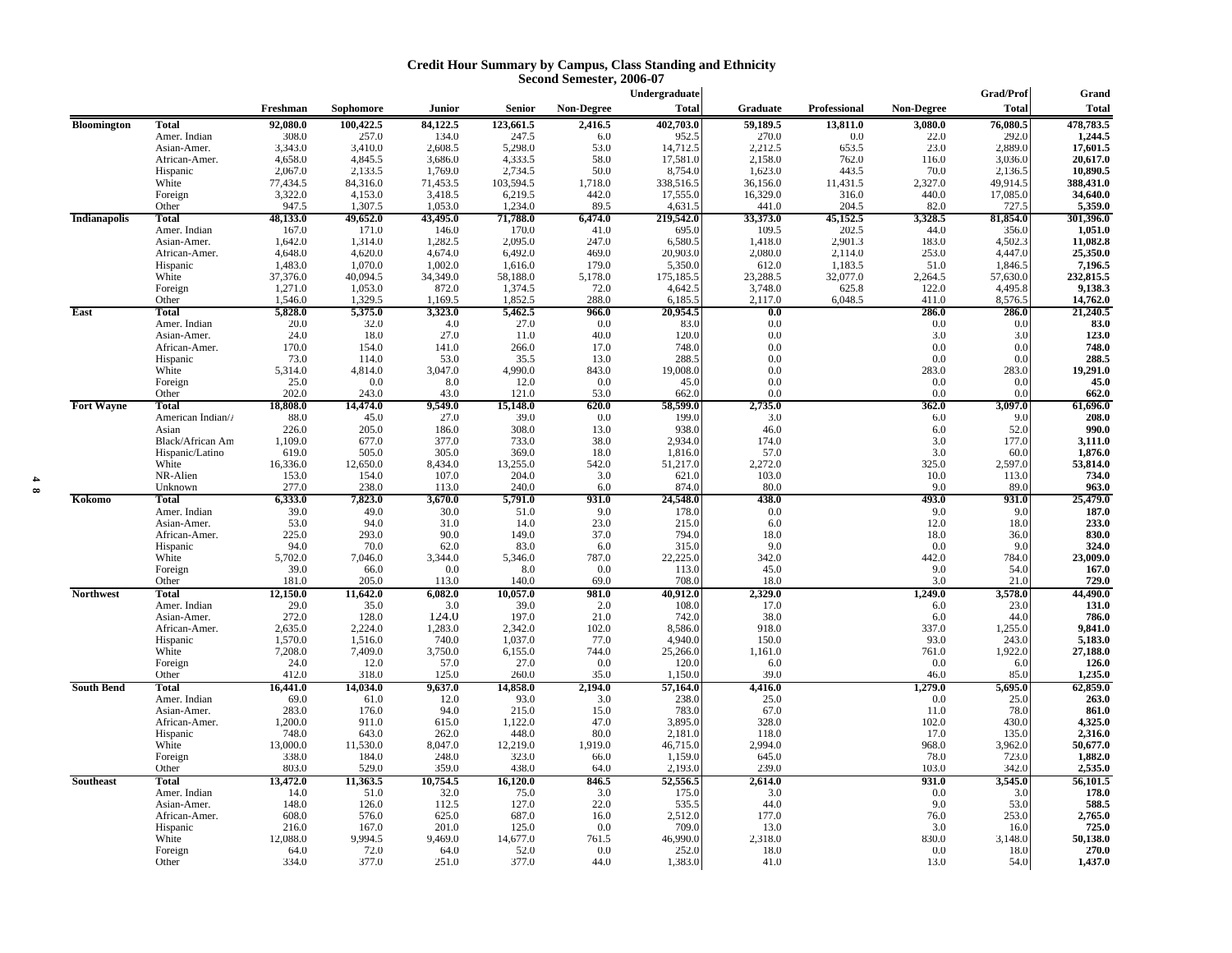#### **Credit Hours by School and Level - All Campuses Second Semester, 2006-07**

|           |                               |           |           |           |               |            | Undergraduate |           |              |            | Grad/Prof    | Grand        |
|-----------|-------------------------------|-----------|-----------|-----------|---------------|------------|---------------|-----------|--------------|------------|--------------|--------------|
|           |                               | Freshman  | Sophomore | Junior    | <b>Senior</b> | Non-Degree | <b>Total</b>  | Graduate  | Professional | Non-Degree | <b>Total</b> | <b>Total</b> |
|           | <b>ALLIED HEALTH</b>          | 3,794.0   | 5,046.0   | 451.0     | 565.0         | 7.0        | 9,863.0       | 0.0       | 0.0          | 0.0        | 0.0          | 9,863.0      |
|           | <b>ARTS &amp; LETTERS</b>     | 154.0     | 843.0     | 1,136.0   | 1,711.0       | 0.0        | 3,844.0       | 0.0       | 0.0          | 0.0        | 0.0          | 3,844.0      |
|           | <b>ARTS &amp; SCIENCES</b>    | 7,972.0   | 29,964.5  | 38,042.5  | 54,864.0      | 886.5      | 131,729.5     | 616.0     | 0.0          | 91.0       | 707.0        | 132,436.5    |
|           | <b>BEH/SOCIAL SCI</b>         | 45.0      | 182.0     | 164.0     | 258.0         | 0.0        | 649.0         | 0.0       | 0.0          | 0.0        | 0.0          | 649.0        |
|           | <b>BUS &amp; ECONOMICS</b>    | 4,785.0   | 3,694.0   | 2,601.0   | 3,420.0       | 82.0       | 14,582.0      | 1,711.0   | 0.0          | 313.0      | 2,024.0      | 16,606.0     |
|           | <b>BUS &amp; MGMT SCI</b>     | 1,748.0   | 1,615.0   | 1,694.0   | 2,735.0       | 0.0        | 7,792.0       | 897.0     | 0.0          | 6.0        | 903.0        | 8,695.0      |
|           | <b>BUSINESS</b>               | 5,851.0   | 15,407.5  | 19,275.5  | 36,226.5      | 119.0      | 76,879.5      | 15,877.5  | 0.0          | 372.0      | 16,249.5     | 93,129.0     |
|           | <b>BUSINESS &amp; ECON</b>    | 313.0     | 894.0     | 930.0     | 964.0         | 0.0        | 3,101.0       | 0.0       | 0.0          | 0.0        | 0.0          | 3,101.0      |
|           | <b>COLUMBUS CAMPUS</b>        | 4,795.0   | 3,555.0   | 1,975.0   | 2,811.0       | 283.0      | 13,419.0      | 453.0     | 0.0          | 54.0       | 507.0        | 13,926.0     |
|           | <b>CONTINUING STDY</b>        | 2,753.0   | 6,198.0   | 7,650.5   | 18,920.0      | 1,089.0    | 36,610.5      | 394.0     | 0.0          | 108.0      | 502.0        | 37,112.5     |
|           | DENTAL AUX EDUC               | 2,083.0   | 3,544.0   | 192.0     | 66.0          | 13.0       | 5,898.0       | 0.0       | 0.0          | 0.0        | 0.0          | 5,898.0      |
|           | <b>DENTISTRY</b>              | 0.0       | 0.0       | 0.0       | 0.0           | 0.0        | 0.0           | 878.0     | 10,476.5     | 0.0        | 11,354.5     | 11,354.5     |
|           | DIV OF THE ARTS               | 1,254.0   | 1,101.0   | 937.0     | 1,225.0       | 0.0        | 4,517.0       | 117.0     | 0.0          | 0.0        | 117.0        | 4,634.0      |
|           | <b>EDUCATION</b>              | 7,482.0   | 9,400.0   | 13,020.0  | 29,347.5      | 998.0      | 60,247.5      | 10,953.5  | 0.0          | 6,825.0    | 17,778.5     | 78,026.0     |
|           | <b>ENGINEERING</b>            | 1,158.0   | 1,331.0   | 1,476.0   | 2,616.0       | 0.0        | 6,581.0       | 651.0     | 0.0          | 0.0        | 651.0        | 7,232.0      |
|           | <b>GRAD NON-DEGREE</b>        | 0.0       | 0.0       | 0.0       | 0.0           | 0.0        | 0.0           | 0.0       | 0.0          | 1,564.0    | 1,564.0      | 1,564.0      |
|           | <b>GRADUATE SCHOOL</b>        | 0.0       | 0.0       | 0.0       | 0.0           | 0.0        | 0.0           | 36,265.0  | 0.0          | 570.5      | 36,835.5     | 36,835.5     |
|           | <b>GUIDED STUDY</b>           | 1,478.0   | 14.0      | 0.0       | 0.0           | 0.0        | 1,492.0       | 0.0       | 0.0          | 0.0        | 0.0          | 1,492.0      |
|           | <b>HEALTH &amp; REHAB SCI</b> | 0.0       | 0.0       | 7.0       | 0.0           | 0.0        | 7.0           | 935.0     | 1,453.0      | 27.0       | 2,415.0      | 2,422.0      |
|           | HEALTH, PE, REC               | 75.0      | 5,324.0   | 7,596.0   | 12,478.5      | 32.0       | 25,505.5      | 1,812.0   | 0.0          | 79.0       | 1,891.0      | 27,396.5     |
|           | <b>HERRON ART</b>             | 2,034.0   | 2,130.0   | 1,919.0   | 3,475.0       | 3.0        | 9,561.0       | 64.0      | 0.0          | 0.0        | 64.0         | 9,625.0      |
|           | <b>HLTH &amp; HUMAN SVCS</b>  | 2,560.0   | 2,650.0   | 293.0     | 62.0          | 0.0        | 5,565.0       | 0.0       | 0.0          | 0.0        | 0.0          | 5,565.0      |
|           | <b>HUM/FINE ARTS</b>          | 40.0      | 244.0     | 246.0     | 546.0         | 0.0        | 1,076.0       | 0.0       | 0.0          | 0.0        | 0.0          | 1,076.0      |
|           | <b>INFORMATICS</b>            | 456.0     | 1,665.0   | 2,781.0   | 4,464.0       | 24.0       | 9,390.0       | 1,417.0   | 0.0          | 0.0        | 1,417.0      | 10,807.0     |
|           | <b>JOURNALISM</b>             | 708.0     | 3,439.0   | 3,004.0   | 4,976.0       | 0.0        | 12,127.0      | 0.0       | 0.0          | 0.0        | 0.0          | 12,127.0     |
| 4         | <b>LABOR STUDIES</b>          | 95.0      | 111.0     | 112.0     | 203.0         | 0.0        | 521.0         | 0.0       | 0.0          | 0.0        | 0.0          | 521.0        |
| $\bullet$ | LAW                           | 0.0       | 0.0       | 0.0       | 0.0           | 0.0        | 0.0           | 1,469.0   | 20,020.5     | 18.0       | 21,507.5     | 21,507.5     |
|           | <b>LIB ARTS &amp; SCI</b>     | 5,884.0   | 3,905.0   | 2,892.0   | 4,065.0       | 96.0       | 16,842.0      | 0.0       | 0.0          | 0.0        | 0.0          | 16,842.0     |
|           | <b>LIBERAL ARTS</b>           | 1,715.0   | 3,088.0   | 4,656.0   | 7,059.5       | 0.0        | 16,518.5      | 0.0       | 0.0          | 0.0        | 0.0          | 16,518.5     |
|           | <b>LIBRARY &amp; INFO SCI</b> | 0.0       | 0.0       | 0.0       | 0.0           | 0.0        | 0.0           | 3,788.5   | 0.0          | 168.0      | 3,956.5      | 3,956.5      |
|           | <b>MEDICINE</b>               | 600.0     | 323.0     | 534.0     | 2,068.0       | 38.0       | 3,563.0       | 1,040.0   | 21,683.0     | 0.0        | 22,723.0     | 26,286.0     |
|           | <b>MUSIC</b>                  | 1,823.0   | 2,116.0   | 2,540.0   | 5,301.0       | 47.0       | 11,827.0      | 7,301.0   | 0.0          | 39.0       | 7,340.0      | 19,167.0     |
|           | <b>NAT SCI &amp; MATH</b>     | 39.0      | 200.0     | 200.0     | 315.0         | 0.0        | 754.0         | 0.0       | 0.0          | 0.0        | 0.0          | 754.0        |
|           | NATURAL SCIENCE               | 241.0     | 1,057.5   | 1,220.0   | 1,692.0       | 8.0        | 4,218.5       | 0.0       | 0.0          | 0.0        | 0.0          | 4,218.5      |
|           | NON-DEGREE                    | 0.0       | 0.0       | 0.0       | 0.0           | 2,546.5    | 2,546.5       | 0.0       | 0.0          | 556.0      | 556.0        | 3,102.5      |
|           | <b>NURSING</b>                | 3,597.0   | 4,091.0   | 5,932.0   | 17,371.0      | 15.0       | 31,006.0      | 2,185.5   | 0.0          | 59.0       | 2,244.5      | 33,250.5     |
|           | NURSING ASSOC                 | 21.0      | 3,124.0   | 0.0       | 0.0           | 0.0        | 3,145.0       | 0.0       | 0.0          | 0.0        | 0.0          | 3,145.0      |
|           | <b>OPTOMETRY</b>              | 0.0       | 107.0     | 0.0       | 0.0           | 0.0        | 107.0         | 0.0       | 5,330.5      | 0.0        | 5,330.5      | 5,437.5      |
|           | PHYSICAL EDUC                 | 1.170.0   | 2,518.0   | 2,758.0   | 3,681.0       | 0.0        | 10,127.0      | 101.0     | 0.0          | 14.0       | 115.0        | 10,242.0     |
|           | PUB & ENVIR AFF               | 2,960.0   | 6,929.0   | 9,334.0   | 13,916.5      | 3.0        | 33,142.5      | 6,918.5   | 0.0          | 101.0      | 7,019.5      | 40,162.0     |
|           | <b>SCIENCE</b>                | 2,096.0   | 3,083.0   | 3,658.0   | 7,802.0       | 1,125.0    | 17,764.0      | 2,724.0   | 0.0          | 0.0        | 2,724.0      | 20,488.0     |
|           | <b>SOCIAL SCIENCE</b>         | 325.0     | 1,321.5   | 1,812.0   | 2,297.0       | 0.0        | 5,755.5       | 0.0       | 0.0          | 0.0        | 0.0          | 5,755.5      |
|           | <b>SOCIAL WORK</b>            | 146.0     | 478.0     | 910.0     | 1,875.0       | 0.0        | 3,409.0       | 6,372.0   | 0.0          | 44.0       | 6,416.0      | 9,825.0      |
|           | <b>TECHNOLOGY</b>             | 1,361.0   | 3,212.5   | 3,675.0   | 6,321.0       | 0.0        | 14,569.5      | 154.0     | 0.0          | 0.0        | 154.0        | 14,723.5     |
|           | <b>TRANSIENT</b>              | 0.0       | 0.0       | 0.0       | 0.0           | 4,464.0    | 4,464.0       | 0.0       | 0.0          | 0.0        | 0.0          | 4,464.0      |
|           | <b>UNIT AFFIL PROG</b>        | 6,350.0   | 3,151.0   | 1,009.0   | 407.0         | 556.0      | 11,473.0      | 0.0       | 0.0          | 0.0        | 0.0          | 11,473.0     |
|           | UNIVERSITY COLLEGE            | 30,175.0  | 21,006.5  | 7,845.5   | 1,981.5       | 622.0      | 61,630.5      | 0.0       | 0.0          | 0.0        | 0.0          | 61,630.5     |
|           | UNIVERSITY DIV                | 101,422.0 | 55,364.0  | 14,923.0  | 3,200.0       | 2,369.0    | 177,278.0     | 0.0       | 0.0          | 0.0        | 0.0          | 177,278.0    |
|           | <b>VIS/PERF ARTS</b>          | 1,687.0   | 1,359.0   | 1,232.0   | 1,600.0       | 3.0        | 5,881.0       | 0.0       | 0.0          | 0.0        | 0.0          | 5,881.0      |
|           | <b>Total</b>                  | 213,245.0 | 214,786.0 | 170,633.0 | 262,886.0     | 15,429.0   | 876,979.0     | 105,094.5 | 58,963.5     | 11,008.5   | 175,066.5    | 1,052,045.5  |
|           |                               |           |           |           |               |            |               |           |              |            |              |              |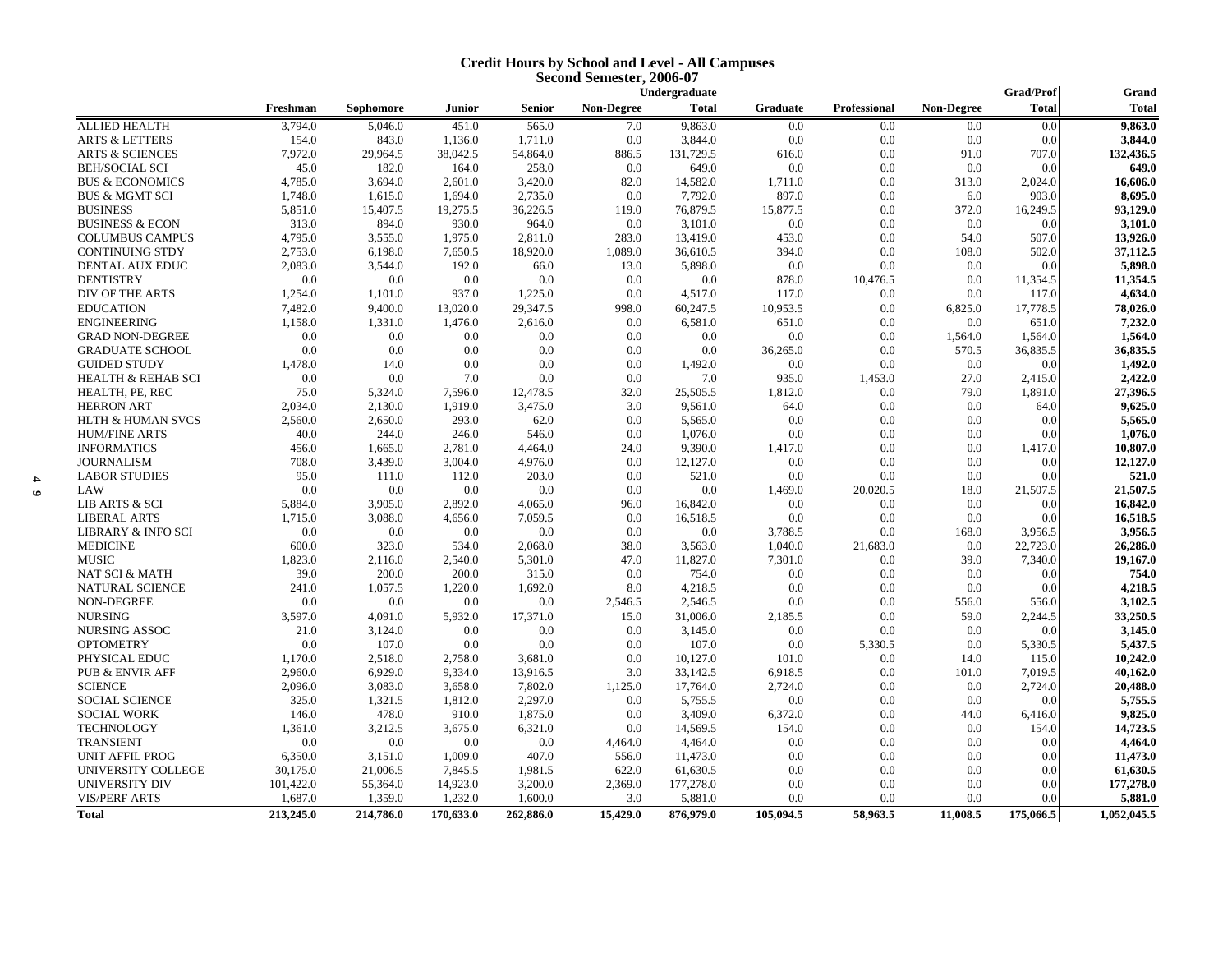# **Credit Hours by School (or Division) and by Campus Second Semester, 2006-07**

|                                   | <b>BL</b>        | IN               | EA              | <b>FW</b> | KO              | <b>NW</b>       | <b>SB</b>       | <b>SE</b> | <b>Total</b>           |
|-----------------------------------|------------------|------------------|-----------------|-----------|-----------------|-----------------|-----------------|-----------|------------------------|
| <b>ALLIED HEALTH</b>              | 0.0              | 0.0              | 0.0             | 0.0       | 1,507.0         | 6,255.0         | 2,101.0         | 0.0       | 9,863.0                |
| <b>ARTS &amp; LETTERS</b>         | 0.0              | 0.0              | 0.0             | 0.0       | 0.0             | 0.0             | 0.0             | 3,844.0   | 3,844.0                |
| <b>ARTS &amp; SCIENCES</b>        | 110,363.5        | 0.0              | 0.0             | 7,444.0   | 5,265.0         | 9,364.0         | 0.0             | 0.0       | 132,436.5              |
| <b>BEH/SOCIAL SCI</b>             | 0.0              | 0.0              | 649.0           | 0.0       | 0.0             | 0.0             | 0.0             | 0.0       | 649.0                  |
| <b>BUS &amp; ECONOMICS</b>        | 0.0              | 0.0              | 0.0             | 0.0       | 0.0             | 5,527.0         | 11,079.0        | 0.0       | 16,606.0               |
| <b>BUS &amp; MGMT SCI</b>         | 0.0              | 0.0              | 0.0             | 8,695.0   | 0.0             | 0.0             | 0.0             | 0.0       | 8,695.0                |
| <b>BUSINESS</b>                   | 65,256.5         | 18,224.5         | 0.0             | 0.0       | 3,381.0         | 0.0             | 0.0             | 6,267.0   | 93,129.0               |
| <b>BUSINESS &amp; ECON</b>        | 0.0              | 0.0              | 3,101.0         | 0.0       | 0.0             | 0.0             | 0.0             | 0.0       | 3,101.0                |
| <b>COLUMBUS CAMPUS</b>            | 0.0              | 13.926.0         | 0.0             | 0.0       | 0.0             | 0.0             | 0.0             | 0.0       | 13,926.0               |
| <b>CONTINUING STDY</b>            | 8,723.0          | 9,941.0          | 968.0           | 5,768.0   | 2,058.0         | 3,115.0         | 2,606.0         | 3,933.5   | 37,112.5               |
| <b>DENTAL AUX EDUC</b>            | 0.0              | 1,605.0          | 0.0             | 0.0       | 0.0             | 1,830.0         | 2,463.0         | 0.0       | 5,898.0                |
| <b>DENTISTRY</b>                  | 0.0              | 11,354.5         | 0.0             | 0.0       | 0.0             | 0.0             | 0.0             | 0.0       | 11,354.5               |
| <b>DIV OF THE ARTS</b>            | 0.0              | 0.0              | 0.0             | 0.0       | 0.0             | 0.0             | 4,634.0         | 0.0       | 4,634.0                |
| <b>EDUCATION</b>                  | 18,634.5         | 16,844.0         | 3,070.5         | 12,830.0  | 3,187.0         | 5,098.0         | 11,077.0        | 7,285.0   | 78,026.0               |
| <b>ENGINEERING</b>                | 0.0              | 7,232.0          | 0.0             | 0.0       | 0.0             | 0.0             | 0.0             | 0.0       | 7,232.0                |
| <b>GRAD NON-DEGREE</b>            | 0.0              | 1,564.0          | 0.0             | 0.0       | 0.0             | 0.0             | 0.0             | 0.0       | 1,564.0                |
| <b>GRADUATE SCHOOL</b>            | 31,259.5         | 4,832.0          | 0.0             | 0.0       | 120.0           | 0.0             | 454.0           | 170.0     | 36,835.5               |
| <b>GUIDED STUDY</b>               | 0.0              | 0.0              | 0.0             | 0.0       | 14.0            | 1,478.0         | 0.0             | 0.0       | 1,492.0                |
| <b>HEALTH &amp; REHAB SCI</b>     | 0.0              | 2,422.0          | 0.0             | 0.0       | 0.0             | 0.0             | 0.0             | 0.0       | 2,422.0                |
| HEALTH, PE, REC                   | 27,396.5         | 0.0              | 0.0             | 0.0       | 0.0             | 0.0             | 0.0             | 0.0       | 27.396.5               |
| <b>HERRON ART</b>                 | 0.0              | 9,625.0          | 0.0             | 0.0       | 0.0             | 0.0             | 0.0             | 0.0       | 9,625.0                |
| HLTH & HUMAN SVCS                 | 0.0              | 0.0              | 0.0             | 5,565.0   | 0.0             | 0.0             | 0.0             | 0.0       | 5,565.0                |
| <b>HUM/FINE ARTS</b>              | 0.0              | 0.0              | 1,076.0         | 0.0       | 0.0             | 0.0             | 0.0             | 0.0       | 1,076.0                |
| <b>INFORMATICS</b>                | 4,967.0          | 5,840.0          | 0.0             | 0.0       | 0.0             | 0.0             | 0.0             | 0.0       | 10,807.0               |
| <b>JOURNALISM</b><br><b>u</b>     | 10,136.0         | 1,991.0          | 0.0             | 0.0       | 0.0             | 0.0             | 0.0             | 0.0       | 12,127.0               |
| <b>LABOR STUDIES</b><br>$\bullet$ | 66.0             | 147.0            | 0.0             | 71.0      | 54.0            | 167.0           | 16.0            | 0.0       | 521.0                  |
| LAW                               | 9,314.5          | 12,193.0         | 0.0             | 0.0       | 0.0             | 0.0             | 0.0             | 0.0       | 21,507.5               |
| LIB ARTS & SCI                    | 0.0              | 0.0              | 0.0             | 0.0       | 0.0             | 0.0             | 16,842.0        | 0.0       | 16,842.0               |
| <b>LIBERAL ARTS</b>               | 0.0              | 16,518.5         | 0.0             | 0.0       | 0.0             | 0.0             | 0.0             | 0.0       | 16.518.5               |
| LIBRARY & INFO SCI                | 2,270.5          | 1,686.0          | 0.0             | 0.0       | 0.0             | 0.0             | 0.0             | 0.0       | 3,956.5                |
| <b>MEDICINE</b>                   | 0.0              | 26,286.0         | 0.0             | 0.0       | 0.0             | 0.0             | 0.0             | 0.0       | 26,286.0               |
| <b>MUSIC</b>                      | 18,915.0         | 252.0            | 0.0             | 0.0       | 0.0             | 0.0             | 0.0             | 0.0       | 19.167.0               |
| NAT SCI & MATH                    | 0.0              | 0.0              | 754.0           | 0.0       | 0.0             | 0.0             | 0.0             | 0.0       | 754.0                  |
| NATURAL SCIENCE                   | 0.0              | 0.0              | 0.0             | 0.0       | 0.0             | 0.0             | 0.0             | 4,218.5   | 4,218.5                |
| <b>NON-DEGREE</b>                 | 0.0              | 0.0              | 241.0           | 0.0       | 115.0           | 195.0           | 2,088.0         | 463.5     | 3,102.5                |
| <b>NURSING</b>                    | 2,103.0          | 13,446.5         | 1,583.0         | 0.0       | 4,125.0         | 4,547.0         | 5,364.0         | 2,082.0   | 33,250.5               |
| <b>NURSING ASSOC</b>              | 0.0              | 0.0              | 457.0           | 0.0       | 2,259.0         | 429.0           | 0.0             | 0.0       | 3,145.0                |
| <b>OPTOMETRY</b>                  | 5.437.5          | 0.0              | 0.0             | 0.0       | 0.0             | 0.0             | 0.0             | 0.0       | 5.437.5                |
| PHYSICAL EDUC                     | 0.0              | 10,242.0         | 0.0             | 0.0       | 0.0             | 0.0             | 0.0             | 0.0       | 10,242.0               |
| <b>PUB &amp; ENVIR AFF</b>        | 17,685.0         | 8,651.0          | 783.0           | 3,969.0   | 1,146.0         | 4,828.0         | 3,100.0         | 0.0       | 40,162.0               |
| <b>SCIENCE</b>                    | 0.0              | 20,488.0         | 0.0             | 0.0       | 0.0             | 0.0             | 0.0             | 0.0       | 20,488.0               |
| <b>SOCIAL SCIENCE</b>             | 0.0              | 0.0              | 0.0             | 0.0       | 0.0             | 0.0             | 0.0             | 5,755.5   | 5,755.5                |
| <b>SOCIAL WORK</b>                | 841.0            | 6,244.0          | 1,147.0         | 0.0       | 0.0             | 801.0           | 792.0           | 0.0       | 9,825.0                |
| <b>TECHNOLOGY</b>                 | 0.0              | 14,723.5         | 0.0             | 0.0       | 0.0             | 0.0             | 0.0             | 0.0       | 14,723.5               |
| <b>TRANSIENT</b>                  | 0.0              | 3,487.0          | 134.0           | 0.0       | 127.0           | 439.0           | 243.0           | 34.0      | 4,464.0                |
| <b>UNIT AFFIL PROG</b>            | 0.0              | 0.0              | 0.0             | 11,473.0  | 0.0             | 0.0             | 0.0             | 0.0       | 11,473.0               |
| UNIVERSITY COLLEGE                | 0.0              | 61,630.5         | 0.0             | 0.0       | 0.0             | 0.0             | 0.0             | 0.0       | 61,630.5               |
| UNIVERSITY DIV                    | 145,414.5        | 0.0              | 7,277.0         | 0.0       | 2,121.0         | 417.0           | 0.0             | 22,048.5  | 177,278.0              |
| <b>VIS/PERF ARTS</b><br>Total     | 0.0<br>478,783.5 | 0.0<br>301,396.0 | 0.0<br>21,240.5 | 5.881.0   | 0.0<br>25.479.0 | 0.0<br>44.490.0 | 0.0<br>62,859.0 | 0.0       | 5.881.0<br>1,052,045.5 |
|                                   |                  |                  |                 | 61,696.0  |                 |                 |                 | 56,101.5  |                        |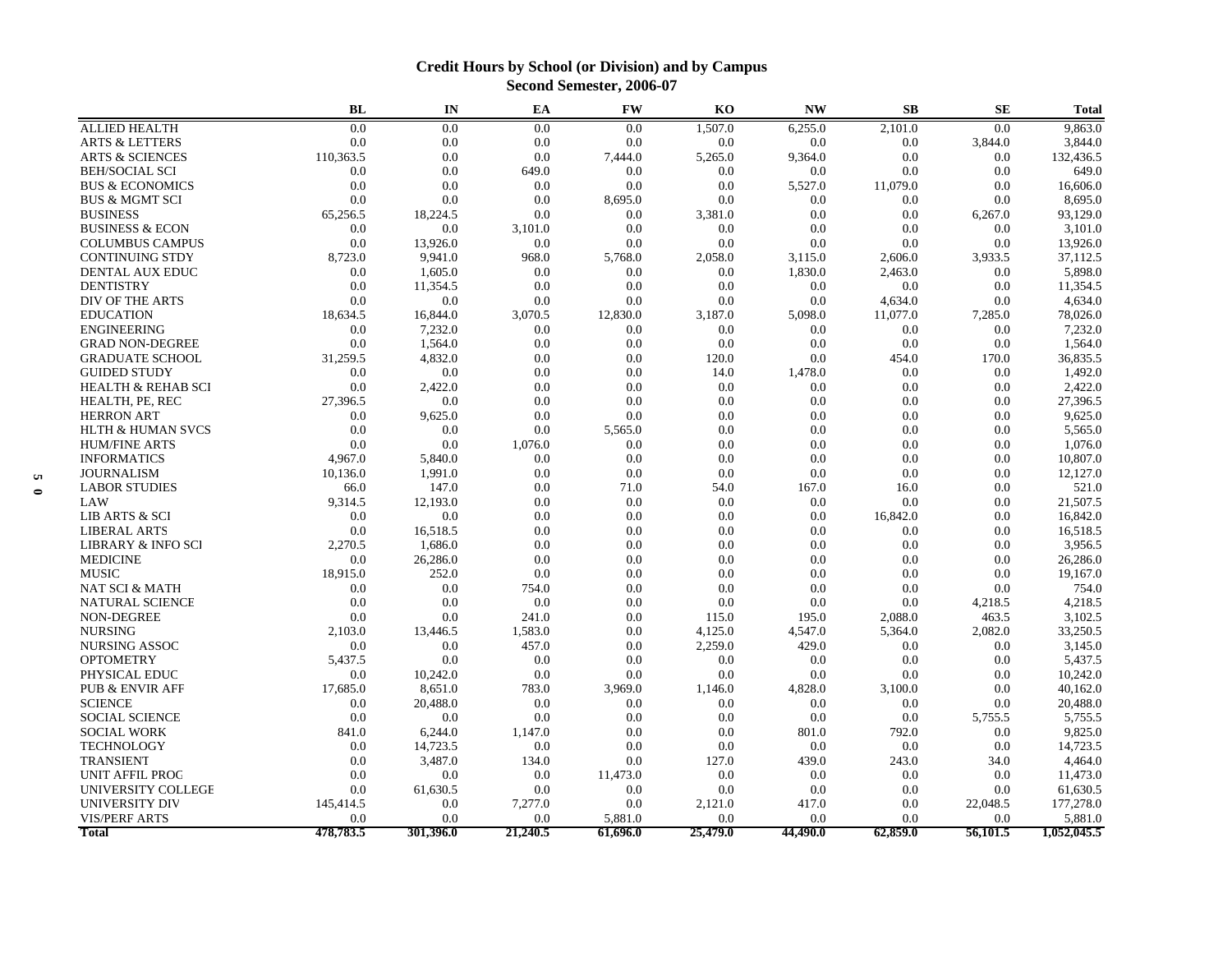### **Credit Hours by Campus, School, and Level Second Semester, 2006-07**

|                    |                               |          |                  |          |               |                   | Undergraduate |                 |                       |                   | <b>Grad/Prof</b> | Grand        |
|--------------------|-------------------------------|----------|------------------|----------|---------------|-------------------|---------------|-----------------|-----------------------|-------------------|------------------|--------------|
|                    |                               | Freshman | <b>Sophomore</b> | Junior   | <b>Senior</b> | <b>Non-Degree</b> | <b>Total</b>  | <b>Graduate</b> | <b>Professional</b>   | <b>Non-Degree</b> | <b>Total</b>     | <b>Total</b> |
| <b>Bloomington</b> | <b>ARTS &amp; SCIENCES</b>    | 1,201.0  | 24,653.5         | 34,046.5 | 49,373.0      | 852.5             | 110,126.5     | 237.0           | 0.0                   | 0.0               | 237.0            | 110,363.5    |
|                    | <b>BUSINESS</b>               | 4,337.0  | 13,105.5         | 13,722.0 | 25,545.5      | 107.0             | 56,817.0      | 8,297.0         | 0.0                   | 142.5             | 8,439.5          | 65,256.5     |
|                    | <b>CONTINUING STDY</b>        | 560.0    | 1,155.0          | 1,794.0  | 4,206.0       | 1,008.0           | 8,723.0       | 0.0             | 0.0                   | 0.0               | 0.0              | 8,723.0      |
|                    | <b>EDUCATION</b>              | 0.0      | 27.0             | 2,916.0  | 9,706.0       | 6.0               | 12,655.0      | 3,788.5         | 0.0                   | 2,191.0           | 5,979.5          | 18,634.5     |
|                    | <b>GRADUATE SCHOOL</b>        | 0.0      | 0.0              | 0.0      | 0.0           | 0.0               | 0.0           | 30,709.0        | 0.0                   | 550.5             | 31,259.5         | 31,259.5     |
|                    | HEALTH, PE, REC               | 75.0     | 5,324.0          | 7,596.0  | 12,478.5      | 32.0              | 25,505.5      | 1,812.0         | 0.0                   | 79.0              | 1,891.0          | 27,396.5     |
|                    | <b>INFORMATICS</b>            | 135.0    | 634.0            | 1,357.0  | 2,141.0       | 0.0               | 4,267.0       | 700.0           | 0.0                   | 0.0               | 700.0            | 4,967.0      |
|                    | <b>JOURNALISM</b>             | 370.0    | 2,921.0          | 2,525.0  | 4,320.0       | 0.0               | 10,136.0      | 0.0             | 0.0                   | 0.0               | 0.0              | 10,136.0     |
|                    | <b>LABOR STUDIES</b>          | 3.0      | 6.0              | 12.0     | 45.0          | 0.0               | 66.0          | 0.0             | 0.0                   | 0.0               | 0.0              | 66.0         |
|                    | LAW                           | 0.0      | 0.0              | 0.0      | 0.0           | 0.0               | 0.0           | 816.0           | 8,480.5               | 18.0              | 9,314.5          | 9,314.5      |
|                    | <b>LIBRARY &amp; INFO SCI</b> | 0.0      | 0.0              | 0.0      | 0.0           | 0.0               | 0.0           | 2,210.5         | 0.0                   | 60.0              | 2,270.5          | 2,270.5      |
|                    | <b>MUSIC</b>                  | 1,823.0  | 2,116.0          | 2,540.0  | 5,301.0       | 47.0              | 11,827.0      | 7,049.0         | 0.0                   | 39.0              | 7,088.0          | 18,915.0     |
|                    | <b>NURSING</b>                | 0.0      | 409.0            | 455.0    | 1,239.0       | 0.0               | 2,103.0       | 0.0             | 0.0                   | 0.0               | 0.0              | 2,103.0      |
|                    | <b>OPTOMETRY</b>              | 0.0      | 107.0            | 0.0      | 0.0           | 0.0               | 107.0         | 0.0             | 5,330.5               | 0.0               | 5,330.5          | 5,437.5      |
|                    | <b>PUB &amp; ENVIR AFF</b>    | 31.0     | 2,559.0          | 4,812.0  | 6,712.5       | 0.0               | 14,114.5      | 3,570.5         | 0.0                   | 0.0               | 3,570.5          | 17,685.0     |
|                    | <b>SOCIAL WORK</b>            | 0.0      | 15.0             | 342.0    | 484.0         | 0.0               | 841.0         | 0.0             | 0.0                   | 0.0               | 0.0              | 841.0        |
|                    | UNIVERSITY DIV                | 83,545.0 | 47,390.5         | 12,005.0 | 2,110.0       | 364.0             | 145,414.5     | 0.0             | 0.0                   | 0.0               | 0.0              | 145,414.5    |
|                    | <b>Bloomington Total</b>      | 92,080.0 | 100,422.5        | 84,122.5 | 123,661.5     | 2,416.5           | 402,703.0     | 59,189.5        | $\overline{13,811.0}$ | 3,080.0           | 76,080.5         | 478,783.5    |
| Indianapolis       | <b>BUSINESS</b>               | 591.0    | 889.0            | 3,007.5  | 7,116.0       | 12.0              | 11,615.5      | 6,385.5         | 0.0                   | 223.5             | 6,609.0          | 18,224.5     |
|                    | <b>COLUMBUS CAMPUS</b>        | 4,795.0  | 3,555.0          | 1,975.0  | 2,811.0       | 283.0             | 13,419.0      | 453.0           | 0.0                   | 54.0              | 507.0            | 13,926.0     |
|                    | <b>CONTINUING STDY</b>        | 209.0    | 1,199.0          | 2,064.0  | 5,967.0       | 0.0               | 9,439.0       | 394.0           | 0.0                   | 108.0             | 502.0            | 9,941.0      |
|                    | DENTAL AUX EDUC               | 437.0    | 1,132.0          | 0.0      | 36.0          | 0.0               | 1,605.0       | 0.0             | 0.0                   | 0.0               | 0.0              | 1,605.0      |
|                    | <b>DENTISTRY</b>              | 0.0      | 0.0              | 0.0      | 0.0           | 0.0               | 0.0           | 878.0           | 10,476.5              | 0.0               | 11,354.5         | 11,354.5     |
|                    | <b>EDUCATION</b>              | 971.0    | 2,455.0          | 3,119.0  | 5,794.0       | 877.0             | 13,216.0      | 2,463.0         | 0.0                   | 1,165.0           | 3,628.0          | 16,844.0     |
|                    | <b>ENGINEERING</b>            | 1,158.0  | 1,331.0          | 1,476.0  | 2,616.0       | 0.0               | 6,581.0       | 651.0           | 0.0                   | 0.0               | 651.0            | 7,232.0      |
|                    | <b>GRAD NON-DEGREE</b>        | 0.0      | 0.0              | 0.0      | 0.0           | 0.0               | 0.0           | 0.0             | 0.0                   | 1,564.0           | 1,564.0          | 1,564.0      |
|                    | <b>GRADUATE SCHOOL</b>        | 0.0      | 0.0              | 0.0      | 0.0           | 0.0               | 0.0           | 4,832.0         | 0.0                   | 0.0               | 4,832.0          | 4,832.0      |
|                    | <b>HEALTH &amp; REHAB SCI</b> | 0.0      | 0.0              | 7.0      | 0.0           | 0.0               | 7.0           | 935.0           | 1,453.0               | 27.0              | 2,415.0          | 2,422.0      |
|                    | <b>HERRON ART</b>             | 2,034.0  | 2,130.0          | 1,919.0  | 3,475.0       | 3.0               | 9,561.0       | 64.0            | 0.0                   | 0.0               | 64.0             | 9,625.0      |
|                    | <b>INFORMATICS</b>            | 321.0    | 1,031.0          | 1,424.0  | 2,323.0       | 24.0              | 5,123.0       | 717.0           | 0.0                   | 0.0               | 717.0            | 5,840.0      |
|                    | <b>JOURNALISM</b>             | 338.0    | 518.0            | 479.0    | 656.0         | 0.0               | 1,991.0       | 0.0             | 0.0                   | 0.0               | 0.0              | 1,991.0      |
|                    | <b>LABOR STUDIES</b>          | 0.0      | 48.0             | 27.0     | 72.0          | 0.0               | 147.0         | 0.0             | 0.0                   | 0.0               | 0.0              | 147.0        |
|                    | LAW                           | 0.0      | 0.0              | 0.0      | 0.0           | 0.0               | 0.0           | 653.0           | 11,540.0              | 0.0               | 12,193.0         | 12,193.0     |
|                    | <b>LIBERAL ARTS</b>           | 1,715.0  | 3,088.0          | 4,656.0  | 7,059.5       | 0.0               | 16,518.5      | 0.0             | 0.0                   | 0.0               | 0.0              | 16,518.5     |
|                    | <b>LIBRARY &amp; INFO SCI</b> | 0.0      | 0.0              | 0.0      | 0.0           | 0.0               | 0.0           | 1,578.0         | 0.0                   | 108.0             | 1,686.0          | 1,686.0      |
|                    | <b>MEDICINE</b>               | 600.0    | 323.0            | 534.0    | 2,068.0       | 38.0              | 3,563.0       | 1,040.0         | 21,683.0              | 0.0               | 22,723.0         | 26,286.0     |
|                    | MUSIC                         | 0.0      | 0.0              | 0.0      | 0.0           | $0.0\,$           | 0.0           | 252.0           | 0.0                   | 0.0               | 252.0            | 252.0        |
|                    | <b>NURSING</b>                | 34.0     | 716.0            | 2,419.0  | 8,033.0       | 3.0               | 11,205.0      | 2,185.5         | 0.0                   | 56.0              | 2,241.5          | 13,446.5     |
|                    | PHYSICAL EDUC                 | 1,170.0  | 2,518.0          | 2,758.0  | 3,681.0       | 0.0               | 10,127.0      | 101.0           | 0.0                   | 14.0              | 115.0            | 10,242.0     |
|                    | <b>PUB &amp; ENVIR AFF</b>    | 110.0    | 1,324.0          | 2,062.0  | 3,056.0       | 0.0               | 6,552.0       | 2.096.0         | 0.0                   | 3.0               | 2,099.0          | 8.651.0      |
|                    | <b>SCIENCE</b>                | 2,096.0  | 3,083.0          | 3,658.0  | 7,802.0       | 1,125.0           | 17,764.0      | 2,724.0         | 0.0                   | 0.0               | 2,724.0          | 20,488.0     |
|                    | <b>SOCIAL WORK</b>            | 18.0     | 93.0             | 390.0    | 920.0         | 0.0               | 1,421.0       | 4,817.0         | 0.0                   | 6.0               | 4,823.0          | 6,244.0      |
|                    | <b>TECHNOLOGY</b>             | 1,361.0  | 3,212.5          | 3,675.0  | 6,321.0       | 0.0               | 14,569.5      | 154.0           | 0.0                   | 0.0               | 154.0            | 14,723.5     |
|                    | <b>TRANSIENT</b>              | 0.0      | 0.0              | 0.0      | 0.0           | 3,487.0           | 3,487.0       | 0.0             | 0.0                   | 0.0               | 0.0              | 3,487.0      |
|                    | UNIVERSITY COLLEGE            | 30,175.0 | 21,006.5         | 7,845.5  | 1,981.5       | 622.0             | 61,630.5      | 0.0             | 0.0                   | 0.0               | 0.0              | 61,630.5     |
|                    | <b>Indianapolis Total</b>     | 48,133.0 | 49,652.0         | 43,495.0 | 71,788.0      | 6,474.0           | 219,542.0     | 33,373.0        | 45,152.5              | 3,328.5           | 81,854.0         | 301,396.0    |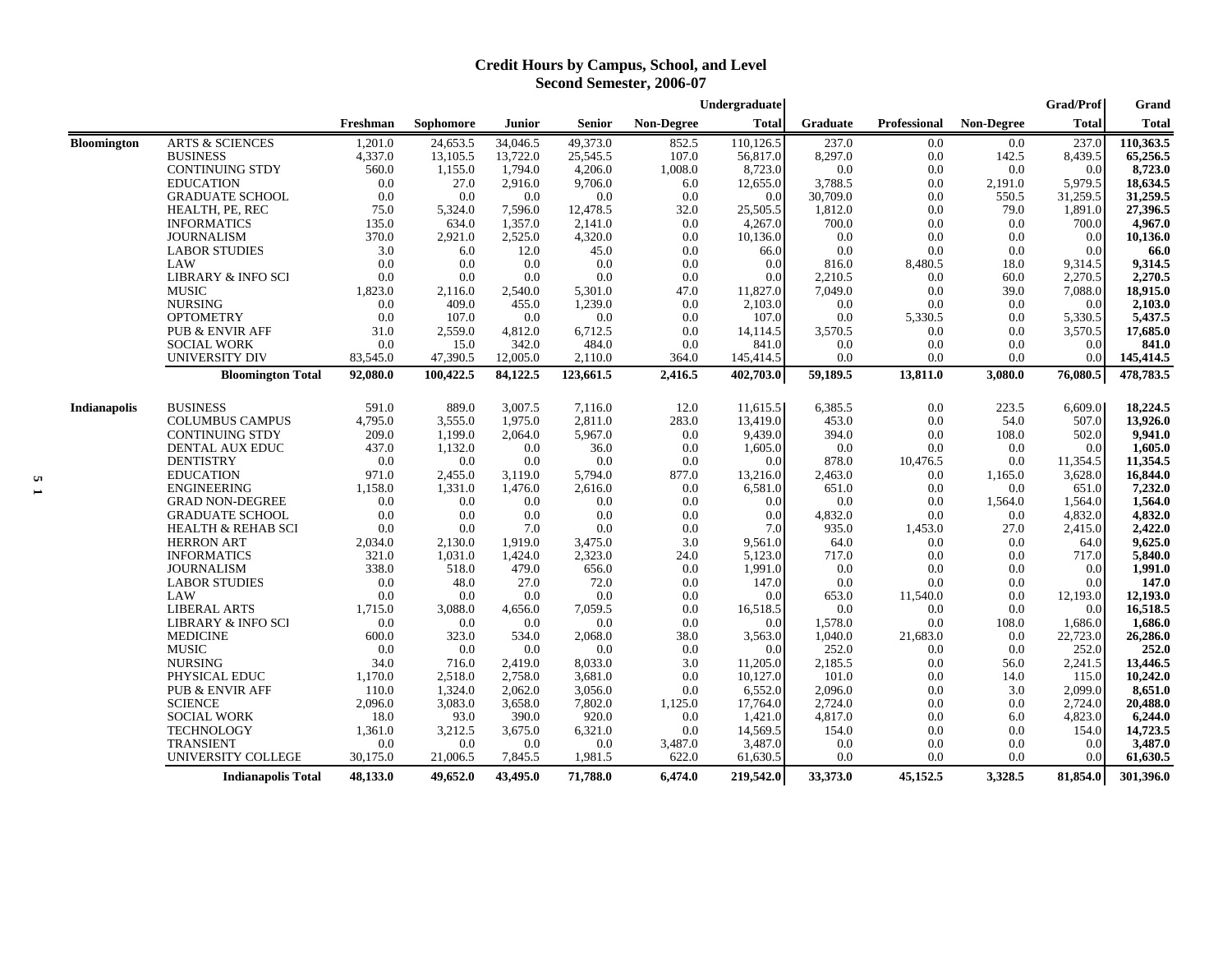### **Credit Hours by Campus, School, and Level Second Semester, 2006-07**

|                   |                              |          |           |         |          |            | Undergraduate |          |                     |            | <b>Grad/Prof</b> | Grand        |
|-------------------|------------------------------|----------|-----------|---------|----------|------------|---------------|----------|---------------------|------------|------------------|--------------|
|                   |                              | Freshman | Sophomore | Junior  | Senior   | Non-Degree | <b>Total</b>  | Graduate | <b>Professional</b> | Non-Degree | <b>Total</b>     | <b>Total</b> |
| East              | <b>BEH/SOCIAL SCI</b>        | 45.0     | 182.0     | 164.0   | 258.0    | $0.0\,$    | 649.0         | 0.0      |                     | 0.0        | 0.0              | 649.0        |
|                   | <b>BUSINESS &amp; ECON</b>   | 313.0    | 894.0     | 930.0   | 964.0    | $0.0\,$    | 3,101.0       | 0.0      |                     | 0.0        | 0.0              | 3,101.0      |
|                   | <b>CONTINUING STDY</b>       | 84.0     | 366.0     | 112.0   | 406.0    | 0.0        | 968.0         | 0.0      |                     | 0.0        | 0.0              | 968.0        |
|                   | <b>EDUCATION</b>             | 687.0    | 605.0     | 492.0   | 1,125.5  | 0.0        | 2,909.5       | 0.0      |                     | 161.0      | 161.0            | 3,070.5      |
|                   | <b>HUM/FINE ARTS</b>         | 40.0     | 244.0     | 246.0   | 546.0    | 0.0        | 1,076.0       | 0.0      |                     | 0.0        | 0.0              | 1,076.0      |
|                   | NAT SCI & MATH               | 39.0     | 200.0     | 200.0   | 315.0    | 0.0        | 754.0         | 0.0      |                     | 0.0        | 0.0              | 754.0        |
|                   | NON-DEGREE                   | 0.0      | 0.0       | 0.0     | 0.0      | 116.0      | 116.0         | 0.0      |                     | 125.0      | 125.0            | 241.0        |
|                   | <b>NURSING</b>               | 91.0     | 161.0     | 411.0   | 920.0    | 0.0        | 1,583.0       | 0.0      |                     | 0.0        | 0.0              | 1,583.0      |
|                   | NURSING ASSOC                | 0.0      | 457.0     | 0.0     | 0.0      | 0.0        | 457.0         | 0.0      |                     | 0.0        | 0.0              | 457.0        |
|                   | <b>PUB &amp; ENVIR AFF</b>   | 31.0     | 338.0     | 123.0   | 291.0    | 0.0        | 783.0         | 0.0      |                     | 0.0        | 0.0              | 783.0        |
|                   | <b>SOCIAL WORK</b>           | 128.0    | 370.0     | 178.0   | 471.0    | 0.0        | 1,147.0       | 0.0      |                     | 0.0        | 0.0              | 1,147.0      |
|                   | <b>TRANSIENT</b>             | 0.0      | 0.0       | 0.0     | 0.0      | 134.0      | 134.0         | 0.0      |                     | 0.0        | 0.0              | 134.0        |
|                   | UNIVERSITY DIV               | 4,370.0  | 1,558.0   | 467.0   | 166.0    | 716.0      | 7,277.0       | 0.0      |                     | 0.0        | 0.0              | 7,277.0      |
|                   | <b>East Total</b>            | 5,828.0  | 5,375.0   | 3,323.0 | 5,462.5  | 966.0      | 20,954.5      | 0.0      |                     | 286.0      | 286.0            | 21,240.5     |
| <b>Fort Wayne</b> | <b>ARTS &amp; SCIENCES</b>   | 2,172.0  | 1,503.0   | 1,413.0 | 1,861.0  | 25.0       | 6,974.0       | 379.0    |                     | 91.0       | 470.0            | 7,444.0      |
|                   | <b>BUS &amp; MGMT SCI</b>    | 1,748.0  | 1,615.0   | 1,694.0 | 2,735.0  | 0.0        | 7,792.0       | 897.0    |                     | 6.0        | 903.0            | 8,695.0      |
|                   | <b>CONTINUING STDY</b>       | 972.0    | 1,070.0   | 1,024.0 | 2,678.0  | 24.0       | 5,768.0       | 0.0      |                     | 0.0        | 0.0              | 5,768.0      |
|                   | <b>EDUCATION</b>             | 2,266.0  | 2,470.0   | 2,128.0 | 4,473.0  | 12.0       | 11,349.0      | 1,216.0  |                     | 265.0      | 1,481.0          | 12,830.0     |
|                   | <b>HLTH &amp; HUMAN SVCS</b> | 2,560.0  | 2,650.0   | 293.0   | 62.0     | 0.0        | 5,565.0       | 0.0      |                     | 0.0        | 0.0              | 5,565.0      |
|                   | <b>LABOR STUDIES</b>         | 22.0     | 21.0      | 19.0    | 9.0      | 0.0        | 71.0          | 0.0      |                     | 0.0        | 0.0              | 71.0         |
|                   | <b>PUB &amp; ENVIR AFF</b>   | 1.031.0  | 635.0     | 737.0   | 1,323.0  | 0.0        | 3,726.0       | 243.0    |                     | 0.0        | 243.0            | 3.969.0      |
|                   | <b>UNIT AFFIL PROG</b>       | 6,350.0  | 3,151.0   | 1,009.0 | 407.0    | 556.0      | 11,473.0      | 0.0      |                     | 0.0        | 0.0              | 11,473.0     |
|                   | <b>VIS/PERF ARTS</b>         | 1,687.0  | 1,359.0   | 1,232.0 | 1,600.0  | 3.0        | 5,881.0       | 0.0      |                     | 0.0        | 0.0              | 5,881.0      |
|                   | <b>Fort Wayne Total</b>      | 18,808.0 | 14,474.0  | 9,549.0 | 15,148.0 | 620.0      | 58,599.0      | 2,735.0  |                     | 362.0      | 3,097.0          | 61,696.0     |
| Kokomo            | <b>ALLIED HEALTH</b>         | 747.0    | 694.0     | 40.0    | 26.0     | $0.0\,$    | 1,507.0       | 0.0      |                     | 0.0        | 0.0 <sub>l</sub> | 1,507.0      |
|                   | <b>ARTS &amp; SCIENCES</b>   | 1,539.0  | 1,525.0   | 1,081.0 | 1,120.0  | 0.0        | 5,265.0       | 0.0      |                     | 0.0        | 0.0              | 5,265.0      |
|                   | <b>BUSINESS</b>              | 822.0    | 822.0     | 741.0   | 717.0    | 0.0        | 3,102.0       | 273.0    |                     | 6.0        | 279.0            | 3,381.0      |
|                   | <b>CONTINUING STDY</b>       | 362.0    | 567.0     | 393.0   | 736.0    | 0.0        | 2,058.0       | 0.0      |                     | 0.0        | 0.0              | 2,058.0      |
|                   | <b>EDUCATION</b>             | 735.0    | 598.0     | 583.0   | 855.0    | 15.0       | 2,786.0       | 9.0      |                     | 392.0      | 401.0            | 3,187.0      |
|                   | <b>GRADUATE SCHOOL</b>       | 0.0      | 0.0       | 0.0     | 0.0      | 0.0        | 0.0           | 120.0    |                     | 0.0        | 120.0            | 120.0        |
|                   | <b>GUIDED STUDY</b>          | 0.0      | 14.0      | 0.0     | 0.0      | 0.0        | 14.0          | 0.0      |                     | 0.0        | 0.0              | 14.0         |
|                   | <b>LABOR STUDIES</b>         | 14.0     | 6.0       | 0.0     | 34.0     | 0.0        | 54.0          | 0.0      |                     | 0.0        | 0.0              | 54.0         |
|                   | NON-DEGREE                   | 0.0      | 0.0       | 0.0     | 0.0      | 20.0       | 20.0          | 0.0      |                     | 95.0       | 95.0             | 115.0        |
|                   | <b>NURSING</b>               | 848.0    | 705.0     | 644.0   | 1,928.0  | 0.0        | 4,125.0       | 0.0      |                     | 0.0        | 0.0              | 4,125.0      |
|                   | NURSING ASSOC                | 21.0     | 2,238.0   | 0.0     | 0.0      | 0.0        | 2,259.0       | 0.0      |                     | 0.0        | 0.0              | 2,259.0      |
|                   | <b>PUB &amp; ENVIR AFF</b>   | 340.0    | 311.0     | 117.0   | 342.0    | 0.0        | 1,110.0       | 36.0     |                     | 0.0        | 36.0             | 1,146.0      |
|                   | <b>TRANSIENT</b>             | 0.0      | 0.0       | 0.0     | 0.0      | 127.0      | 127.0         | 0.0      |                     | 0.0        | 0.0              | 127.0        |
|                   | UNIVERSITY DIV               | 905.0    | 343.0     | 71.0    | 33.0     | 769.0      | 2,121.0       | 0.0      |                     | 0.0        | 0.0              | 2,121.0      |
|                   | <b>Kokomo Total</b>          | 6,333.0  | 7,823.0   | 3,670.0 | 5,791.0  | 931.0      | 24,548.0      | 438.0    |                     | 493.0      | 931.0            | 25,479.0     |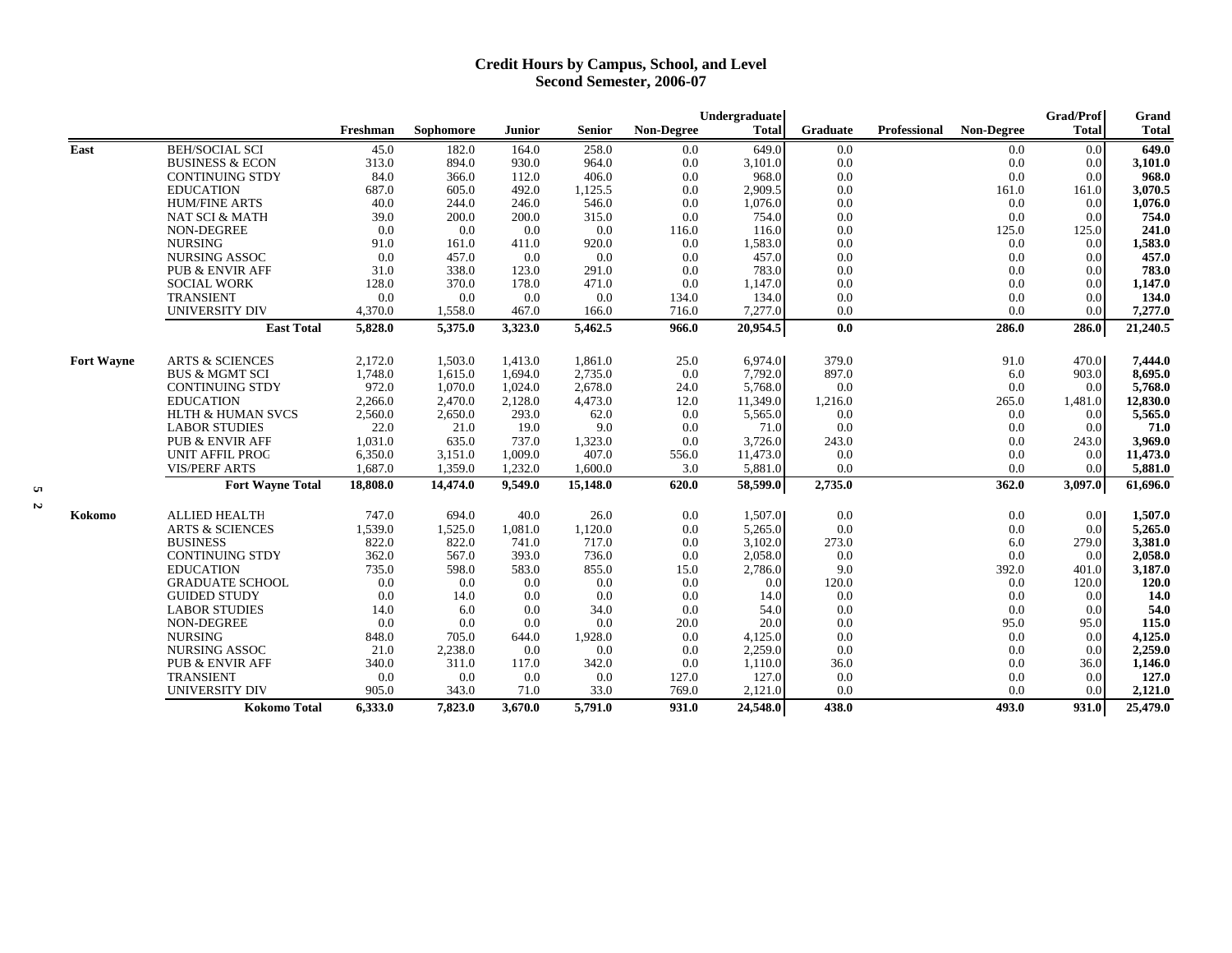### **Credit Hours by Campus, School, and Level Second Semester, 2006-07**

|                   |                            |          |           |          |               |                   | Undergraduate |          |                     |                   | Grad/Prof    | Grand        |
|-------------------|----------------------------|----------|-----------|----------|---------------|-------------------|---------------|----------|---------------------|-------------------|--------------|--------------|
|                   |                            | Freshman | Sophomore | Junior   | <b>Senior</b> | <b>Non-Degree</b> | <b>Total</b>  | Graduate | <b>Professional</b> | <b>Non-Degree</b> | <b>Total</b> | <b>Total</b> |
| <b>Northwest</b>  | ALLIED HEALTH              | 2,130.0  | 3,191.0   | 411.0    | 516.0         | 7.0               | 6,255.0       | 0.0      |                     | 0.0               | 0.0          | 6,255.0      |
|                   | <b>ARTS &amp; SCIENCES</b> | 3,060.0  | 2,283.0   | 1,502.0  | 2,510.0       | 9.0               | 9,364.0       | 0.0      |                     | 0.0               | 0.0          | 9,364.0      |
|                   | <b>BUS &amp; ECONOMICS</b> | 1,398.0  | 1,309.0   | 971.0    | 1,095.0       | 22.0              | 4,795.0       | 553.0    |                     | 179.0             | 732.0        | 5,527.0      |
|                   | <b>CONTINUING STDY</b>     | 353.0    | 661.0     | 756.0    | 1,339.0       | 6.0               | 3,115.0       | 0.0      |                     | 0.0               | 0.0          | 3,115.0      |
|                   | DENTAL AUX EDUC            | 692.0    | 916.0     | 192.0    | 30.0          | 0.0               | 1,830.0       | 0.0      |                     | 0.0               | 0.0          | 1,830.0      |
|                   | <b>EDUCATION</b>           | 999.0    | 678.0     | 675.0    | 1,385.0       | 85.0              | 3,822.0       | 245.0    |                     | 1,031.0           | 1,276.0      | 5,098.0      |
|                   | <b>GUIDED STUDY</b>        | 1,478.0  | 0.0       | 0.0      | 0.0           | 0.0               | 1,478.0       | 0.0      |                     | 0.0               | 0.0          | 1,478.0      |
|                   | <b>LABOR STUDIES</b>       | 56.0     | 30.0      | 54.0     | 27.0          | 0.0               | 167.0         | 0.0      |                     | 0.0               | 0.0          | 167.0        |
|                   | NON-DEGREE                 | 0.0      | 0.0       | 0.0      | 0.0           | 195.0             | 195.0         | 0.0      |                     | 0.0               | 0.0          | 195.0        |
|                   | <b>NURSING</b>             | 1.031.0  | 834.0     | 761.0    | 1,921.0       | 0.0               | 4.547.0       | 0.0      |                     | 0.0               | 0.0          | 4,547.0      |
|                   | <b>NURSING ASSOC</b>       | 0.0      | 429.0     | 0.0      | 0.0           | 0.0               | 429.0         | 0.0      |                     | 0.0               | 0.0          | 429.0        |
|                   | <b>PUB &amp; ENVIR AFF</b> | 891.0    | 1,215.0   | 752.0    | 1,201.0       | 0.0               | 4,059.0       | 733.0    |                     | 36.0              | 769.0        | 4,828.0      |
|                   | <b>SOCIAL WORK</b>         | 0.0      | 0.0       | 0.0      | 0.0           | 0.0               | 0.0           | 798.0    |                     | 3.0               | 801.0        | 801.0        |
|                   | <b>TRANSIENT</b>           | 0.0      | 0.0       | 0.0      | 0.0           | 439.0             | 439.0         | 0.0      |                     | 0.0               | 0.0          | 439.0        |
|                   | UNIVERSITY DIV             | 62.0     | 96.0      | 8.0      | 33.0          | 218.0             | 417.0         | 0.0      |                     | 0.0               | 0.0          | 417.0        |
|                   | <b>Northwest Total</b>     | 12,150.0 | 11,642.0  | 6,082.0  | 10,057.0      | 981.0             | 40,912.0      | 2,329.0  |                     | 1,249.0           | 3,578.0      | 44,490.0     |
| <b>South Bend</b> | <b>ALLIED HEALTH</b>       | 917.0    | 1.161.0   | 0.0      | 23.0          | 0.0               | 2,101.0       | 0.0      |                     | 0.0               | 0.0          | 2,101.0      |
|                   | <b>BUS &amp; ECONOMICS</b> | 3,387.0  | 2,385.0   | 1,630.0  | 2,325.0       | 60.0              | 9.787.0       | 1,158.0  |                     | 134.0             | 1,292.0      | 11,079.0     |
|                   | <b>CONTINUING STDY</b>     | 113.0    | 429.0     | 638.0    | 1,417.0       | 9.0               | 2,606.0       | 0.0      |                     | 0.0               | 0.0          | 2,606.0      |
|                   | DENTAL AUX EDUC            | 954.0    | 1,496.0   | 0.0      | 0.0           | 13.0              | 2,463.0       | 0.0      |                     | 0.0               | 0.0          | 2,463.0      |
|                   | DIV OF THE ARTS            | 1,254.0  | 1,101.0   | 937.0    | 1,225.0       | 0.0               | 4,517.0       | 117.0    |                     | 0.0               | 117.0        | 4,634.0      |
|                   | <b>EDUCATION</b>           | 1,824.0  | 1,934.0   | 2,034.0  | 2,880.0       | 3.0               | 8,675.0       | 1,710.0  |                     | 692.0             | 2,402.0      | 11,077.0     |
|                   | <b>GRADUATE SCHOOL</b>     | 0.0      | 0.0       | 0.0      | 0.0           | 0.0               | 0.0           | 434.0    |                     | 20.0              | 454.0        | 454.0        |
|                   | <b>LABOR STUDIES</b>       | 0.0      | 0.0       | 0.0      | 16.0          | 0.0               | 16.0          | 0.0      |                     | 0.0               | 0.0          | <b>16.0</b>  |
|                   | <b>LIB ARTS &amp; SCI</b>  | 5,884.0  | 3,905.0   | 2,892.0  | 4,065.0       | 96.0              | 16,842.0      | 0.0      |                     | 0.0               | 0.0          | 16,842.0     |
|                   | NON-DEGREE                 | 0.0      | 0.0       | 0.0      | 0.0           | 1,755.0           | 1,755.0       | 0.0      |                     | 333.0             | 333.0        | 2,088.0      |
|                   | <b>NURSING</b>             | 1,582.0  | 1,076.0   | 775.0    | 1,916.0       | 12.0              | 5,361.0       | 0.0      |                     | 3.0               | 3.0          | 5,364.0      |
|                   | <b>PUB &amp; ENVIR AFF</b> | 526.0    | 547.0     | 731.0    | 991.0         | 3.0               | 2,798.0       | 240.0    |                     | 62.0              | 302.0        | 3,100.0      |
|                   | <b>SOCIAL WORK</b>         | 0.0      | 0.0       | 0.0      | 0.0           | 0.0               | 0.0           | 757.0    |                     | 35.0              | 792.0        | 792.0        |
|                   | <b>TRANSIENT</b>           | 0.0      | 0.0       | 0.0      | 0.0           | 243.0             | 243.0         | 0.0      |                     | 0.0               | 0.0          | 243.0        |
|                   | <b>South Bend Total</b>    | 16,441.0 | 14,034.0  | 9,637.0  | 14,858.0      | 2,194.0           | 57,164.0      | 4,416.0  |                     | 1,279.0           | 5,695.0      | 62,859.0     |
| <b>Southeast</b>  | <b>ARTS &amp; LETTERS</b>  | 154.0    | 843.0     | 1,136.0  | 1,711.0       | 0.0               | 3,844.0       | 0.0      |                     | 0.0               | 0.0          | 3,844.0      |
|                   | <b>BUSINESS</b>            | 101.0    | 591.0     | 1,805.0  | 2,848.0       | 0.0               | 5.345.0       | 922.0    |                     | 0.0               | 922.0        | 6,267.0      |
|                   | <b>CONTINUING STDY</b>     | 100.0    | 751.0     | 869.5    | 2,171.0       | 42.0              | 3,933.5       | 0.0      |                     | 0.0               | 0.0          | 3,933.5      |
|                   | <b>EDUCATION</b>           | 0.0      | 633.0     | 1,073.0  | 3,129.0       | 0.0               | 4,835.0       | 1,522.0  |                     | 928.0             | 2,450.0      | 7,285.0      |
|                   | <b>GRADUATE SCHOOL</b>     | 0.0      | 0.0       | 0.0      | 0.0           | 0.0               | 0.0           | 170.0    |                     | 0.0               | 170.0        | 170.0        |
|                   | <b>NATURAL SCIENCE</b>     | 241.0    | 1,057.5   | 1,220.0  | 1,692.0       | 8.0               | 4,218.5       | 0.0      |                     | 0.0               | 0.0          | 4,218.5      |
|                   | NON-DEGREE                 | 0.0      | 0.0       | $0.0\,$  | 0.0           | 460.5             | 460.5         | 0.0      |                     | 3.0               | 3.0          | 463.5        |
|                   | <b>NURSING</b>             | 11.0     | 190.0     | 467.0    | 1,414.0       | 0.0               | 2,082.0       | 0.0      |                     | 0.0               | 0.0          | 2,082.0      |
|                   | <b>SOCIAL SCIENCE</b>      | 325.0    | 1,321.5   | 1,812.0  | 2,297.0       | 0.0               | 5,755.5       | 0.0      |                     | 0.0               | 0.0          | 5,755.5      |
|                   | <b>TRANSIENT</b>           | 0.0      | 0.0       | 0.0      | 0.0           | 34.0              | 34.0          | 0.0      |                     | 0.0               | 0.0          | 34.0         |
|                   | <b>UNIVERSITY DIV</b>      | 12,540.0 | 5,976.5   | 2,372.0  | 858.0         | 302.0             | 22,048.5      | 0.0      |                     | 0.0               | 0.0          | 22,048.5     |
|                   | <b>Southeast Total</b>     | 13,472.0 | 11,363.5  | 10,754.5 | 16,120.0      | 846.5             | 52,556.5      | 2,614.0  |                     | 931.0             | 3,545.0      | 56,101.5     |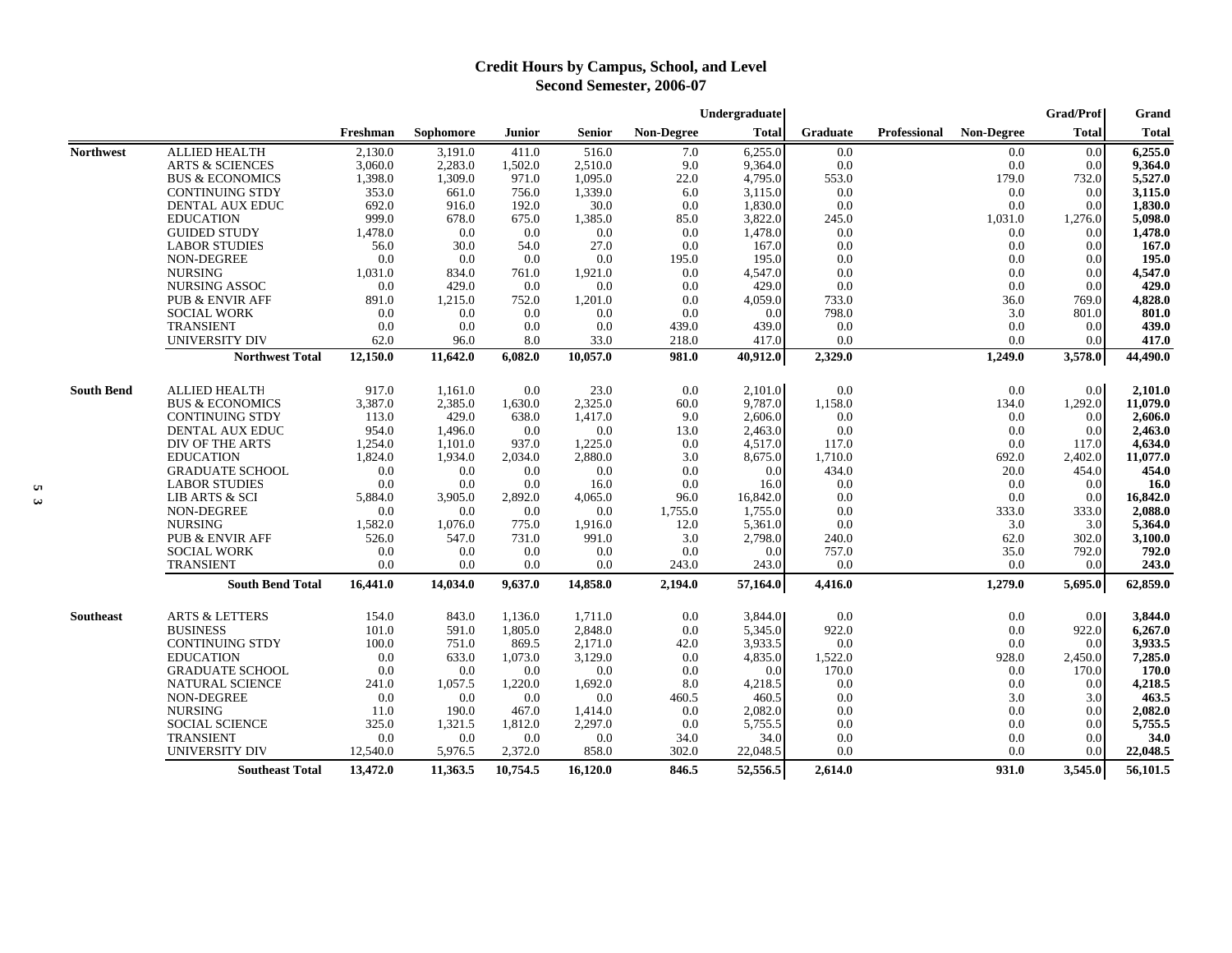### **Credit Hours by School and Level - Full-Time Students Only - All Campuses Second Semester, 2006-07**

|          |                               |           |           |           |           | эссона эсшсэгст хооо-о | Undergraduate |                 |              |                   | <b>Grad/Prof</b> | Grand        |
|----------|-------------------------------|-----------|-----------|-----------|-----------|------------------------|---------------|-----------------|--------------|-------------------|------------------|--------------|
|          |                               | Freshman  | Sophomore | Junior    | Senior    | <b>Non-Degree</b>      | <b>Total</b>  | <b>Graduate</b> | Professional | <b>Non-Degree</b> | <b>Total</b>     | <b>Total</b> |
|          | <b>ALLIED HEALTH</b>          | 2,380.0   | 3,129.0   | 266.0     | 394.0     | 0.0                    | 6,169.0       | 0.0             | 0.0          | 0.0               | 0.0              | 6,169.0      |
|          | <b>ARTS &amp; LETTERS</b>     | 100.0     | 682.0     | 801.0     | 1,101.0   | 0.0                    | 2,684.0       | 0.0             | 0.0          | 0.0               | 0.0              | 2,684.0      |
|          | <b>ARTS &amp; SCIENCES</b>    | 6,698.0   | 28,494.5  | 36,595.5  | 50,501.0  | 821.5                  | 123,110.5     | 286.0           | 0.0          | 0.0               | 286.0            | 123,396.5    |
|          | <b>BEH/SOCIAL SCI</b>         | 39.0      | 141.0     | 116.0     | 166.0     | 0.0                    | 462.0         | 0.0             | 0.0          | 0.0               | 0.0              | 462.0        |
|          | <b>BUS &amp; ECONOMICS</b>    | 3,683.0   | 2,769.0   | 1,871.0   | 2,406.0   | 72.0                   | 10,801.0      | 670.0           | 0.0          | 64.0              | 734.0            | 11,535.0     |
|          | <b>BUS &amp; MGMT SCI</b>     | 1,489.0   | 1,304.0   | 1,423.0   | 2,172.0   | 0.0                    | 6,388.0       | 269.0           | 0.0          | 0.0               | 269.0            | 6,657.0      |
|          | <b>BUSINESS</b>               | 5,595.0   | 14,800.0  | 18,159.5  | 32,817.5  | 96.0                   | 71,468.0      | 9,378.5         | 0.0          | 57.0              | 9,435.5          | 80,903.5     |
|          | <b>BUSINESS &amp; ECON</b>    | 274.0     | 542.0     | 743.0     | 702.0     | 0.0                    | 2,261.0       | 0.0             | 0.0          | 0.0               | 0.0              | 2,261.0      |
|          | <b>COLUMBUS CAMPUS</b>        | 3,899.0   | 2,561.0   | 1,511.0   | 2,032.0   | 134.0                  | 10,137.0      | 33.0            | 0.0          | 0.0               | 33.0             | 10,170.0     |
|          | <b>CONTINUING STDY</b>        | 1,699.0   | 3,658.0   | 5,354.5   | 13,491.5  | 305.0                  | 24,508.0      | 48.0            | 0.0          | 18.0              | 66.0             | 24,574.0     |
|          | DENTAL AUX EDUC               | 1,677.0   | 2,940.0   | 148.0     | 24.0      | 13.0                   | 4,802.0       | 0.0             | 0.0          | 0.0               | 0.0              | 4,802.0      |
|          | <b>DENTISTRY</b>              | 0.0       | 0.0       | 0.0       | 0.0       | 0.0                    | 0.0           | 719.0           | 10,464.5     | 0.0               | 11,183.5         | 11,183.5     |
|          | DIV OF THE ARTS               | 1,008.0   | 791.0     | 738.0     | 965.0     | 0.0                    | 3,502.0       | 87.0            | 0.0          | 0.0               | 87.0             | 3,589.0      |
|          | <b>EDUCATION</b>              | 6,254.0   | 7,867.0   | 11,383.0  | 26,550.5  | 564.0                  | 52,618.5      | 3,799.0         | 0.0          | 1,053.0           | 4,852.0          | 57,470.5     |
|          | <b>ENGINEERING</b>            | 1,074.0   | 1,148.0   | 1,147.0   | 2,039.0   | 0.0                    | 5,408.0       | 308.0           | 0.0          | 0.0               | 308.0            | 5,716.0      |
|          | <b>GRAD NON-DEGREE</b>        | 0.0       | 0.0       | 0.0       | 0.0       | 0.0                    | 0.0           | 0.0             | 0.0          | 302.0             | 302.0            | 302.0        |
|          | <b>GRADUATE SCHOOL</b>        | 0.0       | 0.0       | 0.0       | 0.0       | 0.0                    | 0.0           | 23,938.0        | 0.0          | 159.0             | 24,097.0         | 24,097.0     |
|          | <b>GUIDED STUDY</b>           | 967.0     | 0.0       | 0.0       | 0.0       | 0.0                    | 967.0         | 0.0             | 0.0          | 0.0               | 0.0              | 967.0        |
|          | <b>HEALTH &amp; REHAB SCI</b> | 0.0       | 0.0       | 0.0       | 0.0       | 0.0                    | 0.0           | 912.0           | 1,125.0      | 12.0              | 2,049.0          | 2,049.0      |
|          | HEALTH, PE, REC               | 75.0      | 5,294.0   | 7,515.0   | 11,709.5  | 24.0                   | 24,617.5      | 1,410.0         | 0.0          | 12.0              | 1,422.0          | 26,039.5     |
|          | <b>HERRON ART</b>             | 1,876.0   | 1,781.0   | 1,627.0   | 2,808.0   | 0.0                    | 8,092.0       | 21.0            | 0.0          | 0.0               | 21.0             | 8,113.0      |
|          | <b>HLTH &amp; HUMAN SVCS</b>  | 2,004.0   | 2,313.0   | 203.0     | 25.0      | 0.0                    | 4,545.0       | 0.0             | 0.0          | $0.0\,$           | 0.0              | 4,545.0      |
| <b>u</b> | <b>HUM/FINE ARTS</b>          | 37.0      | 126.0     | 170.0     | 420.0     | 0.0                    | 753.0         | 0.0             | 0.0          | 0.0               | 0.0              | 753.0        |
| 4        | <b>INFORMATICS</b>            | 393.0     | 1,418.0   | 2,489.0   | 3,669.0   | 24.0                   | 7,993.0       | 992.0           | 0.0          | 0.0               | 992.0            | 8,985.0      |
|          | <b>JOURNALISM</b>             | 651.0     | 3,348.0   | 2.929.0   | 4,795.0   | 0.0                    | 11,723.0      | 0.0             | 0.0          | 0.0               | 0.0              | 11,723.0     |
|          | <b>LABOR STUDIES</b>          | 42.0      | 36.0      | 36.0      | 97.0      | 0.0                    | 211.0         | 0.0             | 0.0          | 0.0               | 0.0              | 211.0        |
|          | LAW                           | 0.0       | 0.0       | 0.0       | 0.0       | 0.0                    | 0.0           | 1,150.0         | 16,858.5     | 0.0               | 18,008.5         | 18,008.5     |
|          | LIB ARTS & SCI                | 4,331.0   | 2,881.0   | 2,257.0   | 2,923.0   | 84.0                   | 12,476.0      | 0.0             | 0.0          | 0.0               | 0.0              | 12,476.0     |
|          | <b>LIBERAL ARTS</b>           | 1,269.0   | 2,426.0   | 3,813.0   | 5,122.5   | 0.0                    | 12,630.5      | 0.0             | 0.0          | 0.0               | 0.0              | 12,630.5     |
|          | LIBRARY & INFO SCI            | 0.0       | 0.0       | 0.0       | 0.0       | 0.0                    | 0.0           | 2,219.5         | 0.0          | 37.0              | 2,256.5          | 2,256.5      |
|          | <b>MEDICINE</b>               | 600.0     | 311.0     | 485.0     | 1,902.0   | 0.0                    | 3,298.0       | 578.0           | 21,654.0     | 0.0               | 22,232.0         | 25,530.0     |
|          | <b>MUSIC</b>                  | 1,745.0   | 2,093.0   | 2,519.0   | 5,205.0   | 16.0                   | 11,578.0      | 5,908.0         | 0.0          | 28.0              | 5,936.0          | 17,514.0     |
|          | NAT SCI & MATH                | 39.0      | 151.0     | 172.0     | 271.0     | 0.0                    | 633.0         | 0.0             | 0.0          | 0.0               | 0.0              | 633.0        |
|          | <b>NATURAL SCIENCE</b>        | 121.0     | 706.5     | 1,031.0   | 1,146.0   | 0.0                    | 3,004.5       | 0.0             | 0.0          | 0.0               | 0.0              | 3,004.5      |
|          | NON-DEGREE                    | 0.0       | 0.0       | 0.0       | 0.0       | 254.0                  | 254.0         | 0.0             | 0.0          | 138.0             | 138.0            | 392.0        |
|          | <b>NURSING</b>                | 2,760.0   | 3,106.0   | 4,848.0   | 13,445.0  | 0.0                    | 24,159.0      | 166.0           | 0.0          | 0.0               | 166.0            | 24,325.0     |
|          | NURSING ASSOC                 | 12.0      | 2,358.0   | 0.0       | 0.0       | 0.0                    | 2,370.0       | 0.0             | 0.0          | 0.0               | 0.0              | 2,370.0      |
|          | <b>OPTOMETRY</b>              | 0.0       | 107.0     | 0.0       | 0.0       | 0.0                    | 107.0         | 0.0             | 5,258.5      | 0.0               | 5,258.5          | 5,365.5      |
|          | PHYSICAL EDUC                 | 980.0     | 2,316.0   | 2.470.0   | 3,057.0   | 0.0                    | 8,823.0       | 48.0            | 0.0          | 0.0               | 48.0             | 8,871.0      |
|          | <b>PUB &amp; ENVIR AFF</b>    | 2,378.0   | 6,003.0   | 8,355.0   | 11,909.5  | 0.0                    | 28,645.5      | 4,566.0         | 0.0          | 19.0              | 4,585.0          | 33,230.5     |
|          | <b>SCIENCE</b>                | 2,001.0   | 2,746.0   | 3.069.0   | 5,978.0   | 356.0                  | 14,150.0      | 1,971.0         | 0.0          | 0.0               | 1,971.0          | 16,121.0     |
|          | <b>SOCIAL SCIENCE</b>         | 195.0     | 949.5     | 1,448.0   | 1,515.0   | 0.0                    | 4,107.5       | 0.0             | 0.0          | 0.0               | 0.0              | 4,107.5      |
|          | <b>SOCIAL WORK</b>            | 98.0      | 327.0     | 824.0     | 1,541.0   | 0.0                    | 2,790.0       | 3,660.0         | 0.0          | 0.0               | 3,660.0          | 6,450.0      |
|          | <b>TECHNOLOGY</b>             | 1,081.0   | 2,202.5   | 2.710.0   | 4,080.0   | 0.0                    | 10,073.5      | 98.0            | 0.0          | 0.0               | 98.0             | 10,171.5     |
|          | <b>TRANSIENT</b>              | 0.0       | 0.0       | 0.0       | 0.0       | 1,749.0                | 1,749.0       | 0.0             | 0.0          | 0.0               | 0.0              | 1,749.0      |
|          | <b>UNIT AFFIL PROC</b>        | 5,168.0   | 2,534.0   | 763.0     | 247.0     | 36.0                   | 8,748.0       | 0.0             | 0.0          | 0.0               | 0.0              | 8,748.0      |
|          | UNIVERSITY COLLEGE            | 25,831.0  | 16,780.5  | 6,182.5   | 1,279.5   | 174.0                  | 50,247.5      | 0.0             | 0.0          | 0.0               | 0.0              | 50,247.5     |
|          | UNIVERSITY DIV                | 97,125.0  | 52,668.0  | 13,766.0  | 2,774.5   | 171.0                  | 166,504.5     | 0.0             | 0.0          | 0.0               | 0.0              | 166,504.5    |
|          | <b>VIS/PERF ARTS</b>          | 1,443.0   | 1,111.0   | 1,040.0   | 1,119.0   | 0.0                    | 4,713.0       | 0.0             | 0.0          | 0.0               | 0.0              | 4,713.0      |
|          | <b>Total</b>                  | 189,091.0 | 186.919.5 | 150,978.0 | 222,400.0 | 4.893.5                | 754,282.0     | 63,235.0        | 55,360.5     | 1.899.0           | 120,494.5        | 874,776.5    |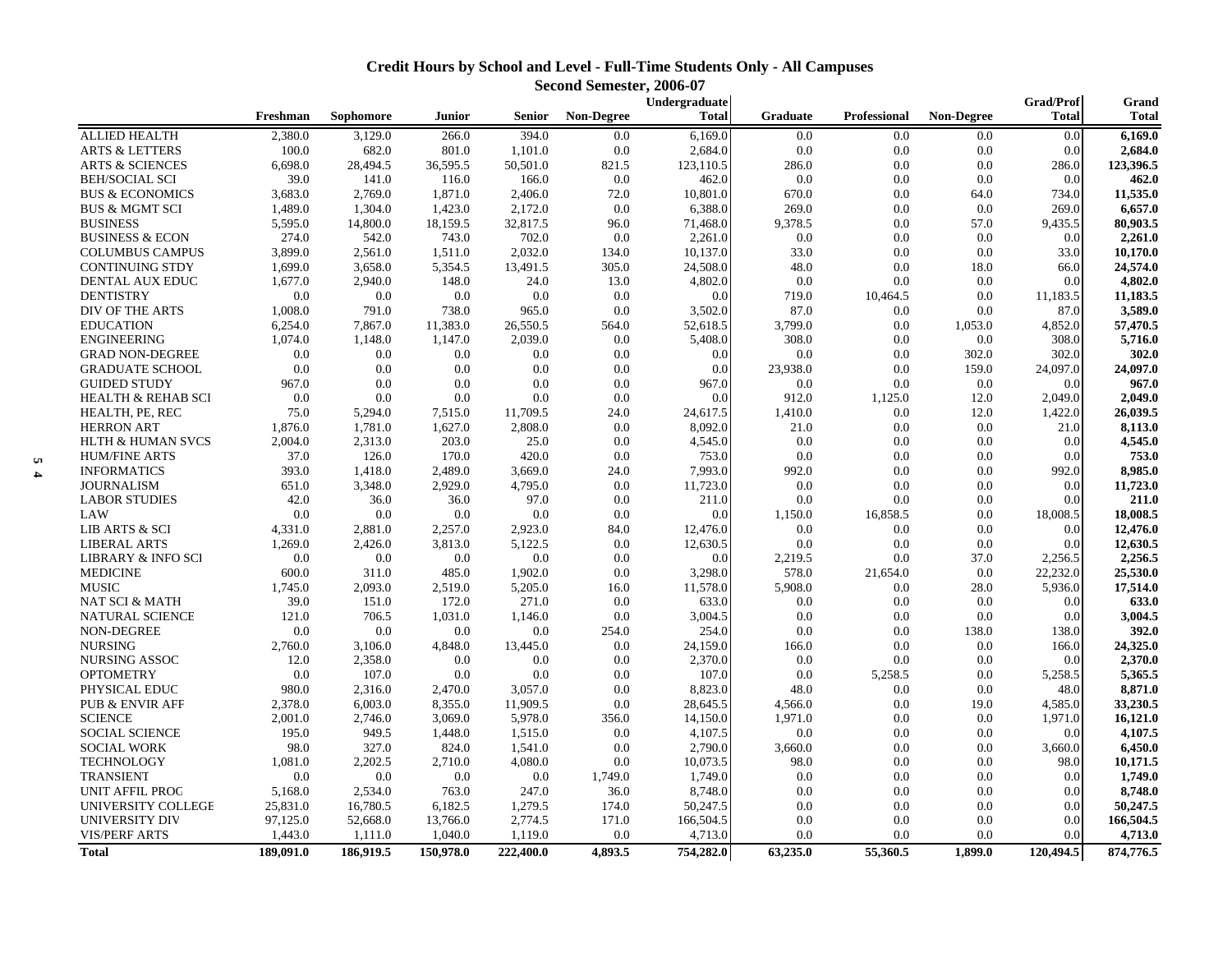#### **Credit Hours by Campus, School and Level - Full-Time Students Only Second Semester, 2006-07**

|                    |                                                 |                      |                      |                     |                     |                   | Undergraduate         |                 |                 |              | <b>Grad/Prof</b> | Grand                  |
|--------------------|-------------------------------------------------|----------------------|----------------------|---------------------|---------------------|-------------------|-----------------------|-----------------|-----------------|--------------|------------------|------------------------|
|                    |                                                 | Freshman             | Sophomore            | Junior              | Senior              | <b>Non-Degree</b> | <b>Total</b>          | Graduate        | Professional    | Non-Degree   | <b>Total</b>     | <b>Total</b>           |
| <b>Bloomington</b> | <b>ARTS &amp; SCIENCES</b>                      | 1,192.0              | 24,239.5             | 33,306.5            | 46,364.0            | 809.5             | 105,911.5             | 169.0           | 0.0             | 0.0          | 169.0            | $\overline{106,}080.5$ |
|                    | <b>BUSINESS</b>                                 | 4,319.0              | 13,001.0             | 13,607.0            | 24,666.5            | 96.0              | 55,689.5              | 8,027.5         | 0.0             | 48.0         | 8,075.5          | 63,765.0               |
|                    | <b>CONTINUING STDY</b>                          | 397.0                | 869.0                | 1,554.0             | 3,793.5             | 290.0             | 6,903.5               | 0.0             | 0.0             | 0.0          | 0.0              | 6,903.5                |
|                    | <b>EDUCATION</b>                                | 0.0                  | 27.0                 | 2,885.0             | 9,561.5             | $0.0\,$           | 12,473.5              | 2,317.0         | 0.0             | 230.0        | 2,547.0          | 15,020.5               |
|                    | <b>GRADUATE SCHOOL</b>                          | 0.0                  | 0.0                  | 0.0                 | 0.0                 | 0.0               | 0.0 <sub>l</sub>      | 21,528.5        | 0.0             | 159.0        | 21,687.5         | 21,687.5               |
|                    | HEALTH, PE, REC                                 | 75.0                 | 5,294.0              | 7,515.0             | 11,709.5            | 24.0              | 24,617.5              | 1,410.0         | 0.0             | 12.0         | 1,422.0          | 26,039.5               |
|                    | <b>INFORMATICS</b>                              | 135.0                | 590.0                | 1,317.0             | 1,926.0             | 0.0               | 3,968.0               | 577.0           | 0.0             | 0.0          | 577.0            | 4,545.0                |
|                    | <b>JOURNALISM</b>                               | 370.0                | 2,911.0              | 2,505.0             | 4,249.0             | 0.0               | 10,035.0              | 0.0             | 0.0             | 0.0          | 0.0              | 10,035.0               |
|                    | <b>LABOR STUDIES</b>                            | 0.0                  | 0.0                  | 12.0                | 39.0                | 0.0               | 51.0                  | 0.0             | 0.0             | 0.0          | 0.0              | 51.0                   |
|                    | LAW                                             | 0.0                  | 0.0                  | 0.0                 | 0.0                 | $0.0\,$           | 0.0 <sub>l</sub>      | 613.0           | 7,890.5         | 0.0          | 8,503.5          | 8,503.5                |
|                    | <b>LIBRARY &amp; INFO SCI</b>                   | 0.0                  | 0.0                  | 0.0                 | 0.0                 | $0.0\,$           | 0.0 <sub>l</sub>      | 1,720.5         | 0.0             | 19.0         | 1,739.5          | 1,739.5                |
|                    | <b>MUSIC</b>                                    | 1,745.0              | 2,093.0              | 2,519.0             | 5,205.0             | 16.0              | 11,578.0              | 5,806.0         | 0.0             | 28.0         | 5,834.0          | 17,412.0               |
|                    | <b>NURSING</b>                                  | 0.0                  | 409.0                | 455.0               | 1,208.0             | 0.0               | 2,072.0               | 0.0             | 0.0             | 0.0          | 0.0              | 2,072.0                |
|                    | <b>OPTOMETRY</b>                                | 0.0                  | 107.0                | 0.0                 | 0.0                 | 0.0               | 107.0                 | 0.0             | 5,258.5         | 0.0          | 5,258.5          | 5,365.5                |
|                    | <b>PUB &amp; ENVIR AFF</b>                      | 31.0                 | 2,559.0              | 4,756.0             | 6,432.5             | 0.0               | 13,778.5              | 3,418.0         | 0.0             | 0.0          | 3,418.0          | 17,196.5               |
|                    | <b>SOCIAL WORK</b>                              | 0.0                  | 15.0                 | 333.0               | 484.0               | 0.0               | 832.0                 | 0.0             | 0.0             | 0.0          | 0.0              | 832.0                  |
|                    | UNIVERSITY DIV                                  | 82,853.0             | 46,707.5             | 11,762.0            | 2,063.0             | 0.0               | 143,385.5             | 0.0             | 0.0             | 0.0          | 0.0              | 143,385.5              |
|                    | <b>Bloomington Total</b>                        | 91,117.0             | 98,822.0             | 82,526.5            | 117,701.5           | 1,235.5           | 391,402.5             | 45,586.5        | 13,149.0        | 496.0        | 59,231.5         | 450,634.0              |
|                    |                                                 |                      |                      |                     |                     |                   |                       |                 |                 |              |                  |                        |
| Indianapolis       | <b>BUSINESS</b>                                 | 578.0                | 805.0                | 2,613.5             | 5,591.0             | $0.0\,$           | 9,587.5               | 1,180.0         | 0.0             | 9.0          | 1,189.0          | 10,776.5               |
|                    | <b>COLUMBUS CAMPUS</b>                          | 3,899.0              | 2,561.0              | 1,511.0             | 2,032.0             | 134.0             | 10,137.0              | 33.0            | 0.0             | 0.0          | 33.0             | 10,170.0               |
|                    | <b>CONTINUING STDY</b>                          | 85.0                 | 503.0                | 1,257.0             | 4,050.0             | 0.0               | 5,895.0               | 48.0            | 0.0             | 18.0         | 66.0             | 5,961.0                |
|                    | DENTAL AUX EDUC                                 | 426.0                | 1,128.0              | 0.0                 | 0.0                 | 0.0               | 1,554.0               | 0.0             | 0.0             | 0.0          | 0.0              | 1,554.0                |
|                    | <b>DENTISTRY</b>                                | 0.0                  | 0.0                  | 0.0                 | 0.0                 | 0.0               | 0.0                   | 719.0           | 10,464.5        | 0.0          | 11,183.5         | 11,183.5               |
|                    | <b>EDUCATION</b>                                | 909.0                | 2,133.0              | 2,660.0             | 5,217.0             | 499.0             | 11,418.0              | 658.0           | 0.0             | 151.0        | 809.0            | 12,227.0               |
|                    | <b>ENGINEERING</b>                              | 1,074.0              | 1,148.0              | 1,147.0             | 2,039.0             | 0.0               | 5,408.0               | 308.0           | 0.0             | 0.0          | 308.0            | 5,716.0                |
|                    | <b>GRAD NON-DEGREE</b>                          | 0.0                  | 0.0                  | 0.0                 | 0.0                 | 0.0               | 0.0                   | 0.0             | 0.0             | 302.0        | 302.0            | 302.0                  |
|                    | <b>GRADUATE SCHOOL</b>                          | 0.0                  | 0.0                  | 0.0                 | 0.0                 | 0.0               | 0.0                   | 2,175.5         | 0.0             | 0.0          | 2,175.5          | 2,175.5                |
|                    | <b>HEALTH &amp; REHAB SCI</b>                   | 0.0                  | 0.0                  | 0.0                 | 0.0                 | 0.0               | 0.0                   | 912.0           | 1,125.0         | 12.0         | 2,049.0          | 2,049.0                |
|                    | <b>HERRON ART</b>                               | 1,876.0              | 1,781.0              | 1,627.0             | 2,808.0             | 0.0               | 8,092.0               | 21.0            | 0.0             | 0.0          | 21.0             | 8,113.0                |
|                    | <b>INFORMATICS</b>                              | 258.0                | 828.0                | 1,172.0             | 1,743.0             | 24.0              | 4,025.0               | 415.0           | 0.0             | 0.0          | 415.0            | 4,440.0                |
|                    | <b>JOURNALISM</b>                               | 281.0                | 437.0                | 424.0               | 546.0               | 0.0               | 1,688.0               | 0.0             | 0.0             | 0.0          | 0.0              | 1,688.0                |
|                    | <b>LABOR STUDIES</b>                            | 0.0                  | 24.0                 | 12.0                | 42.0                | 0.0               | 78.0                  | 0.0             | 0.0             | 0.0          | 0.0              | 78.0                   |
|                    | LAW                                             | 0.0                  | 0.0                  | 0.0                 | 0.0                 | 0.0               | 0.0                   | 537.0           | 8,968.0         | 0.0          | 9,505.0          | 9,505.0                |
|                    | <b>LIBERAL ARTS</b>                             | 1,269.0              | 2,426.0              | 3,813.0             | 5,122.5             | 0.0               | 12,630.5              | 0.0             | 0.0             | 0.0          | 0.0              | 12,630.5               |
|                    | <b>LIBRARY &amp; INFO SCI</b>                   | 0.0                  | 0.0                  | 0.0                 | 0.0                 | 0.0               | 0.0                   | 499.0           | 0.0             | 18.0         | 517.0            | 517.0                  |
|                    | <b>MEDICINE</b>                                 | 600.0                | 311.0                | 485.0               | 1,902.0             | 0.0               | 3,298.0               | 578.0           | 21,654.0        | 0.0          | 22,232.0         | 25,530.0               |
|                    | <b>MUSIC</b>                                    | 0.0                  | 0.0                  | 0.0                 | 0.0                 | 0.0               | 0.0                   | 102.0           | 0.0             | 0.0          | 102.0            | 102.0                  |
|                    | <b>NURSING</b>                                  | 0.0                  | 641.0                |                     |                     | 0.0               | 9.223.0               | 166.0           |                 | 0.0          |                  | 9,389.0                |
|                    |                                                 |                      |                      | 2,163.0             | 6,419.0             |                   |                       |                 | 0.0             |              | 166.0            |                        |
|                    | PHYSICAL EDUC                                   | 980.0                | 2,316.0              | 2,470.0             | 3,057.0             | 0.0               | 8,823.0               | 48.0            | 0.0             | 0.0          | 48.0             | 8,871.0                |
|                    | <b>PUB &amp; ENVIR AFF</b>                      | 93.0                 | 1,049.0              | 1,737.0             | 2,356.0             | 0.0               | 5,235.0               | 863.0           | 0.0             | 0.0          | 863.0            | 6,098.0                |
|                    | <b>SCIENCE</b>                                  | 2,001.0              | 2,746.0              | 3,069.0             | 5,978.0             | 356.0             | 14,150.0              | 1,971.0         | 0.0             | 0.0          | 1,971.0          | 16,121.0               |
|                    | <b>SOCIAL WORK</b>                              | 0.0                  | 66.0                 | 369.0               | 728.0               | $0.0\,$           | 1,163.0               | 3,250.0         | 0.0             | 0.0          | 3,250.0          | 4,413.0                |
|                    | <b>TECHNOLOGY</b>                               | 1,081.0              | 2,202.5              | 2,710.0             | 4,080.0             | 0.0               | 10,073.5              | 98.0            | 0.0             | 0.0          | 98.0             | 10,171.5               |
|                    | <b>TRANSIENT</b>                                | 0.0                  | 0.0                  | 0.0                 | 0.0                 | 1,215.0           | 1,215.0               | 0.0             | 0.0             | 0.0          | 0.0              | 1,215.0                |
|                    | UNIVERSITY COLLEGE<br><b>Indianapolis Total</b> | 25,831.0<br>41,241.0 | 16,780.5<br>39,886.0 | 6,182.5<br>35,422.0 | 1,279.5<br>54,990.0 | 174.0<br>2,402.0  | 50,247.5<br>173,941.0 | 0.0<br>14,581.5 | 0.0<br>42,211.5 | 0.0<br>510.0 | 0.0<br>57,303.0  | 50,247.5<br>231,244.0  |
|                    |                                                 |                      |                      |                     |                     |                   |                       |                 |                 |              |                  |                        |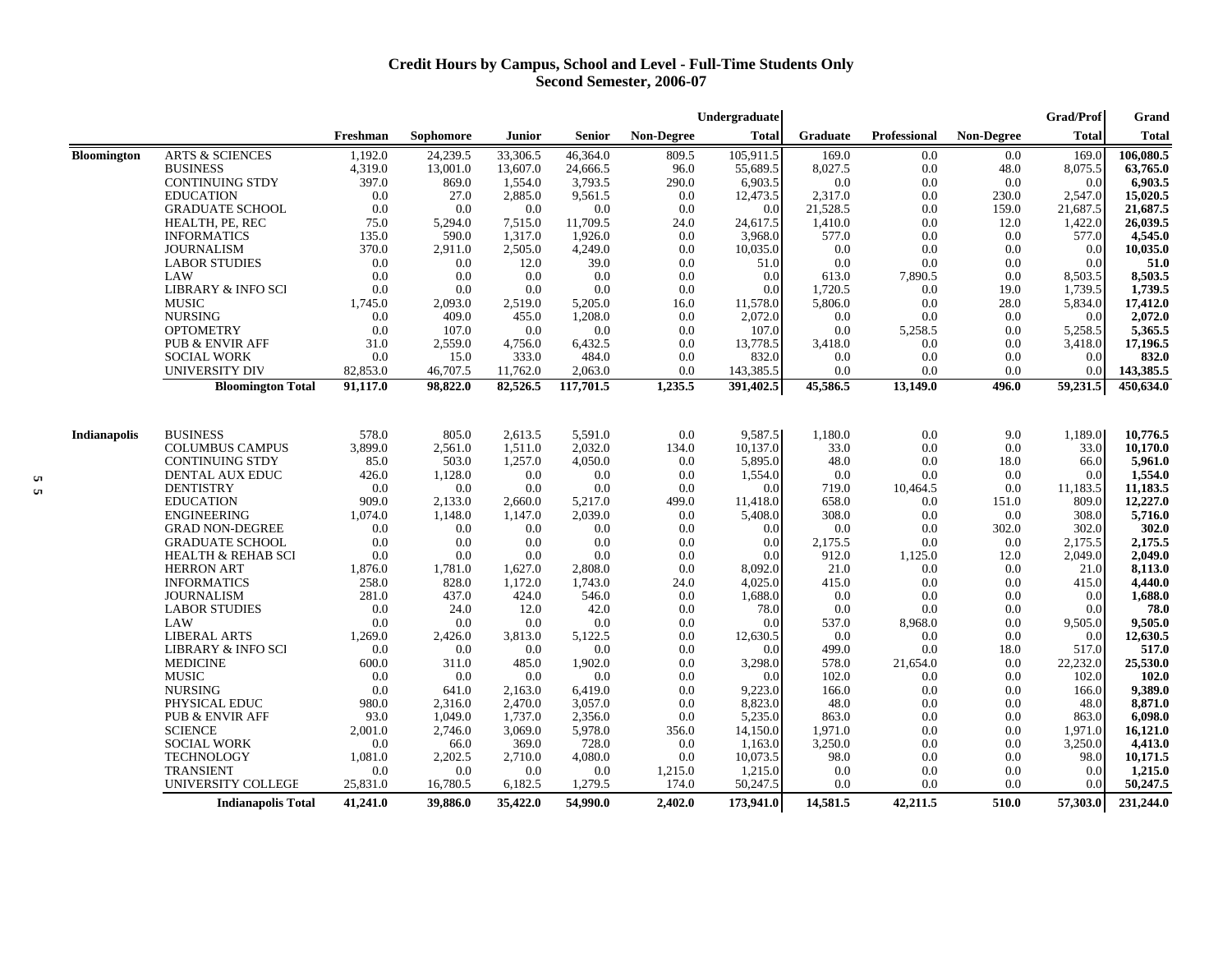#### **Credit Hours by Campus, School and Level - Full-Time Students Only Second Semester, 2006-0 7**

|                   |                                                         |          |           |               |               |                   | Undergraduate |          |                     |                   | <b>Grad/Prof</b> | Grand        |
|-------------------|---------------------------------------------------------|----------|-----------|---------------|---------------|-------------------|---------------|----------|---------------------|-------------------|------------------|--------------|
|                   |                                                         | Freshman | Sophomore | <b>Junior</b> | <b>Senior</b> | <b>Non-Degree</b> | <b>Total</b>  | Graduate | <b>Professional</b> | <b>Non-Degree</b> | <b>Total</b>     | <b>Total</b> |
| East              | <b>BEH/SOCIAL SCI</b>                                   | 39.0     | 141.0     | 116.0         | 166.0         | 0.0               | 462.0         | 0.0      |                     | 0.0               | 0.0              | 462.0        |
|                   | <b>BUSINESS &amp; ECON</b>                              | 274.0    | 542.0     | 743.0         | 702.0         | 0.0               | 2,261.0       | 0.0      |                     | 0.0               | 0.0              | 2,261.0      |
|                   | <b>CONTINUING STDY</b>                                  | 36.0     | 193.0     | 80.0          | 229.0         | 0.0               | 538.0         | 0.0      |                     | 0.0               | 0.0              | 538.0        |
|                   | <b>EDUCATION</b>                                        | 543.0    | 475.0     | 439.0         | 942.0         | 0.0               | 2,399.0       | 0.0      |                     | 36.0              | 36.0             | 2,435.0      |
|                   | <b>HUM/FINE ARTS</b>                                    | 37.0     | 126.0     | 170.0         | 420.0         | 0.0               | 753.0         | 0.0      |                     | 0.0               | 0.0              | 753.0        |
|                   | <b>NAT SCI &amp; MATH</b>                               | 39.0     | 151.0     | 172.0         | 271.0         | 0.0               | 633.0         | 0.0      |                     | 0.0               | 0.0              | 633.0        |
|                   | NON-DEGREE                                              | 0.0      | 0.0       | 0.0           | 0.0           | 12.0              | 12.0          | 0.0      |                     | 36.0              | 36.0             | 48.0         |
|                   | <b>NURSING</b>                                          | 12.0     | 112.0     | 376.0         | 782.0         | 0.0               | 1,282.0       | 0.0      |                     | 0.0               | 0.0              | 1,282.0      |
|                   | <b>NURSING ASSOC</b>                                    | 0.0      | 383.0     | 0.0           | 0.0           | 0.0               | 383.0         | 0.0      |                     | 0.0               | 0.0              | 383.0        |
|                   | <b>PUB &amp; ENVIR AFF</b>                              | 25.0     | 274.0     | 87.0          | 236.0         | 0.0               | 622.0         | 0.0      |                     | 0.0               | 0.0              | 622.0        |
|                   | <b>SOCIAL WORK</b>                                      | 98.0     | 246.0     | 122.0         | 329.0         | 0.0               | 795.0         | 0.0      |                     | 0.0               | 0.0              | 795.0        |
|                   | <b>TRANSIENT</b>                                        | 0.0      | 0.0       | 0.0           | 0.0           | 46.0              | 46.0          | 0.0      |                     | 0.0               | 0.0              | 46.0         |
|                   | <b>UNIVERSITY DIV</b>                                   | 3,308.0  | 1.029.0   | 304.0         | 87.0          | 131.0             | 4,859.0       | 0.0      |                     | 0.0               | 0.0              | 4,859.0      |
|                   | <b>East Total</b>                                       | 4,411.0  | 3.672.0   | 2,609.0       | 4,164.0       | 189.0             | 15,045.0      | 0.0      |                     | 72.0              | 72.0             | 15,117.0     |
|                   |                                                         |          |           |               |               |                   |               |          |                     |                   |                  |              |
| <b>Fort Wayne</b> | <b>ARTS &amp; SCIENCES</b><br><b>BUS &amp; MGMT SCI</b> | 1,778.0  | 1,224.0   | 1,210.0       | 1,429.0       | 12.0              | 5,653.0       | 117.0    |                     | 0.0               | 117.0            | 5,770.0      |
|                   |                                                         | 1,489.0  | 1.304.0   | 1,423.0       | 2.172.0       | 0.0               | 6.388.0       | 269.0    |                     | 0.0               | 269.0            | 6.657.0      |
|                   | <b>CONTINUING STDY</b>                                  | 739.0    | 705.0     | 754.0         | 1,732.0       | 15.0              | 3,945.0       | 0.0      |                     | 0.0               | 0.0              | 3,945.0      |
|                   | <b>EDUCATION</b>                                        | 1,875.0  | 2,049.0   | 1,781.0       | 3,655.0       | 0.0               | 9.360.0       | 48.0     |                     | 9.0               | 57.0             | 9,417.0      |
|                   | <b>HLTH &amp; HUMAN SVCS</b>                            | 2,004.0  | 2,313.0   | 203.0         | 25.0          | 0.0               | 4,545.0       | 0.0      |                     | 0.0               | 0.0              | 4,545.0      |
|                   | <b>LABOR STUDIES</b>                                    | 18.0     | 0.0       | 0.0           | 0.0           | 0.0               | 18.0          | 0.0      |                     | 0.0               | 0.0              | 18.0         |
|                   | <b>PUB &amp; ENVIR AFF</b>                              | 871.0    | 506.0     | 600.0         | 1,002.0       | 0.0               | 2,979.0       | 51.0     |                     | 0.0               | 51.0             | 3,030.0      |
|                   | <b>UNIT AFFIL PROG</b>                                  | 5,168.0  | 2,534.0   | 763.0         | 247.0         | 36.0              | 8,748.0       | 0.0      |                     | 0.0               | 0.0              | 8,748.0      |
|                   | <b>VIS/PERF ARTS</b>                                    | 1,443.0  | 1,111.0   | 1,040.0       | 1,119.0       | 0.0               | 4,713.0       | 0.0      |                     | 0.0               | 0.0              | 4,713.0      |
|                   | <b>Fort Wayne Total</b>                                 | 15,385.0 | 11,746.0  | 7,774.0       | 11,381.0      | 63.0              | 46,349.0      | 485.0    |                     | 9.0               | 494.0            | 46,843.0     |
| Kokomo            | <b>ALLIED HEALTH</b>                                    | 470.0    | 488.0     | 14.0          | 0.0           | 0.0               | 972.0         | 0.0      |                     | 0.0               | 0.0 <sub>l</sub> | 972.0        |
|                   | <b>ARTS &amp; SCIENCES</b>                              | 1,264.0  | 1,210.0   | 840.0         | 868.0         | 0.0               | 4.182.0       | 0.0      |                     | 0.0               | 0.0              | 4,182.0      |
|                   | <b>BUSINESS</b>                                         | 638.0    | 660.0     | 566.0         | 531.0         | 0.0               | 2,395.0       | 81.0     |                     | 0.0               | 81.0             | 2,476.0      |
|                   | <b>CONTINUING STDY</b>                                  | 217.0    | 256.0     | 275.0         | 492.0         | 0.0               | 1.240.0       | 0.0      |                     | 0.0               | 0.0              | 1,240.0      |
|                   | <b>EDUCATION</b>                                        | 626.0    | 492.0     | 489.0         | 701.0         | 15.0              | 2,323.0       | 0.0      |                     | 174.0             | 174.0            | 2,497.0      |
|                   | <b>GRADUATE SCHOOL</b>                                  | 0.0      | 0.0       | 0.0           | 0.0           | 0.0               | 0.0           | 60.0     |                     | 0.0               | 60.0             | 60.0         |
|                   | <b>LABOR STUDIES</b>                                    | 0.0      | 0.0       | 0.0           | 16.0          | $0.0\,$           | 16.0          | 0.0      |                     | 0.0               | 0.0              | 16.0         |
|                   | <b>NURSING</b>                                          | 684.0    | 491.0     | 413.0         | 1,300.0       | 0.0               | 2,888.0       | 0.0      |                     | 0.0               | 0.0              | 2,888.0      |
|                   | <b>NURSING ASSOC</b>                                    | 12.0     | 1,564.0   | 0.0           | 0.0           | 0.0               | 1,576.0       | 0.0      |                     | 0.0               | 0.0              | 1,576.0      |
|                   | <b>PUB &amp; ENVIR AFF</b>                              | 274.0    | 216.0     | 78.0          | 251.0         | 0.0               | 819.0         | 18.0     |                     | 0.0               | 18.0             | 837.0        |
|                   | <b>TRANSIENT</b>                                        | 0.0      | 0.0       | 0.0           | 0.0           | 89.0              | 89.0          | 0.0      |                     | 0.0               | 0.0              | 89.0         |
|                   | UNIVERSITY DIV                                          | 663.0    | 268.0     | 49.0          | 17.0          | 0.0               | 997.0         | 0.0      |                     | 0.0               | 0.0              | 997.0        |
|                   | <b>Kokomo Total</b>                                     | 4,848.0  | 5,645.0   | 2,724.0       | 4,176.0       | 104.0             | 17,497.0      | 159.0    |                     | 174.0             | 333.0            | 17,830.0     |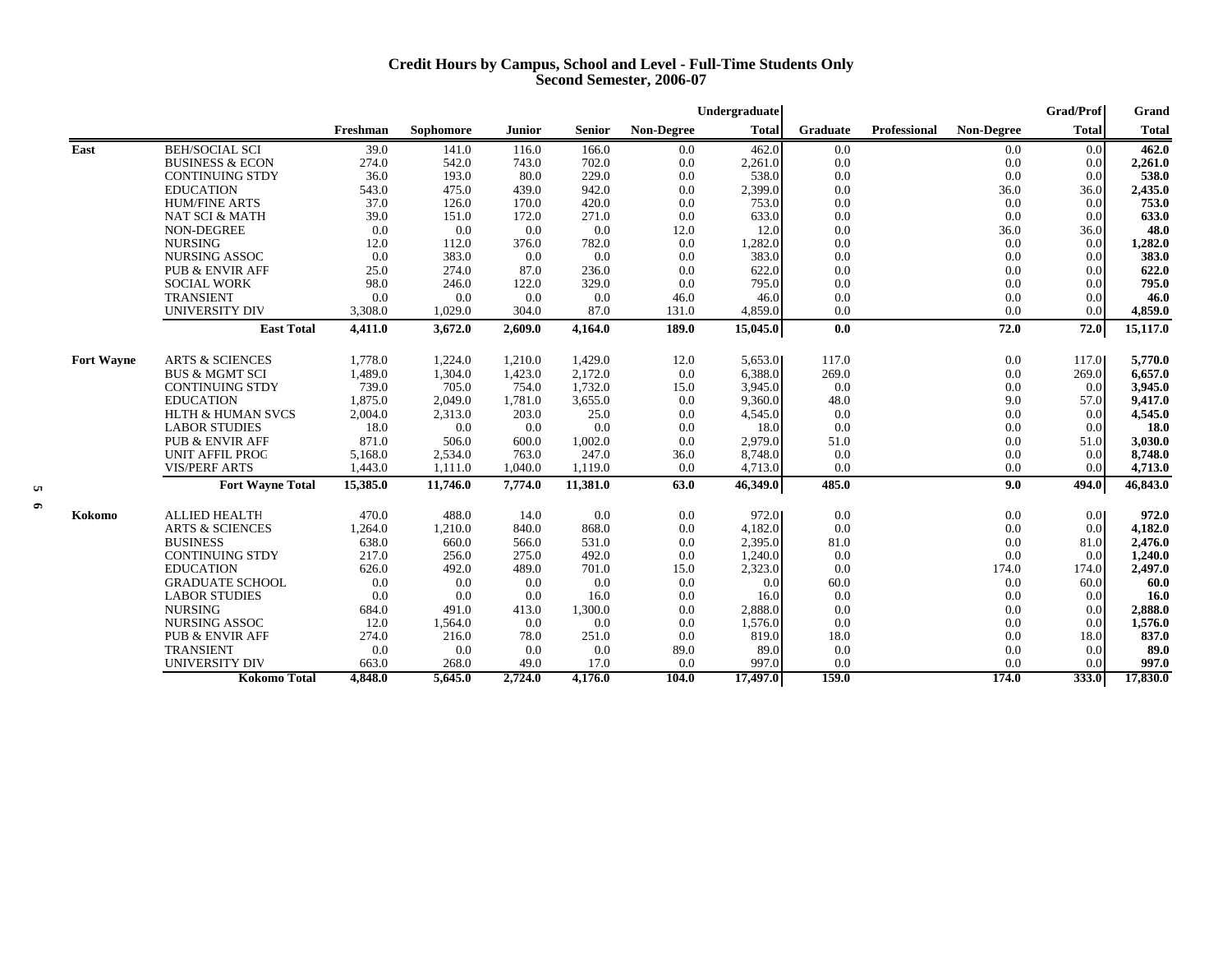### **Credit Hours by Campus, School and Level - Full-Time Students Only Second Semester, 2006-07**

|                   |                            |          |           |         |               |                   | Undergraduate |          |                     |                   | <b>Grad/Prof</b> | Grand        |
|-------------------|----------------------------|----------|-----------|---------|---------------|-------------------|---------------|----------|---------------------|-------------------|------------------|--------------|
|                   |                            | Freshman | Sophomore | Junior  | <b>Senior</b> | <b>Non-Degree</b> | <b>Total</b>  | Graduate | <b>Professional</b> | <b>Non-Degree</b> | <b>Total</b>     | <b>Total</b> |
| <b>Northwest</b>  | <b>ALLIED HEALTH</b>       | 1,248.0  | 1,845.0   | 252.0   | 380.0         | 0.0               | 3,725.0       | 0.0      |                     | 0.0               | 0.0              | 3,725.0      |
|                   | <b>ARTS &amp; SCIENCES</b> | 2,464.0  | 1,821.0   | 1,239.0 | 1,840.0       | 0.0               | 7,364.0       | 0.0      |                     | 0.0               | 0.0              | 7,364.0      |
|                   | <b>BUS &amp; ECONOMICS</b> | 1,051.0  | 1,055.0   | 719.0   | 819.0         | 15.0              | 3,659.0       | 135.0    |                     | 28.0              | 163.0            | 3,822.0      |
|                   | <b>CONTINUING STDY</b>     | 177.0    | 426.0     | 508.0   | 864.0         | 0.0               | 1,975.0       | 0.0      |                     | 0.0               | 0.0              | 1,975.0      |
|                   | DENTAL AUX EDUC            | 528.0    | 679.0     | 148.0   | 24.0          | 0.0               | 1,379.0       | 0.0      |                     | 0.0               | 0.0              | 1,379.0      |
|                   | <b>EDUCATION</b>           | 814.0    | 553.0     | 528.0   | 1,147.0       | 50.0              | 3,092.0       | 27.0     |                     | 233.0             | 260.0            | 3,352.0      |
|                   | <b>GUIDED STUDY</b>        | 967.0    | 0.0       | 0.0     | 0.0           | 0.0               | 967.0         | 0.0      |                     | 0.0               | 0.0              | 967.0        |
|                   | <b>LABOR STUDIES</b>       | 24.0     | 12.0      | 12.0    | 0.0           | 0.0               | 48.0          | 0.0      |                     | 0.0               | 0.0              | 48.0         |
|                   | NON-DEGREE                 | 0.0      | 0.0       | 0.0     | 0.0           | 26.0              | 26.0          | 0.0      |                     | 0.0               | 0.0              | 26.0         |
|                   | <b>NURSING</b>             | 726.0    | 561.0     | 592.0   | 1,135.0       | 0.0               | 3,014.0       | 0.0      |                     | 0.0               | 0.0              | 3,014.0      |
|                   | NURSING ASSOC              | 0.0      | 411.0     | 0.0     | 0.0           | 0.0               | 411.0         | 0.0      |                     | 0.0               | 0.0              | 411.0        |
|                   | <b>PUB &amp; ENVIR AFF</b> | 660.0    | 977.0     | 557.0   | 957.0         | 0.0               | 3,151.0       | 129.0    |                     | 9.0               | 138.0            | 3,289.0      |
|                   | <b>SOCIAL WORK</b>         | 0.0      | 0.0       | 0.0     | 0.0           | 0.0               | 0.0           | 187.0    |                     | 0.0               | 187.0            | 187.0        |
|                   | <b>TRANSIENT</b>           | 0.0      | 0.0       | 0.0     | 0.0           | 245.0             | 245.0         | 0.0      |                     | 0.0               | 0.0              | 245.0        |
|                   | <b>UNIVERSITY DIV</b>      | 40.0     | 81.0      | 0.0     | 30.0          | 13.0              | 164.0         | 0.0      |                     | 0.0               | (0.0)            | 164.0        |
|                   | Northwest Total            | 8,699.0  | 8,421.0   | 4,555.0 | 7,196.0       | 349.0             | 29,220.0      | 478.0    |                     | 270.0             | 748.0            | 29,968.0     |
| <b>South Bend</b> | <b>ALLIED HEALTH</b>       | 662.0    | 796.0     | 0.0     | 14.0          | 0.0               | 1,472.0       | 0.0      |                     | 0.0               | 0.0              | 1,472.0      |
|                   | <b>BUS &amp; ECONOMICS</b> | 2,632.0  | 1,714.0   | 1,152.0 | 1,587.0       | 57.0              | 7,142.0       | 535.0    |                     | 36.0              | 571.0            | 7,713.0      |
|                   | <b>CONTINUING STDY</b>     | 24.0     | 224.0     | 395.0   | 873.0         | 0.0               | 1,516.0       | 0.0      |                     | 0.0               | 0.0              | 1,516.0      |
|                   | DENTAL AUX EDUC            | 723.0    | 1,133.0   | 0.0     | 0.0           | 13.0              | 1,869.0       | 0.0      |                     | 0.0               | 0.0              | 1,869.0      |
|                   | DIV OF THE ARTS            | 1,008.0  | 791.0     | 738.0   | 965.0         | 0.0               | 3,502.0       | 87.0     |                     | 0.0               | 87.0             | 3,589.0      |
|                   | <b>EDUCATION</b>           | 1,487.0  | 1,565.0   |         |               | 0.0               | 7,228.0       | 629.0    |                     | 157.0             | 786.0            | 8,014.0      |
|                   |                            |          | 0.0       | 1,678.0 | 2,498.0       |                   |               |          |                     |                   |                  |              |
|                   | <b>GRADUATE SCHOOL</b>     | 0.0      |           | 0.0     | 0.0           | 0.0               | 0.0           | 111.0    |                     | 0.0               | 111.0            | 111.0        |
|                   | <b>LIB ARTS &amp; SCI</b>  | 4,331.0  | 2,881.0   | 2,257.0 | 2,923.0       | 84.0              | 12,476.0      | 0.0      |                     | 0.0               | 0.0              | 12,476.0     |
|                   | NON-DEGREE                 | 0.0      | 0.0       | 0.0     | 0.0           | 110.0             | 110.0         | 0.0      |                     | 102.0             | 102.0            | 212.0        |
|                   | <b>NURSING</b>             | 1,338.0  | 763.0     | 497.0   | 1,345.0       | 0.0               | 3,943.0       | 0.0      |                     | 0.0               | 0.0              | 3,943.0      |
|                   | <b>PUB &amp; ENVIR AFF</b> | 424.0    | 422.0     | 540.0   | 675.0         | 0.0               | 2,061.0       | 87.0     |                     | 10.0              | 97.0             | 2,158.0      |
|                   | <b>SOCIAL WORK</b>         | 0.0      | 0.0       | 0.0     | 0.0           | 0.0               | 0.0           | 223.0    |                     | 0.0               | 223.0            | 223.0        |
|                   | <b>TRANSIENT</b>           | 0.0      | 0.0       | 0.0     | 0.0           | 137.0             | 137.0         | $0.0\,$  |                     | 0.0               | 0.0              | 137.0        |
|                   | <b>South Bend Total</b>    | 12,629.0 | 10,289.0  | 7,257.0 | 10,880.0      | 401.0             | 41,456.0      | 1,672.0  |                     | 305.0             | 1,977.0          | 43,433.0     |
| <b>Southeast</b>  | <b>ARTS &amp; LETTERS</b>  | 100.0    | 682.0     | 801.0   | 1,101.0       | 0.0               | 2,684.0       | 0.0      |                     | 0.0               | 0.0              | 2,684.0      |
|                   | <b>BUSINESS</b>            | 60.0     | 334.0     | 1,373.0 | 2,029.0       | 0.0               | 3,796.0       | 90.0     |                     | 0.0               | 90.0             | 3,886.0      |
|                   | <b>CONTINUING STDY</b>     | 24.0     | 482.0     | 531.5   | 1,458.0       | 0.0               | 2,495.5       | 0.0      |                     | 0.0               | 0.0              | 2,495.5      |
|                   | <b>EDUCATION</b>           | 0.0      | 573.0     | 923.0   | 2,829.0       | 0.0               | 4,325.0       | 120.0    |                     | 63.0              | 183.0            | 4,508.0      |
|                   | <b>GRADUATE SCHOOL</b>     | 0.0      | $0.0\,$   | 0.0     | 0.0           | 0.0               | 0.0           | 63.0     |                     | 0.0               | 63.0             | 63.0         |
|                   | <b>NATURAL SCIENCE</b>     | 121.0    | 706.5     | 1,031.0 | 1,146.0       | 0.0               | 3,004.5       | $0.0\,$  |                     | 0.0               | 0.0              | 3,004.5      |
|                   | NON-DEGREE                 | 0.0      | $0.0\,$   | 0.0     | 0.0           | 106.0             | 106.0         | $0.0\,$  |                     | 0.0               | 0.0              | 106.0        |
|                   | <b>NURSING</b>             | 0.0      | 129.0     | 352.0   | 1,256.0       | 0.0               | 1,737.0       | 0.0      |                     | 0.0               | 0.0              | 1,737.0      |
|                   | <b>SOCIAL SCIENCE</b>      | 195.0    | 949.5     | 1,448.0 | 1,515.0       | 0.0               | 4,107.5       | 0.0      |                     | 0.0               | 0.0              | 4,107.5      |
|                   | <b>TRANSIENT</b>           | 0.0      | 0.0       | 0.0     | 0.0           | 17.0              | 17.0          | 0.0      |                     | 0.0               | 0.0              | 17.0         |
|                   | <b>UNIVERSITY DIV</b>      | 10,261.0 | 4,582.5   | 1,651.0 | 577.5         | 27.0              | 17,099.0      | 0.0      |                     | 0.0               | 0.0              | 17,099.0     |
|                   | <b>Southeast Total</b>     | 10,761.0 | 8,438.5   | 8,110.5 | 11,911.5      | 150.0             | 39,371.5      | 273.0    |                     | 63.0              | 336.0            | 39,707.5     |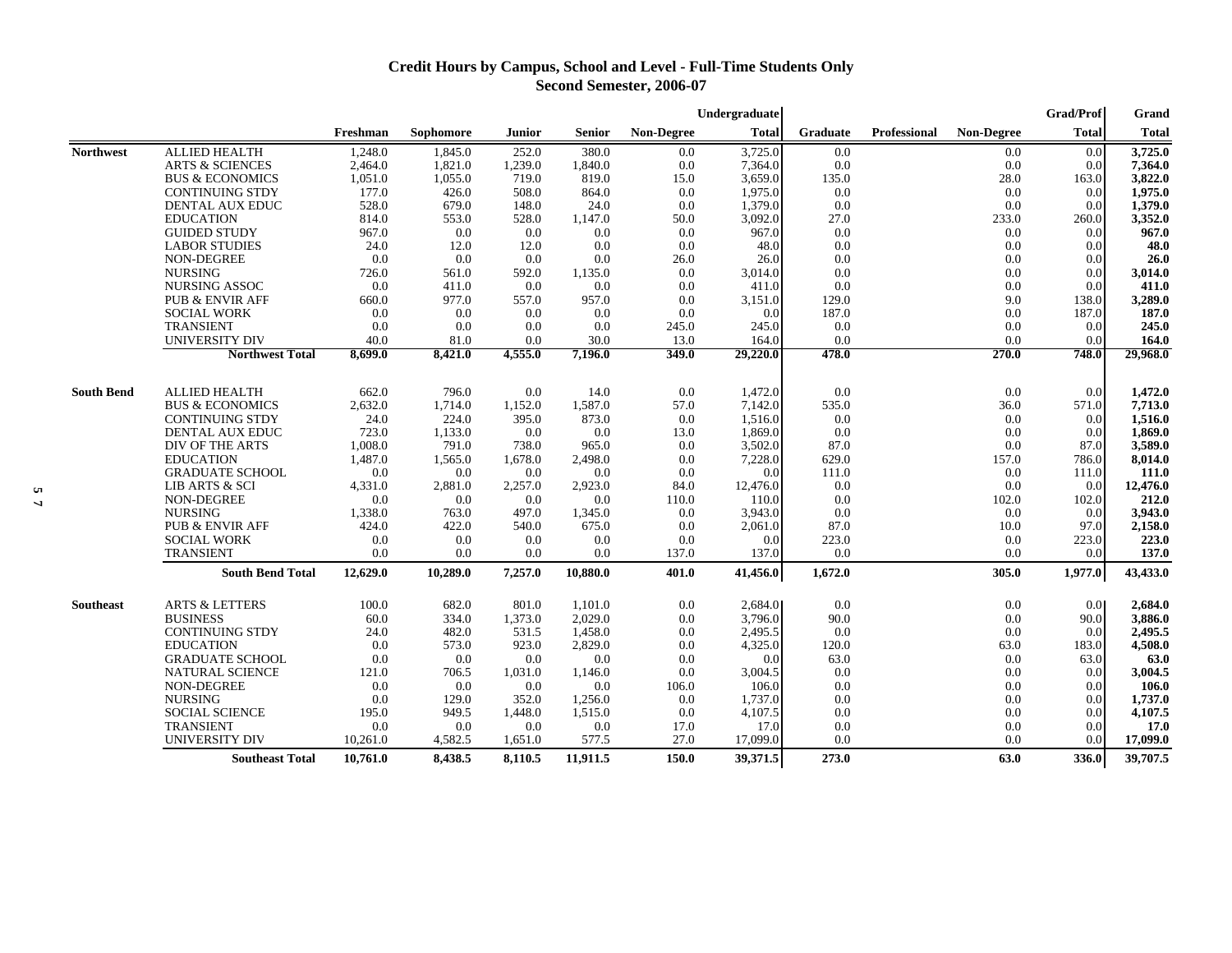| <b>Credit Hours by School and Level - Part-Time Students Only - All Campuses</b> |
|----------------------------------------------------------------------------------|
| Second Semester, 2006-07                                                         |

|          |                               |          |           |               |               |                   | Undergraduate |          |              |            | <b>Grad/Prof</b> | Grand        |
|----------|-------------------------------|----------|-----------|---------------|---------------|-------------------|---------------|----------|--------------|------------|------------------|--------------|
|          |                               | Freshman | Sophomore | <b>Junior</b> | <b>Senior</b> | <b>Non-Degree</b> | <b>Total</b>  | Graduate | Professional | Non-Degree | <b>Total</b>     | <b>Total</b> |
|          | <b>ALLIED HEALTH</b>          | 1.414.0  | 1,917.0   | 185.0         | 171.0         | 7.0               | 3,694.0       | 0.0      | 0.0          | 0.0        | 0.0              | 3.694.0      |
|          | <b>ARTS &amp; LETTERS</b>     | 54.0     | 161.0     | 335.0         | 610.0         | 0.0               | 1,160.0       | 0.0      | 0.0          | 0.0        | 0.0              | 1,160.0      |
|          | <b>ARTS &amp; SCIENCES</b>    | 1,274.0  | 1,470.0   | 1,447.0       | 4,363.0       | 65.0              | 8,619.0       | 330.0    | 0.0          | 91.0       | 421.0            | 9,040.0      |
|          | <b>BEH/SOCIAL SCI</b>         | 6.0      | 41.0      | 48.0          | 92.0          | 0.0               | 187.0         | 0.0      | 0.0          | 0.0        | 0.0              | 187.0        |
|          | <b>BUS &amp; ECONOMICS</b>    | 1,102.0  | 925.0     | 730.0         | 1,014.0       | 10.0              | 3,781.0       | 1,041.0  | 0.0          | 249.0      | 1,290.0          | 5,071.0      |
|          | <b>BUS &amp; MGMT SCI</b>     | 259.0    | 311.0     | 271.0         | 563.0         | 0.0               | 1,404.0       | 628.0    | 0.0          | 6.0        | 634.0            | 2.038.0      |
|          | <b>BUSINESS</b>               | 256.0    | 607.5     | 1,116.0       | 3,409.0       | 23.0              | 5,411.5       | 6,499.0  | 0.0          | 315.0      | 6,814.0          | 12,225.5     |
|          | <b>BUSINESS &amp; ECON</b>    | 39.0     | 352.0     | 187.0         | 262.0         | 0.0               | 840.0         | 0.0      | 0.0          | 0.0        | 0.0              | 840.0        |
|          | <b>COLUMBUS CAMPUS</b>        | 896.0    | 994.0     | 464.0         | 779.0         | 149.0             | 3,282.0       | 420.0    | 0.0          | 54.0       | 474.0            | 3,756.0      |
|          | <b>CONTINUING STDY</b>        | 1,054.0  | 2,540.0   | 2,296.0       | 5,428.5       | 784.0             | 12,102.5      | 346.0    | 0.0          | 90.0       | 436.0            | 12,538.5     |
|          | DENTAL AUX EDUC               | 406.0    | 604.0     | 44.0          | 42.0          | 0.0               | 1,096.0       | 0.0      | 0.0          | 0.0        | 0.0              | 1,096.0      |
|          | <b>DENTISTRY</b>              | 0.0      | 0.0       | 0.0           | 0.0           | 0.0               | 0.0           | 159.0    | 12.0         | 0.0        | 171.0            | 171.0        |
|          | <b>DIV OF THE ARTS</b>        | 246.0    | 310.0     | 199.0         | 260.0         | 0.0               | 1,015.0       | 30.0     | 0.0          | 0.0        | 30.0             | 1,045.0      |
|          | <b>EDUCATION</b>              | 1,228.0  | 1,533.0   | 1,637.0       | 2,797.0       | 434.0             | 7,629.0       | 7,154.5  | 0.0          | 5,772.0    | 12,926.5         | 20,555.5     |
|          | <b>ENGINEERING</b>            | 84.0     | 183.0     | 329.0         | 577.0         | 0.0               | 1,173.0       | 343.0    | 0.0          | 0.0        | 343.0            | 1,516.0      |
|          | <b>GRAD NON-DEGREE</b>        | 0.0      | 0.0       | 0.0           | 0.0           | 0.0               | 0.0           | 0.0      | 0.0          | 1,262.0    | 1,262.0          | 1,262.0      |
|          | <b>GRADUATE SCHOOL</b>        | 0.0      | 0.0       | 0.0           | 0.0           | 0.0               | 0.0           | 12,327.0 | 0.0          | 411.5      | 12,738.5         | 12,738.5     |
|          | <b>GUIDED STUDY</b>           | 511.0    | 14.0      | 0.0           | 0.0           | 0.0               | 525.0         | 0.0      | 0.0          | 0.0        | 0.0              | 525.0        |
|          | <b>HEALTH &amp; REHAB SCI</b> | 0.0      | 0.0       | 7.0           | 0.0           | 0.0               | 7.0           | 23.0     | 328.0        | 15.0       | 366.0            | 373.0        |
|          | HEALTH, PE, REC               | 0.0      | 30.0      | 81.0          | 769.0         | 8.0               | 888.0         | 402.0    | 0.0          | 67.0       | 469.0            | 1,357.0      |
|          | <b>HERRON ART</b>             | 158.0    | 349.0     | 292.0         | 667.0         | 3.0               | 1,469.0       | 43.0     | 0.0          | 0.0        | 43.0             | 1,512.0      |
|          | <b>HLTH &amp; HUMAN SVCS</b>  | 556.0    | 337.0     | 90.0          | 37.0          | 0.0               | 1,020.0       | 0.0      | 0.0          | 0.0        | 0.0              | 1,020.0      |
|          | <b>HUM/FINE ARTS</b>          | 3.0      | 118.0     | 76.0          | 126.0         | 0.0               | 323.0         | 0.0      | 0.0          | 0.0        | 0.0              | 323.0        |
| <b>u</b> | <b>INFORMATICS</b>            | 63.0     | 247.0     | 292.0         | 795.0         | 0.0               | 1,397.0       | 425.0    | 0.0          | 0.0        | 425.0            | 1,822.0      |
| $\infty$ | <b>JOURNALISM</b>             | 57.0     | 91.0      | 75.0          | 181.0         | 0.0               | 404.0         | 0.0      | 0.0          | 0.0        | 0.0              | 404.0        |
|          | <b>LABOR STUDIES</b>          | 53.0     | 75.0      | 76.0          | 106.0         | 0.0               | 310.0         | 0.0      | 0.0          | 0.0        | 0.0              | 310.0        |
|          | LAW                           | 0.0      | 0.0       | 0.0           | 0.0           | 0.0               | 0.0           | 319.0    | 3,162.0      | 18.0       | 3,499.0          | 3,499.0      |
|          | <b>LIB ARTS &amp; SCI</b>     | 1,553.0  | 1,024.0   | 635.0         | 1,142.0       | 12.0              | 4,366.0       | 0.0      | 0.0          | 0.0        | 0.0              | 4,366.0      |
|          | <b>LIBERAL ARTS</b>           | 446.0    | 662.0     | 843.0         | 1,937.0       | 0.0               | 3,888.0       | 0.0      | 0.0          | 0.0        | 0.0              | 3,888.0      |
|          | LIBRARY & INFO SCI            | 0.0      | 0.0       | 0.0           | 0.0           | 0.0               | 0.0           | 1,569.0  | 0.0          | 131.0      | 1,700.0          | 1,700.0      |
|          | <b>MEDICINE</b>               | 0.0      | 12.0      | 49.0          | 166.0         | 38.0              | 265.0         | 462.0    | 29.0         | 0.0        | 491.0            | 756.0        |
|          | <b>MUSIC</b>                  | 78.0     | 23.0      | 21.0          | 96.0          | 31.0              | 249.0         | 1,393.0  | 0.0          | 11.0       | 1,404.0          | 1,653.0      |
|          | <b>NAT SCI &amp; MATH</b>     | 0.0      | 49.0      | 28.0          | 44.0          | 0.0               | 121.0         | 0.0      | 0.0          | 0.0        | 0.0              | 121.0        |
|          | NATURAL SCIENCE               | 120.0    | 351.0     | 189.0         | 546.0         | 8.0               | 1,214.0       | 0.0      | 0.0          | 0.0        | 0.0              | 1,214.0      |
|          | NON-DEGREE                    | 0.0      | 0.0       | 0.0           | 0.0           | 2,292.5           | 2,292.5       | 0.0      | 0.0          | 418.0      | 418.0            | 2,710.5      |
|          | <b>NURSING</b>                | 837.0    | 985.0     | 1,084.0       | 3,926.0       | 15.0              | 6,847.0       | 2,019.5  | 0.0          | 59.0       | 2,078.5          | 8,925.5      |
|          | NURSING ASSOC                 | 9.0      | 766.0     | 0.0           | 0.0           | 0.0               | 775.0         | 0.0      | 0.0          | 0.0        | 0.0              | 775.0        |
|          | <b>OPTOMETRY</b>              | 0.0      | 0.0       | 0.0           | 0.0           | 0.0               | 0.0           | 0.0      | 72.0         | 0.0        | 72.0             | 72.0         |
|          | PHYSICAL EDUC                 | 190.0    | 202.0     | 288.0         | 624.0         | 0.0               | 1,304.0       | 53.0     | 0.0          | 14.0       | 67.0             | 1,371.0      |
|          | <b>PUB &amp; ENVIR AFF</b>    | 582.0    | 926.0     | 979.0         | 2,007.0       | 3.0               | 4,497.0       | 2,352.5  | 0.0          | 82.0       | 2,434.5          | 6,931.5      |
|          | <b>SCIENCE</b>                | 95.0     | 337.0     | 589.0         | 1,824.0       | 769.0             | 3,614.0       | 753.0    | 0.0          | 0.0        | 753.0            | 4,367.0      |
|          | <b>SOCIAL SCIENCE</b>         | 130.0    | 372.0     | 364.0         | 782.0         | 0.0               | 1,648.0       | 0.0      | 0.0          | 0.0        | 0.0              | 1,648.0      |
|          | <b>SOCIAL WORK</b>            | 48.0     | 151.0     | 86.0          | 334.0         | 0.0               | 619.0         | 2,712.0  | 0.0          | 44.0       | 2,756.0          | 3,375.0      |
|          | <b>TECHNOLOGY</b>             | 280.0    | 1,010.0   | 965.0         | 2,241.0       | 0.0               | 4,496.0       | 56.0     | 0.0          | 0.0        | 56.0             | 4,552.0      |
|          | <b>TRANSIENT</b>              | 0.0      | 0.0       | 0.0           | 0.0           | 2,715.0           | 2,715.0       | 0.0      | 0.0          | 0.0        | 0.0              | 2,715.0      |
|          | <b>UNIT AFFIL PROG</b>        | 1,182.0  | 617.0     | 246.0         | 160.0         | 520.0             | 2,725.0       | 0.0      | 0.0          | 0.0        | 0.0              | 2,725.0      |
|          | UNIVERSITY COLLEGE            | 4,344.0  | 4,226.0   | 1,663.0       | 702.0         | 448.0             | 11,383.0      | 0.0      | 0.0          | 0.0        | 0.0              | 11,383.0     |
|          | UNIVERSITY DIV                | 4,297.0  | 2,696.0   | 1,157.0       | 425.5         | 2,198.0           | 10,773.5      | 0.0      | 0.0          | 0.0        | 0.0              | 10,773.5     |
|          | <b>VIS/PERF ARTS</b>          | 244.0    | 248.0     | 192.0         | 481.0         | 3.0               | 1.168.0       | 0.0      | 0.0          | 0.0        | 0.0              | 1.168.0      |
|          | <b>Total</b>                  | 24,154.0 | 27,866.5  | 19,655.0      | 40.486.0      | 10.535.5          | 122,697.0     | 41,859.5 | 3,603.0      | 9,109.5    | 54,572.0         | 177,269.0    |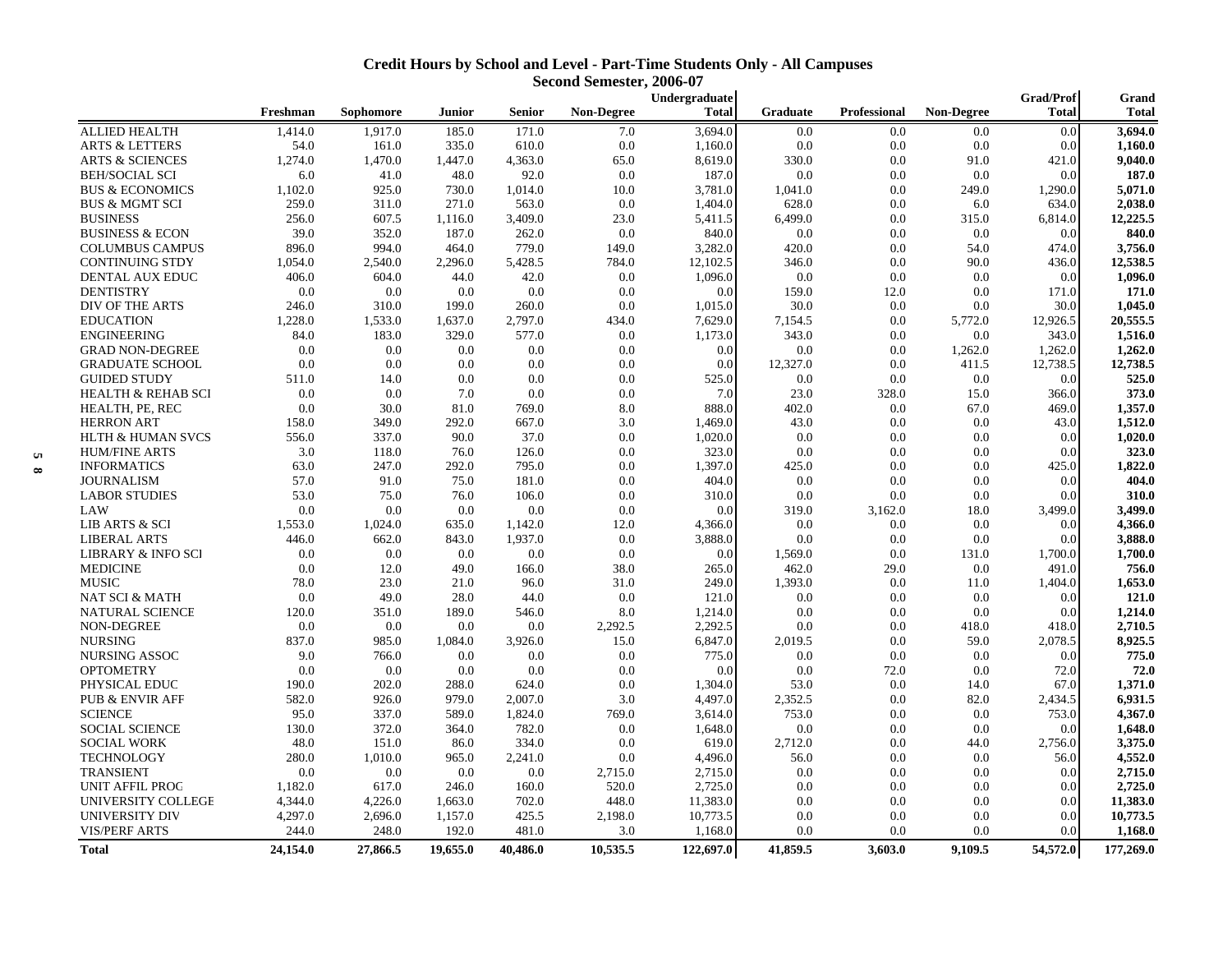### **Credit Hours by Campus, School, and Level -Part-Time Students Only Second Semester, 2006-07**

|                     |                                                         |            |                  |            |               |            | Undergraduate |                 |              |                   | <b>Grad/Prof</b> | Grand              |
|---------------------|---------------------------------------------------------|------------|------------------|------------|---------------|------------|---------------|-----------------|--------------|-------------------|------------------|--------------------|
|                     |                                                         | Freshman   | <b>Sophomore</b> | Junior     | <b>Senior</b> | Non-Degree | <b>Total</b>  | Graduate        | Professional | <b>Non-Degree</b> | <b>Total</b>     | <b>Total</b>       |
| <b>Bloomington</b>  | <b>ARTS &amp; SCIENCES</b>                              | 9.0        | 414.0            | 740.0      | 3,009.0       | 43.0       | 4,215.0       | 68.0            | 0.0          | 0.0               | 68.0             | 4,283.0            |
|                     | <b>BUSINESS</b>                                         | 18.0       | 104.5            | 115.0      | 879.0         | 11.0       | 1,127.5       | 269.5           | 0.0          | 94.5              | 364.0            | 1,491.5            |
|                     | <b>CONTINUING STDY</b>                                  | 163.0      | 286.0            | 240.0      | 412.5         | 718.0      | 1,819.5       | 0.0             | 0.0          | 0.0               | 0.0              | 1,819.5            |
|                     | <b>EDUCATION</b>                                        | 0.0        | 0.0              | 31.0       | 144.5         | 6.0        | 181.5         | 1,471.5         | 0.0          | 1,961.0           | 3,432.5          | 3,614.0            |
|                     | <b>GRADUATE SCHOOL</b>                                  | 0.0        | 0.0              | 0.0        | 0.0           | 0.0        | 0.0           | 9,180.5         | 0.0          | 391.5             | 9,572.0          | 9,572.0            |
|                     | HEALTH, PE, REC                                         | 0.0        | 30.0             | 81.0       | 769.0         | 8.0        | 888.0         | 402.0           | 0.0          | 67.0              | 469.0            | 1,357.0            |
|                     | <b>INFORMATICS</b>                                      | 0.0        | 44.0             | 40.0       | 215.0         | 0.0        | 299.0         | 123.0           | 0.0          | 0.0               | 123.0            | 422.0              |
|                     | <b>JOURNALISM</b>                                       | 0.0        | 10.0             | 20.0       | 71.0          | 0.0        | 101.0         | 0.0             | 0.0          | 0.0               | 0.0              | 101.0              |
|                     | <b>LABOR STUDIES</b>                                    | 3.0        | 6.0              | 0.0        | 6.0           | 0.0        | 15.0          | 0.0             | 0.0          | 0.0               | 0.0              | 15.0               |
|                     | LAW                                                     | 0.0        | 0.0              | 0.0        | 0.0           | 0.0        | 0.0           | 203.0           | 590.0        | 18.0              | 811.0            | 811.0              |
|                     | LIBRARY & INFO SCI                                      | 0.0        | 0.0              | 0.0        | 0.0           | 0.0        | 0.0           | 490.0           | 0.0          | 41.0              | 531.0            | 531.0              |
|                     | <b>MUSIC</b>                                            | 78.0       | 23.0             | 21.0       | 96.0          | 31.0       | 249.0         | 1,243.0         | 0.0          | 11.0              | 1,254.0          | 1,503.0            |
|                     | <b>NURSING</b>                                          | 0.0        | 0.0              | 0.0        | 31.0          | 0.0        | 31.0          | 0.0             | 0.0          | 0.0               | 0.0              | 31.0               |
|                     | <b>OPTOMETRY</b>                                        | 0.0        | 0.0              | 0.0        | 0.0           | 0.0        | 0.0           | 0.0             | 72.0         | 0.0               | 72.0             | 72.0               |
|                     | <b>PUB &amp; ENVIR AFF</b>                              | 0.0        | 0.0              | 56.0       | 280.0         | 0.0        | 336.0         | 152.5           | 0.0          | 0.0               | 152.5            | 488.5              |
|                     | <b>SOCIAL WORK</b>                                      | 0.0        | 0.0              | 9.0        | 0.0           | 0.0        | 9.0           | 0.0             | 0.0          | 0.0               | 0.0              | 9.0                |
|                     | UNIVERSITY DIV                                          | 692.0      | 683.0            | 243.0      | 47.0          | 364.0      | 2,029.0       | 0.0             | 0.0          | 0.0               | 0.0              | 2,029.0            |
|                     | <b>Bloomington Total</b>                                | 963.0      | 1,600.5          | 1,596.0    | 5,960.0       | 1,181.0    | 11,300.5      | 13,603.0        | 662.0        | 2,584.0           | 16,849.0         | 28,149.5           |
|                     |                                                         |            |                  |            |               |            |               |                 |              |                   |                  |                    |
| <b>Indianapolis</b> | <b>BUSINESS</b>                                         | 13.0       | 84.0             | 394.0      | 1,525.0       | 12.0       | 2,028.0       | 5,205.5         | 0.0          | 214.5             | 5,420.0          | 7,448.0            |
|                     | <b>COLUMBUS CAMPUS</b>                                  | 896.0      | 994.0            | 464.0      | 779.0         | 149.0      | 3,282.0       | 420.0           | 0.0          | 54.0              | 474.0            | 3,756.0            |
|                     | <b>CONTINUING STDY</b>                                  | 124.0      | 696.0            | 807.0      | 1,917.0       | 0.0        | 3,544.0       | 346.0           | 0.0          | 90.0              | 436.0            | 3,980.0            |
|                     | DENTAL AUX EDUC                                         | 11.0       | 4.0              | 0.0        | 36.0          | 0.0        | 51.0          | 0.0             | 0.0          | 0.0               | 0.0              | 51.0               |
|                     | <b>DENTISTRY</b>                                        | 0.0        | 0.0              | 0.0        | 0.0           | 0.0        | 0.0           | 159.0           | 12.0         | 0.0               | 171.0            | 171.0              |
|                     | <b>EDUCATION</b>                                        | 62.0       | 322.0            | 459.0      | 577.0         | 378.0      | 1,798.0       | 1,805.0         | 0.0          | 1,014.0           | 2,819.0          | 4,617.0            |
|                     | <b>ENGINEERING</b>                                      | 84.0       | 183.0            | 329.0      | 577.0         | 0.0        | 1,173.0       | 343.0           | 0.0          | 0.0               | 343.0            | 1,516.0            |
|                     | <b>GRAD NON-DEGREE</b>                                  | 0.0<br>0.0 | 0.0<br>0.0       | 0.0<br>0.0 | 0.0<br>0.0    | 0.0<br>0.0 | 0.0<br>0.0    | 0.0             | 0.0<br>0.0   | 1,262.0<br>0.0    | 1,262.0          | 1,262.0<br>2,656.5 |
|                     | <b>GRADUATE SCHOOL</b><br><b>HEALTH &amp; REHAB SCI</b> | 0.0        | 0.0              | 7.0        | 0.0           | 0.0        | 7.0           | 2,656.5<br>23.0 | 328.0        | 15.0              | 2,656.5<br>366.0 | 373.0              |
|                     | <b>HERRON ART</b>                                       | 158.0      | 349.0            | 292.0      | 667.0         | 3.0        | 1,469.0       | 43.0            | 0.0          | 0.0               | 43.0             | 1,512.0            |
|                     | <b>INFORMATICS</b>                                      | 63.0       | 203.0            | 252.0      | 580.0         | 0.0        | 1,098.0       | 302.0           | 0.0          | 0.0               | 302.0            | 1,400.0            |
|                     | <b>JOURNALISM</b>                                       | 57.0       | 81.0             | 55.0       | 110.0         | 0.0        | 303.0         | 0.0             | 0.0          | 0.0               | 0.0              | 303.0              |
|                     | <b>LABOR STUDIES</b>                                    | 0.0        | 24.0             | 15.0       | 30.0          | 0.0        | 69.0          | 0.0             | 0.0          | 0.0               | 0.0              | 69.0               |
|                     | LAW                                                     | 0.0        | 0.0              | 0.0        | 0.0           | 0.0        | 0.0           | 116.0           | 2,572.0      | 0.0               | 2,688.0          | 2,688.0            |
|                     | <b>LIBERAL ARTS</b>                                     | 446.0      | 662.0            | 843.0      | 1,937.0       | 0.0        | 3,888.0       | 0.0             | 0.0          | 0.0               | 0.0              | 3,888.0            |
|                     | LIBRARY & INFO SCI                                      | 0.0        | 0.0              | 0.0        | 0.0           | 0.0        | 0.0           | 1,079.0         | 0.0          | 90.0              | 1,169.0          | 1,169.0            |
|                     | <b>MEDICINE</b>                                         | 0.0        | 12.0             | 49.0       | 166.0         | 38.0       | 265.0         | 462.0           | 29.0         | 0.0               | 491.0            | 756.0              |
|                     | <b>MUSIC</b>                                            | 0.0        | 0.0              | 0.0        | 0.0           | 0.0        | 0.0           | 150.0           | 0.0          | 0.0               | 150.0            | 150.0              |
|                     | <b>NURSING</b>                                          | 34.0       | 75.0             | 256.0      | 1,614.0       | 3.0        | 1,982.0       | 2,019.5         | 0.0          | 56.0              | 2,075.5          | 4,057.5            |
|                     | PHYSICAL EDUC                                           | 190.0      | 202.0            | 288.0      | 624.0         | 0.0        | 1,304.0       | 53.0            | 0.0          | 14.0              | 67.0             | 1,371.0            |
|                     | <b>PUB &amp; ENVIR AFF</b>                              | 17.0       | 275.0            | 325.0      | 700.0         | 0.0        | 1,317.0       | 1,233.0         | 0.0          | 3.0               | 1,236.0          | 2,553.0            |
|                     | <b>SCIENCE</b>                                          | 95.0       | 337.0            | 589.0      | 1,824.0       | 769.0      | 3,614.0       | 753.0           | 0.0          | 0.0               | 753.0            | 4,367.0            |
|                     | <b>SOCIAL WORK</b>                                      | 18.0       | 27.0             | 21.0       | 192.0         | 0.0        | 258.0         | 1,567.0         | 0.0          | 6.0               | 1,573.0          | 1,831.0            |
|                     | <b>TECHNOLOGY</b>                                       | 280.0      | 1,010.0          | 965.0      | 2,241.0       | 0.0        | 4,496.0       | 56.0            | 0.0          | 0.0               | 56.0             | 4,552.0            |
|                     | <b>TRANSIENT</b>                                        | 0.0        | 0.0              | 0.0        | 0.0           | 2,272.0    | 2,272.0       | 0.0             | 0.0          | 0.0               | 0.0              | 2,272.0            |
|                     | UNIVERSITY COLLEGE                                      | 4,344.0    | 4,226.0          | 1,663.0    | 702.0         | 448.0      | 11,383.0      | 0.0             | 0.0          | 0.0               | 0.0              | 11,383.0           |
|                     | <b>Indianapolis Total</b>                               | 6,892.0    | 9,766.0          | 8.073.0    | 16,798.0      | 4.072.0    | 45,601.0      | 18,791.5        | 2,941.0      | 2,818.5           | 24,551.0         | 70,152.0           |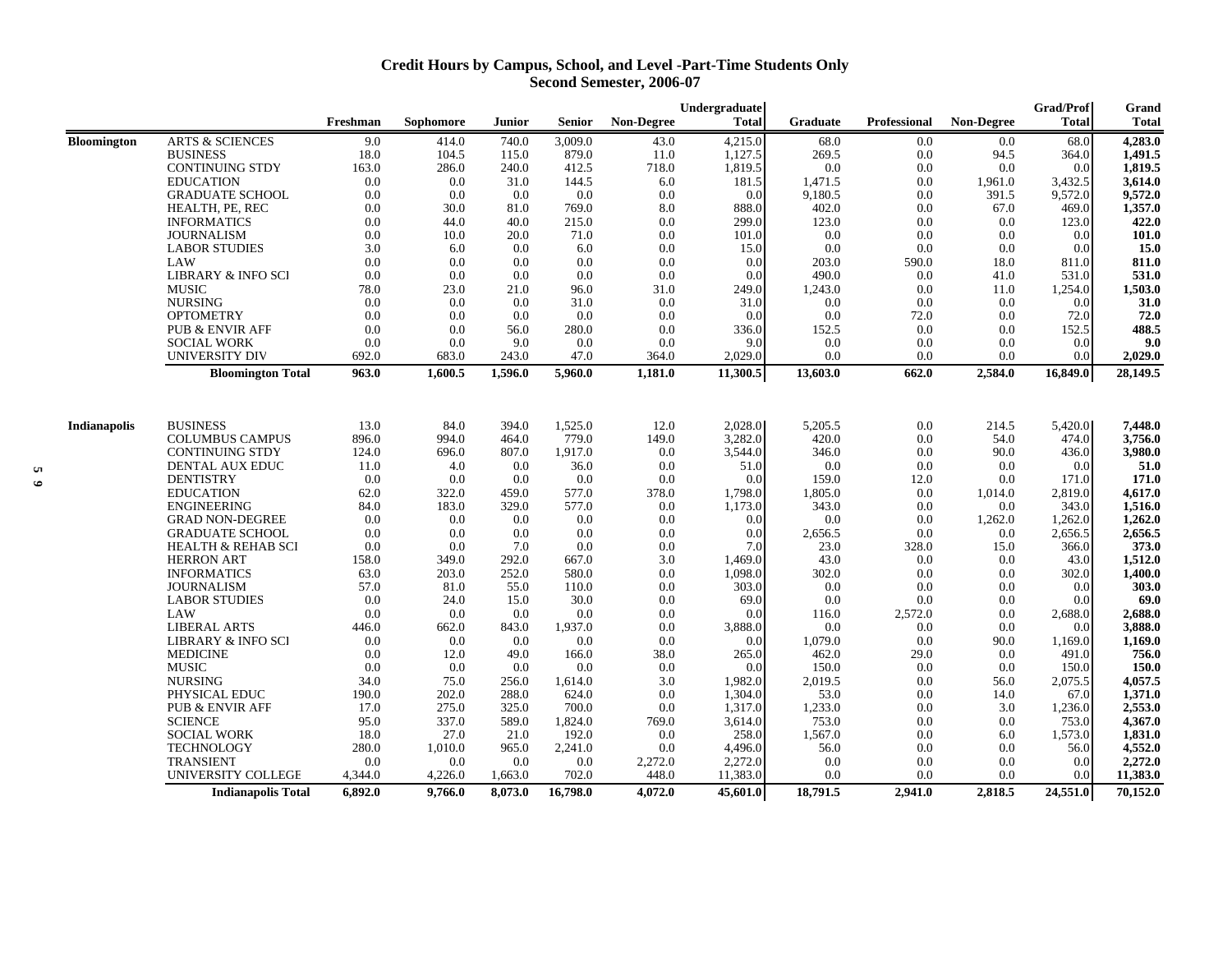### **Credit Hours by Campus, School, and Level - Part-Time Students Only Second Semester, 2006-07**

|                   |                              |          |           |         |         |            | Undergraduate |          |              |                   | <b>Grad/Prof</b> | Grand        |
|-------------------|------------------------------|----------|-----------|---------|---------|------------|---------------|----------|--------------|-------------------|------------------|--------------|
|                   |                              | Freshman | Sophomore | Junior  | Senior  | Non-Degree | <b>Total</b>  | Graduate | Professional | <b>Non-Degree</b> | <b>Total</b>     | <b>Total</b> |
| East              | <b>BEH/SOCIAL SCI</b>        | 6.0      | 41.0      | 48.0    | 92.0    | $0.0\,$    | 187.0         | $0.0\,$  |              | $0.0\,$           | 0.0              | 187.0        |
|                   | <b>BUSINESS &amp; ECON</b>   | 39.0     | 352.0     | 187.0   | 262.0   | 0.0        | 840.0         | 0.0      |              | 0.0               | 0.0              | 840.0        |
|                   | <b>CONTINUING STDY</b>       | 48.0     | 173.0     | 32.0    | 177.0   | 0.0        | 430.0         | 0.0      |              | 0.0               | 0.0              | 430.0        |
|                   | <b>EDUCATION</b>             | 144.0    | 130.0     | 53.0    | 183.5   | 0.0        | 510.5         | 0.0      |              | 125.0             | 125.0            | 635.5        |
|                   | <b>HUM/FINE ARTS</b>         | 3.0      | 118.0     | 76.0    | 126.0   | 0.0        | 323.0         | 0.0      |              | 0.0               | 0.0              | 323.0        |
|                   | <b>NAT SCI &amp; MATH</b>    | 0.0      | 49.0      | 28.0    | 44.0    | 0.0        | 121.0         | 0.0      |              | 0.0               | 0.0              | 121.0        |
|                   | NON-DEGREE                   | 0.0      | 0.0       | 0.0     | 0.0     | 104.0      | 104.0         | 0.0      |              | 89.0              | 89.0             | 193.0        |
|                   | <b>NURSING</b>               | 79.0     | 49.0      | 35.0    | 138.0   | 0.0        | 301.0         | 0.0      |              | 0.0               | 0.0              | 301.0        |
|                   | NURSING ASSOC                | 0.0      | 74.0      | 0.0     | 0.0     | 0.0        | 74.0          | 0.0      |              | 0.0               | 0.0              | 74.0         |
|                   | PUB & ENVIR AFF              | 6.0      | 64.0      | 36.0    | 55.0    | 0.0        | 161.0         | 0.0      |              | 0.0               | 0.0              | 161.0        |
|                   | <b>SOCIAL WORK</b>           | 30.0     | 124.0     | 56.0    | 142.0   | 0.0        | 352.0         | 0.0      |              | 0.0               | 0.0              | 352.0        |
|                   | <b>TRANSIENT</b>             | 0.0      | 0.0       | 0.0     | 0.0     | 88.0       | 88.0          | 0.0      |              | 0.0               | 0.0              | 88.0         |
|                   | UNIVERSITY DIV               | 1,062.0  | 529.0     | 163.0   | 79.0    | 585.0      | 2,418.0       | 0.0      |              | 0.0               | 0.0              | 2,418.0      |
|                   | <b>East Total</b>            | 1,417.0  | 1,703.0   | 714.0   | 1,298.5 | 777.0      | 5,909.5       | 0.0      |              | 214.0             | 214.0            | 6,123.5      |
| <b>Fort Wayne</b> | <b>ARTS &amp; SCIENCES</b>   | 394.0    | 279.0     | 203.0   | 432.0   | 13.0       | 1,321.0       | 262.0    |              | 91.0              | 353.0            | 1,674.0      |
|                   | <b>BUS &amp; MGMT SCI</b>    | 259.0    | 311.0     | 271.0   | 563.0   | 0.0        | 1,404.0       | 628.0    |              | 6.0               | 634.0            | 2,038.0      |
|                   | <b>CONTINUING STDY</b>       | 233.0    | 365.0     | 270.0   | 946.0   | 9.0        | 1,823.0       | 0.0      |              | 0.0               | 0.0              | 1,823.0      |
|                   | <b>EDUCATION</b>             | 391.0    | 421.0     | 347.0   | 818.0   | 12.0       | 1,989.0       | 1,168.0  |              | 256.0             | 1,424.0          | 3,413.0      |
|                   | <b>HLTH &amp; HUMAN SVCS</b> | 556.0    | 337.0     | 90.0    | 37.0    | 0.0        | 1,020.0       | 0.0      |              | 0.0               | 0.0              | 1,020.0      |
|                   | <b>LABOR STUDIES</b>         | 4.0      | 21.0      | 19.0    | 9.0     | 0.0        | 53.0          | 0.0      |              | 0.0               | 0.0              | 53.0         |
|                   | <b>PUB &amp; ENVIR AFF</b>   | 160.0    | 129.0     | 137.0   | 321.0   | 0.0        | 747.0         | 192.0    |              | 0.0               | 192.0            | 939.0        |
|                   | <b>UNIT AFFIL PROG</b>       | 1,182.0  | 617.0     | 246.0   | 160.0   | 520.0      | 2,725.0       | 0.0      |              | 0.0               | 0.0              | 2,725.0      |
|                   | <b>VIS/PERF ARTS</b>         | 244.0    | 248.0     | 192.0   | 481.0   | 3.0        | 1,168.0       | 0.0      |              | 0.0               | 0.0              | 1,168.0      |
|                   | <b>Fort Wayne Total</b>      | 3,423.0  | 2,728.0   | 1,775.0 | 3,767.0 | 557.0      | 12,250.0      | 2,250.0  |              | 353.0             | 2,603.0          | 14,853.0     |
| Kokomo            | <b>ALLIED HEALTH</b>         | 277.0    | 206.0     | 26.0    | 26.0    | 0.0        | 535.0         | 0.0      |              | 0.0               | 0.0              | 535.0        |
|                   | <b>ARTS &amp; SCIENCES</b>   | 275.0    | 315.0     | 241.0   | 252.0   | 0.0        | 1,083.0       | 0.0      |              | 0.0               | 0.0              | 1,083.0      |
|                   | <b>BUSINESS</b>              | 184.0    | 162.0     | 175.0   | 186.0   | 0.0        | 707.0         | 192.0    |              | 6.0               | 198.0            | 905.0        |
|                   | <b>CONTINUING STDY</b>       | 145.0    | 311.0     | 118.0   | 244.0   | 0.0        | 818.0         | 0.0      |              | 0.0               | 0.0              | 818.0        |
|                   | <b>EDUCATION</b>             | 109.0    | 106.0     | 94.0    | 154.0   | 0.0        | 463.0         | 9.0      |              | 218.0             | 227.0            | 690.0        |
|                   | <b>GRADUATE SCHOOL</b>       | 0.0      | 0.0       | 0.0     | 0.0     | 0.0        | 0.0           | 60.0     |              | 0.0               | 60.0             | 60.0         |
|                   | <b>GUIDED STUDY</b>          | 0.0      | 14.0      | 0.0     | 0.0     | 0.0        | 14.0          | 0.0      |              | 0.0               | 0.0              | 14.0         |
|                   | <b>LABOR STUDIES</b>         | 14.0     | 6.0       | 0.0     | 18.0    | 0.0        | 38.0          | 0.0      |              | 0.0               | 0.0              | 38.0         |
|                   | <b>NON-DEGREE</b>            | 0.0      | 0.0       | 0.0     | 0.0     | 20.0       | 20.0          | 0.0      |              | 95.0              | 95.0             | 115.0        |
|                   | <b>NURSING</b>               | 164.0    | 214.0     | 231.0   | 628.0   | 0.0        | 1,237.0       | 0.0      |              | 0.0               | 0.0              | 1,237.0      |
|                   | <b>NURSING ASSOC</b>         | 9.0      | 674.0     | 0.0     | 0.0     | 0.0        | 683.0         | 0.0      |              | 0.0               | 0.0              | 683.0        |
|                   | <b>PUB &amp; ENVIR AFF</b>   | 66.0     | 95.0      | 39.0    | 91.0    | 0.0        | 291.0         | 18.0     |              | 0.0               | 18.0             | 309.0        |
|                   | <b>TRANSIENT</b>             | 0.0      | 0.0       | 0.0     | 0.0     | 38.0       | 38.0          | 0.0      |              | 0.0               | 0.0              | 38.0         |
|                   | UNIVERSITY DIV               | 242.0    | 75.0      | 22.0    | 16.0    | 769.0      | 1,124.0       | 0.0      |              | 0.0               | 0.0              | 1,124.0      |
|                   | <b>Kokomo Total</b>          | 1.485.0  | 2,178.0   | 946.0   | 1,615.0 | 827.0      | 7.051.0       | 279.0    |              | 319.0             | 598.0            | 7,649.0      |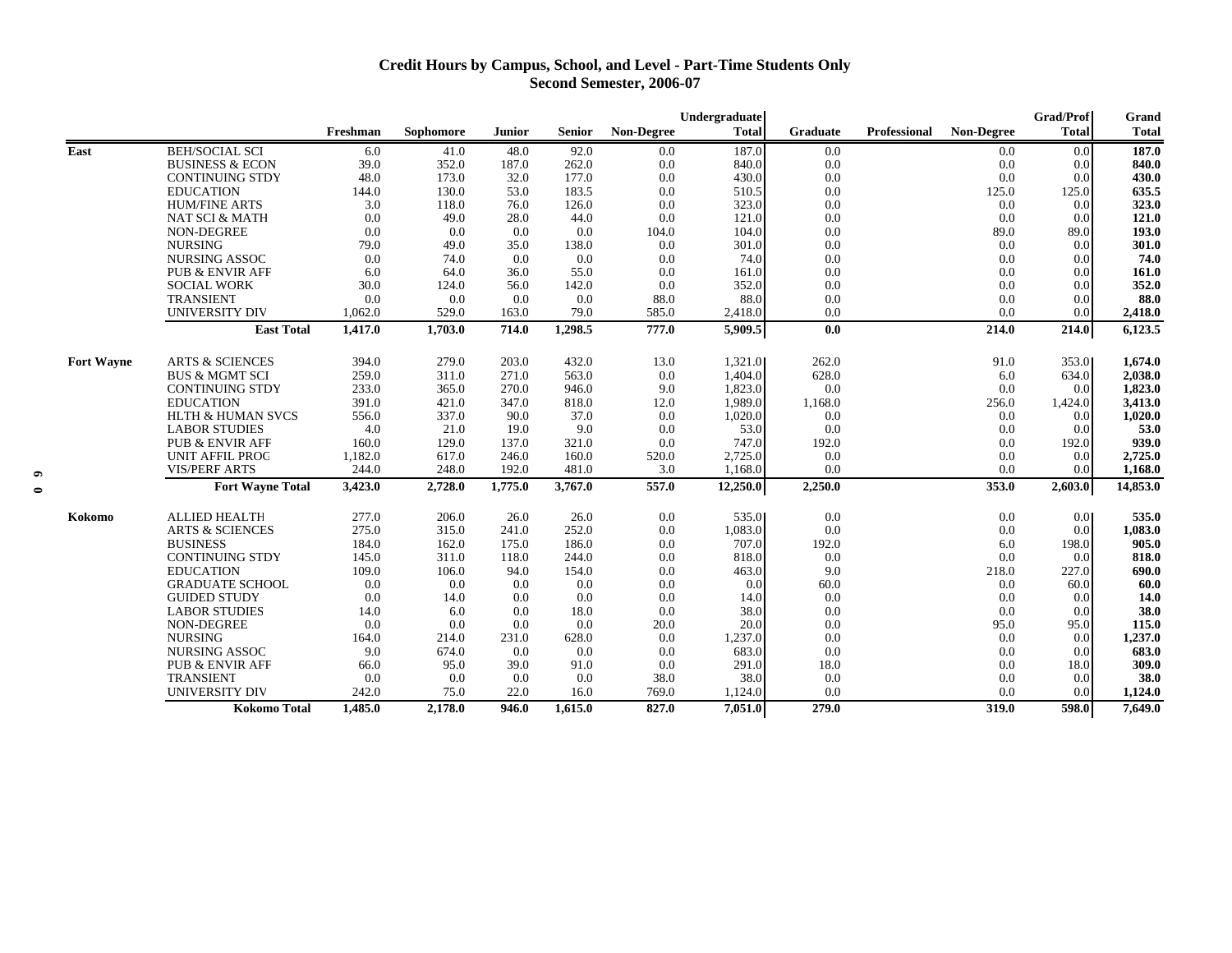### **Credit Hours by Campus, School, and Level - Part-Time Students Only Second Semester, 2006-07**

|                   |                            |          |           |         |               |            | Undergraduate |          |                     |                   | Grad/Prof    | Grand        |
|-------------------|----------------------------|----------|-----------|---------|---------------|------------|---------------|----------|---------------------|-------------------|--------------|--------------|
|                   |                            | Freshman | Sophomore | Junior  | <b>Senior</b> | Non-Degree | <b>Total</b>  | Graduate | <b>Professional</b> | <b>Non-Degree</b> | <b>Total</b> | <b>Total</b> |
| <b>Northwest</b>  | <b>ALLIED HEALTH</b>       | 882.0    | 1,346.0   | 159.0   | 136.0         | 7.0        | 2,530.0       | 0.0      |                     | 0.0               | 0.0          | 2,530.0      |
|                   | <b>ARTS &amp; SCIENCES</b> | 596.0    | 462.0     | 263.0   | 670.0         | 9.0        | 2,000.0       | 0.0      |                     | 0.0               | 0.0          | 2,000.0      |
|                   | <b>BUS &amp; ECONOMICS</b> | 347.0    | 254.0     | 252.0   | 276.0         | 7.0        | 1,136.0       | 418.0    |                     | 151.0             | 569.0        | 1,705.0      |
|                   | <b>CONTINUING STDY</b>     | 176.0    | 235.0     | 248.0   | 475.0         | 6.0        | 1,140.0       | 0.0      |                     | 0.0               | 0.0          | 1,140.0      |
|                   | DENTAL AUX EDUC            | 164.0    | 237.0     | 44.0    | 6.0           | 0.0        | 451.0         | 0.0      |                     | 0.0               | 0.0          | 451.0        |
|                   | <b>EDUCATION</b>           | 185.0    | 125.0     | 147.0   | 238.0         | 35.0       | 730.0         | 218.0    |                     | 798.0             | 1,016.0      | 1,746.0      |
|                   | <b>GUIDED STUDY</b>        | 511.0    | 0.0       | 0.0     | 0.0           | 0.0        | 511.0         | 0.0      |                     | 0.0               | 0.0          | 511.0        |
|                   | <b>LABOR STUDIES</b>       | 32.0     | 18.0      | 42.0    | 27.0          | 0.0        | 119.0         | 0.0      |                     | 0.0               | 0.0          | 119.0        |
|                   | NON-DEGREE                 | 0.0      | 0.0       | 0.0     | 0.0           | 169.0      | 169.0         | 0.0      |                     | 0.0               | 0.0          | 169.0        |
|                   | <b>NURSING</b>             | 305.0    | 273.0     | 169.0   | 786.0         | 0.0        | 1,533.0       | 0.0      |                     | 0.0               | 0.0          | 1,533.0      |
|                   | NURSING ASSOC              | 0.0      | 18.0      | 0.0     | 0.0           | 0.0        | 18.0          | 0.0      |                     | 0.0               | 0.0          | 18.0         |
|                   | PUB & ENVIR AFF            | 231.0    | 238.0     | 195.0   | 244.0         | 0.0        | 908.0         | 604.0    |                     | 27.0              | 631.0        | 1,539.0      |
|                   | <b>SOCIAL WORK</b>         | 0.0      | 0.0       | 0.0     | 0.0           | 0.0        | 0.0           | 611.0    |                     | 3.0               | 614.0        | 614.0        |
|                   | <b>TRANSIENT</b>           | 0.0      | 0.0       | 0.0     | 0.0           | 194.0      | 194.0         | 0.0      |                     | 0.0               | 0.0          | 194.0        |
|                   | UNIVERSITY DIV             | 22.0     | 15.0      | 8.0     | 3.0           | 205.0      | 253.0         | 0.0      |                     | 0.0               | 0.0          | 253.0        |
|                   | <b>Northwest Total</b>     | 3,451.0  | 3,221.0   | 1,527.0 | 2,861.0       | 632.0      | 11,692.0      | 1,851.0  |                     | 979.0             | 2,830.0      | 14,522.0     |
| <b>South Bend</b> | <b>ALLIED HEALTH</b>       | 255.0    | 365.0     | 0.0     | 9.0           | 0.0        | 629.0         | 0.0      |                     | 0.0               | 0.0          | 629.0        |
|                   | <b>BUS &amp; ECONOMICS</b> | 755.0    | 671.0     | 478.0   | 738.0         | 3.0        | 2.645.0       | 623.0    |                     | 98.0              | 721.0        | 3,366.0      |
|                   | <b>CONTINUING STDY</b>     | 89.0     | 205.0     | 243.0   | 544.0         | 9.0        | 1,090.0       | 0.0      |                     | 0.0               | 0.0          | 1,090.0      |
|                   | DENTAL AUX EDUC            | 231.0    | 363.0     | 0.0     | 0.0           | 0.0        | 594.0         | 0.0      |                     | 0.0               | 0.0          | 594.0        |
|                   | DIV OF THE ARTS            | 246.0    | 310.0     | 199.0   | 260.0         | 0.0        | 1,015.0       | 30.0     |                     | 0.0               | 30.0         | 1,045.0      |
|                   | <b>EDUCATION</b>           | 337.0    | 369.0     | 356.0   | 382.0         | 3.0        | 1,447.0       | 1,081.0  |                     | 535.0             | 1,616.0      | 3,063.0      |
|                   | <b>GRADUATE SCHOOL</b>     | 0.0      | 0.0       | 0.0     | 0.0           | 0.0        | 0.0           | 323.0    |                     | 20.0              | 343.0        | 343.0        |
|                   | <b>LABOR STUDIES</b>       | 0.0      | 0.0       | 0.0     | 16.0          | 0.0        | 16.0          | 0.0      |                     | 0.0               | 0.0          | <b>16.0</b>  |
|                   | LIB ARTS & SCI             | 1,553.0  | 1,024.0   | 635.0   | 1,142.0       | 12.0       | 4,366.0       | 0.0      |                     | 0.0               | 0.0          | 4,366.0      |
|                   | NON-DEGREE                 | 0.0      | 0.0       | 0.0     | 0.0           | 1,645.0    | 1,645.0       | 0.0      |                     | 231.0             | 231.0        | 1,876.0      |
|                   | <b>NURSING</b>             | 244.0    | 313.0     | 278.0   | 571.0         | 12.0       | 1,418.0       | 0.0      |                     | 3.0               | 3.0          | 1,421.0      |
|                   | <b>PUB &amp; ENVIR AFF</b> | 102.0    | 125.0     | 191.0   | 316.0         | 3.0        | 737.0         | 153.0    |                     | 52.0              | 205.0        | 942.0        |
|                   | <b>SOCIAL WORK</b>         | 0.0      | 0.0       | 0.0     | 0.0           | 0.0        | 0.0           | 534.0    |                     | 35.0              | 569.0        | 569.0        |
|                   | <b>TRANSIENT</b>           | 0.0      | 0.0       | 0.0     | 0.0           | 106.0      | 106.0         | 0.0      |                     | 0.0               | 0.0          | 106.0        |
|                   | <b>South Bend Total</b>    | 3,812.0  | 3,745.0   | 2,380.0 | 3,978.0       | 1,793.0    | 15,708.0      | 2,744.0  |                     | 974.0             | 3,718.0      | 19,426.0     |
| <b>Southeast</b>  | <b>ARTS &amp; LETTERS</b>  | 54.0     | 161.0     | 335.0   | 610.0         | 0.0        | 1,160.0       | 0.0      |                     | 0.0               | 0.0          | 1,160.0      |
|                   | <b>BUSINESS</b>            | 41.0     | 257.0     | 432.0   | 819.0         | 0.0        | 1,549.0       | 832.0    |                     | 0.0               | 832.0        | 2,381.0      |
|                   | <b>CONTINUING STDY</b>     | 76.0     | 269.0     | 338.0   | 713.0         | 42.0       | 1,438.0       | 0.0      |                     | 0.0               | 0.0          | 1,438.0      |
|                   | <b>EDUCATION</b>           | 0.0      | 60.0      | 150.0   | 300.0         | 0.0        | 510.0         | 1,402.0  |                     | 865.0             | 2,267.0      | 2,777.0      |
|                   | <b>GRADUATE SCHOOL</b>     | 0.0      | 0.0       | 0.0     | 0.0           | 0.0        | 0.0           | 107.0    |                     | 0.0               | 107.0        | 107.0        |
|                   | <b>NATURAL SCIENCE</b>     | 120.0    | 351.0     | 189.0   | 546.0         | 8.0        | 1,214.0       | 0.0      |                     | 0.0               | 0.0          | 1,214.0      |
|                   | NON-DEGREE                 | 0.0      | 0.0       | 0.0     | 0.0           | 354.5      | 354.5         | 0.0      |                     | 3.0               | 3.0          | 357.5        |
|                   | <b>NURSING</b>             | 11.0     | 61.0      | 115.0   | 158.0         | 0.0        | 345.0         | $0.0\,$  |                     | 0.0               | 0.0          | 345.0        |
|                   |                            |          | 372.0     |         |               |            |               |          |                     | 0.0               | 0.0          |              |
|                   | <b>SOCIAL SCIENCE</b>      | 130.0    |           | 364.0   | 782.0         | 0.0        | 1,648.0       | 0.0      |                     |                   |              | 1,648.0      |
|                   | <b>TRANSIENT</b>           | 0.0      | 0.0       | 0.0     | 0.0           | 17.0       | 17.0          | 0.0      |                     | 0.0               | 0.0          | 17.0         |
|                   | <b>UNIVERSITY DIV</b>      | 2,279.0  | 1,394.0   | 721.0   | 280.5         | 275.0      | 4,949.5       | 0.0      |                     | 0.0               | 0.0          | 4,949.5      |
|                   | <b>Southeast Total</b>     | 2,711.0  | 2,925.0   | 2,644.0 | 4,208.5       | 696.5      | 13,185.0      | 2,341.0  |                     | 868.0             | 3,209.0      | 16,394.0     |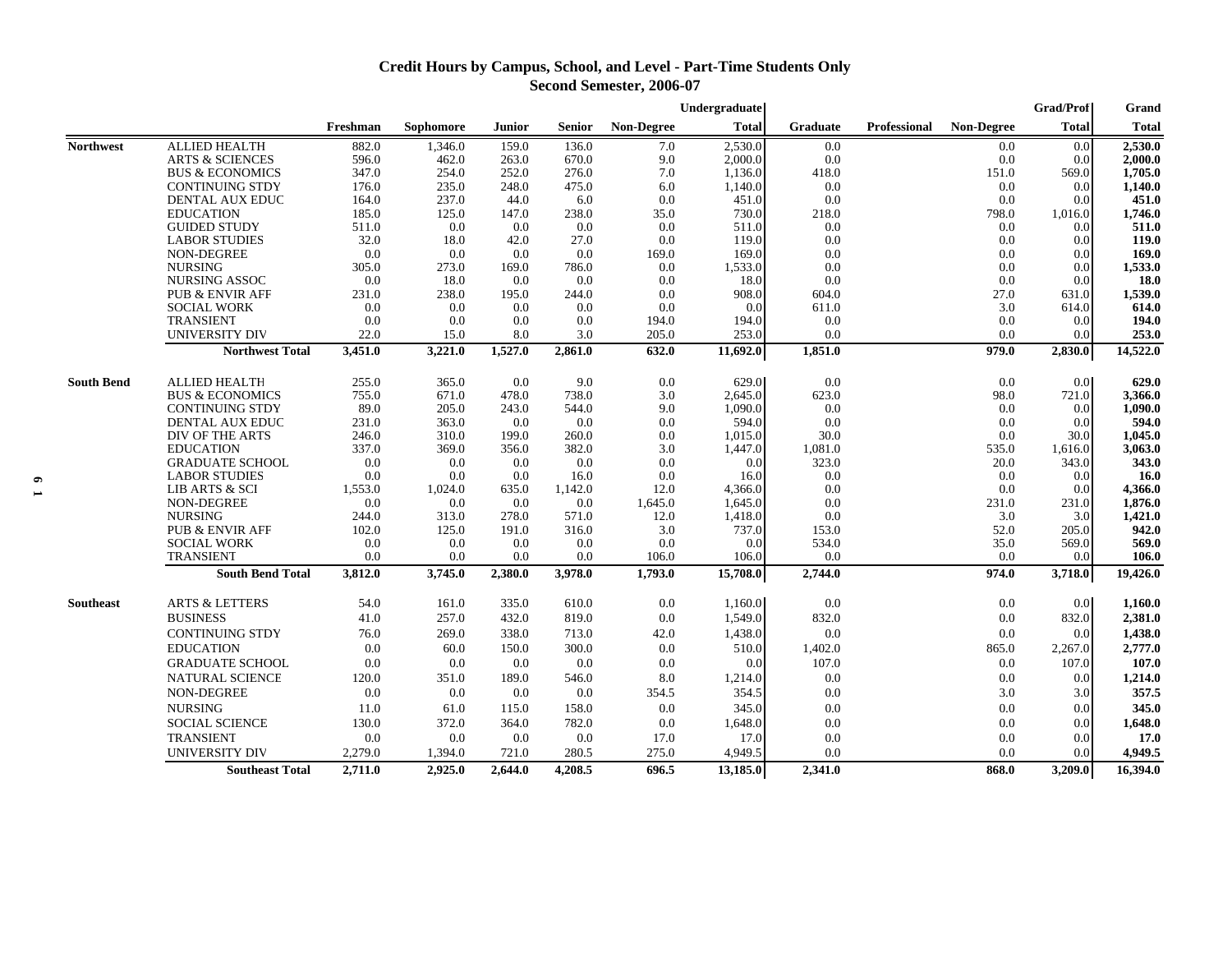# **Matriculant Credit Hours by School and Level - All Campuses Second Semester, 2006-07**

|                               |          |           |         |               |            | Undergraduate |                 |              |                   | <b>Grad/Prof</b> | Grand        |
|-------------------------------|----------|-----------|---------|---------------|------------|---------------|-----------------|--------------|-------------------|------------------|--------------|
|                               | Freshman | Sophomore | Junior  | <b>Senior</b> | Non-Degree | <b>Total</b>  | <b>Graduate</b> | Professional | <b>Non-Degree</b> | <b>Total</b>     | <b>Total</b> |
| <b>ALLIED HEALTH</b>          | 783.0    | 202.0     | 10.0    | 0.0           | 0.0        | 995.0         | 0.0             | 0.0          | 0.0               | 0.0              | 995.0        |
| <b>ARTS &amp; LETTERS</b>     | 27.0     | 87.0      | 31.0    | 9.0           | 0.0        | 154.0         | 0.0             | 0.0          | 0.0               | 0.0              | 154.0        |
| <b>ARTS &amp; SCIENCES</b>    | 1,127.0  | 679.0     | 182.0   | 73.0          | 0.0        | 2.061.0       | 6.0             | 0.0          | 0.0               | 6.0              | 2,067.0      |
| <b>BUS &amp; ECONOMICS</b>    | 1.021.0  | 222.0     | 42.0    | 26.0          | 0.0        | 1.311.0       | 248.0           | 0.0          | 0.0               | 248.0            | 1,559.0      |
| <b>BUS &amp; MGMT SCI</b>     | 252.0    | 12.0      | 0.0     | 0.0           | 0.0        | 264.0         | 176.0           | 0.0          | 0.0               | 176.0            | 440.0        |
| <b>BUSINESS</b>               | 170.0    | 77.0      | 80.0    | 37.0          | 0.0        | 364.0         | 707.0           | 0.0          | 0.0               | 707.0            | 1,071.0      |
| <b>BUSINESS &amp; ECON</b>    | 185.0    | 0.0       | 34.0    | 0.0           | 0.0        | 219.0         | 0.0             | 0.0          | 0.0               | 0.0              | 219.0        |
| <b>COLUMBUS CAMPUS</b>        | 1,159.0  | 172.0     | 87.0    | 9.0           | 0.0        | 1,427.0       | 0.0             | 0.0          | 0.0               | 0.0              | 1,427.0      |
| <b>CONTINUING STDY</b>        | 639.0    | 158.0     | 215.0   | 139.0         | 0.0        | 1,151.0       | 12.0            | 0.0          | 0.0               | 12.0             | 1,163.0      |
| DENTAL AUX EDUC               | 200.0    | 51.0      | 12.0    | 0.0           | 0.0        | 263.0         | 0.0             | 0.0          | 0.0               | 0.0              | 263.0        |
| <b>DENTISTRY</b>              | 0.0      | 0.0       | 0.0     | 0.0           | 0.0        | 0.0           | 3.0             | 0.0          | 0.0               | 3.0              | 3.0          |
| DIV OF THE ARTS               | 255.0    | 64.0      | 61.0    | 12.0          | 0.0        | 392.0         | 0.0             | 0.0          | 0.0               | 0.0              | 392.0        |
| <b>EDUCATION</b>              | 1,396.0  | 273.0     | 232.0   | 160.0         | 0.0        | 2,061.0       | 555.0           | 0.0          | 0.0               | 555.0            | 2,616.0      |
| <b>ENGINEERING</b>            | 265.0    | 78.0      | 118.0   | 51.0          | 0.0        | 512.0         | 91.0            | 0.0          | 0.0               | 91.0             | 603.0        |
| <b>GRADUATE SCHOOL</b>        | 0.0      | 0.0       | 0.0     | 0.0           | 0.0        | 0.0           | 375.0           | 0.0          | 0.0               | 375.0            | 375.0        |
| <b>GUIDED STUDY</b>           | 333.0    | 0.0       | 0.0     | 0.0           | 0.0        | 333.0         | 0.0             | 0.0          | 0.0               | 0.0              | 333.0        |
| <b>HEALTH &amp; REHAB SCI</b> | 0.0      | 0.0       | 0.0     | 0.0           | 0.0        | 0.0           | 3.0             | 0.0          | 0.0               | 3.0              | 3.0          |
| HEALTH, PE, REC               | 0.0      | 30.0      | 21.0    | 18.0          | 0.0        | 69.0          | 48.0            | 0.0          | 0.0               | 48.0             | 117.0        |
| <b>HERRON ART</b>             | 138.0    | 55.0      | 0.0     | 18.0          | 0.0        | 211.0         | 9.0             | 0.0          | 0.0               | 9.0              | 220.0        |
| <b>HLTH &amp; HUMAN SVCS</b>  | 342.0    | 13.0      | 19.0    | 0.0           | 0.0        | 374.0         | 0.0             | 0.0          | 0.0               | 0.0              | 374.0        |
| <b>INFORMATICS</b>            | 9.0      | 36.0      | 15.0    | 23.0          | 0.0        | 83.0          | 113.0           | 0.0          | 0.0               | 113.0            | 196.0        |
| <b>JOURNALISM</b>             | 16.0     | 64.0      | 15.0    | 0.0           | 0.0        | 95.0          | 0.0             | 0.0          | 0.0               | 0.0              | 95.0         |
| <b>LABOR STUDIES</b>          | 6.0      | 0.0       | 0.0     | 0.0           | 0.0        | 6.0           | 0.0             | 0.0          | 0.0               | 0.0              | 6.0          |
| LAW                           | 0.0      | 0.0       | 0.0     | 0.0           | 0.0        | 0.0           | 153.0           | 13.0         | 0.0               | 166.0            | 166.0        |
| LIB ARTS & SCI                | 1,290.0  | 155.0     | 88.0    | 51.0          | 0.0        | 1,584.0       | 0.0             | 0.0          | 0.0               | 0.0              | 1,584.0      |
| <b>LIBERAL ARTS</b>           | 221.0    | 196.0     | 172.0   | 30.0          | 0.0        | 619.0         | 0.0             | 0.0          | 0.0               | 0.0              | 619.0        |
| LIBRARY & INFO SCI            | 0.0      | 0.0       | 0.0     | 0.0           | 0.0        | 0.0           | 312.0           | 0.0          | 0.0               | 312.0            | 312.0        |
| <b>MEDICINE</b>               | 0.0      | 0.0       | 0.0     | 8.0           | 0.0        | 8.0           | 28.0            | 0.0          | 0.0               | 28.0             | 36.0         |
| <b>MUSIC</b>                  | 19.0     | 0.0       | 0.0     | 0.0           | 0.0        | 19.0          | 146.0           | 0.0          | 0.0               | 146.0            | 165.0        |
| <b>NATURAL SCIENCE</b>        | 33.0     | 58.0      | 42.0    | 12.0          | 0.0        | 145.0         | 0.0             | 0.0          | 0.0               | 0.0              | 145.0        |
| <b>NURSING</b>                | 792.0    | 152.0     | 130.0   | 450.0         | 0.0        | 1,524.0       | 93.0            | 0.0          | 0.0               | 93.0             | 1,617.0      |
| NURSING ASSOC                 | 3.0      | 2.0       | 0.0     | 0.0           | 0.0        | 5.0           | 0.0             | 0.0          | 0.0               | 0.0              | 5.0          |
| PHYSICAL EDUC                 | 78.0     | 129.0     | 21.0    | 61.0          | 0.0        | 289.0         | 0.0             | 0.0          | 0.0               | 0.0              | 289.0        |
| <b>PUB &amp; ENVIR AFF</b>    | 615.0    | 203.0     | 96.0    | 18.0          | 0.0        | 932.0         | 354.0           | 0.0          | 0.0               | 354.0            | 1,286.0      |
| <b>SCIENCE</b>                | 130.0    | 69.0      | 100.0   | 101.0         | 0.0        | 400.0         | 39.0            | 0.0          | 0.0               | 39.0             | 439.0        |
| <b>SOCIAL SCIENCE</b>         | 92.0     | 97.0      | 15.0    | 24.0          | 0.0        | 228.0         | 0.0             | 0.0          | 0.0               | 0.0              | 228.0        |
| <b>SOCIAL WORK</b>            | 18.0     | 0.0       | 0.0     | 0.0           | 0.0        | 18.0          | 51.0            | 0.0          | 0.0               | 51.0             | 69.0         |
| <b>TECHNOLOGY</b>             | 183.0    | 148.0     | 152.0   | 156.0         | 0.0        | 639.0         | 27.0            | 0.0          | 0.0               | 27.0             | 666.0        |
| <b>UNIT AFFIL PROC</b>        | 1,109.0  | 79.0      | 24.0    | 48.0          | 0.0        | 1,260.0       | 0.0             | 0.0          | 0.0               | 0.0              | 1,260.0      |
| UNIVERSITY COLLEGE            | 5,092.0  | 1,483.5   | 679.0   | 179.0         | 0.0        | 7,433.5       | 0.0             | 0.0          | 0.0               | 0.0              | 7,433.5      |
| UNIVERSITY DIV                | 5,896.0  | 1,643.0   | 559.0   | 89.5          | 0.0        | 8,187.5       | 0.0             | 0.0          | 0.0               | 0.0              | 8,187.5      |
| <b>VIS/PERF ARTS</b>          | 302.0    | 12.0      | 18.0    | 16.0          | 0.0        | 348.0         | 0.0             | 0.0          | 0.0               | 0.0              | 348.0        |
| <b>Total</b>                  | 24,196.0 | 6,699.5   | 3,270.0 | 1,818.5       | 0.0        | 35,984.0      | 3.549.0         | 13.0         | 0.0               | 3,562.0          | 39,546.0     |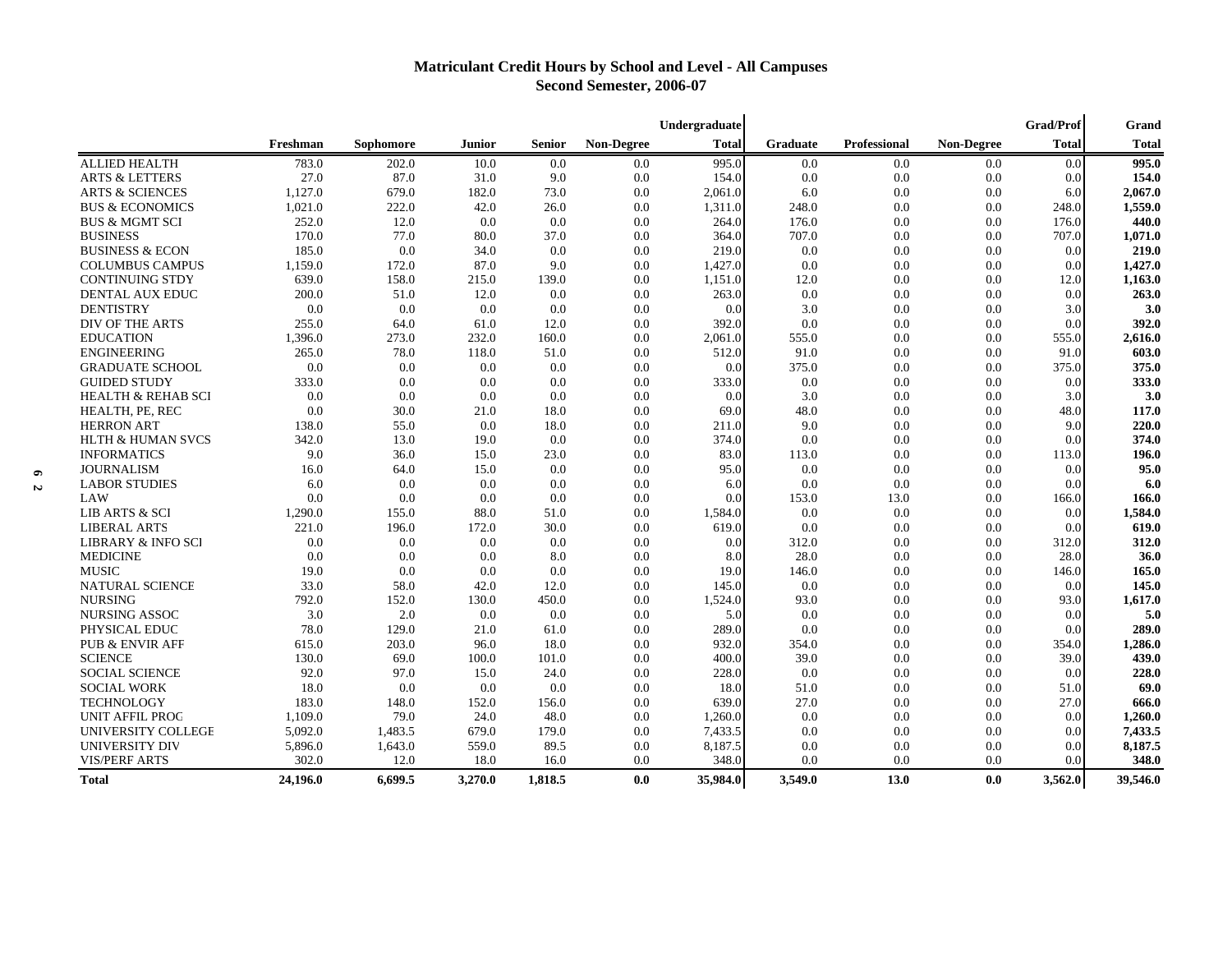#### **Matriculant Credit Hours by Campus, School, and Level Second Semester, 2006-07**

|                     |                                                 |                    |                    |                  |                  |                   | Undergraduate               |                |              |                   | Grad/Prof      | Grand               |
|---------------------|-------------------------------------------------|--------------------|--------------------|------------------|------------------|-------------------|-----------------------------|----------------|--------------|-------------------|----------------|---------------------|
|                     |                                                 | Freshman           | Sophomore          | Junior           | <b>Senior</b>    | <b>Non-Degree</b> | <b>Total</b>                | Graduate       | Professional | <b>Non-Degree</b> | <b>Total</b>   | <b>Total</b>        |
| <b>Bloomington</b>  | <b>ARTS &amp; SCIENCES</b>                      | 0.0                | 431.0              | 81.0             | 24.0             | 0.0               | 536.0                       | 0.0            | 0.0          | 0.0               | 0.0            | 536.0               |
|                     | <b>BUSINESS</b>                                 | 0.0                | 15.0               | 0.0              | 0.0              | 0.0               | 15.0                        | 33.0           | 0.0          | 0.0               | 33.0           | 48.0                |
|                     | <b>CONTINUING STDY</b>                          | 129.0              | 13.0               | 21.0             | 0.0              | 0.0               | 163.0                       | 0.0            | 0.0          | 0.0               | 0.0            | 163.0               |
|                     | <b>EDUCATION</b>                                | 0.0                | 0.0                | 0.0              | 0.0              | 0.0               | 0.0                         | 128.0          | 0.0          | 0.0               | 128.0          | 128.0               |
|                     | <b>GRADUATE SCHOOL</b>                          | 0.0                | 0.0                | 0.0              | 0.0              | 0.0               | 0.0                         | 211.0          | 0.0          | 0.0               | 211.0          | 211.0               |
|                     | HEALTH, PE, REC                                 | 0.0                | 30.0               | 21.0             | 18.0             | 0.0               | 69.0                        | 48.0           | 0.0          | 0.0               | 48.0           | 117.0               |
|                     | LIBRARY & INFO SCI                              | 0.0                | 0.0                | 0.0              | 0.0              | 0.0               | 0.0                         | 159.0          | 0.0          | 0.0               | 159.0          | 159.0               |
|                     | <b>MUSIC</b>                                    | 19.0               | 0.0                | 0.0              | 0.0              | 0.0               | 19.0                        | 122.0          | 0.0          | 0.0               | 122.0          | 141.0               |
|                     | PUB & ENVIR AFF                                 | 0.0                | 15.0               | 0.0              | 0.0              | 0.0               | 15.0                        | 54.0           | 0.0          | 0.0               | 54.0           | 69.0                |
|                     | UNIVERSITY DIV                                  | 2,687.0            | 1,264.0            | 345.0            | 35.0             | 0.0               | 4,331.0                     | 0.0            | 0.0          | 0.0               | 0.0            | 4,331.0             |
|                     | <b>Bloomington Total</b>                        | 2,835.0            | 1,768.0            | 468.0            | 77.0             | 0.0               | 5,148.0                     | 755.0          | 0.0          | 0.0               | 755.0          | 5,903.0             |
|                     | <b>BUSINESS</b>                                 | 0.0                | 0.0                | 0.0              | 0.0              | 0.0               |                             | 560.0          | 0.0          | 0.0               | 560.0          | 560.0               |
| <b>Indianapolis</b> | <b>COLUMBUS CAMPUS</b>                          | 1,159.0            | 172.0              | 87.0             | 9.0              | 0.0               | 0.0 <sub>l</sub><br>1,427.0 | 0.0            | 0.0          | 0.0               | 0.0            | 1,427.0             |
|                     | <b>CONTINUING STDY</b>                          | 34.0               | 57.0               | 67.0             | 33.0             | 0.0               | 191.0                       | 12.0           | 0.0          | 0.0               | 12.0           | 203.0               |
|                     | <b>DENTISTRY</b>                                | 0.0                | 0.0                | 0.0              | 0.0              | 0.0               | 0.0                         | 3.0            | 0.0          | 0.0               | 3.0            |                     |
|                     |                                                 |                    |                    |                  |                  |                   |                             |                |              |                   |                | 3.0<br>411.0        |
|                     | <b>EDUCATION</b>                                | 55.0               | 51.0               | 83.0             | 73.0<br>51.0     | 0.0<br>0.0        | 262.0                       | 149.0          | 0.0          | 0.0<br>0.0        | 149.0          | 603.0               |
|                     | <b>ENGINEERING</b>                              | 265.0              | 78.0               | 118.0            |                  |                   | 512.0                       | 91.0           | 0.0          |                   | 91.0           |                     |
|                     | <b>GRADUATE SCHOOL</b>                          | 0.0                | 0.0                | 0.0              | 0.0<br>0.0       | 0.0               | 0.0                         | 127.0          | 0.0          | 0.0               | 127.0          | 127.0               |
|                     | <b>HEALTH &amp; REHAB SCI</b>                   | 0.0                | 0.0                | 0.0              |                  | 0.0               | 0.0<br>211.0                | 3.0            | 0.0          | 0.0               | 3.0<br>9.0     | 3.0                 |
|                     | <b>HERRON ART</b>                               | 138.0              | 55.0               | 0.0              | 18.0             | 0.0               |                             | 9.0            | 0.0          | 0.0               |                | 220.0               |
|                     | <b>INFORMATICS</b>                              | 9.0                | 36.0               | 15.0             | 23.0             | 0.0               | 83.0                        | 113.0          | 0.0          | 0.0               | 113.0          | 196.0               |
|                     | <b>JOURNALISM</b>                               | 16.0               | 64.0               | 15.0             | 0.0              | 0.0               | 95.0                        | 0.0            | 0.0          | 0.0               | 0.0            | 95.0                |
|                     | LAW                                             | 0.0                | 0.0                | 0.0              | 0.0              | 0.0               | 0.0                         | 153.0          | 13.0         | 0.0               | 166.0          | 166.0               |
|                     | <b>LIBERAL ARTS</b>                             | 221.0              | 196.0              | 172.0            | 30.0             | 0.0               | 619.0                       | 0.0            | 0.0          | 0.0               | 0.0            | 619.0               |
|                     | <b>LIBRARY &amp; INFO SCI</b>                   | 0.0                | 0.0                | 0.0              | 0.0              | 0.0               | 0.0                         | 153.0          | 0.0          | 0.0               | 153.0          | 153.0               |
|                     | <b>MEDICINE</b>                                 | 0.0                | 0.0                | 0.0              | 8.0              | 0.0               | 8.0                         | 28.0           | 0.0          | $0.0\,$           | 28.0           | 36.0                |
|                     | <b>MUSIC</b>                                    | 0.0                | 0.0                | 0.0              | 0.0              | 0.0               | 0.0                         | 24.0           | 0.0          | 0.0               | 24.0           | 24.0                |
|                     | <b>NURSING</b>                                  | 9.0                | 9.0                | 32.0             | 335.0            | 0.0               | 385.0                       | 93.0           | 0.0          | 0.0               | 93.0           | 478.0               |
|                     | PHYSICAL EDUC                                   | 78.0               | 129.0              | 21.0             | 61.0             | 0.0               | 289.0                       | 0.0            | 0.0          | 0.0               | 0.0            | 289.0               |
|                     | <b>PUB &amp; ENVIR AFF</b>                      | 27.0               | 95.0               | 60.0             | 12.0             | 0.0               | 194.0                       | 249.0          | 0.0          | 0.0               | 249.0          | 443.0               |
|                     | <b>SCIENCE</b>                                  | 130.0              | 69.0               | 100.0            | 101.0            | 0.0               | 400.0                       | 39.0           | 0.0          | 0.0               | 39.0           | 439.0               |
|                     | <b>SOCIAL WORK</b>                              | 0.0                | 0.0                | 0.0              | 0.0              | 0.0               | 0.0                         | 39.0           | 0.0          | 0.0               | 39.0           | 39.0                |
|                     | <b>TECHNOLOGY</b>                               | 183.0              | 148.0              | 152.0            | 156.0            | 0.0               | 639.0                       | 27.0           | 0.0          | 0.0               | 27.0           | 666.0               |
|                     | UNIVERSITY COLLEGE<br><b>Indianapolis Total</b> | 5,092.0<br>7,416.0 | 1,483.5<br>2,642.5 | 679.0<br>1,601.0 | 179.0<br>1,089.0 | 0.0<br>0.0        | 7,433.5<br>12,748.5         | 0.0<br>1,872.0 | 0.0<br>13.0  | 0.0<br>0.0        | 0.0<br>1,885.0 | 7,433.5<br>14,633.5 |
|                     |                                                 |                    |                    |                  |                  |                   |                             |                |              |                   |                |                     |
| East                | <b>BUSINESS &amp; ECON</b>                      | 185.0              | 0.0                | 34.0             | 0.0              | 0.0               | 219.0                       | 0.0            |              | 0.0               | 0.01           | 219.0               |
|                     | <b>CONTINUING STDY</b>                          | 6.0                | 0.0                | 0.0              | 0.0              | 0.0               | 6.0                         | 0.0            |              | 0.0               | 0.0            | 6.0                 |
|                     | <b>EDUCATION</b>                                | 181.0              | 0.0                | 0.0              | 0.0              | 0.0               | 181.0                       | 0.0            |              | 0.0               | 0.0            | 181.0               |
|                     | <b>NURSING</b>                                  | 70.0               | 20.0               | 0.0              | 0.0              | 0.0               | 90.0                        | 0.0            |              | 0.0               | 0.0            | 90.0                |
|                     | <b>PUB &amp; ENVIR AFF</b>                      | 6.0                | 0.0                | 0.0              | 0.0              | 0.0               | 6.0                         | 0.0            |              | 0.0               | 0.0            | 6.0                 |
|                     | <b>SOCIAL WORK</b>                              | 18.0               | 0.0                | 0.0              | 0.0              | 0.0               | 18.0                        | 0.0            |              | 0.0               | 0.0            | 18.0                |
|                     | UNIVERSITY DIV                                  | 1,187.0            | 36.0               | 44.0             | 0.0              | 0.0               | 1,267.0                     | 0.0            |              | 0.0               | 0.0            | 1,267.0             |
|                     | <b>East Total</b>                               | 1,653.0            | 56.0               | 78.0             | 0.0              | 0.0               | 1,787.0                     | 0.0            |              | 0.0               | 0.0            | 1,787.0             |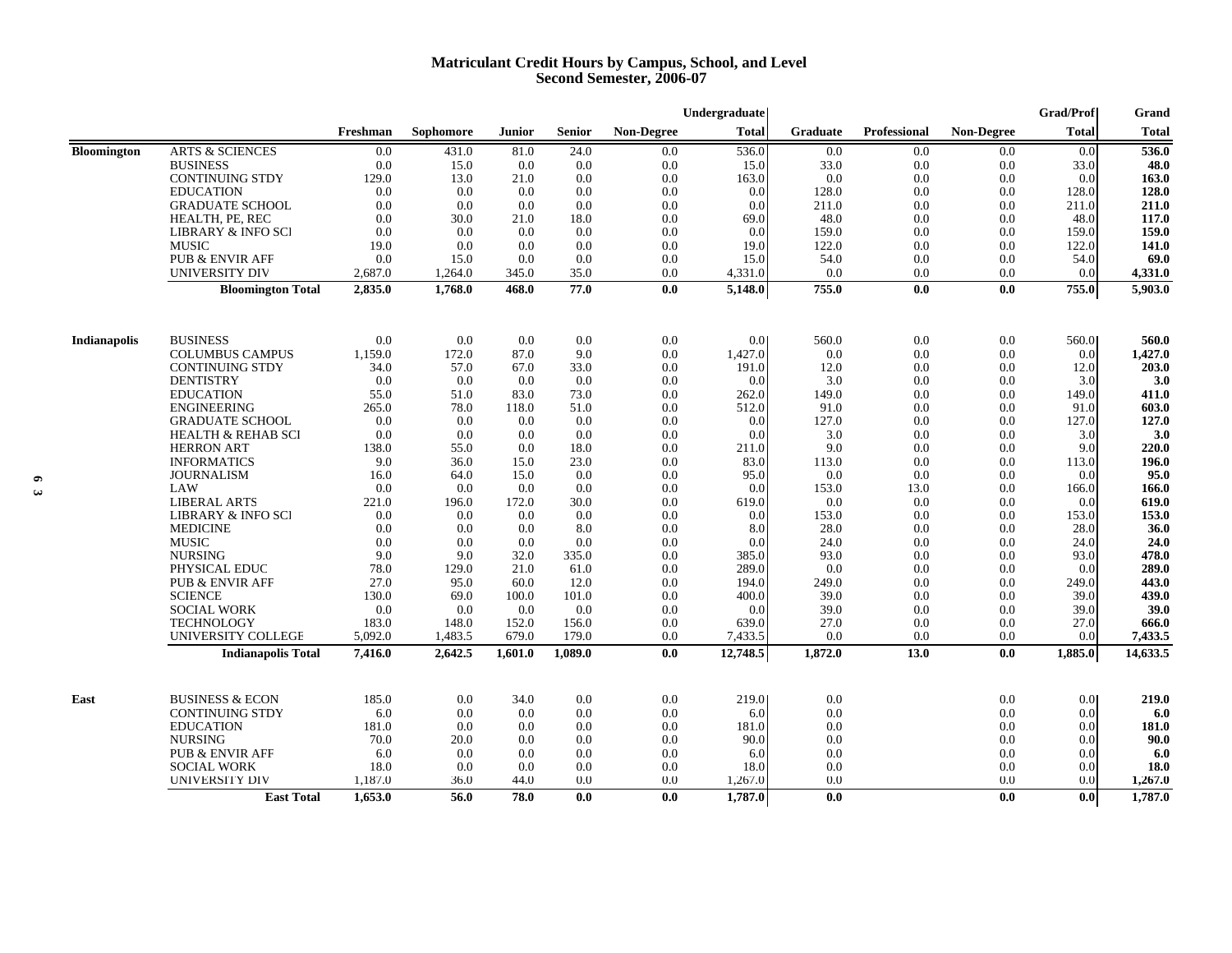### **Matriculant Credit Hours by Campus, School, and Level Second Semester, 2006-07**

|                   |                              |          |           |        |               |                   | Undergraduate |                 |              |                   | <b>Grad/Prof</b> | Grand        |
|-------------------|------------------------------|----------|-----------|--------|---------------|-------------------|---------------|-----------------|--------------|-------------------|------------------|--------------|
|                   |                              | Freshman | Sophomore | Junior | <b>Senior</b> | <b>Non-Degree</b> | <b>Total</b>  | <b>Graduate</b> | Professional | <b>Non-Degree</b> | <b>Total</b>     | <b>Total</b> |
| <b>Fort Wayne</b> | <b>ARTS &amp; SCIENCES</b>   | 318.0    | 37.0      | 28.0   | 16.0          | 0.0               | 399.0         | 6.0             |              | 0.0               | 6.0              | 405.0        |
|                   | <b>BUS &amp; MGMT SCI</b>    | 252.0    | 12.0      | 0.0    | 0.0           | 0.0               | 264.0         | 176.0           |              | 0.0               | 176.0            | 440.0        |
|                   | <b>CONTINUING STDY</b>       | 332.0    | 19.0      | 52.0   | 28.0          | 0.0               | 431.0         | 0.0             |              | 0.0               | 0.0              | 431.0        |
|                   | <b>EDUCATION</b>             | 407.0    | 55.0      | 29.0   | 42.0          | 0.0               | 533.0         | 81.0            |              | 0.0               | 81.0             | 614.0        |
|                   | <b>HLTH &amp; HUMAN SVCS</b> | 342.0    | 13.0      | 19.0   | 0.0           | 0.0               | 374.0         | 0.0             |              | 0.0               | 0.0              | 374.0        |
|                   | <b>PUB &amp; ENVIR AFF</b>   | 247.0    | 0.0       | 6.0    | 0.0           | 0.0               | 253.0         | 21.0            |              | 0.0               | 21.0             | 274.0        |
|                   | <b>UNIT AFFIL PROG</b>       | 1,109.0  | 79.0      | 24.0   | 48.0          | 0.0               | 1,260.0       | 0.0             |              | 0.0               | 0.0              | 1,260.0      |
|                   | <b>VIS/PERF ARTS</b>         | 302.0    | 12.0      | 18.0   | 16.0          | 0.0               | 348.0         | 0.0             |              | 0.0               | 0.0              | 348.0        |
|                   | <b>Fort Wayne Total</b>      | 3,309.0  | 227.0     | 176.0  | 150.0         | 0.0               | 3,862.0       | 284.0           |              | 0.0               | 284.0            | 4,146.0      |
| Kokomo            | <b>ALLIED HEALTH</b>         | 158.0    | 0.0       | 7.0    | 0.0           | 0.0               | 165.0         | 0.0             |              | 0.0               | 0.0              | 165.0        |
|                   | <b>ARTS &amp; SCIENCES</b>   | 209.0    | 55.0      | 22.0   | 15.0          | 0.0               | 301.0         | 0.0             |              | 0.0               | 0.0              | 301.0        |
|                   | <b>BUSINESS</b>              | 141.0    | 35.0      | 3.0    | 17.0          | 0.0               | 196.0         | 18.0            |              | 0.0               | 18.0             | 214.0        |
|                   | <b>CONTINUING STDY</b>       | 79.0     | 9.0       | 9.0    | 0.0           | 0.0               | 97.0          | 0.0             |              | 0.0               | 0.0              | 97.0         |
|                   | <b>EDUCATION</b>             | 121.0    | 56.0      | 3.0    | 3.0           | 0.0               | 183.0         | 0.0             |              | 0.0               | 0.0              | 183.0        |
|                   | <b>GRADUATE SCHOOL</b>       | 0.0      | 0.0       | 0.0    | 0.0           | 0.0               | 0.0           | 6.0             |              | 0.0               | 6.0              | 6.0          |
|                   | <b>NURSING</b>               | 174.0    | 12.0      | 16.0   | 27.0          | 0.0               | 229.0         | 0.0             |              | 0.0               | 0.0              | 229.0        |
|                   | <b>NURSING ASSOC</b>         | 3.0      | 2.0       | 0.0    | 0.0           | 0.0               | 5.0           | 0.0             |              | 0.0               | 0.0              | 5.0          |
|                   | <b>PUB &amp; ENVIR AFF</b>   | 66.0     | 6.0       | 0.0    | 0.0           | 0.0               | 72.0          | 0.0             |              | 0.0               | 0.0              | 72.0         |
|                   | UNIVERSITY DIV               | 121.0    | 0.0       | 3.0    | 4.0           | 0.0               | 128.0         | 0.0             |              | 0.0               | 0.0              | 128.0        |
|                   | <b>Kokomo Total</b>          | 1,072.0  | 175.0     | 63.0   | 66.0          | 0.0               | 1,376.0       | 24.0            |              | 0.0               | 24.0             | 1,400.0      |
| <b>Northwest</b>  | <b>ALLIED HEALTH</b>         | 474.0    | 153.0     | 3.0    | 0.0           | 0.0               | 630.0         | 0.0             |              | 0.0               | 0.0 <sub>l</sub> | 630.0        |
|                   | <b>ARTS &amp; SCIENCES</b>   | 600.0    | 156.0     | 51.0   | 18.0          | 0.0               | 825.0         | 0.0             |              | 0.0               | 0.0              | 825.0        |
|                   | <b>BUS &amp; ECONOMICS</b>   | 303.0    | 92.0      | 12.0   | 0.0           | 0.0               | 407.0         | 63.0            |              | 0.0               | 63.0             | 470.0        |
|                   | <b>CONTINUING STDY</b>       | 25.0     | 9.0       | 13.0   | 12.0          | 0.0               | 59.0          | 0.0             |              | 0.0               | 0.0              | 59.0         |
|                   | <b>DENTAL AUX EDUC</b>       | 90.0     | 42.0      | 12.0   | 0.0           | 0.0               | 144.0         | 0.0             |              | 0.0               | 0.0              | 144.0        |
|                   | <b>EDUCATION</b>             | 244.0    | 29.0      | 28.0   | 13.0          | 0.0               | 314.0         | 15.0            |              | 0.0               | 15.0             | 329.0        |
|                   | <b>GUIDED STUDY</b>          | 333.0    | 0.0       | 0.0    | 0.0           | 0.0               | 333.0         | 0.0             |              | 0.0               | 0.0              | 333.0        |
|                   | <b>LABOR STUDIES</b>         | 6.0      | 0.0       | 0.0    | 0.0           | 0.0               | 6.0           | 0.0             |              | 0.0               | 0.0              | 6.0          |
|                   | <b>NURSING</b>               | 257.0    | 34.0      | 49.0   | 33.0          | 0.0               | 373.0         | 0.0             |              | 0.0               | 0.0              | 373.0        |
|                   | <b>PUB &amp; ENVIR AFF</b>   | 207.0    | 72.0      | 24.0   | 0.0           | 0.0               | 303.0         | 18.0            |              | 0.0               | 18.0             | 321.0        |
|                   | <b>Northwest Total</b>       | 2,539.0  | 587.0     | 192.0  | 76.0          | 0.0               | 3.394.0       | 96.0            |              | 0.0               | 96.0             | 3.490.0      |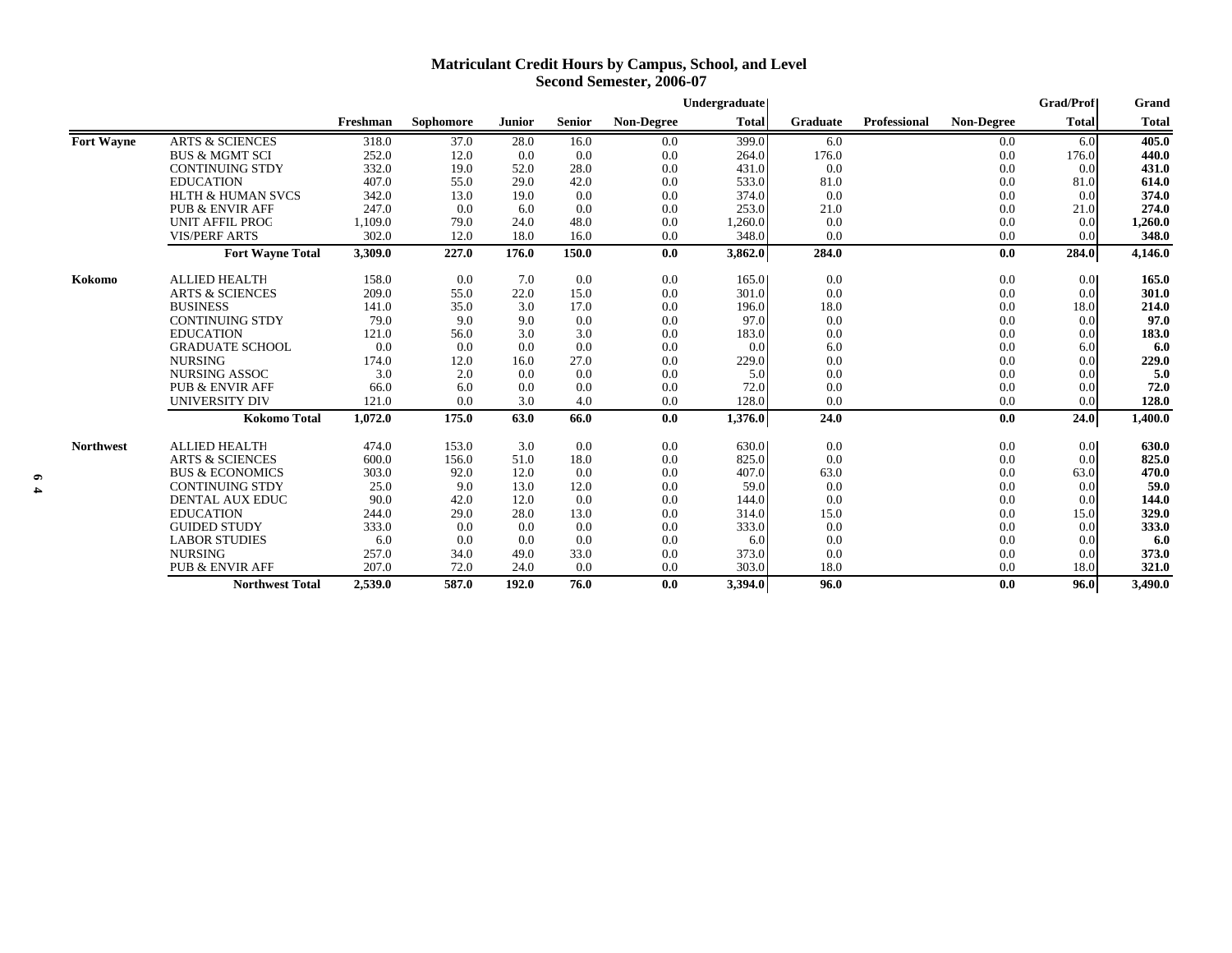### **Matriculant Credit Hours by Campus, School, and Level Second Semester, 2006-07**

|                   |                                          |              |              |        |               |                   | <b>Undergraduate</b> |                 |                     |                   | <b>Grad/Prof</b> | Grand         |
|-------------------|------------------------------------------|--------------|--------------|--------|---------------|-------------------|----------------------|-----------------|---------------------|-------------------|------------------|---------------|
|                   |                                          | Freshman     | Sophomore    | Junior | <b>Senior</b> | <b>Non-Degree</b> | <b>Total</b>         | <b>Graduate</b> | <b>Professional</b> | <b>Non-Degree</b> | <b>Total</b>     | <b>Total</b>  |
| <b>South Bend</b> | <b>ALLIED HEALTH</b>                     | 151.0        | 49.0         | 0.0    | 0.0           | 0.0               | 200.0                | 0.0             |                     | 0.0               | 0.0              | 200.0         |
|                   | <b>BUS &amp; ECONOMICS</b>               | 718.0        | 130.0        | 30.0   | 26.0          | 0.0               | 904.0                | 185.0           |                     | 0.0               | 185.0            | 1,089.0       |
|                   | <b>CONTINUING STDY</b>                   | 12.0         | 12.0         | 38.0   | 22.0          | 0.0               | 84.0                 | 0.0             |                     | 0.0               | 0.0              | 84.0          |
|                   | <b>DENTAL AUX EDUC</b>                   | 110.0        | 9.0          | 0.0    | 0.0           | 0.0               | 119.0                | 0.0             |                     | 0.0               | 0.0              | 119.0         |
|                   | DIV OF THE ARTS                          | 255.0        | 64.0         | 61.0   | 12.0          | 0.0               | 392.0                | 0.0             |                     | 0.0               | 0.0              | 392.0         |
|                   | <b>EDUCATION</b>                         | 388.0        | 55.0         | 59.0   | 29.0          | 0.0               | 531.0                | 108.0           |                     | 0.0               | 108.0            | 639.0         |
|                   | <b>GRADUATE SCHOOL</b>                   | 0.0          | 0.0          | 0.0    | 0.0           | 0.0               | 0.0                  | 28.0            |                     | 0.0               | 28.0             | 28.0          |
|                   | <b>LIB ARTS &amp; SCI</b>                | 1,290.0      | 155.0        | 88.0   | 51.0          | 0.0               | 1,584.0              | 0.0             |                     | 0.0               | 0.0              | 1,584.0       |
|                   | <b>NURSING</b>                           | 279.0        | 49.0         | 21.0   | 46.0          | 0.0               | 395.0                | 0.0             |                     | 0.0               | 0.0              | 395.0         |
|                   | <b>PUB &amp; ENVIR AFF</b>               | 62.0         | 15.0         | 6.0    | 6.0           | 0.0               | 89.0                 | 12.0            |                     | 0.0               | 12.0             | 101.0         |
|                   | <b>SOCIAL WORK</b>                       | 0.0          | 0.0          | 0.0    | 0.0           | 0.0               | 0.0                  | 12.0            |                     | 0.0               | 12.0             | 12.0          |
|                   | <b>South Bend Total</b>                  | 3,265.0      | 538.0        | 303.0  | 192.0         | 0.0               | 4,298.0              | 345.0           |                     | 0.0               | 345.0            | 4,643.0       |
|                   | <b>ARTS &amp; LETTERS</b>                |              |              | 31.0   | 9.0           | 0.0               |                      | 0.0             |                     |                   | 0.0 <sub>l</sub> | 154.0         |
| <b>Southeast</b>  | <b>BUSINESS</b>                          | 27.0<br>29.0 | 87.0<br>27.0 | 77.0   | 20.0          | 0.0               | 154.0<br>153.0       | 96.0            |                     | 0.0<br>0.0        | 96.0             | 249.0         |
|                   | <b>CONTINUING STDY</b>                   | 22.0         | 39.0         | 15.0   |               | 0.0               | 120.0                | 0.0             |                     | 0.0               | 0.0              | 120.0         |
|                   | <b>EDUCATION</b>                         | 0.0          | 27.0         | 30.0   | 44.0<br>0.0   | 0.0               | 57.0                 | 74.0            |                     | 0.0               | 74.0             | 131.0         |
|                   | <b>GRADUATE SCHOOL</b>                   | 0.0          | 0.0          | 0.0    | 0.0           | 0.0               | 0.0                  | 3.0             |                     | 0.0               | 3.0              | 3.0           |
|                   |                                          |              | 58.0         |        |               | 0.0               |                      |                 |                     |                   | 0.0              |               |
|                   | <b>NATURAL SCIENCE</b><br><b>NURSING</b> | 33.0<br>3.0  |              | 42.0   | 12.0<br>9.0   |                   | 145.0                | 0.0             |                     | 0.0               |                  | 145.0<br>52.0 |
|                   |                                          |              | 28.0         | 12.0   |               | 0.0               | 52.0                 | 0.0             |                     | 0.0               | 0.0              |               |
|                   | <b>SOCIAL SCIENCE</b>                    | 92.0         | 97.0         | 15.0   | 24.0          | 0.0               | 228.0                | 0.0             |                     | 0.0               | 0.0              | 228.0         |
|                   | UNIVERSITY DIV                           | 1,901.0      | 343.0        | 167.0  | 50.5          | 0.0               | 2,461.5              | 0.0             |                     | 0.0               | 0.0              | 2,461.5       |
|                   | <b>Southeast Total</b>                   | 2,107.0      | 706.0        | 389.0  | 168.5         | 0.0               | 3,370.5              | 173.0           |                     | 0.0               | 173.0            | 3,543.5       |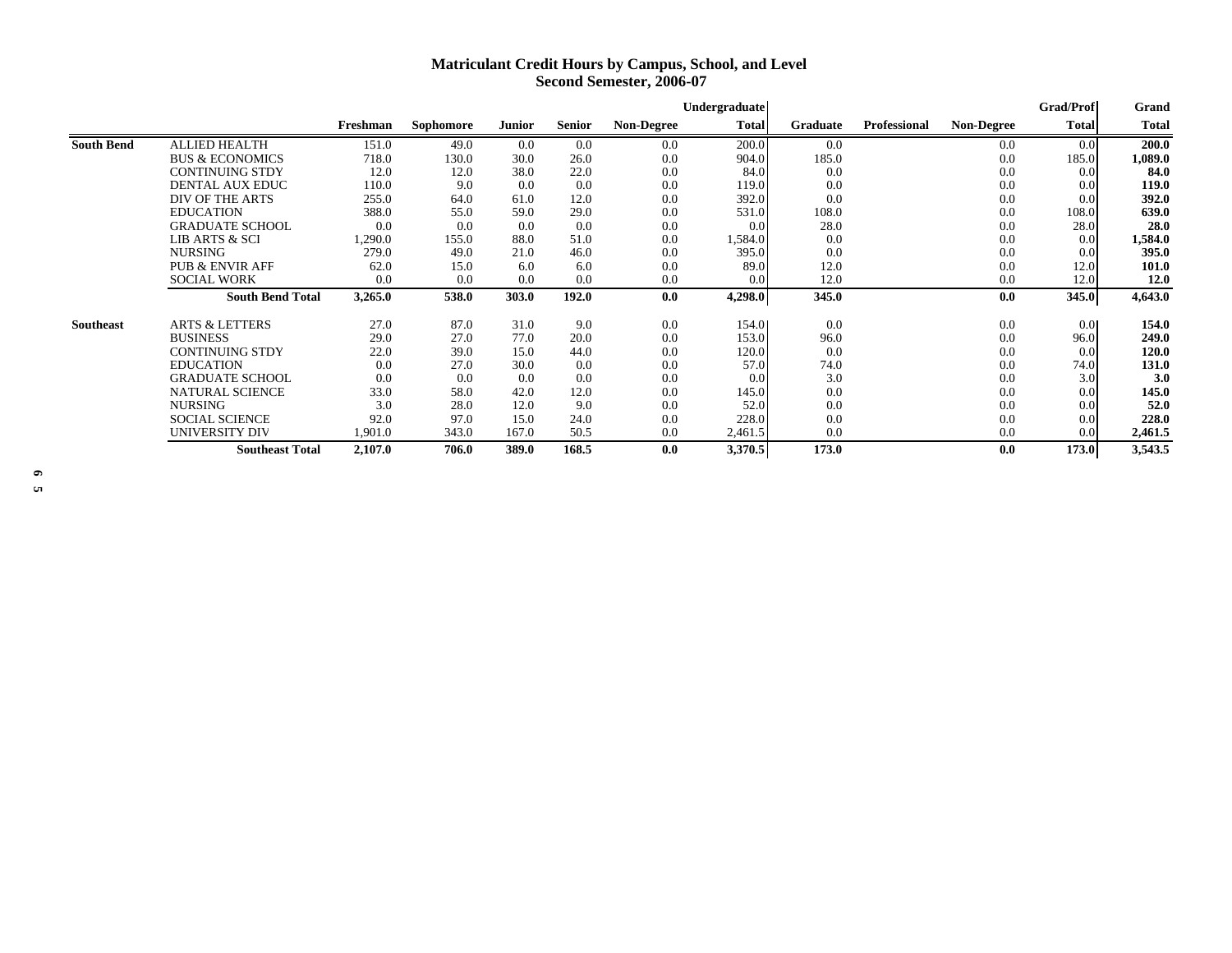# **Resident Credit Hours by School and Level - All Campuses Second Semester, 2006-07**

|                               |           |           |               |               |                   | Undergraduate |          |              |                   | <b>Grad/Prof</b> | Grand        |
|-------------------------------|-----------|-----------|---------------|---------------|-------------------|---------------|----------|--------------|-------------------|------------------|--------------|
|                               | Freshman  | Sophomore | <b>Junior</b> | <b>Senior</b> | <b>Non-Degree</b> | <b>Total</b>  | Graduate | Professional | <b>Non-Degree</b> | <b>Total</b>     | <b>Total</b> |
| <b>ALLIED HEALTH</b>          | 3,697.0   | 5,003.0   | 440.0         | 565.0         | 7.0               | 9,712.0       | 0.0      | 0.0          | $0.0\,$           | 0.0              | 9,712.0      |
| <b>ARTS &amp; LETTERS</b>     | 121.0     | 641.0     | 777.0         | 1,179.0       | 0.0               | 2,718.0       | 0.0      | 0.0          | 0.0               | 0.0              | 2,718.0      |
| <b>ARTS &amp; SCIENCES</b>    | 7,524.0   | 23,434.5  | 29,167.5      | 41,593.5      | 249.0             | 101,968.5     | 465.0    | 0.0          | 88.0              | 553.0            | 102,521.5    |
| <b>BEH/SOCIAL SCI</b>         | 33.0      | 153.0     | 137.0         | 242.0         | 0.0               | 565.0         | 0.0      | 0.0          | 0.0               | 0.0              | 565.0        |
| <b>BUS &amp; ECONOMICS</b>    | 4,600.0   | 3,517.0   | 2,422.0       | 3,203.0       | 82.0              | 13,824.0      | 1,173.0  | 0.0          | 280.0             | 1,453.0          | 15,277.0     |
| <b>BUS &amp; MGMT SCI</b>     | 1,670.0   | 1,548.0   | 1,663.0       | 2,619.0       | 0.0               | 7,500.0       | 798.0    | 0.0          | 3.0               | 801.0            | 8,301.0      |
| <b>BUSINESS</b>               | 3,144.5   | 8,433.5   | 12,316.0      | 21,658.5      | 9.0               | 45,561.5      | 6,082.5  | 0.0          | 39.0              | 6,121.5          | 51,683.0     |
| <b>BUSINESS &amp; ECON</b>    | 240.0     | 701.0     | 692.0         | 783.0         | 0.0               | 2,416.0       | 0.0      | 0.0          | 0.0               | 0.0              | 2,416.0      |
| <b>COLUMBUS CAMPUS</b>        | 4.756.0   | 3.519.0   | 1,975.0       | 2.811.0       | 252.0             | 13,313.0      | 431.0    | 0.0          | 54.0              | 485.0            | 13,798.0     |
| <b>CONTINUING STDY</b>        | 2,576.0   | 5,875.0   | 6,785.0       | 16,892.0      | 870.0             | 32,998.0      | 384.0    | 0.0          | 0.0               | 384.0            | 33,382.0     |
| DENTAL AUX EDUC               | 2,034.0   | 3,399.0   | 192.0         | 66.0          | 13.0              | 5,704.0       | 0.0      | 0.0          | 0.0               | 0.0              | 5,704.0      |
| <b>DENTISTRY</b>              | 0.0       | 0.0       | 0.0           | 0.0           | 0.0               | 0.0           | 321.0    | 7,433.0      | 0.0               | 7,754.0          | 7,754.0      |
| DIV OF THE ARTS               | 1.182.0   | 1.074.0   | 883.0         | 1.146.0       | 0.0               | 4,285.0       | 43.0     | 0.0          | 0.0               | 43.0             | 4,328.0      |
| <b>EDUCATION</b>              | 7,227.0   | 9,003.0   | 11,787.0      | 25,689.5      | 981.0             | 54,687.5      | 8,432.5  | 0.0          | 6,280.0           | 14,712.5         | 69,400.0     |
| <b>ENGINEERING</b>            | 831.0     | 1,111.0   | 1,260.0       | 2,224.0       | 0.0               | 5,426.0       | 248.0    | 0.0          | 0.0               | 248.0            | 5,674.0      |
| <b>GRAD NON-DEGREE</b>        | 0.0       | 0.0       | 0.0           | 0.0           | 0.0               | 0.0           | 0.0      | 0.0          | 1,461.0           | 1,461.0          | 1,461.0      |
| <b>GRADUATE SCHOOL</b>        | 0.0       | 0.0       | 0.0           | 0.0           | 0.0               | 0.0           | 9,816.0  | 0.0          | 302.5             | 10,118.5         | 10,118.5     |
| <b>GUIDED STUDY</b>           | 1.478.0   | 14.0      | 0.0           | 0.0           | 0.0               | 1,492.0       | 0.0      | 0.0          | 0.0               | 0.0              | 1,492.0      |
| <b>HEALTH &amp; REHAB SCI</b> | 0.0       | 0.0       | 7.0           | 0.0           | 0.0               | 7.0           | 819.0    | 1,379.0      | 15.0              | 2,213.0          | 2,220.0      |
| HEALTH, PE, REC               | 60.0      | 3,970.0   | 5,463.0       | 9,181.5       | 17.0              | 18,691.5      | 1,093.0  | 0.0          | 42.0              | 1,135.0          | 19,826.5     |
| <b>HERRON ART</b>             | 2,000.0   | 1,969.0   | 1,904.0       | 3,417.0       | 3.0               | 9,293.0       | 64.0     | 0.0          | 0.0               | 64.0             | 9,357.0      |
| <b>HLTH &amp; HUMAN SVCS</b>  | 2,475.0   | 2,559.0   | 280.0         | 51.0          | 0.0               | 5,365.0       | 0.0      | 0.0          | 0.0               | 0.0              | 5,365.0      |
| <b>HUM/FINE ARTS</b>          | 28.0      | 226.0     | 225.0         | 482.0         | 0.0               | 961.0         | 0.0      | 0.0          | 0.0               | 0.0              | 961.0        |
| <b>INFORMATICS</b>            | 397.0     | 1,511.0   | 2,513.0       | 4.068.0       | 0.0               | 8,489.0       | 709.0    | 0.0          | 0.0               | 709.0            | 9,198.0      |
| <b>JOURNALISM</b>             | 535.0     | 2,289.0   | 2,003.0       | 2,992.0       | 0.0               | 7,819.0       | 0.0      | 0.0          | 0.0               | 0.0              | 7,819.0      |
| <b>LABOR STUDIES</b>          | 88.0      | 111.0     | 109.0         | 188.0         | 0.0               | 496.0         | 0.0      | 0.0          | 0.0               | 0.0              | 496.0        |
| LAW                           | 0.0       | 0.0       | 0.0           | 0.0           | 0.0               | 0.0           | 67.0     | 12,847.5     | 0.0               | 12,914.5         | 12,914.5     |
| LIB ARTS & SCI                | 5,518.0   | 3,739.0   | 2,631.0       | 3,752.0       | 96.0              | 15,736.0      | 0.0      | 0.0          | 0.0               | 0.0              | 15,736.0     |
| <b>LIBERAL ARTS</b>           | 1,664.0   | 3,030.0   | 4,539.0       | 6,904.5       | 0.0               | 16,137.5      | 0.0      | 0.0          | 0.0               | 0.0              | 16,137.5     |
| <b>LIBRARY &amp; INFO SCI</b> | 0.0       | 0.0       | 0.0           | 0.0           | 0.0               | 0.0           | 2,328.5  | 0.0          | 168.0             | 2,496.5          | 2,496.5      |
| <b>MEDICINE</b>               | 108.0     | 317.0     | 534.0         | 2,041.0       | 38.0              | 3,038.0       | 814.0    | 19,442.0     | 0.0               | 20,256.0         | 23,294.0     |
| <b>MUSIC</b>                  | 246.0     | 538.0     | 678.0         | 1,378.0       | 28.0              | 2,868.0       | 1,003.0  | 0.0          | 3.0               | 1,006.0          | 3,874.0      |
| NAT SCI & MATH                | 39.0      | 155.0     | 174.0         | 271.0         | 0.0               | 639.0         | 0.0      | 0.0          | 0.0               | 0.0              | 639.0        |
| NATURAL SCIENCE               | 211.0     | 841.0     | 927.0         | 1,170.0       | 8.0               | 3,157.0       | 0.0      | 0.0          | 0.0               | 0.0              | 3,157.0      |
| <b>NON-DEGREE</b>             | 0.0       | 0.0       | 0.0           | 0.0           | 2,259.5           | 2,259.5       | 0.0      | 0.0          | 452.0             | 452.0            | 2,711.5      |
| <b>NURSING</b>                | 3,452.0   | 3,894.0   | 5,626.0       | 16,537.0      | 12.0              | 29,521.0      | 2,122.5  | 0.0          | 47.0              | 2,169.5          | 31,690.5     |
| NURSING ASSOC                 | 21.0      | 3,105.0   | 0.0           | 0.0           | 0.0               | 3,126.0       | 0.0      | 0.0          | 0.0               | 0.0              | 3,126.0      |
| <b>OPTOMETRY</b>              | 0.0       | 107.0     | 0.0           | 0.0           | 0.0               | 107.0         | 0.0      | 2,509.0      | 0.0               | 2,509.0          | 2,616.0      |
| PHYSICAL EDUC                 | 1,130.0   | 2,448.0   | 2,695.0       | 3,524.0       | 0.0               | 9,797.0       | 101.0    | 0.0          | 13.0              | 114.0            | 9,911.0      |
| <b>PUB &amp; ENVIR AFF</b>    | 2,894.0   | 6,217.0   | 7,952.0       | 11,865.5      | 3.0               | 28,931.5      | 4,213.0  | 0.0          | 98.0              | 4,311.0          | 33,242.5     |
| <b>SCIENCE</b>                | 1,963.0   | 2,990.0   | 3,569.0       | 7,615.0       | 1,067.0           | 17,204.0      | 2,094.0  | 0.0          | 0.0               | 2,094.0          | 19,298.0     |
| <b>SOCIAL SCIENCE</b>         | 276.0     | 1,010.5   | 1,297.0       | 1,756.0       | 0.0               | 4,339.5       | 0.0      | 0.0          | 0.0               | 0.0              | 4,339.5      |
| <b>SOCIAL WORK</b>            | 134.0     | 478.0     | 782.0         | 1.664.0       | 0.0               | 3.058.0       | 6,273.0  | 0.0          | 44.0              | 6,317.0          | 9,375.0      |
| <b>TECHNOLOGY</b>             | 1,191.0   | 3,110.5   | 3,572.0       | 6,127.0       | 0.0               | 14,000.5      | 125.0    | 0.0          | 0.0               | 125.0            | 14,125.5     |
| <b>TRANSIENT</b>              | 0.0       | 0.0       | 0.0           | 0.0           | 4,176.0           | 4,176.0       | 0.0      | 0.0          | 0.0               | 0.0              | 4,176.0      |
| <b>UNIT AFFIL PROC</b>        | 6,215.0   | 2,989.0   | 974.0         | 381.0         | 547.0             | 11,106.0      | 0.0      | 0.0          | 0.0               | 0.0              | 11,106.0     |
| UNIVERSITY COLLEGE            | 29,274.0  | 20,332.5  | 7,604.0       | 1.892.5       | 619.0             | 59,722.0      | 0.0      | 0.0          | 0.0               | 0.0              | 59,722.0     |
| UNIVERSITY DIV                | 67,423.5  | 38,428.5  | 10,278.5      | 2,127.5       | 2,352.0           | 120,610.0     | 0.0      | 0.0          | 0.0               | 0.0              | 120,610.0    |
| <b>VIS/PERF ARTS</b>          | 1,658.0   | 1,328.0   | 1,151.0       | 1,537.0       | 3.0               | 5,677.0       | 0.0      | 0.0          | 0.0               | 0.0              | 5,677.0      |
| <b>Total</b>                  | 170,114.0 | 175,119.0 | 137,984.0     | 211,594.0     | 13,691.5          | 708,502.5     | 50,020.0 | 43,610.5     | 9,389.5           | 103,020.0        | 811,522.5    |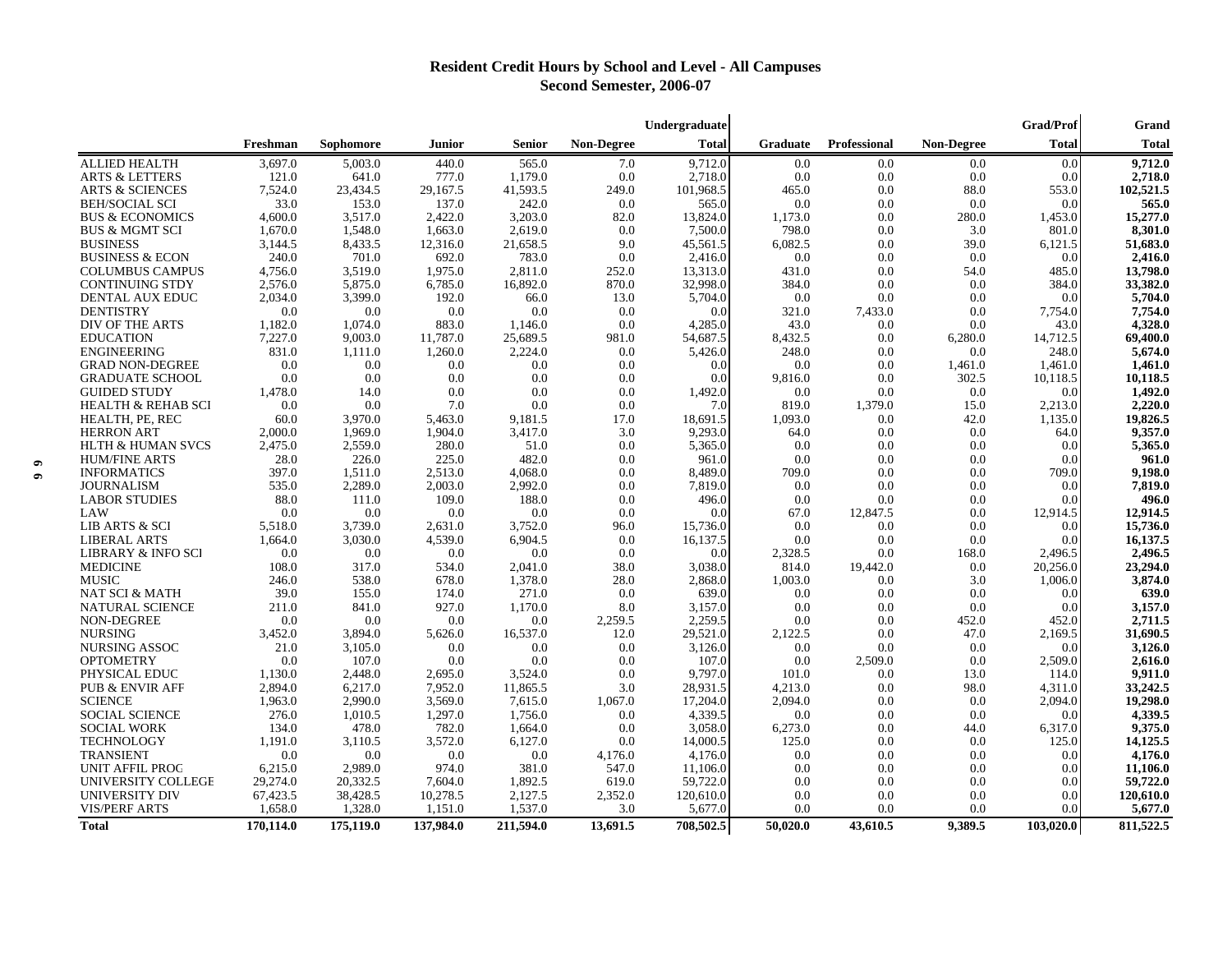### **Resident Credit Hours by Campus, School, and Level Second Semester, 2006-07**

|                    |                               |            |             |               |               |                   | Undergraduate |                 |                     |                   | <b>Grad/Prof</b> | Grand              |
|--------------------|-------------------------------|------------|-------------|---------------|---------------|-------------------|---------------|-----------------|---------------------|-------------------|------------------|--------------------|
|                    |                               | Freshman   | Sophomore   | <b>Junior</b> | <b>Senior</b> | <b>Non-Degree</b> | <b>Total</b>  | <b>Graduate</b> | <b>Professional</b> | <b>Non-Degree</b> | <b>Total</b>     | <b>Total</b>       |
| <b>Bloomington</b> | <b>ARTS &amp; SCIENCES</b>    | 947.0      | 18,205.5    | 25,281.5      | 36,152.5      | 215.0             | 80,801.5      | 104.0           | 0.0                 | 0.0               | 104.0            | 80,905.5           |
|                    | <b>BUSINESS</b>               | 1,712.5    | 6,248.5     | 7,339.5       | 12,187.0      | 0.0               | 27,487.5      | 2,617.5         | 0.0                 | 1.5               | 2,619.0          | 30,106.5           |
|                    | <b>CONTINUING STDY</b>        | 506.0      | 1,086.0     | 1,435.0       | 3,488.0       | 795.0             | 7,310.0       | 0.0             | 0.0                 | 0.0               | 0.0              | 7,310.0            |
|                    | <b>EDUCATION</b>              | 0.0        | 27.0        | 2,217.0       | 7,305.0       | 6.0               | 9,555.0       | 2,242.5         | 0.0                 | 2,009.0           | 4,251.5          | 13,806.5           |
|                    | <b>GRADUATE SCHOOL</b>        | 0.0        | 0.0         | 0.0           | 0.0           | 0.0               | 0.0           | 6,100.5         | 0.0                 | 282.5             | 6,383.0          | 6,383.0            |
|                    | HEALTH, PE, REC               | 60.0       | 3,970.0     | 5,463.0       | 9,181.5       | 17.0              | 18,691.5      | 1,093.0         | 0.0                 | 42.0              | 1,135.0          | 19,826.5           |
|                    | <b>INFORMATICS</b>            | 89.0       | 505.0       | 1,107.0       | 1,782.0       | 0.0               | 3,483.0       | 225.0           | 0.0                 | 0.0               | 225.0            | 3,708.0            |
|                    | <b>JOURNALISM</b>             | 233.0      | 1,779.0     | 1,583.0       | 2,369.0       | 0.0               | 5,964.0       | 0.0             | 0.0                 | 0.0               | 0.0              | 5,964.0            |
|                    | <b>LABOR STUDIES</b>          | 0.0        | 6.0         | 12.0          | 33.0          | 0.0               | 51.0          | 0.0             | 0.0                 | 0.0               | 0.0              | 51.0               |
|                    | LAW                           | 0.0        | 0.0         | 0.0           | 0.0           | 0.0               | 0.0           | 6.0             | 3,561.5             | 0.0               | 3,567.5          | 3,567.5            |
|                    | <b>LIBRARY &amp; INFO SCI</b> | 0.0        | 0.0         | 0.0           | 0.0           | 0.0               | 0.0           | 828.5           | 0.0                 | 60.0              | 888.5            | 888.5              |
|                    | <b>MUSIC</b>                  | 246.0      | 538.0       | 678.0         | 1,378.0       | 28.0              | 2,868.0       | 910.0           | 0.0                 | 3.0               | 913.0            | 3,781.0            |
|                    | <b>NURSING</b>                | 0.0        | 377.0       | 379.0         | 1,144.0       | 0.0               | 1,900.0       | 0.0             | 0.0                 | 0.0               | 0.0              | 1,900.0            |
|                    | <b>OPTOMETRY</b>              | 0.0        | 107.0       | 0.0           | 0.0           | 0.0               | 107.0         | 0.0             | 2,509.0             | 0.0               | 2,509.0          | 2,616.0            |
|                    | <b>PUB &amp; ENVIR AFF</b>    | 31.0       | 1,934.0     | 3,515.0       | 4,874.5       | 0.0               | 10,354.5      | 1,420.0         | 0.0                 | 0.0               | 1,420.0          | 11,774.5           |
|                    | <b>SOCIAL WORK</b>            | 0.0        | 15.0        | 255.0         | 370.0         | 0.0               | 640.0         | 0.0             | 0.0                 | 0.0               | 0.0              | 640.0              |
|                    | UNIVERSITY DIV                | 52,196.5   | 31,874.5    | 8,192.0       | 1,315.0       | 364.0             | 93,942.0      | 0.0             | 0.0                 | 0.0               | 0.0              | 93,942.0           |
|                    | <b>Bloomington Total</b>      | 56,021.0   | 66,672.5    | 57,457.0      | 81,579.5      | 1,425.0           | 263,155.0     | 15,547.0        | 6,070.5             | 2,398.0           | 24,015.5         | 287,170.5          |
|                    |                               |            |             |               |               |                   |               |                 |                     |                   |                  |                    |
| Indianapolis       | <b>BUSINESS</b>               | 562.0      | 889.0       | 2,892.5       | 6,809.5       | 9.0               | 11,162.0      | 2,877.5         | 0.0                 | 31.5              | 2,909.0          | 14,071.0           |
|                    | <b>COLUMBUS CAMPUS</b>        | 4,756.0    | 3,519.0     | 1,975.0       | 2,811.0       | 252.0             | 13,313.0      | 431.0           | 0.0                 | 54.0              | 485.0            | 13,798.0           |
|                    | <b>CONTINUING STDY</b>        | 203.0      | 1,169.0     | 2,032.0       | 5,888.0       | 0.0               | 9,292.0       | 384.0           | 0.0                 | 0.0               | 384.0            | 9,676.0            |
|                    | DENTAL AUX EDUC               | 437.0      | 1,120.0     | 0.0           | 36.0          | 0.0               | 1,593.0       | 0.0             | 0.0                 | 0.0               | 0.0              | 1,593.0            |
|                    | <b>DENTISTRY</b>              | 0.0        | 0.0         | 0.0           | 0.0           | 0.0               | 0.0           | 321.0           | 7,433.0             | 0.0               | 7,754.0          | 7,754.0            |
|                    | <b>EDUCATION</b>              | 962.0      | 2,430.0     | 3,105.0       | 5,764.0       | 860.0             | 13,121.0      | 2,332.0         | 0.0                 | 1,153.0           | 3,485.0          | 16,606.0           |
|                    | <b>ENGINEERING</b>            | 831.0      | 1,111.0     | 1,260.0       | 2,224.0       | 0.0               | 5,426.0       | 248.0           | 0.0                 | 0.0               | 248.0            | 5,674.0            |
|                    | <b>GRAD NON-DEGREE</b>        | 0.0        | 0.0         | 0.0           | 0.0           | 0.0               | 0.0           | 0.0             | 0.0                 | 1,461.0           | 1,461.0          | 1,461.0            |
|                    | <b>GRADUATE SCHOOL</b>        | 0.0        | 0.0         | 0.0           | 0.0           | 0.0               | 0.0           | 3,136.5         | 0.0                 | 0.0               | 3,136.5          | 3,136.5            |
|                    | HEALTH & REHAB SCI            | 0.0        | 0.0         | 7.0           | 0.0           | 0.0               | 7.0           | 819.0           | 1,379.0             | 15.0              | 2,213.0          | 2,220.0            |
|                    | <b>HERRON ART</b>             | 2,000.0    | 1,969.0     | 1,904.0       | 3,417.0       | 3.0               | 9,293.0       | 64.0            | 0.0                 | 0.0               | 64.0             | 9,357.0            |
|                    | <b>INFORMATICS</b>            | 308.0      | 1,006.0     | 1,406.0       | 2,286.0       | 0.0               | 5,006.0       | 484.0           | 0.0                 | 0.0               | 484.0            | 5,490.0<br>1,855.0 |
|                    | <b>JOURNALISM</b>             | 302.0      | 510.0       | 420.0         | 623.0         | 0.0               | 1,855.0       | 0.0             | 0.0                 | 0.0               | 0.0              |                    |
|                    | <b>LABOR STUDIES</b><br>LAW   | 0.0<br>0.0 | 48.0<br>0.0 | 27.0<br>0.0   | 72.0<br>0.0   | 0.0<br>0.0        | 147.0<br>0.0  | 0.0<br>61.0     | 0.0<br>9,286.0      | 0.0<br>0.0        | 0.0<br>9,347.0   | 147.0<br>9,347.0   |
|                    | <b>LIBERAL ARTS</b>           | 1,664.0    | 3,030.0     | 4,539.0       | 6,904.5       | 0.0               | 16,137.5      | 0.0             | 0.0                 | 0.0               | 0.0              | 16,137.5           |
|                    | <b>LIBRARY &amp; INFO SCI</b> | 0.0        | 0.0         | $0.0\,$       | 0.0           | 0.0               | 0.0           | 1,500.0         | 0.0                 | 108.0             | 1,608.0          | 1,608.0            |
|                    | <b>MEDICINE</b>               | 108.0      | 317.0       | 534.0         | 2,041.0       | 38.0              | 3,038.0       | 814.0           | 19,442.0            | 0.0               | 20,256.0         | 23,294.0           |
|                    | <b>MUSIC</b>                  | 0.0        | 0.0         | $0.0\,$       | 0.0           | 0.0               | 0.0           | 93.0            | 0.0                 | 0.0               | 93.0             | 93.0               |
|                    | <b>NURSING</b>                | 31.0       | 687.0       | 2,392.0       | 7,772.0       | 0.0               | 10,882.0      | 2,122.5         | 0.0                 | 44.0              | 2,166.5          | 13,048.5           |
|                    | PHYSICAL EDUC                 | 1,130.0    | 2,448.0     | 2,695.0       | 3,524.0       | 0.0               | 9,797.0       | 101.0           | 0.0                 | 13.0              | 114.0            | 9,911.0            |
|                    | <b>PUB &amp; ENVIR AFF</b>    | 110.0      | 1,324.0     | 2,010.0       | 2,991.0       | 0.0               | 6,435.0       | 1,580.0         | 0.0                 | 3.0               | 1,583.0          | 8.018.0            |
|                    | <b>SCIENCE</b>                | 1,963.0    | 2,990.0     | 3,569.0       | 7,615.0       | 1,067.0           | 17,204.0      | 2,094.0         | 0.0                 | 0.0               | 2,094.0          | 19,298.0           |
|                    | <b>SOCIAL WORK</b>            | 18.0       | 93.0        | 390.0         | 888.0         | 0.0               | 1,389.0       | 4,760.0         | 0.0                 | 6.0               | 4,766.0          | 6,155.0            |
|                    | <b>TECHNOLOGY</b>             | 1,191.0    | 3,110.5     | 3,572.0       | 6,127.0       | 0.0               | 14,000.5      | 125.0           | 0.0                 | 0.0               | 125.0            | 14,125.5           |
|                    | <b>TRANSIENT</b>              | 0.0        | 0.0         | 0.0           | 0.0           | 3,329.0           | 3,329.0       | 0.0             | 0.0                 | 0.0               | 0.0              | 3,329.0            |
|                    | UNIVERSITY COLLEGE            | 29,274.0   | 20,332.5    | 7,604.0       | 1,892.5       | 619.0             | 59,722.0      | 0.0             | 0.0                 | 0.0               | 0.0              | 59,722.0           |
|                    | <b>Indianapolis Total</b>     | 45,850.0   | 48,103.0    | 42,333.5      | 69,685.5      | 6,177.0           | 212,149.0     | 24,347.5        | 37,540.0            | 2,888.5           | 64,776.0         | 276,925.0          |
|                    |                               |            |             |               |               |                   |               |                 |                     |                   |                  |                    |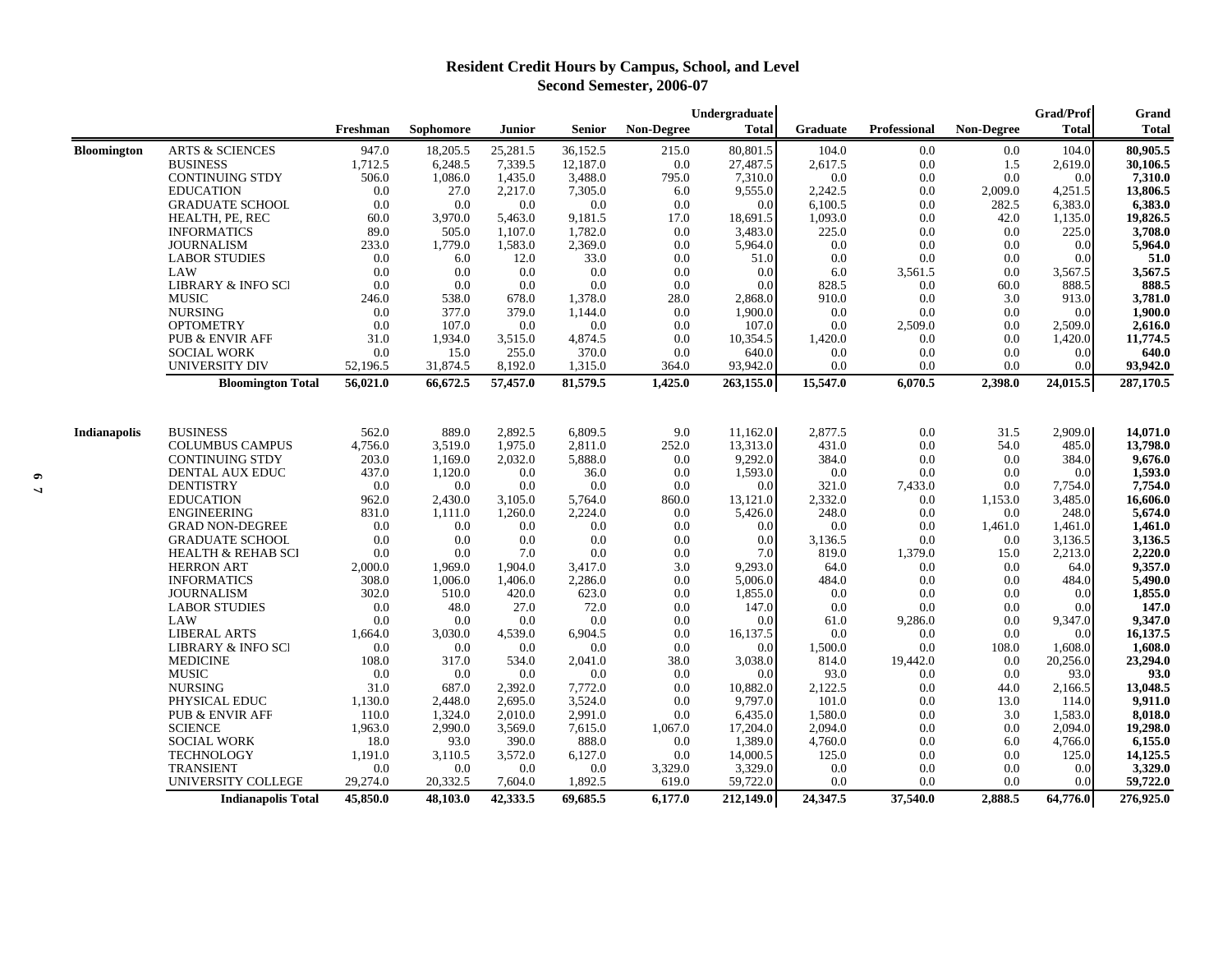### **Resident Credit Hours by Campus, School, and Level Second Semester, 2006-07**

|                   |                              |          |           |         |          |                   | Undergraduate |          |              |            | <b>Grad/Prof</b> | Grand        |
|-------------------|------------------------------|----------|-----------|---------|----------|-------------------|---------------|----------|--------------|------------|------------------|--------------|
|                   |                              | Freshman | Sophomore | Junior  | Senior   | <b>Non-Degree</b> | <b>Total</b>  | Graduate | Professional | Non-Degree | <b>Total</b>     | <b>Total</b> |
| East              | <b>BEH/SOCIAL SCI</b>        | 33.0     | 153.0     | 137.0   | 242.0    | 0.0               | 565.0         | 0.0      |              | 0.0        | 0.0              | 565.0        |
|                   | <b>BUSINESS &amp; ECON</b>   | 240.0    | 701.0     | 692.0   | 783.0    | 0.0               | 2,416.0       | 0.0      |              | 0.0        | 0.0              | 2,416.0      |
|                   | <b>CONTINUING STDY</b>       | 84.0     | 327.0     | 106.0   | 400.0    | 0.0               | 917.0         | 0.0      |              | 0.0        | 0.0              | 917.0        |
|                   | <b>EDUCATION</b>             | 605.0    | 521.0     | 407.0   | 850.5    | 0.0               | 2,383.5       | 0.0      |              | 158.0      | 158.0            | 2,541.5      |
|                   | <b>HUM/FINE ARTS</b>         | 28.0     | 226.0     | 225.0   | 482.0    | 0.0               | 961.0         | 0.0      |              | 0.0        | 0.0              | 961.0        |
|                   | <b>NAT SCI &amp; MATH</b>    | 39.0     | 155.0     | 174.0   | 271.0    | 0.0               | 639.0         | 0.0      |              | 0.0        | 0.0              | 639.0        |
|                   | NON-DEGREE                   | 0.0      | 0.0       | 0.0     | 0.0      | 109.0             | 109.0         | 0.0      |              | 114.0      | 114.0            | 223.0        |
|                   | <b>NURSING</b>               | 91.0     | 131.0     | 353.0   | 781.0    | 0.0               | 1,356.0       | 0.0      |              | 0.0        | 0.0              | 1,356.0      |
|                   | NURSING ASSOC                | 0.0      | 438.0     | 0.0     | 0.0      | 0.0               | 438.0         | 0.0      |              | 0.0        | 0.0              | 438.0        |
|                   | <b>PUB &amp; ENVIR AFF</b>   | 31.0     | 309.0     | 111.0   | 266.0    | 0.0               | 717.0         | 0.0      |              | 0.0        | 0.0              | 717.0        |
|                   | <b>SOCIAL WORK</b>           | 116.0    | 370.0     | 137.0   | 406.0    | 0.0               | 1,029.0       | 0.0      |              | 0.0        | 0.0              | 1,029.0      |
|                   | TRANSIENT                    | 0.0      | 0.0       | 0.0     | 0.0      | 93.0              | 93.0          | 0.0      |              | 0.0        | 0.0              | 93.0         |
|                   | UNIVERSITY DIV               | 3,844.0  | 1,356.0   | 424.0   | 139.0    | 699.0             | 6,462.0       | 0.0      |              | 0.0        | 0.0              | 6,462.0      |
|                   | <b>East Total</b>            | 5,111.0  | 4,687.0   | 2,766.0 | 4,620.5  | 901.0             | 18,085.5      | 0.0      |              | 272.0      | 272.0            | 18,357.5     |
| <b>Fort Wayne</b> | <b>ARTS &amp; SCIENCES</b>   | 2,046.0  | 1.455.0   | 1.354.0 | 1.837.0  | 25.0              | 6,717.0       | 361.0    |              | 88.0       | 449.0            | 7,166.0      |
|                   | <b>BUS &amp; MGMT SCI</b>    | 1,670.0  | 1,548.0   | 1,663.0 | 2,619.0  | 0.0               | 7,500.0       | 798.0    |              | 3.0        | 801.0            | 8,301.0      |
|                   | <b>CONTINUING STDY</b>       | 886.0    | 1,046.0   | 819.0   | 2,453.0  | 24.0              | 5,228.0       | 0.0      |              | 0.0        | 0.0              | 5,228.0      |
|                   | <b>EDUCATION</b>             | 2,177.0  | 2,377.0   | 2,110.0 | 4,372.0  | 12.0              | 11,048.0      | 1,183.0  |              | 255.0      | 1,438.0          | 12,486.0     |
|                   | <b>HLTH &amp; HUMAN SVCS</b> | 2,475.0  | 2,559.0   | 280.0   | 51.0     | 0.0               | 5,365.0       | 0.0      |              | 0.0        | 0.0              | 5,365.0      |
|                   | <b>LABOR STUDIES</b>         | 18.0     | 21.0      | 16.0    | 6.0      | 0.0               | 61.0          | 0.0      |              | 0.0        | 0.0              | 61.0         |
|                   | <b>PUB &amp; ENVIR AFF</b>   | 989.0    | 605.0     | 722.0   | 1,263.0  | 0.0               | 3,579.0       | 243.0    |              | 0.0        | 243.0            | 3,822.0      |
|                   | <b>UNIT AFFIL PROG</b>       | 6,215.0  | 2,989.0   | 974.0   | 381.0    | 547.0             | 11,106.0      | 0.0      |              | 0.0        | 0.0              | 11,106.0     |
|                   | <b>VIS/PERF ARTS</b>         | 1,658.0  | 1,328.0   | 1,151.0 | 1,537.0  | 3.0               | 5,677.0       | 0.0      |              | 0.0        | 0.0              | 5,677.0      |
|                   | <b>Fort Wayne Total</b>      | 18,134.0 | 13,928.0  | 9,089.0 | 14,519.0 | 611.0             | 56,281.0      | 2,585.0  |              | 346.0      | 2,931.0          | 59,212.0     |
| Kokomo            | <b>ALLIED HEALTH</b>         | 728.0    | 687.0     | 40.0    | 26.0     | 0.0               | 1,481.0       | 0.0      |              | 0.0        | 0.0              | 1,481.0      |
|                   | <b>ARTS &amp; SCIENCES</b>   | 1,508.0  | 1,512.0   | 1.069.0 | 1,106.0  | 0.0               | 5,195.0       | 0.0      |              | 0.0        | 0.0              | 5,195.0      |
|                   | <b>BUSINESS</b>              | 801.0    | 804.0     | 741.0   | 717.0    | 0.0               | 3,063.0       | 234.0    |              | 6.0        | 240.0            | 3,303.0      |
|                   | <b>CONTINUING STDY</b>       | 362.0    | 567.0     | 393.0   | 736.0    | 0.0               | 2,058.0       | 0.0      |              | 0.0        | 0.0              | 2,058.0      |
|                   | <b>EDUCATION</b>             | 723.0    | 598.0     | 583.0   | 855.0    | 15.0              | 2,774.0       | 9.0      |              | 392.0      | 401.0            | 3,175.0      |
|                   | <b>GRADUATE SCHOOL</b>       | 0.0      | 0.0       | 0.0     | 0.0      | 0.0               | 0.0           | 120.0    |              | 0.0        | 120.0            | 120.0        |
|                   | <b>GUIDED STUDY</b>          | 0.0      | 14.0      | 0.0     | 0.0      | 0.0               | 14.0          | 0.0      |              | 0.0        | 0.0              | 14.0         |
|                   | <b>LABOR STUDIES</b>         | 14.0     | 6.0       | 0.0     | 34.0     | 0.0               | 54.0          | 0.0      |              | 0.0        | 0.0              | 54.0         |
|                   | <b>NON-DEGREE</b>            | 0.0      | 0.0       | 0.0     | 0.0      | 20.0              | 20.0          | 0.0      |              | 86.0       | 86.0             | 106.0        |
|                   | <b>NURSING</b>               | 848.0    | 696.0     | 644.0   | 1,923.0  | 0.0               | 4,111.0       | 0.0      |              | 0.0        | 0.0              | 4,111.0      |
|                   | <b>NURSING ASSOC</b>         | 21.0     | 2,238.0   | 0.0     | 0.0      | 0.0               | 2,259.0       | 0.0      |              | 0.0        | 0.0              | 2,259.0      |
|                   | <b>PUB &amp; ENVIR AFF</b>   | 340.0    | 311.0     | 117.0   | 342.0    | 0.0               | 1,110.0       | 36.0     |              | 0.0        | 36.0             | 1,146.0      |
|                   | <b>TRANSIENT</b>             | 0.0      | 0.0       | 0.0     | 0.0      | 127.0             | 127.0         | 0.0      |              | 0.0        | 0.0              | 127.0        |
|                   | <b>UNIVERSITY DIV</b>        | 893.0    | 343.0     | 71.0    | 33.0     | 769.0             | 2,109.0       | 0.0      |              | 0.0        | 0.0              | 2,109.0      |
|                   | <b>Kokomo Total</b>          | 6,238.0  | 7,776.0   | 3,658.0 | 5,772.0  | 931.0             | 24,375.0      | 399.0    |              | 484.0      | 883.0            | 25,258.0     |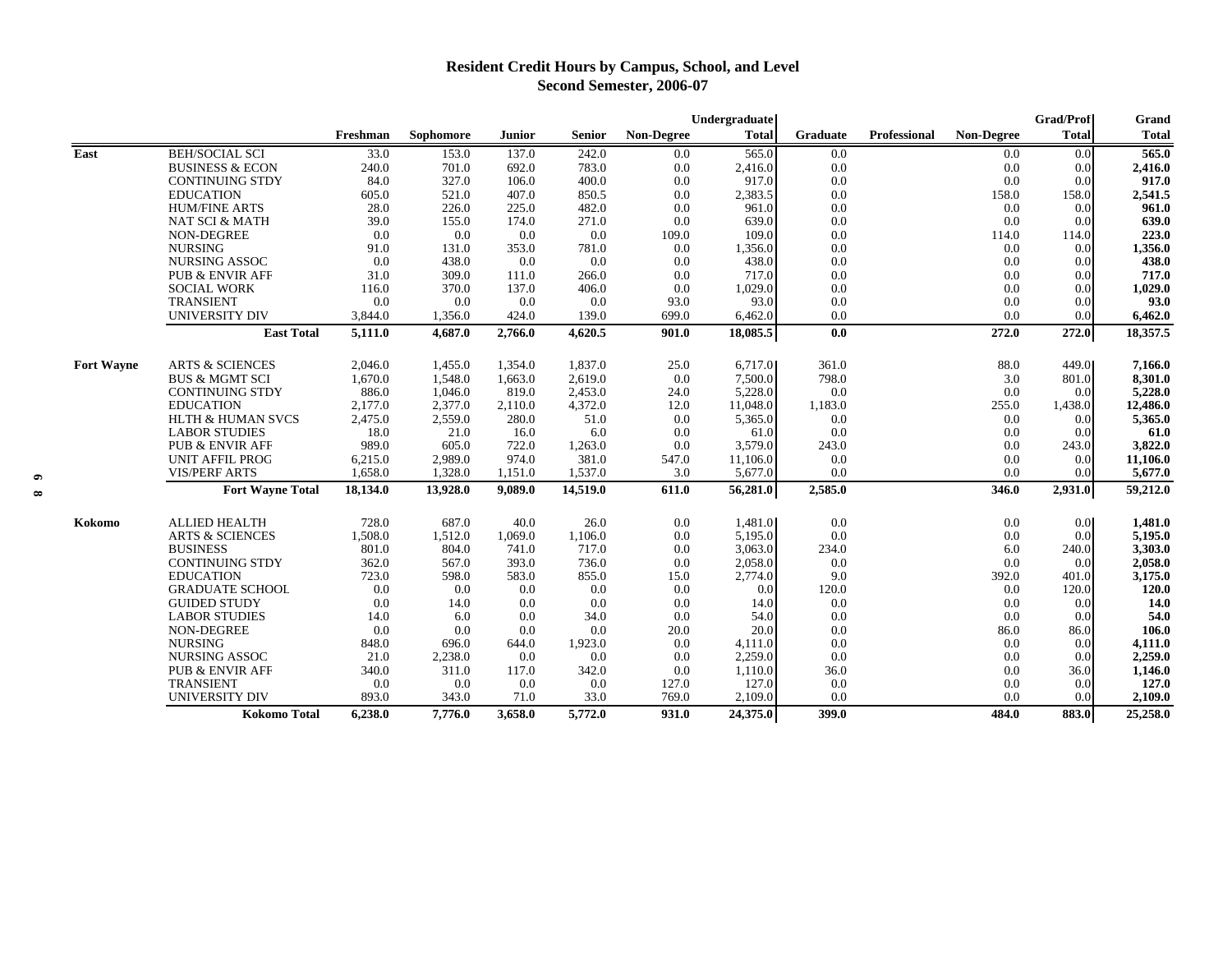### **Resident Credit Hours by Campus, School, and Level Second Semester, 2006-07**

|                   |                            | <b>Grad/Prof</b><br>Undergraduate |           |               |          |                   |              |                 |                     |                   |                  | Grand        |
|-------------------|----------------------------|-----------------------------------|-----------|---------------|----------|-------------------|--------------|-----------------|---------------------|-------------------|------------------|--------------|
|                   |                            | Freshman                          | Sophomore | <b>Junior</b> | Senior   | <b>Non-Degree</b> | <b>Total</b> | <b>Graduate</b> | <b>Professional</b> | <b>Non-Degree</b> | <b>Total</b>     | <b>Total</b> |
| <b>Northwest</b>  | <b>ALLIED HEALTH</b>       | 2,068.0                           | 3,163.0   | 400.0         | 516.0    | 7.0               | 6,154.0      | 0.0             |                     | 0.0               | 0.0              | 6,154.0      |
|                   | <b>ARTS &amp; SCIENCES</b> | 3,023.0                           | 2,262.0   | 1,463.0       | 2,498.0  | 9.0               | 9,255.0      | 0.0             |                     | 0.0               | 0.0              | 9,255.0      |
|                   | <b>BUS &amp; ECONOMICS</b> | 1,386.0                           | 1,283.0   | 965.0         | 1,095.0  | 22.0              | 4,751.0      | 547.0           |                     | 179.0             | 726.0            | 5,477.0      |
|                   | <b>CONTINUING STDY</b>     | 353.0                             | 661.0     | 756.0         | 1,327.0  | 6.0               | 3,103.0      | 0.0             |                     | 0.0               | 0.0              | 3,103.0      |
|                   | DENTAL AUX EDUC            | 692.0                             | 877.0     | 192.0         | 30.0     | 0.0               | 1,791.0      | 0.0             |                     | 0.0               | 0.0              | 1.791.0      |
|                   | <b>EDUCATION</b>           | 999.0                             | 666.0     | 659.0         | 1,345.0  | 85.0              | 3,754.0      | 245.0           |                     | 1,025.0           | 1,270.0          | 5,024.0      |
|                   | <b>GUIDED STUDY</b>        | 1,478.0                           | 0.0       | 0.0           | 0.0      | 0.0               | 1,478.0      | 0.0             |                     | 0.0               | 0.0              | 1,478.0      |
|                   | <b>LABOR STUDIES</b>       | 56.0                              | 30.0      | 54.0          | 27.0     | 0.0               | 167.0        | 0.0             |                     | 0.0               | 0.0              | 167.0        |
|                   | NON-DEGREE                 | 0.0                               | 0.0       | 0.0           | 0.0      | 188.0             | 188.0        | 0.0             |                     | 0.0               | 0.0              | 188.0        |
|                   | <b>NURSING</b>             | 1,010.0                           | 810.0     | 752.0         | 1,894.0  | 0.0               | 4,466.0      | 0.0             |                     | 0.0               | 0.0              | 4,466.0      |
|                   | NURSING ASSOC              | 0.0                               | 429.0     | 0.0           | 0.0      | 0.0               | 429.0        | 0.0             |                     | 0.0               | 0.0              | 429.0        |
|                   | <b>PUB &amp; ENVIR AFF</b> | 885.0                             | 1,215.0   | 752.0         | 1,165.0  | 0.0               | 4,017.0      | 721.0           |                     | 36.0              | 757.0            | 4,774.0      |
|                   | <b>SOCIAL WORK</b>         | 0.0                               | 0.0       | 0.0           | 0.0      | 0.0               | 0.0          | 783.0           |                     | 3.0               | 786.0            | 786.0        |
|                   | TRANSIENT                  | 0.0                               | 0.0       | 0.0           | 0.0      | 423.0             | 423.0        | 0.0             |                     | 0.0               | 0.0              | 423.0        |
|                   | UNIVERSITY DIV             | 62.0                              | 96.0      | 8.0           | 33.0     | 218.0             | 417.0        | 0.0             |                     | 0.0               | 0.0              | 417.0        |
|                   | <b>Northwest Total</b>     | 12,012.0                          | 11,492.0  | 6,001.0       | 9,930.0  | 958.0             | 40,393.0     | 2,296.0         |                     | 1,243.0           | 3,539.0          | 43,932.0     |
| <b>South Bend</b> | <b>ALLIED HEALTH</b>       | 901.0                             | 1,153.0   | 0.0           | 23.0     | 0.0               | 2,077.0      | 0.0             |                     | 0.0               | 0.0              | 2,077.0      |
|                   | <b>BUS &amp; ECONOMICS</b> | 3,214.0                           | 2,234.0   | 1,457.0       | 2,108.0  | 60.0              | 9,073.0      | 626.0           |                     | 101.0             | 727.0            | 9,800.0      |
|                   | <b>CONTINUING STDY</b>     | 103.0                             | 414.0     | 629.0         | 1,356.0  | 9.0               | 2,511.0      | 0.0             |                     | 0.0               | 0.0              | 2,511.0      |
|                   | DENTAL AUX EDUC            | 905.0                             | 1,402.0   | 0.0           | 0.0      | 13.0              | 2,320.0      | 0.0             |                     | 0.0               | 0.0              | 2,320.0      |
|                   | DIV OF THE ARTS            | 1,182.0                           | 1,074.0   | 883.0         | 1,146.0  | 0.0               | 4,285.0      | 43.0            |                     | 0.0               | 43.0             | 4,328.0      |
|                   | <b>EDUCATION</b>           | 1,761.0                           | 1,826.0   | 1,895.0       | 2,688.0  | 3.0               | 8,173.0      | 1,645.0         |                     | 666.0             | 2,311.0          | 10,484.0     |
|                   | <b>GRADUATE SCHOOL</b>     | 0.0                               | 0.0       | 0.0           | 0.0      | 0.0               | 0.0          | 336.0           |                     | 20.0              | 356.0            | 356.0        |
|                   | <b>LABOR STUDIES</b>       | 0.0                               | 0.0       | 0.0           | 16.0     | 0.0               | 16.0         | 0.0             |                     | 0.0               | 0.0              | 16.0         |
|                   | LIB ARTS & SCI             | 5,518.0                           | 3,739.0   | 2,631.0       | 3,752.0  | 96.0              | 15,736.0     | 0.0             |                     | 0.0               | 0.0              | 15,736.0     |
|                   | NON-DEGREE                 | 0.0                               | 0.0       | 0.0           | 0.0      | 1,647.0           | 1,647.0      | 0.0             |                     | 249.0             | 249.0            | 1,896.0      |
|                   | <b>NURSING</b>             | 1,472.0                           | 1,040.0   | 727.0         | 1,859.0  | 12.0              | 5,110.0      | 0.0             |                     | 3.0               | 3.0              | 5,113.0      |
|                   | <b>PUB &amp; ENVIR AFF</b> | 508.0                             | 519.0     | 725.0         | 964.0    | 3.0               | 2,719.0      | 213.0           |                     | 59.0              | 272.0            | 2,991.0      |
|                   | <b>SOCIAL WORK</b>         | 0.0                               | 0.0       | 0.0           | 0.0      | 0.0               | 0.0          | 730.0           |                     | 35.0              | 765.0            | 765.0        |
|                   | <b>TRANSIENT</b>           | 0.0                               | 0.0       | 0.0           | 0.0      | 187.0             | 187.0        | 0.0             |                     | 0.0               | 0.0              | 187.0        |
|                   | <b>South Bend Total</b>    | 15,564.0                          | 13,401.0  | 8,947.0       | 13,912.0 | 2,030.0           | 53,854.0     | 3,593.0         |                     | 1,133.0           | 4,726.0          | 58,580.0     |
| <b>Southeast</b>  | <b>ARTS &amp; LETTERS</b>  | 121.0                             | 641.0     | 777.0         | 1,179.0  | 0.0               | 2,718.0      | 0.0             |                     | 0.0               | 0.0 <sub>l</sub> | 2,718.0      |
|                   | <b>BUSINESS</b>            | 69.0                              | 492.0     | 1,343.0       | 1,945.0  | 0.0               | 3,849.0      | 353.5           |                     | 0.0               | 353.5            | 4,202.5      |
|                   | <b>CONTINUING STDY</b>     | 79.0                              | 605.0     | 615.0         | 1,244.0  | 36.0              | 2,579.0      | 0.0             |                     | 0.0               | 0.0              | 2,579.0      |
|                   | <b>EDUCATION</b>           | 0.0                               | 558.0     | 811.0         | 2,510.0  | 0.0               | 3,879.0      | 776.0           |                     | 622.0             | 1,398.0          | 5,277.0      |
|                   | <b>GRADUATE SCHOOL</b>     | 0.0                               | 0.0       | 0.0           | 0.0      | 0.0               | 0.0          | 123.0           |                     | 0.0               | 123.0            | 123.0        |
|                   | NATURAL SCIENCE            | 211.0                             | 841.0     | 927.0         | 1,170.0  | 8.0               | 3,157.0      | 0.0             |                     | 0.0               | 0.0              | 3,157.0      |
|                   | NON-DEGREE                 | 0.0                               | 0.0       | 0.0           | 0.0      | 295.5             | 295.5        | 0.0             |                     | 3.0               | 3.0              | 298.5        |
|                   |                            |                                   |           |               |          |                   |              |                 |                     |                   |                  |              |
|                   | <b>NURSING</b>             | 0.0                               | 153.0     | 379.0         | 1,164.0  | 0.0               | 1,696.0      | 0.0             |                     | 0.0               | 0.0              | 1,696.0      |
|                   | <b>SOCIAL SCIENCE</b>      | 276.0                             | 1,010.5   | 1,297.0       | 1,756.0  | 0.0               | 4,339.5      | 0.0             |                     | 0.0               | 0.0              | 4,339.5      |
|                   | <b>TRANSIENT</b>           | 0.0                               | 0.0       | 0.0           | 0.0      | 17.0              | 17.0         | 0.0             |                     | 0.0               | 0.0              | 17.0         |
|                   | <b>UNIVERSITY DIV</b>      | 10,428.0                          | 4,759.0   | 1,583.5       | 607.5    | 302.0             | 17,680.0     | 0.0             |                     | 0.0               | 0.0              | 17,680.0     |
|                   | <b>Southeast Total</b>     | 11,184.0                          | 9.059.5   | 7,732.5       | 11,575.5 | 658.5             | 40,210.0     | 1,252.5         |                     | 625.0             | 1,877.5          | 42,087.5     |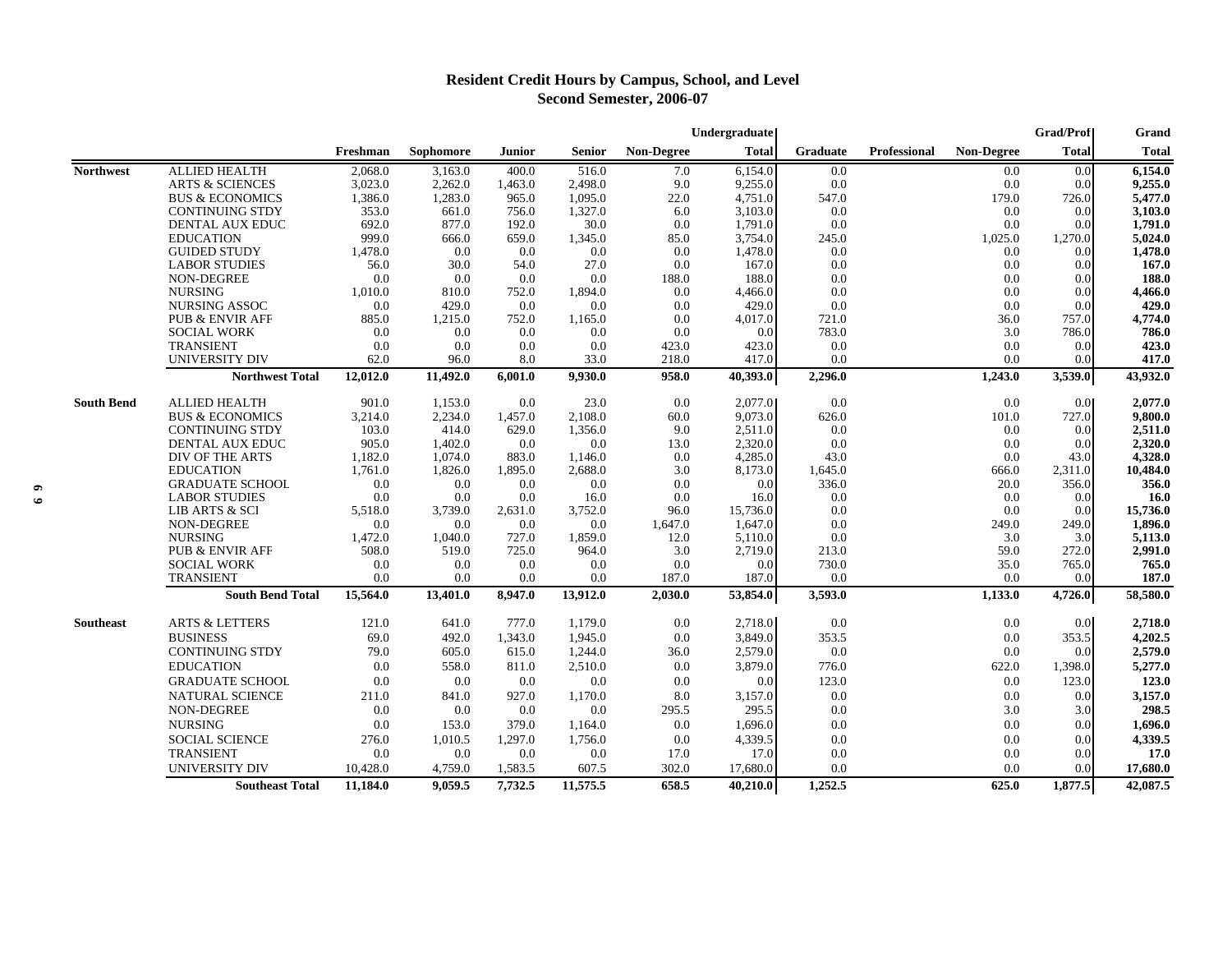## **Non-Resident Credit Hours by School and Level - All Campuses Second Semester, 2006-07**

|           |                               |              |              |               |               |                   | Undergraduate   |                 | <b>Grad/Prof</b>    | Grand             |              |                  |
|-----------|-------------------------------|--------------|--------------|---------------|---------------|-------------------|-----------------|-----------------|---------------------|-------------------|--------------|------------------|
|           |                               | Freshman     | Sophomore    | <b>Junior</b> | <b>Senior</b> | <b>Non-Degree</b> | <b>Total</b>    | <b>Graduate</b> | <b>Professional</b> | <b>Non-Degree</b> | <b>Total</b> | <b>Total</b>     |
|           | <b>ALLIED HEALTH</b>          | 97.0         | 43.0         | 11.0          | 0.0           | 0.0               | 151.0           | 0.0             | 0.0                 | 0.0               | 0.0          | 151.0            |
|           | <b>ARTS &amp; LETTERS</b>     | 33.0         | 202.0        | 359.0         | 532.0         | 0.0               | 1,126.0         | 0.0             | 0.0                 | 0.0               | 0.0          | 1,126.0          |
|           | <b>ARTS &amp; SCIENCES</b>    | 448.0        | 6,530.0      | 8,875.0       | 13,270.5      | 637.5             | 29,761.0        | 151.0           | 0.0                 | 3.0               | 154.0        | 29,915.0         |
|           | <b>BEH/SOCIAL SCI</b>         | 12.0         | 29.0         | 27.0          | 16.0          | 0.0               | 84.0            | 0.0             | 0.0                 | 0.0               | 0.0          | 84.0             |
|           | <b>BUS &amp; ECONOMICS</b>    | 185.0        | 177.0        | 179.0         | 217.0         | 0.0               | 758.0           | 538.0           | 0.0                 | 33.0              | 571.0        | 1,329.0          |
|           | <b>BUS &amp; MGMT SCI</b>     | 78.0         | 67.0         | 31.0          | 116.0         | 0.0               | 292.0           | 99.0            | 0.0                 | 3.0               | 102.0        | 394.0            |
|           | <b>BUSINESS</b>               | 2,706.5      | 6,974.0      | 6,959.5       | 14,568.0      | 110.0             | 31,318.0        | 9,795.0         | 0.0                 | 333.0             | 10,128.0     | 41,446.0         |
|           | <b>BUSINESS &amp; ECON</b>    | 73.0         | 193.0        | 238.0         | 181.0         | 0.0               | 685.0           | 0.0             | 0.0                 | 0.0               | 0.0          | 685.0            |
|           | <b>COLUMBUS CAMPUS</b>        | 39.0         | 36.0         | 0.0           | 0.0           | 31.0              | 106.0           | 22.0            | 0.0                 | 0.0               | 22.0         | 128.0            |
|           | <b>CONTINUING STDY</b>        | 177.0        | 323.0        | 865.5         | 2,028.0       | 219.0             | 3,612.5         | 10.0            | 0.0                 | 108.0             | 118.0        | 3,730.5          |
|           | DENTAL AUX EDUC               | 49.0         | 145.0        | 0.0           | 0.0           | 0.0               | 194.0           | 0.0             | 0.0                 | 0.0               | 0.0          | 194.0            |
|           | <b>DENTISTRY</b>              | 0.0          | 0.0          | 0.0           | 0.0           | 0.0               | 0.0             | 557.0           | 3,043.5             | 0.0               | 3,600.5      | 3,600.5          |
|           | DIV OF THE ARTS               | 72.0         | 27.0         | 54.0          | 79.0          | 0.0               | 232.0           | 74.0            | 0.0                 | 0.0               | 74.0         | 306.0            |
|           | <b>EDUCATION</b>              | 255.0        | 397.0        | 1,233.0       | 3,658.0       | 17.0              | 5,560.0         | 2,521.0         | 0.0                 | 545.0             | 3,066.0      | 8,626.0          |
|           | <b>ENGINEERING</b>            | 327.0        | 220.0        | 216.0         | 392.0         | 0.0               | 1,155.0         | 403.0           | 0.0                 | 0.0               | 403.0        | 1,558.0          |
|           | <b>GRAD NON-DEGREE</b>        | 0.0          | 0.0          | 0.0           | 0.0           | 0.0               | 0.0             | 0.0             | 0.0                 | 103.0             | 103.0        | 103.0            |
|           | <b>GRADUATE SCHOOL</b>        | 0.0          | 0.0          | 0.0           | 0.0           | 0.0               | 0.0             | 26,449.0        | 0.0                 | 268.0             | 26,717.0     | 26,717.0         |
|           | <b>HEALTH &amp; REHAB SCI</b> | 0.0          | 0.0          | 0.0           | 0.0           | 0.0               | 0.0             | 116.0           | 74.0                | 12.0              | 202.0        | 202.0            |
|           | HEALTH, PE, REC               | 15.0         | 1,354.0      | 2,133.0       | 3.297.0       | 15.0              | 6,814.0         | 719.0           | 0.0                 | 37.0              | 756.0        | 7,570.0          |
|           | <b>HERRON ART</b>             | 34.0         | 161.0        | 15.0          | 58.0          | 0.0               | 268.0           | 0.0             | 0.0                 | 0.0               | 0.0          | 268.0            |
|           | <b>HLTH &amp; HUMAN SVCS</b>  | 85.0         | 91.0         | 13.0          | 11.0          | 0.0               | 200.0           | 0.0             | 0.0                 | 0.0               | 0.0          | 200.0            |
|           | <b>HUM/FINE ARTS</b>          | 12.0         | 18.0         | 21.0          | 64.0          | 0.0               | 115.0           | 0.0             | 0.0                 | 0.0               | 0.0          | 115.0            |
| 7         | <b>INFORMATICS</b>            | 59.0         | 154.0        | 268.0         | 396.0         | 24.0              | 901.0           | 708.0           | 0.0                 | 0.0               | 708.0        | 1,609.0          |
| $\bullet$ | <b>JOURNALISM</b>             | 173.0        | 1,150.0      | 1,001.0       | 1,984.0       | 0.0               | 4,308.0         | 0.0             | 0.0                 | 0.0               | 0.0          | 4,308.0          |
|           | <b>LABOR STUDIES</b>          | 7.0          | 0.0          | 3.0           | 15.0          | 0.0               | 25.0            | 0.0             | 0.0                 | 0.0               | 0.0          | 25.0             |
|           | LAW                           | 0.0          | 0.0          | 0.0           | 0.0           | 0.0               | 0.0             | 1,402.0         | 7,173.0             | 18.0              | 8,593.0      | 8,593.0          |
|           | LIB ARTS & SCI                | 366.0        | 166.0        | 261.0         | 313.0         | 0.0               | 1,106.0         | 0.0             | 0.0                 | 0.0               | 0.0          | 1,106.0          |
|           | <b>LIBERAL ARTS</b>           | 51.0         | 58.0         | 117.0         | 155.0         | 0.0               | 381.0           | 0.0             | 0.0                 | 0.0               | 0.0          | 381.0            |
|           | <b>LIBRARY &amp; INFO SCI</b> | 0.0          | 0.0          | 0.0           | 0.0           | 0.0               | 0.0             | 1,460.0         | 0.0                 | 0.0               | 1,460.0      | 1,460.0          |
|           | <b>MEDICINE</b>               | 492.0        | 6.0          | 0.0           | 27.0          | 0.0               | 525.0           | 226.0           | 2,241.0             | 0.0               | 2,467.0      | 2,992.0          |
|           | <b>MUSIC</b>                  | 1,577.0      | 1,578.0      | 1,862.0       | 3,923.0       | 19.0              | 8,959.0         | 6,298.0         | 0.0                 | 36.0              | 6,334.0      | 15,293.0         |
|           | <b>NAT SCI &amp; MATH</b>     | 0.0          | 45.0         | 26.0          | 44.0          | 0.0               | 115.0           | 0.0             | 0.0                 | 0.0               | 0.0          | 115.0            |
|           | <b>NATURAL SCIENCE</b>        | 30.0         | 216.5        | 293.0         | 522.0         | 0.0               | 1,061.5         | 0.0             | 0.0                 | 0.0               | 0.0          | 1,061.5<br>391.0 |
|           | NON-DEGREE<br><b>NURSING</b>  | 0.0          | 0.0<br>197.0 | 0.0           | 0.0           | 287.0             | 287.0           | 0.0             | 0.0                 | 104.0             | 104.0        |                  |
|           | <b>NURSING ASSOC</b>          | 145.0<br>0.0 | 19.0         | 306.0<br>0.0  | 834.0<br>0.0  | 3.0<br>0.0        | 1,485.0<br>19.0 | 63.0<br>0.0     | 0.0<br>0.0          | 12.0<br>0.0       | 75.0<br>0.0  | 1,560.0<br>19.0  |
|           | <b>OPTOMETRY</b>              | 0.0          | 0.0          | 0.0           | 0.0           | 0.0               | 0.0             | 0.0             | 2,821.5             | 0.0               | 2,821.5      | 2,821.5          |
|           | PHYSICAL EDUC                 | 40.0         | 70.0         | 63.0          | 157.0         | 0.0               | 330.0           | 0.0             | 0.0                 | 1.0               | 1.0          | 331.0            |
|           | <b>PUB &amp; ENVIR AFF</b>    | 66.0         | 712.0        | 1,382.0       | 2,051.0       | 0.0               | 4,211.0         | 2,705.5         | 0.0                 | 3.0               | 2,708.5      | 6,919.5          |
|           | <b>SCIENCE</b>                | 133.0        | 93.0         | 89.0          | 187.0         | 58.0              | 560.0           | 630.0           | 0.0                 | 0.0               | 630.0        | 1,190.0          |
|           | <b>SOCIAL SCIENCE</b>         | 49.0         | 311.0        | 515.0         | 541.0         | 0.0               | 1,416.0         | 0.0             | 0.0                 | 0.0               | 0.0          | 1,416.0          |
|           | <b>SOCIAL WORK</b>            | 12.0         | 0.0          | 128.0         | 211.0         | 0.0               | 351.0           | 99.0            | 0.0                 | 0.0               | 99.0         | 450.0            |
|           | <b>TECHNOLOGY</b>             | 170.0        | 102.0        | 103.0         | 194.0         | 0.0               | 569.0           | 29.0            | 0.0                 | 0.0               | 29.0         | 598.0            |
|           | <b>TRANSIENT</b>              | 0.0          | 0.0          | 0.0           | 0.0           | 288.0             | 288.0           | 0.0             | 0.0                 | 0.0               | 0.0          | 288.0            |
|           | UNIT AFFIL PROC               | 135.0        | 162.0        | 35.0          | 26.0          | 9.0               | 367.0           | 0.0             | 0.0                 | 0.0               | 0.0          | 367.0            |
|           | UNIVERSITY COLLEGE            | 901.0        | 674.0        | 241.5         | 89.0          | 3.0               | 1,908.5         | 0.0             | 0.0                 | 0.0               | 0.0          | 1,908.5          |
|           | UNIVERSITY DIV                | 33,998.5     | 16,935.5     | 4,644.5       | 1,072.5       | 17.0              | 56,668.0        | 0.0             | 0.0                 | 0.0               | 0.0          | 56,668.0         |
|           | <b>VIS/PERF ARTS</b>          | 29.0         | 31.0         | 81.0          | 63.0          | 0.0               | 204.0           | 0.0             | 0.0                 | 0.0               | 0.0          | 204.0            |
|           | <b>Total</b>                  | 43,131.0     | 39,667.0     | 32,649.0      | 51,292.0      | 1,737.5           | 168,476.5       | 55,074.5        | 15,353.0            | 1.619.0           | 72,046.5     | 240,523.0        |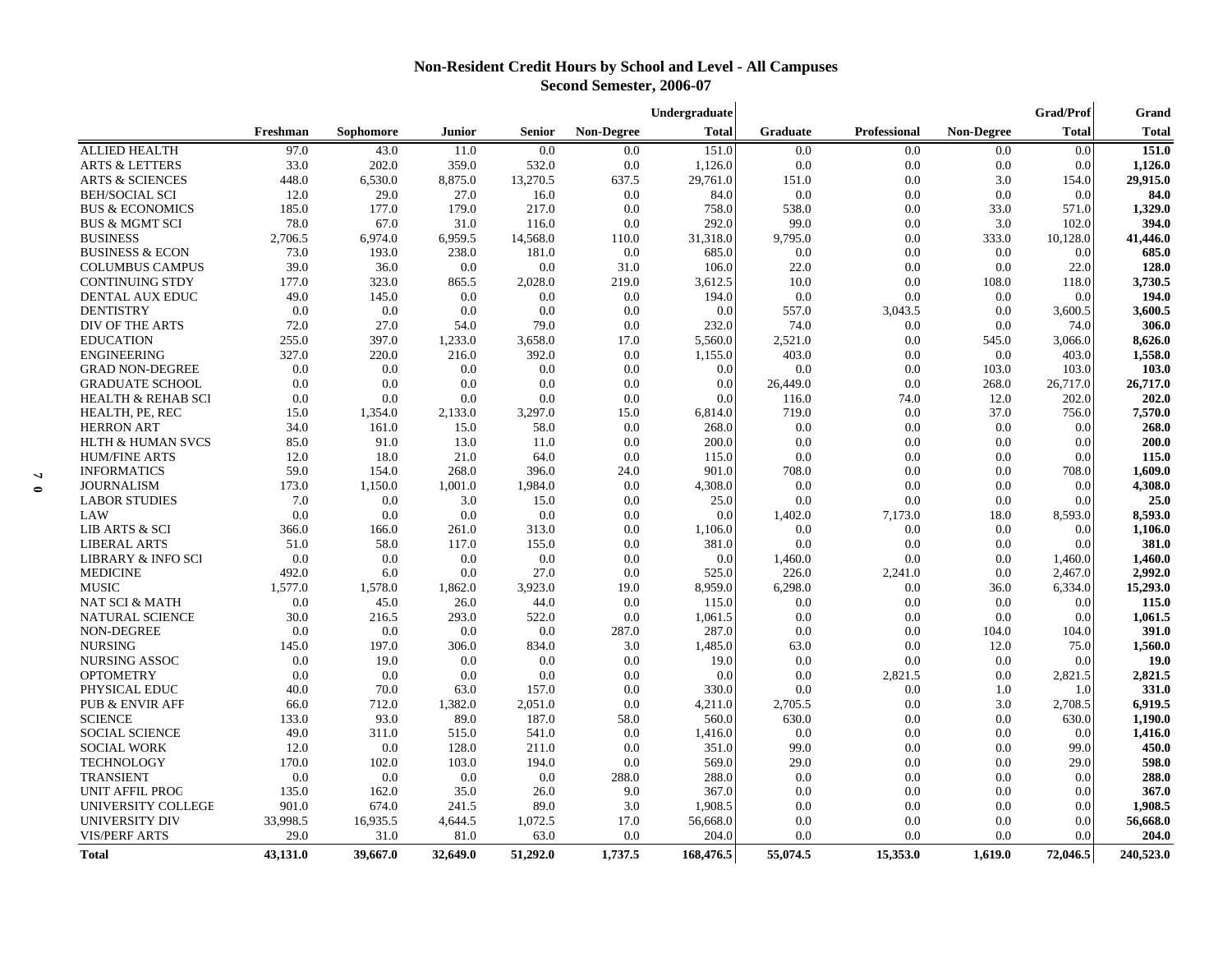## **Non-Resident Credit Hours by Campus, School, and Level Second Semester, 2006-07**

| Freshman<br>Sophomore<br><b>ARTS &amp; SCIENCES</b><br>254.0<br><b>Bloomington</b><br>6.448.0<br><b>BUSINESS</b><br>2,624.5<br>6,857.0<br><b>CONTINUING STDY</b><br>54.0<br>69.0<br><b>EDUCATION</b><br>0.0<br>0.0<br><b>GRADUATE SCHOOL</b><br>0.0<br>0.0<br>HEALTH, PE, REC<br>15.0<br>1,354.0<br><b>INFORMATICS</b><br>46.0<br>129.0<br><b>JOURNALISM</b><br>137.0<br>1,142.0<br><b>LABOR STUDIES</b><br>3.0<br>0.0<br>LAW<br>0.0<br>0.0<br>LIBRARY & INFO SCI<br>0.0<br>0.0<br><b>MUSIC</b><br>1,577.0<br>1,578.0<br><b>NURSING</b><br>0.0<br>32.0<br><b>OPTOMETRY</b><br>0.0<br>0.0<br>0.0<br><b>PUB &amp; ENVIR AFF</b><br>625.0<br><b>SOCIAL WORK</b><br>0.0<br>0.0<br>UNIVERSITY DIV<br>31,348.5<br>15,516.0<br>36,059.0<br>33,750.0<br><b>Bloomington Total</b><br>29.0<br><b>BUSINESS</b><br>0.0<br>Indianapolis<br><b>COLUMBUS CAMPUS</b><br>39.0<br>36.0<br><b>CONTINUING STDY</b><br>6.0<br>30.0<br>0.0<br>12.0<br>DENTAL AUX EDUC<br><b>DENTISTRY</b><br>0.0<br>0.0<br><b>EDUCATION</b><br>9.0<br>25.0<br><b>ENGINEERING</b><br>327.0<br>220.0<br><b>GRAD NON-DEGREE</b><br>0.0<br>0.0<br><b>GRADUATE SCHOOL</b><br>0.0<br>0.0<br><b>HEALTH &amp; REHAB SCI</b><br>0.0<br>0.0<br><b>HERRON ART</b><br>34.0<br>161.0<br>13.0<br><b>INFORMATICS</b><br>25.0<br><b>JOURNALISM</b><br>36.0<br>8.0<br>LAW<br>0.0<br>0.0<br><b>LIBERAL ARTS</b><br>51.0<br>58.0<br><b>LIBRARY &amp; INFO SCI</b><br>0.0<br>0.0<br><b>MEDICINE</b><br>492.0<br>6.0<br><b>MUSIC</b><br>0.0<br>0.0<br><b>NURSING</b><br>3.0<br>29.0<br>PHYSICAL EDUC<br>40.0<br>70.0<br>0.0<br><b>PUB &amp; ENVIR AFF</b><br>0.0<br><b>SCIENCE</b><br>133.0<br>93.0<br><b>SOCIAL WORK</b><br>0.0<br>0.0 | Undergraduate |               |                   |                  | <b>Grad/Prof</b> |              |                   |              | Grand            |
|------------------------------------------------------------------------------------------------------------------------------------------------------------------------------------------------------------------------------------------------------------------------------------------------------------------------------------------------------------------------------------------------------------------------------------------------------------------------------------------------------------------------------------------------------------------------------------------------------------------------------------------------------------------------------------------------------------------------------------------------------------------------------------------------------------------------------------------------------------------------------------------------------------------------------------------------------------------------------------------------------------------------------------------------------------------------------------------------------------------------------------------------------------------------------------------------------------------------------------------------------------------------------------------------------------------------------------------------------------------------------------------------------------------------------------------------------------------------------------------------------------------------------------------------------------------------------------------------------------------------------------------------------------------------------|---------------|---------------|-------------------|------------------|------------------|--------------|-------------------|--------------|------------------|
|                                                                                                                                                                                                                                                                                                                                                                                                                                                                                                                                                                                                                                                                                                                                                                                                                                                                                                                                                                                                                                                                                                                                                                                                                                                                                                                                                                                                                                                                                                                                                                                                                                                                              | Junior        | <b>Senior</b> | <b>Non-Degree</b> | <b>Total</b>     | Graduate         | Professional | <b>Non-Degree</b> | <b>Total</b> | <b>Total</b>     |
|                                                                                                                                                                                                                                                                                                                                                                                                                                                                                                                                                                                                                                                                                                                                                                                                                                                                                                                                                                                                                                                                                                                                                                                                                                                                                                                                                                                                                                                                                                                                                                                                                                                                              | 8.765.0       | 13.220.5      | 637.5             | 29,325.0         | 133.0            | 0.0          | 0.0               | 133.0        | 29,458.0         |
|                                                                                                                                                                                                                                                                                                                                                                                                                                                                                                                                                                                                                                                                                                                                                                                                                                                                                                                                                                                                                                                                                                                                                                                                                                                                                                                                                                                                                                                                                                                                                                                                                                                                              | 6,382.5       | 13,358.5      | 107.0             | 29,329.5         | 5,679.5          | 0.0          | 141.0             | 5,820.5      | 35,150.0         |
|                                                                                                                                                                                                                                                                                                                                                                                                                                                                                                                                                                                                                                                                                                                                                                                                                                                                                                                                                                                                                                                                                                                                                                                                                                                                                                                                                                                                                                                                                                                                                                                                                                                                              | 359.0         | 718.0         | 213.0             | 1,413.0          | 0.0              | 0.0          | 0.0               | 0.0          | 1,413.0          |
|                                                                                                                                                                                                                                                                                                                                                                                                                                                                                                                                                                                                                                                                                                                                                                                                                                                                                                                                                                                                                                                                                                                                                                                                                                                                                                                                                                                                                                                                                                                                                                                                                                                                              | 699.0         | 2,401.0       | 0.0               | 3,100.0          | 1,546.0          | 0.0          | 182.0             | 1,728.0      | 4.828.0          |
|                                                                                                                                                                                                                                                                                                                                                                                                                                                                                                                                                                                                                                                                                                                                                                                                                                                                                                                                                                                                                                                                                                                                                                                                                                                                                                                                                                                                                                                                                                                                                                                                                                                                              | 0.0           | 0.0           | 0.0               | 0.0              | 24,608.5         | 0.0          | 268.0             | 24,876.5     | 24,876.5         |
|                                                                                                                                                                                                                                                                                                                                                                                                                                                                                                                                                                                                                                                                                                                                                                                                                                                                                                                                                                                                                                                                                                                                                                                                                                                                                                                                                                                                                                                                                                                                                                                                                                                                              | 2,133.0       | 3,297.0       | 15.0              | 6,814.0          | 719.0            | 0.0          | 37.0              | 756.0        | 7,570.0          |
|                                                                                                                                                                                                                                                                                                                                                                                                                                                                                                                                                                                                                                                                                                                                                                                                                                                                                                                                                                                                                                                                                                                                                                                                                                                                                                                                                                                                                                                                                                                                                                                                                                                                              | 250.0         | 359.0         | 0.0               | 784.0            | 475.0            | 0.0          | 0.0               | 475.0        | 1,259.0          |
|                                                                                                                                                                                                                                                                                                                                                                                                                                                                                                                                                                                                                                                                                                                                                                                                                                                                                                                                                                                                                                                                                                                                                                                                                                                                                                                                                                                                                                                                                                                                                                                                                                                                              | 942.0         | 1,951.0       | 0.0               | 4,172.0          | 0.0              | 0.0          | 0.0               | 0.0          | 4,172.0          |
|                                                                                                                                                                                                                                                                                                                                                                                                                                                                                                                                                                                                                                                                                                                                                                                                                                                                                                                                                                                                                                                                                                                                                                                                                                                                                                                                                                                                                                                                                                                                                                                                                                                                              | 0.0           | 12.0          | 0.0               | 15.0             | 0.0              | 0.0          | 0.0               | 0.0          | 15.0             |
|                                                                                                                                                                                                                                                                                                                                                                                                                                                                                                                                                                                                                                                                                                                                                                                                                                                                                                                                                                                                                                                                                                                                                                                                                                                                                                                                                                                                                                                                                                                                                                                                                                                                              | 0.0           | 0.0           | 0.0               | 0.0              | 810.0            | 4,919.0      | 18.0              | 5,747.0      | 5,747.0          |
|                                                                                                                                                                                                                                                                                                                                                                                                                                                                                                                                                                                                                                                                                                                                                                                                                                                                                                                                                                                                                                                                                                                                                                                                                                                                                                                                                                                                                                                                                                                                                                                                                                                                              | 0.0           | 0.0           | 0.0               | 0.0              | 1,382.0          | 0.0          | 0.0               | 1,382.0      | 1,382.0          |
|                                                                                                                                                                                                                                                                                                                                                                                                                                                                                                                                                                                                                                                                                                                                                                                                                                                                                                                                                                                                                                                                                                                                                                                                                                                                                                                                                                                                                                                                                                                                                                                                                                                                              | 1,862.0       | 3,923.0       | 19.0              | 8,959.0          | 6,139.0          | 0.0          | 36.0              | 6,175.0      | 15,134.0         |
|                                                                                                                                                                                                                                                                                                                                                                                                                                                                                                                                                                                                                                                                                                                                                                                                                                                                                                                                                                                                                                                                                                                                                                                                                                                                                                                                                                                                                                                                                                                                                                                                                                                                              | 76.0          | 95.0          | 0.0               | 203.0            | 0.0              | 0.0          | 0.0               | 0.0          | 203.0            |
|                                                                                                                                                                                                                                                                                                                                                                                                                                                                                                                                                                                                                                                                                                                                                                                                                                                                                                                                                                                                                                                                                                                                                                                                                                                                                                                                                                                                                                                                                                                                                                                                                                                                              | 0.0           | 0.0           | 0.0               | 0.0              | 0.0              | 2,821.5      | 0.0               | 2,821.5      | 2,821.5          |
|                                                                                                                                                                                                                                                                                                                                                                                                                                                                                                                                                                                                                                                                                                                                                                                                                                                                                                                                                                                                                                                                                                                                                                                                                                                                                                                                                                                                                                                                                                                                                                                                                                                                              | 1,297.0       | 1,838.0       | 0.0               | 3,760.0          | 2,150.5          | 0.0          | 0.0               | 2,150.5      | 5,910.5          |
|                                                                                                                                                                                                                                                                                                                                                                                                                                                                                                                                                                                                                                                                                                                                                                                                                                                                                                                                                                                                                                                                                                                                                                                                                                                                                                                                                                                                                                                                                                                                                                                                                                                                              | 87.0          | 114.0         | 0.0               | 201.0            | 0.0              | 0.0          | 0.0               | 0.0          | 201.0            |
|                                                                                                                                                                                                                                                                                                                                                                                                                                                                                                                                                                                                                                                                                                                                                                                                                                                                                                                                                                                                                                                                                                                                                                                                                                                                                                                                                                                                                                                                                                                                                                                                                                                                              | 3,813.0       | 795.0         | 0.0               | 51,472.5         | 0.0              | 0.0          | 0.0               | 0.0          | 51,472.5         |
|                                                                                                                                                                                                                                                                                                                                                                                                                                                                                                                                                                                                                                                                                                                                                                                                                                                                                                                                                                                                                                                                                                                                                                                                                                                                                                                                                                                                                                                                                                                                                                                                                                                                              | 26,665.5      | 42,082.0      | 991.5             | 139,548.0        | 43,642.5         | 7,740.5      | 682.0             | 52,065.0     | 191,613.0        |
|                                                                                                                                                                                                                                                                                                                                                                                                                                                                                                                                                                                                                                                                                                                                                                                                                                                                                                                                                                                                                                                                                                                                                                                                                                                                                                                                                                                                                                                                                                                                                                                                                                                                              |               |               |                   |                  |                  |              |                   |              |                  |
|                                                                                                                                                                                                                                                                                                                                                                                                                                                                                                                                                                                                                                                                                                                                                                                                                                                                                                                                                                                                                                                                                                                                                                                                                                                                                                                                                                                                                                                                                                                                                                                                                                                                              | 115.0         | 306.5         | 3.0               | 453.5            | 3,508.0          | 0.0          | 192.0             | 3,700.0      | 4,153.5          |
|                                                                                                                                                                                                                                                                                                                                                                                                                                                                                                                                                                                                                                                                                                                                                                                                                                                                                                                                                                                                                                                                                                                                                                                                                                                                                                                                                                                                                                                                                                                                                                                                                                                                              | 0.0           | 0.0           | 31.0              | 106.0            | 22.0             | 0.0          | 0.0               | 22.0         | 128.0            |
|                                                                                                                                                                                                                                                                                                                                                                                                                                                                                                                                                                                                                                                                                                                                                                                                                                                                                                                                                                                                                                                                                                                                                                                                                                                                                                                                                                                                                                                                                                                                                                                                                                                                              | 32.0          | 79.0          | 0.0               | 147.0            | 10.0             | 0.0          | 108.0             | 118.0        | 265.0            |
|                                                                                                                                                                                                                                                                                                                                                                                                                                                                                                                                                                                                                                                                                                                                                                                                                                                                                                                                                                                                                                                                                                                                                                                                                                                                                                                                                                                                                                                                                                                                                                                                                                                                              | 0.0           | 0.0           | 0.0               | 12.0             | 0.0              | 0.0          | 0.0               | 0.0          | 12.0             |
|                                                                                                                                                                                                                                                                                                                                                                                                                                                                                                                                                                                                                                                                                                                                                                                                                                                                                                                                                                                                                                                                                                                                                                                                                                                                                                                                                                                                                                                                                                                                                                                                                                                                              | 0.0           | 0.0           | 0.0               | 0.0              | 557.0            | 3,043.5      | 0.0               | 3,600.5      | 3,600.5          |
|                                                                                                                                                                                                                                                                                                                                                                                                                                                                                                                                                                                                                                                                                                                                                                                                                                                                                                                                                                                                                                                                                                                                                                                                                                                                                                                                                                                                                                                                                                                                                                                                                                                                              | 14.0          | 30.0          | 17.0              | 95.0             | 131.0            | 0.0          | 12.0              | 143.0        | 238.0            |
|                                                                                                                                                                                                                                                                                                                                                                                                                                                                                                                                                                                                                                                                                                                                                                                                                                                                                                                                                                                                                                                                                                                                                                                                                                                                                                                                                                                                                                                                                                                                                                                                                                                                              | 216.0         | 392.0         | 0.0               | 1,155.0          | 403.0            | 0.0          | 0.0               | 403.0        | 1,558.0          |
|                                                                                                                                                                                                                                                                                                                                                                                                                                                                                                                                                                                                                                                                                                                                                                                                                                                                                                                                                                                                                                                                                                                                                                                                                                                                                                                                                                                                                                                                                                                                                                                                                                                                              | 0.0           | 0.0           | 0.0               | 0.0              | 0.0              | 0.0          | 103.0             | 103.0        | 103.0            |
|                                                                                                                                                                                                                                                                                                                                                                                                                                                                                                                                                                                                                                                                                                                                                                                                                                                                                                                                                                                                                                                                                                                                                                                                                                                                                                                                                                                                                                                                                                                                                                                                                                                                              | 0.0           | 0.0           | 0.0               | 0.0              | 1,695.5          | 0.0          | 0.0               | 1,695.5      | 1.695.5          |
|                                                                                                                                                                                                                                                                                                                                                                                                                                                                                                                                                                                                                                                                                                                                                                                                                                                                                                                                                                                                                                                                                                                                                                                                                                                                                                                                                                                                                                                                                                                                                                                                                                                                              | 0.0           | 0.0           | 0.0               | 0.0              | 116.0            | 74.0         | 12.0              | 202.0        | 202.0            |
|                                                                                                                                                                                                                                                                                                                                                                                                                                                                                                                                                                                                                                                                                                                                                                                                                                                                                                                                                                                                                                                                                                                                                                                                                                                                                                                                                                                                                                                                                                                                                                                                                                                                              | 15.0          | 58.0          | 0.0               | 268.0            | 0.0              | 0.0          | 0.0               | 0.0          | 268.0            |
|                                                                                                                                                                                                                                                                                                                                                                                                                                                                                                                                                                                                                                                                                                                                                                                                                                                                                                                                                                                                                                                                                                                                                                                                                                                                                                                                                                                                                                                                                                                                                                                                                                                                              | 18.0          | 37.0          | 24.0              | 117.0            | 233.0            | 0.0          | 0.0               | 233.0        | 350.0            |
|                                                                                                                                                                                                                                                                                                                                                                                                                                                                                                                                                                                                                                                                                                                                                                                                                                                                                                                                                                                                                                                                                                                                                                                                                                                                                                                                                                                                                                                                                                                                                                                                                                                                              | 59.0          | 33.0          | 0.0               | 136.0            | 0.0              | 0.0          | 0.0               | 0.0          | 136.0            |
|                                                                                                                                                                                                                                                                                                                                                                                                                                                                                                                                                                                                                                                                                                                                                                                                                                                                                                                                                                                                                                                                                                                                                                                                                                                                                                                                                                                                                                                                                                                                                                                                                                                                              | 0.0           | 0.0           | 0.0               | 0.0              | 592.0            | 2,254.0      | 0.0               | 2,846.0      | 2,846.0          |
|                                                                                                                                                                                                                                                                                                                                                                                                                                                                                                                                                                                                                                                                                                                                                                                                                                                                                                                                                                                                                                                                                                                                                                                                                                                                                                                                                                                                                                                                                                                                                                                                                                                                              | 117.0         | 155.0         | 0.0               | 381.0            | 0.0              | 0.0          | 0.0               | 0.0          | 381.0            |
|                                                                                                                                                                                                                                                                                                                                                                                                                                                                                                                                                                                                                                                                                                                                                                                                                                                                                                                                                                                                                                                                                                                                                                                                                                                                                                                                                                                                                                                                                                                                                                                                                                                                              | 0.0           | 0.0           | 0.0               | 0.0              | 78.0             | 0.0          | 0.0               | 78.0         | 78.0             |
|                                                                                                                                                                                                                                                                                                                                                                                                                                                                                                                                                                                                                                                                                                                                                                                                                                                                                                                                                                                                                                                                                                                                                                                                                                                                                                                                                                                                                                                                                                                                                                                                                                                                              | 0.0           | 27.0          | 0.0               | 525.0            | 226.0            | 2,241.0      | 0.0               | 2,467.0      | 2,992.0          |
|                                                                                                                                                                                                                                                                                                                                                                                                                                                                                                                                                                                                                                                                                                                                                                                                                                                                                                                                                                                                                                                                                                                                                                                                                                                                                                                                                                                                                                                                                                                                                                                                                                                                              | 0.0           | 0.0           | 0.0               | 0.0              | 159.0            | 0.0          | 0.0               | 159.0        | 159.0            |
|                                                                                                                                                                                                                                                                                                                                                                                                                                                                                                                                                                                                                                                                                                                                                                                                                                                                                                                                                                                                                                                                                                                                                                                                                                                                                                                                                                                                                                                                                                                                                                                                                                                                              | 27.0          | 261.0         | 3.0               | 323.0            | 63.0             | 0.0          | 12.0              | 75.0         | 398.0            |
|                                                                                                                                                                                                                                                                                                                                                                                                                                                                                                                                                                                                                                                                                                                                                                                                                                                                                                                                                                                                                                                                                                                                                                                                                                                                                                                                                                                                                                                                                                                                                                                                                                                                              | 63.0          | 157.0         | 0.0               | 330.0            | 0.0              | 0.0          | 1.0               | 1.0          | 331.0            |
|                                                                                                                                                                                                                                                                                                                                                                                                                                                                                                                                                                                                                                                                                                                                                                                                                                                                                                                                                                                                                                                                                                                                                                                                                                                                                                                                                                                                                                                                                                                                                                                                                                                                              | 52.0          | 65.0          | 0.0               | 117.0            | 516.0            | 0.0          | 0.0               | 516.0        | 633.0            |
|                                                                                                                                                                                                                                                                                                                                                                                                                                                                                                                                                                                                                                                                                                                                                                                                                                                                                                                                                                                                                                                                                                                                                                                                                                                                                                                                                                                                                                                                                                                                                                                                                                                                              | 89.0          | 187.0         | 58.0              | 560.0            | 630.0            | 0.0          | 0.0               | 630.0        | 1,190.0          |
|                                                                                                                                                                                                                                                                                                                                                                                                                                                                                                                                                                                                                                                                                                                                                                                                                                                                                                                                                                                                                                                                                                                                                                                                                                                                                                                                                                                                                                                                                                                                                                                                                                                                              | 0.0           | 32.0          | 0.0               | 32.0             | 57.0             | 0.0          | 0.0               | 57.0         | 89.0             |
| <b>TECHNOLOGY</b><br>170.0<br>102.0                                                                                                                                                                                                                                                                                                                                                                                                                                                                                                                                                                                                                                                                                                                                                                                                                                                                                                                                                                                                                                                                                                                                                                                                                                                                                                                                                                                                                                                                                                                                                                                                                                          | 103.0         | 194.0         | 0.0               | 569.0            | 29.0             | 0.0          | 0.0               | 29.0         | 598.0            |
| <b>TRANSIENT</b><br>0.0<br>0.0<br>UNIVERSITY COLLEGE<br>901.0<br>674.0                                                                                                                                                                                                                                                                                                                                                                                                                                                                                                                                                                                                                                                                                                                                                                                                                                                                                                                                                                                                                                                                                                                                                                                                                                                                                                                                                                                                                                                                                                                                                                                                       | 0.0<br>241.5  | 0.0<br>89.0   | 158.0<br>3.0      | 158.0<br>1,908.5 | 0.0<br>0.0       | 0.0<br>0.0   | 0.0<br>0.0        | 0.0<br>0.0   | 158.0<br>1,908.5 |
| <b>Indianapolis Total</b><br>2,283.0<br>1,549.0                                                                                                                                                                                                                                                                                                                                                                                                                                                                                                                                                                                                                                                                                                                                                                                                                                                                                                                                                                                                                                                                                                                                                                                                                                                                                                                                                                                                                                                                                                                                                                                                                              | 1,161.5       | 2,102.5       | 297.0             | 7,393.0          | 9,025.5          | 7,612.5      | 440.0             | 17,078.0     | 24,471.0         |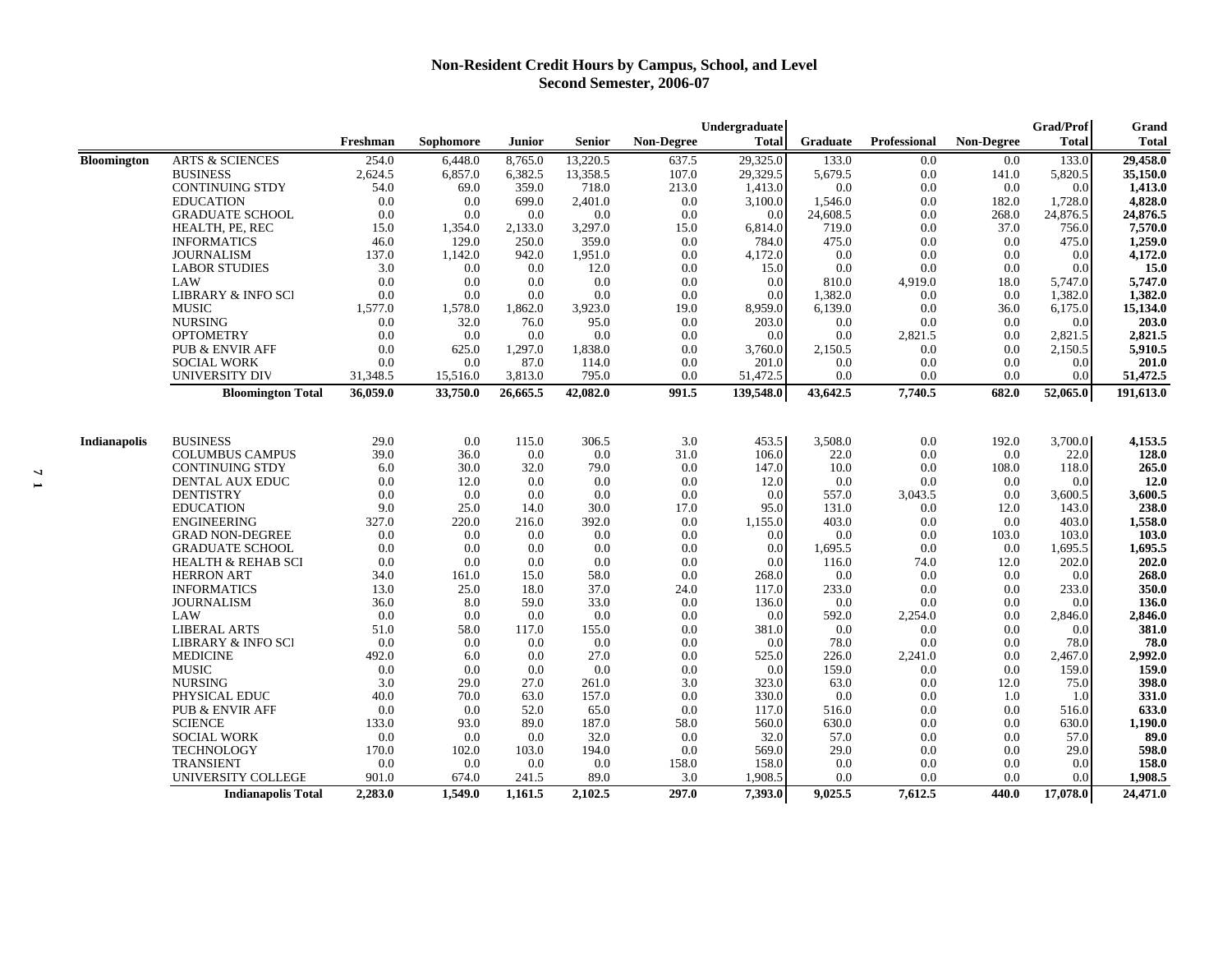## **Non-Resident Credit Hours by Campus, School, and Level Second Semester, 2006-07**

|                   |                              |          |           | Undergraduate |        |            |              | <b>Grad/Prof</b> | Grand        |                   |              |              |
|-------------------|------------------------------|----------|-----------|---------------|--------|------------|--------------|------------------|--------------|-------------------|--------------|--------------|
|                   |                              | Freshman | Sophomore | <b>Junior</b> | Senior | Non-Degree | <b>Total</b> | <b>Graduate</b>  | Professional | <b>Non-Degree</b> | <b>Total</b> | <b>Total</b> |
| East              | <b>BEH/SOCIAL SCI</b>        | 12.0     | 29.0      | 27.0          | 16.0   | 0.0        | 84.0         | 0.0              |              | 0.0               | 0.0          | 84.0         |
|                   | <b>BUSINESS &amp; ECON</b>   | 73.0     | 193.0     | 238.0         | 181.0  | 0.0        | 685.0        | 0.0              |              | 0.0               | 0.0          | 685.0        |
|                   | <b>CONTINUING STDY</b>       | 0.0      | 39.0      | 6.0           | 6.0    | 0.0        | 51.0         | 0.0              |              | 0.0               | 0.0          | 51.0         |
|                   | <b>EDUCATION</b>             | 82.0     | 84.0      | 85.0          | 275.0  | 0.0        | 526.0        | 0.0              |              | 3.0               | 3.0          | 529.0        |
|                   | <b>HUM/FINE ARTS</b>         | 12.0     | 18.0      | 21.0          | 64.0   | 0.0        | 115.0        | 0.0              |              | 0.0               | 0.0          | 115.0        |
|                   | <b>NAT SCI &amp; MATH</b>    | 0.0      | 45.0      | 26.0          | 44.0   | 0.0        | 115.0        | 0.0              |              | 0.0               | 0.0          | 115.0        |
|                   | <b>NON-DEGREE</b>            | 0.0      | 0.0       | 0.0           | 0.0    | 7.0        | 7.0          | 0.0              |              | 11.0              | 11.0         | 18.0         |
|                   | <b>NURSING</b>               | 0.0      | 30.0      | 58.0          | 139.0  | 0.0        | 227.0        | 0.0              |              | 0.0               | 0.0          | 227.0        |
|                   | NURSING ASSOC                | 0.0      | 19.0      | 0.0           | 0.0    | 0.0        | 19.0         | 0.0              |              | 0.0               | 0.0          | 19.0         |
|                   | PUB & ENVIR AFF              | 0.0      | 29.0      | 12.0          | 25.0   | 0.0        | 66.0         | 0.0              |              | 0.0               | 0.0          | 66.0         |
|                   | <b>SOCIAL WORK</b>           | 12.0     | 0.0       | 41.0          | 65.0   | 0.0        | 118.0        | 0.0              |              | 0.0               | 0.0          | 118.0        |
|                   | <b>TRANSIENT</b>             | 0.0      | 0.0       | 0.0           | 0.0    | 41.0       | 41.0         | 0.0              |              | 0.0               | 0.0          | 41.0         |
|                   | UNIVERSITY DIV               | 526.0    | 202.0     | 43.0          | 27.0   | 17.0       | 815.0        | 0.0              |              | 0.0               | 0.0          | 815.0        |
|                   | <b>East Total</b>            | 717.0    | 688.0     | 557.0         | 842.0  | 65.0       | 2,869.0      | 0.0              |              | 14.0              | 14.0         | 2,883.0      |
| <b>Fort Wayne</b> | <b>ARTS &amp; SCIENCES</b>   | 126.0    | 48.0      | 59.0          | 24.0   | 0.0        | 257.0        | 18.0             |              | 3.0               | 21.0         | 278.0        |
|                   | <b>BUS &amp; MGMT SCI</b>    | 78.0     | 67.0      | 31.0          | 116.0  | 0.0        | 292.0        | 99.0             |              | 3.0               | 102.0        | 394.0        |
|                   | <b>CONTINUING STDY</b>       | 86.0     | 24.0      | 205.0         | 225.0  | 0.0        | 540.0        | 0.0              |              | 0.0               | 0.0          | 540.0        |
|                   | <b>EDUCATION</b>             | 89.0     | 93.0      | 18.0          | 101.0  | 0.0        | 301.0        | 33.0             |              | 10.0              | 43.0         | 344.0        |
|                   | <b>HLTH &amp; HUMAN SVCS</b> | 85.0     | 91.0      | 13.0          | 11.0   | 0.0        | 200.0        | 0.0              |              | 0.0               | 0.0          | 200.0        |
|                   | <b>LABOR STUDIES</b>         | 4.0      | 0.0       | 3.0           | 3.0    | 0.0        | 10.0         | 0.0              |              | 0.0               | 0.0          | <b>10.0</b>  |
|                   | PUB & ENVIR AFF              | 42.0     | 30.0      | 15.0          | 60.0   | 0.0        | 147.0        | 0.0              |              | 0.0               | 0.0          | 147.0        |
|                   | <b>UNIT AFFIL PROG</b>       | 135.0    | 162.0     | 35.0          | 26.0   | 9.0        | 367.0        | 0.0              |              | 0.0               | 0.0          | 367.0        |
|                   | <b>VIS/PERF ARTS</b>         | 29.0     | 31.0      | 81.0          | 63.0   | 0.0        | 204.0        | 0.0              |              | 0.0               | 0.0          | 204.0        |
|                   | <b>Fort Wayne Total</b>      | 674.0    | 546.0     | 460.0         | 629.0  | 9.0        | 2,318.0      | 150.0            |              | 16.0              | 166.0        | 2,484.0      |
| Kokomo            | <b>ALLIED HEALTH</b>         | 19.0     | 7.0       | 0.0           | 0.0    | 0.0        | 26.0         | 0.0              |              | 0.0               | 0.0          | 26.0         |
|                   | <b>ARTS &amp; SCIENCES</b>   | 31.0     | 13.0      | 12.0          | 14.0   | 0.0        | 70.0         | 0.0              |              | 0.0               | 0.0          | 70.0         |
|                   | <b>BUSINESS</b>              | 21.0     | 18.0      | 0.0           | 0.0    | 0.0        | 39.0         | 39.0             |              | 0.0               | 39.0         | 78.0         |
|                   | <b>EDUCATION</b>             | 12.0     | 0.0       | 0.0           | 0.0    | 0.0        | 12.0         | 0.0              |              | 0.0               | 0.0          | 12.0         |
|                   | NON-DEGREE                   | 0.0      | 0.0       | 0.0           | 0.0    | 0.0        | 0.0          | 0.0              |              | 9.0               | 9.0          | 9.0          |
|                   | <b>NURSING</b>               | 0.0      | 9.0       | 0.0           | 5.0    | 0.0        | 14.0         | 0.0              |              | 0.0               | 0.0          | 14.0         |
|                   | UNIVERSITY DIV               | 12.0     | 0.0       | 0.0           | 0.0    | 0.0        | 12.0         | 0.0              |              | 0.0               | 0.0          | 12.0         |
|                   | <b>Kokomo Total</b>          | 95.0     | 47.0      | 12.0          | 19.0   | 0.0        | 173.0        | 39.0             |              | 9.0               | 48.0         | 221.0        |
| <b>Northwest</b>  | <b>ALLIED HEALTH</b>         | 62.0     | 28.0      | 11.0          | 0.0    | 0.0        | 101.0        | 0.0              |              | 0.0               | 0.01         | 101.0        |
|                   | <b>ARTS &amp; SCIENCES</b>   | 37.0     | 21.0      | 39.0          | 12.0   | 0.0        | 109.0        | 0.0              |              | 0.0               | 0.0          | 109.0        |
|                   | <b>BUS &amp; ECONOMICS</b>   | 12.0     | 26.0      | 6.0           | 0.0    | 0.0        | 44.0         | 6.0              |              | 0.0               | 6.0          | 50.0         |
|                   | <b>CONTINUING STDY</b>       | 0.0      | 0.0       | 0.0           | 12.0   | 0.0        | 12.0         | 0.0              |              | 0.0               | 0.0          | 12.0         |
|                   | DENTAL AUX EDUC              | 0.0      | 39.0      | 0.0           | 0.0    | 0.0        | 39.0         | 0.0              |              | 0.0               | 0.0          | 39.0         |
|                   | <b>EDUCATION</b>             | 0.0      | 12.0      | 16.0          | 40.0   | 0.0        | 68.0         | 0.0              |              | 6.0               | 6.0          | 74.0         |
|                   | <b>NON-DEGREE</b>            | 0.0      | 0.0       | 0.0           | 0.0    | 7.0        | 7.0          | 0.0              |              | 0.0               | 0.0          | 7.0          |
|                   | <b>NURSING</b>               | 21.0     | 24.0      | 9.0           | 27.0   | 0.0        | 81.0         | 0.0              |              | 0.0               | 0.0          | 81.0         |
|                   | <b>PUB &amp; ENVIR AFF</b>   | 6.0      | 0.0       | 0.0           | 36.0   | 0.0        | 42.0         | 12.0             |              | 0.0               | 12.0         | 54.0         |
|                   | <b>SOCIAL WORK</b>           | 0.0      | 0.0       | 0.0           | 0.0    | 0.0        | 0.0          | 15.0             |              | 0.0               | 15.0         | 15.0         |
|                   | <b>TRANSIENT</b>             | 0.0      | 0.0       | 0.0           | 0.0    | 16.0       | 16.0         | 0.0              |              | 0.0               | 0.0          | <b>16.0</b>  |
|                   | <b>Northwest Total</b>       | 138.0    | 150.0     | 81.0          | 127.0  | 23.0       | 519.0        | 33.0             |              | 6.0               | 39.0         | 558.0        |